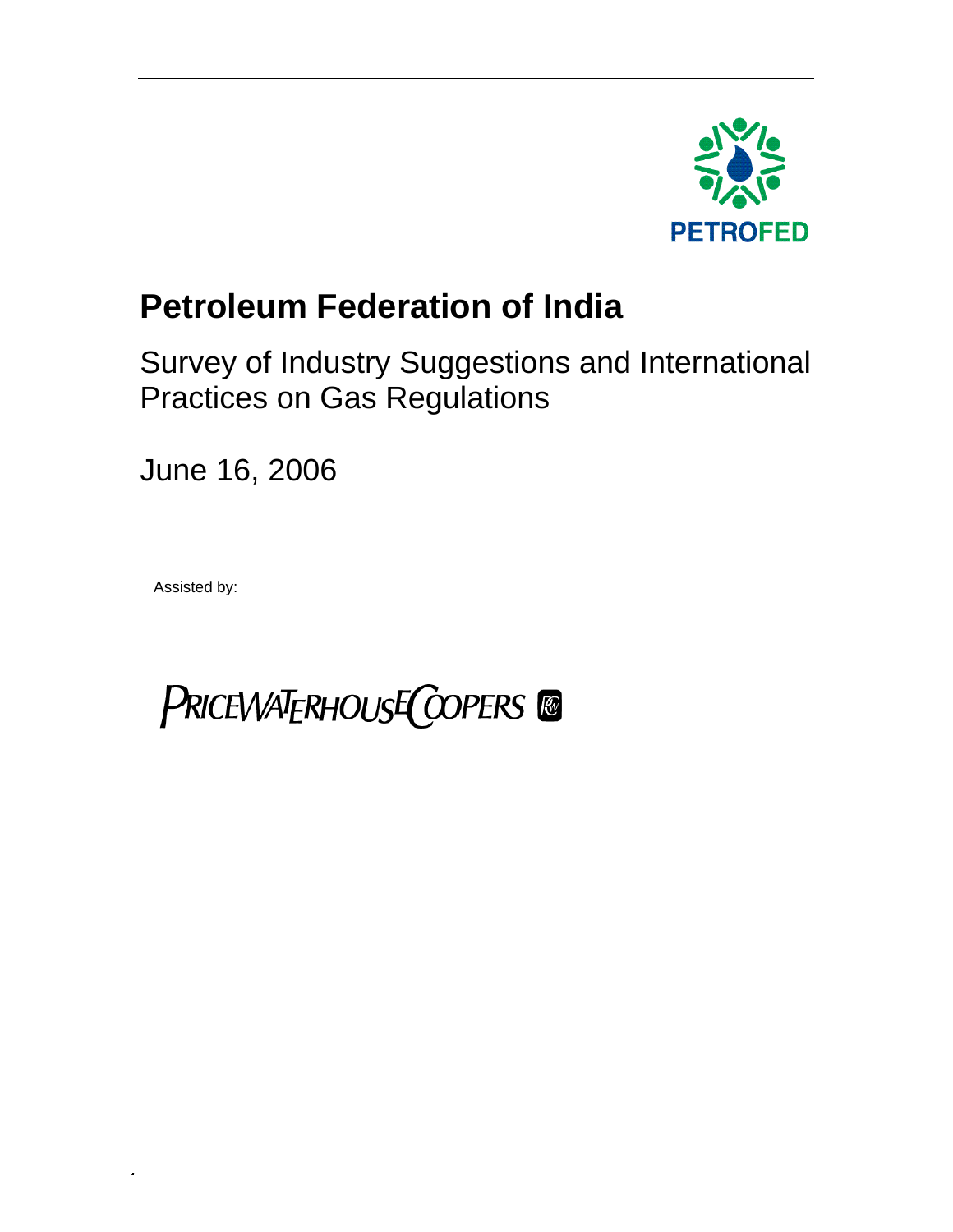# **1 Survey of Industry Suggestions and International Practices on Gas Regulations**

#### 1.1 **Background to this Paper**

- 1.1.1 To provide a platform for stakeholders to discuss the road ahead for building gas infrastructure to meet the galloping demand in India, Petroleum Federation of India (PetroFed) organised a roundtable on April 28, 2006 at New Delhi. The roundtable was attended by representatives of Industry, MoPNG, Planning Commission, and other associated organisations.
- 1.1.2 The background of the roundtable was the passage of the Petroleum and Natural Gas Regulatory Board Act, 2006 (PNGRB Act) which mandates the establishment of a Regulatory Board for regulating the downstream oil & gas industry. The Board, under the said Act, has been empowered to make "regulations" on specified matters.
- 1.1.3 At the roundtable, industry members desired that PetroFed should seek views of all industry stakeholders on the "regulations" to be made by the proposed Regulator for the gas sector and submit suggestions to Government. PetroFed requested PricewaterhouseCoopers (PwC), its member company, to assist it in carrying out this survey as a Knowledge Partner along with a survey and research, based on secondary resources, of the international policies and practices being followed around the subjects mandated for making regulations by the Regulator.

### 1.2 **Methodology**

- 1.2.1 As a first step towards soliciting company views on regulations to be made by the proposed Regulator on some select specific issues related to the gas industry development, a survey questionnaire was sent to the industry stakeholders by PetroFed on May 05, 2006.
- 1.2.2 The survey questionnaire was designed to solicit views of respondent companies on six specific issues including regulations relating to open access to transportation and distribution pipelines; transportation rate for both transportation and distribution pipelines; criteria and procedure for selection of entity for laying and operating transportation and local gas distribution pipelines; principles for determining number of years for which a local gas distribution network should be accorded exclusivity. Companies were requested to forward their comments on these issues for both transportation and distribution businesses.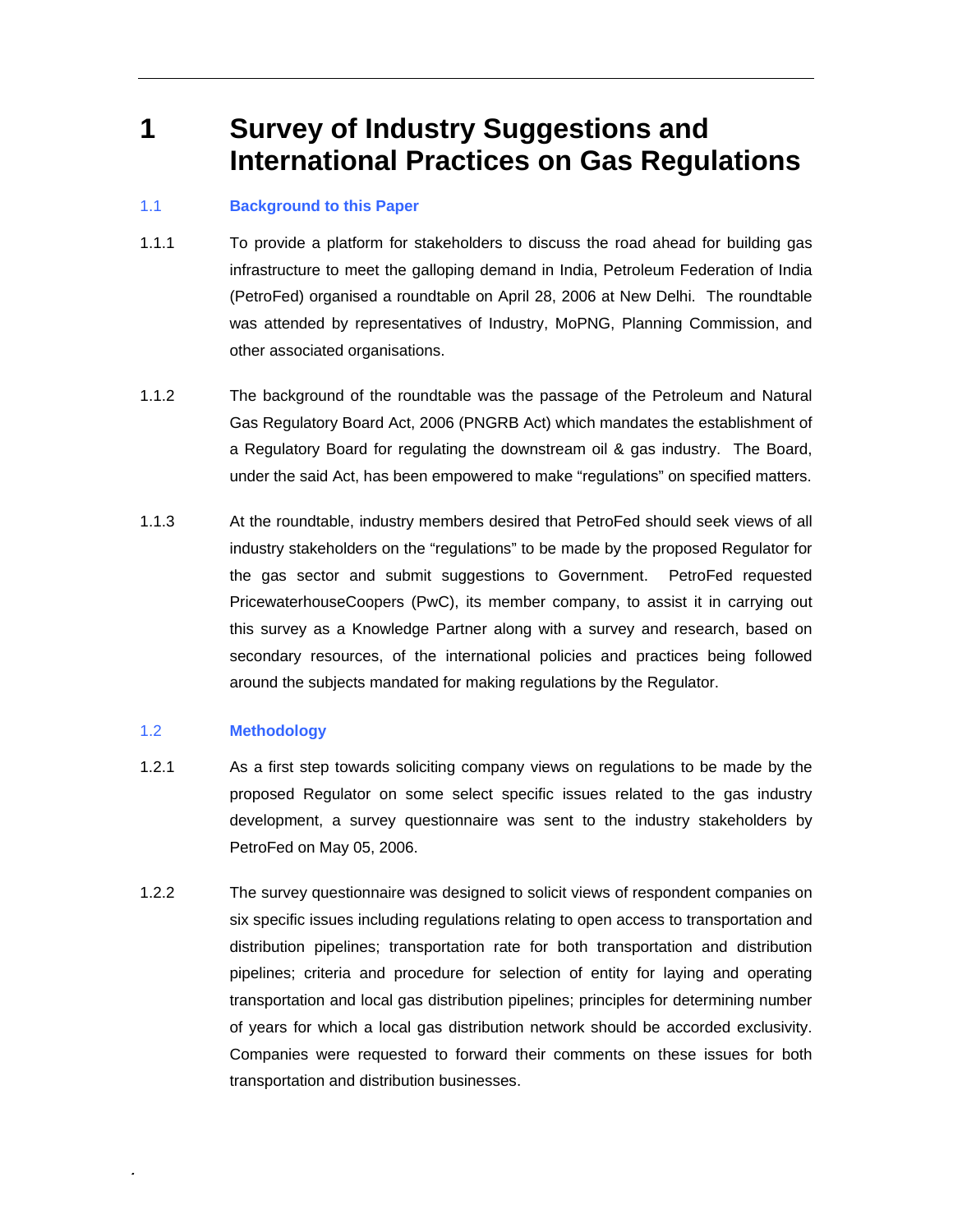- 1.2.3 A total of 16 company responses were received by PetroFed. As a policy announced before commencing this exercise, PetroFed maintained identity of companies strictly confidential with all respondents as well as PwC throughout the process of this survey.
- 1.2.4 Through secondary sources, regulatory policies and practices followed internationally were surveyed with respect to the issues on which company responses were solicited. The learnings from international practices followed surrounding these issues, as put forth by agencies like the World Bank, the Asian Development Bank, and the International Energy Agency were also brought in.
- 1.2.5 Based on the analysis of responses received from the sixteen responses on the issues included in the survey questionnaire and the findings of the survey and research, using secondary resources, on the internationally followed policies and practices around those six issues, PwC prepared and submitted to PetroFed a draft report on June 05, 2006.
- 1.2.6 The draft report comprised of two annexures. While Annexure 1 listed the various views emanating out of the responses received from companies, the Annexure 2 contained the unadulterated views of the respondents. Annexure 1 also elaborated the inferences that could be drawn on the various policies and practices being followed internationally on the issues relating to gas infrastructure development under study. The inferences drawn from the 17 countries were tabulated, namely, the USA, China, Philippines, Australia, Mexico, Ireland, Belgium, France, Azerbaijan, Kazakhstan, Thailand, the UK, Japan, Argentina, Canada, Colombia and Spain.
- 1.2.7 This draft report was circulated by PetroFed to the industry on the same date i.e. June 05, 2006, with a request to the companies to go through the report and put forth its views/comments thereon in the meeting scheduled for June 13, 2006 at PetroFed's Office in New Delhi.
- 1.2.8 In the meeting held on the  $13<sup>th</sup>$  June, which was attended by 17 companies, discussions were held on various views emanating from the responses. Suggestions for consideration are attached.

#### 1.3 **Draft Pipeline Policy – Way ahead for PetroFed**

1.3.1 Industry members were in discussion with the MoPNG on the subject of draft prepared by MoPNG of Gas Pipeline Policy. On June 2, 2006, the Secretary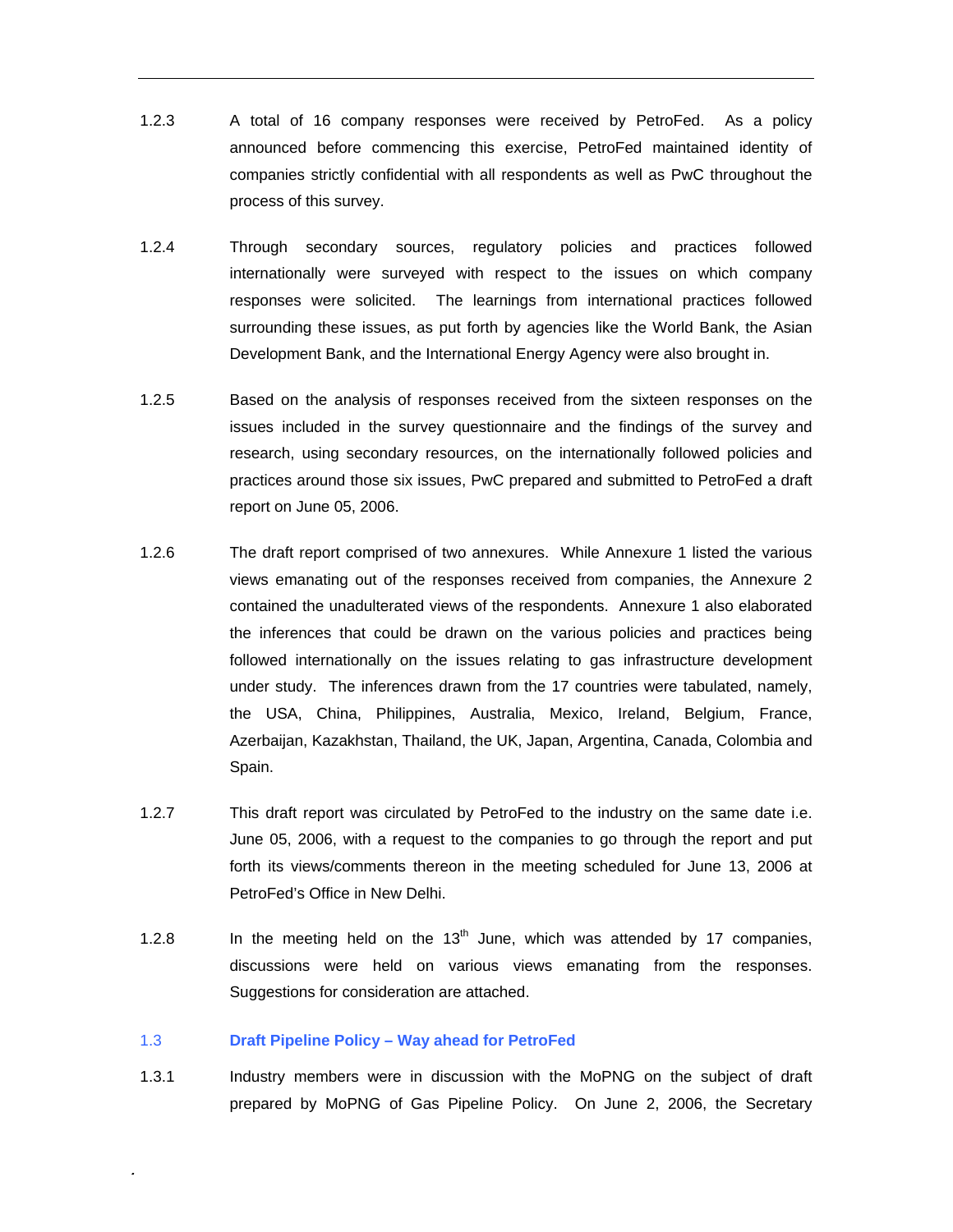Petroleum chaired a meeting of industry in which PetroFed was requested to bring on table comments of the industry.

1.3.2 In the meeting held on June 13, 2006, the industry agreed that PetroFed should put across views on the Draft Pipeline Policy and that their views will be sent to PetroFed by June 19, 2006. PetroFed proposes to prepare a paper on the basis of Industry views on the Draft Pipeline Policy and submit to Government before the MoP&NG's next meeting scheduled for June 28, 2006. Industry informs us that they are in dialogue with Government and that their views individually and / or through the Gas Industry Group (GIG) have already been submitted.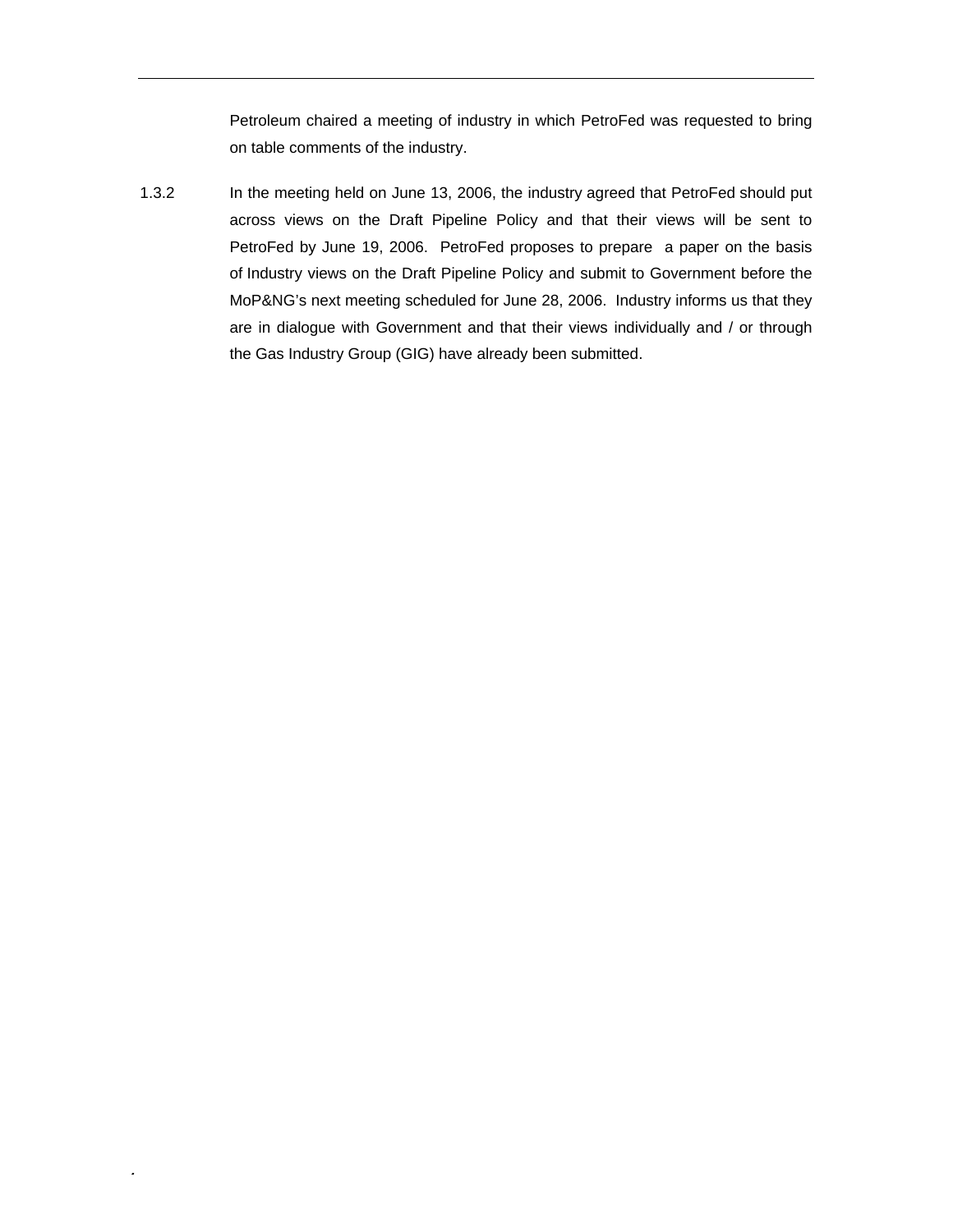| <b>Annexure 1</b><br><b>Survey of Companies' Responses and International Practices</b> |                                                                                                                                                                                                                                                                                                                                                                                                                                                                                                                                                                                                                                                                                                                                                                                                                                                                       |  |
|----------------------------------------------------------------------------------------|-----------------------------------------------------------------------------------------------------------------------------------------------------------------------------------------------------------------------------------------------------------------------------------------------------------------------------------------------------------------------------------------------------------------------------------------------------------------------------------------------------------------------------------------------------------------------------------------------------------------------------------------------------------------------------------------------------------------------------------------------------------------------------------------------------------------------------------------------------------------------|--|
| Subject                                                                                | Issue No. 1(a) (i): Regulations on "open access" to transportation pipelines                                                                                                                                                                                                                                                                                                                                                                                                                                                                                                                                                                                                                                                                                                                                                                                          |  |
| Suggested "Regulations" – Derived from the Survey                                      | Summary of suggestions<br>1) The access to un-contracted capacity in the transportation pipelines should be on a non<br>discriminatory basis<br>2) The procedure for determination of capacity should be transparent taking into account actual long<br>term commitments of the shipper and/or transporter.<br>3) Regulator to establish pipeline access code providing Level playing field and non-discriminatory<br>open access to all Parties<br>4) New Pipeline capacities to be allocated on open season policy.<br>5) Available capacity in a particular existing pipeline needs to be notified by the regulator. All the<br>interested parties may be requested to register their capacity requirements.<br>6) There should be an objective/fair & equitable/transparent & non-discriminatory methodology for<br>allocation of capacity in existing pipelines. |  |
|                                                                                        | Divergent issues<br>7) Allow Open Access with tariff fixation by the parties involved on mutually agreed terms within<br>overall cap fixed by the Regulator. Some industry members do not agree with this.<br>8) There should be a precondition that the parties should have source tie-up as well as customer tie-up<br>for the required capacity. Some industry members do not desire that this precondition be laid for allowing<br>access.                                                                                                                                                                                                                                                                                                                                                                                                                        |  |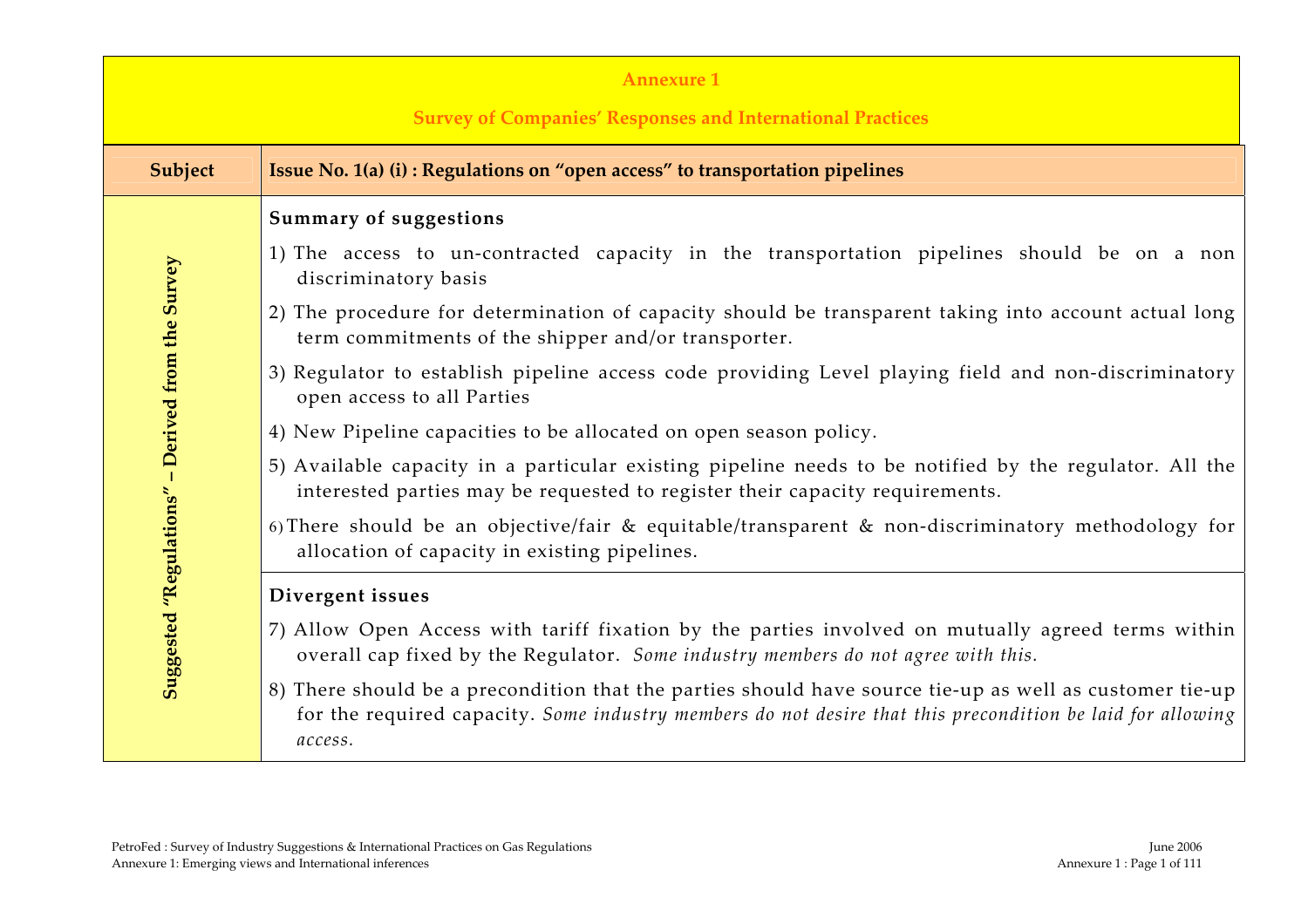| <b>Annexure 1</b><br><b>Survey of Companies' Responses and International Practices</b> |                                                                                                                                                                                                                                                                                                                                                                                                                                                                                                                                                                                                                                                                                                                                                                                                                                                                                                                                                                                                                                                                                                                                                                                                                                                                                                                                                                                                                                                                                                                              |
|----------------------------------------------------------------------------------------|------------------------------------------------------------------------------------------------------------------------------------------------------------------------------------------------------------------------------------------------------------------------------------------------------------------------------------------------------------------------------------------------------------------------------------------------------------------------------------------------------------------------------------------------------------------------------------------------------------------------------------------------------------------------------------------------------------------------------------------------------------------------------------------------------------------------------------------------------------------------------------------------------------------------------------------------------------------------------------------------------------------------------------------------------------------------------------------------------------------------------------------------------------------------------------------------------------------------------------------------------------------------------------------------------------------------------------------------------------------------------------------------------------------------------------------------------------------------------------------------------------------------------|
| Subject                                                                                | Issue No. 1(a) (i): Regulations on "open access" to transportation pipelines                                                                                                                                                                                                                                                                                                                                                                                                                                                                                                                                                                                                                                                                                                                                                                                                                                                                                                                                                                                                                                                                                                                                                                                                                                                                                                                                                                                                                                                 |
| Inferences from International Regulatory Regimes                                       | Third Party Access (TPA) or Open Access is the right of a third party (either a producer, a consumer, a shipper or a<br>trader) to access/make use of the transportation and/or distribution related services of a pipeline company for a<br>charge (tariff) to move gas owned by the third party. In 1992, the European Commission defined it as "a regime<br>providing for an obligation, to the extent that there is capacity available, on companies operating transmission and<br>distribution networks to offer terms for the use of their grid, in particular to individual consumers or to distribution<br>companies, in return for payment". It evokes a right for any third party to buy the transportation service of a pipeline<br>company and an obligation for the latter to offer such services, although the extent of such right and obligation may<br>be limited by relevant legislation. It therefore differs significantly from voluntary access, which can take place freely<br>without public intervention.<br>In practice, essentially two kinds of TPA exist: a regulated regime and a negotiated one.<br>In a Regulated TPA, the public authorities set the rules and access conditions, on the basis of published tariffs and/or<br>other terms and obligations for the use of the system. Negotiated TPA requires the pipeline company to publish its<br>basic conditions for access and related services, but leaves the parties concerned the freedom to define access terms<br>and conditions. |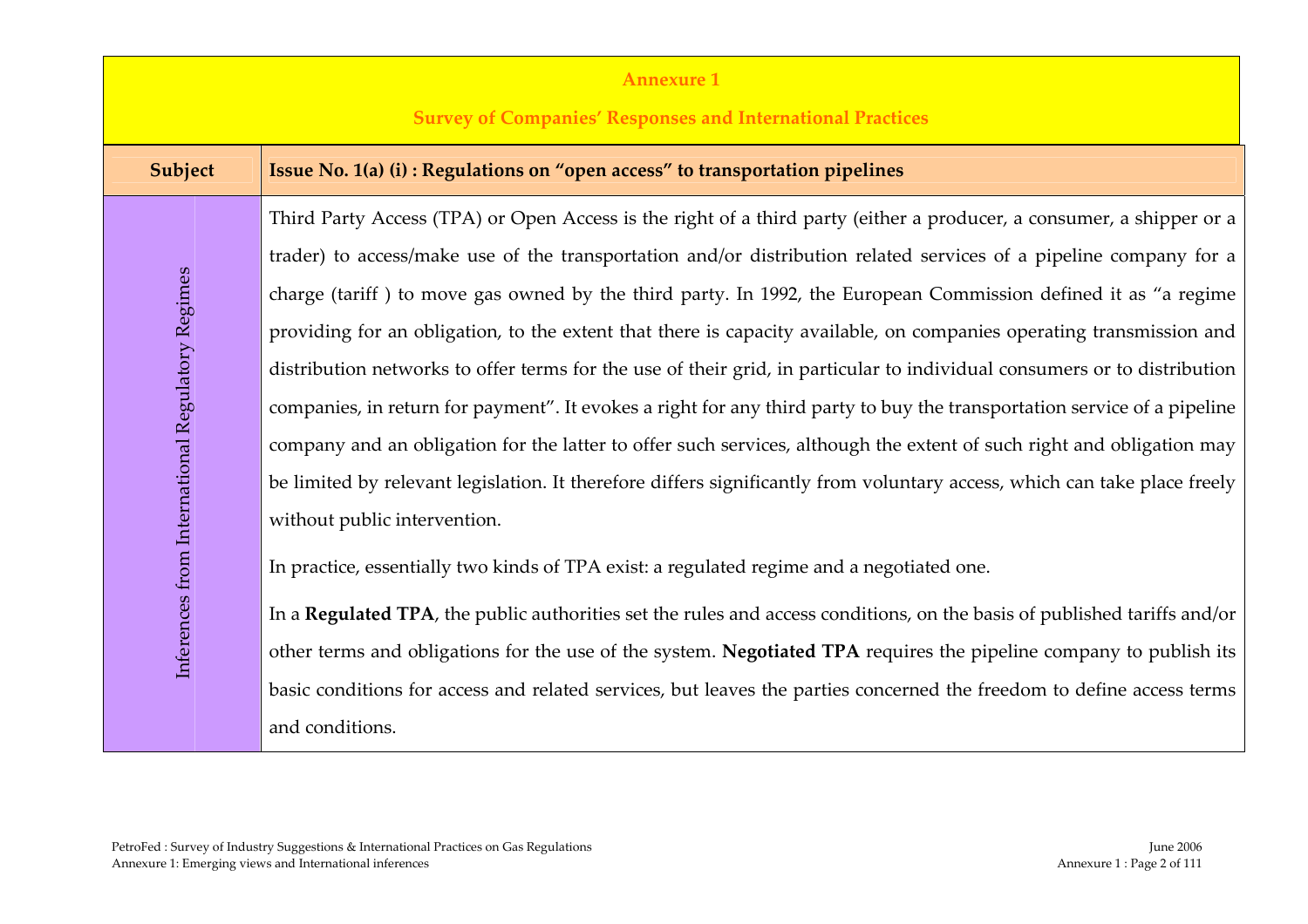| <b>Annexure 1</b><br><b>Survey of Companies' Responses and International Practices</b> |                                                                                                                                                                                                                                                                                  |
|----------------------------------------------------------------------------------------|----------------------------------------------------------------------------------------------------------------------------------------------------------------------------------------------------------------------------------------------------------------------------------|
| Subject                                                                                | Issue No. 1(a) (i): Regulations on "open access" to transportation pipelines                                                                                                                                                                                                     |
|                                                                                        | Regardless of whether TPA is regulated or negotiated, there are certain conditions for the application of such a<br>regime:                                                                                                                                                      |
|                                                                                        | There should be a sufficiently well developed gas market with excess pipeline transmission capacity;<br>п.                                                                                                                                                                       |
|                                                                                        | There should be a sufficiently large number of gas producers and consumers who seek to have access to the<br>spare capacity rather than building their own pipelines; and                                                                                                        |
|                                                                                        | Physical links exist or are feasible with the existing pipelines.                                                                                                                                                                                                                |
|                                                                                        | In addition, to ensure access to all network users (or a defined class of customers, known as "eligible" customers), be                                                                                                                                                          |
|                                                                                        | they customers or companies, on equal conditions, impartiality and neutrality, a number of other issues have to be<br>considered before the introduction of TPA in a country. They include:                                                                                      |
|                                                                                        | Eligibility for participation: it has to be decided which category of companies should be able to benefit from<br>TPA and, for instance, whether they should be of a certain minimum size (if gas consumers) or have to meet<br>technical and financial standards (if shippers). |
|                                                                                        | Definition of facilities to which access is to be granted: e.g. transmission and distribution pipelines both                                                                                                                                                                     |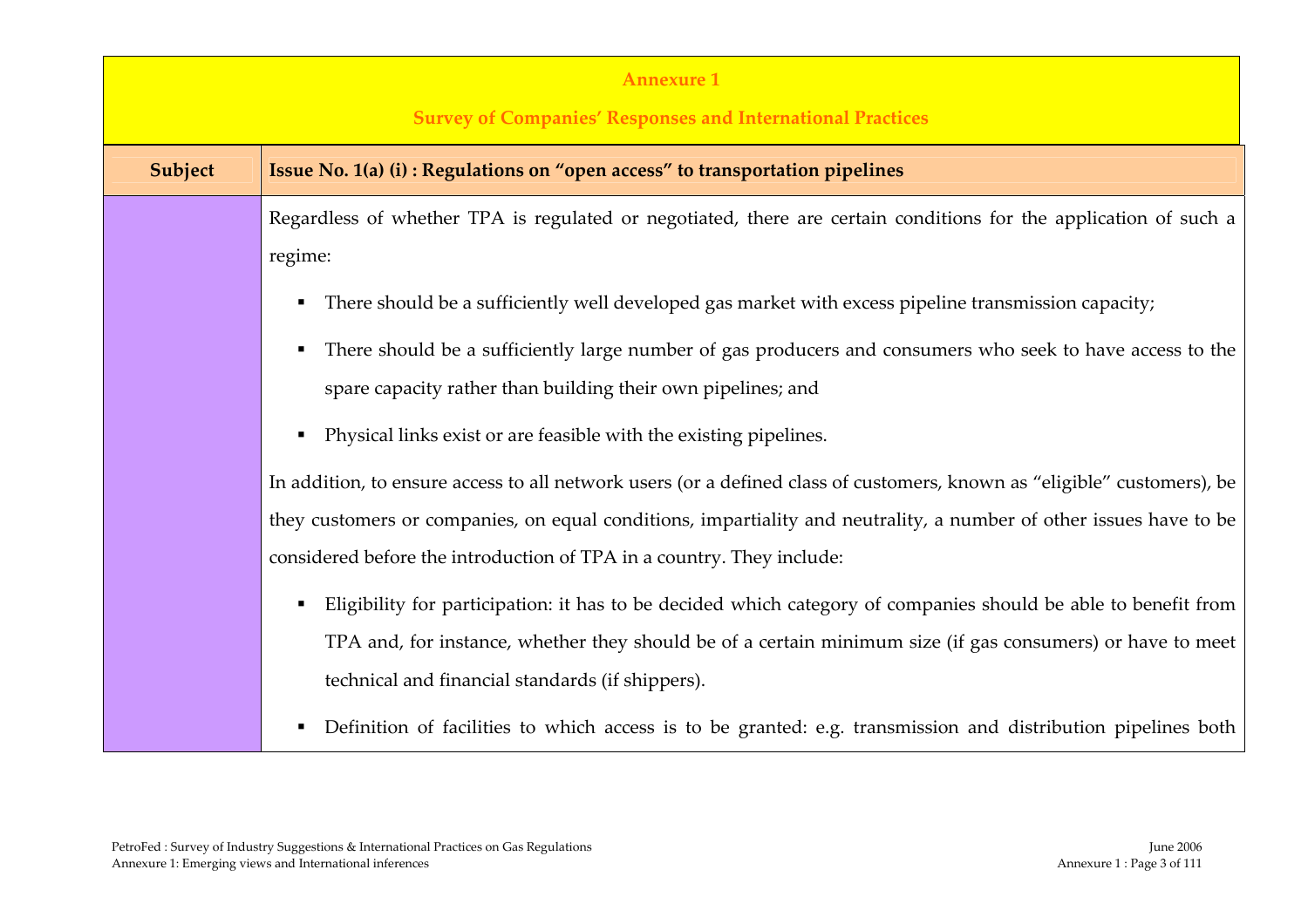| <b>Annexure 1</b><br><b>Survey of Companies' Responses and International Practices</b> |                                                                                                                       |
|----------------------------------------------------------------------------------------|-----------------------------------------------------------------------------------------------------------------------|
| Subject                                                                                | Issue No. 1(a) (i): Regulations on "open access" to transportation pipelines                                          |
|                                                                                        | onshore and offshore; gathering, storage, treatment and blending facilities.                                          |
|                                                                                        | Definition of the services that may be involved apart from the transmission: e.g. metering, pressure balancing,<br>п. |
|                                                                                        | quality management, load balancing, storage, back-up and stand-by services.                                           |
|                                                                                        | Determination of the extent to which the pipeline company is obliged to provide these services separately; i.e.       |
|                                                                                        | to what degree these services should be unbundled, which also raises the question of whether the pipeline             |
|                                                                                        | company has to split its activities into separate companies.                                                          |
|                                                                                        | Definition of available capacity and the procedures to be followed when capacity is not sufficient (queuing<br>п.     |
|                                                                                        | procedures, requirements to build capacity).                                                                          |
|                                                                                        | How to calculate the tariffs for transportation and related services.<br>п.                                           |
|                                                                                        | How much information the pipeline company will be required to disclose regarding availability of, and<br>п.           |
|                                                                                        | calculation of charges for, services.                                                                                 |
|                                                                                        | The relationship (degree of discrimination) between the pipeline company's own customers and third parties            |
|                                                                                        | requesting access.                                                                                                    |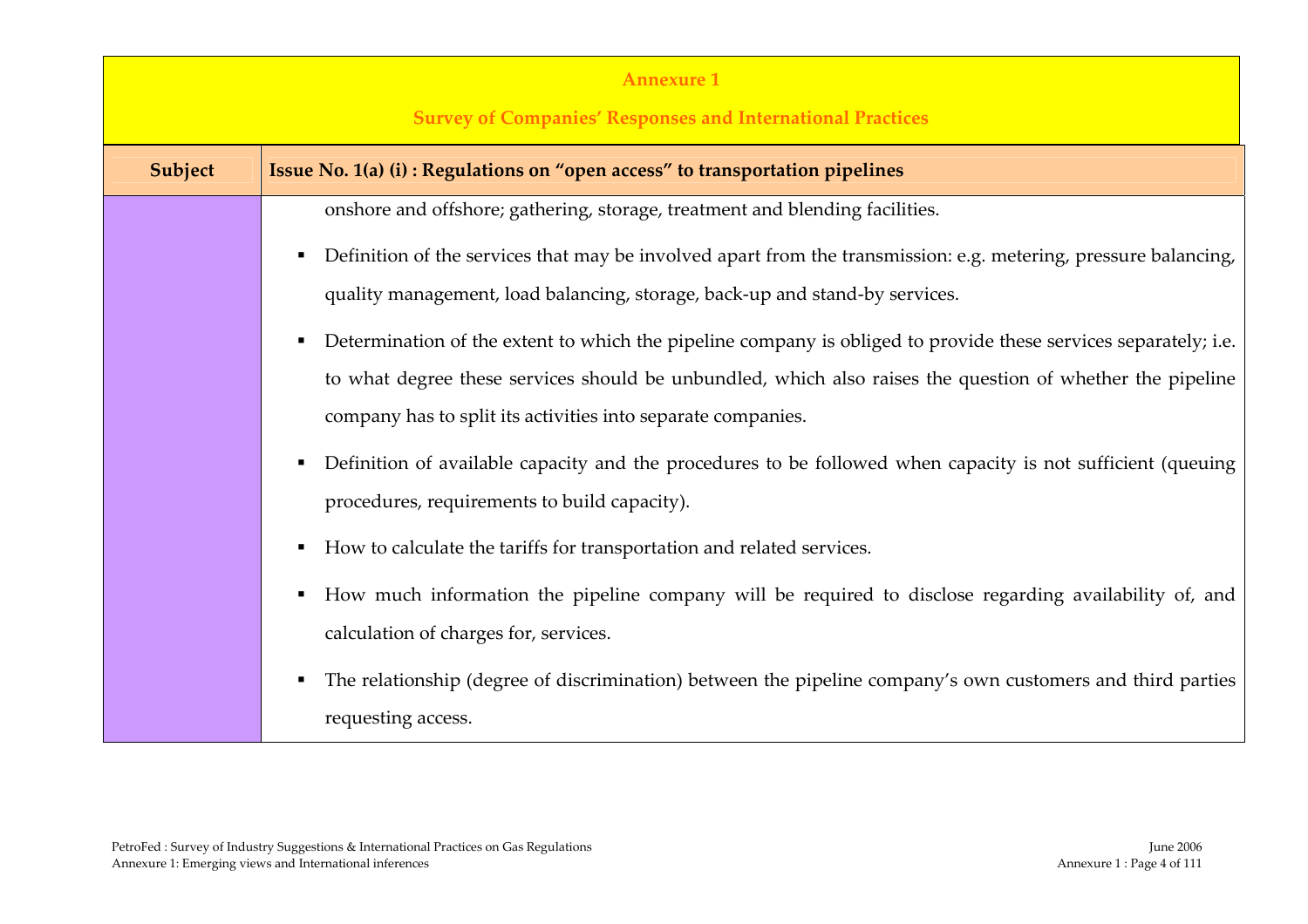| <b>Annexure 1</b><br><b>Survey of Companies' Responses and International Practices</b> |                                                                                                                                                                                                                                              |  |
|----------------------------------------------------------------------------------------|----------------------------------------------------------------------------------------------------------------------------------------------------------------------------------------------------------------------------------------------|--|
| Subject                                                                                | Issue No. 1(a) (i): Regulations on "open access" to transportation pipelines                                                                                                                                                                 |  |
|                                                                                        | The regulatory framework (regulatory bodies involved, instances of appeal, etc.)<br>п                                                                                                                                                        |  |
|                                                                                        | Legislation dealing with transitional problems caused by the introduction of TPA.<br>п                                                                                                                                                       |  |
|                                                                                        | Dispute settlement mechanisms to ensure expeditious resolution.                                                                                                                                                                              |  |
|                                                                                        | Mechanisms to avoid abuse of dominant positions.<br>п                                                                                                                                                                                        |  |
|                                                                                        | The obligation to unbundle accounts.                                                                                                                                                                                                         |  |
|                                                                                        | Technical rules to ensure inter-operability between gases of different quality.<br>п                                                                                                                                                         |  |
|                                                                                        | Source: IEA, PwC analysis.                                                                                                                                                                                                                   |  |
|                                                                                        | The United States of America                                                                                                                                                                                                                 |  |
| International Experiences                                                              | Interstate gas pipelines are required to operate as open-access contract carriers. Capacity on the pipeline is offered<br>and allocated based upon long-established FERC regulations and precedence. Access to pipeline capacity needs to be |  |
|                                                                                        | viewed in four contexts:                                                                                                                                                                                                                     |  |
|                                                                                        | Initial access to a proposed new pipeline                                                                                                                                                                                                    |  |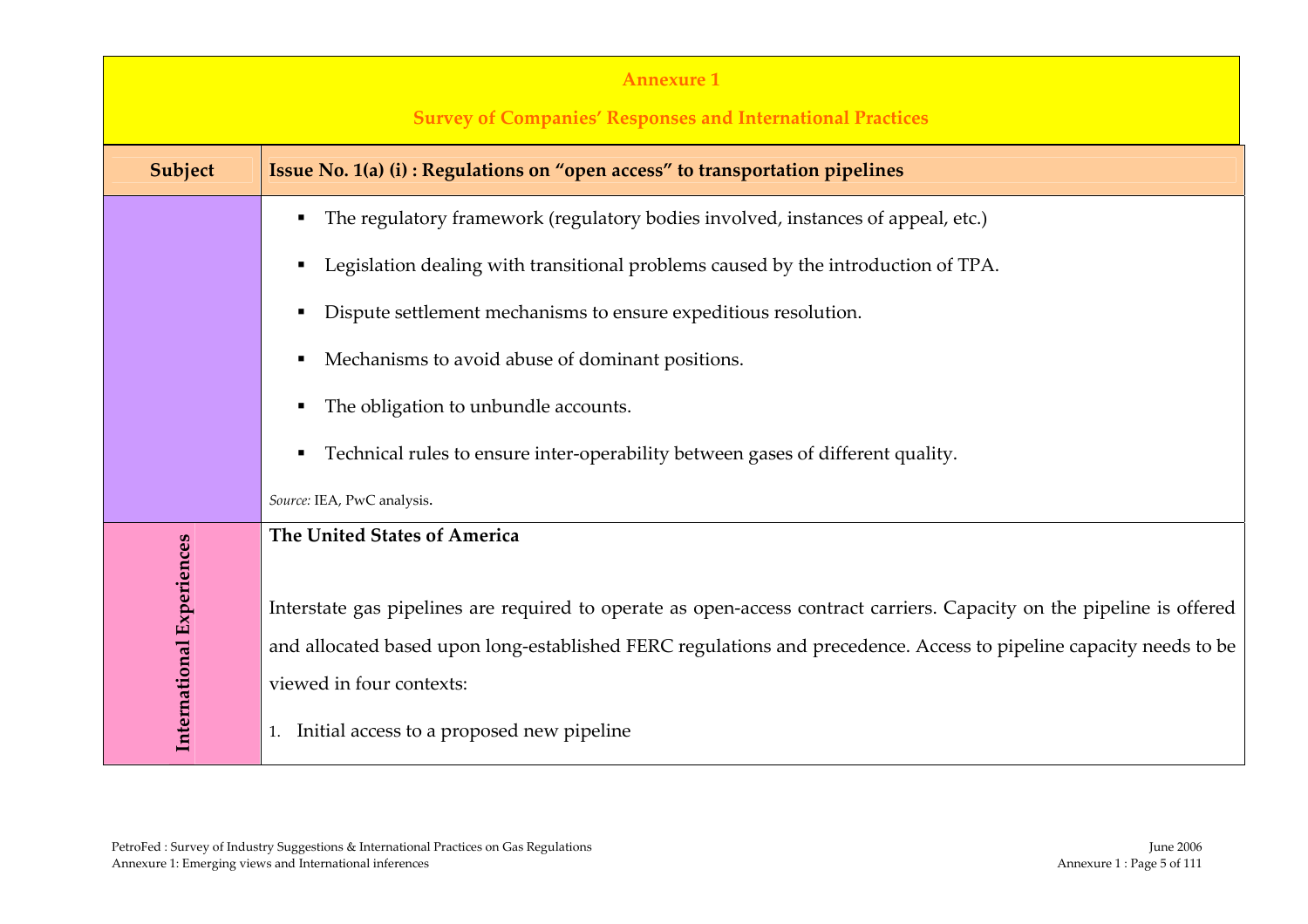| <b>Annexure 1</b><br><b>Survey of Companies' Responses and International Practices</b> |                                                                                                                           |
|----------------------------------------------------------------------------------------|---------------------------------------------------------------------------------------------------------------------------|
| Subject                                                                                | Issue No. 1(a) (i): Regulations on "open access" to transportation pipelines                                              |
|                                                                                        | 2. Initial access to pipeline expansions                                                                                  |
|                                                                                        | 3. Access to pipeline capacity that may become available because of contract termination or exploration and               |
|                                                                                        | 4. Access as a result of temporary or permanent capacity release                                                          |
|                                                                                        | In each of these contexts, any credit-worthy party that is willing to make the necessary long-term shipping               |
|                                                                                        | commitment has an equal opportunity to acquire pipeline capacity. On gas pipelines, gas is allocated through an           |
|                                                                                        | open season process that allows all perspective shippers to review the preliminary rates, terms and conditions and to     |
|                                                                                        | bid for capacity on the pipeline.                                                                                         |
|                                                                                        | The open season process is instrumental to the pipeline's ability to establish the economic viability for the project and |
|                                                                                        | to determine the optimum size of the pipeline. The open season process is designed to insure nondiscriminatory            |
|                                                                                        | allocation of pipeline capacity and significant case law and precedent exists to insure that no shipper that is prepared  |
|                                                                                        | to make the long-term shipping commitment has any advantage in taking pipeline capacity from another similarly            |
|                                                                                        | situated shipper. In the United States, the FERC oversees this process, which must be open and transparent.               |
|                                                                                        | Although the FERC allows reasonable flexibility in the design of open seasons, significant precedent defines the open     |
|                                                                                        | season process. Typically, open season processes are conducted as follows:                                                |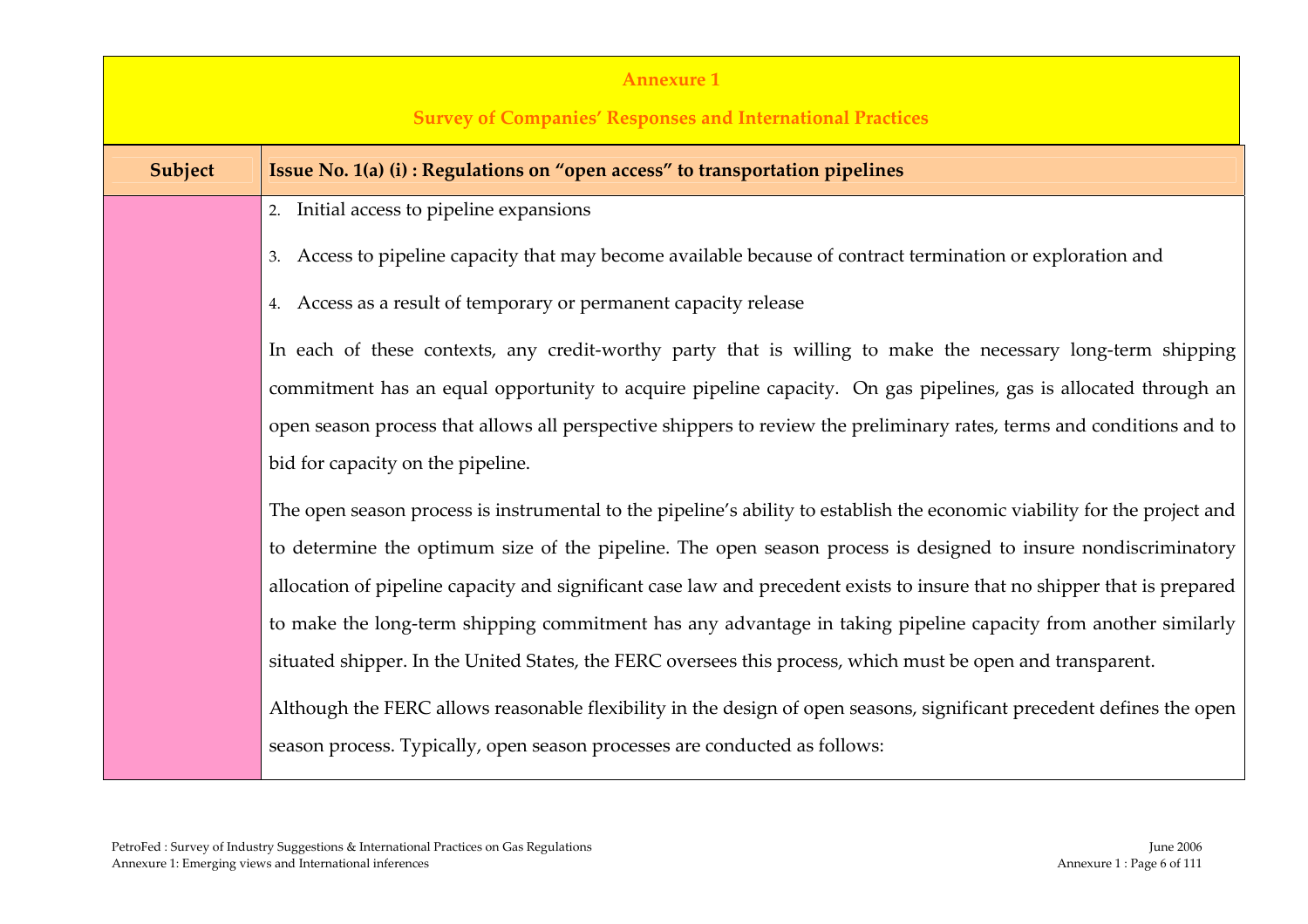| <b>Annexure 1</b>                                                 |                                                                                                                               |
|-------------------------------------------------------------------|-------------------------------------------------------------------------------------------------------------------------------|
| <b>Survey of Companies' Responses and International Practices</b> |                                                                                                                               |
| Subject                                                           | Issue No. 1(a) (i): Regulations on "open access" to transportation pipelines                                                  |
|                                                                   | 1. The pipeline will often engage in preliminary discussions with the marketplace and will sometimes use non-                 |
|                                                                   | binding open seasons or solicitations of interest. This process helps the pipeline to judge the extent of the market          |
|                                                                   | support and to insure that the pipeline is neither too large nor too small for the apparent demand for the                    |
|                                                                   | transportation services.                                                                                                      |
|                                                                   | The pipeline then issues a public notice to announce its open season. The open season must be of sufficient<br>2.             |
|                                                                   | duration to allow all interested shippers an opportunity to respond. The open season documentation will also                  |
|                                                                   | outline the rules under which the pipeline will evaluate its bids. The pipeline's open season package typically               |
|                                                                   | includes significant information about the project including receipt and delivery points, route, timing, services,            |
|                                                                   | pro-forma agreements, a proposed precedent agreement and estimated rates.                                                     |
|                                                                   | 3. If there's insufficient capacity to satisfy all the bids, the pipeline's open season package will specify the type of tie- |
|                                                                   | breaker that will be employed to allocate the available capacity.                                                             |
|                                                                   | 4. Once capacity has been allocated through the open season process, the shippers will normally enter into binding            |
|                                                                   | precedent agreements with the pipeline, which demonstrate the need and support for the project. The pipeline                  |
|                                                                   | company uses these agreements to justify the project at the FERC and to underpin the financing of the                         |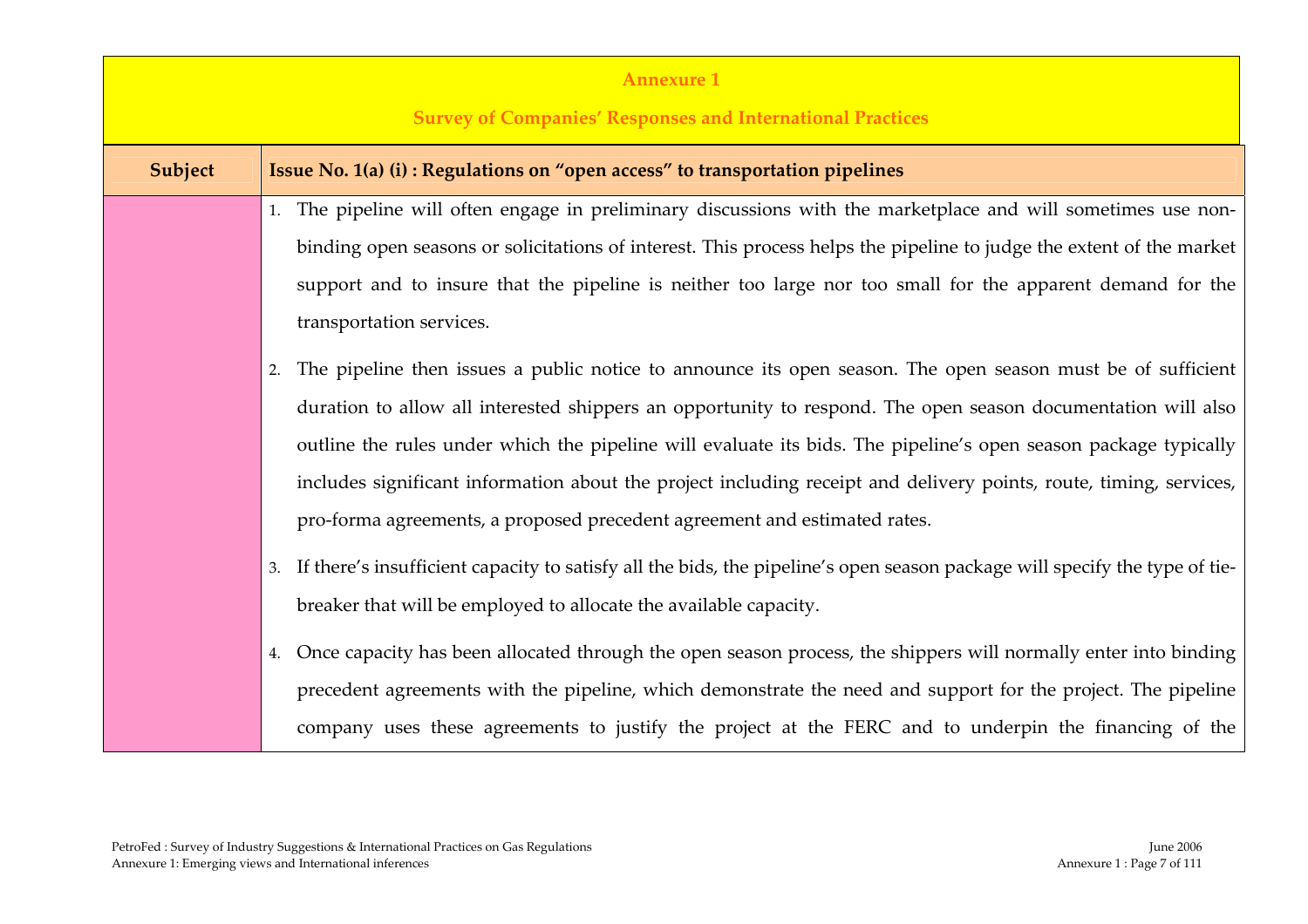| Subject | Issue No. 1(a) (i): Regulations on "open access" to transportation pipelines                                            |
|---------|-------------------------------------------------------------------------------------------------------------------------|
|         | construction of the pipeline. Pipeline owners and financial lenders require these long-term contracts for firm          |
|         | capacity to ensure repayment of the capital cost of building the pipeline. without these commitments, gas               |
|         | pipeline projects, which by their nature involve a longer payout than typical oil pipeline projects, could not be       |
|         | financed. Shippers need a contractual commitment from the pipeline to ensure capacity is available to support           |
|         | their own needs.                                                                                                        |
|         | Once capacity is awarded through the open season and binding precedent agreements are executed, a shipper's             |
|         | contractual right to the reserved capacity is protected. A shipper's economics are founded on the availability of this  |
|         | contracted capacity. In exchange for the pipeline's commitment to reserve a specified quantity of capacity for a        |
|         | shipper, the shipper agrees to pay a monthly reservation charge that is due regardless of whether gas is actually       |
|         | shipped. A pipeline must have sufficient binding precedent agreements or executed transportation contracts prior to     |
|         | filing its FERC application. If the pipeline overbuilds, it is at risk for all unsubscribed capacity and cannot recover |
|         | those costs from the contracted shippers.                                                                               |
|         | The open season process is critical to determining the ultimate capacity of the pipeline. When additional gas is        |
|         | committed to the project, a larger physical pipeline may be justified (if operationally feasible), which may yield      |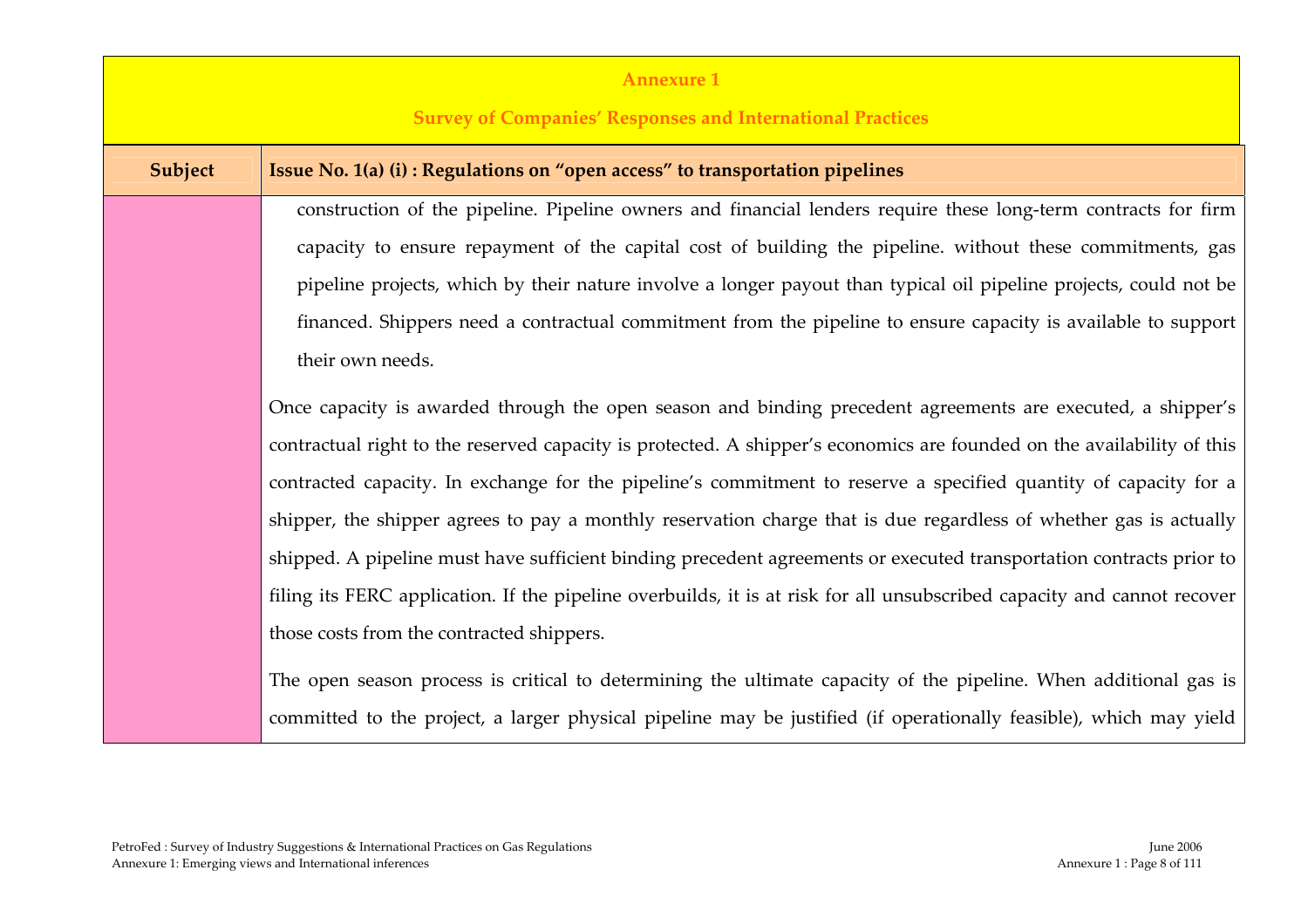### **Survey of Companies' Responses and International Practices**

# **Subject Issue No. 1(a) (i) : Regulations on "open access" to transportation pipelines**  economies of scale that benefit all shippers. In some unique cases in the offshore Gulf of Mexico, pipelines have offered a pre-subscription open season to attract sufficient base volumes to underpin the pipeline. In these cases, the anchor shippers were pre-assured access to some of the pipeline's capacity in the open season consistent with the risk associated with their large capital investments in related production facilities. It should be noted, however, that in all of these distinctive cases any party meeting the base requirements could be an anchor shipper and a meaningful portion of the total pipeline capacity was still made available to any interested shipper in a non-discriminatory open season. FERC has approved this anchor shipper concept in order to facilitate types of unusual project development requirements. The current process for the allocation of expansion capacity is very similar to that described earlier for the allocation of initial pipeline capacity. However, prior to the expansion open season, FERC policy requires that the pipeline poll current shippers regarding their willingness to turn back their own capacity prior to the binding open season. An existing shipper does not have priority or right of first refusal for expansion capacity, but is treated the same as anyone else trying to obtain expansion capacity. All potential shippers must bid on expansion capacity during the open season and similarly situated shippers must be afforded the same rates, terms and conditions. When a project is economically and technically viable, this process allows a pipeline to efficiently identify customer requirements and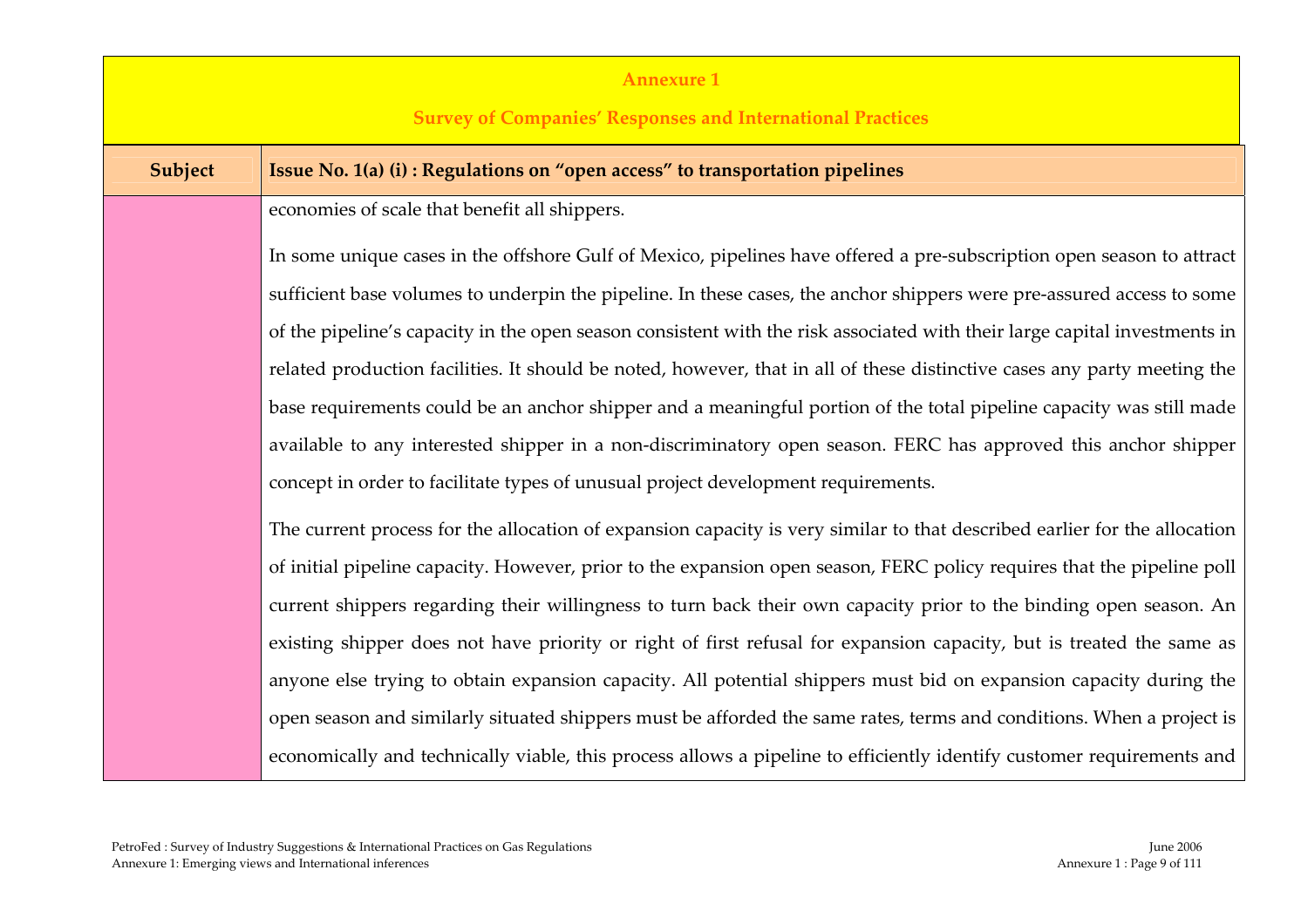| Subject | Issue No. 1(a) (i): Regulations on "open access" to transportation pipelines                                              |
|---------|---------------------------------------------------------------------------------------------------------------------------|
|         | to implement cost-effective expansions.                                                                                   |
|         | It should also be noted that the FERC has very specific regulations that deal with the relationship between interstate    |
|         | pipelines and all of their energy related affiliates. Under these regulations, known as Order 2004, pipelines may not     |
|         | treat their affiliates in a preferential manner. These regulations include strict limitations on information flow, shared |
|         | employees and corporate structure. Virtually every pipeline employee must now be specifically trained in these            |
|         | affiliate regulations. The penalties for violation are severe.                                                            |
|         | If a pipeline is expanded, the resulting rate treatment is dictated by established FERC policy. The expansion rates are   |
|         | determined based upon the incremental costs of the expansion. If the resulting expansion results in a lower overall       |
|         | rate, then the cost is rolled in or basically included in the rate base of the pre-expansion pipeline. In this case, the  |
|         | existing shippers and the expansion shippers all pay a lower rate. If the expansion would result in an increase in        |
|         | rates to the existing shippers who hold the initial capacity, then the expansion rate will be incrementally priced. In    |
|         | this case, the existing shipper continues to pay their previous rate and the expansion shippers pay a rate based on the   |
|         | higher incremental costs to expand the system. The actual costs of an expansion will depend upon the design of the        |
|         | pre existing facilities and the specifics of the proposed expansion.                                                      |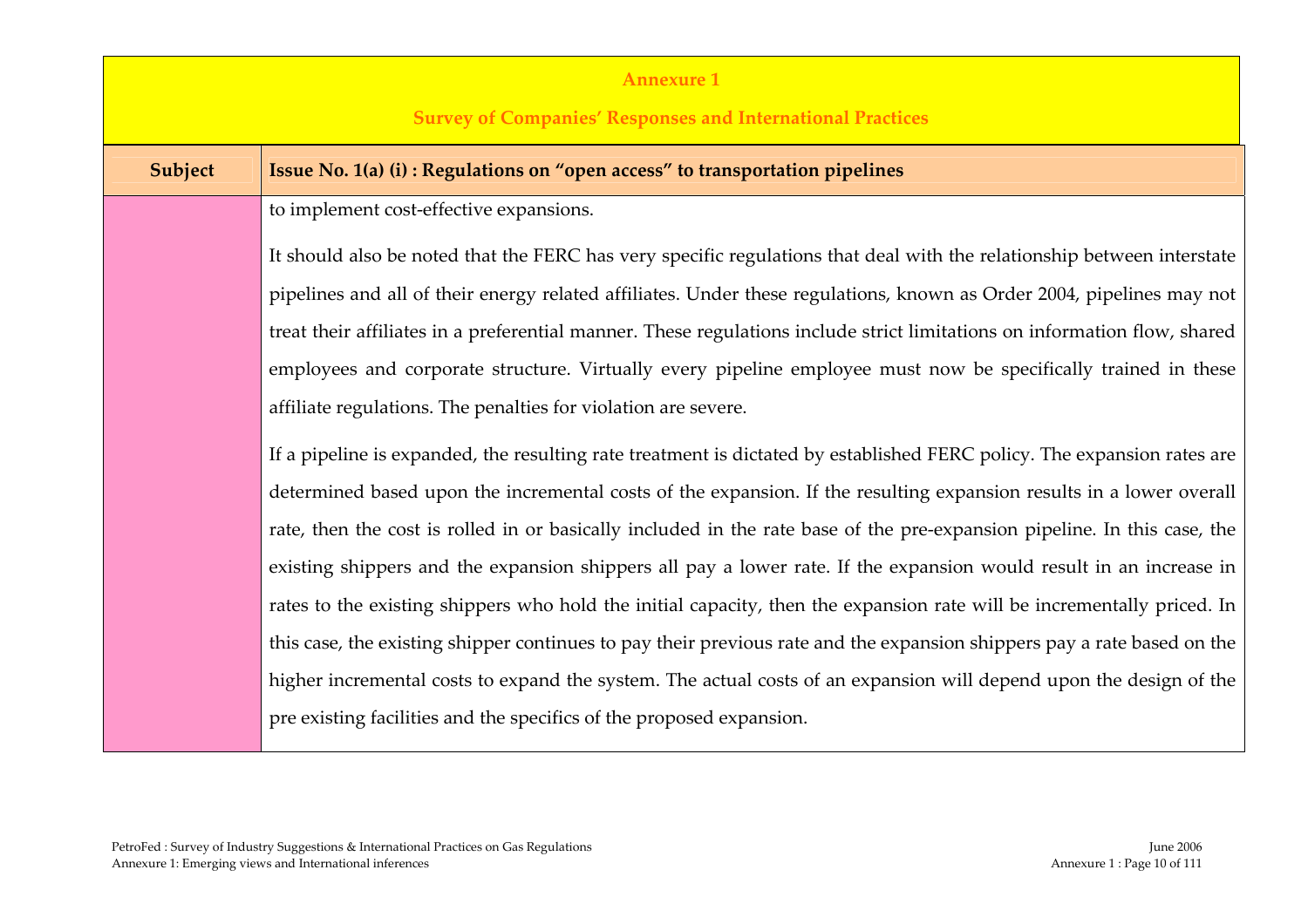| <b>Annexure 1</b>                                                 |                                                                                                                            |
|-------------------------------------------------------------------|----------------------------------------------------------------------------------------------------------------------------|
| <b>Survey of Companies' Responses and International Practices</b> |                                                                                                                            |
| Subject                                                           | Issue No. 1(a) (i): Regulations on "open access" to transportation pipelines                                               |
|                                                                   | It should also be noted that the proposed federal enabling legislation has unique and unprecedented language               |
|                                                                   | allowing FERC to require an expansion upon request if the shipper requesting this service meets the requirement            |
|                                                                   | outlined in the legislation. These requirements include:                                                                   |
|                                                                   | 1. No subsidization of expansion shippers by existing shippers;                                                            |
|                                                                   | No adverse effect on the financial viability, economic viability or operations of the pipeline and<br>2.                   |
|                                                                   | No diminution of the contract rights of existing shippers to previously subscribed certificated capacity.<br>3.            |
|                                                                   | There are other methods of allocating capacity. Any shipper who is paying the pipeline's maximum rate under a firm         |
|                                                                   | transportation contract that is 12 months or longer is granted a conditional right to extend its contract at the           |
|                                                                   | expiration of the primary terms. As a matter of FERC policy, this right of first refusal (ROFR) exists only at the end of  |
|                                                                   | the primary contract term and allows the shipper the ability to retain all or a portion of its contract subject to the     |
|                                                                   | expiring capacity if he is willing to pay the pipeline's maximum filed rate for the greater of one year or the term        |
|                                                                   | offered by a third party. This contract right of first refusal is not a right to obtain capacity in either an initial open |
|                                                                   | season or an expansion open season.                                                                                        |
|                                                                   | The pipeline is also required to allocate capacity that comes available as a result of contract expiration on a            |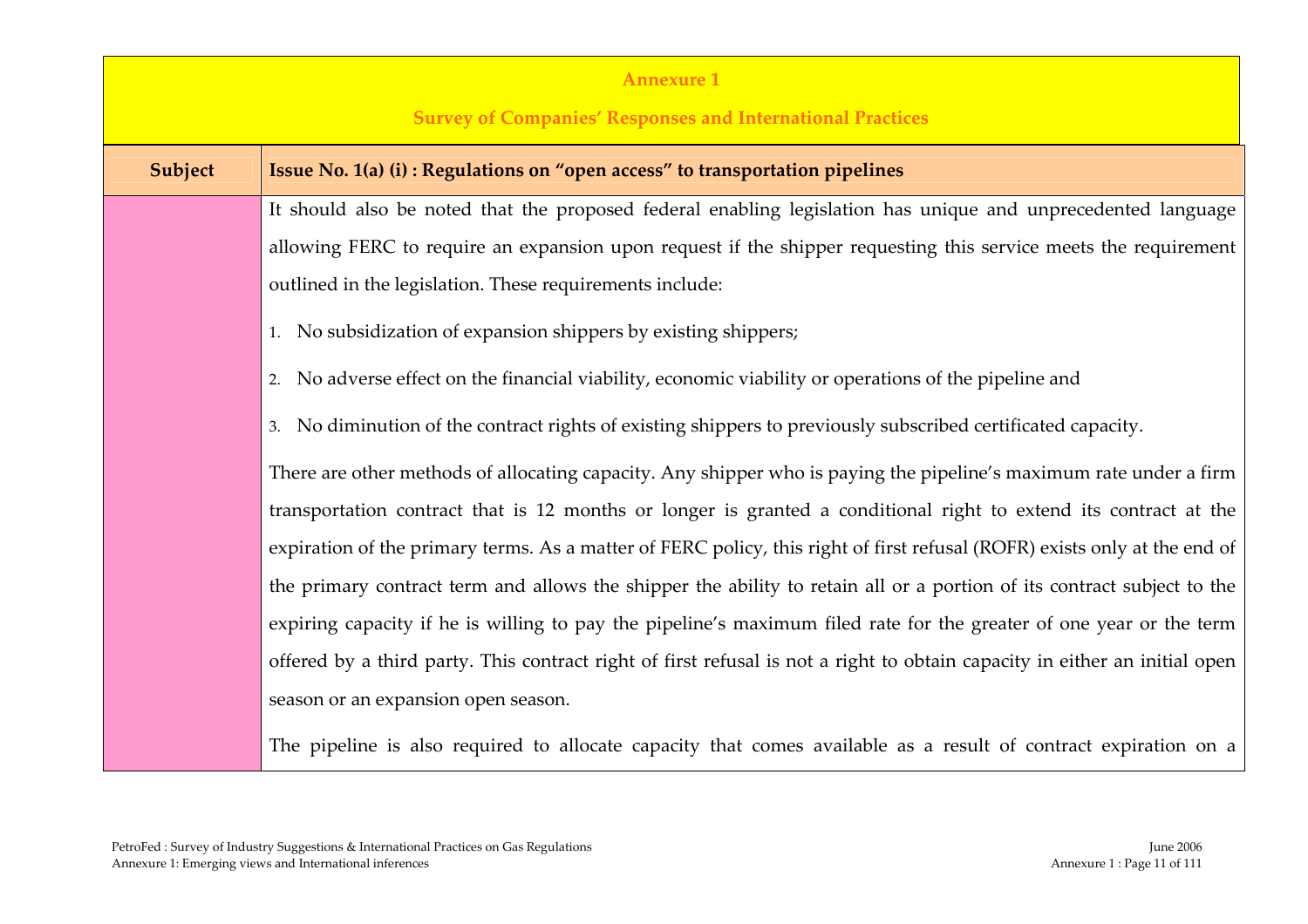| Subject | Issue No. 1(a) (i): Regulations on "open access" to transportation pipelines                                          |
|---------|-----------------------------------------------------------------------------------------------------------------------|
|         | nondiscriminatory basis. This can be done through an open season or by posting the capacity on the pipeline's public  |
|         | bulletin board. In any event, the FERC approved tariff will provide the procedures consistent with FERC precedent     |
|         | nondiscriminatory<br>allocation of such<br>available<br>pipeline<br>regulations<br>for<br>the<br>capacity.<br>and     |
|         | Any method by which a shipper can obtain firm capacity is by obtaining capacity released by a firm shipper. This      |
|         | release can be for a temporary term or can be a permanent release. The FERC has established criteria that ensure such |
|         | capacity is allocated to the party who values the capacity the most (subject to the FERC approved maximum recourse    |
|         | rate).                                                                                                                |
|         | Source: Legislative Budget and Audit Committee, AK, USA and PwC analysis.                                             |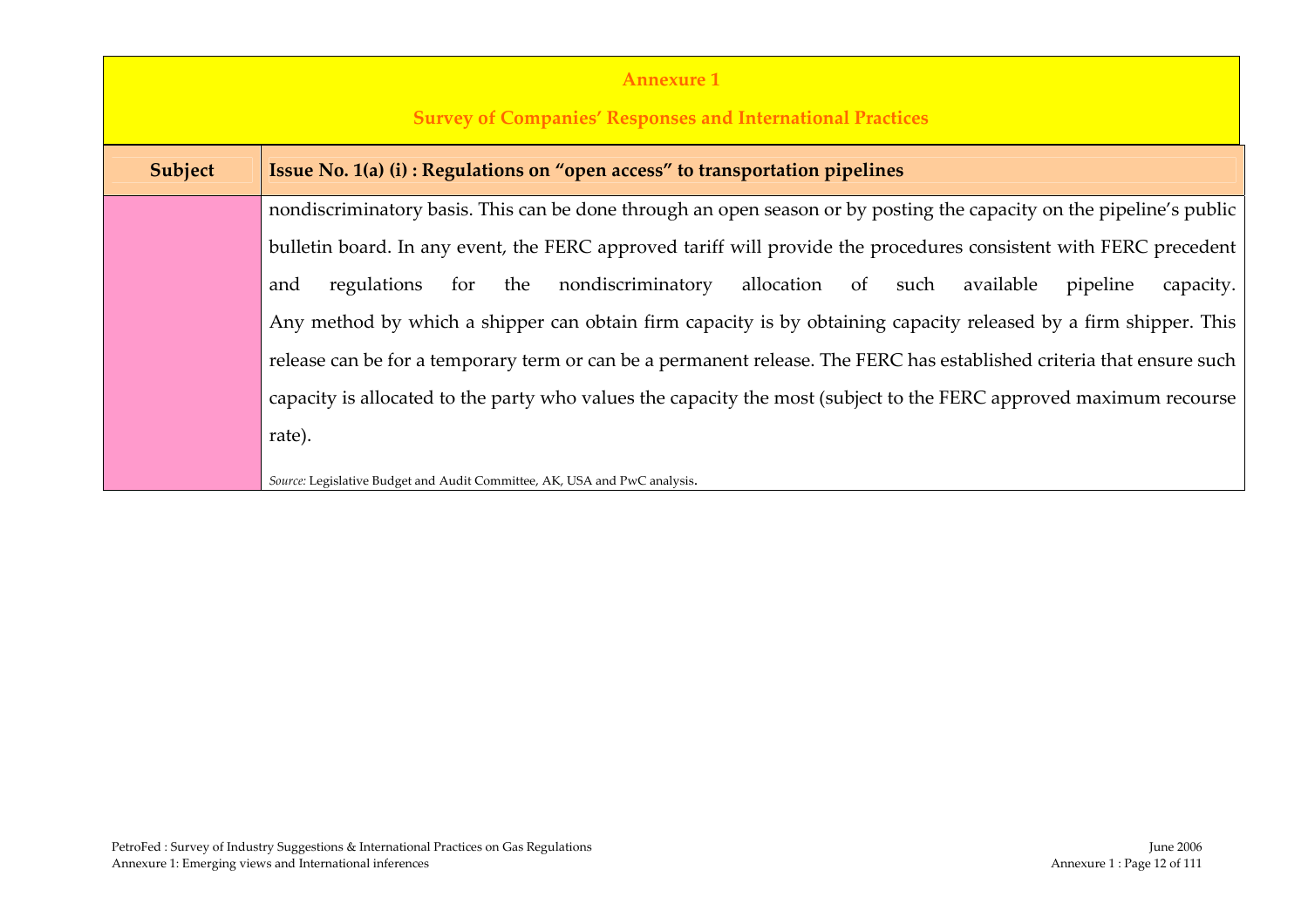### **Survey of Companies' Responses and International Practices**

| Subject | Issue No. 1(a) (i): Regulations on "open access" to transportation pipelines                                                |
|---------|-----------------------------------------------------------------------------------------------------------------------------|
|         | CHINA (Recommendation by IEA - DEVELOPING CHINA'S NATURAL GAS MARKET: The Energy Policy Challenges, IEA 2002)               |
|         | In view of international experience and the need to provide strong incentives to investors, it is appropriate for the       |
|         | Chinese government to offer a degree of protection to investors in high pressure transmission pipeline and LNG              |
|         | projects and local distribution networks. In the near term, no transmission, LNG or distribution company should be          |
|         | legally obliged to offer transportation or regasification services to third parties (at least for a given period), although |
|         | the companies would be free to negotiate such a service if they so wish. In practice, this would mean that each             |
|         | producer would in most cases have no choice over which transmission company to sell its gas to, unless there                |
|         | happened to be more than one transmission line within the vicinity. Similarly, there would be a single buyer of gas         |
|         | for local distribution for each supply area, although there could eventually be more than one transmission company          |
|         | supplying a single distribution area with gas from different fields and basins. The introduction of a third-party access    |
|         | regime to encourage gas-to-gas competition should nonetheless remain a longer-term objective, and the government            |
|         | should make its intention and timetable for introducing TPA clear to investors.                                             |
|         | Philippines                                                                                                                 |
|         |                                                                                                                             |

### **Open Access Obligation**

Operators of National Infrastructure Pipelines and Transmission- and/or Distributionrelated Facilities excluding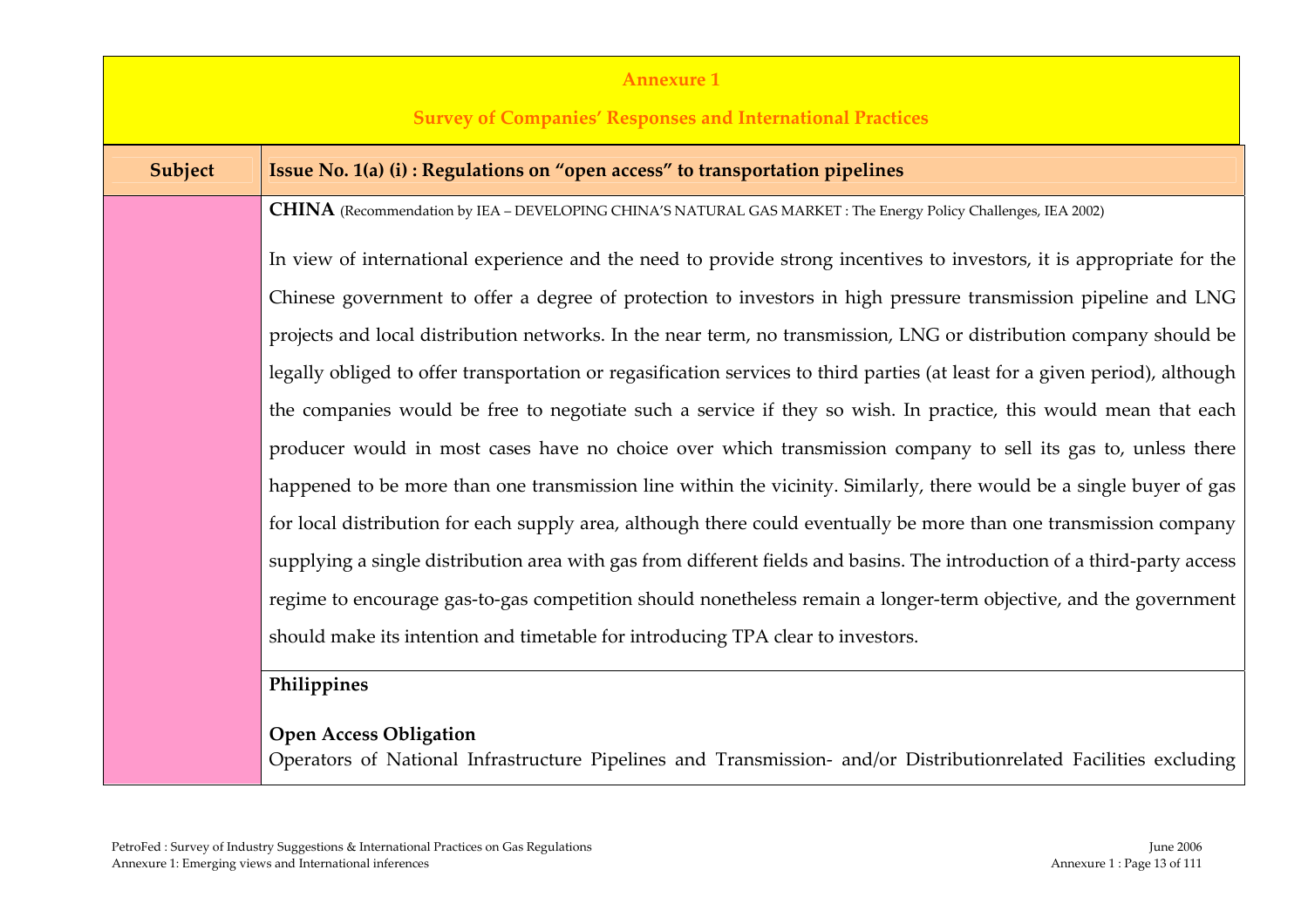| <b>Annexure 1</b> |                                                                                                                        |
|-------------------|------------------------------------------------------------------------------------------------------------------------|
|                   | <b>Survey of Companies' Responses and International Practices</b>                                                      |
| Subject           | Issue No. 1(a) (i): Regulations on "open access" to transportation pipelines                                           |
|                   | those constructed and operated for the sole use of the owner are obligated under these Rules to provide open and       |
|                   | non-discriminatory access to third party users which may include Service Contractors, Suppliers and Gas End Users,     |
|                   | with due regard to the economic viability of the operation of such facilities. Such operators shall negotiate in good  |
|                   | faith with third-party users the provision and terms of access in accordance with Annex 2.                             |
|                   |                                                                                                                        |
|                   | Modification of Open Access Obligation.                                                                                |
|                   | As a condition of a Pipeline Permit for a National Infrastructure Pipeline or Transmission Related Facility, the DOE   |
|                   | may determine that implementation of Open Access may be deferred where:                                                |
|                   | (a) It can be demonstrated that such deferment is necessary to enable the efficient planning of the infrastructure and |
|                   | aggregation of the initial demand necessary to justify investments in the Pipeline or Transmission- and/or             |
|                   | Distribution-related Facilities.                                                                                       |
|                   | (b) It is in the interest of the Gas End-users served by the National Infrastructure Pipeline or Transmission Related  |
|                   | Facility to ensure stability of supply. In either case, the DOE shall not defer implementation of Open Access for a    |
|                   | period longer than three (3) years for Transmission Pipelines and five (5) years for Distribution Pipelines from the   |
|                   | date the Permit was issued. The DOE may determine that implementation of Open Access should be accelerated in          |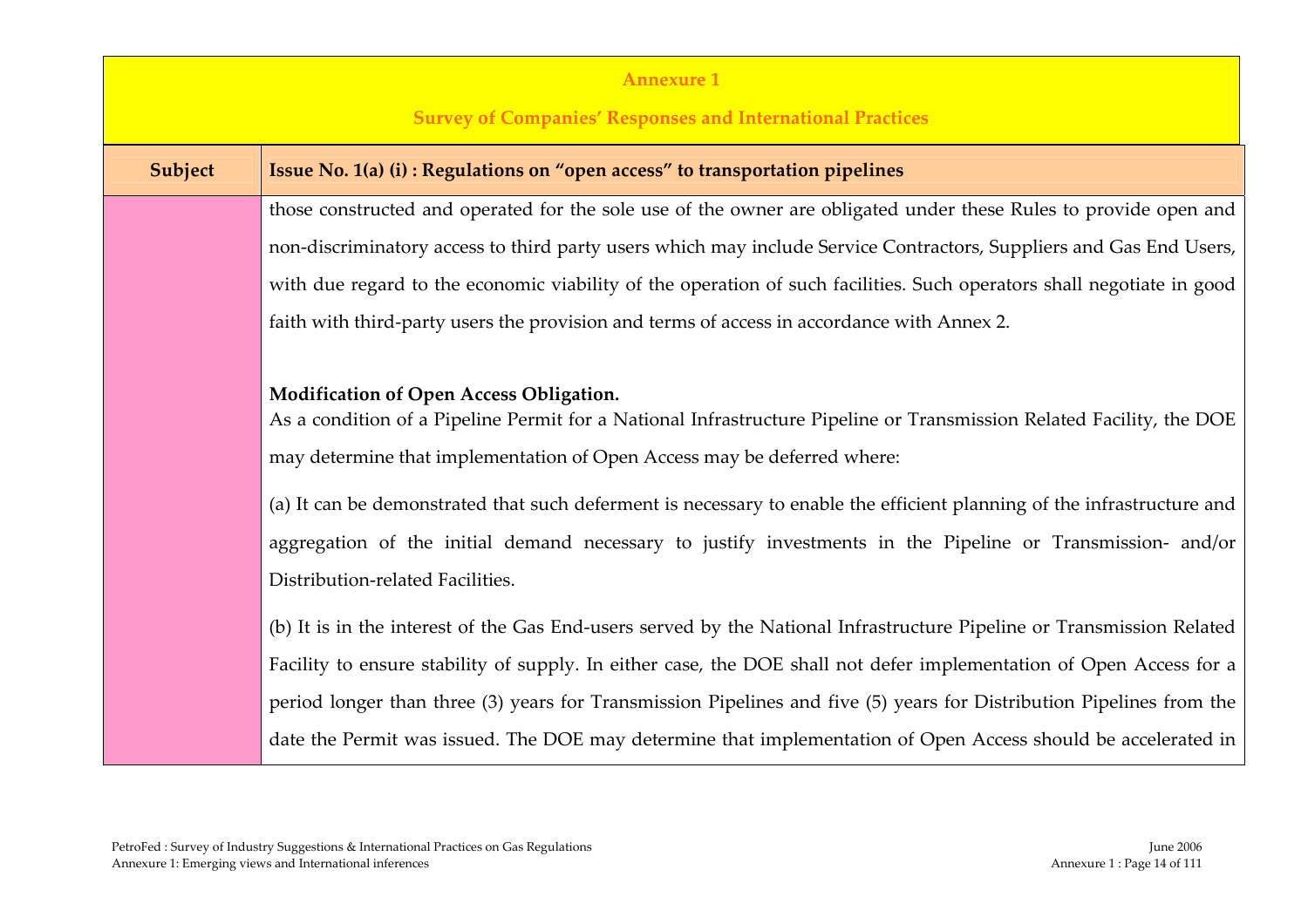| <b>Annexure 1</b> |                                                                                                                                     |
|-------------------|-------------------------------------------------------------------------------------------------------------------------------------|
|                   | <b>Survey of Companies' Responses and International Practices</b>                                                                   |
| Subject           | Issue No. 1(a) (i): Regulations on "open access" to transportation pipelines                                                        |
|                   | the interest of competition.                                                                                                        |
|                   | Source: DOE Philippines - Draft Rules and Regulations Governing the Transmission, Distribution and Supply of Natural Gas- 18/01/02. |
|                   | Australia                                                                                                                           |
|                   | National Third Party Access Code establishes a national access regime for natural gas pipeline systems. The                         |
|                   | definition of Pipeline includes gas transmission pipelines and distribution networks and related facilities, but                    |
|                   | excludes upstream facilities. This process involves setting terms and conditions, including reference tariffs, which                |
|                   | requires determination of a range of measures including asset valuation, a fair allocation of justified costs, a                    |
|                   | reasonable rate of return and an acceptable depreciation methodology.                                                               |
|                   | Regulator may approve a proposed Access Arrangement only if it is satisfied that the proposed Access Arrangement                    |
|                   | contains the elements and satisfies the principles set out in National Third party Access Code.                                     |
|                   | The Gas Code allows for the outcome of a competitive tender to set the tariff for a new pipeline which is to be                     |
|                   | covered under the Code. This is a two stage process. First, a party seeking a pipeline to be constructed is required to             |
|                   | lodge a Tender Approval Request, which sets out the terms and conditions of the proposed tender, with the                           |
|                   | Regulator. After this is approved, the applicant runs the tender. A Final Approval Request may then be lodged with                  |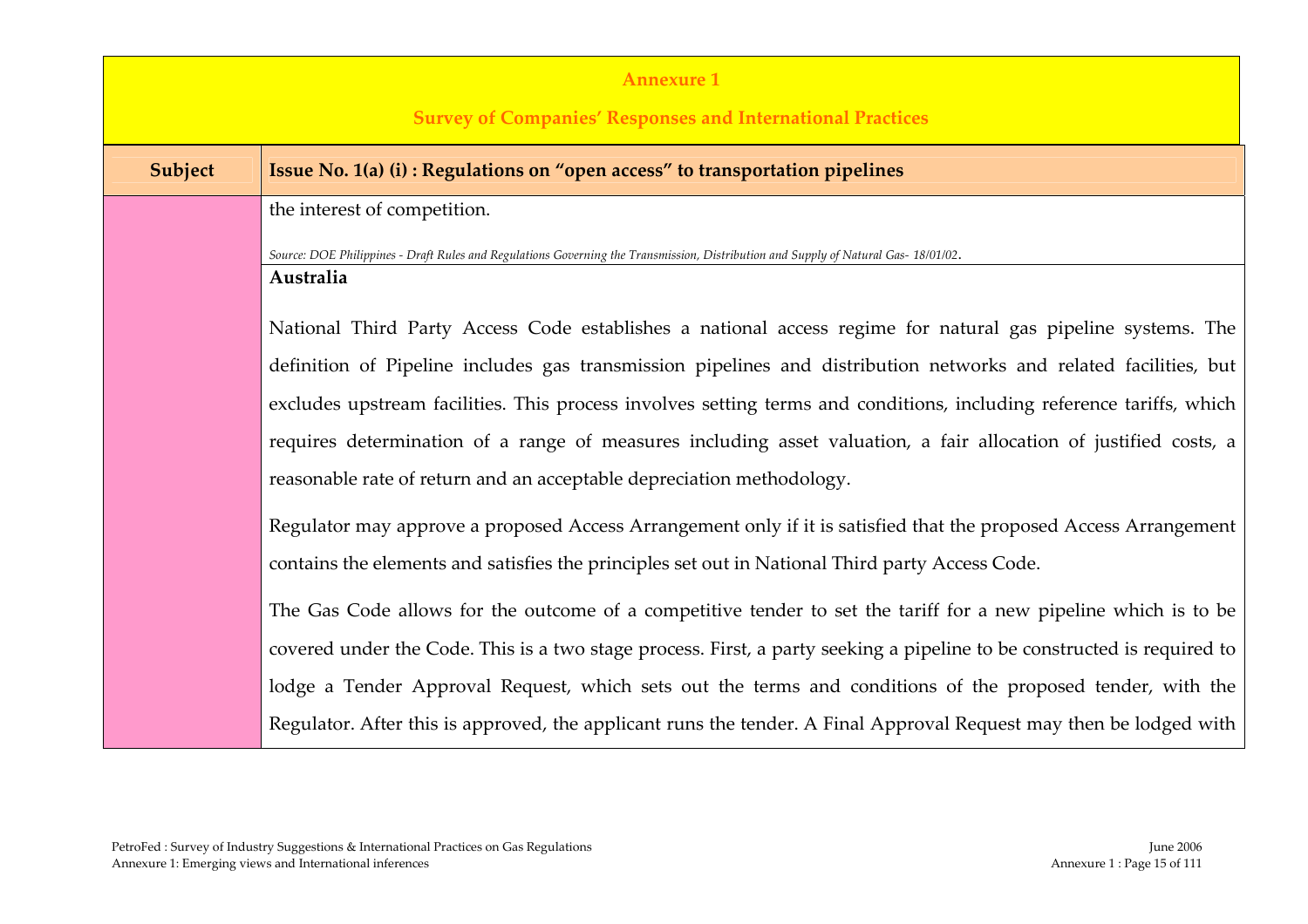| <b>Annexure 1</b><br><b>Survey of Companies' Responses and International Practices</b> |                                                                                                                     |
|----------------------------------------------------------------------------------------|---------------------------------------------------------------------------------------------------------------------|
| Subject                                                                                | Issue No. 1(a) (i): Regulations on "open access" to transportation pipelines                                        |
|                                                                                        | the Regulator seeking approval of the outcome of the tender. If approval is granted the proposed pipeline becomes a |
|                                                                                        | Covered Pipeline under the Code and the successful tenderer, now the service provider, is required to submit a      |
|                                                                                        | proposed access arrangement. This access arrangement must retain the specified outcomes, such as reference tariffs, |
|                                                                                        | from the tender for the duration of the initial access arrangement period.                                          |
|                                                                                        | Source: ACCC, PwC Analysis.                                                                                         |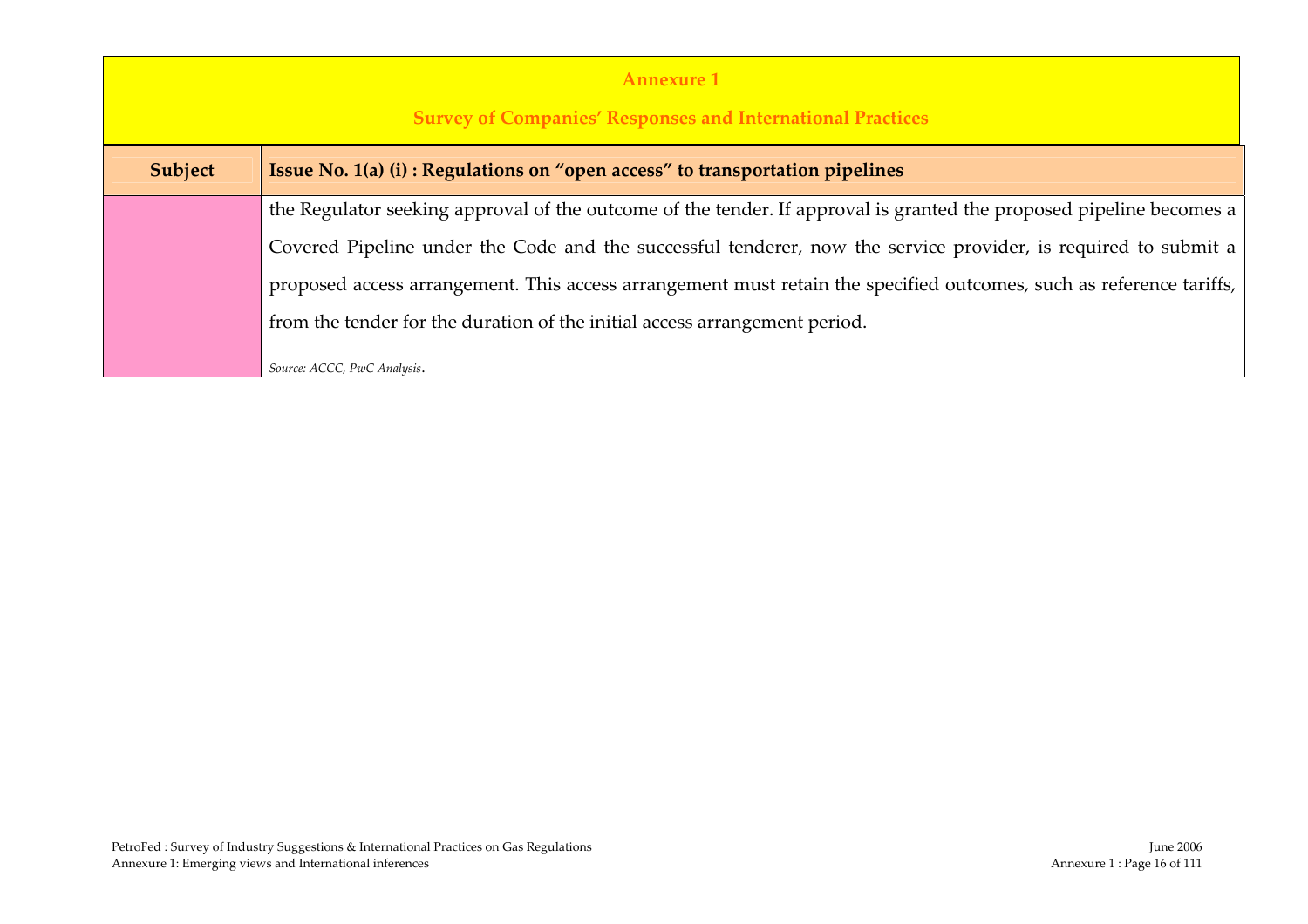| <b>Annexure 1</b><br><b>Survey of Companies' Responses and International Practices</b> |                                                                                                                                                                                                                                                                                                                                                                                                                                                                                                                                                                                                                                                                                                                                                                                                                                                                                                                                                                                                                                                                                                                                                                                                                     |
|----------------------------------------------------------------------------------------|---------------------------------------------------------------------------------------------------------------------------------------------------------------------------------------------------------------------------------------------------------------------------------------------------------------------------------------------------------------------------------------------------------------------------------------------------------------------------------------------------------------------------------------------------------------------------------------------------------------------------------------------------------------------------------------------------------------------------------------------------------------------------------------------------------------------------------------------------------------------------------------------------------------------------------------------------------------------------------------------------------------------------------------------------------------------------------------------------------------------------------------------------------------------------------------------------------------------|
| Subject                                                                                | Issue No. 1(a) (ii): Regulations on "open access" to Distribution pipelines                                                                                                                                                                                                                                                                                                                                                                                                                                                                                                                                                                                                                                                                                                                                                                                                                                                                                                                                                                                                                                                                                                                                         |
| Suggested "Regulations" – Derived from the Survey                                      | <b>Summary of suggestions</b><br>1) CGD license may be awarded on exclusive basis for a single party for a particular city (in case of big<br>city, it may be split into two to three exclusive areas/ regions). The party may be selected through<br>bidding process.<br>2) Users/consumers of gas should be classified in an order of priority (as is the case with the power<br>sector where high priority consumers like hospitals, water supply, etc. are the last to be denied<br>power). This priority should be adhered to when there is limited capacity of the pipeline<br>3) Regulator or the entity authorized to lay pipelines would seek requests from shippers/consumers<br>about their capacity requirement.<br>Divergent issues<br>4) Local/City Gas Distribution network should be on common carrier principle. Some industry members do<br>not agree with this and one of them commented that Open access in city gas distribution network is not viable<br>as infrastructure cost is very high.<br>5) Pipelines should be conceived as infrastructure and hence should not belong to the marketing<br>companies. As perceived from the responses, some industry members do not agree with this. |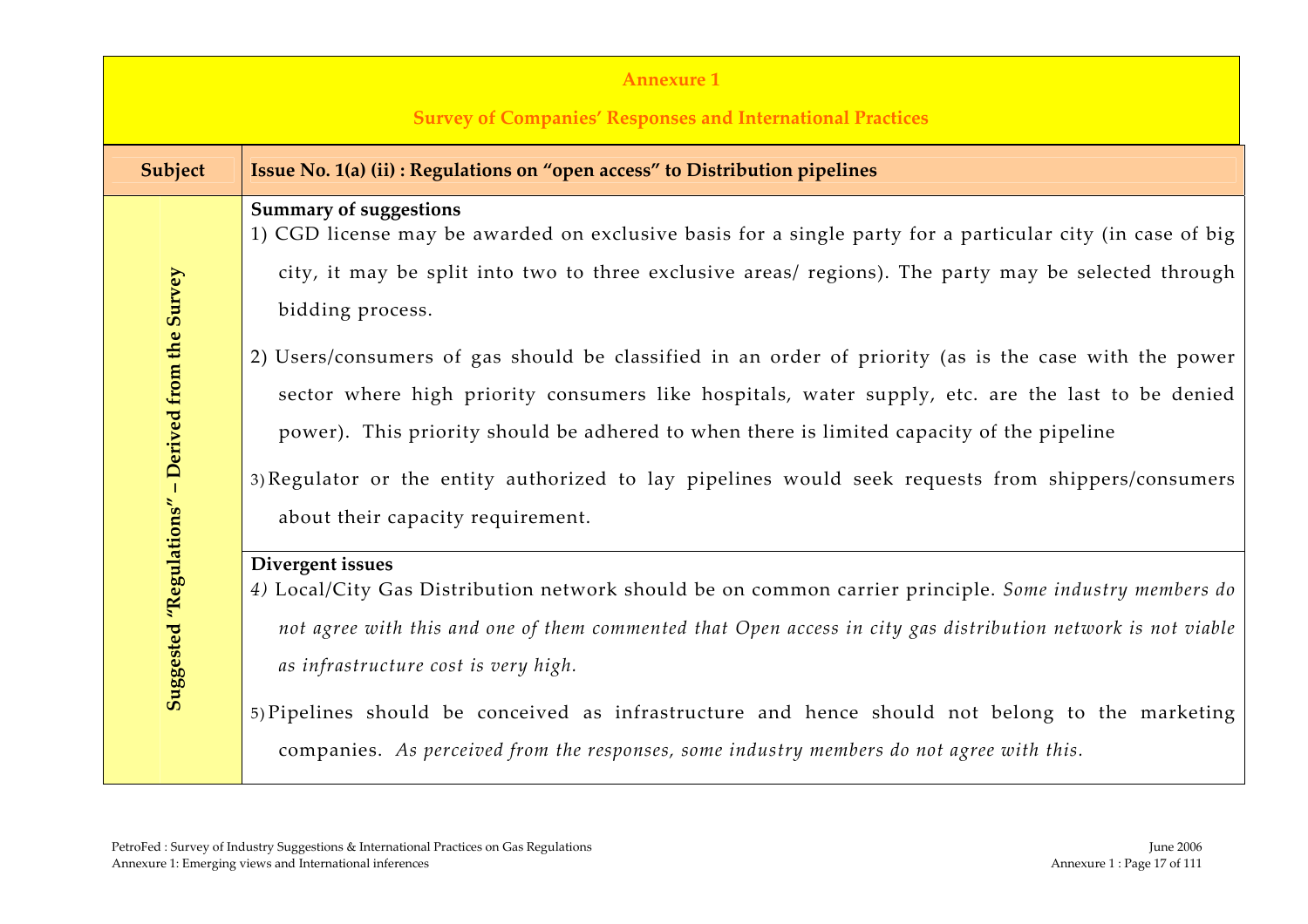| <b>Annexure 1</b>                                                                                                                                                                                                                                                                                                                                                                                                                                                                                                                                                                                                                                                                                                                                                                                                                                                                                                                                                                                                                                                                                                                                                                                                                                                                                                                                            |  |
|--------------------------------------------------------------------------------------------------------------------------------------------------------------------------------------------------------------------------------------------------------------------------------------------------------------------------------------------------------------------------------------------------------------------------------------------------------------------------------------------------------------------------------------------------------------------------------------------------------------------------------------------------------------------------------------------------------------------------------------------------------------------------------------------------------------------------------------------------------------------------------------------------------------------------------------------------------------------------------------------------------------------------------------------------------------------------------------------------------------------------------------------------------------------------------------------------------------------------------------------------------------------------------------------------------------------------------------------------------------|--|
| <b>Survey of Companies' Responses and International Practices</b>                                                                                                                                                                                                                                                                                                                                                                                                                                                                                                                                                                                                                                                                                                                                                                                                                                                                                                                                                                                                                                                                                                                                                                                                                                                                                            |  |
| Issue No. 1(a) (ii): Regulations on "open access" to Distribution pipelines                                                                                                                                                                                                                                                                                                                                                                                                                                                                                                                                                                                                                                                                                                                                                                                                                                                                                                                                                                                                                                                                                                                                                                                                                                                                                  |  |
| Other comments<br>6) Liberal use of common carrier as a substitute for open access in the PNGRB Act and in subsequent<br>documents has caused avoidable concerns and raised many issues. MoPNG needs to address to this.                                                                                                                                                                                                                                                                                                                                                                                                                                                                                                                                                                                                                                                                                                                                                                                                                                                                                                                                                                                                                                                                                                                                     |  |
| Natural gas distribution consists of the operations necessary to deliver natural gas to the end users, including low-<br>pressure pipeline transportation, supply of natural gas, metering, and construction of customer sites. Distribution is<br>characterized by natural monopoly because of economies of scale in transportation operations. Additionally, there are<br>economies of scope among various operations of a distribution company, because they are performed by the same<br>distribution pipeline system. It is still unclear whether the economies of scope are large enough to prevent efficient<br>unbundling of transportation and supply operations at the distribution level. But open access to distribution does seem<br>to generate sufficient competition in supply to large end users.<br>Introduction of open access in distribution had positive results in Argentina, the United Kingdom, and the United<br>States, where end users benefited from lower prices and greater choice. But pilot programs in retail competition<br>showed that a local distribution utility can exercise market power through its control of system operation, metering, or<br>billing. So the benefits of unbundling distribution must be weighed against the costs of potential exercise of market<br>power and of regulation of distribution. |  |
|                                                                                                                                                                                                                                                                                                                                                                                                                                                                                                                                                                                                                                                                                                                                                                                                                                                                                                                                                                                                                                                                                                                                                                                                                                                                                                                                                              |  |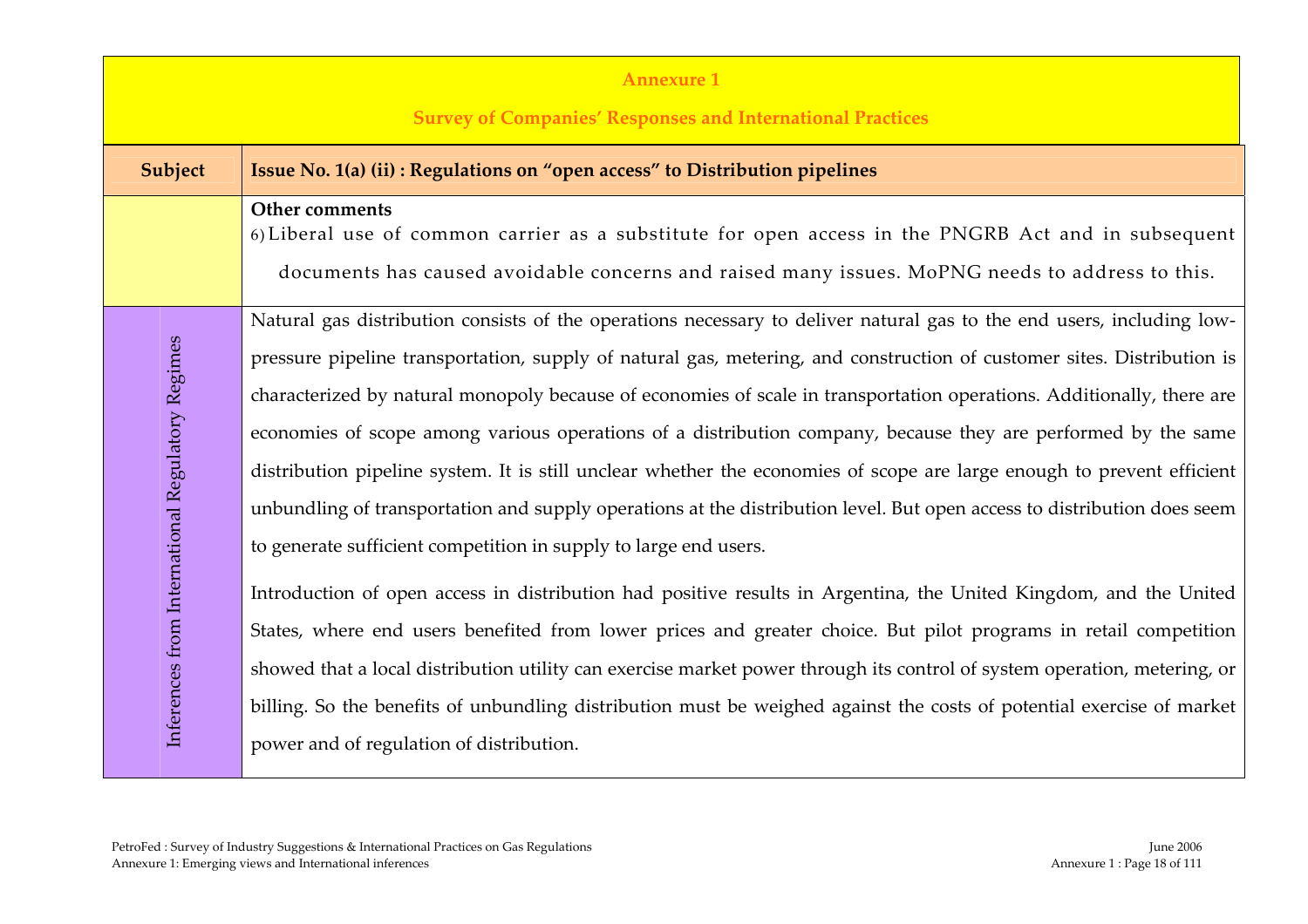| <b>Annexure 1</b>                                                 |                                                                                                                                                                                                                                                                                                                                                                                                                                                                                                                                                                                                                                                                                                                                                     |
|-------------------------------------------------------------------|-----------------------------------------------------------------------------------------------------------------------------------------------------------------------------------------------------------------------------------------------------------------------------------------------------------------------------------------------------------------------------------------------------------------------------------------------------------------------------------------------------------------------------------------------------------------------------------------------------------------------------------------------------------------------------------------------------------------------------------------------------|
| <b>Survey of Companies' Responses and International Practices</b> |                                                                                                                                                                                                                                                                                                                                                                                                                                                                                                                                                                                                                                                                                                                                                     |
|                                                                   |                                                                                                                                                                                                                                                                                                                                                                                                                                                                                                                                                                                                                                                                                                                                                     |
| Subject                                                           | Issue No. 1(a) (ii): Regulations on "open access" to Distribution pipelines                                                                                                                                                                                                                                                                                                                                                                                                                                                                                                                                                                                                                                                                         |
|                                                                   | Distribution companies typically enjoy exclusivity in natural gas supply in their region, but an increasing number of                                                                                                                                                                                                                                                                                                                                                                                                                                                                                                                                                                                                                               |
|                                                                   | countries have instituted open access in distribution.                                                                                                                                                                                                                                                                                                                                                                                                                                                                                                                                                                                                                                                                                              |
|                                                                   | Source: The World Bank, WPS 1895                                                                                                                                                                                                                                                                                                                                                                                                                                                                                                                                                                                                                                                                                                                    |
|                                                                   | Mexico                                                                                                                                                                                                                                                                                                                                                                                                                                                                                                                                                                                                                                                                                                                                              |
| International Experiences                                         | Marketing Activities. Gas marketing can be highly competitive. Sunk costs in this business are low since the main assets<br>are working capital and contracts with producers and consumers. Experiences in several countries, such as the United<br>States and Canada, confirm that marketing activities are important in promoting competition through price arbitrage.<br>Mexican policymakers sought to encourage vigorous competition in gas marketing activities. Marketers need no<br>permit to operate and may carry out such commercial transactions as:<br>Buying gas, transporting it through the transportation network, and selling it to distributors or to consumers<br>$\bullet$<br>directly connected to the transportation system. |
|                                                                   | Selling gas to consumers within a distribution franchise area (commercial bypass).<br>$\bullet$                                                                                                                                                                                                                                                                                                                                                                                                                                                                                                                                                                                                                                                     |
|                                                                   | Buying and selling transport pipeline capacity.<br>$\bullet$                                                                                                                                                                                                                                                                                                                                                                                                                                                                                                                                                                                                                                                                                        |
|                                                                   | Open Access. Open access for consumers to transportation and distribution capacity can limit market power and create                                                                                                                                                                                                                                                                                                                                                                                                                                                                                                                                                                                                                                |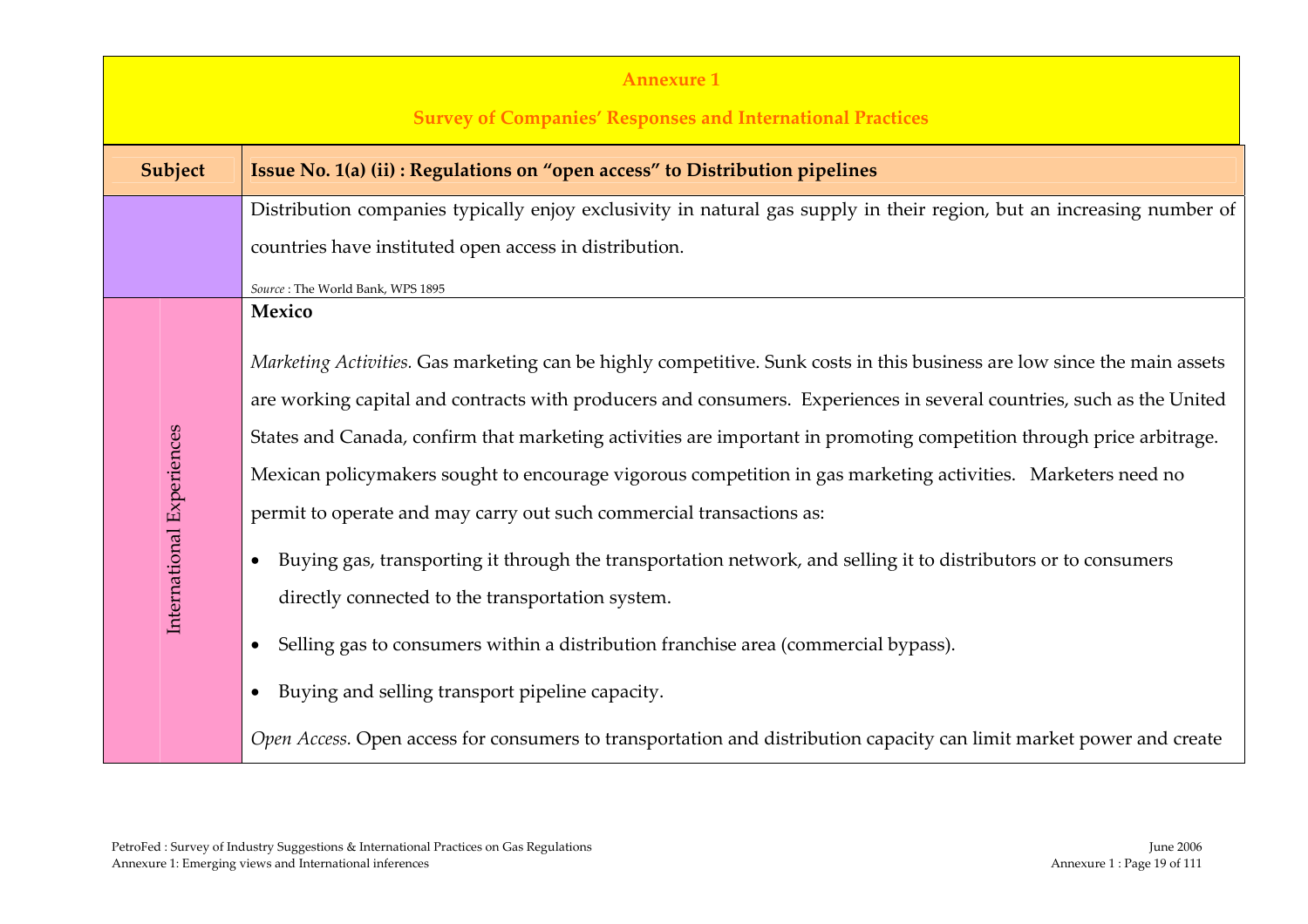| Subject | Issue No. 1(a) (ii): Regulations on "open access" to Distribution pipelines                                               |
|---------|---------------------------------------------------------------------------------------------------------------------------|
|         | competitive conditions for providing goods and services in the natural gas industry. For example, a consumer in a         |
|         | distribution area may wish to bypass the local distribution company to buy gas in the gas field or storage facility and   |
|         | transport it through the pipelines, paying the transport and distribution charges. This action restricts the market power |
|         | of both transporters and distributors in their gas marketing activities. But for this to work both the transporter and    |
|         | distributor must provide access to their networks. The open access policy becomes more complex in light of preexisting    |
|         | contracted capacity and real-time congestion. Usually the company that owns the pipeline network is required to           |
|         | provide open access when there is enough available capacity and in a "not-unduly discriminatory manner.                   |
|         | The value of open access in creating competition is confirmed by experience in Argentina, Canada, and the United          |
|         | States. This prompted Mexican policy makers and distributors to insist on open access to the transportation and storage   |
|         | systems when there is enough capacity (Comisi6n Reguladora de Energia 1995, articles 63-69). Likewise,                    |
|         | distributors must allow open access to their distribution network (commercial bypass) starting from the first day of      |
|         | operation.                                                                                                                |
|         |                                                                                                                           |
|         | Source : The World Bank 2001- Regulatory Reform in Mexico s Natural Gas lnaustry<br>The Northern Ireland                  |
|         | The Northern Ireland authorities had been eager to develop a natural gas market, both for environmental reasons and       |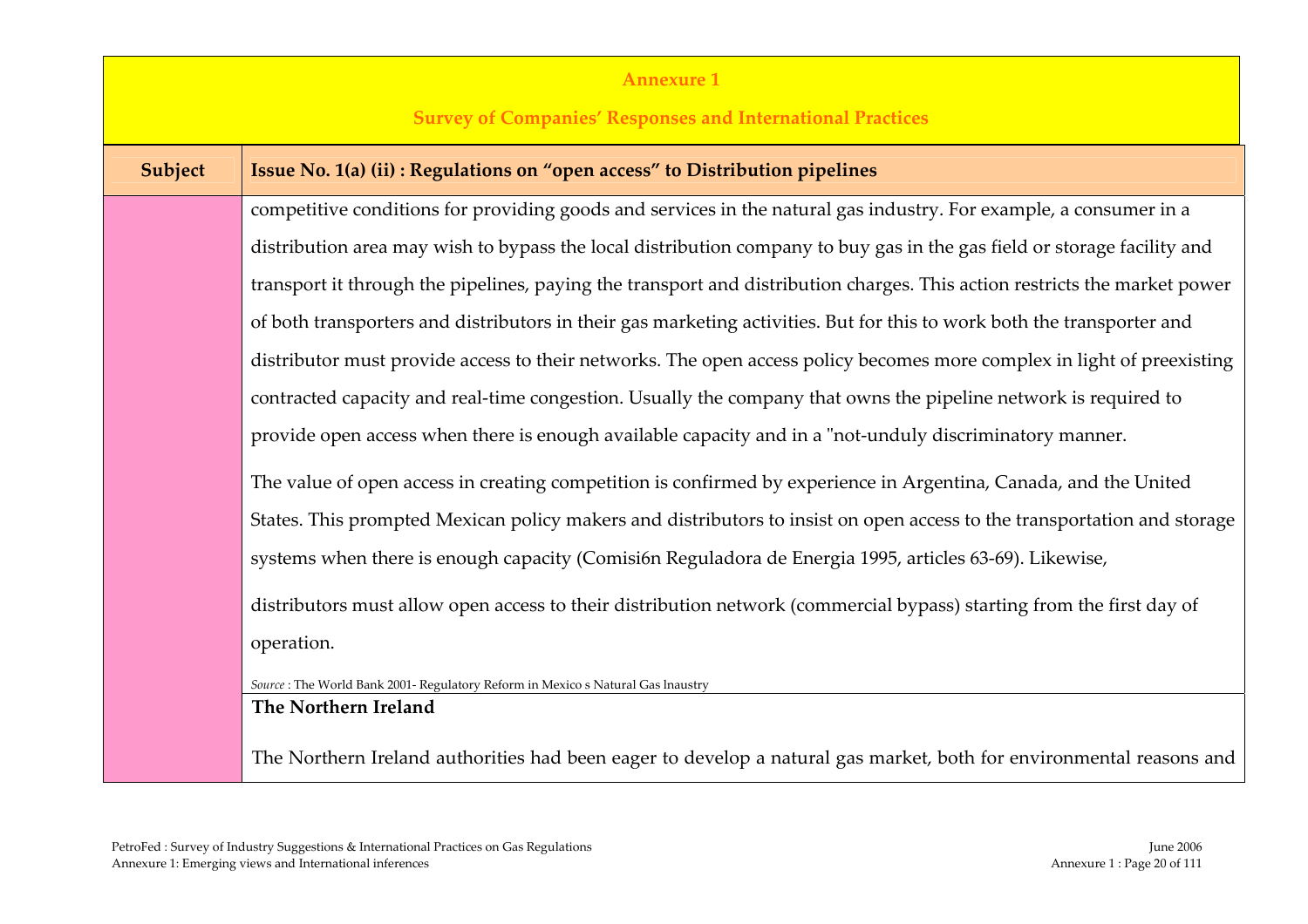| Subject | Issue No. 1(a) (ii): Regulations on "open access" to Distribution pipelines                                                 |
|---------|-----------------------------------------------------------------------------------------------------------------------------|
|         | to make the province more attractive to foreign investors. Their effort was triggered by the conversion to natural gas of   |
|         | a power plant in Northern Ireland, which was commissioned in 1996 with gas transported from Britain by a sub-sea            |
|         | pipeline, which provided an opportunity to develop urban gas distribution. To seize this opportunity, the authorities       |
|         | granted the Pheonix Natural Gas Company a license to supply gas to the greater Belfast area, which accounted for 40%        |
|         | of the total population in the province. The license gives Pheonix exclusive rights over transportation for 20 years, and   |
|         | over supply for up to eight years.                                                                                          |
|         | These exclusive rights are accompanied with obligations. In particular, the license requires Pheonix to complete its        |
|         | pipeline network in Belfast within 12 years, and to perform the work in each of Belfast's 12 districts in a specific order, |
|         | within a specific timeframe. Moreover, a pipeline must run within 50 metres of 90% of the homes in each district. If        |
|         | Pheonix does not meet its obligations, it will lose its exclusive right in the districts where it fails so that other       |
|         | companies could be granted the license.                                                                                     |
|         | For the first five years, there was no regulation of gas prices to consumers, other than the rules barring discrimination.  |
|         | This is because strong competition exists between gas and alternative fuels. However, the license provides that after       |
|         | the initial period, the authorities can introduce a price formula if it is judged that consumers' interests are not         |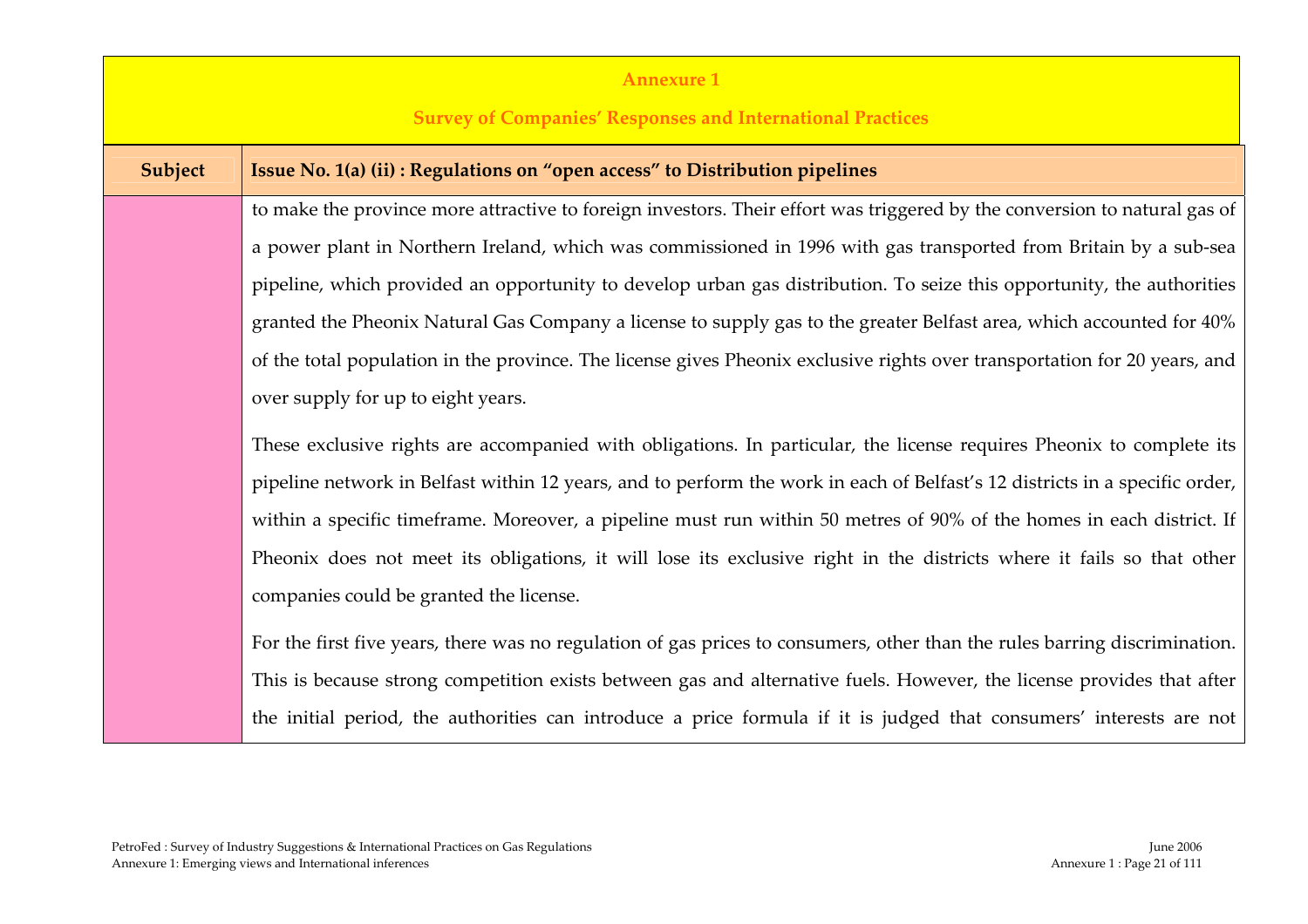| Subject | Issue No. 1(a) (ii): Regulations on "open access" to Distribution pipelines                                                  |
|---------|------------------------------------------------------------------------------------------------------------------------------|
|         | adequately protected by competition between fuels or with the gas market.                                                    |
|         | The regulatory process was also rather simple. As both the regulator and the gas company shared the same goal of             |
|         | rapid gas market development, the authorities tried not to burden small and medium-sized companies with                      |
|         | unnecessarily high costs of funding the regulator's office, staffing a big regulatory affairs team, or funding inquiries     |
|         | from the Monopolies and Mergers Commission.                                                                                  |
|         | Source: Peter Lehmann, 1999. Regulation in New Natural Gas Markets - The Northern Ireland Experience. Viewpoint, World Bank. |
|         | Belgium                                                                                                                      |
|         | The local municipalities have an exclusive concession for the distribution of gas to smaller customers, though they are      |
|         | not obliged to supply gas to power stations or large industrial customers.                                                   |
|         |                                                                                                                              |
|         | Source: World Energy Council                                                                                                 |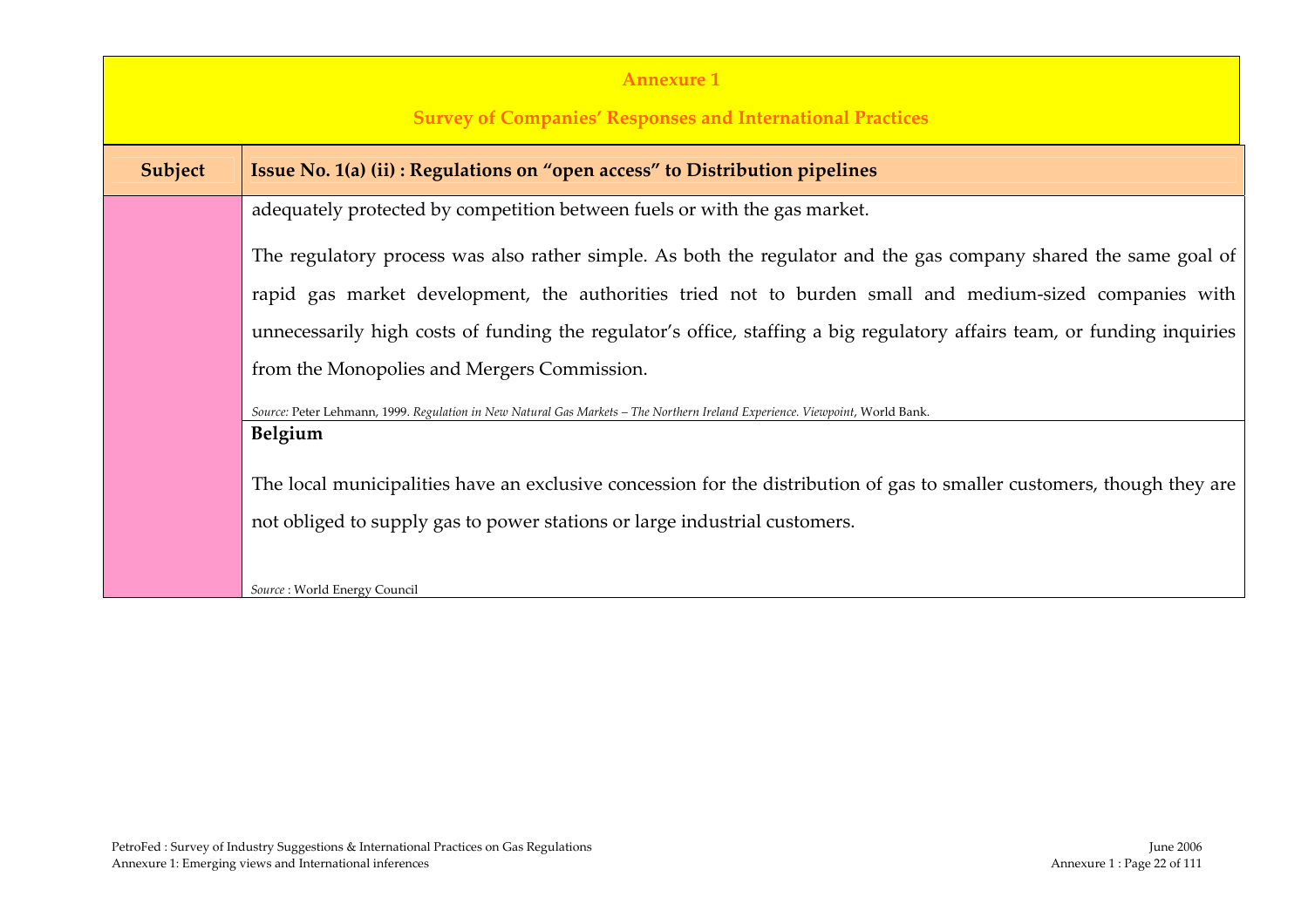| <b>Annexure 1</b>                                                 |                                                                                                                            |
|-------------------------------------------------------------------|----------------------------------------------------------------------------------------------------------------------------|
| <b>Survey of Companies' Responses and International Practices</b> |                                                                                                                            |
|                                                                   |                                                                                                                            |
| Subject                                                           | Issue No. 1(a) (ii): Regulations on "open access" to Distribution pipelines                                                |
|                                                                   | France                                                                                                                     |
|                                                                   | Gaz de France has a monopoly on the gas distribution network and accounts for around 80% of gas sold to the final          |
|                                                                   | consumer. A few small private companies and some companies owned by local public authorities, which were already           |
|                                                                   | distributing gas before the Nationalisation Act of 1946, are still entitled to distribute gas, provided they do not extend |
|                                                                   | beyond a certain volume and geographical area. These small private and public companies account for 20% of gas             |
|                                                                   | distributed to the consumer                                                                                                |
|                                                                   | Source: World Energy Council                                                                                               |
|                                                                   | Azerbaijan                                                                                                                 |
|                                                                   | The downstream gas industry is state-owned and controlled by Azerigas, the natural gas distribution company.               |
|                                                                   | Source: World Energy Council                                                                                               |
|                                                                   | Kazakhstan                                                                                                                 |
|                                                                   | The downstream gas industry is controlled directly and indirectly by the government. Kazakstan basically has two gas       |
|                                                                   | distribution systems. One in the west of the country - Kazakhgaz - and one responsible for gas distribution in the south   |
|                                                                   | east of the country - Alaugaz.                                                                                             |
|                                                                   | Source: World Energy Council                                                                                               |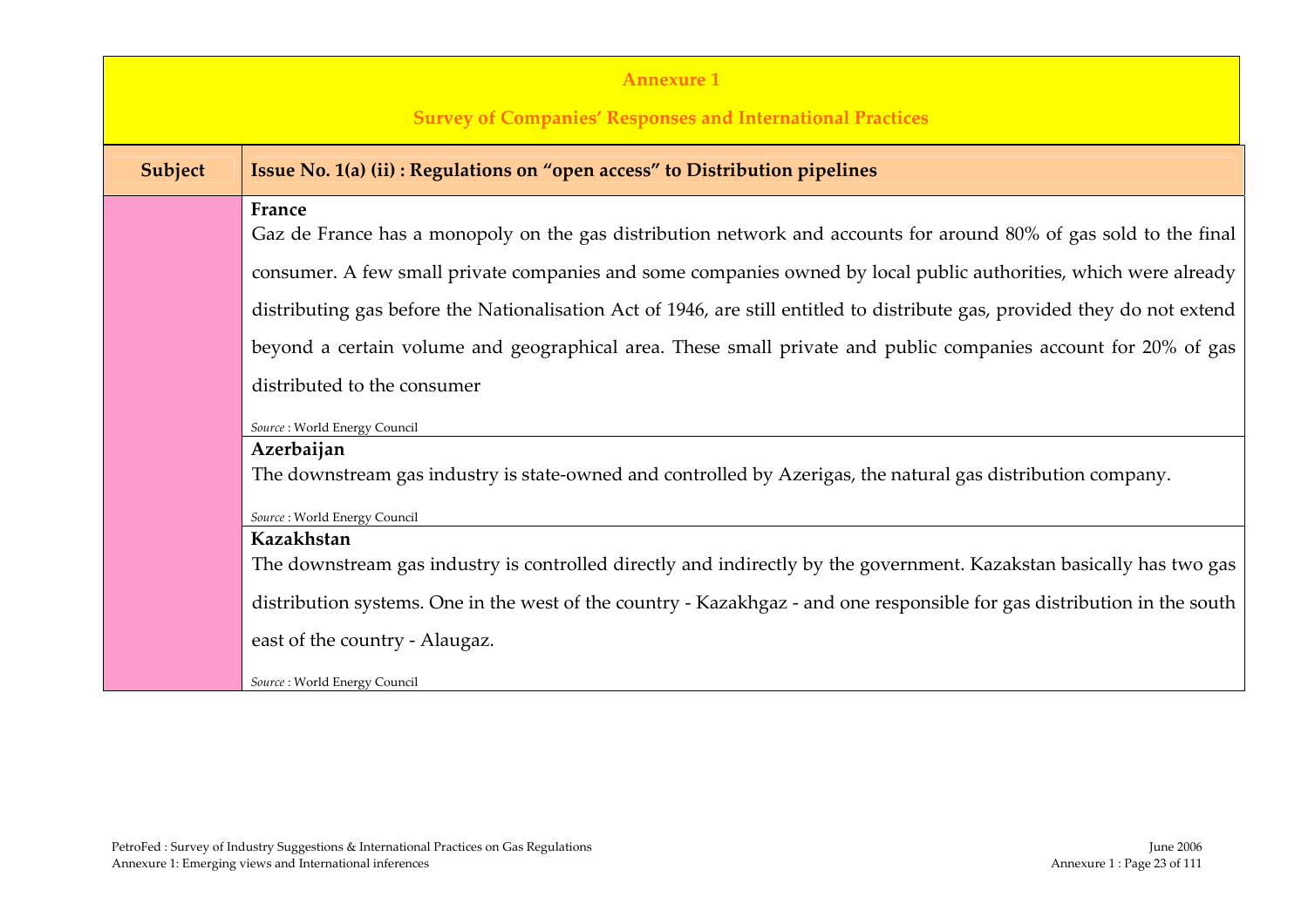| Subject                                           | Issue No. 1(b) (i): Regulations on Transportation Rate for transportation                                                        |
|---------------------------------------------------|----------------------------------------------------------------------------------------------------------------------------------|
|                                                   | <b>Summary of suggestions</b>                                                                                                    |
|                                                   | 1) Two part tariff base on capex and opex based on volumes transported with provision for incentives                             |
|                                                   | Tariff to ensure fair return on capital investment and market volume fluctuations. Industry clarified that market                |
|                                                   | fluctuations mean that due to market conditions, if capacity goes unutilized, during tariff revisions, Regulator should consider |
| Suggested "Regulations" – Derived from the Survey | making up for loss of revenue in the future period.                                                                              |
|                                                   | 3) A provision for suitably indexing the opex for escalation on three / five year basis, considering factors such as Govt.       |
|                                                   | of India consumer index, & weighted average on increase in self consumed gas / fuel.                                             |
|                                                   | Transportation Tariff determined by Regulator should act as cap. Parties should be free to negotiate tariff below the<br>4)      |
|                                                   | cap.                                                                                                                             |
|                                                   | Tariff could be reviewed periodically. However, first tariff review after period of loan payment in order to make the<br>5)      |
|                                                   | project bankable.                                                                                                                |
|                                                   | The market-determined rates may be a good principle subject to certain regulatory limits that could be derived<br>6)             |
|                                                   | taking stock of investments involved, operating costs, financing cost, etc.                                                      |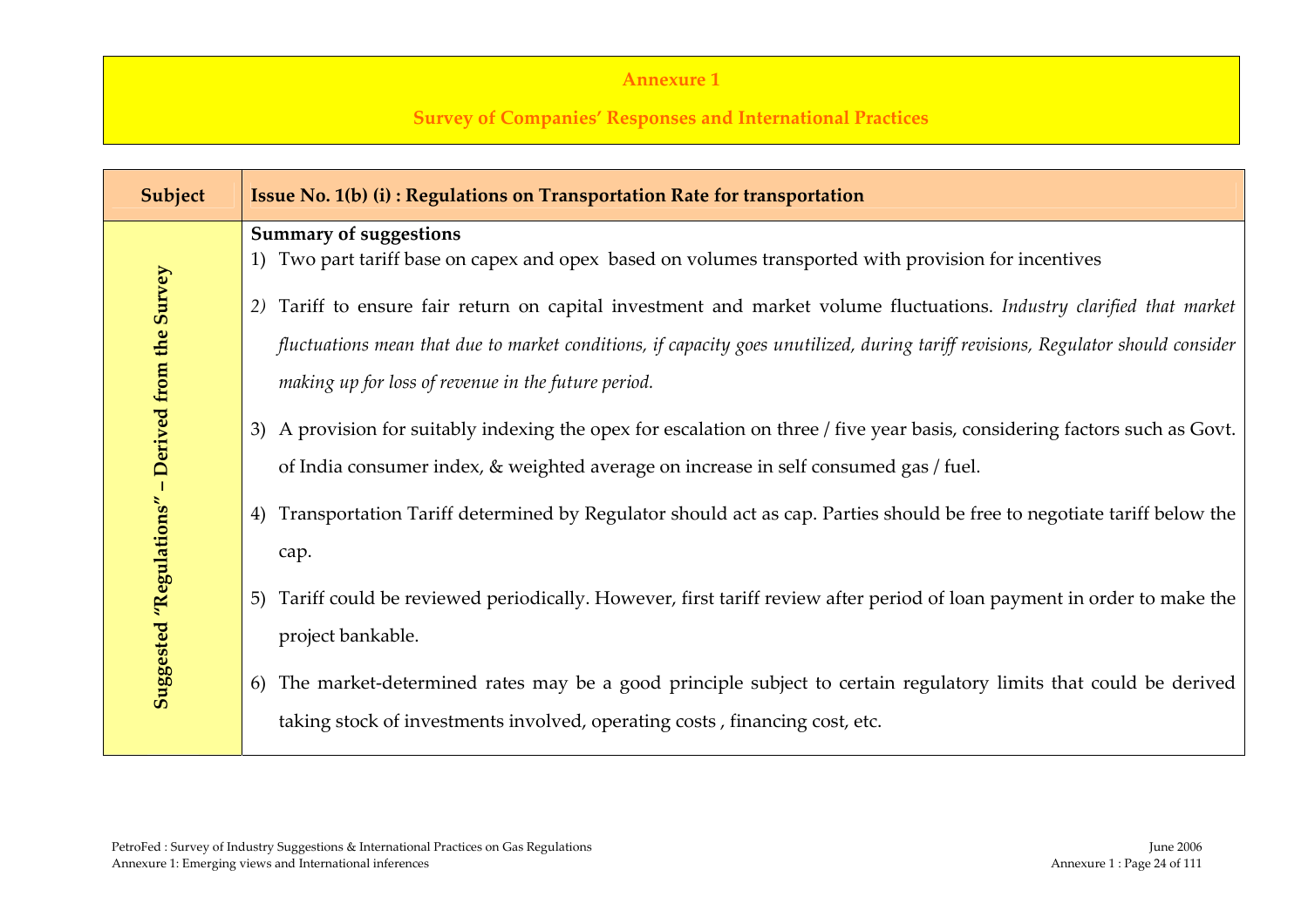| <b>Annexure 1</b>                           |                                                                                                                            |  |
|---------------------------------------------|----------------------------------------------------------------------------------------------------------------------------|--|
|                                             | <b>Survey of Companies' Responses and International Practices</b>                                                          |  |
|                                             |                                                                                                                            |  |
| Subject                                     | Issue No. 1(b) (i): Regulations on Transportation Rate for transportation                                                  |  |
|                                             | 7) Tariff has to be uniform to all shippers. In any case the tariff charged should not be higher than the approved tariff. |  |
|                                             | If discounts are given on tariff basis volume/distance/pressure, the same needs to be offered to other players with        |  |
|                                             | similar volumes/distance/pressure.                                                                                         |  |
|                                             | Tariff recovery to be for the actual volumes transported / capacity booked, which ever is higher.<br>8)                    |  |
|                                             | 9) Review of tariff may also be permitted by the regulator in case of change in the capacity requiring incremental         |  |
|                                             | investments, taxation, rates/policy, and Other circumstances in over all interest of the consumer.                         |  |
|                                             | 9) Transportation rate to consider the prevailing tariffs applicable for various existing pipelines and                    |  |
|                                             | accordingly benchmark against them.                                                                                        |  |
|                                             | Divergent issues                                                                                                           |  |
|                                             | 10) The transportation charges should be distance related and there should be transparent mechanism for tariff             |  |
|                                             | determination. Some industry members disagreed to this and suggested that this be fixed for "cluster" than                 |  |
|                                             | distance.                                                                                                                  |  |
|                                             | There is an increasing emphasis (largely deriving from experience in the United Kingdom) on the control of the level of    |  |
| Regula<br>ational<br>Intern<br>from<br>tory | tariffs for a specified period into the future combined with an incentive mechanism to generate increased efficiency.      |  |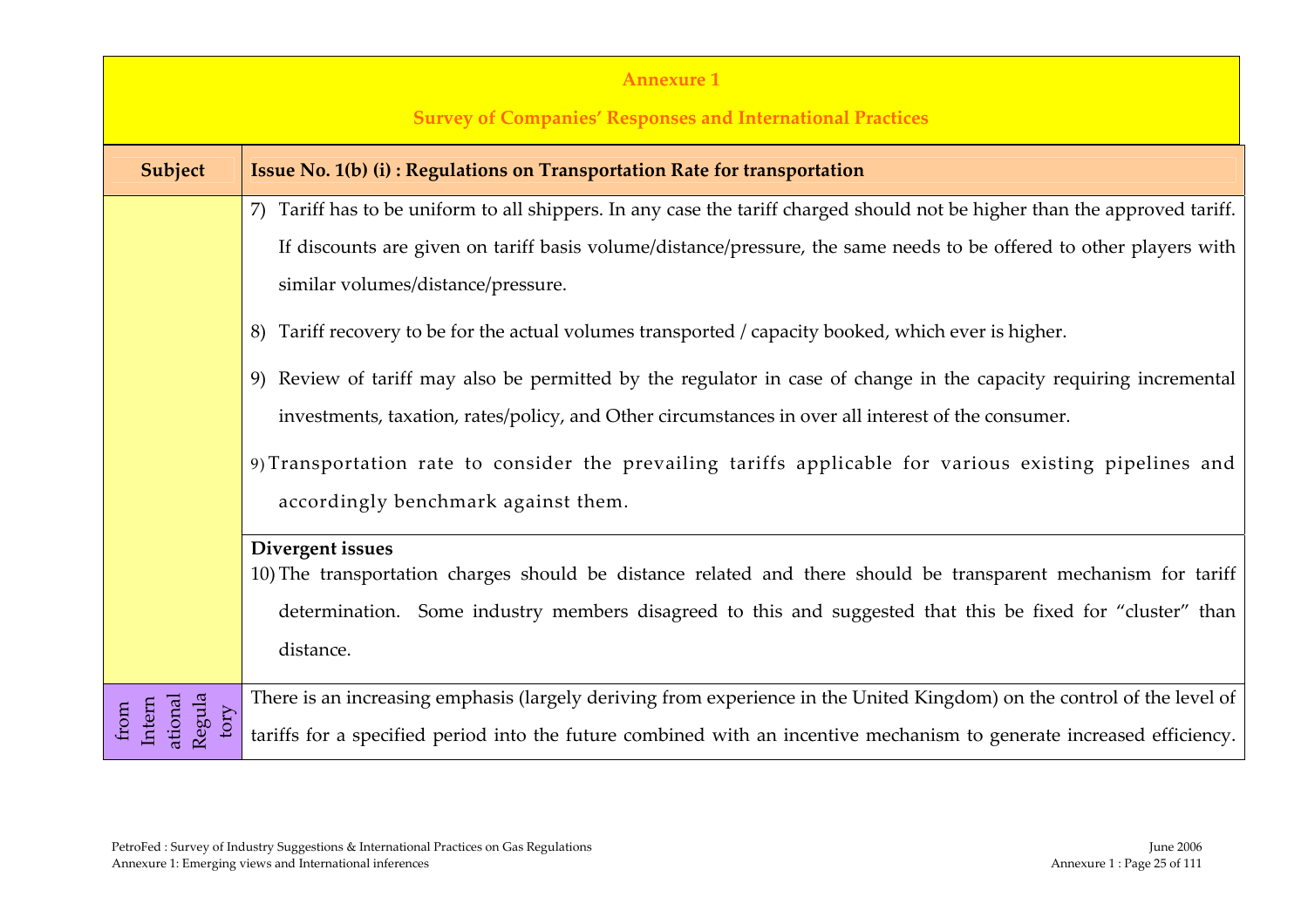| Subject | Issue No. 1(b) (i): Regulations on Transportation Rate for transportation                                                 |
|---------|---------------------------------------------------------------------------------------------------------------------------|
|         | This is commonly referred to as the "price cap" or "RPI-X" approach.                                                      |
|         | Regulation, however, involves a tradeoff between eliminating excess profits earned by the monopolist while                |
|         | simultaneously providing incentives to efficiency. There is a spectrum of regulatory approaches that reflects a different |
|         | balancing of this tradeoff. At the two extremes are rate-of-return regulation and permanent price caps.                   |
|         | The Spectrum of Regulatory Approaches                                                                                     |
|         | Rate-of-return regulation is the preferred approach of regulatory commissions in the United States. It aims to eliminate  |
|         | excess profits by equating revenue with actual costs. The regulated business is allowed to charge tariffs that will cover |
|         | its operating costs and give it a reasonable rate of return on the value of the capital employed in the business. When    |
|         | tariffs move out of line with costs, the business (or customers, when costs fall) makes an application for a new set of   |
|         | tariffs. Rate-of-return regulation thus eliminates all prospects of excess profit. This has the advantage of keeping the  |
|         | cost of capital low, but it does not give the regulated business a strong incentive to reduce costs. Under certain        |
|         | conditions, rate-of-return regulation can also encourage unnecessary and inefficient investment, because the business is  |
|         | generally assured of being able to recover the costs of that investment and earn a given rate of return.                  |
|         | In an attempt to encourage efficiency, some regulatory commissions in the United States have now adopted the              |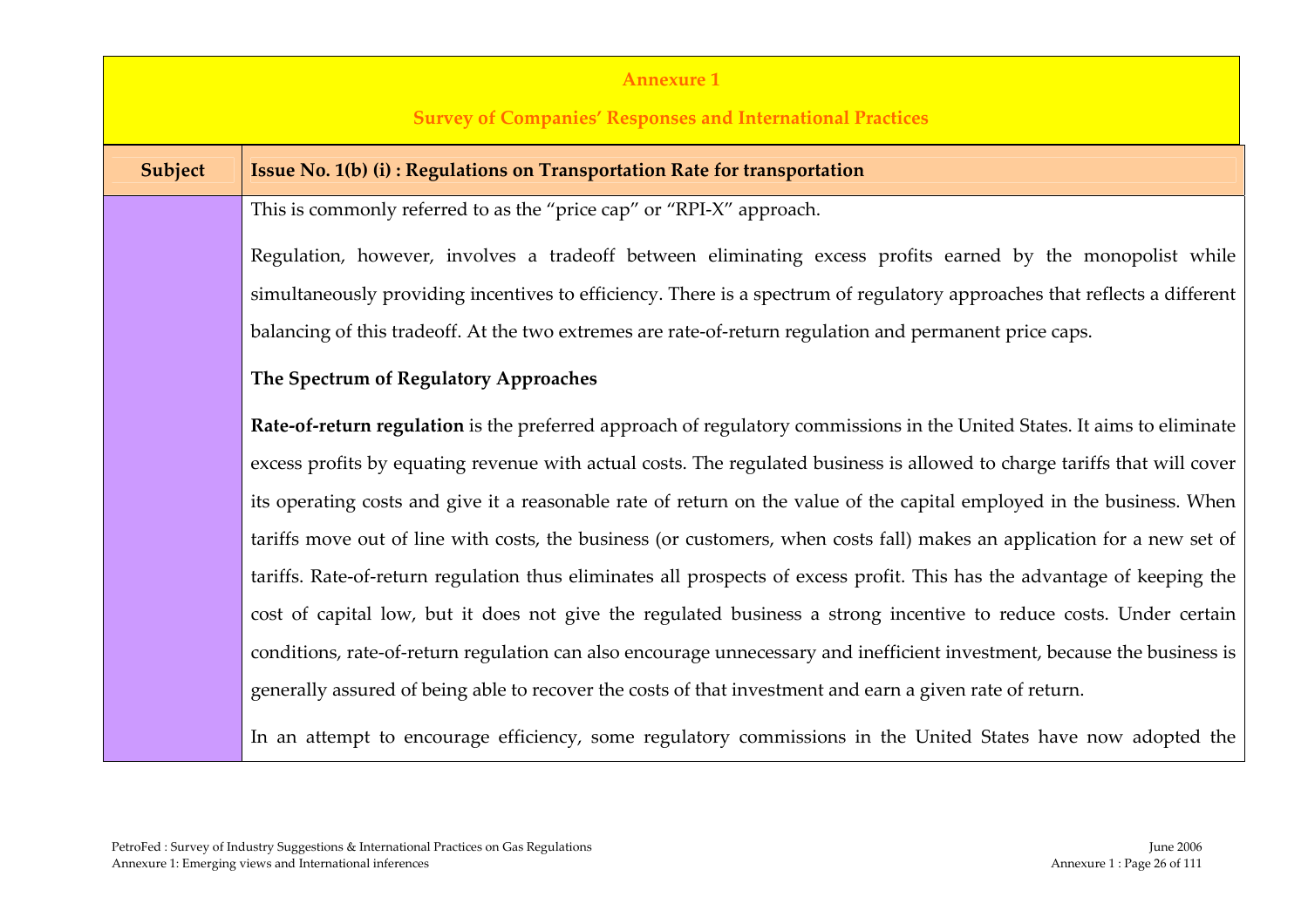| Subject | Issue No. 1(b) (i): Regulations on Transportation Rate for transportation                                                   |
|---------|-----------------------------------------------------------------------------------------------------------------------------|
|         | practice of prudential reviews. These reviews are designed to assess whether past investment was necessary. If the          |
|         | regulatory commission decides that such investment is not "used and useful," it will not be added to the asset base.        |
|         | Although this approach looks attractive in principle, it could result in a regulatory commission "micromanaging" the        |
|         | business by controlling individual investment and operating decisions.                                                      |
|         | Permanent price caps were the starting point of the development of so-called incentive regulation. Permanent price          |
|         | caps involve a one-time setting of tariffs, beyond which all efficiency gains are retained by the business. They mimic      |
|         | the desirable incentives for cost minimization found in competitive markets, where prices are generally set without         |
|         | reference to the costs of individual producers, but by reference, in principle, to conditions in the market as a whole. The |
|         | regulated business has a strong incentive to reduce costs, but the regulatory commission must define comprehensive          |
|         | output standards (to counteract incentives to economize by cutting the quality of service) and may have to tolerate         |
|         | permanently higher-than-expected profits.                                                                                   |
|         | Permanent price cap regulation is not a credible or sustainable mechanism, since prices will sooner or later diverge        |
|         | from costs (in one direction or another). Demands for renegotiation of the cap - either from customers or the regulated     |
|         | businesses-will be impossible to resist. Between these extremes is a range of regulatory approaches that combine            |
|         | incentives for efficiency with some form of profit control. They are all profit control regimes designed to reset prices    |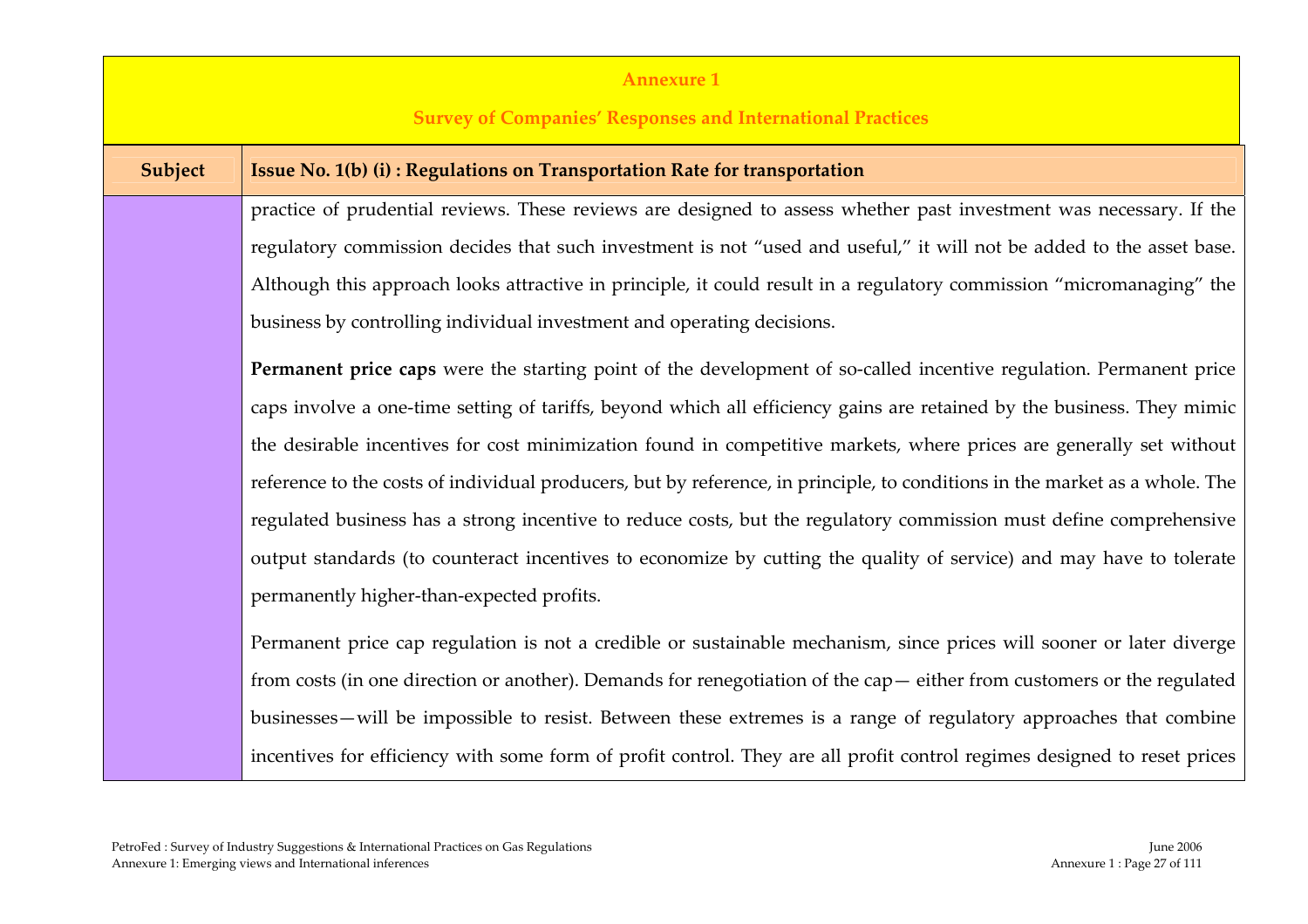| Subject | Issue No. 1(b) (i): Regulations on Transportation Rate for transportation                                                    |
|---------|------------------------------------------------------------------------------------------------------------------------------|
|         | periodically so that they are equal to costs. E.g. Banded rate of returns, Sliding scale regulation, price caps with         |
|         | periodic reviews, permanent price caps and total revenue caps etc.                                                           |
|         | a) Profit Controls- Banded Rates of Return: Typically, profit-sharing rules are invoked if a business' rate of return or     |
|         | its costs fall outside a set of specified limits, often referred to as a "dead band." Banded rate-of-return regulation is an |
|         | improvement over straight rate-of-return regulation, since it provides businesses with some incentive to cut costs.          |
|         | However, although the problem is not as severe as in pure rate-of-return regulation, there is still an incentive to          |
|         | overinvest.                                                                                                                  |
|         | b) Profit controls - Sliding-Scale Regulation: Sliding-scale regulation works by setting limits on the prices charged by     |
|         | the business, above which a mechanism is triggered that shares out with customers, in a specified proportion, the            |
|         | business' cost savings. The way in which the savings are measured depends on the particular scheme: examples are             |
|         | dividends ("dividend sharing") and profits ("price-related profits levy"). The key to the schemes is that there is some      |
|         | sharing of profits between the business and the customer, but that the business is free to determine the level of sharing    |
|         | by its choice of price behavior.                                                                                             |
|         | Dividend Sharing: Under dividend sharing, the regulatory commission allows a company's dividends to rise above a             |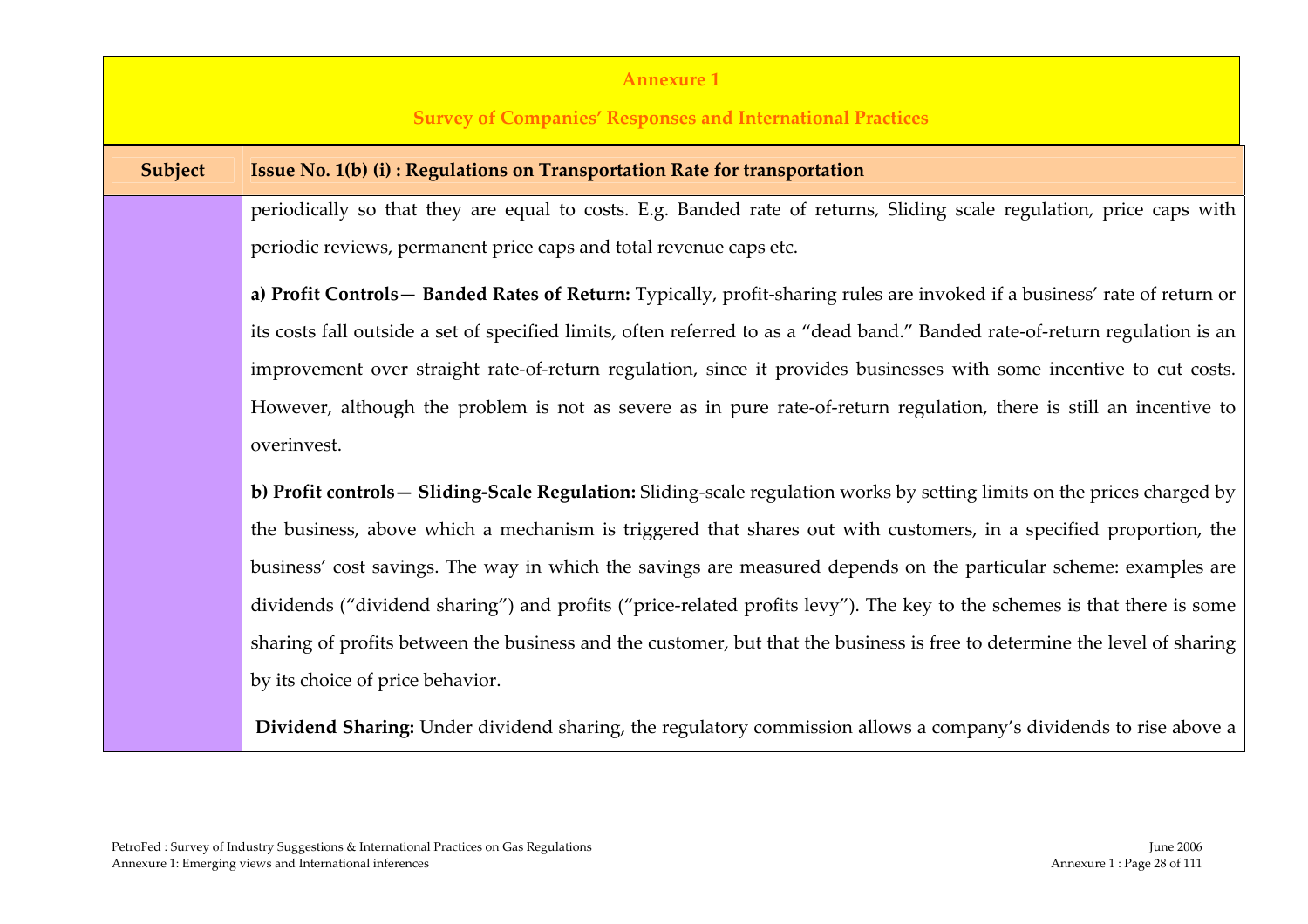| Subject | Issue No. 1(b) (i): Regulations on Transportation Rate for transportation                                               |
|---------|-------------------------------------------------------------------------------------------------------------------------|
|         | predetermined level as long as prices remain below a predetermined level. If prices rise above that level, the company  |
|         | is required to reduce its dividends. Companies can therefore affect their dividends through their choice of prices. The |
|         | scheme effectively shares out between customers and shareholders the benefits (losses) from a reduction (increase) in   |
|         | costs. The regulatory commission's task is to determine the standard price, the standard dividend, and the rate of      |
|         | dividend share that is invoked at different price levels.                                                               |
|         | Dividend sharing: offers incentives for businesses to reduce prices by reducing costs, and does not suffer from         |
|         | the inefficient allocation of resources associated with rate-of-return regulation. It requires, however, that all       |
|         | additional equity capital be raised through the auctioning of new shares to prevent dividends to shareholders           |
|         | effectively being made through discounts on the price of new shares. This restricts the company's options for           |
|         | financing.                                                                                                              |
|         | The main problem for the regulatory commission is guarding against businesses trying to disguise dividend               |
|         | payments to shareholders by buying back shares or by making distributions to shareholders in other ways                 |
|         | Price-Related Profits Levy: Under a price-related profits levy, the regulatory commission sets a benchmark              |
|         | level of prices. If this benchmark price is exceeded, a proportion of the excess profits earned by the company is       |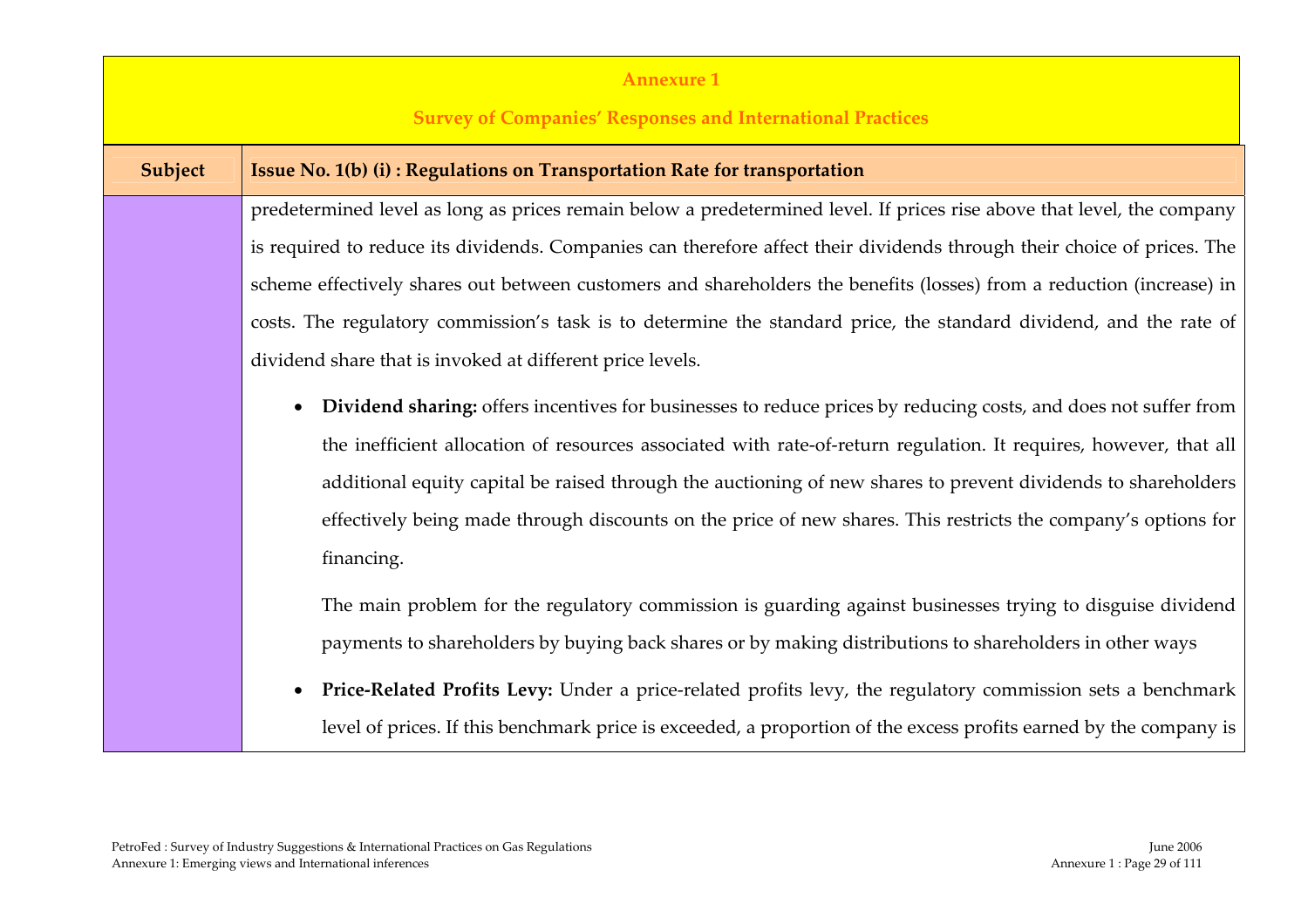| Subject | Issue No. 1(b) (i): Regulations on Transportation Rate for transportation                                                         |
|---------|-----------------------------------------------------------------------------------------------------------------------------------|
|         | returned to the customer, for example, as an immediate rebate or as a tariff reduction for the following year.                    |
|         | The regulatory commission's task is to set the benchmark price, the standard profit, and the rate of profit                       |
|         | sharing at each price level.                                                                                                      |
|         | Price-related profit levies provide strong incentives to efficiency and encourage regulated businesses to select                  |
|         | an efficient combination of inputs. Businesses may, however, manipulate profits by changing accounting rules                      |
|         | on non-cash items (for example, depreciation and bad debts). This puts a considerable burden on regulatory                        |
|         | commission accounting procedures.                                                                                                 |
|         | Price Caps with Periodic Reviews                                                                                                  |
|         | The approach to regulatory mechanisms adopted to date for the gas and electricity sectors in Argentina, Australia,                |
|         | Spain, and the United Kingdom is that of price caps with periodic reviews— or so-called CPI-X regulation (where CPI               |
|         | is the consumer price index). Price capping with periodic reviews is a form of incentive regulation with profit sharing.          |
|         | Under this form of regulation, the regulated business is required to keep the increase in its prices to less than (or equal       |
|         | to) the increase in a specified general price index (for example, the CPI), less $x$ percent. If $x$ is positive, this means that |
|         | prices will fall by x percent in real terms. The level of the cap on prices reflects the anticipated levels of future operating   |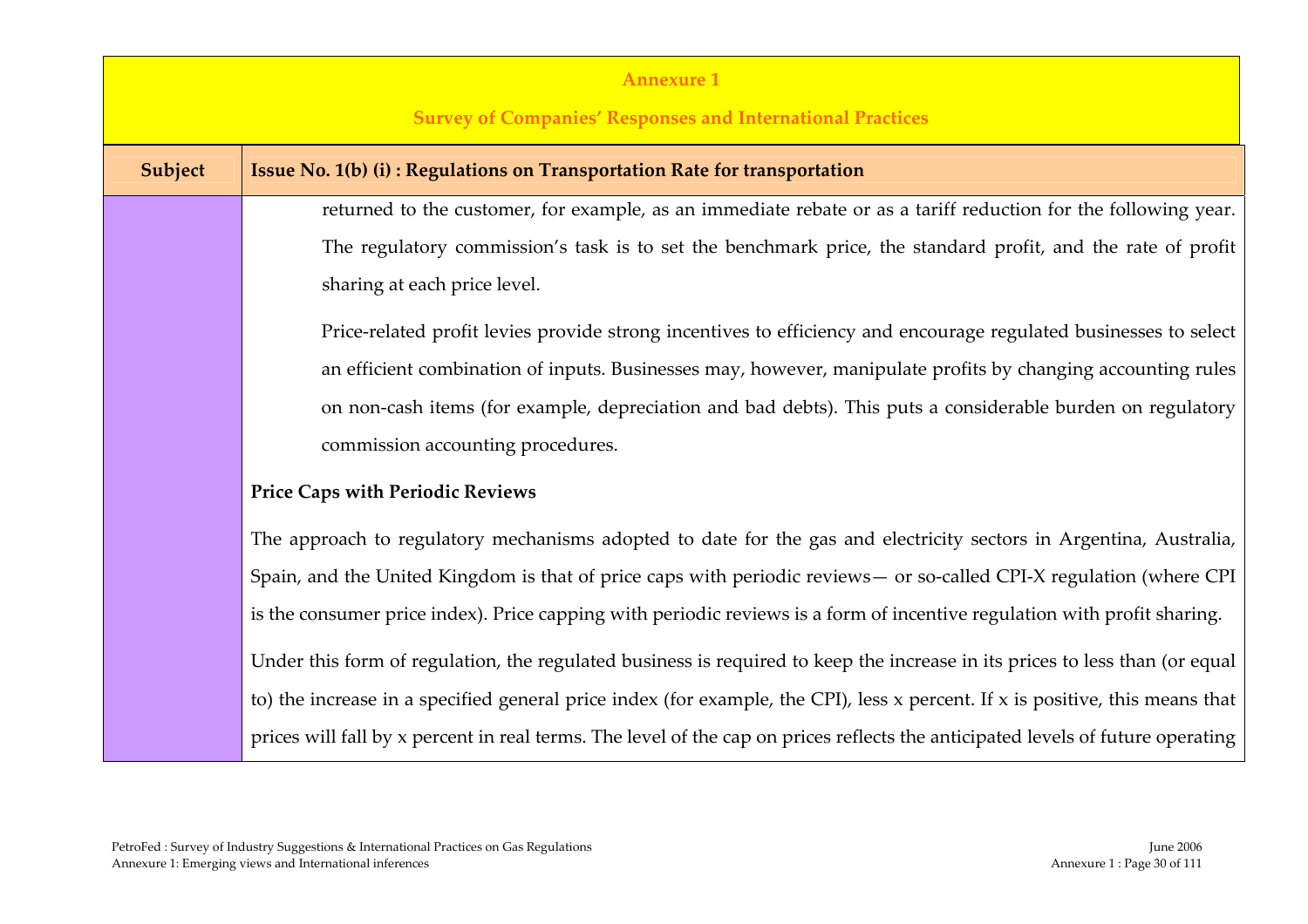| Subject | Issue No. 1(b) (i): Regulations on Transportation Rate for transportation                                                  |
|---------|----------------------------------------------------------------------------------------------------------------------------|
|         | costs and investment that might be incurred by the business and are set to provide a reasonable rate of return on assets,  |
|         | consistent with efficient performance. The price cap is therefore set at a cost-reflective level.                          |
|         | The distinguishing feature of this form of regulation is that the price cap applies for a predetermined period. Hence, the |
|         | regulated business keeps all the profits associated with unanticipated cost reductions in the period between regulatory    |
|         | reviews. Customers, however, benefit in the subsequent regulatory period when the regulatory commission reduces            |
|         | prices to capture those cost savings. The shorter the interval between reviews, the more there is a tendency for price     |
|         | cap regulation to approximate rate-of-return regulation, with frequent assessments of the asset base and the               |
|         | appropriate rate of return on investment.                                                                                  |
|         | The CPI-X mechanism provides incentives to efficiency on the part of the regulated business, while providing an            |
|         | assurance to customers that the benefits of efficiency gains will be reflected in lower prices in the longer term. This    |
|         | combination of qualities may explain why CPI-X regulation has become popular with governments and regulatory               |
|         | commissions, as well as with regulated businesses and their customers.                                                     |
|         | This forward-looking control of the level of transmission tariffs is combined with the exercise of a measure of discretion |
|         | by the transmission business in determining the structure of tariffs. The regulatory commission, however, continues to     |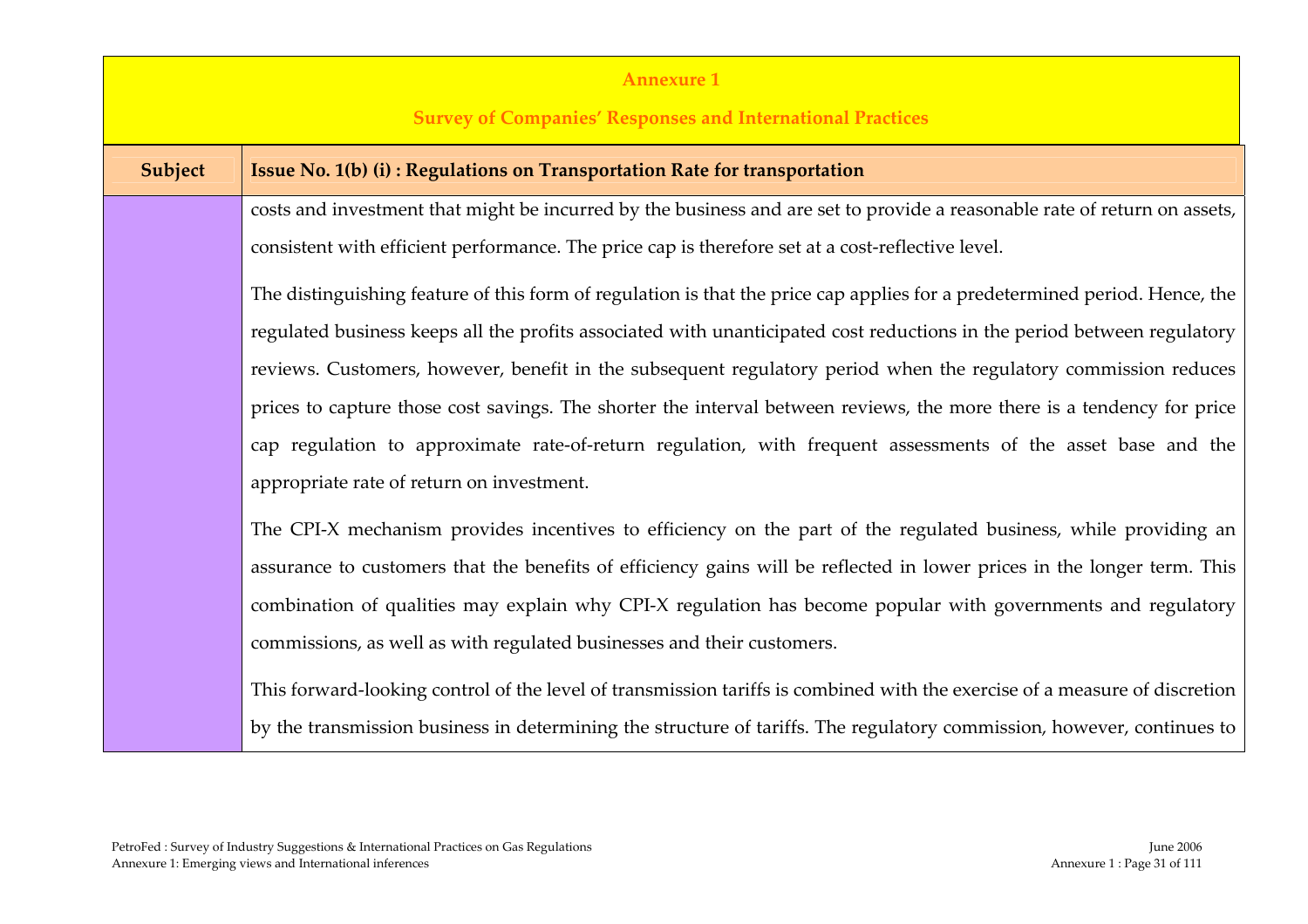| <b>Annexure 1</b>                                                 |                                                                                                                               |  |
|-------------------------------------------------------------------|-------------------------------------------------------------------------------------------------------------------------------|--|
| <b>Survey of Companies' Responses and International Practices</b> |                                                                                                                               |  |
| Subject                                                           | Issue No. 1(b) (i): Regulations on Transportation Rate for transportation                                                     |  |
|                                                                   | monitor the structure of tariffs and is empowered to issue direction, where necessary.                                        |  |
|                                                                   | Source : The World Bank, China: Economic Regulation Of Long - Distance Transmission And Urban Gas Distribution, 33285         |  |
|                                                                   | USA & Thailand                                                                                                                |  |
|                                                                   | Rate of Return Control or "Cost-Plus" model.                                                                                  |  |
|                                                                   | Source: The World Bank                                                                                                        |  |
| International Experience                                          | UK & Australia                                                                                                                |  |
|                                                                   | Price Caps or "Market-Minus" model: Generally use CPI-X factor, where X factor often relates to expected efficiency<br>gains. |  |
|                                                                   | Source: The World Bank                                                                                                        |  |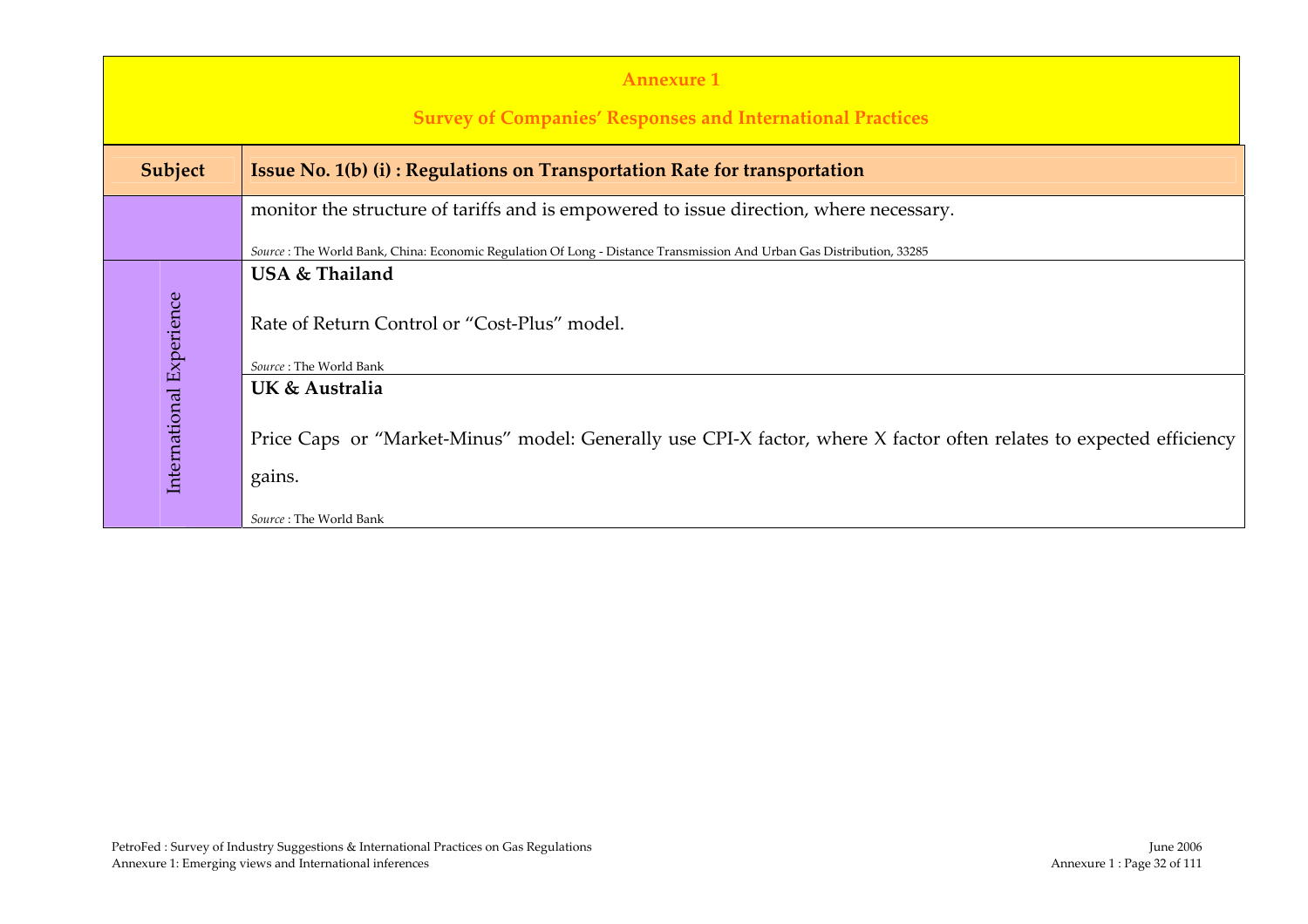| Subject                                              | Issue No. 1(b) (ii): Regulations on Transportation Rate for Distribution                                                                                                                                                                                                                                                                                                                                                                                                                                                                                                                                                                                                                                                                                                                                                          |
|------------------------------------------------------|-----------------------------------------------------------------------------------------------------------------------------------------------------------------------------------------------------------------------------------------------------------------------------------------------------------------------------------------------------------------------------------------------------------------------------------------------------------------------------------------------------------------------------------------------------------------------------------------------------------------------------------------------------------------------------------------------------------------------------------------------------------------------------------------------------------------------------------|
| Suggested "Regulations" - Derived from the<br>Survey | Summary of suggestions<br>1) If tariff is charged on category of consumers on the basis of in city gas distribution network, it<br>should be non-discriminatory<br>2) Average Revenue Yield control including discounts is recommended in emerging market like<br>India where the forecast mix of customer segments or the volume of growth is difficult to<br>forecast because there is limited historical evidence. In this form of control, revenue is<br>calculated as an average, i.e. the ratio of the net present value of revenue to the net present value<br>of volume over a given period.<br>3) In case of distribution, single rate as awarded to the party through the bidding process may be<br>followed. However, different rates may be worked out for residential, commercial and small<br>industrial customers. |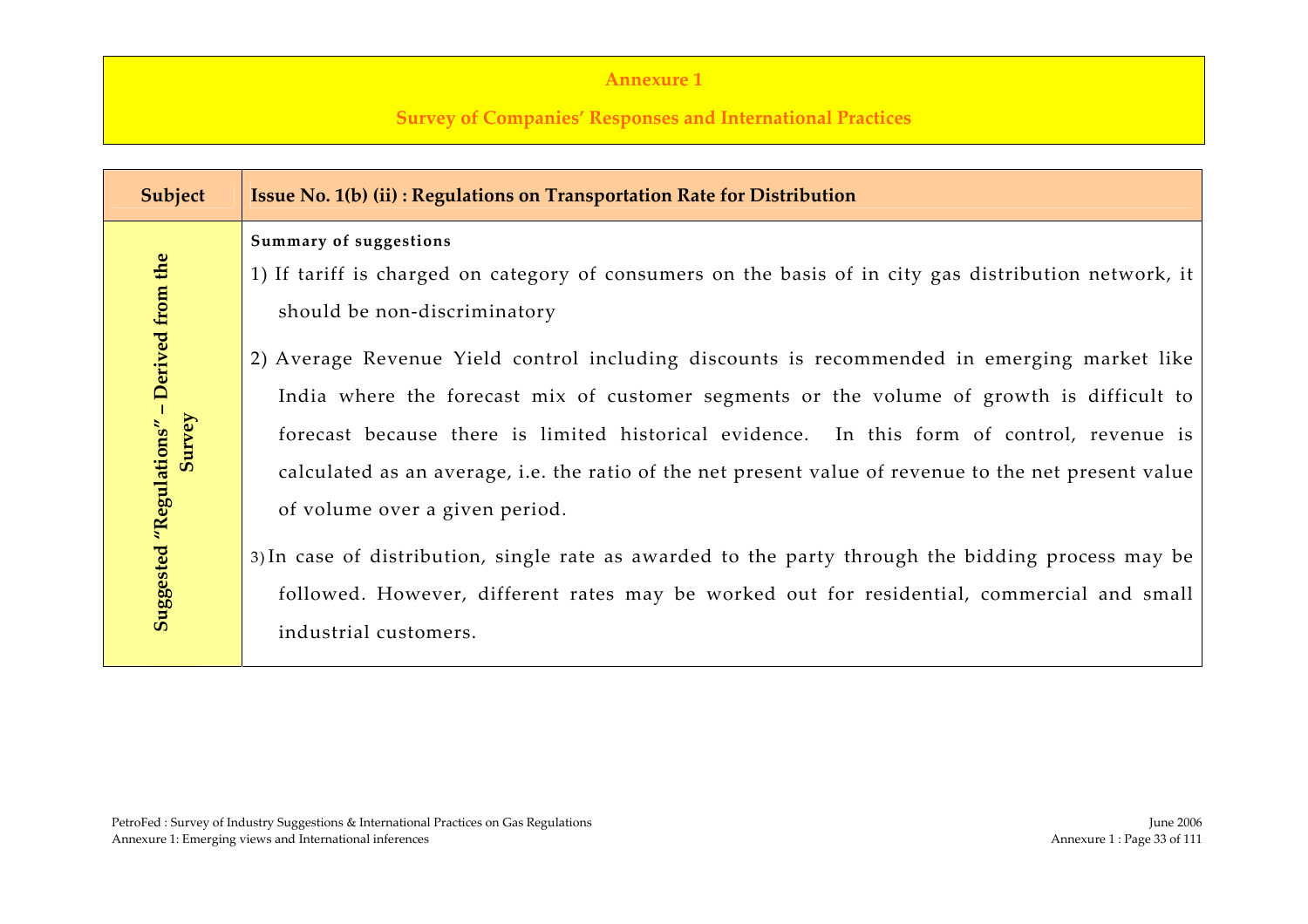| <b>Annexure 1</b><br><b>Survey of Companies' Responses and International Practices</b> |                                                                                                                                                                                                                                                                                                                                                                                                         |  |
|----------------------------------------------------------------------------------------|---------------------------------------------------------------------------------------------------------------------------------------------------------------------------------------------------------------------------------------------------------------------------------------------------------------------------------------------------------------------------------------------------------|--|
| Subject                                                                                | Issue No. 1(b) (ii): Regulations on Transportation Rate for Distribution                                                                                                                                                                                                                                                                                                                                |  |
|                                                                                        | <b>Other Comments</b><br>4) Entry Exit Tariffs would be inappropriate for India.                                                                                                                                                                                                                                                                                                                        |  |
|                                                                                        | 5) Postalized tariffs do not give efficient signals for usage/investment.                                                                                                                                                                                                                                                                                                                               |  |
| Inferences from International Regulatory Regimes                                       | Decisions on how to regulate distribution tariffs are generally influenced by the Greenfield nature of natural gas<br>distribution. The choice is between cost-of-service regulation and price caps to regulate price level, and between<br>tariff basket and average revenue to regulate price structure. The main features of these types of regulation are<br>shown below.<br><b>Cost of Service</b> |  |
|                                                                                        | Main features<br>1) Price equal to average cost.                                                                                                                                                                                                                                                                                                                                                        |  |
|                                                                                        | 2) Price setting is the result of equating total revenues to total costs.<br>3) It imposes a restriction on the rate of return on capital.                                                                                                                                                                                                                                                              |  |
|                                                                                        | 4) Prices remain fixed until one of the parties involved asks for a modification of prices.                                                                                                                                                                                                                                                                                                             |  |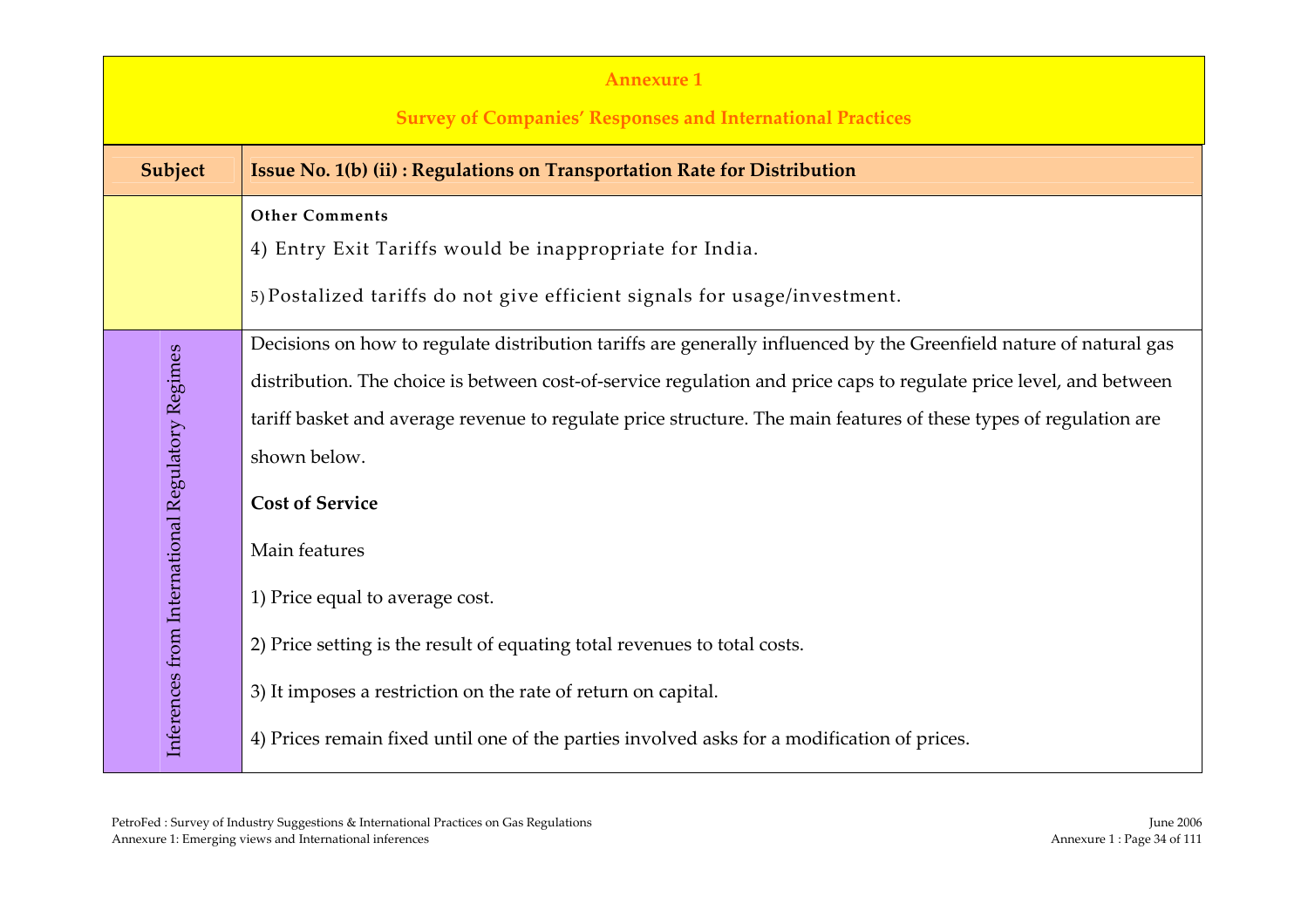| <b>Annexure 1</b> |                                                                                                                     |  |  |
|-------------------|---------------------------------------------------------------------------------------------------------------------|--|--|
|                   | <b>Survey of Companies' Responses and International Practices</b>                                                   |  |  |
| Subject           | Issue No. 1(b) (ii): Regulations on Transportation Rate for Distribution                                            |  |  |
|                   | 5) Each set of tariffs must be established according to a prediction of revenues and costs consistent the regulated |  |  |
|                   | level of the rate of return.                                                                                        |  |  |
|                   | Pros                                                                                                                |  |  |
|                   | 1) Provides investors with certainty.                                                                               |  |  |
|                   | 2) Makes the long run commitment of the governing authority credible.                                               |  |  |
|                   | 3) Since investors face lower risk, may reduce cost of capital.                                                     |  |  |
|                   | 4) May stimulate system expansion. 5) Regulator can monitor and constrain cross subsidies.                          |  |  |
|                   | 6) Opportunity for manipulation is likely to be small in practice.                                                  |  |  |
|                   | Cons                                                                                                                |  |  |
|                   | 1) Weak incentives for investors to reduce costs and operate efficiently.                                           |  |  |
|                   | 2) Perverse incentives to over invest in capital.                                                                   |  |  |
|                   | 3) Cross subsidization is a common practice.                                                                        |  |  |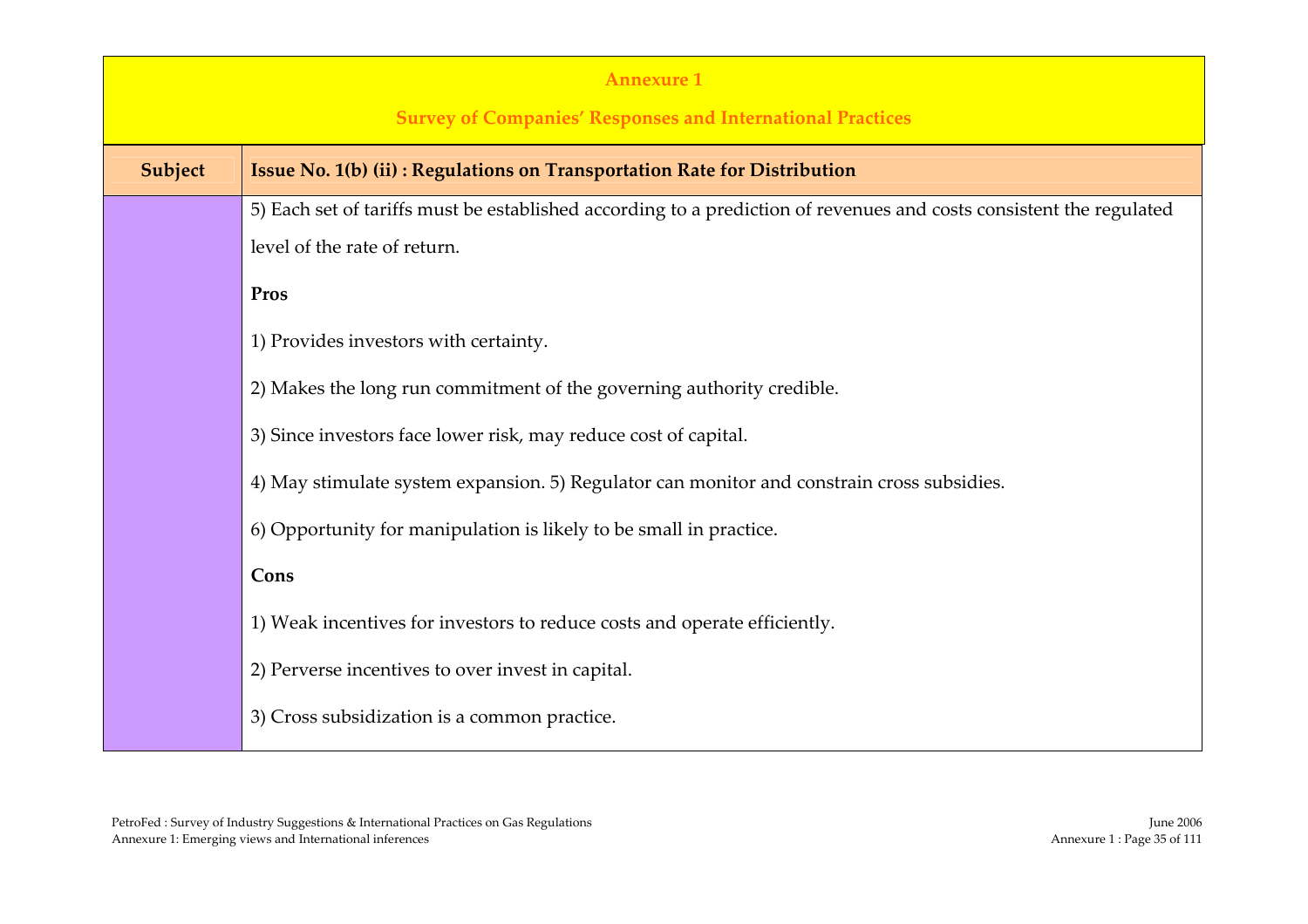## **Survey of Companies' Responses and International Practices**

| Subject | Issue No. 1(b) (ii): Regulations on Transportation Rate for Distribution                                          |  |
|---------|-------------------------------------------------------------------------------------------------------------------|--|
|         | 4) Determination of a "fair" rate of return is inherently subjective.                                             |  |
|         | 5) Rate of return usually exceeds cost of capital.                                                                |  |
|         | 6) Company produces more than an unregulated monopoly but with inefficient input combinations                     |  |
|         | 7) Ad-hoc mechanism, lacking a theoretical framework.                                                             |  |
|         | 9) Administratively demanding; huge data requirements.                                                            |  |
|         | <b>Price Cap</b>                                                                                                  |  |
|         | Main features                                                                                                     |  |
|         | 1) Authority sets ceiling prices.                                                                                 |  |
|         | 2) Usually combined with cost of service exercises at the end of pre-determined periods.                          |  |
|         | 3) Usually incorporates adjustments for inflation and efficiency.                                                 |  |
|         | 4) Rate of return on capital can take any value as long as the price cap is met.                                  |  |
|         | 5). When combined with cost-of service regulation, revisions are carried out at the end of pre-determined periods |  |
|         |                                                                                                                   |  |

PetroFed : Survey of Industry Suggestions & International Practices on Gas Regulations June 2006 Annexure 1: Emerging views and International inferences Annexure 1 : Page 36 of 111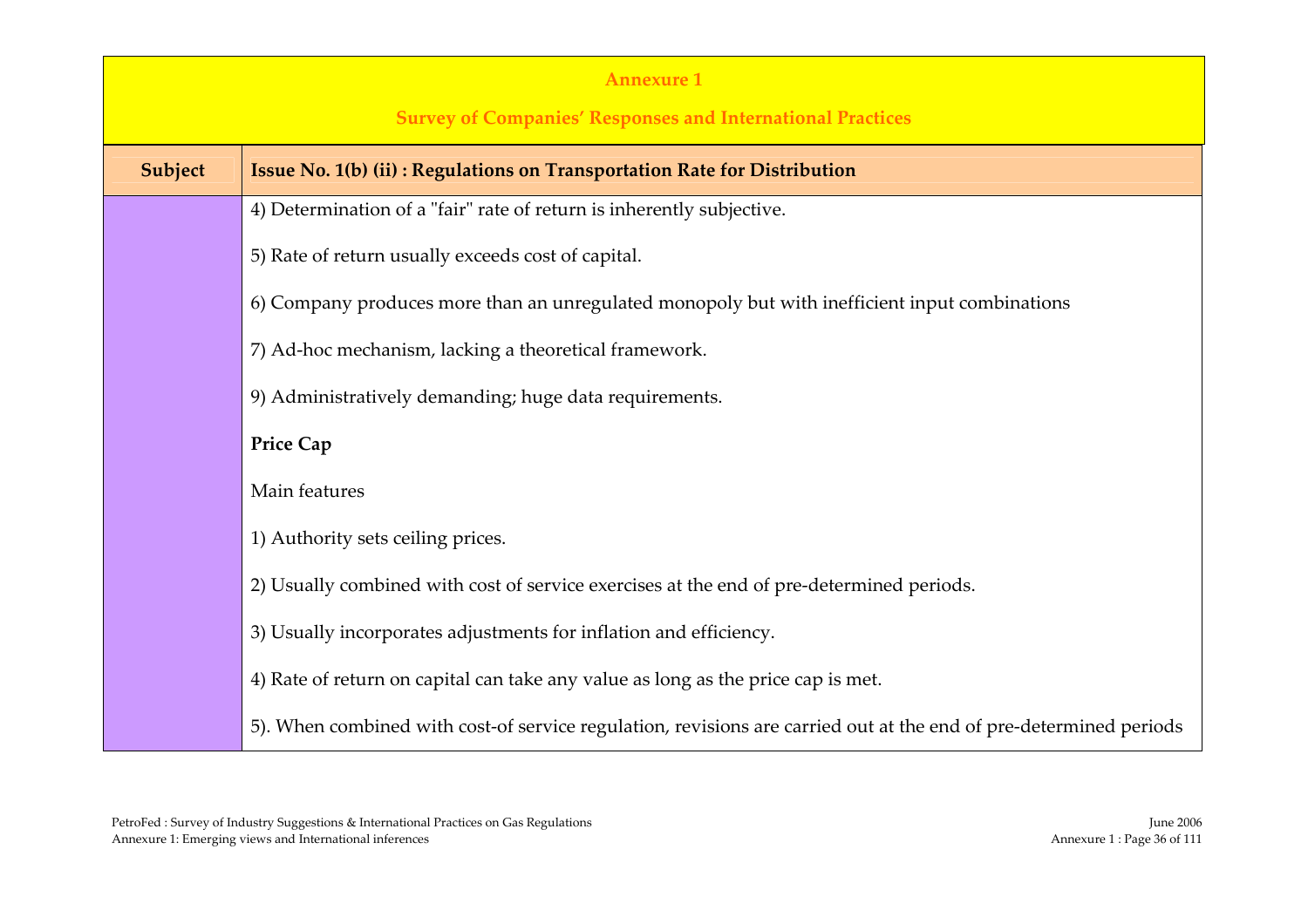| <b>Annexure 1</b> |                                                                                                   |  |  |
|-------------------|---------------------------------------------------------------------------------------------------|--|--|
|                   | <b>Survey of Companies' Responses and International Practices</b>                                 |  |  |
| Subject           | Issue No. 1(b) (ii): Regulations on Transportation Rate for Distribution                          |  |  |
|                   | (usually 4 or 5 years).                                                                           |  |  |
|                   | Pros                                                                                              |  |  |
|                   | 1) Incentives for cost minimization and efficient operation.                                      |  |  |
|                   | 2) Benefits due to productivity improvements higher than anticipated can be kept by firms.        |  |  |
|                   | 3) More forward-looking philosophy than cost of service regulation.                               |  |  |
|                   | Cons                                                                                              |  |  |
|                   | 1) Too low a cap could elicit a disincentive for firms to participate.                            |  |  |
|                   | 2) Too high a cap could permit a monopolist to enjoy excessive profits at the consumers' expense. |  |  |
|                   | 3) Investors face greater risks under this system which could increase costs of capital.          |  |  |
|                   | 4) It may not stimulate system expansion.                                                         |  |  |
|                   | <b>Tariff Basket</b>                                                                              |  |  |
|                   | Main features                                                                                     |  |  |
|                   |                                                                                                   |  |  |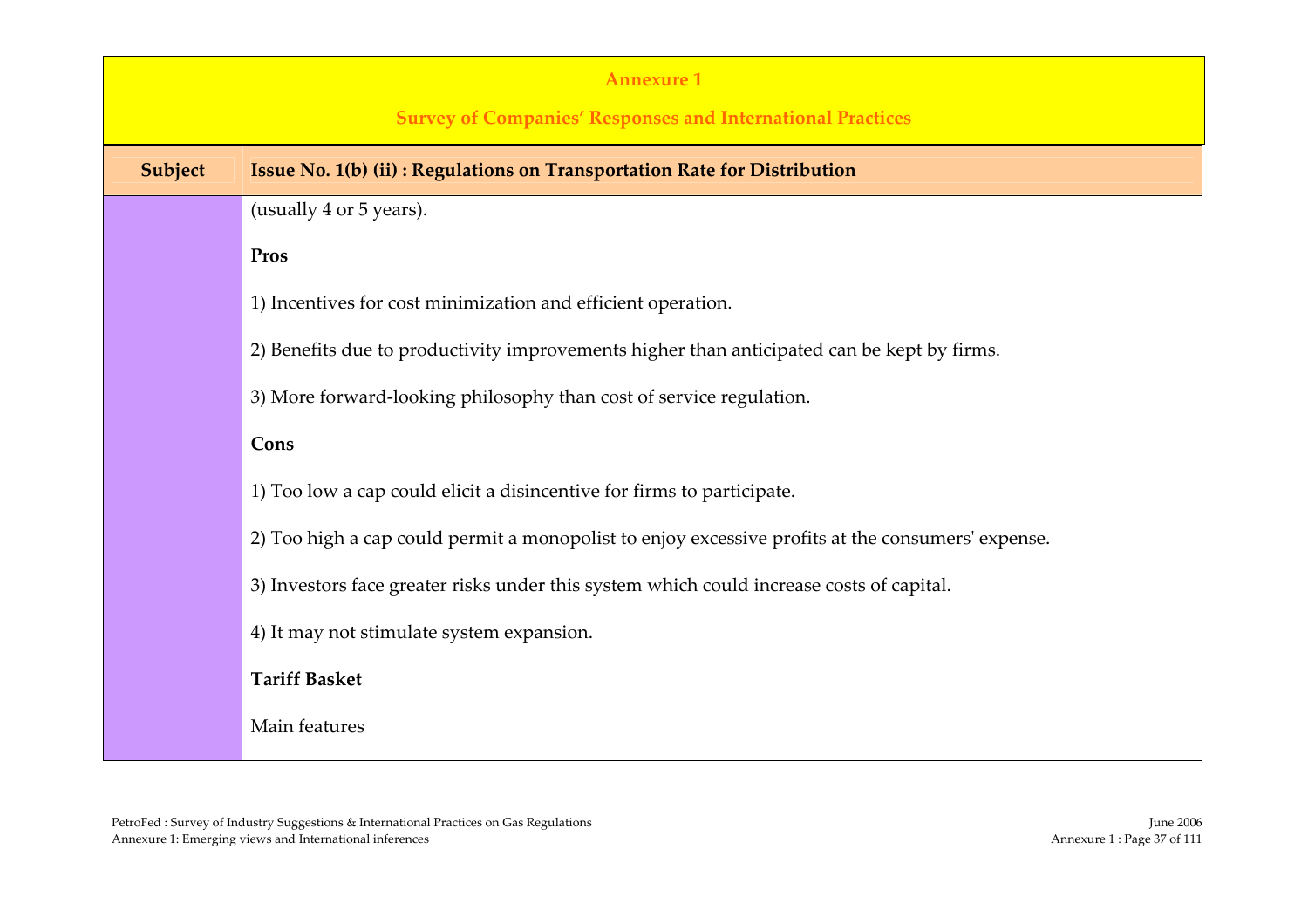| <b>Annexure 1</b>                                                 |                                                                                                              |  |  |
|-------------------------------------------------------------------|--------------------------------------------------------------------------------------------------------------|--|--|
| <b>Survey of Companies' Responses and International Practices</b> |                                                                                                              |  |  |
| Subject                                                           | Issue No. 1(b) (ii): Regulations on Transportation Rate for Distribution                                     |  |  |
|                                                                   | 1) The price cap is set over the weighted sum of the prices of different products or services offered by the |  |  |
|                                                                   | monopolist.                                                                                                  |  |  |
|                                                                   | 2) Weights are usually set according to previous period's output composition.                                |  |  |
|                                                                   | 3) Example: British Telecomm.                                                                                |  |  |
|                                                                   | Pros                                                                                                         |  |  |
|                                                                   | 1) Under stable cost and demand conditions: a) The firm chooses a price vector that will converge to Ramsey  |  |  |
|                                                                   | prices, b) It has a positive effect on welfare.                                                              |  |  |
|                                                                   | 2) Productive efficiency is enhanced. 3) There is very small opportunity for manipulation.                   |  |  |
|                                                                   | 4) Simple to define and monitor.                                                                             |  |  |
|                                                                   | 5) It does not require a correction factor.                                                                  |  |  |
|                                                                   | Cons                                                                                                         |  |  |
|                                                                   | 1) Tariff rebalancing is less flexible than in average-revenue regulation.                                   |  |  |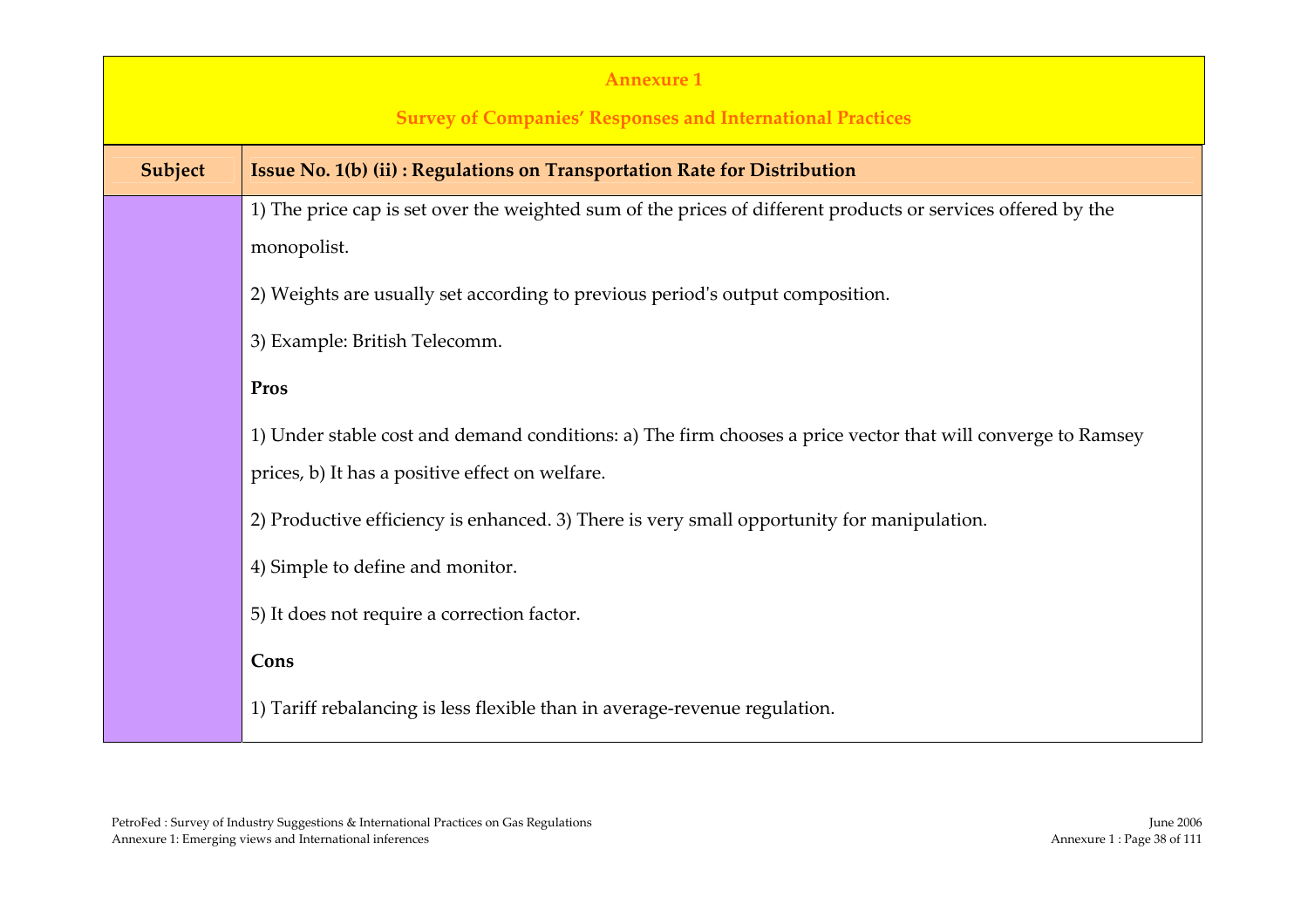## **Survey of Companies' Responses and International Practices**

| Subject | Issue No. 1(b) (ii): Regulations on Transportation Rate for Distribution                  |  |
|---------|-------------------------------------------------------------------------------------------|--|
|         | 2) Under cost and demand uncertainty, prices set do not converge to the Ramsey structure. |  |
|         | 3) Cross subsidies have to be prevented through additional regulation.                    |  |
|         | 4) Inclusion of a cost pass-through term is difficult.                                    |  |
|         | 5) Must define full list of tariffs for implementation.                                   |  |
|         | <b>Average Revenue</b>                                                                    |  |
|         | Main features                                                                             |  |
|         | 1) Cap set on the firm's revenue per unit output.                                         |  |
|         | 2) It is more appropriate for firms whose costs depend on total output.                   |  |
|         | Pros                                                                                      |  |
|         | 1) Less demanding in terms of information.                                                |  |
|         | 2) Greater flexibility in adjusting relative prices than in tariff-basket.                |  |
|         | 3) Represents a more lax constraint for the firm.                                         |  |

June 2006<br>PetroFed : Survey of Industry Suggestions & International Practices on Gas Regulations June 2006<br>Annexure 1 : Page 39 of 111 Annexure 1: Emerging views and International inferences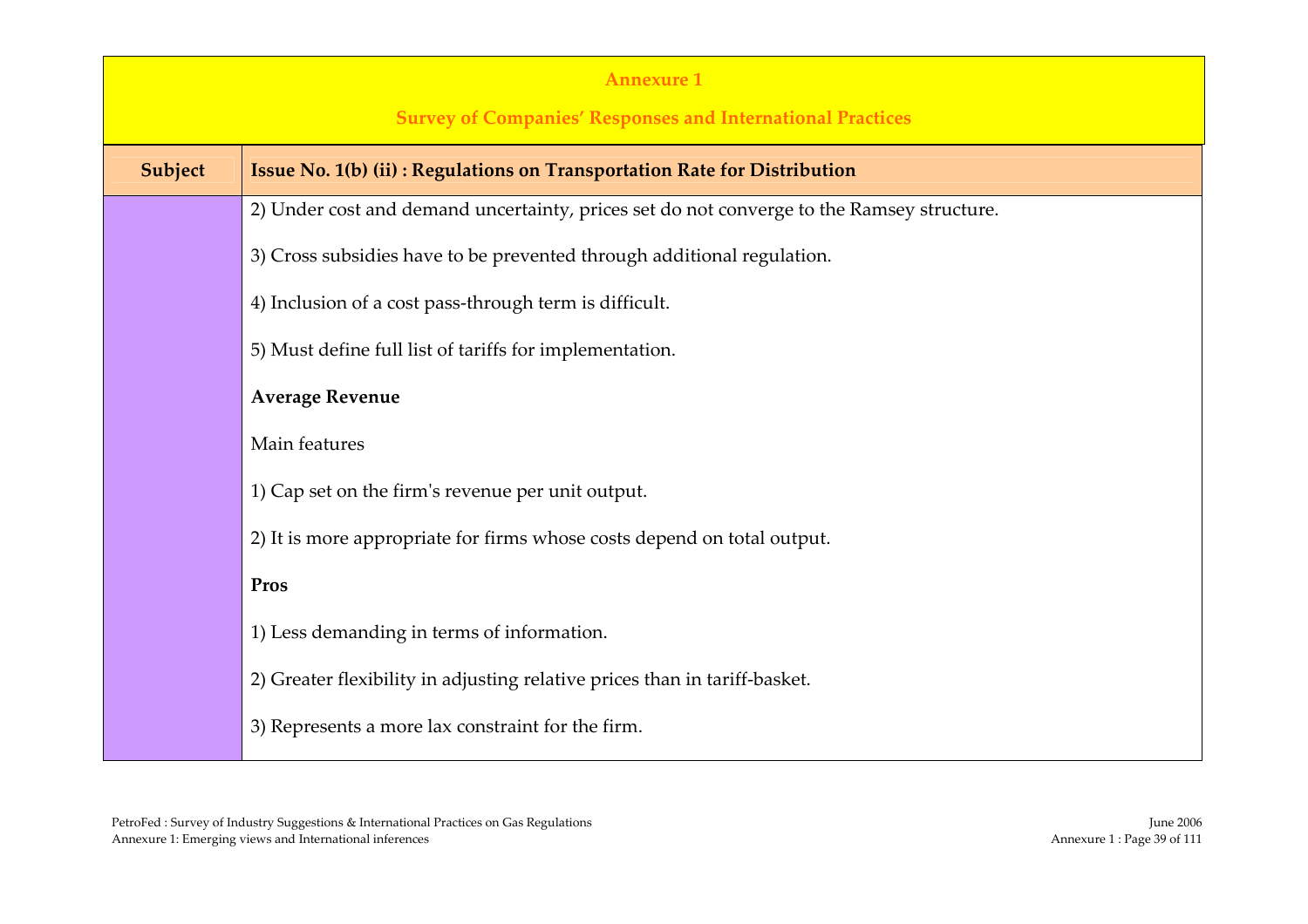| <u>Julycy of Companies Responses and International Flattice</u> |                                                                                                                       |  |
|-----------------------------------------------------------------|-----------------------------------------------------------------------------------------------------------------------|--|
| Subject                                                         | Issue No. 1(b) (ii): Regulations on Transportation Rate for Distribution                                              |  |
|                                                                 | 4) Simple to include cost pass-through terms in cap.                                                                  |  |
|                                                                 | Cons                                                                                                                  |  |
|                                                                 | 1) When the products are not substitutes, pricing under will be inconsistent with Ramsey pricing.                     |  |
|                                                                 | 2) Separate regulation required to constrain cross-subsidies.                                                         |  |
|                                                                 | 3) Correction factor required.                                                                                        |  |
|                                                                 | 4) Needs homogeneous output measures.                                                                                 |  |
|                                                                 | Pure cost-of-service is generally not chosen to regulate the price level. Even though this regime is attractive to    |  |
|                                                                 | investors—it provides certainty and makes the long-run commitment of the governing authority credible—it does         |  |
|                                                                 | not give operators strong incentives to be more efficient, cut costs, innovate, and take appropriate risks.           |  |
|                                                                 | Additionally, this kind of regulation is usually quite burdensome to implement. Thus the international trend has      |  |
|                                                                 | been to substitute incentive mechanisms for cost-of-service regulation to regulate gas distribution. This is the case |  |
|                                                                 | even in countries like the United States and Canada that have a long tradition of cost-of-service regulation.         |  |
|                                                                 | Countries may choose a combination of price cap and cost-of-service regulation. At the beginning of every five-       |  |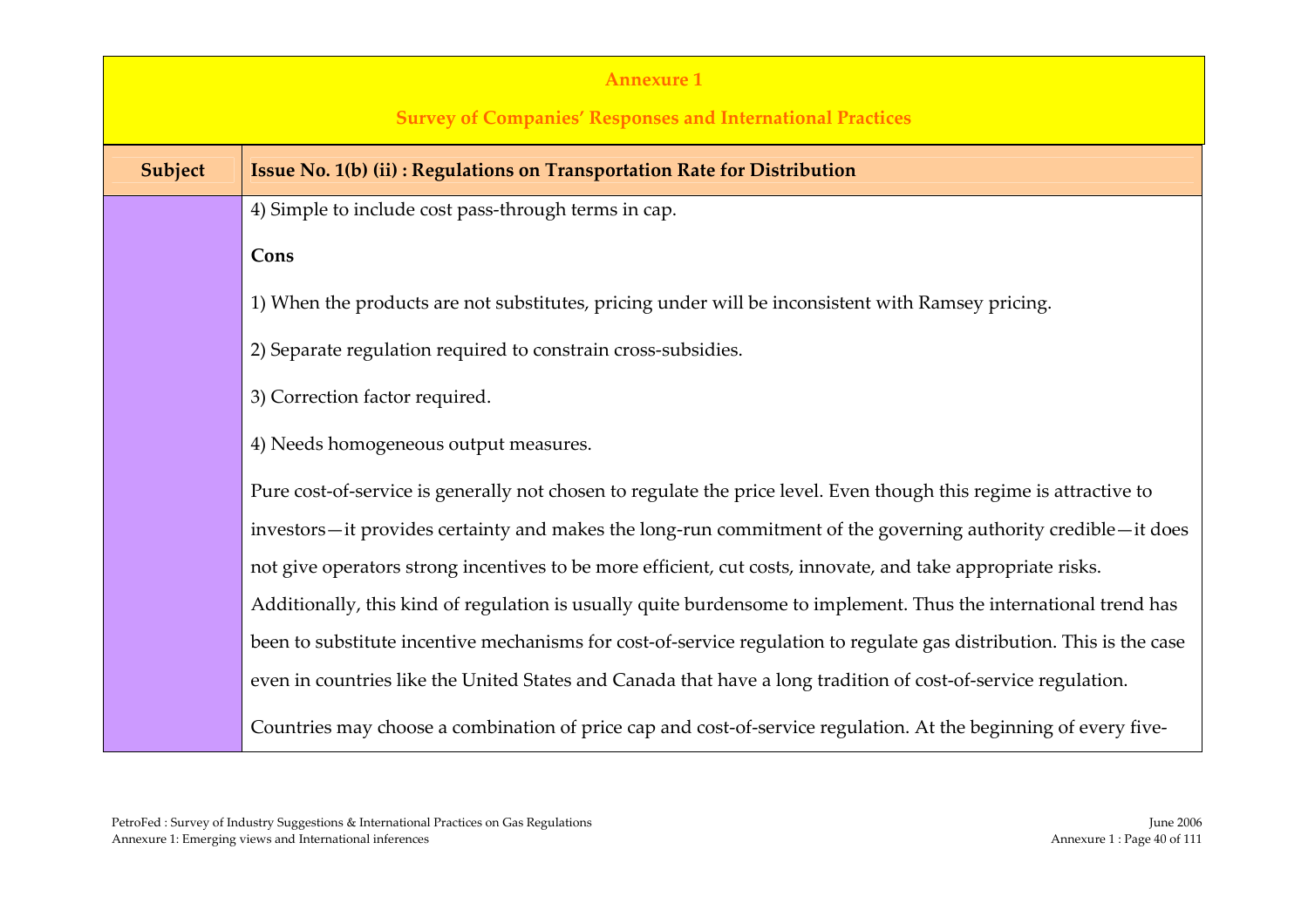| Subject | Issue No. 1(b) (ii): Regulations on Transportation Rate for Distribution                                           |
|---------|--------------------------------------------------------------------------------------------------------------------|
|         | year period a price cap is determined on a cost-of-service basis. This initial value remains fixed and is adjusted |
|         | during the period for inflation, efficiency, and other correction factors.                                         |
|         | The two usual methods of regulating price structure rely on weights (tariff basket regulation) or average revenue. |
|         | Since the average revenue methodology does not fix weights for prices of distinct services, it grants more         |
|         | flexibility in tariff rebalancing than the tariff basket method. It is thus a looser constraint and provides the   |
|         | Company with the needed flexibility to set tariffs in a risky environment.                                         |
|         | In Mexico, average revenue regulation is used in the first five-year regulatory period because most natural gas    |
|         | distribution projects are greenfield and thus characterized by greater cost shocks-or unexpected changes in        |
|         | market conditions—at the beginning than in later phases of build-out and operation of the distribution network.    |
|         | After the first five years—when cost and demand conditions stabilize—tariff basket regulation might be used        |
|         | because it induces companys to set prices that imply redistribution of social surplus, which permits the company   |
|         | to recover its long-run fixed costs while facilitating intertemporal maximization of consumer surplus. Mexico's    |
|         | average revenue plan allows the company to choose its relative prices at the beginning of each year based on       |
|         | forecasts of the volume that will be demanded at the end of the year.                                              |
|         | Source: The World Bank, WPS 2537                                                                                   |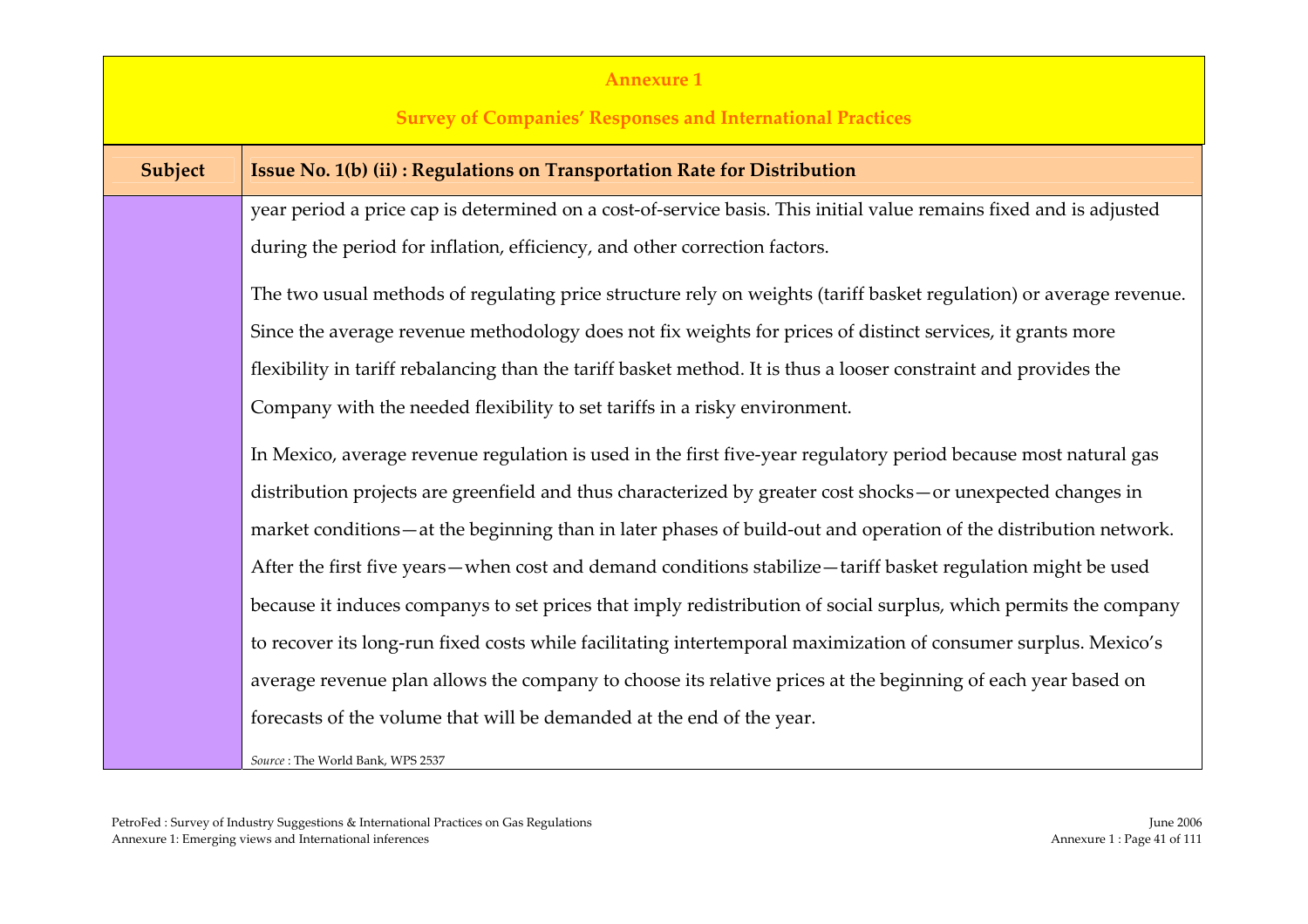| <b>Annexure 1</b><br><b>Survey of Companies' Responses and International Practices</b> |                                                                          |           |           |                       |
|----------------------------------------------------------------------------------------|--------------------------------------------------------------------------|-----------|-----------|-----------------------|
| Subject                                                                                | Issue No. 1(b) (ii): Regulations on Transportation Rate for Distribution |           |           |                       |
|                                                                                        | <b>USA</b>                                                               | Japan     | France    | <b>United Kingdom</b> |
| ational<br>Source : Natural<br>Gas Distribution<br>Study, IEA 1998<br>Intern<br>Expe   | Cost of Service                                                          | Cost Plus | Cost Plus | Cost of Service       |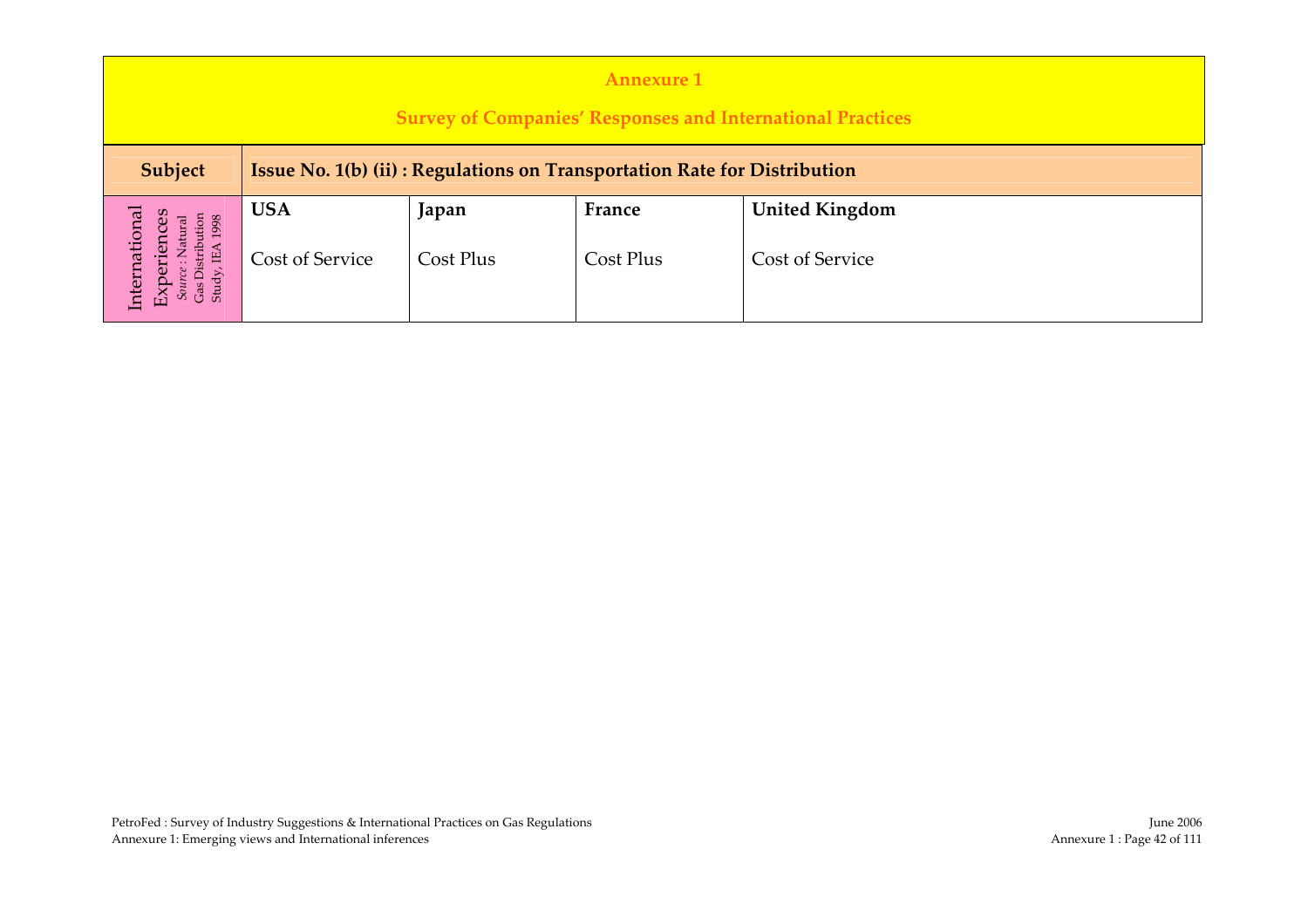| <b>Annexure 1</b>                                                 |                                                                                                                                                                                                                                                                                                                                                                                                                                                                                                                                                                                                                                                                                                                                                                                       |  |  |
|-------------------------------------------------------------------|---------------------------------------------------------------------------------------------------------------------------------------------------------------------------------------------------------------------------------------------------------------------------------------------------------------------------------------------------------------------------------------------------------------------------------------------------------------------------------------------------------------------------------------------------------------------------------------------------------------------------------------------------------------------------------------------------------------------------------------------------------------------------------------|--|--|
| <b>Survey of Companies' Responses and International Practices</b> |                                                                                                                                                                                                                                                                                                                                                                                                                                                                                                                                                                                                                                                                                                                                                                                       |  |  |
| Subject                                                           | Issue No. 2(a): Criteria and Procedure for selection by Regulator of entity for laying and operating Transportation<br>pipeline                                                                                                                                                                                                                                                                                                                                                                                                                                                                                                                                                                                                                                                       |  |  |
| Suggested "Regulations" – Derived from the Survey                 | Summary of suggestions<br>1) Procedure : All authorization to put up a transmission/city gas pipeline should be based on<br>Competitive bidding.<br>2) Optimal cost advantage to the consumer (transportation rates)<br>3) Market participation and reputation in other hydrocarbon sectors<br>4) Minimum net worth<br>5) Authorization should be based on application by entity having<br>Gas source tie-up and<br>Downstream market tie-up<br>6) Owner of gas should be given first preference if everything else is same<br>7) If at any point of time existing pipeline is saturated and there is still demand for capacity, existing<br>operator should not be automatically authorized to duplicate the pipeline. Instead, it should be made<br>open to all interested entities |  |  |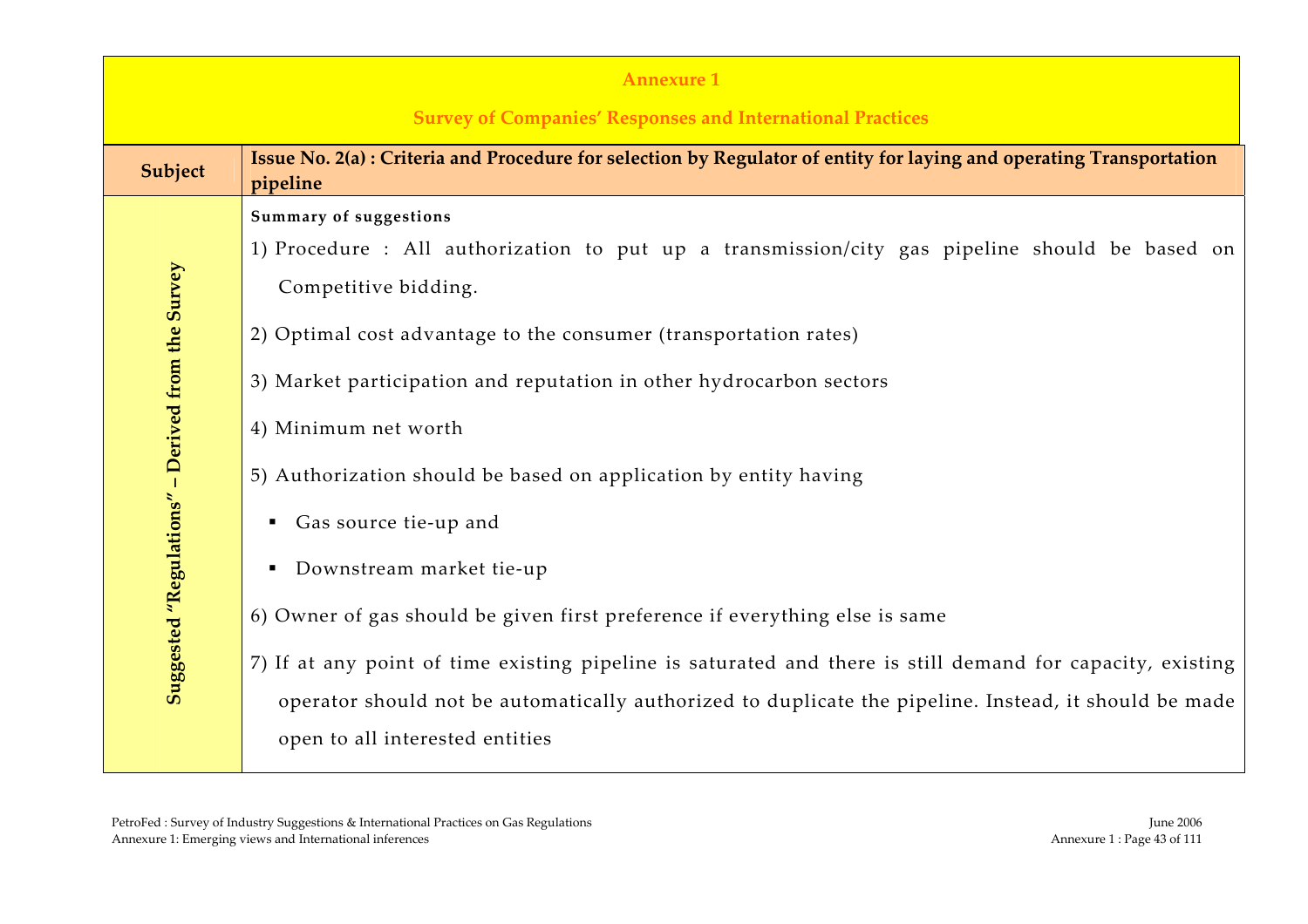|         | <b>Annexure 1</b>                                                                                                               |
|---------|---------------------------------------------------------------------------------------------------------------------------------|
|         | <b>Survey of Companies' Responses and International Practices</b>                                                               |
| Subject | Issue No. 2(a): Criteria and Procedure for selection by Regulator of entity for laying and operating Transportation<br>pipeline |
|         | 8) Transporters should not be end users of the pipeline. The pipeline should constitute a separate                              |
|         | business, may be integrated with other generic logistic business.                                                               |
|         | 9) Build pipelines to aggregate demand arrived at pursuant to an open season                                                    |
|         | Provide for Fair expansion opportunities<br>10)                                                                                 |
|         | Regulators should consider anticipated future exploration success as the driver of pipeline<br>11)                              |
|         | expansion as opposed to having expansion built-in: a "slack factor" for initial capacity will only                              |
|         | dampen initial demand.                                                                                                          |
|         | Divergent issues                                                                                                                |
|         | 12) Such regulation should not apply to captive use transportation lines with 25% extra capacity being                          |
|         | offered on commercial consideration. Some industry members considered this as a way of                                          |
|         | circumventing regulations and hence did not agree to this point.                                                                |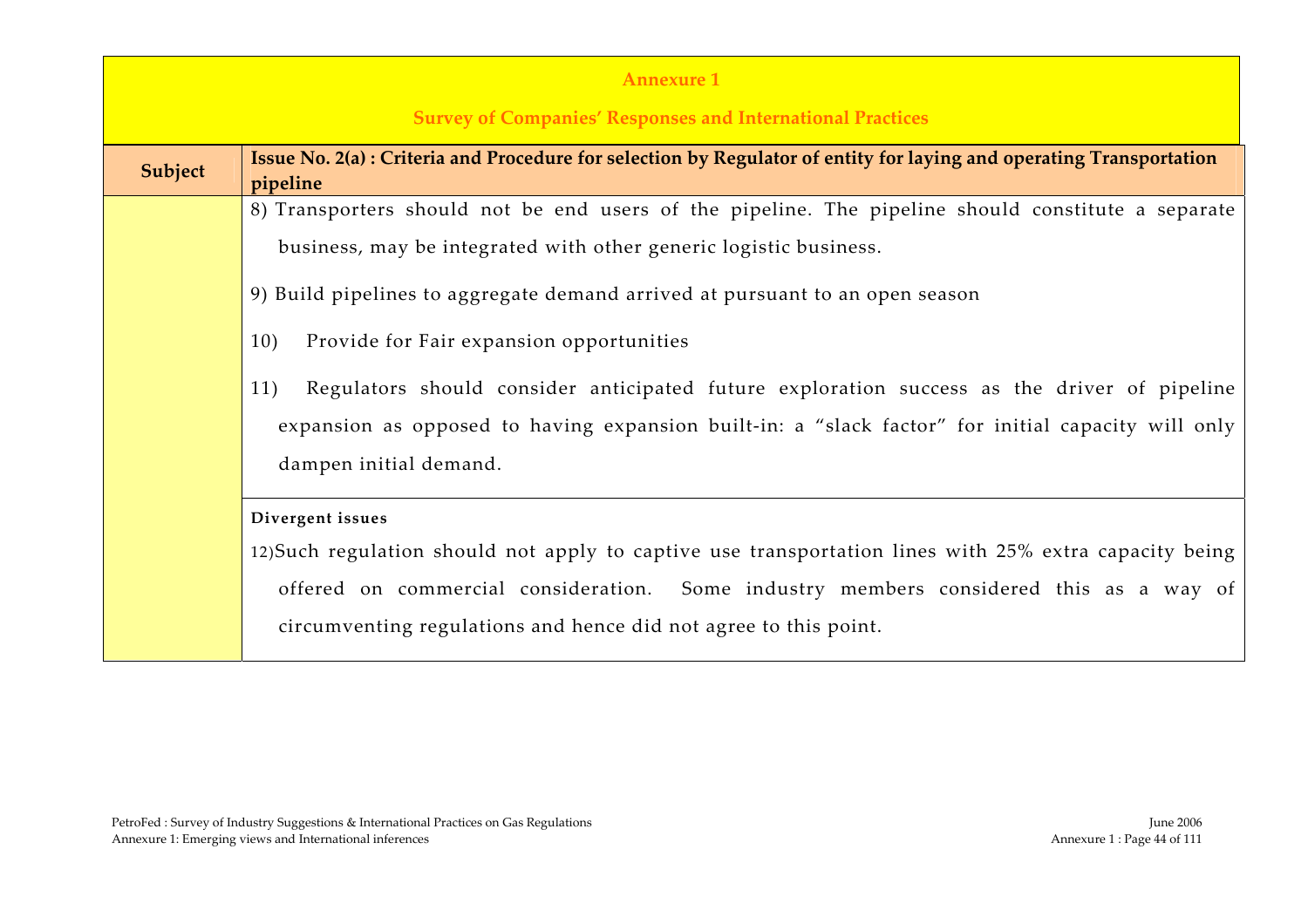| Subject                                  | Issue No. 2(a): Criteria and Procedure for selection by Regulator of entity for laying and operating Transportation<br>pipeline |
|------------------------------------------|---------------------------------------------------------------------------------------------------------------------------------|
|                                          | The authorization process contains economic and non-economic components. Information requirements, technical,                   |
|                                          | health and safety, and environmental standards comprise the non-economic components of the process. The economic                |
|                                          | component of the process allows for the exercise of some regulatory discretion.                                                 |
|                                          |                                                                                                                                 |
|                                          | In general, a regulator will seek to prevent uneconomic duplication of existing pipelines and to ensure that economies          |
| Inferences from International Regulatory | of scale are exploited. The regulator will need an independent assessment of the viability of the project and a                 |
| Regimes                                  | commitment to establish the procedures described in the previous section.                                                       |
|                                          |                                                                                                                                 |
|                                          | In a developing market context it is reasonable to expect that a regulator will seek to avoid unnecessary duplication of        |
|                                          | pipelines and to encourage the construction of interconnects between previously separate pipelines as means of                  |
|                                          | fostering increased competition in supply.                                                                                      |
|                                          | Source: World Bank - Report on the Implementation of the Regulatory Framework for China's Downstream Gas Sector                 |
|                                          |                                                                                                                                 |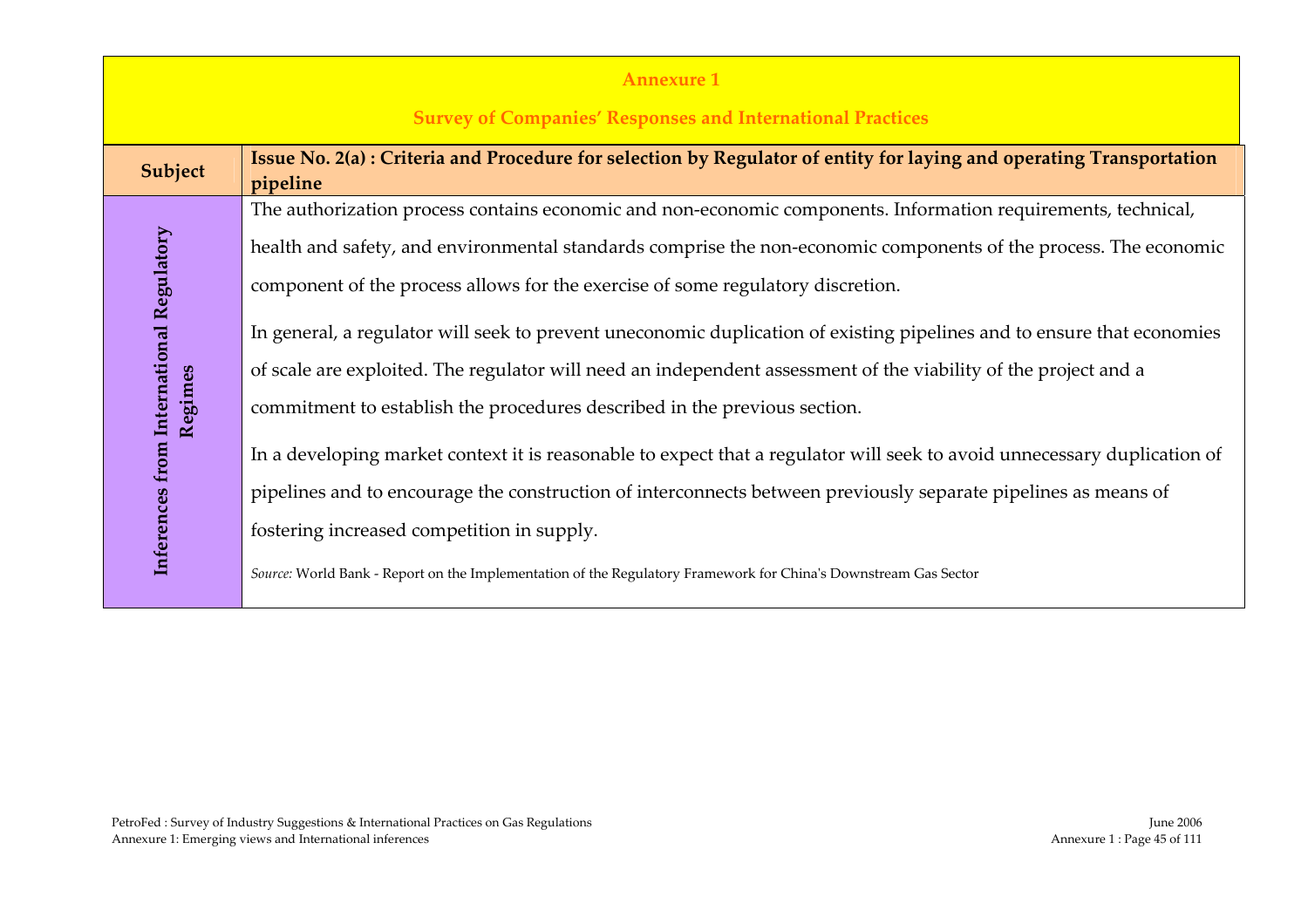| Subject                                           | Issue No. 2(b): Criteria and Procedure for selection by Regulator of entity for laying and operating CGD Network |
|---------------------------------------------------|------------------------------------------------------------------------------------------------------------------|
|                                                   | <b>Summary of suggestions</b>                                                                                    |
|                                                   | 1) Should be done through bidding process and awarded to the single party for a city                             |
| Suggested "Regulations" - Derived from the Survey | 2) Number and nature of intended consumers targeted to be served                                                 |
|                                                   | 3) Networking with fallback options envisaged at the formulation stage, if any                                   |
|                                                   | 4) Sustainability of operations on a long term basis                                                             |
|                                                   | 5) Authorization to an entity be provided based on                                                               |
|                                                   | a.Gas source tie-up                                                                                              |
|                                                   | b. Gas Transmission tie-up up to city gate station                                                               |
|                                                   | c. The quantity of gas tied-up should be enough to meet the existing demand and growth for                       |
|                                                   | replacement of LPG for domestic, replacement of LPG/FO/Diesel for commercial, replacement of                     |
|                                                   | FO/diesel/naphtha for small and medium industry on network and replacement of diesel/gasoline in                 |
|                                                   | the city transport system.                                                                                       |
|                                                   | 6) In case there are more than one applicants seeking authorization for same geographical area with              |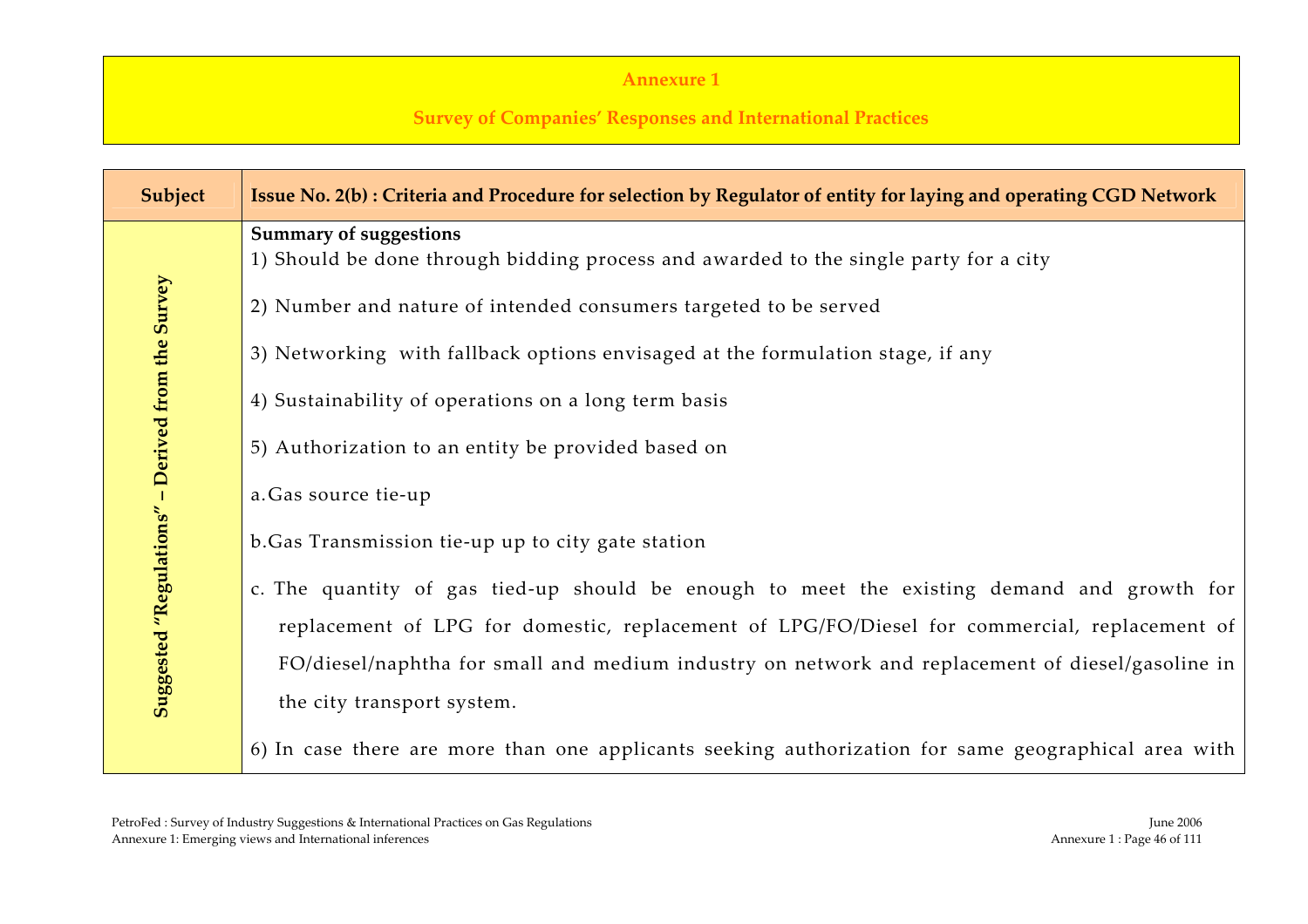## **Survey of Companies' Responses and International Practices**

| Subject | Issue No. 2(b): Criteria and Procedure for selection by Regulator of entity for laying and operating CGD Network |
|---------|------------------------------------------------------------------------------------------------------------------|
|         | upstream and midstream tie-up, Board may grant authorization to an entity offering lowest quoting                |
|         | of cost of supply and network with the provision that in future if another entity offers supply at               |
|         | lower cost or supply gas to meet unfulfilled demand, access to local network would be provided on                |
|         | non-discriminatory basis                                                                                         |
|         | 7) Infrastructure can be laid preferably independent of the distributors and should be available to any          |
|         | one wanting do business. Customers should have a choice to choose their distributor.                             |
|         | 8) Prequalification of bidders to ensure:                                                                        |
|         | a. consideration of health safety and environmental hazards;                                                     |
|         | b.demonstrable technical competence;                                                                             |
|         | c. financial capability                                                                                          |
|         | 9) Do not include lowest tariff, as this will merely incentivize those intending to sell to large customers      |
|         | only.                                                                                                            |
|         | Minimum service obligations that the Central Government/Regulator (as the license grantor)<br>10)                |

June 2006<br>PetroFed : Survey of Industry Suggestions & International Practices on Gas Regulations June 2006<br>Annexure 1 : Page 47 of 111 Annexure 1: Emerging views and International inferences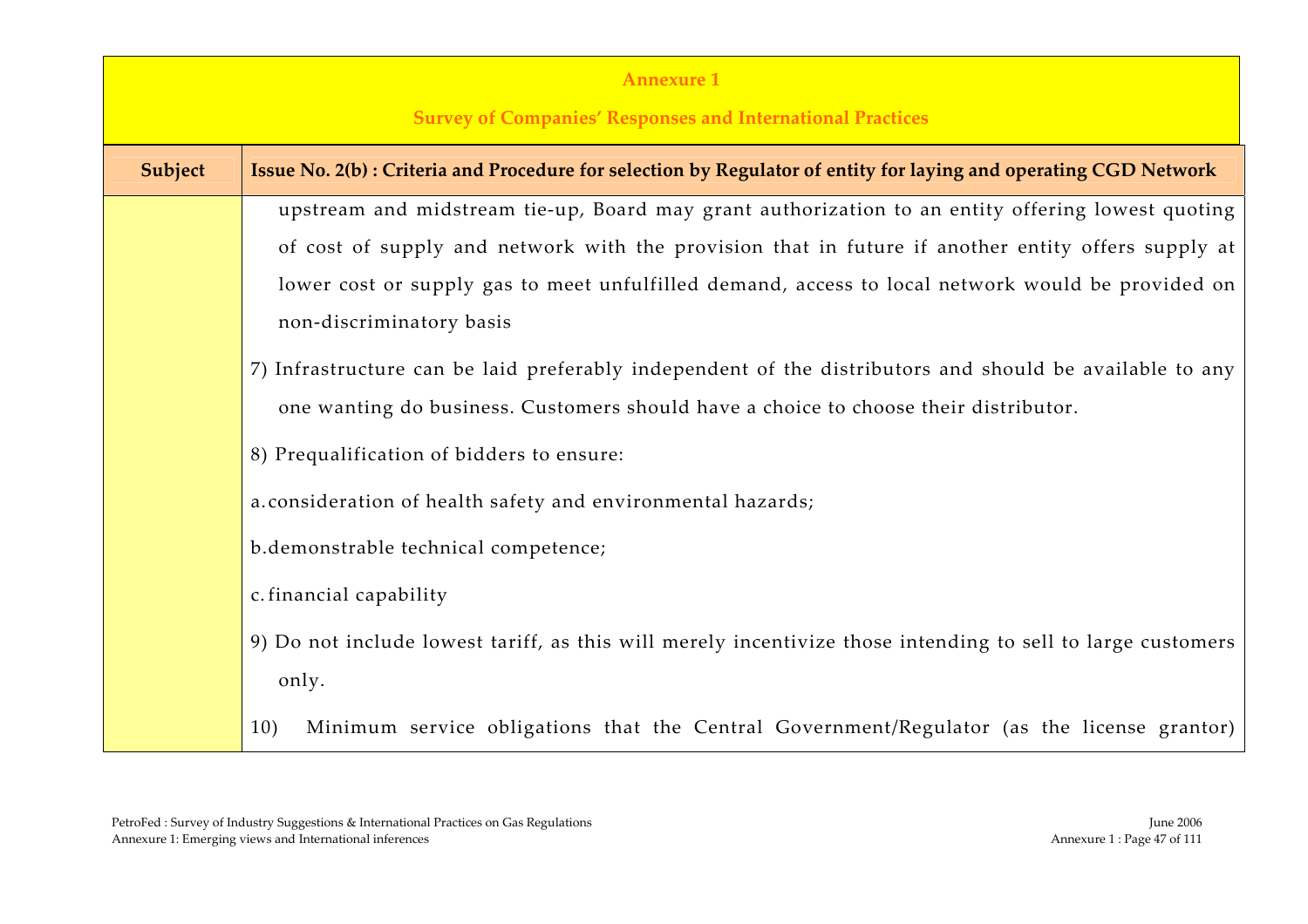| <b>Annexure 1</b> |                                                                                                                  |  |
|-------------------|------------------------------------------------------------------------------------------------------------------|--|
|                   | <b>Survey of Companies' Responses and International Practices</b>                                                |  |
| Subject           | Issue No. 2(b): Criteria and Procedure for selection by Regulator of entity for laying and operating CGD Network |  |
|                   | identifies, after an assessment or market study, in the bid document. Regulator to provide incentives            |  |
|                   | to the winning bidder for exceeding them.                                                                        |  |
|                   | Divergent issues                                                                                                 |  |
|                   | Retail networking experience and minimum net worth criteria. Some industry members felt that most<br>11)         |  |
|                   | of the established players in CGD pipeline in India, had no experience. Past experience is a restrictive clause  |  |
|                   | and hence general hydrocarbon industry experience should be counted. One more suggestion by another              |  |
|                   | company that "Entity with existing network to be given greater weightage" did not find acceptance by some        |  |
|                   | members.                                                                                                         |  |
|                   | Specific weights be applied to a set of five bid selection criteria (1) a 20% weight to lowness of<br>12)        |  |
|                   | tariff; (2) a 10% weight to the present value of capital expense; (3) a 20% weight to IRR; (4) a 25%             |  |
|                   | weight to present value of CNG volumes; and (5) a 25% weight to the present value of small                       |  |
|                   | commercial/industrial volumes. The company which suggested this based on draft of PPAC, also commented           |  |
|                   | that sl 4 and 5 are should be minimum service obligations and not bid criteria. Some other companies             |  |
|                   | commented that such criteria should not be laid down for all CGD networks and could be case specific.            |  |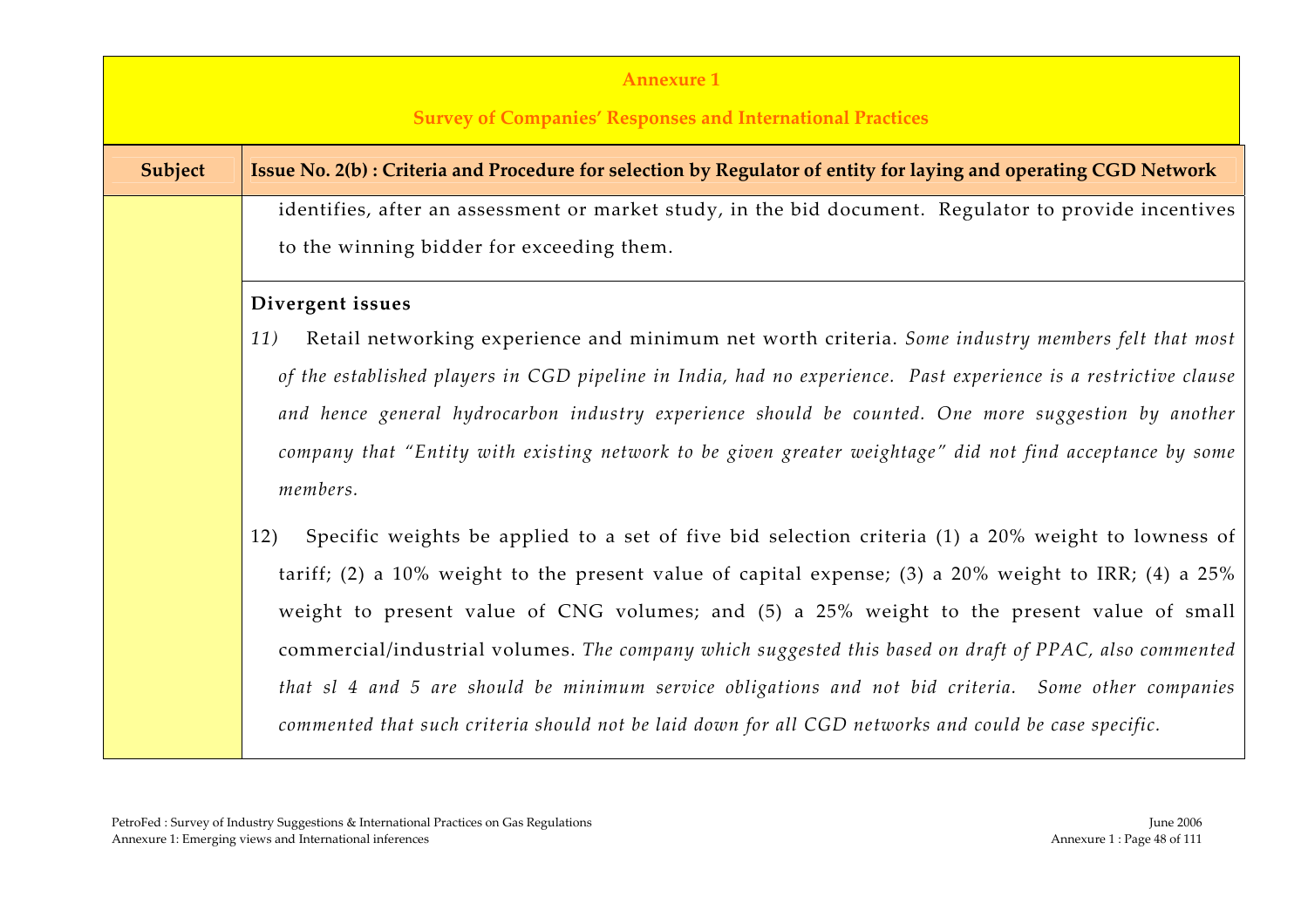| <b>Annexure 1</b><br><b>Survey of Companies' Responses and International Practices</b> |                                                                                                                                                                                                                                                                                                                                                                                                                                                                                                                                                                                                                                                                                                                                                                                                                                                                                                                                                                                                                                                                                 |
|----------------------------------------------------------------------------------------|---------------------------------------------------------------------------------------------------------------------------------------------------------------------------------------------------------------------------------------------------------------------------------------------------------------------------------------------------------------------------------------------------------------------------------------------------------------------------------------------------------------------------------------------------------------------------------------------------------------------------------------------------------------------------------------------------------------------------------------------------------------------------------------------------------------------------------------------------------------------------------------------------------------------------------------------------------------------------------------------------------------------------------------------------------------------------------|
| Subject                                                                                | Issue No. 2(b): Criteria and Procedure for selection by Regulator of entity for laying and operating CGD Network                                                                                                                                                                                                                                                                                                                                                                                                                                                                                                                                                                                                                                                                                                                                                                                                                                                                                                                                                                |
| International Experiences                                                              | Mexico<br>Procedure for award of CGD network<br>Regulatory Authority for City Gas Distribution: Comisión Reguladora de Energía (CRE) awards distribution permits by<br>means of bidding processes.<br>Natural gas distribution bid processes have two stages: the technical and the economic. In each stage, the CRE informs<br>participants of the results of their evaluations, in order to clarify the procedure.<br>The winning offer is defined as having the lowest average tariff (Po), if and when it differs more than 10% with respect<br>to the Po of the next to lowest bid. All economic bids which present a Po that differs 10% or less with respect to that of<br>the lowest bid are considered to be tied with it.<br>In case of a tie, economic bids are listed according to the relation between their Po and the coverage (number of users)<br>proposed in their offers. In this case, the economic bid which presents the lowest Po/coverage relation, that is, the<br>lowest tariff per user, is considered the most favorable.<br>Source: CRE<br>Romania |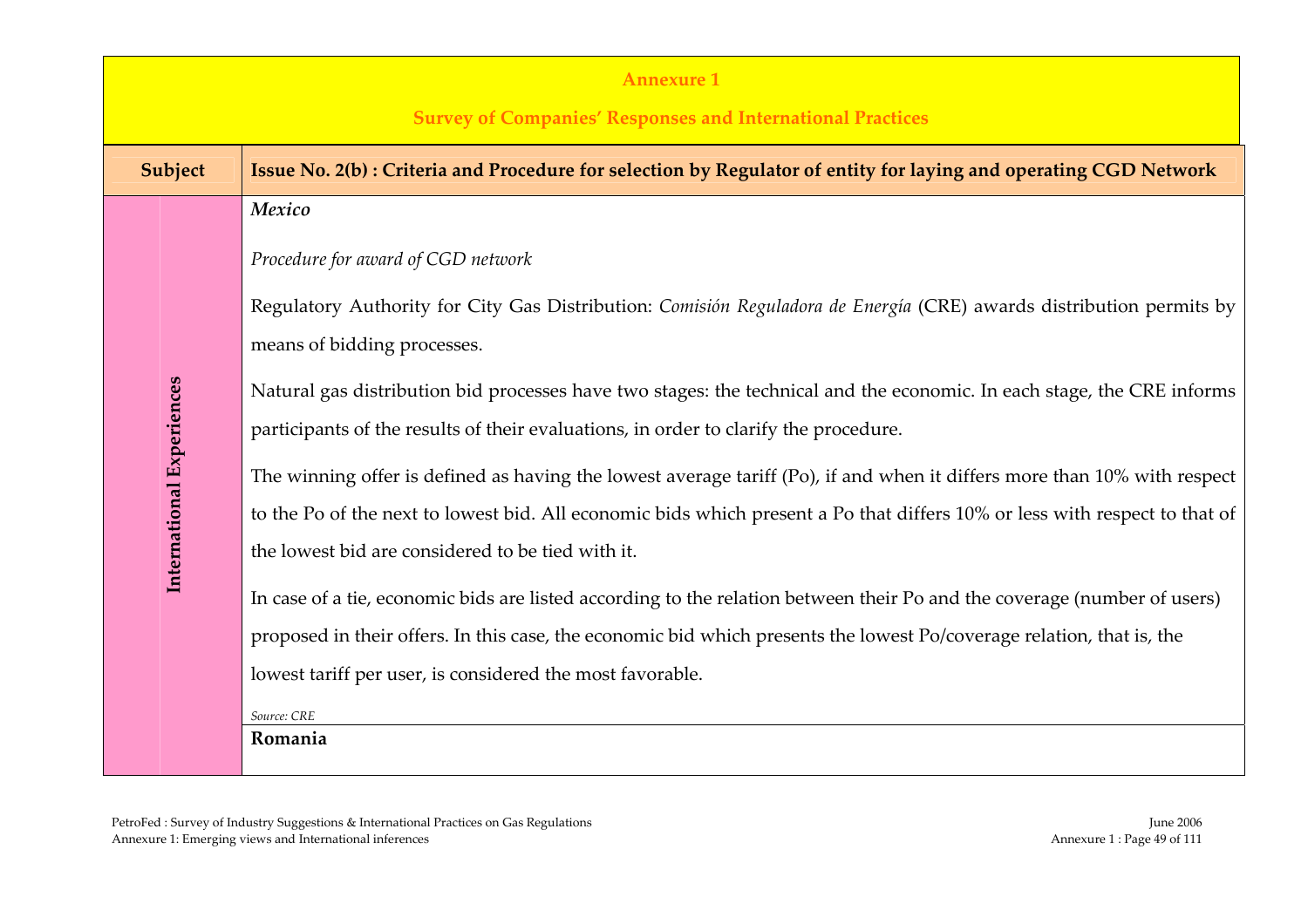| Subject | Issue No. 2(b): Criteria and Procedure for selection by Regulator of entity for laying and operating CGD Network            |
|---------|-----------------------------------------------------------------------------------------------------------------------------|
|         | Regulatory Body for Gas Regulation in Romania: National Authority for Regulation in Natural Gas Sector (ANRGN)              |
|         | Natural gas distributor: Natural gas distributor is the legal person, Romanian or foreign, authorized and/or licensed,      |
|         | according to the present ordinance, that has as main activity natural gas distribution, as well as its commercialization to |
|         | the captive consumers, in a limited area.                                                                                   |
|         | Authorization and licensing regime                                                                                          |
|         | (1) The authorization and licensing regime is foreseen in Regulation for granting authorizations and licenses in natural    |
|         | gas sector.                                                                                                                 |
|         | (2) Regulation foreseen at para (1) shall be elaborated by ANRGN and adopted by Government decision.                        |
|         | (3) The economic agents in natural gas sector are obliged to request license and authorization granting within no more      |
|         | that 3 months from the date of coming into force of the Government decision for approving the regulation foreseen at        |
|         | para. (1).                                                                                                                  |
|         | (4) The petitioner must be legal person having its headquarters in Romania.                                                 |
|         | (5) The petitioner that does not own a stable headquarters could, on the terms of the law, to establish and maintain a      |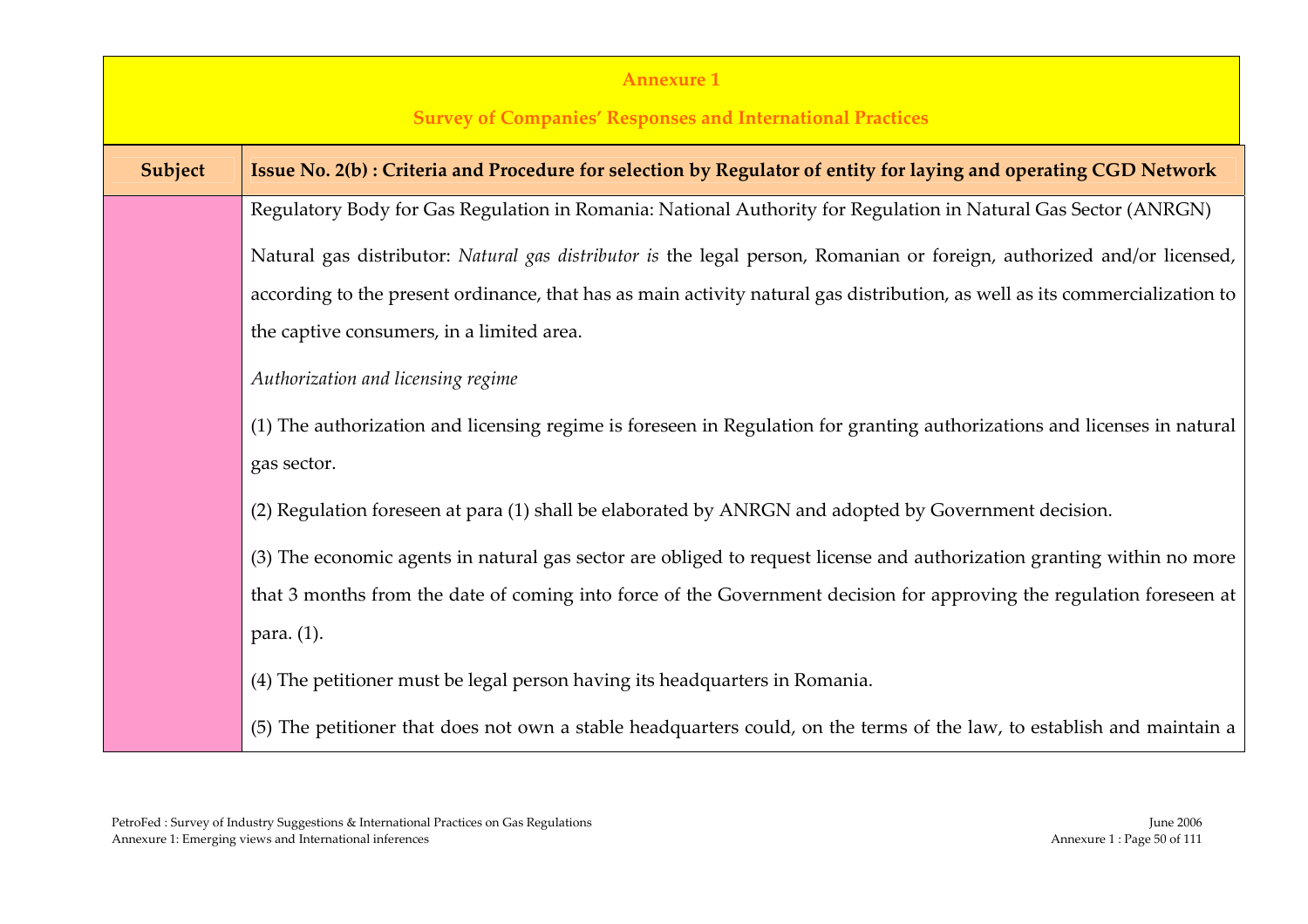| <b>Annexure 1</b>                                                 |                                                                                                                         |
|-------------------------------------------------------------------|-------------------------------------------------------------------------------------------------------------------------|
| <b>Survey of Companies' Responses and International Practices</b> |                                                                                                                         |
| Subject                                                           | Issue No. 2(b): Criteria and Procedure for selection by Regulator of entity for laying and operating CGD Network        |
|                                                                   | secondary headquarters for the whole period of authorization and/or licensing.                                          |
|                                                                   | (6) Petitioners which are under legal reorganization procedure or bankruptcy or those whose authorization or license    |
|                                                                   | has been withdrawn within 5 years previous the date of registration of the request may not get a license or             |
|                                                                   | authorization.                                                                                                          |
|                                                                   | (7) The refusal for authorization or licensing, the lack of a justified answer and within the term and any other        |
|                                                                   | solution of ANRGN, considered by the petitioner illegal and prejudicial, could be attacked, under the law, at the       |
|                                                                   | administrative claim court.                                                                                             |
|                                                                   | (8) The licensee could transfer the authorization to another legal person, with ANRGN's approval.                       |
|                                                                   | Source: Natural Gas Law, The Parliament of Romania                                                                      |
|                                                                   | Regulation for authorizing and verifying the companies developing designing, building and operating activities in       |
|                                                                   | natural gas sector                                                                                                      |
|                                                                   | Romanian or foreign companies accomplish designing, building and/or operating the objectives related to ground          |
|                                                                   | technological installations for natural gas production and/or underground storage and for objectives related to natural |
|                                                                   | gas transmission distribution and/or utilization installations, within competence limits offered by the obtained        |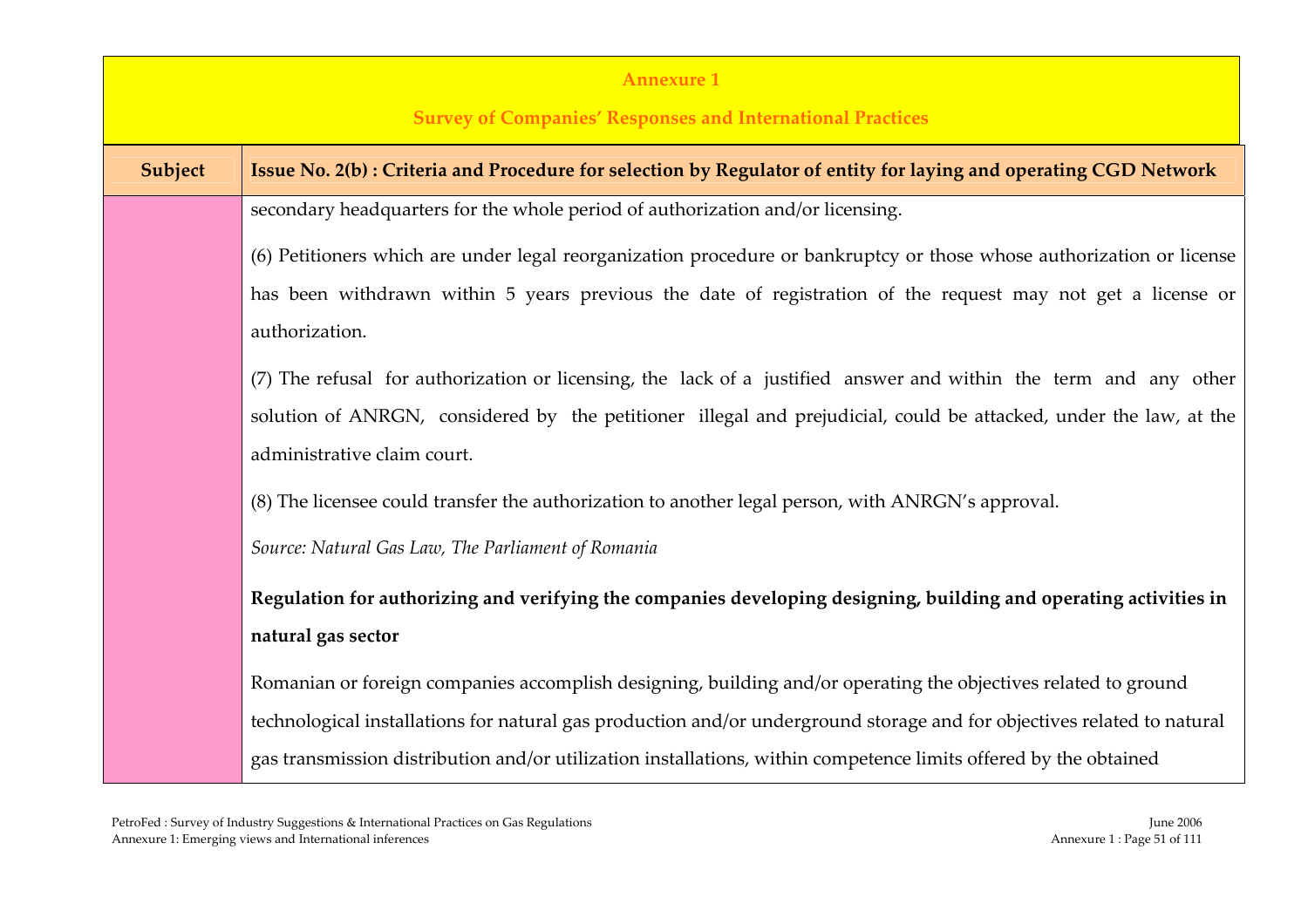| <b>Annexure 1</b> |                                                                                                                                   |  |
|-------------------|-----------------------------------------------------------------------------------------------------------------------------------|--|
|                   | <b>Survey of Companies' Responses and International Practices</b>                                                                 |  |
|                   |                                                                                                                                   |  |
| Subject           | Issue No. 2(b): Criteria and Procedure for selection by Regulator of entity for laying and operating CGD Network                  |  |
|                   | authorization.                                                                                                                    |  |
|                   |                                                                                                                                   |  |
|                   | Designing and execution of works in natural gas sector are accomplished according to technical norms in force, after              |  |
|                   | obtaining the approvals and notifications foreseen by these.                                                                      |  |
|                   | Documents for designing and accomplishing the works in natural gas sector, as they have been defined earlier in the               |  |
|                   | Regulations must be set up and signed only by installers authorized by ANRGN, administrator/associate/employees of                |  |
|                   | a company authorized according to the present regulation.                                                                         |  |
|                   | Source: Regulation for authorizing and verifying the companies developing designing, building and operating activities in natural |  |
|                   | gas sector, The President of National Regulatory Authority in natural Gas Sector                                                  |  |
|                   | Procedure for granting the temporary license                                                                                      |  |
|                   | Temporary license – administrative individual document issued by ANRGN, which entitles the titular to attend a public auction for |  |
|                   | getting the concession of public services for natural gas distribution;                                                           |  |
|                   | Art. 5. - (1) For getting the temporary license, the applicant shall send ANRGN a written application. The application,           |  |
|                   | together with the documents foreseen at art. 6, shall be set down with minimum 10 calendar days before the date                   |  |
|                   | established for the public auction.                                                                                               |  |
|                   |                                                                                                                                   |  |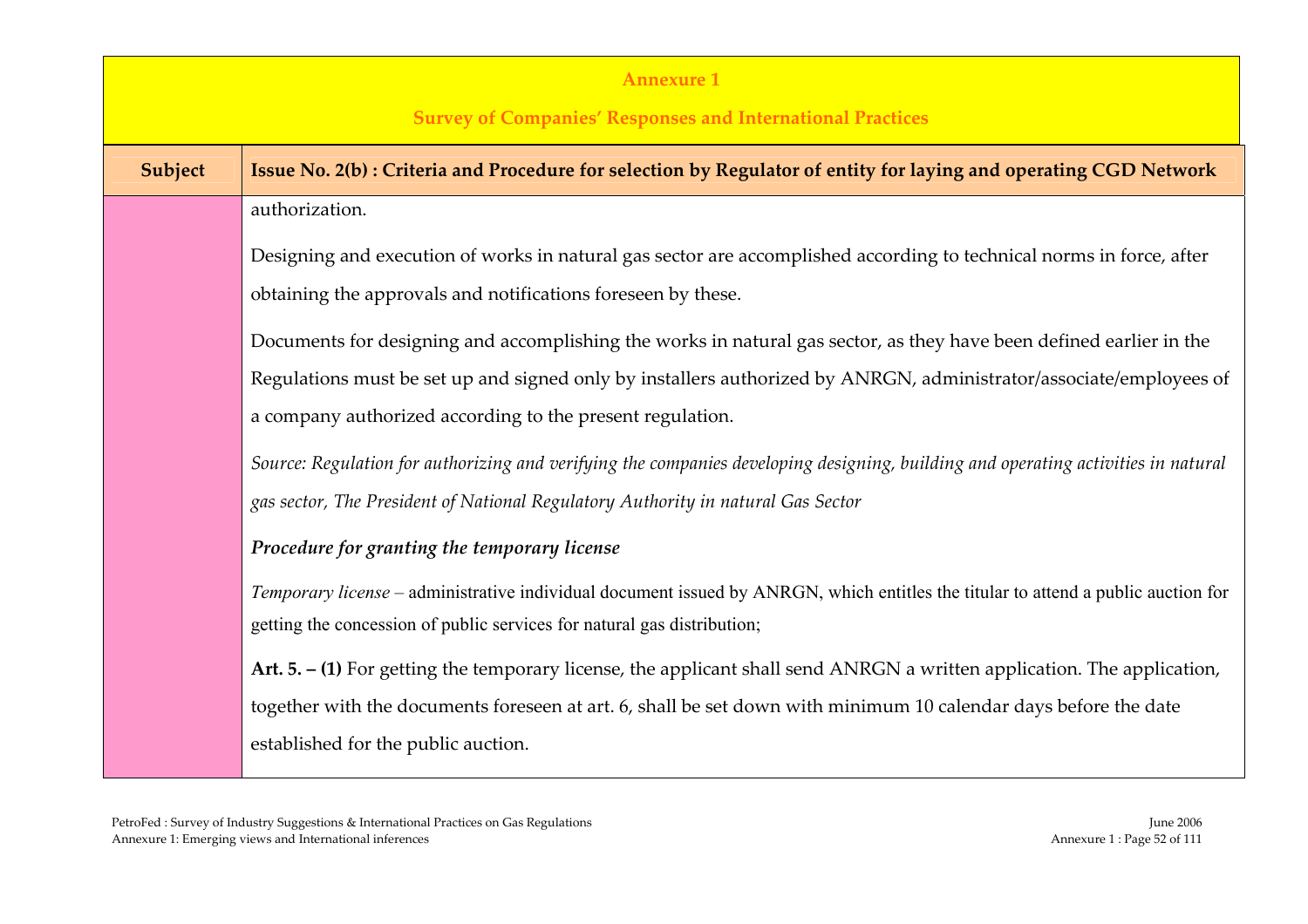| <b>Annexure 1</b><br><b>Survey of Companies' Responses and International Practices</b> |                                                                                                                         |  |
|----------------------------------------------------------------------------------------|-------------------------------------------------------------------------------------------------------------------------|--|
| Subject                                                                                | Issue No. 2(b): Criteria and Procedure for selection by Regulator of entity for laying and operating CGD Network        |  |
|                                                                                        | (2) The application made according to the model foreseen in annex at the present regulation shall be filed in the       |  |
|                                                                                        | authorizations and licenses register.                                                                                   |  |
|                                                                                        | (3) The applicant shall be a private law legal person, Romanian or foreign, having the headquarters in Romania. The     |  |
|                                                                                        | applicant, foreign legal person, who does not own a stable headquarters in Romania, shall establish and maintain in     |  |
|                                                                                        | Romania, under the law, a secondary headquarters, for the whole period of running the concession contract.              |  |
|                                                                                        | (4) The applicants under judicial reorganization or bankruptcy, as well as those whose authorization or license in      |  |
|                                                                                        | natural gas sector has been withdrawn within a period of 5 years previous filing the application, cannot be granted the |  |
|                                                                                        | temporary license.                                                                                                      |  |
|                                                                                        | Art. $6. - (1)$ The applicant is obliged to present the following documents for getting the temporary license:          |  |
|                                                                                        | a) The setting up document of the company, legal copy;                                                                  |  |
|                                                                                        | b) Company's filing certificate at the commerce register, legal copy;                                                   |  |
|                                                                                        | c) Data concerning the financial situation of the applicant, according to annex 4 at the Regulation for granting        |  |
|                                                                                        | authorizations and licenses in natural gas sector, approved by Government Decision no. 784/2000, republished;           |  |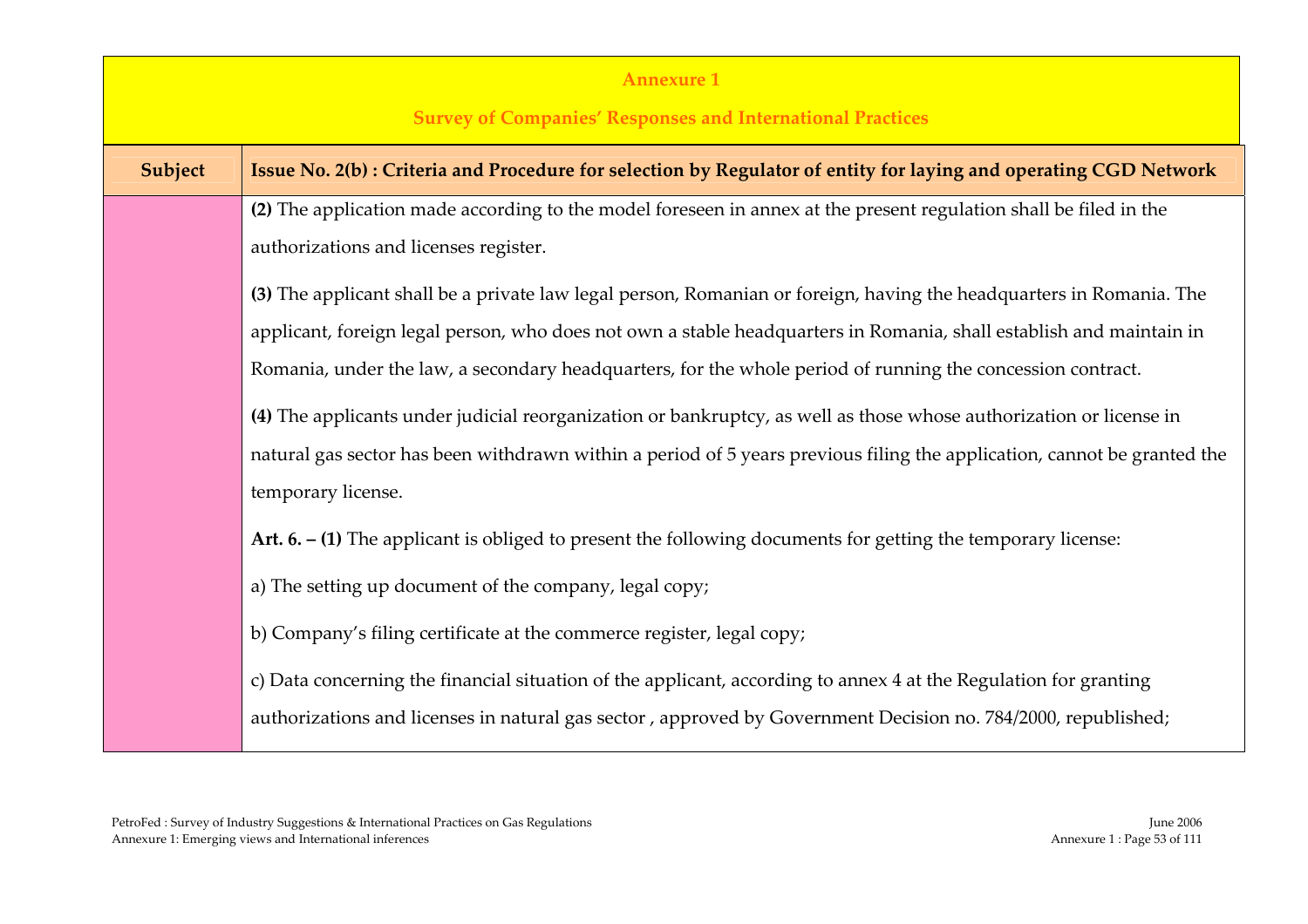| Subject | Issue No. 2(b): Criteria and Procedure for selection by Regulator of entity for laying and operating CGD Network            |
|---------|-----------------------------------------------------------------------------------------------------------------------------|
|         | d) Copy of the advertisement, published by the conceder in Monitorul Oficial of Romania, Part IV, on organizing the         |
|         | auction subject of the application;                                                                                         |
|         | e) Technical specifications, including the concession contract model;                                                       |
|         | f) Documents provided to the applicant for the temporary license by a licensed supplier, which to certify that the          |
|         | foreseen natural gas consumption is covered for minimum 15 years, specifying the sources;                                   |
|         | g) Statement upon own liability of the legal representative of the applicant, from which to arise that it is no t under one |
|         | of the situation foreseen at art. 5 para. (4);                                                                              |
|         | h) Proof of paying the tariff for granting the temporary license, according to art. 11 para. (2).                           |
|         | (2) For the documents foreseen at para. (1) a) and b), the applicant may present the original of the documents and their    |
|         | copy, the staff of ANRGN certifying the conformity.                                                                         |
|         | (3) The applicants who have already set down the documents related to authorizations/licenses at ANRGN, may, by             |
|         | exception from the provisions of para. (1), to set down a statement upon own liability from which to result that            |
|         | ANRGN, in case there are not modifications of the documents, to use them.                                                   |
|         |                                                                                                                             |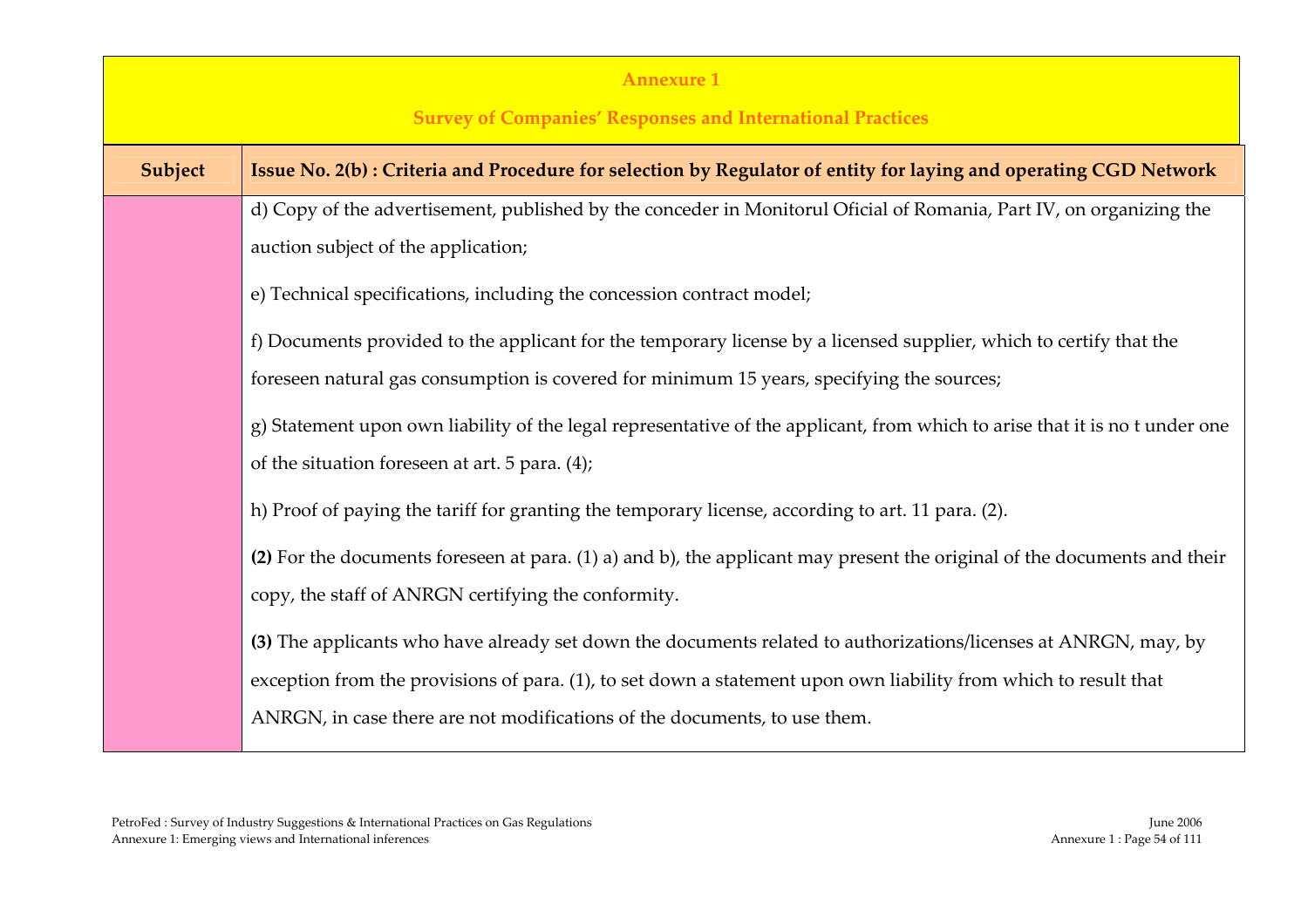| <b>Annexure 1</b> |                                                                                                                        |  |
|-------------------|------------------------------------------------------------------------------------------------------------------------|--|
|                   | <b>Survey of Companies' Responses and International Practices</b>                                                      |  |
|                   |                                                                                                                        |  |
| Subject           | Issue No. 2(b): Criteria and Procedure for selection by Regulator of entity for laying and operating CGD Network       |  |
|                   | Art. $7 - (1)$ When receiving the application, ANRGN, by the Department authorizations, licenses, regulations and      |  |
|                   | technical certifications, analyzes whether the documentation set down by the applicant corresponds to the provisions   |  |
|                   | in the present regulations. If the documentation does not correspond to the provisions in the present regulation,      |  |
|                   | ANRGN shall request the applicant to make it again.                                                                    |  |
|                   | (2) After verification of the documentation, the Department authorizations, licenses, regulations and technical        |  |
|                   | certifications makes a report through which it proposes, justified, granting or denial of granting of the temporary    |  |
|                   | license.                                                                                                               |  |
|                   | (3) The report shall be submitted to be analyzed by the Regulatory Committee of ANRGN.                                 |  |
|                   | Art. $8 - (1)$ The granting or denial of granting of the temporary license is accomplished based on the report, by a   |  |
|                   | decision of the President of ANRGN, which shall be communicated to the applicant within 5 days from its issuing.       |  |
|                   | (2) The decision of the President of ANRGN regarding the granting or denial of granting of the temporary license could |  |
|                   | be brought to court, under the law.                                                                                    |  |
|                   | Art. $9 - (1)$ The temporary license comes into force on the date of issuing by ANRGN.                                 |  |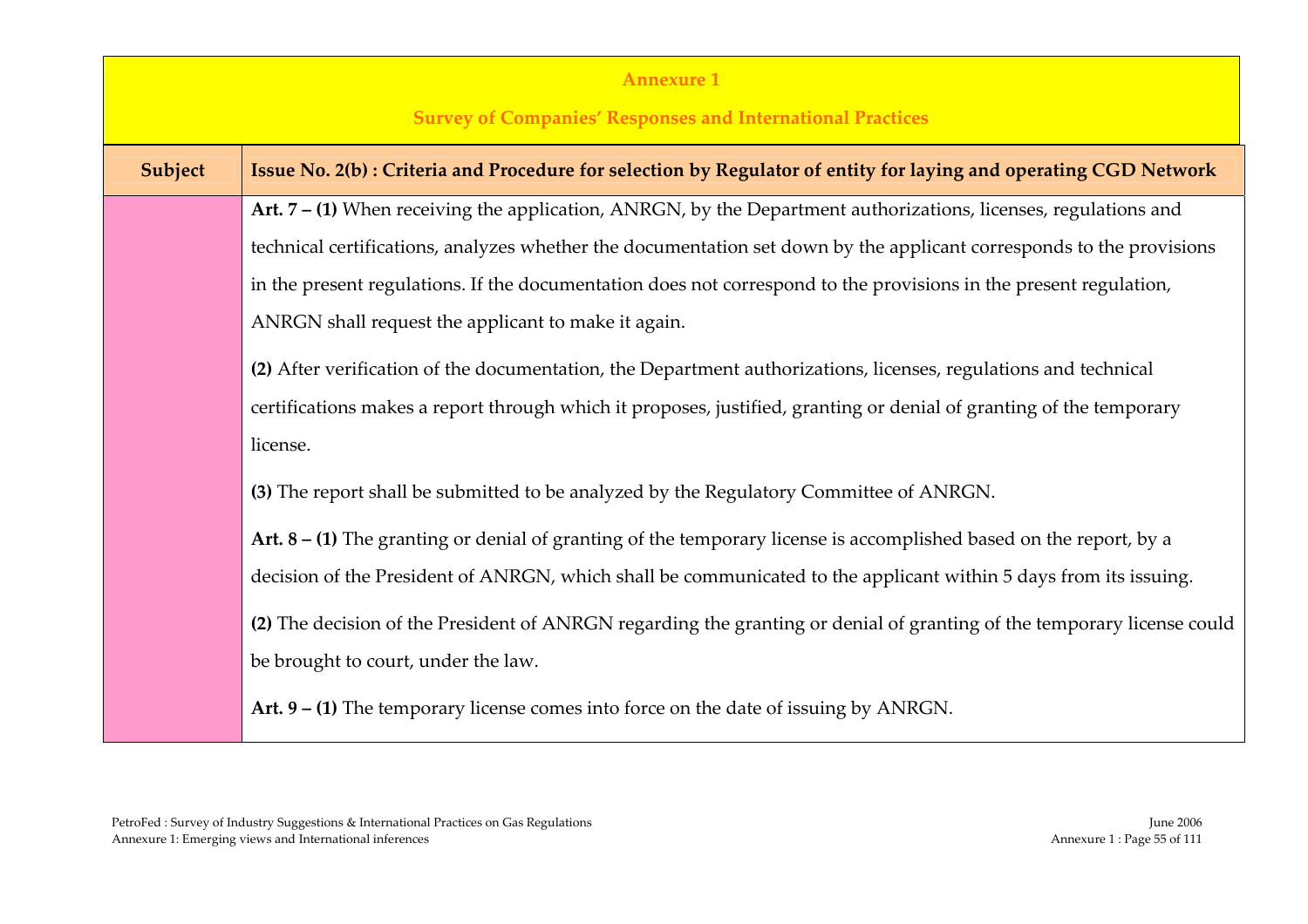| <b>Annexure 1</b> |                                                                                                                                           |  |
|-------------------|-------------------------------------------------------------------------------------------------------------------------------------------|--|
|                   | <b>Survey of Companies' Responses and International Practices</b>                                                                         |  |
| Subject           | Issue No. 2(b): Criteria and Procedure for selection by Regulator of entity for laying and operating CGD Network                          |  |
|                   | (2) The validity of the temporary license ends on the date of adjudication.                                                               |  |
|                   | (3) In case that the conceder decides to postpone the date of the public auction, the validity term of the granted                        |  |
|                   | temporary license is legally prolonged in compliance with the provisions in para. (2).                                                    |  |
|                   | (4) Within 30 days from the date of concluding the concession contract, the winner of the public auction shall address                    |  |
|                   | ANRGN for certifying it, and also for obtaining the correlative licenses and auctions, foreseen by the Regulation for                     |  |
|                   | granting authorizations and licenses in natural gas sector.                                                                               |  |
|                   | Art. 10 - The temporary license is not transferable. Any transfer is legally worthless.                                                   |  |
|                   | Source: Regulation for granting the temporary license in natural gas sector, MONITORUL OFICIAL OF ROMANIA, PART I, no. 269/March 26, 2004 |  |
|                   | Turkey                                                                                                                                    |  |
|                   | Distribution licenses are granted through a tender process.                                                                               |  |
|                   | Prequalification is based on financial strength and experience of the companies                                                           |  |
|                   | Evaluation is based on the unit service and depreciation charge for supplying one kwh natural gas to consumers                            |  |
|                   | Licenses are granted for a minimum of 10 and for a maximum of 30 years.                                                                   |  |
|                   | Decision to conduct a tender and tender announcement                                                                                      |  |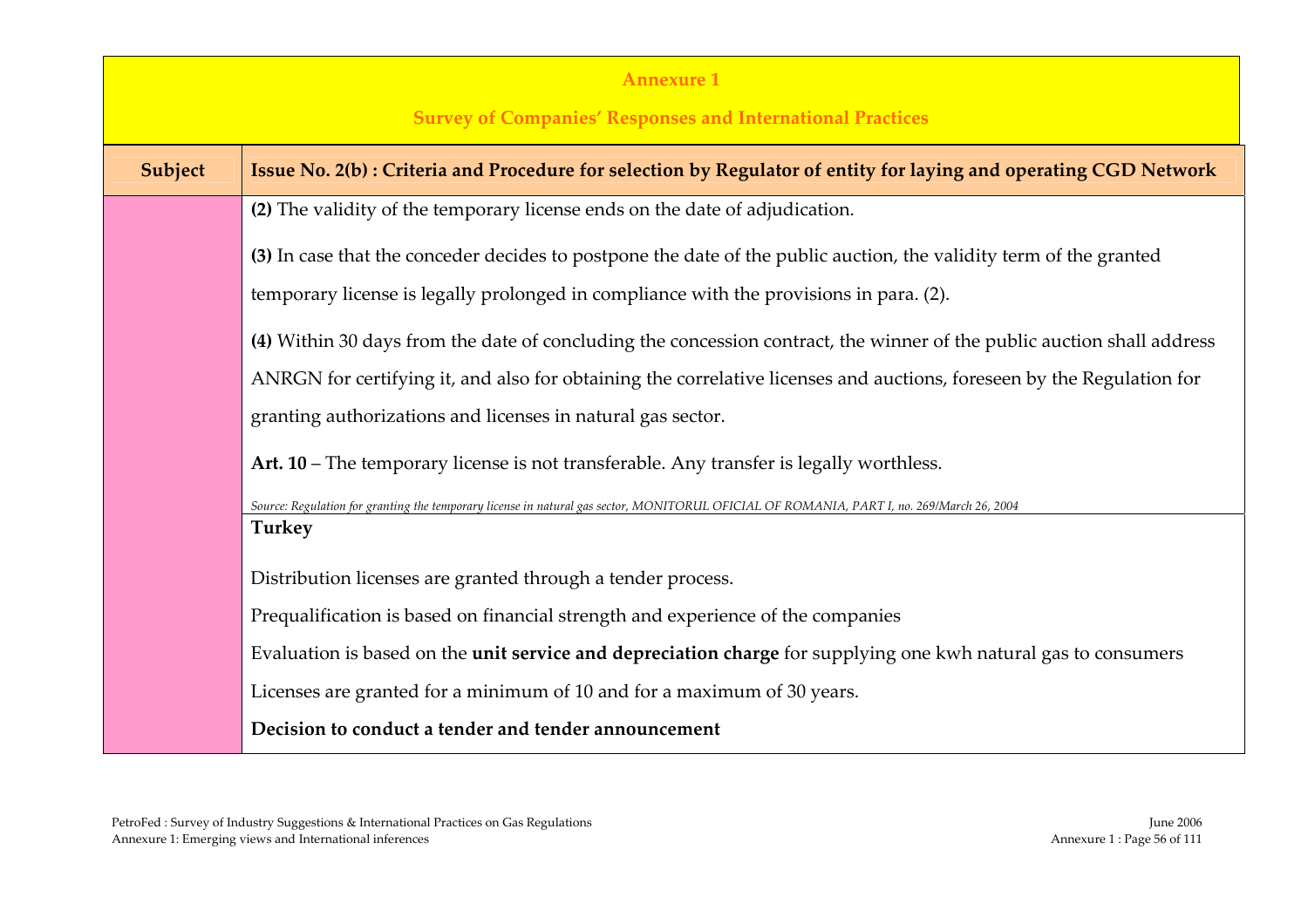| <b>Annexure 1</b><br><b>Survey of Companies' Responses and International Practices</b> |                                                                                                                      |
|----------------------------------------------------------------------------------------|----------------------------------------------------------------------------------------------------------------------|
| Subject                                                                                | Issue No. 2(b): Criteria and Procedure for selection by Regulator of entity for laying and operating CGD Network     |
|                                                                                        | Distribution license tender shall be conducted upon a Board Decision.                                                |
|                                                                                        | The city subject to the tender (in the Board Decision):                                                              |
|                                                                                        | license term<br>$\bullet$                                                                                            |
|                                                                                        | eligible consumer threshold                                                                                          |
|                                                                                        | non-eligible consumer connection charge applicable throughout the license period                                     |
|                                                                                        | bid bond and performance bond amounts                                                                                |
|                                                                                        | other tender related issues pertaining to the city                                                                   |
|                                                                                        | Announced in the Official Gazette. In the tender announcement shall state the application period, application place, |
|                                                                                        | question-answer method and duration, which information and documents are required and other issues.                  |
|                                                                                        | <b>Distribution Licensee</b>                                                                                         |
|                                                                                        | The ownership of the distribution network shall be transferred to the company which wins in the tender, taking into  |
|                                                                                        | account issues such as;                                                                                              |
|                                                                                        | the level of development and consumption capacity<br>٠                                                               |
|                                                                                        | the number of users in the city,<br>٠                                                                                |
|                                                                                        | for the duration of the license term determined by the Authority in the tender announcement.                         |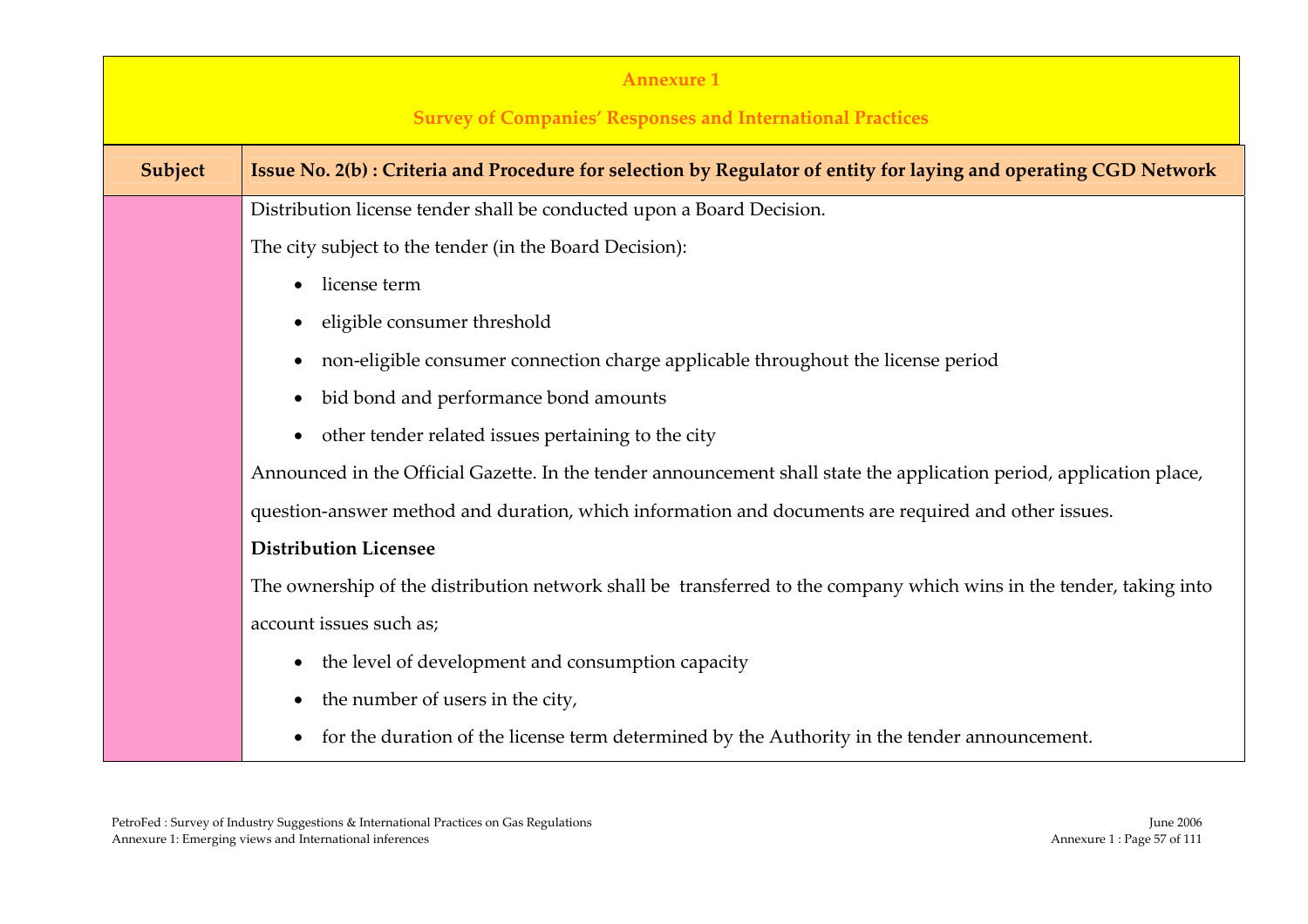| <b>Annexure 1</b>                                                 |                                                                                                                              |
|-------------------------------------------------------------------|------------------------------------------------------------------------------------------------------------------------------|
| <b>Survey of Companies' Responses and International Practices</b> |                                                                                                                              |
| Subject                                                           | Issue No. 2(b): Criteria and Procedure for selection by Regulator of entity for laying and operating CGD Network             |
|                                                                   |                                                                                                                              |
|                                                                   | The Board may break the city into more than one distribution regions with defined boundaries, depending on the               |
|                                                                   | density of population, and tender each region separately                                                                     |
|                                                                   | Board has also a right to combine cities in order to create a optimal investment cost for cities close to each other.        |
|                                                                   | Content of the tender documents                                                                                              |
|                                                                   | Tender file shall include the terms of reference setting forth the principles and procedures applicable at all stages of the |
|                                                                   | tender process including;                                                                                                    |
|                                                                   | Preparation, submission, opening, evaluation, finalization of the bids                                                       |
|                                                                   | The currency unit in which the bidders shall bid,                                                                            |
|                                                                   | eligible consumer threshold                                                                                                  |
|                                                                   | license term,                                                                                                                |
|                                                                   | non-eligible consumer connection charge to be applied throughout the license term,                                           |
|                                                                   | bid bond and performance bond amounts,                                                                                       |
|                                                                   | the period during which unit service and depreciation charge shall be applied as a fixed amount,                             |
|                                                                   | commencement date of the investment,                                                                                         |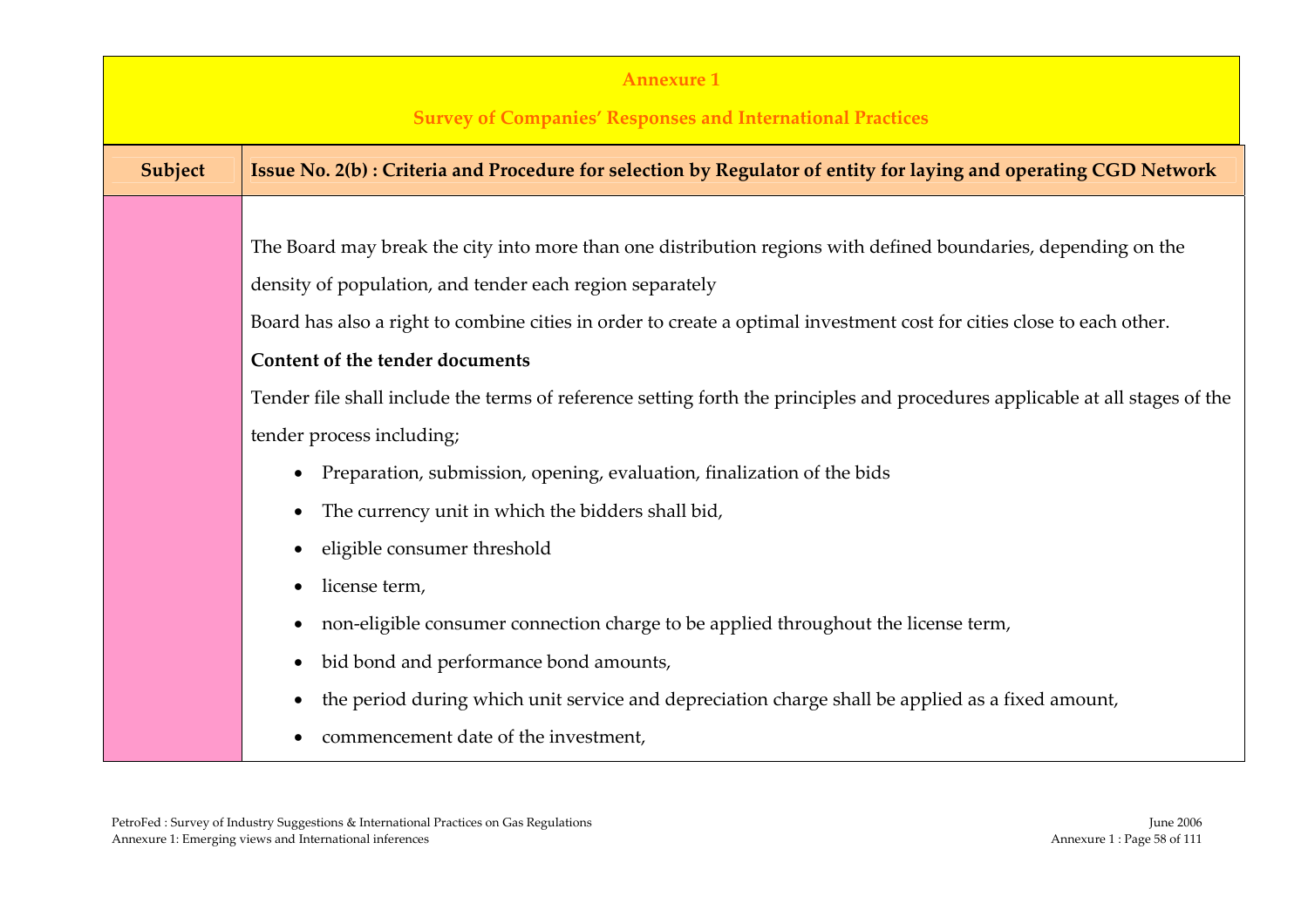|                                                                   | <b>Annexure 1</b>                                                                                                            |  |
|-------------------------------------------------------------------|------------------------------------------------------------------------------------------------------------------------------|--|
| <b>Survey of Companies' Responses and International Practices</b> |                                                                                                                              |  |
| Subject                                                           | Issue No. 2(b): Criteria and Procedure for selection by Regulator of entity for laying and operating CGD Network             |  |
|                                                                   | all principles and procedures applicable to the design, construction and material required for the construction<br>$\bullet$ |  |
|                                                                   | of the distribution network,                                                                                                 |  |
|                                                                   | commissioning of the completed network and the basic technical criteria. Terms of reference shall be prepared<br>$\bullet$   |  |
|                                                                   | in accordance with the characteristics of the city subject to the tender.                                                    |  |
|                                                                   | <b>Evaluation of the bids</b>                                                                                                |  |
|                                                                   | Based on the unit service and depreciation charge, which shall be proposed as a single charge for supplying one kWh          |  |
|                                                                   | natural gas to consumers.                                                                                                    |  |
|                                                                   | the ranked three lowest bids shall be determined<br>$\bullet$                                                                |  |
|                                                                   | the relevant bidders shall make discounts off their bids<br>$\bullet$                                                        |  |
|                                                                   | the bidder with the lowest bid, who shall be the company which acquires the right to be granted a distribution<br>$\bullet$  |  |
|                                                                   | license                                                                                                                      |  |
|                                                                   | The unit service and depreciation charge, which shall be set in the tendering process, shall be in effect throughout the     |  |
|                                                                   | period set forth in the relevant tender documents.                                                                           |  |
|                                                                   | Following the completion of such period, the unit service and depreciation charge to be determined by the Board in           |  |
|                                                                   | accordance with the price cap method shall be used.                                                                          |  |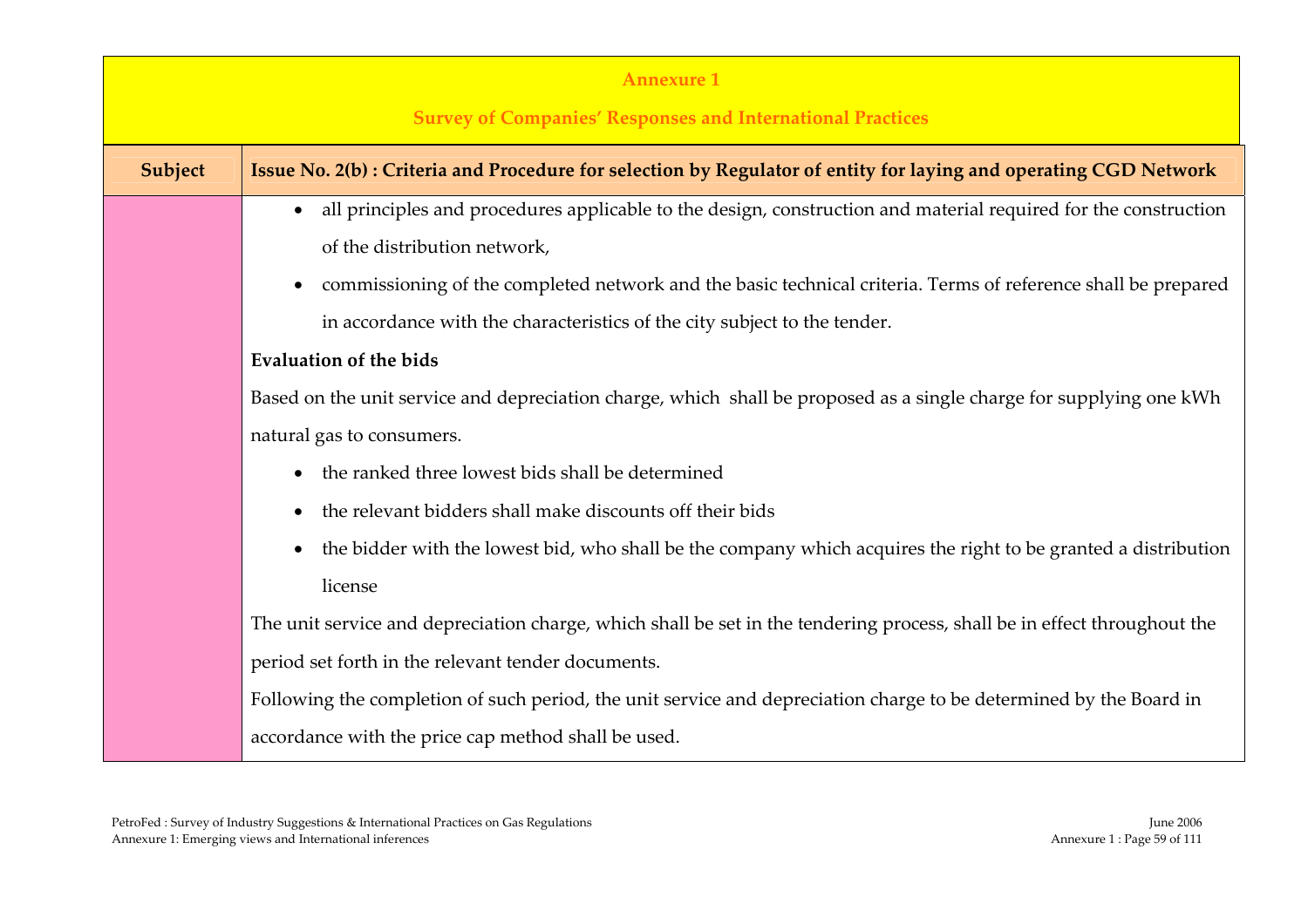| <b>Annexure 1</b><br><b>Survey of Companies' Responses and International Practices</b> |                                                                                                                           |
|----------------------------------------------------------------------------------------|---------------------------------------------------------------------------------------------------------------------------|
| Subject                                                                                | Issue No. 2(b): Criteria and Procedure for selection by Regulator of entity for laying and operating CGD Network          |
|                                                                                        | Partnership of the municipality                                                                                           |
|                                                                                        | The city distribution company obtaining the distribution license from the Authority must offer a partnership at a rate of |
|                                                                                        | 10% to the municipality or the municipal company within the city in which it is authorised without the need to provide    |
|                                                                                        | any capital. Such capital rate may be increased at a rate of maximum 10% provided that the equivalence has been paid      |
|                                                                                        | Source; Energy Market Regulatory Authority of Turkey                                                                      |
|                                                                                        | Nova Scotia                                                                                                               |
|                                                                                        | <b>Franchise evaluation</b>                                                                                               |
|                                                                                        | 5 Subject to Section 6, the Board shall not grant a franchise over an area unless                                         |
|                                                                                        | (a) the applicant can demonstrate that the applicant has a reasonable likelihood of serving the proposed franchise area   |
|                                                                                        | within a period of ten years;                                                                                             |
|                                                                                        | (c) the applicant has submitted to the Board a Socio-Economic Impact Statement that shall include                         |
|                                                                                        | (i) a benefits plan, together with a written undertaking that if the applicant is granted a franchise, the applicant will |
|                                                                                        | take all reasonable measures to implement the benefits plan,                                                              |
|                                                                                        | (ii) evidence that the applicant is fully aware of any significant socio-economic effects of the proposed franchise, has  |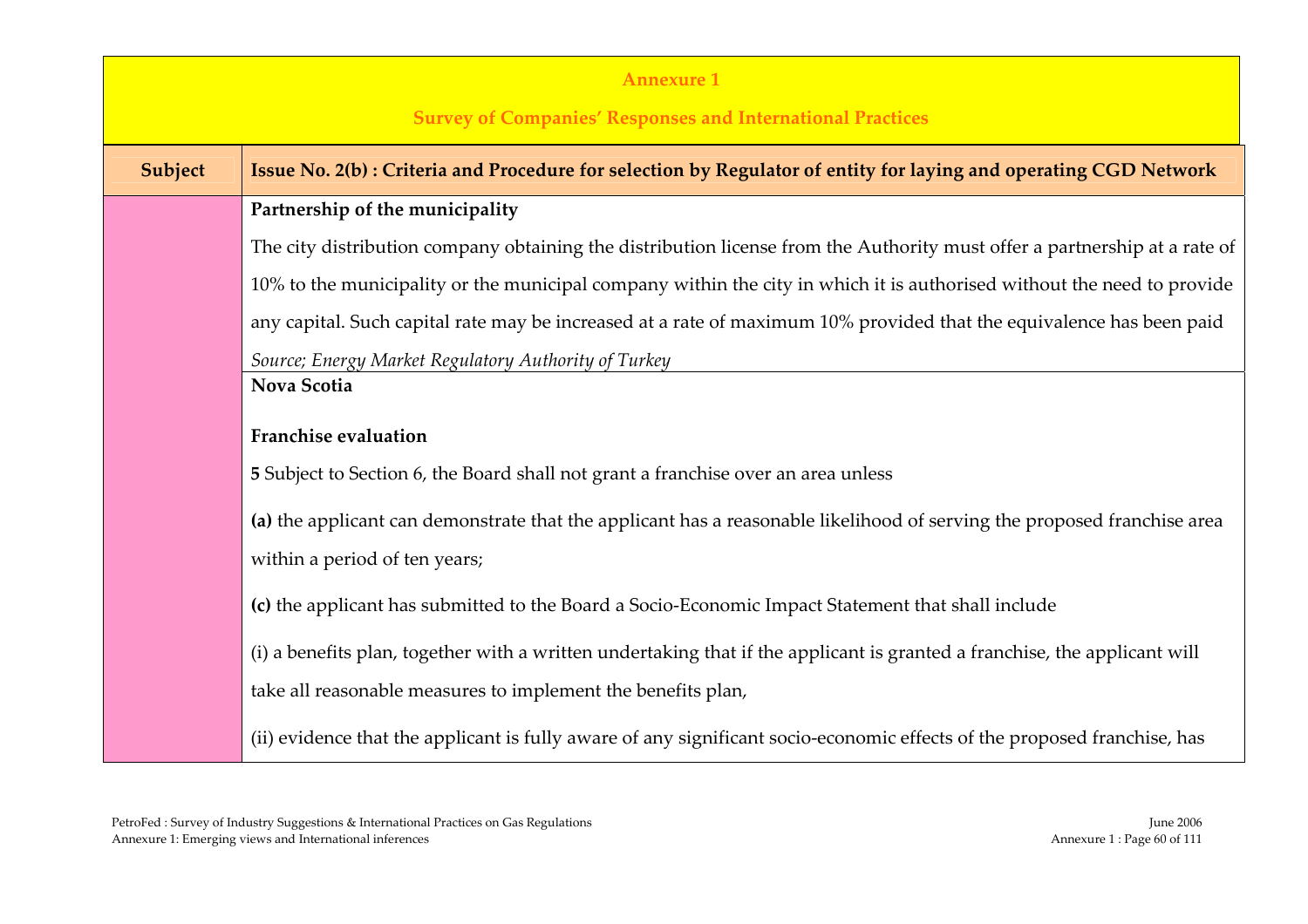| Subject | Issue No. 2(b): Criteria and Procedure for selection by Regulator of entity for laying and operating CGD Network        |
|---------|-------------------------------------------------------------------------------------------------------------------------|
|         | measures in place to mitigate adverse socio-economic impacts and promote positive outcomes, and is committed to         |
|         | carrying out those measures in order to ensure that the franchise benefits the people directly affected by it with      |
|         | minimal disturbance to desirable aspects of their way of life,                                                          |
|         | (iii) the probable benefits of the construction and operation of the delivery system, and                               |
|         | (iv) the nature and extent of the impact of the sale and consumption of natural gas within the proposed franchise area; |
|         | (d) the benefits plan has been approved by the Board;                                                                   |
|         | (e) the applicant has provided commitments satisfactory to the Board to encourage competition among agents, gas         |
|         | marketers and brokers in the sale of gas within the proposed franchise area by specifying,                              |
|         | (i) in a code of conduct filed with the Board, the steps the applicant proposes to take to eliminate any undue          |
|         | competitive advantage as a result of its being a bundled service provider,                                              |
|         | (ii) the availability to all gas marketers of detailed market information including names, addresses and telephone      |
|         | numbers of customers and potential customers in the proposed franchise area, and                                        |
|         | (iii) information relating to the existing distribution system and such other information, including anticipated        |
|         | construction and build-out plans, as may be determined by the Board;                                                    |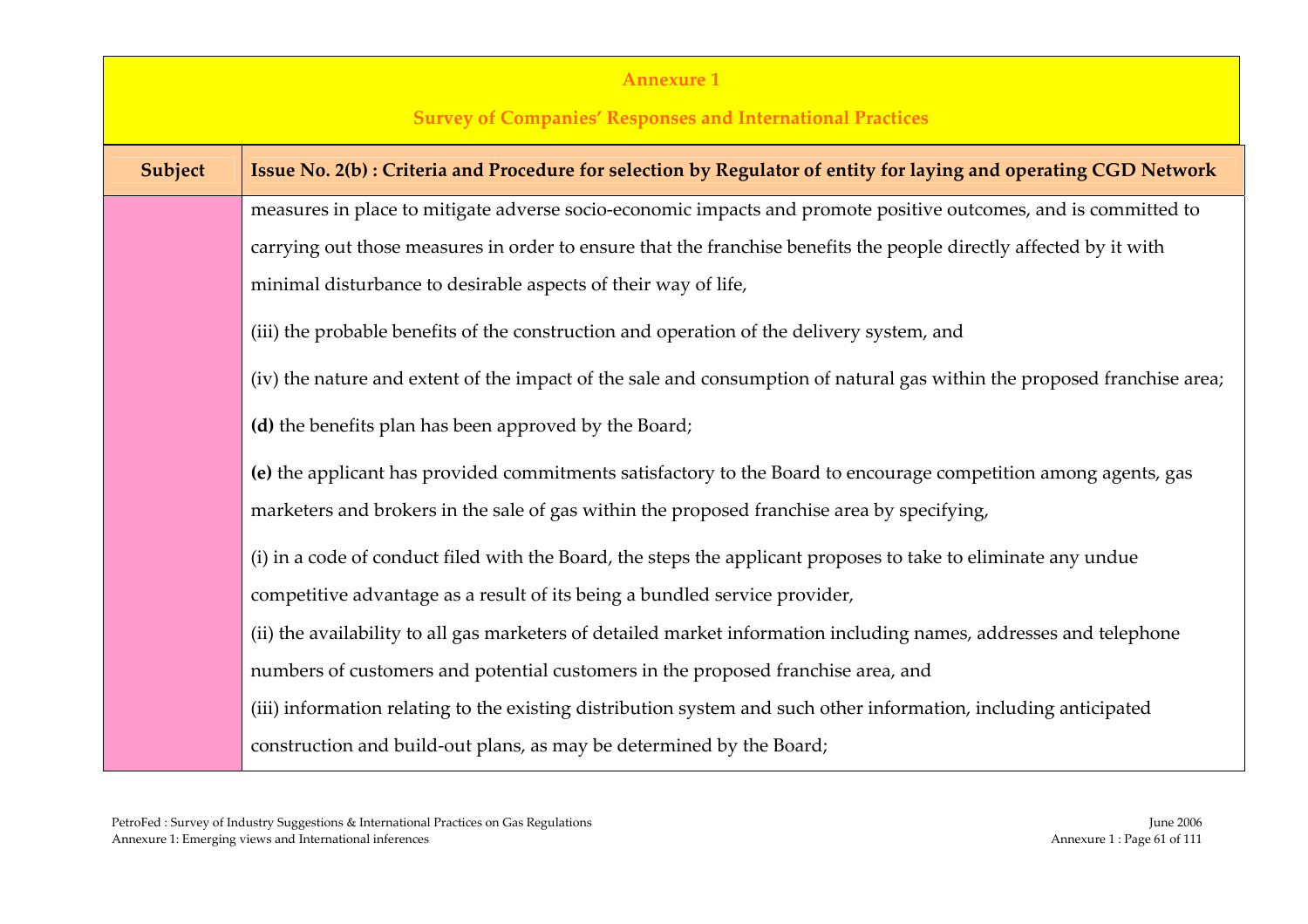| Subject | Issue No. 2(b): Criteria and Procedure for selection by Regulator of entity for laying and operating CGD Network                  |
|---------|-----------------------------------------------------------------------------------------------------------------------------------|
|         | (ea) where the applicant is a public utility as defined ]n the <i>Public Utilities Act</i> , the applicant can demonstrate to the |
|         | Board how it shall promote competition with respect to the energy products it distributes; and                                    |
|         | (f) the applicant has provided such further information as the Board determines.                                                  |
|         | 6 The Board may grant a franchise without the applicant submitting a Socio-Economic Impact Statement, a benefits                  |
|         | plan, or both if                                                                                                                  |
|         | (a) the gas delivery system to which the application relates is less than 5 km long;                                              |
|         | (b) the franchise to which the application relates belongs to a class of franchise exempted from the provisions of these          |
|         | regulations pursuant to Section 10;                                                                                               |
|         | (c) the application is made pursuant to Section 10 of the Act; or                                                                 |
|         | (d) in the opinion of the Board, the application is for a minor amendment to a franchise.                                         |
|         | Source: Gas Distribution Regulations (Nova Scotia)                                                                                |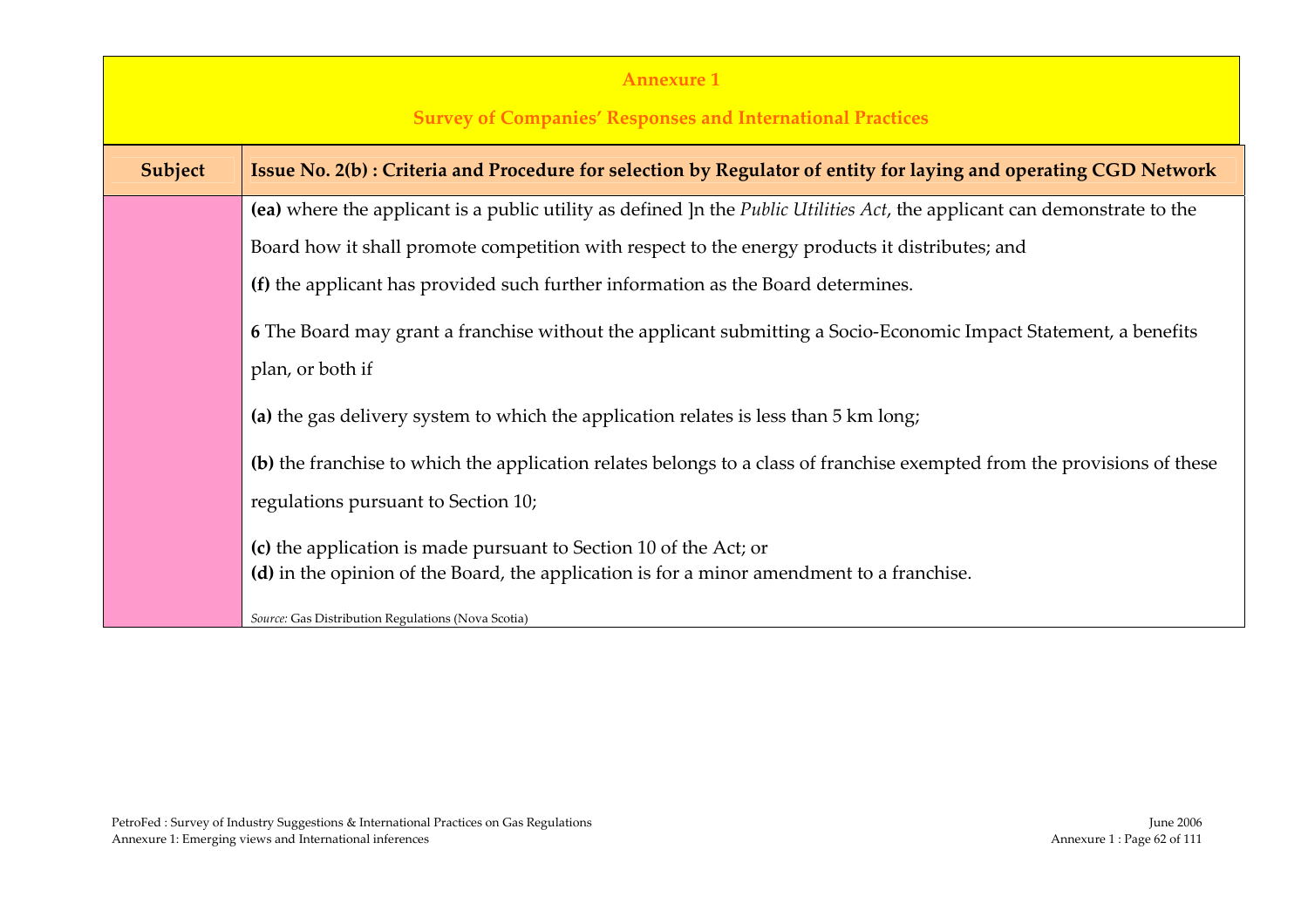| Subject                                    | Issue No. 3 : Principles for determining number of years for which a CGD network should be accorded exclusivity                                                                                                                                                                                                                            |
|--------------------------------------------|--------------------------------------------------------------------------------------------------------------------------------------------------------------------------------------------------------------------------------------------------------------------------------------------------------------------------------------------|
|                                            | Summary of suggestions                                                                                                                                                                                                                                                                                                                     |
|                                            | 1) Payback of the investment                                                                                                                                                                                                                                                                                                               |
|                                            | 2) Sustained availability of the gas from the contracted source                                                                                                                                                                                                                                                                            |
|                                            | 3) Alternative sources envisaged, if any                                                                                                                                                                                                                                                                                                   |
|                                            | 4) The number of years should be derived by economic returns on the investments one makes.                                                                                                                                                                                                                                                 |
| Survey                                     | 5) Allow an exclusivity period which reflects risk and longevity of the investment, as well as contractual<br>commitments such as take or pay.                                                                                                                                                                                             |
|                                            | 6) Apply exclusivity thresholds so that large industrial customers are part of the CGD customer mix.                                                                                                                                                                                                                                       |
|                                            | 7) Competition should be phased in order to ensure network build-out, protect residential customers and<br>to prevent cherry picking.                                                                                                                                                                                                      |
| Suggested "Regulations" - Derived from the | 8) Existing entities operating CGDs that are granted authorization should receive exclusivity periods<br>comparable to those given to Greenfield licensees. International best practice has generally required<br>gas-on-gas competition to occur at the same time so that there is a level playing field and the process<br>is efficient. |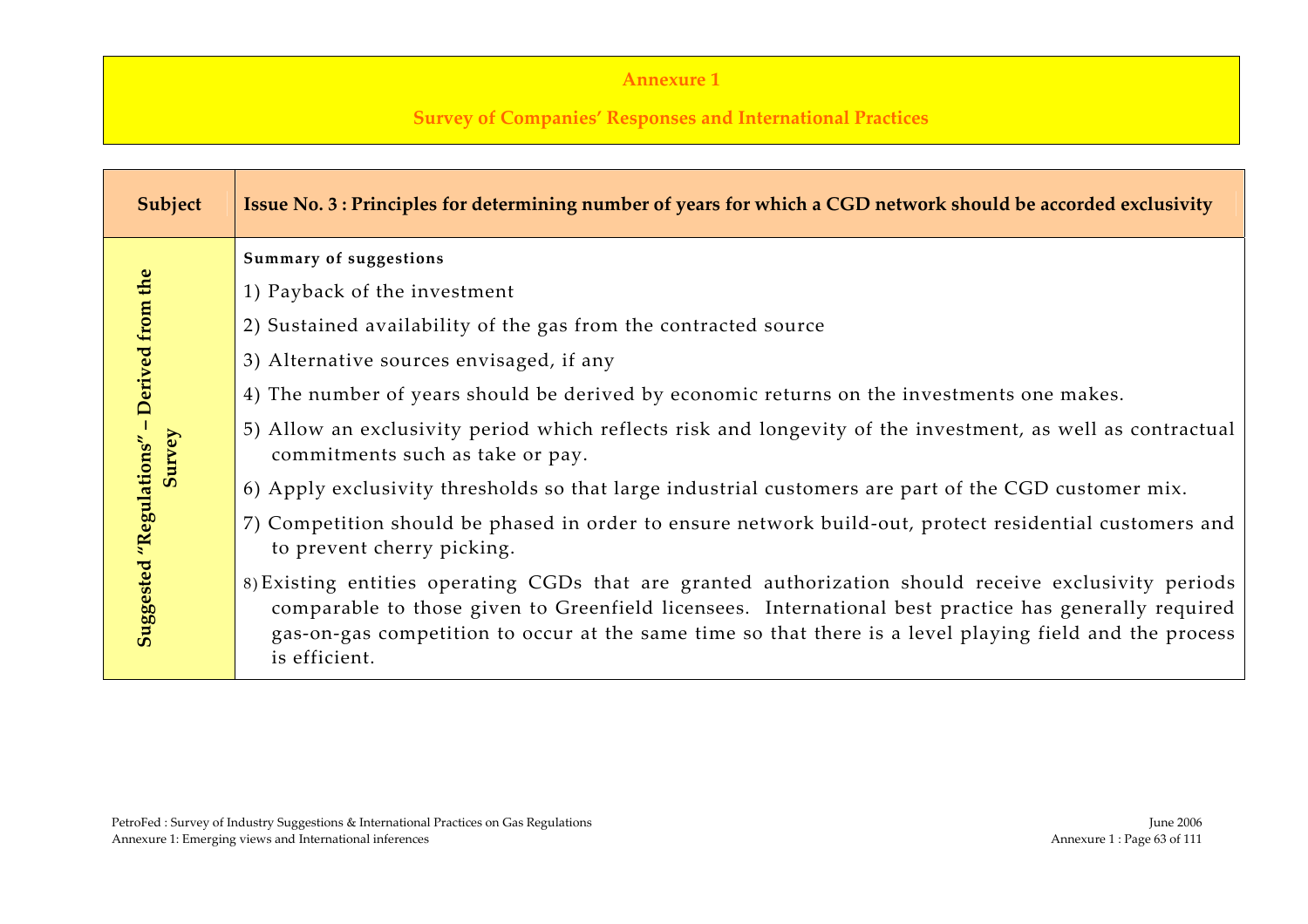| <b>Annexure 1</b>                                                 |                                                                                                                                                                                                                                                                                                               |
|-------------------------------------------------------------------|---------------------------------------------------------------------------------------------------------------------------------------------------------------------------------------------------------------------------------------------------------------------------------------------------------------|
| <b>Survey of Companies' Responses and International Practices</b> |                                                                                                                                                                                                                                                                                                               |
| Subject                                                           | Issue No. 3 : Principles for determining number of years for which a CGD network should be accorded exclusivity                                                                                                                                                                                               |
|                                                                   |                                                                                                                                                                                                                                                                                                               |
|                                                                   | Divergent issues                                                                                                                                                                                                                                                                                              |
|                                                                   | Industry views were divergent as regards no of years. They are as follows-                                                                                                                                                                                                                                    |
|                                                                   | 9) Gas marketing exclusivity of between 15 and 20 years and conveyance exclusivity of between 20 and 30<br>years in accordance with international standards.                                                                                                                                                  |
|                                                                   | For marketing, there should not be any exclusivity for urban agglomerates (UA) with more than<br>10)<br>two million population. For UA of less than two million, exclusivity can be provided on basis of<br>Reasonable pay back period of 7 years plus 3 years of development activity, totaling to 10 years. |
|                                                                   | There may be exclusivity for setting up infrastructure of NG pipelines & City gas grids, with a<br>11)<br>period of 10 years, with an additional period of 3 years for initial, developmental activities, totaling to<br>13 years.                                                                            |
|                                                                   | As far as possible there should be scope for at least two players. Since the infrastructure in city gas<br>12)<br>distribution is not available, exclusivity may keep for maximum 5 years or no of consumers                                                                                                  |
|                                                                   | As such exclusivity should not be provided for any activity as it would act as restrictive instrument<br>13)<br>for multi party participation in the particular activity. However for financing of the project,<br>exclusivity may be accorded for distribution network for duration of loan payment.         |
|                                                                   | 14) Initially, it may be for a period of 10 years and subsequently based on the performances and customer<br>satisfaction, it may be extended for another term.                                                                                                                                               |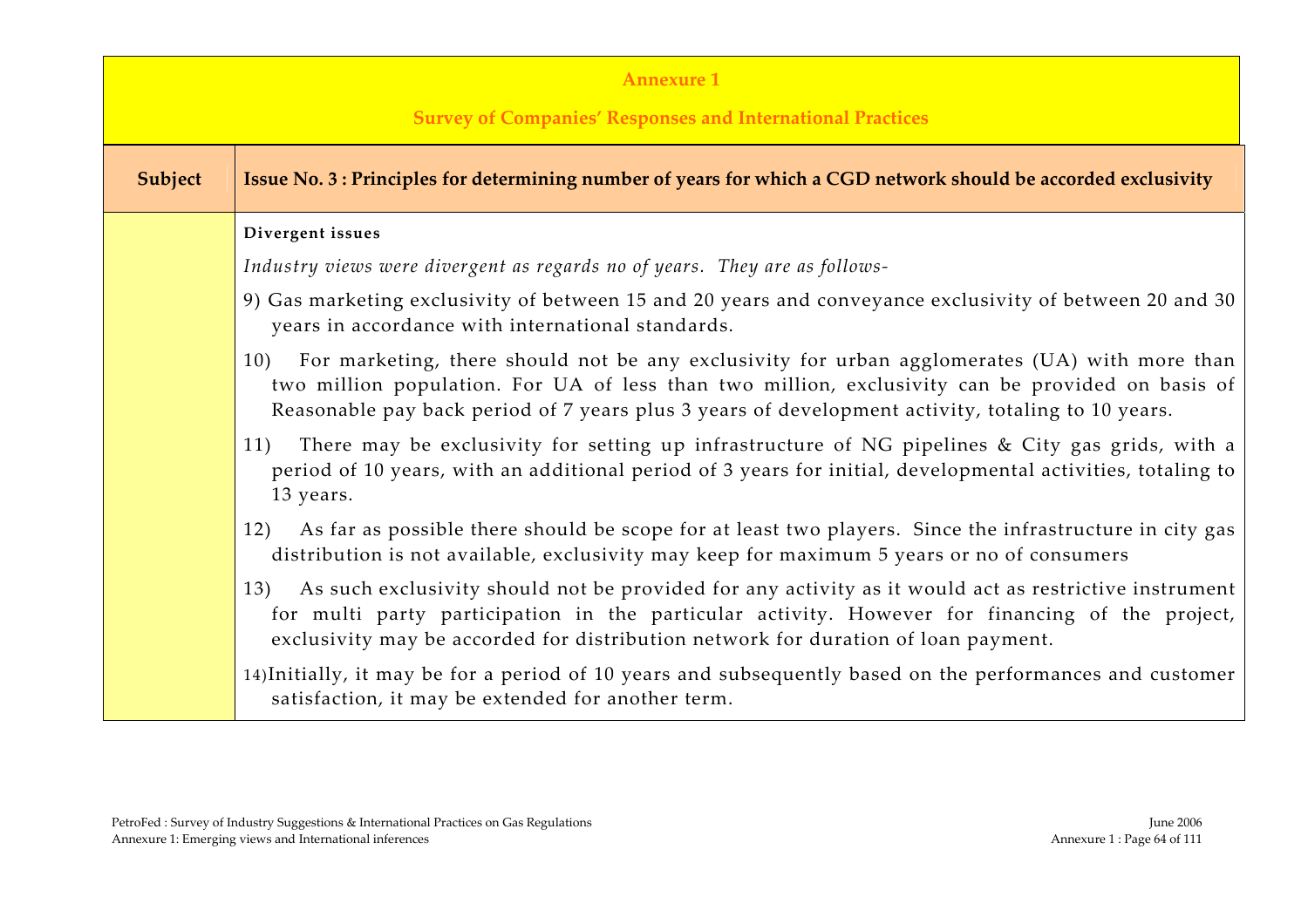| <b>Annexure 1</b>                                |                                                                                                                           |
|--------------------------------------------------|---------------------------------------------------------------------------------------------------------------------------|
|                                                  | <b>Survey of Companies' Responses and International Practices</b>                                                         |
| Subject                                          | Issue No. 3 : Principles for determining number of years for which a CGD network should be accorded exclusivity           |
|                                                  | Distribution of natural gas has natural monopoly characteristics, so pricing of this service is regulated. Greenfield     |
|                                                  | investments carry demand, financing, and operating risks that are typically not present in divestiture and acquisitions   |
|                                                  | of existing assets. These considerations influence the design of distribution regulation.                                 |
| Inferences from International Regulatory Regimes | Generally, natural gas distribution networks are to be developed through temporary regional monopolies in defined         |
|                                                  | geographic zones. Even though there are natural economic entry barriers to construction of distribution networks,         |
|                                                  | regulators ensure that no city would be adversely affected by disorderly entry of distribution companies that could       |
|                                                  | result in poor network design and construction and unreliable service.                                                    |
|                                                  | Deciding how long the regional monopolies should maintain exclusive rights to distribution, involves several trade-offs.  |
|                                                  | In theory, duration should depend on implied tariffs for consumers and risks and amount of investments. A relatively      |
|                                                  | short period of exclusivity implies a shorter period to recover investment costs and commensurately higher tariffs. In    |
|                                                  | contrast, long periods of exclusivity might be unnecessary due to natural market barriers that arise after a distribution |
|                                                  | network is constructed.                                                                                                   |
|                                                  | The optimal length of the distribution exclusivity period is influenced also by the extent to which consumers inside the  |
|                                                  | distribution area are able to bypass the local distribution companies to purchase gas from other agents.                  |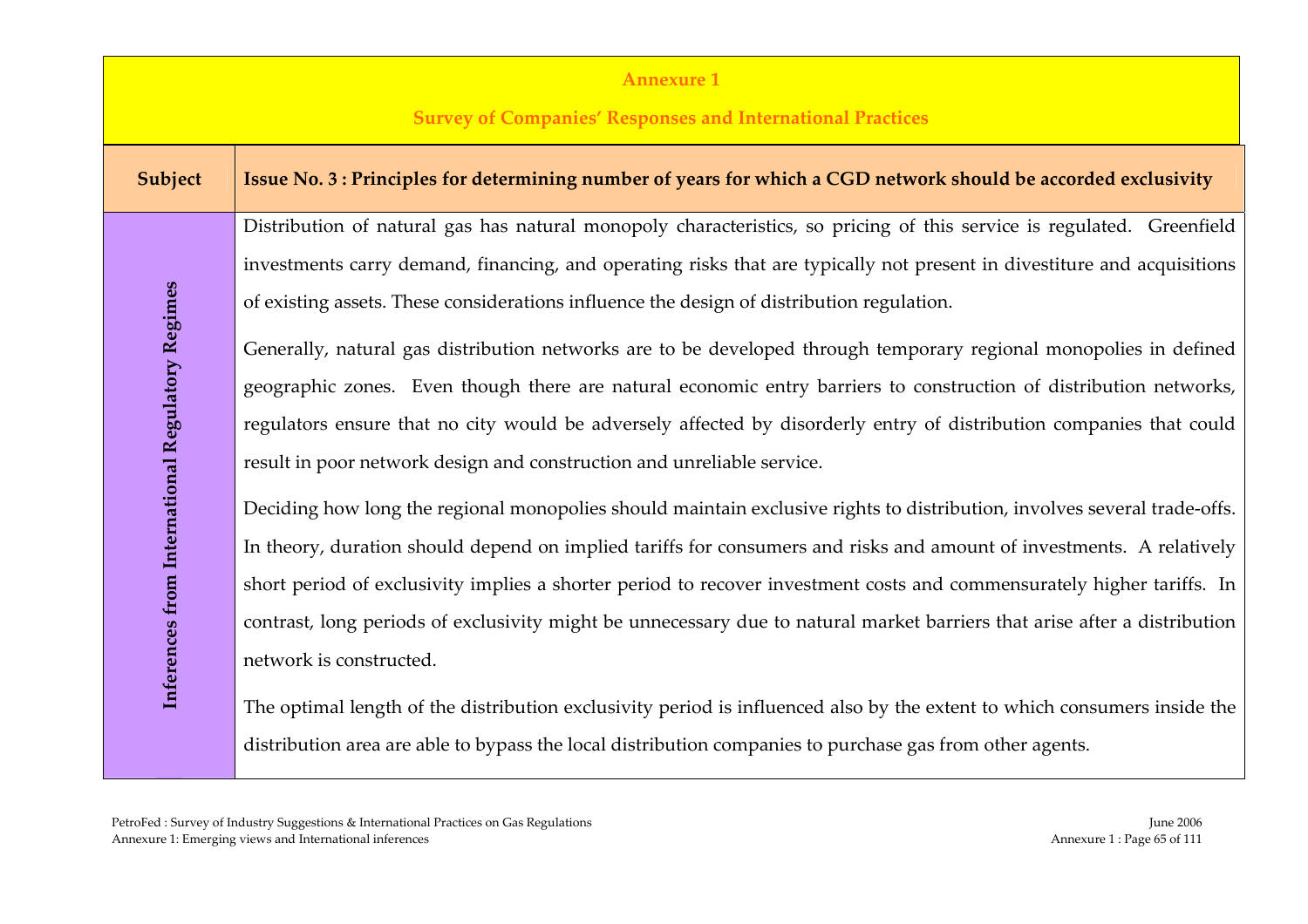| <b>Annexure 1</b><br><b>Survey of Companies' Responses and International Practices</b> |                                                                                                                                      |
|----------------------------------------------------------------------------------------|--------------------------------------------------------------------------------------------------------------------------------------|
| Subject                                                                                | Issue No. 3 : Principles for determining number of years for which a CGD network should be accorded exclusivity                      |
|                                                                                        | If commercial (open access to network) and physical (alternate pipeline) bypass are not allowed, exclusivity gives<br>$\blacksquare$ |
|                                                                                        | the distributor de facto monopoly power over marketing and adjacent transportation. This is a powerful                               |
|                                                                                        | investment incentive through strong market power.                                                                                    |
|                                                                                        | If bypass is allowed, the distributor's exclusivity would be restricted to gas distribution services. This implies<br>$\blacksquare$ |
|                                                                                        | less market power for the distributor and greater uncertainty for investors.                                                         |
|                                                                                        | The policy decision to grant exclusivity in conjunction with the initial distribution permit is an effort to reconcile               |
|                                                                                        | different criteria, such as international experience on exclusivity periods and opinions from market players and                     |
|                                                                                        |                                                                                                                                      |
|                                                                                        | government agencies.                                                                                                                 |
|                                                                                        | Generally physical bypass are gradually implemented. During initial couple of years, only consumers inside local                     |
|                                                                                        | distribution zones with more than a threshold per day volume could construct their own connection to the                             |
|                                                                                        | transportation system. In few years this privilege would be extended to consumers within a lesser threshold and to all               |
|                                                                                        | others after a pre-decided higher number of years. It must be pointed out that physical-bypass is meant for self                     |
|                                                                                        | consumption rather than to provide service to other consumers inside the exclusive distribution area. This system                    |
|                                                                                        | introduces gradual competition between transporter/shipper and the local distribution company, which would assure                    |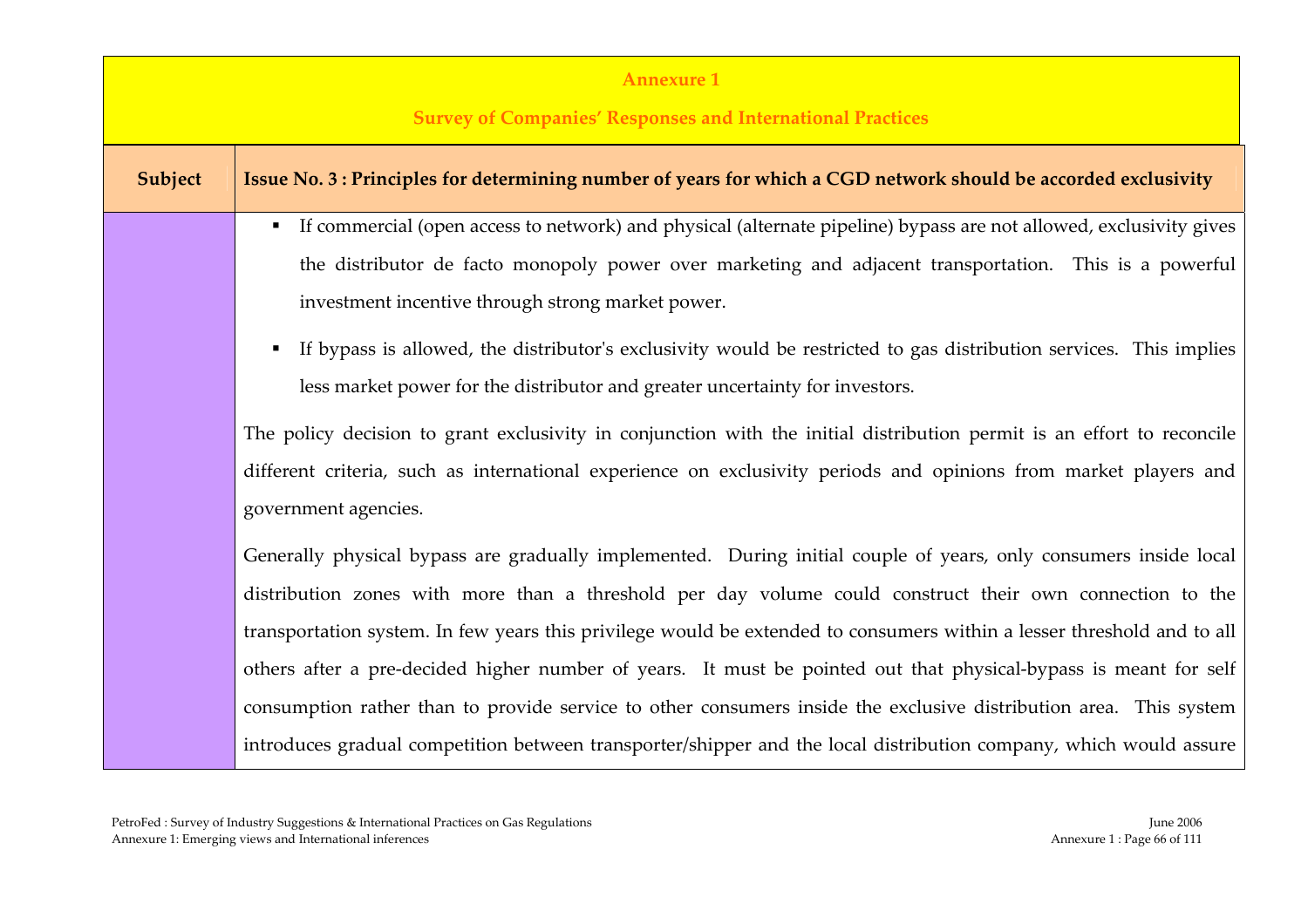| Subject | Issue No. 3 : Principles for determining number of years for which a CGD network should be accorded exclusivity           |
|---------|---------------------------------------------------------------------------------------------------------------------------|
|         | competitive contracts for consumers inside local distribution zones.                                                      |
|         | Distribution zones are tendered through an open bidding process, and the winner is granted an exclusivity period. For     |
|         | each tender the regulator defines a distribution geographical zone and sets a minimum consumer-coverage target that       |
|         | the company must reach by the end of the first few years. Participants present technical and financial proposals,         |
|         | including a market demand study. Evaluation is carried out in two stages. In the first stage the technical quality of the |
|         | project is evaluated. Those that pass this test are evaluated according to the lowest quoted value of the average revenue |
|         | for the stipulated first few years.                                                                                       |
|         | Distributors that had a distribution concession prior to introduction of regime are also incorporated into the license    |
|         | regime.                                                                                                                   |
|         | Source: DEVELOPING CHINA'S NATURAL GAS MARKET : The Energy Policy Challenges, IEA 2002, PwC Analysis                      |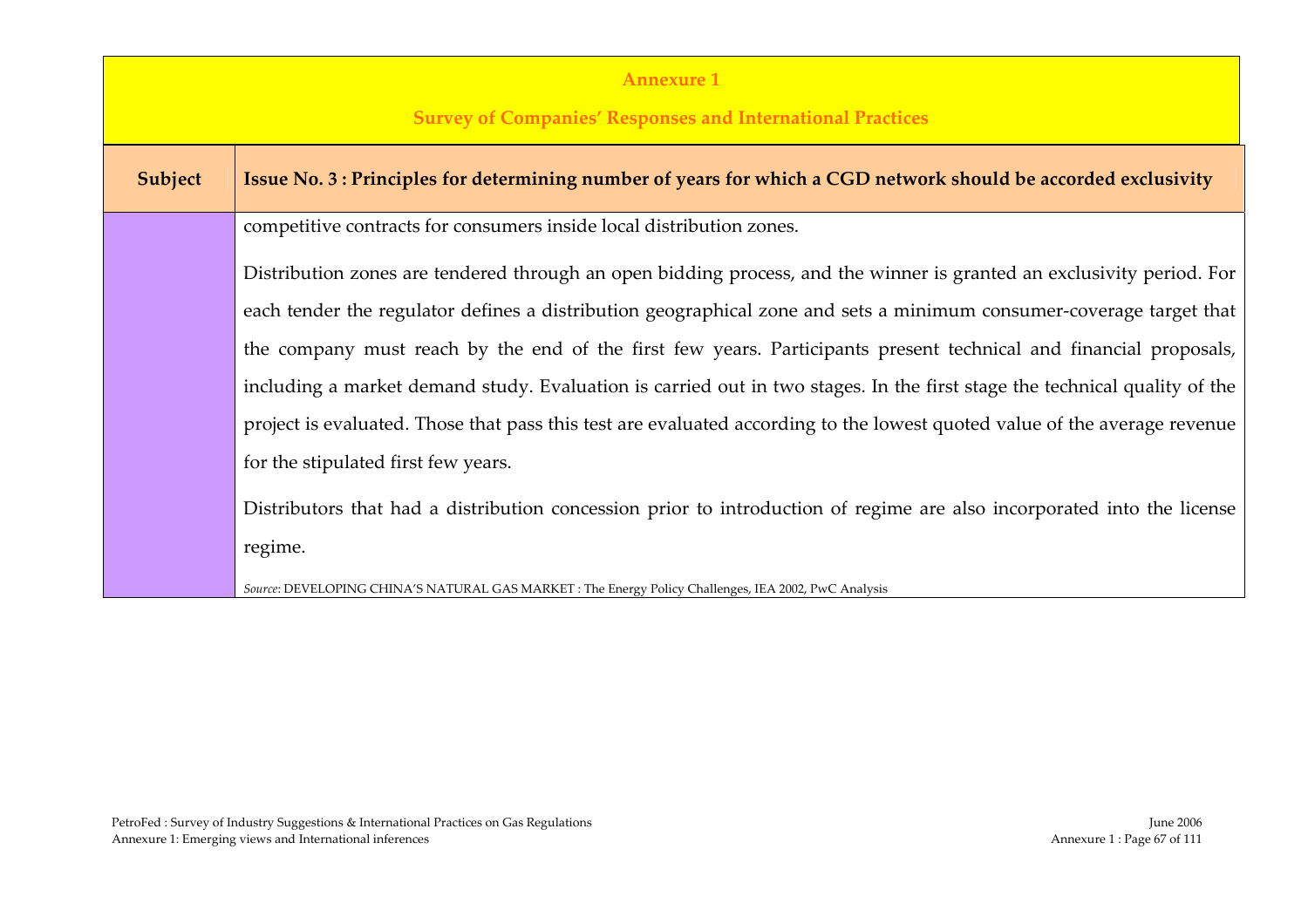| <b>Annexure 1</b><br><b>Survey of Companies' Responses and International Practices</b> |                                                                                                                                                                                                                                                                                                                                                                                                                                                                                                                                                                                                                      |
|----------------------------------------------------------------------------------------|----------------------------------------------------------------------------------------------------------------------------------------------------------------------------------------------------------------------------------------------------------------------------------------------------------------------------------------------------------------------------------------------------------------------------------------------------------------------------------------------------------------------------------------------------------------------------------------------------------------------|
| Subject                                                                                | Issue No. 3 : Principles for determining number of years for which a CGD network should be accorded exclusivity                                                                                                                                                                                                                                                                                                                                                                                                                                                                                                      |
| International Experiences                                                              | Argentina<br>The natural gas sector was reformed in 1992 and is now a competitive market with two pipeline companies and<br>eight distributors operating within a regulated monopoly.<br>The transmission companies are obliged to provide free access to their pipeline, but are not allowed to sell<br>natural gas.<br>Large users can freely choose between distribution companies or buy directly from the producers.<br>Source: World Energy Council<br>Canada<br>In Alberta exclusive franchises are granted for 20 years and renewable for 10 or more years.<br>п.<br>Renewals require a public hearing.<br>п |
|                                                                                        | Source: World Bank - PRWP 2537                                                                                                                                                                                                                                                                                                                                                                                                                                                                                                                                                                                       |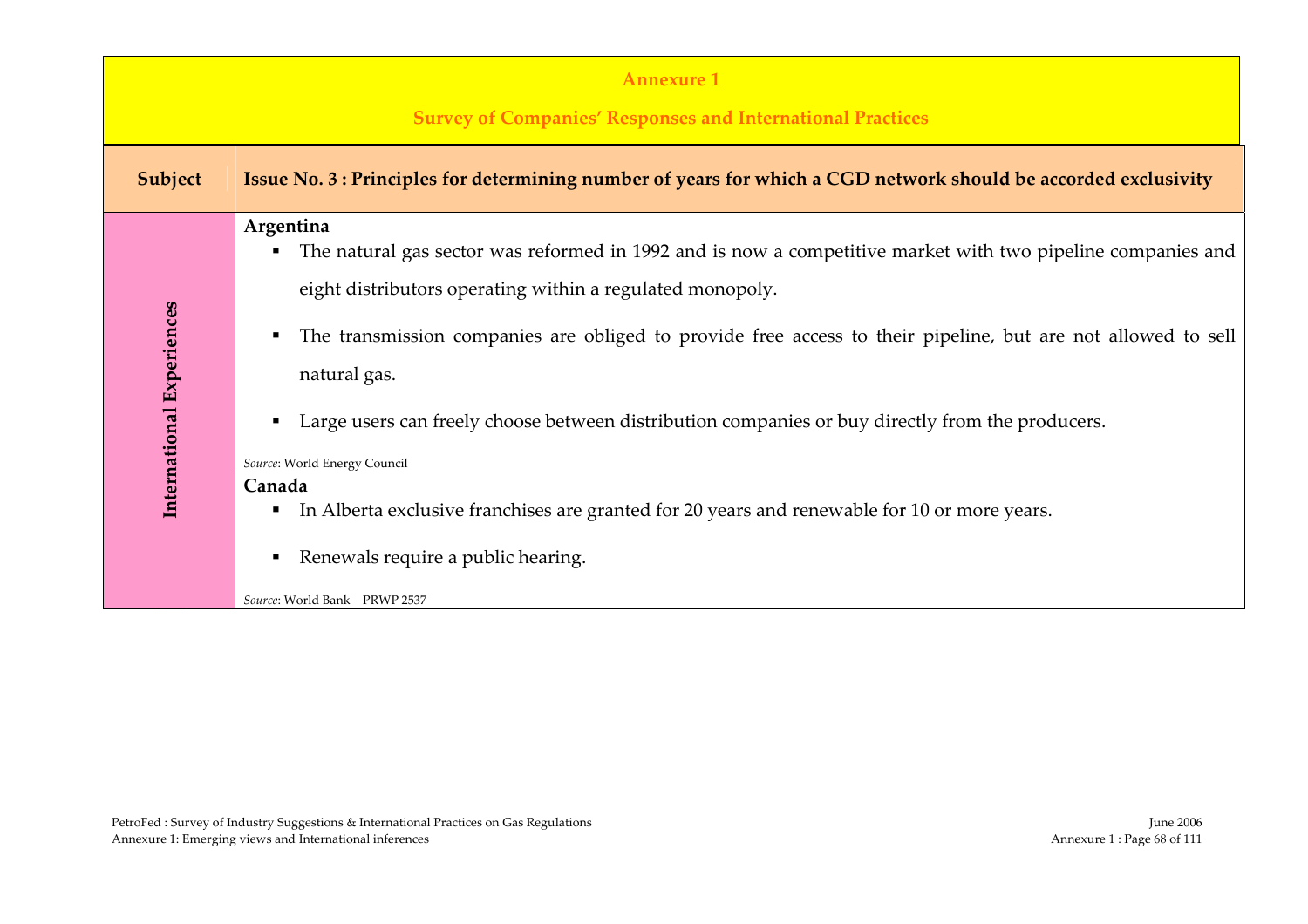| <b>Annexure 1</b> |                                                                                                                 |  |
|-------------------|-----------------------------------------------------------------------------------------------------------------|--|
|                   |                                                                                                                 |  |
|                   | <b>Survey of Companies' Responses and International Practices</b>                                               |  |
|                   |                                                                                                                 |  |
| Subject           | Issue No. 3 : Principles for determining number of years for which a CGD network should be accorded exclusivity |  |
|                   | Colombia                                                                                                        |  |
|                   | Exclusive areas based on public interest.                                                                       |  |
|                   |                                                                                                                 |  |
|                   | Low tariffs for poor consumers are necessary to obtain exclusive rights to serve economically attractive        |  |
|                   | consumers.                                                                                                      |  |
|                   |                                                                                                                 |  |
|                   | Duration of exclusivity is at most 20 years.                                                                    |  |
|                   | Source: World Bank - PRWP 2537                                                                                  |  |
|                   | Mexico                                                                                                          |  |
|                   | Regulated private regional monopolies have an exclusivity period of 12 years.                                   |  |
|                   | Exclusivity only in the distribution of natural gas.                                                            |  |
|                   | Commercial bypass is allowed from the first day of operation.                                                   |  |
|                   | Physical bypass is phased in gradually over 5 years.<br>$\blacksquare$                                          |  |
|                   | Source: World Bank - PRWP 2537                                                                                  |  |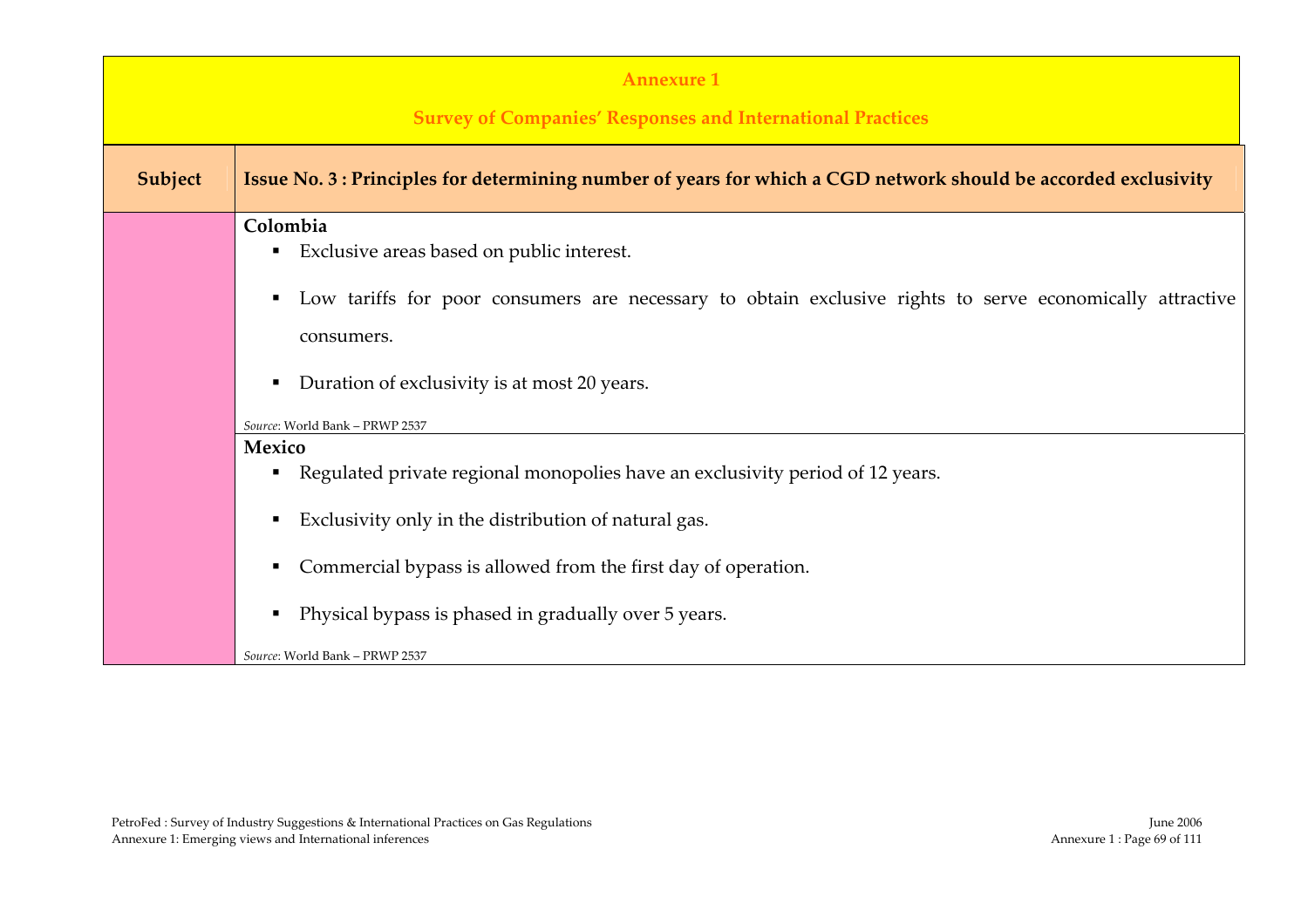| <b>Annexure 1</b>                                                 |                                                                                                                    |
|-------------------------------------------------------------------|--------------------------------------------------------------------------------------------------------------------|
| <b>Survey of Companies' Responses and International Practices</b> |                                                                                                                    |
| Subject                                                           | Issue No. 3 : Principles for determining number of years for which a CGD network should be accorded exclusivity    |
|                                                                   | Spain                                                                                                              |
|                                                                   | Enagas (State owned company) has the exclusive right to serve large industrial customers.                          |
|                                                                   | Concessions are granted to local distribution companies with an exclusivity period that may last up to 75 years.   |
|                                                                   | Exclusive rights include medium and small industrial consumers and residential and commercial consumers.           |
|                                                                   | Source: World Bank - PRWP 2537                                                                                     |
|                                                                   | <b>United Kingdom</b>                                                                                              |
|                                                                   | British Gas earlier had exclusive rights however, no longer are these exclusive rights given to serve consumers of |
|                                                                   | less than 2500 therms per year.                                                                                    |
|                                                                   | Source: World Bank - PRWP 2537                                                                                     |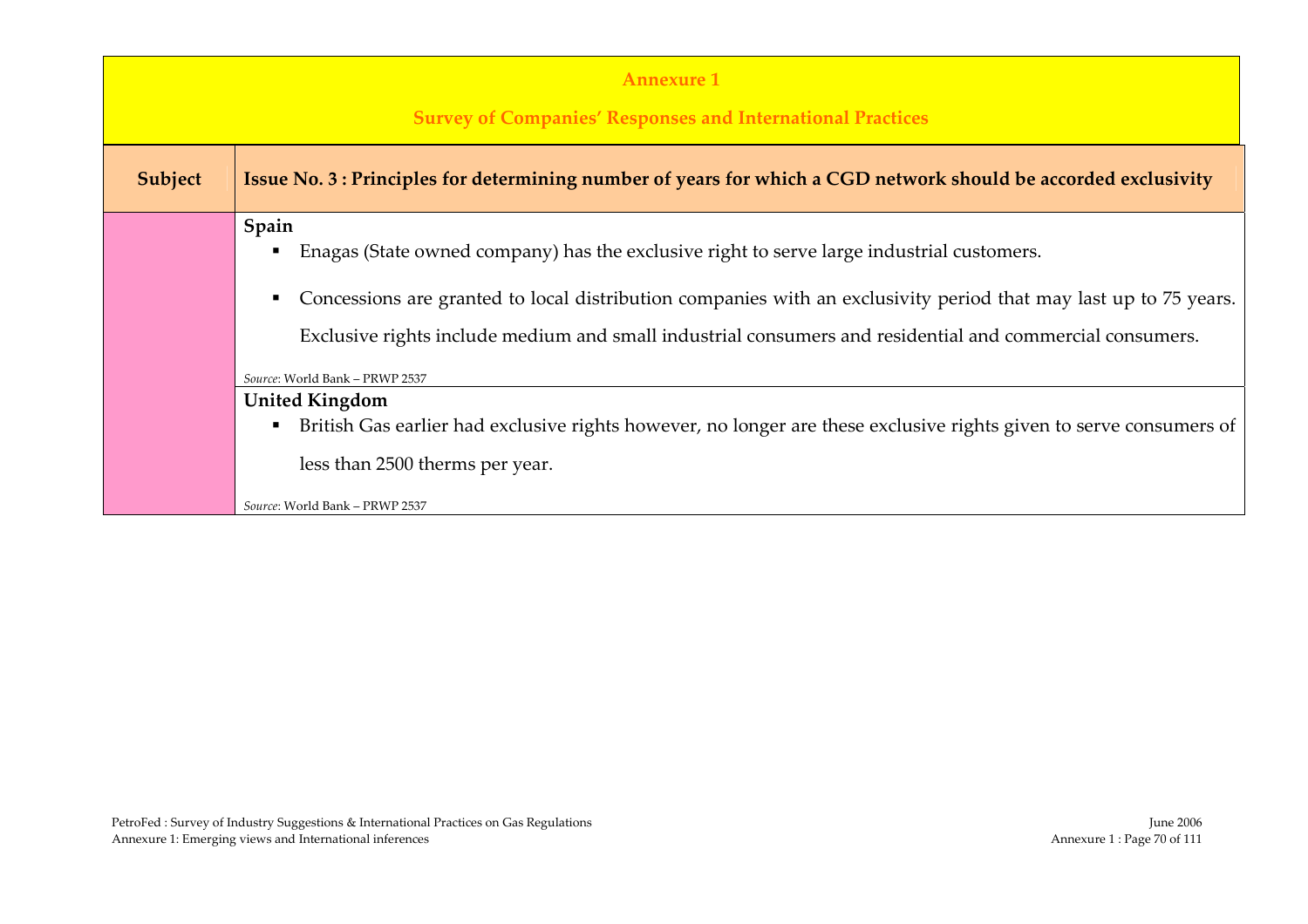| Subject                                           | Issue No. 5 : Suggestions on separation of activity of gas marketing and transportation to help GoI develop Code of<br>conduct |
|---------------------------------------------------|--------------------------------------------------------------------------------------------------------------------------------|
|                                                   | Divergent issues                                                                                                               |
|                                                   | Industry views were divergent as separation of activity of gas marketing & transportation. They are as follows-                |
|                                                   | 1) One organization can participate in both the activities but it has to be ensured that these activities do                   |
|                                                   | not lead to monopolizing and taking unfair advantage. Accordingly the Code of conduct can be                                   |
|                                                   | developed to maintain the distinction and segregation of two activities.                                                       |
| Suggested "Regulations" – Derived from the Survey | 2) Transportation activities should be separate from gas distribution activities                                               |
|                                                   | 3) Purpose of unbundling is to ensure that pipeline ownership does not provide any competitive                                 |
|                                                   | advantage to any gas seller. However,, such separation may await development of multi-supplier and                             |
|                                                   | pipeline developer and therefore, over the period as gas market matures, ownership between the                                 |
|                                                   | transmission and downstream activity should be separated                                                                       |
|                                                   | 4) The infrastructure should be distributor independent.                                                                       |
|                                                   | 5) The network should be transparent to the customers.                                                                         |
|                                                   | 6) The company should not be a consumer of gas in the area where it is carrying out transportation or                          |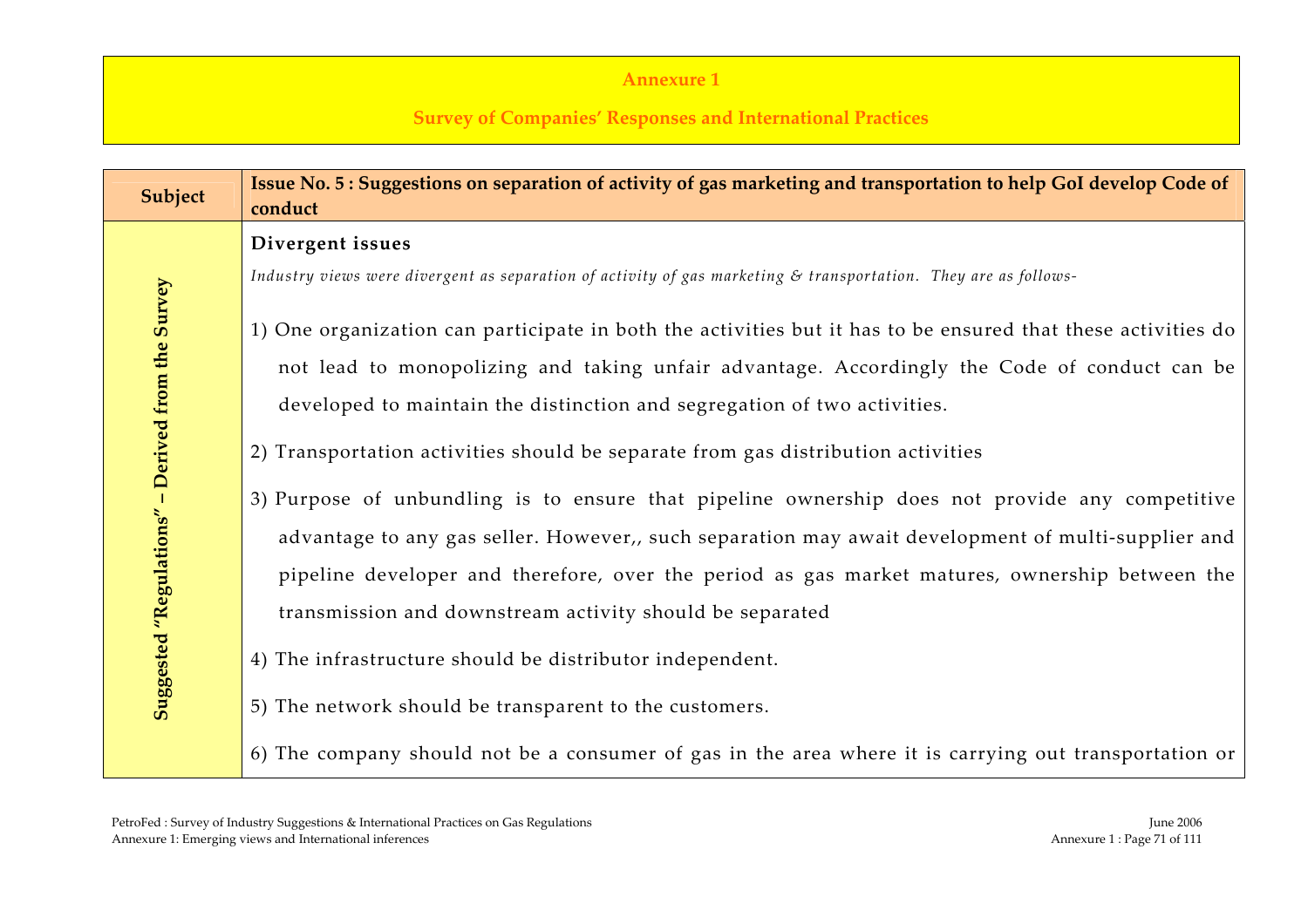|         | <b>Annexure 1</b>                                                                                                         |  |
|---------|---------------------------------------------------------------------------------------------------------------------------|--|
|         | <b>Survey of Companies' Responses and International Practices</b>                                                         |  |
| Subject | Issue No. 5 : Suggestions on separation of activity of gas marketing and transportation to help GoI develop Code of       |  |
|         | conduct                                                                                                                   |  |
|         | marketing activity                                                                                                        |  |
|         | 7) The Gas marketing should be left to the individual NG producers / LNG suppliers to identify                            |  |
|         | customers and sell their product to customers.                                                                            |  |
|         |                                                                                                                           |  |
|         | 8) Ensure that the code of conduct stops operators of transmission facilities from disclosing information                 |  |
|         | to affiliates engaged in production in order that the affiliate would gain an undue advantage.                            |  |
|         | 9) Consider using the FERC's Affiliate Code of Conduct as a model or at a minimum, have provisions                        |  |
|         | that result in comparable controls.                                                                                       |  |
|         |                                                                                                                           |  |
|         | A well-developed affiliate code of conduct needs to meet certain requirements:<br>10)                                     |  |
|         | A prohibition against a utility giving a preference for transportation services to its affiliate or the<br>$\blacksquare$ |  |
|         | affiliate's customers over non-affiliates                                                                                 |  |
|         |                                                                                                                           |  |
|         | A requirement that requests for transportation services to be processed in the same manner and in<br>$\blacksquare$       |  |
|         | a similar time period for all requests                                                                                    |  |
|         | A prohibition against a utility disclosing information to an affiliate unless it is disclosed to all<br>п                 |  |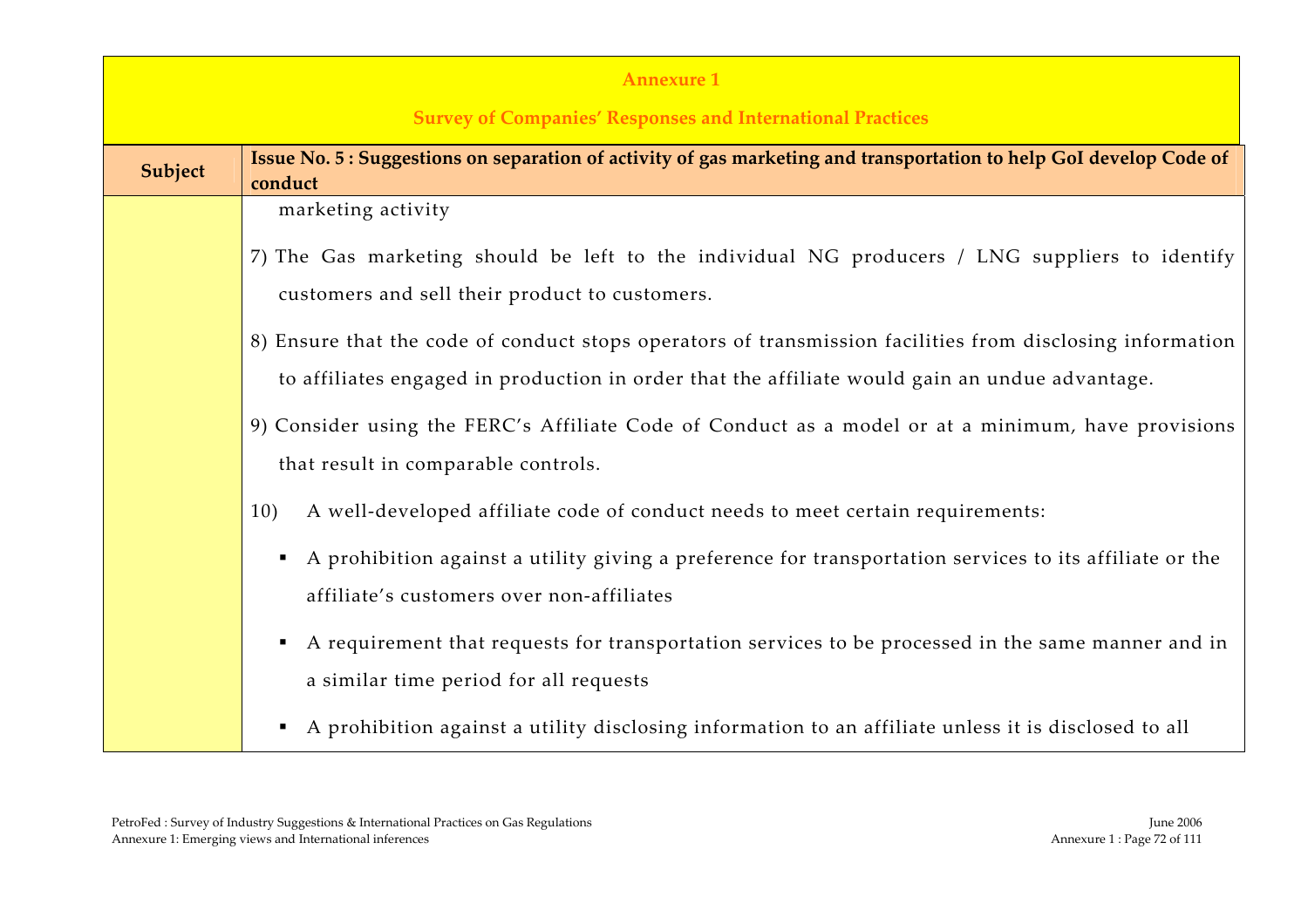| <b>Annexure 1</b>                                                 |                                                                                                                                                                                                                                                                                                                                                                                                                                                                                                        |
|-------------------------------------------------------------------|--------------------------------------------------------------------------------------------------------------------------------------------------------------------------------------------------------------------------------------------------------------------------------------------------------------------------------------------------------------------------------------------------------------------------------------------------------------------------------------------------------|
| <b>Survey of Companies' Responses and International Practices</b> |                                                                                                                                                                                                                                                                                                                                                                                                                                                                                                        |
| Subject                                                           | Issue No. 5 : Suggestions on separation of activity of gas marketing and transportation to help GoI develop Code of<br>conduct                                                                                                                                                                                                                                                                                                                                                                         |
|                                                                   | non-affiliates at the same time<br>A requirement that the operating employees responsible for transportation services for the utility<br>$\blacksquare$<br>be functionally independent from the portion responsible for supply and from any marketing<br>affiliate<br>Till the time un-bundling takes place Board to carry out periodic audits to ensure that an entity<br>$\blacksquare$<br>has not taken any undue advantage while being a pipeline operator/transporter as well as a<br>marketer.   |
|                                                                   | Importer/ Producer and the Marketing company is one and the same entity. The pipeline transport<br>11)<br>organization is a separate independent setup only working as infrastructure service provider.<br>The transport company should not distinguish between a large volume user versus small volume<br>$\blacksquare$<br>player<br>Provide the facility on first in first out basis.<br>п.<br>No discretion on bulk volume discounts, that is, should have predetermined / predefined volume<br>п. |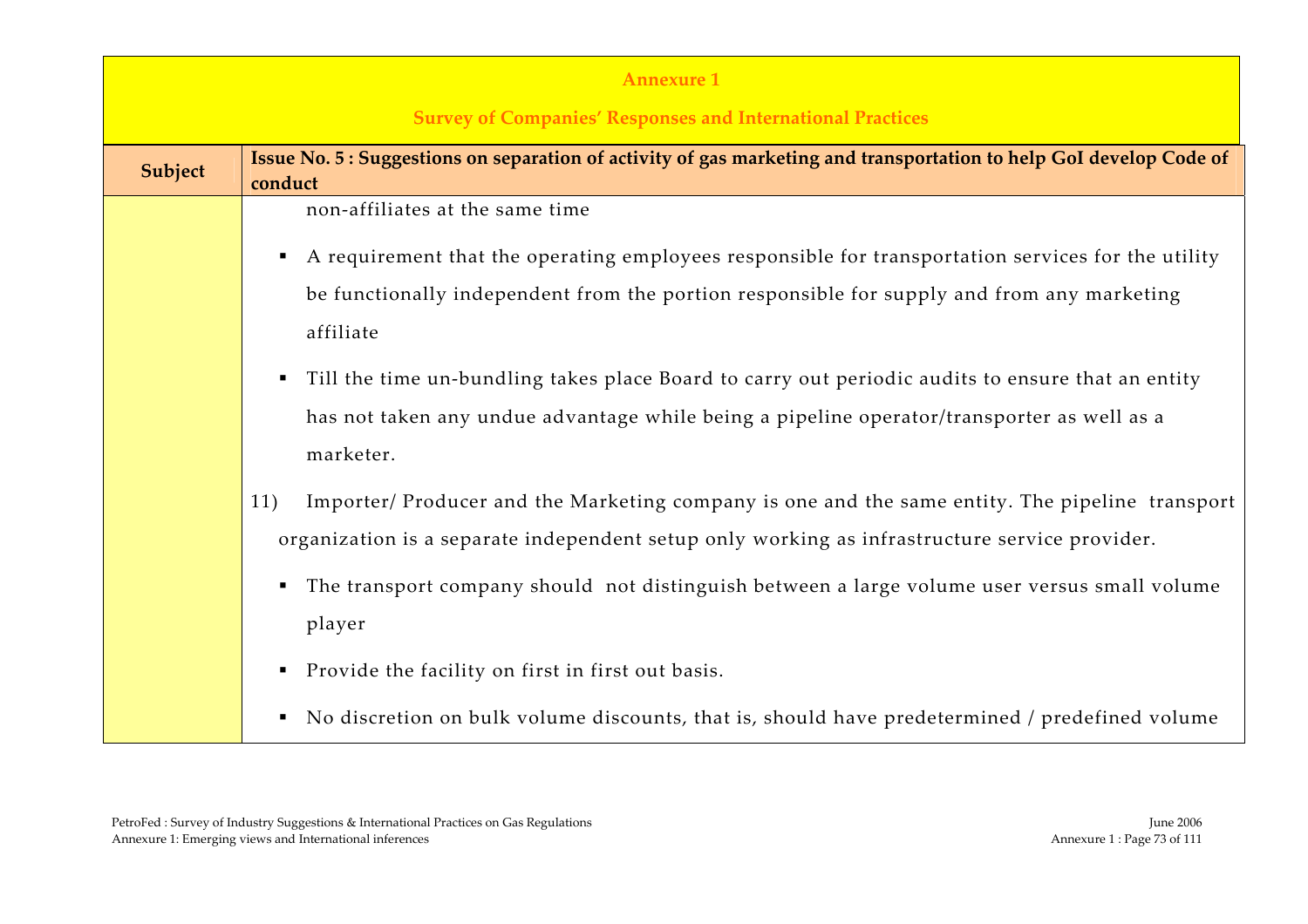|         | <b>Annexure 1</b>                                                                                                              |  |
|---------|--------------------------------------------------------------------------------------------------------------------------------|--|
|         | <b>Survey of Companies' Responses and International Practices</b>                                                              |  |
| Subject | Issue No. 5 : Suggestions on separation of activity of gas marketing and transportation to help GoI develop Code of<br>conduct |  |
|         | discounts.                                                                                                                     |  |
|         | Maximum advance booking of transport space be for a month,<br>л                                                                |  |
|         | Pipeline space, being a perishable commodity, booking only with predefined advance payment,<br>$\blacksquare$                  |  |
|         | that is, %age of expected transport cost.                                                                                      |  |
|         | The advance be forfeited in case the requester fails to honor the commitment / schedule<br>п                                   |  |
|         | A formula can be devised as to up to how many days in advance, in the likely situation where in<br>п                           |  |
|         | the said requester may not be in a position to honor his already committed schedule, the requester                             |  |
|         | can request for waiver of the penalty amount, in part or in full.                                                              |  |
|         | Swapping of commitment should not be permitted, excepting incase where in immediately<br>$\blacksquare$                        |  |
|         | preceding or succeeding operators agree for a swap                                                                             |  |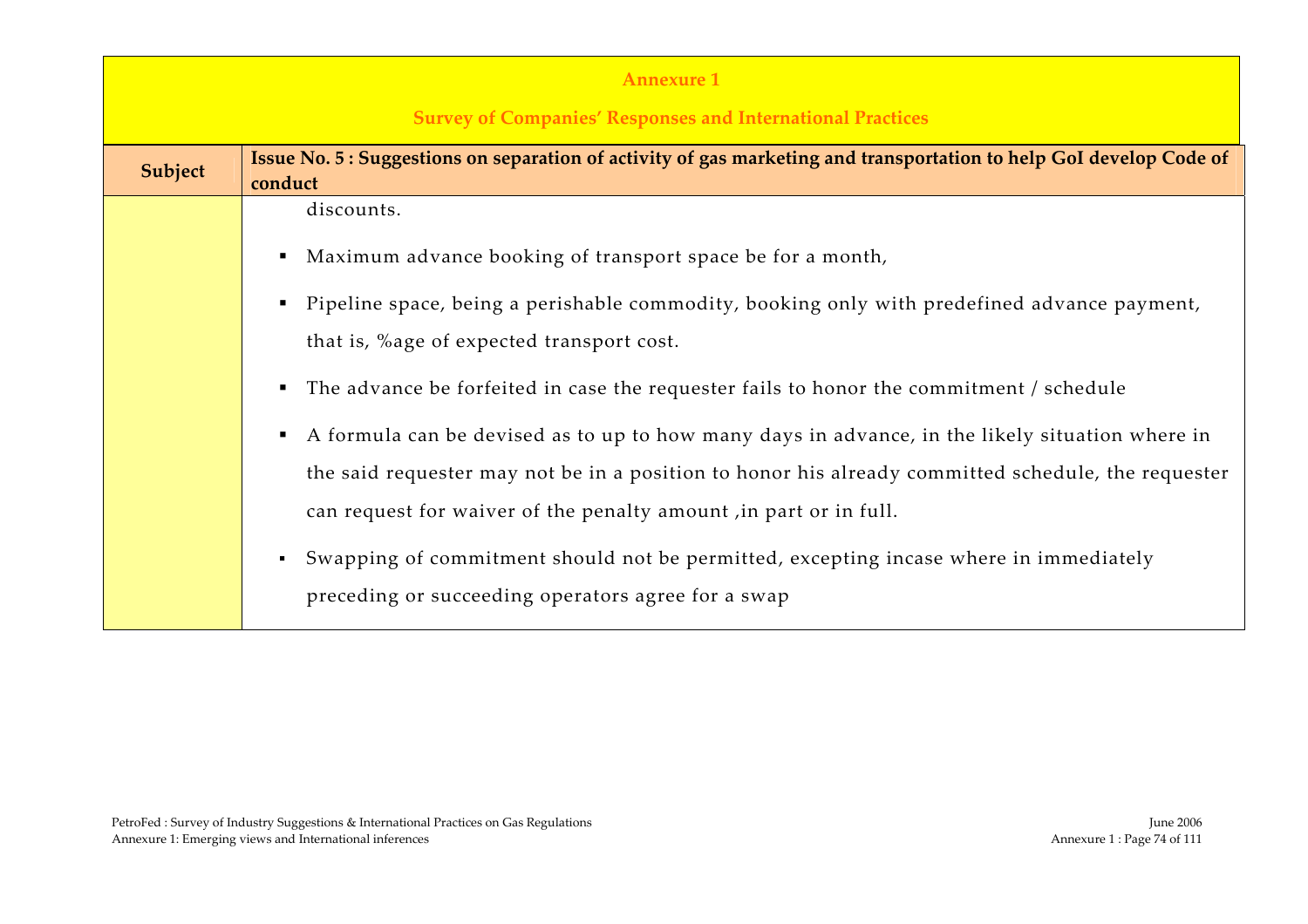| <b>Annexure 1</b>                                |                                                                                                                                         |  |
|--------------------------------------------------|-----------------------------------------------------------------------------------------------------------------------------------------|--|
|                                                  | <b>Survey of Companies' Responses and International Practices</b>                                                                       |  |
|                                                  |                                                                                                                                         |  |
| Subject                                          | Issue No. 5 : Suggestions on separation of activity of gas marketing and transportation to help GoI develop Code of<br>conduct          |  |
|                                                  | The Code of Conduct is the document that describes the procedures put in place by a transmission business to                            |  |
|                                                  | implement and enforce the separation of its transmission and supply activities. Each transmission entity that is subject                |  |
|                                                  | to regulation will be required to prepare such a code. It is envisaged that these codes will be prepared as part of a                   |  |
|                                                  | process of consultation between the regulatory commission and the regulated transmission entity with provision for                      |  |
| Inferences from International Regulatory Regimes | the participation of other interested parties (for example, producers, eligible consumers, and UGDs) in the consultation                |  |
|                                                  | process.                                                                                                                                |  |
|                                                  | A typical Code of Conduct document will include the following elements:                                                                 |  |
|                                                  | An Explanatory Note: This will set out the requirement for the document with reference to the specific transmission<br>$\bullet$        |  |
|                                                  | entity.                                                                                                                                 |  |
|                                                  | Definitions: This will set out precise descriptions of the relevant parties and activities that will be referred to in the<br>$\bullet$ |  |
|                                                  | code.                                                                                                                                   |  |
|                                                  | Objectives and Principles: This section includes the transmission entity's commitment to provide nondiscriminatory<br>$\bullet$         |  |
|                                                  | access to all eligible and suitably qualified applicants. A key feature of this commitment will comprise the principles                 |  |
|                                                  | governing the management of information flows and the access to information.                                                            |  |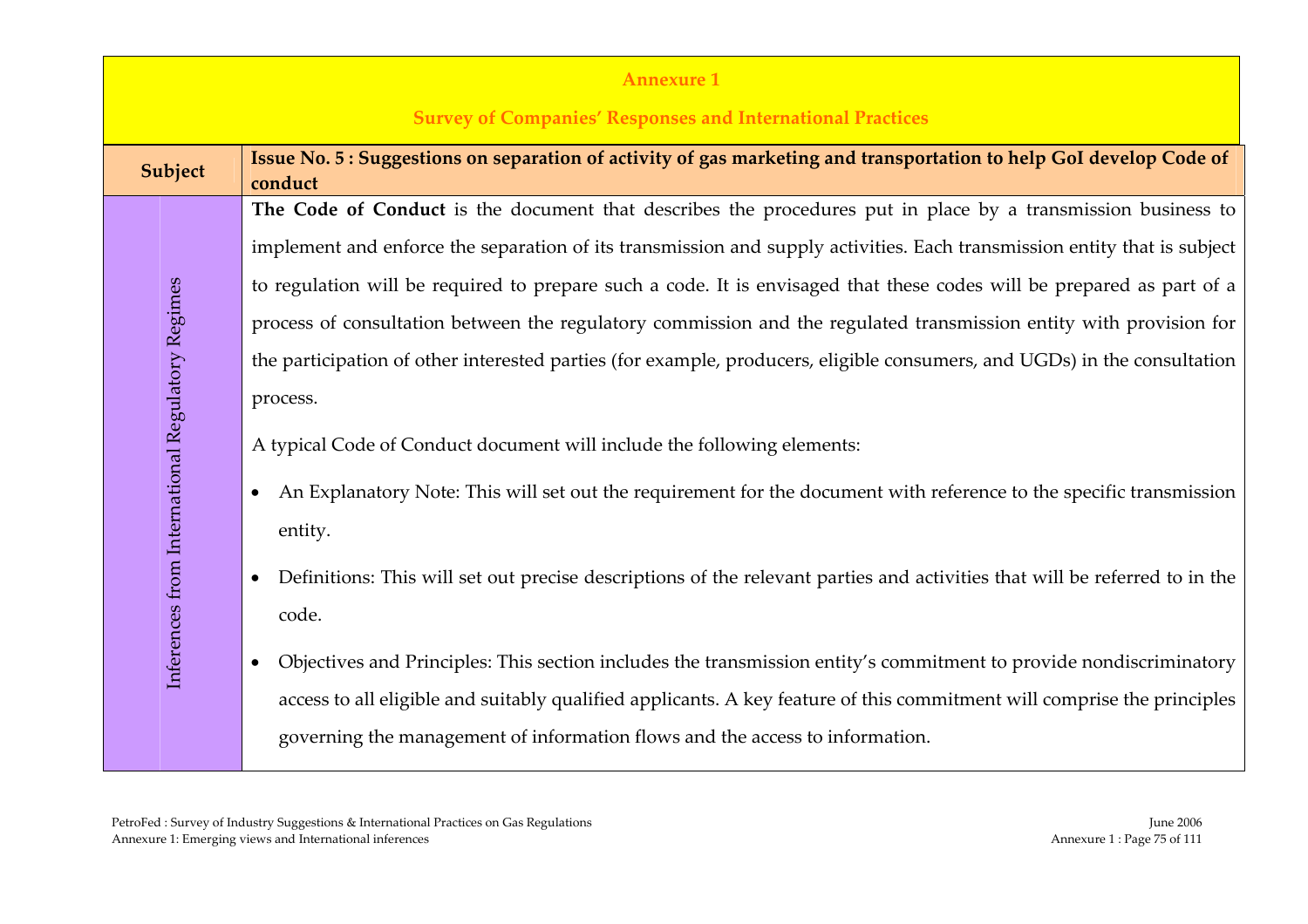# **Annexure 1 Survey of Companies' Responses and International Practices Issue No. 5 : Suggestions on separation of activity of gas marketing and transportation to help GoI develop Code of conduct** • Management of information flows and the access to information: The transmission entity will receive commercially confidential information from applicants for a transmission-only service. The transmission activity has an incentive to pass this information on to its affiliated supply activity. For example, it will find out who, among its customers currently receiving a bundled service, is planning to contract for a gas supply from another supplier. This will allow its affiliated supply activity to target these customers and entice them to remain as customers. This would provide the affiliated supply activity with an unfair advantage relative to other suppliers. **Implementation of Code of Conduct:** This section addresses the implementation of the Code of Conduct and includes the following: The obligations of the transmission business. These obligations include the reorganization of procedures, policies, departmental structures, and job responsibilities to ensure compliance with the Code of Conduct. This section

also includes commitments to establish employee communications and training programs to ensure that employees are informed and resourced to comply. A Complaints Procedure will also be established.

The nature of the functional separation. This subsection deals with the following:

- $\bullet$ Sharing of facilities and resources.
- $\bullet$ Keeping of books and records.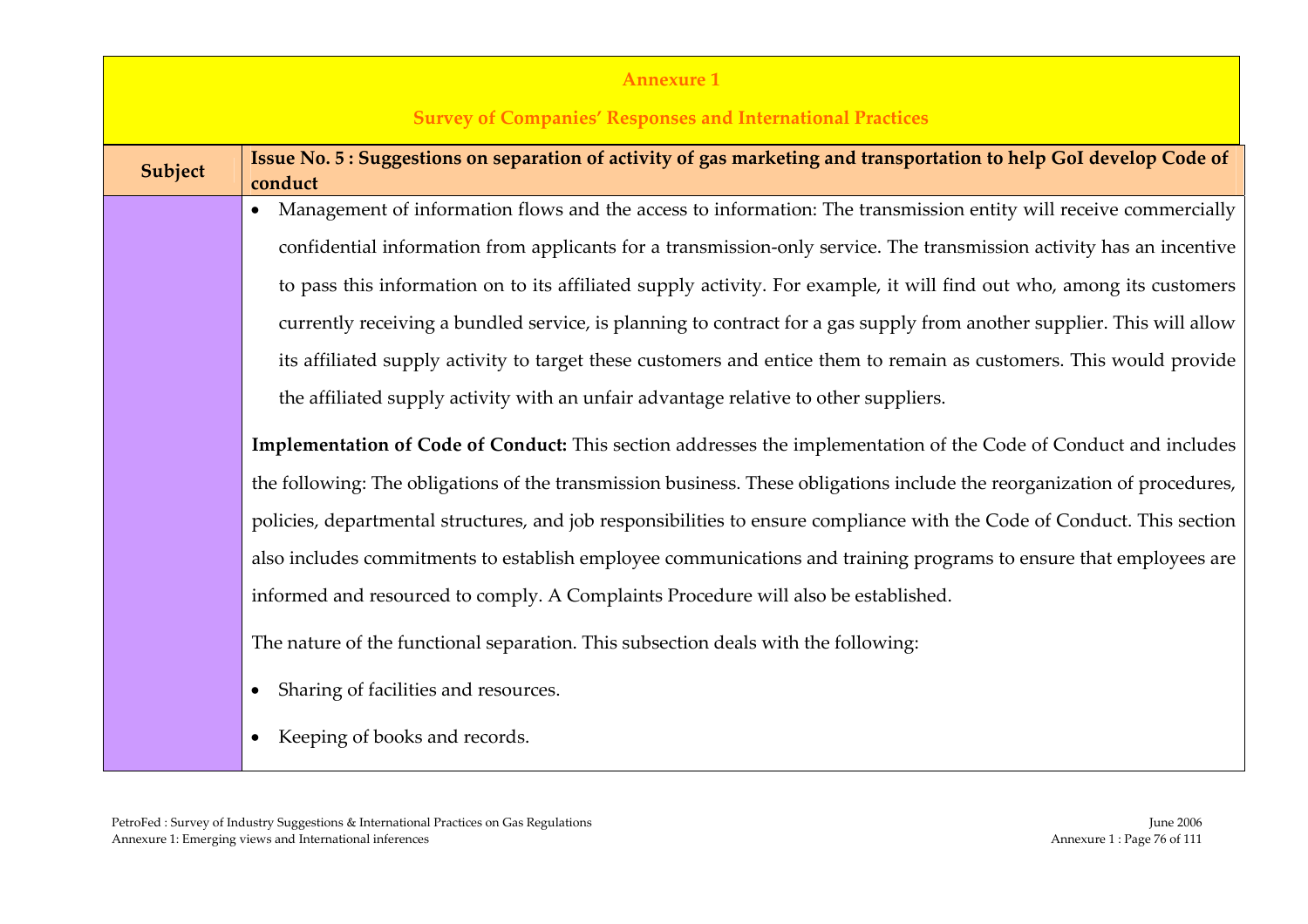| <b>Annexure 1</b>                                                 |                                                                                                                               |
|-------------------------------------------------------------------|-------------------------------------------------------------------------------------------------------------------------------|
| <b>Survey of Companies' Responses and International Practices</b> |                                                                                                                               |
| Subject                                                           | Issue No. 5: Suggestions on separation of activity of gas marketing and transportation to help GoI develop Code of<br>conduct |
|                                                                   | • Prohibitions on engaging in restricted activities.                                                                          |
|                                                                   | Provision of business support services.<br>$\bullet$                                                                          |
|                                                                   | The conduct of business: This subsection addresses the application of tariffs, charges, and discounts and the                 |
|                                                                   | notification that will be required to ensure nondiscriminatory service.                                                       |
|                                                                   | Procedure for dealing with system emergencies: This subsection addresses the procedures for dealing with responses            |
|                                                                   | to system emergencies that violated the Code of Conduct.                                                                      |
|                                                                   | The maintenance of accounts and records: This addresses accounting Code and statutory requirements.                           |
|                                                                   | The role of the Compliance Officer: This subsection presents the powers, duties, and responsibilities of the                  |
|                                                                   | Compliance Officer who is responsible for monitoring and enforcing compliance with the Code of Operation, and                 |
|                                                                   | outlines provisions for external audit.                                                                                       |
|                                                                   |                                                                                                                               |
|                                                                   | <b>SAMPLE CODE OF CONDUCT</b>                                                                                                 |
|                                                                   | <b>DEFINITIONS</b>                                                                                                            |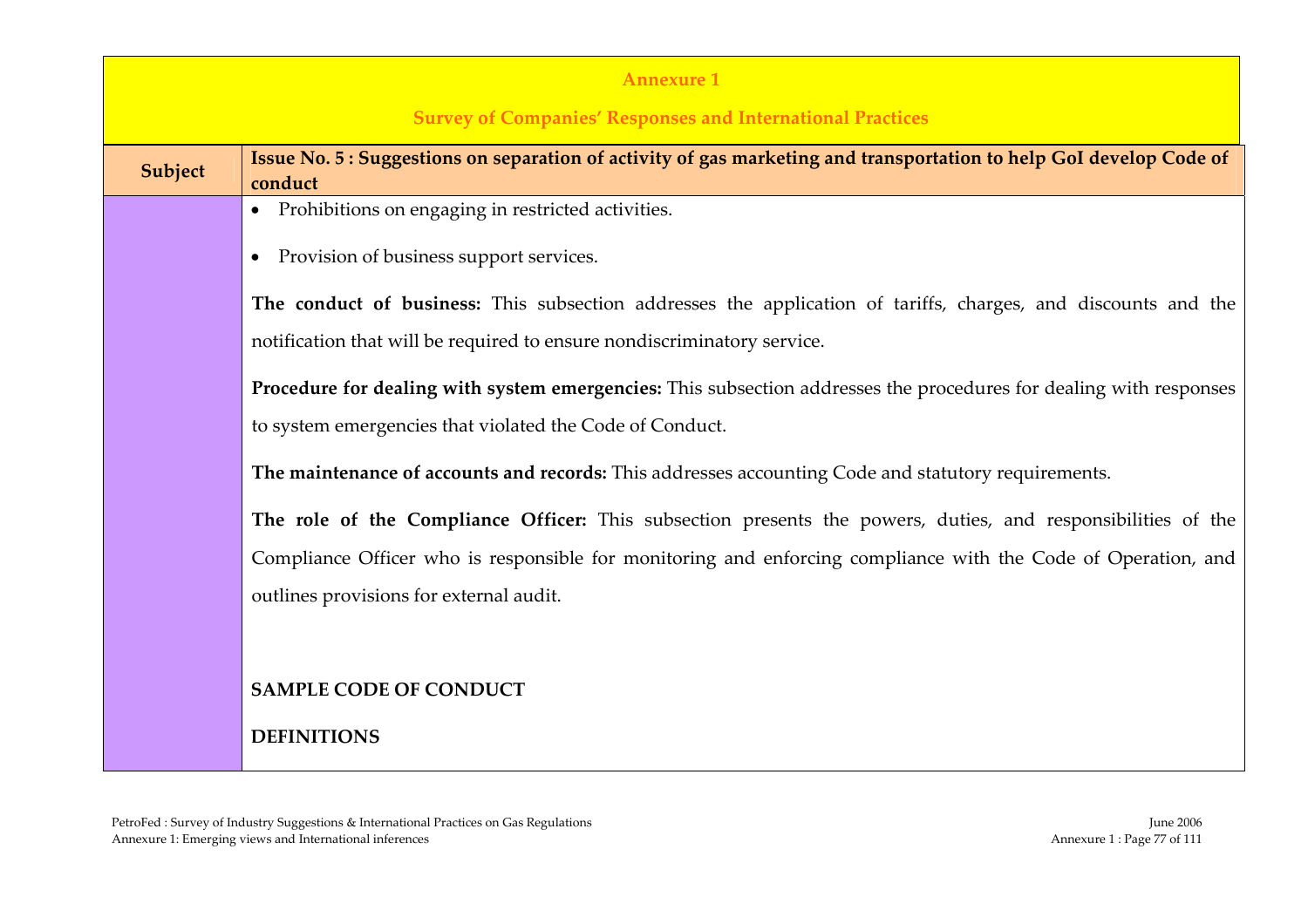# **Annexure 1 Survey of Companies' Responses and International Practices Issue No. 5 : Suggestions on separation of activity of gas marketing and transportation to help GoI develop Code of conduct** The emboldened terms in this Code of Conduct Implementation Procedures have the following meanings: **Affiliate** means a related undertaking of [Transmission Entity X]. **[Transmission Entity X]** means the business unit of Transmission Company Y that is the Transportation provider on Transmission System Z.

**Transmission System User** means a person with whom the Transportation Enterprise carries out business [or may carry out business] in its role of providing a transmission or distribution function. A Transmission System User is a person, who in dealing with [Transmission Enterprise X] in regard to those functions, might provide commercially sensitive information. A Transmission System User may also be described as a Shipper.

**Business Support Services (BSS)** means those Business Support Services, both technical and administrative, including, but not limited to, finance, accounting, human resources, and information systems whether provided by [Transmission Enterprise X] employees or third parties to one or more Business Units of [Transmission Enterprise X]/[to all business units], such as payroll, insurance, financial reporting, corporate accounting, corporate security, human resources (compensation, benefits, employment policies), employee records, pension management, and telecommunications and information systems.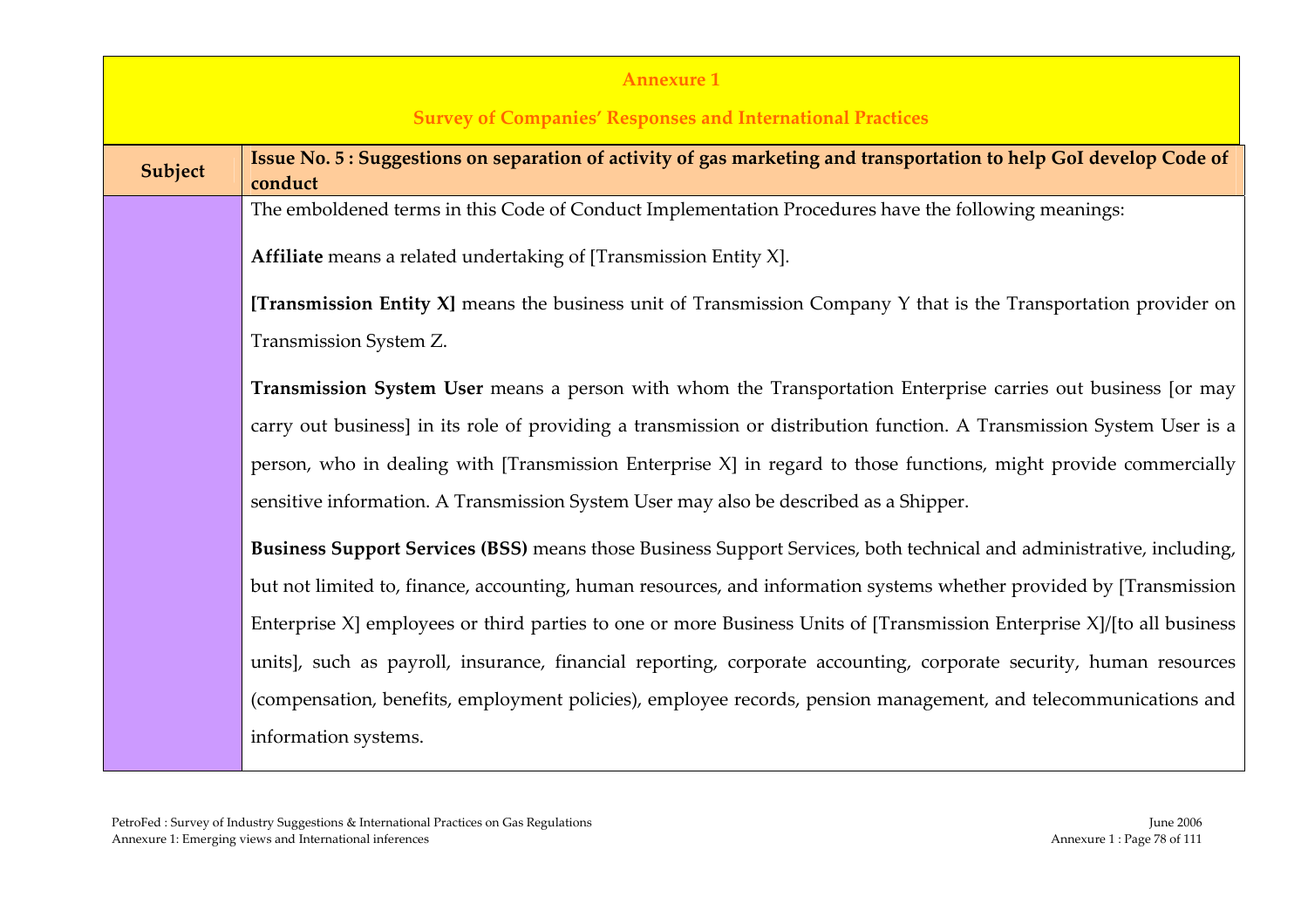| <b>Annexure 1</b>                                                 |                                                                                                                                |
|-------------------------------------------------------------------|--------------------------------------------------------------------------------------------------------------------------------|
| <b>Survey of Companies' Responses and International Practices</b> |                                                                                                                                |
| Subject                                                           | Issue No. 5 : Suggestions on separation of activity of gas marketing and transportation to help GoI develop Code of<br>conduct |
|                                                                   | Business Units means those divisions of [Transmission Company Y] that comprise Gas Supply and the Transportation               |
|                                                                   | Provider.                                                                                                                      |
|                                                                   | Compliance Officer means such person or persons as may be appointed by [Transmission Enterprise X] from time to                |
|                                                                   | time to fulfill the obligations of Compliance Officer as contemplated by the Code of Conduct.                                  |
|                                                                   | Corporate Support Services (CSS) means those services provided to the Chief Executive Officer and the Board to                 |
|                                                                   | facilitate the CEO and Board in carrying out their respective functions.                                                       |
|                                                                   | Business Support Services Function means those [Transmission Company Y] departments including but not limited to               |
|                                                                   | Finance, IT, Human Resources and Secretariat and third parties, providing BSS to [Transmission Enterprise X] or any            |
|                                                                   | Business Unit thereof].                                                                                                        |
|                                                                   | Gas Supply Customer means a person with whom the Gas Supply Unit carries out business in the normal course of                  |
|                                                                   | the provision of [a [bundled] gas supply].                                                                                     |
|                                                                   | Gas Supply Unit means the business unit of [Transmission Company Y] engaged in the business of the sale for resale             |
|                                                                   | (or direct sale to final customers), or purchase for resale, of gas on the wholesale market, or the generation or sale of      |
|                                                                   | electricity including for avoidance of doubt acting in its capacity as supplier of natural gas to customers/end users at       |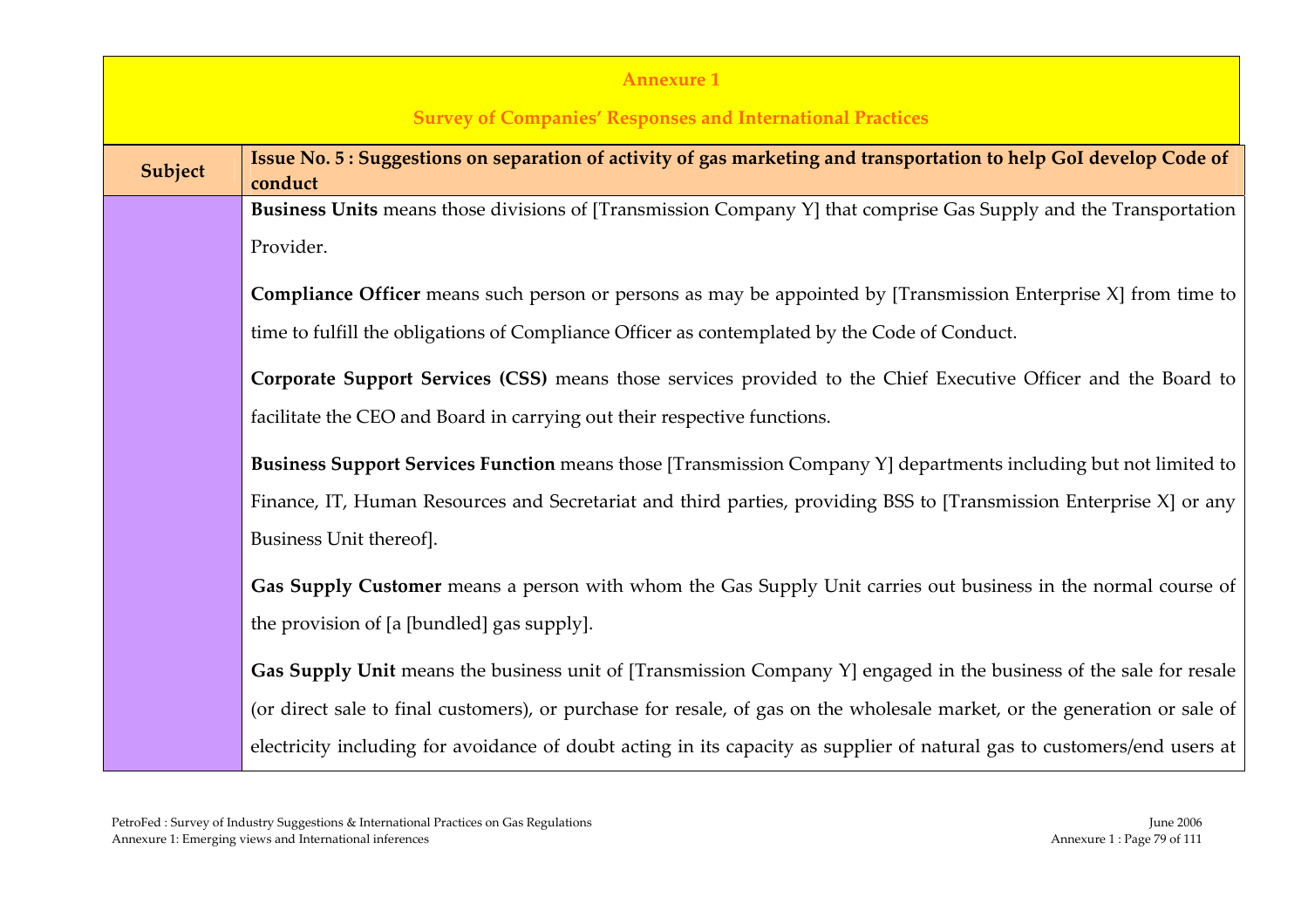| <b>Annexure 1</b>                                                 |                                                                                                                       |
|-------------------------------------------------------------------|-----------------------------------------------------------------------------------------------------------------------|
| <b>Survey of Companies' Responses and International Practices</b> |                                                                                                                       |
|                                                                   |                                                                                                                       |
| Subject                                                           | Issue No. 5 : Suggestions on separation of activity of gas marketing and transportation to help GoI develop Code of   |
|                                                                   | conduct                                                                                                               |
|                                                                   | any Off-take Point from the Transmission System.                                                                      |
|                                                                   | Transportation Provider means [Transmission Enterprise X] acting in its capacity as an owner/operator of              |
|                                                                   |                                                                                                                       |
|                                                                   | [Transmission System Z].                                                                                              |
|                                                                   | Gas Supply means the business as conducted by the Gas Supply Unit.                                                    |
|                                                                   |                                                                                                                       |
|                                                                   | Transportation Systems Operations means the transmission of gas undertaken by the Transportation Provider.            |
|                                                                   | Transportation Information means transmission construction plans, transmission abandonment plans, planned             |
|                                                                   |                                                                                                                       |
|                                                                   | transmission system upgrades, downgrades, or modifications, planned transfer or sale of transmission facilities,      |
|                                                                   | transmission maintenance or outage plans or schedules, availability of transmission capacity, forecasted or scheduled |
|                                                                   | new customer interconnection information, planned customer disconnection information, and customer emergency          |
|                                                                   |                                                                                                                       |
|                                                                   | curtailment information.                                                                                              |
|                                                                   | Supply Employee means an employee of the [Transmission Company Y] or its Affiliates who works (solely or              |
|                                                                   | substantially) within Gas Supply.                                                                                     |
|                                                                   |                                                                                                                       |
|                                                                   | Transportation System Employee means an employee of [Transmission Enterprise X] or its Affiliates who works           |
|                                                                   |                                                                                                                       |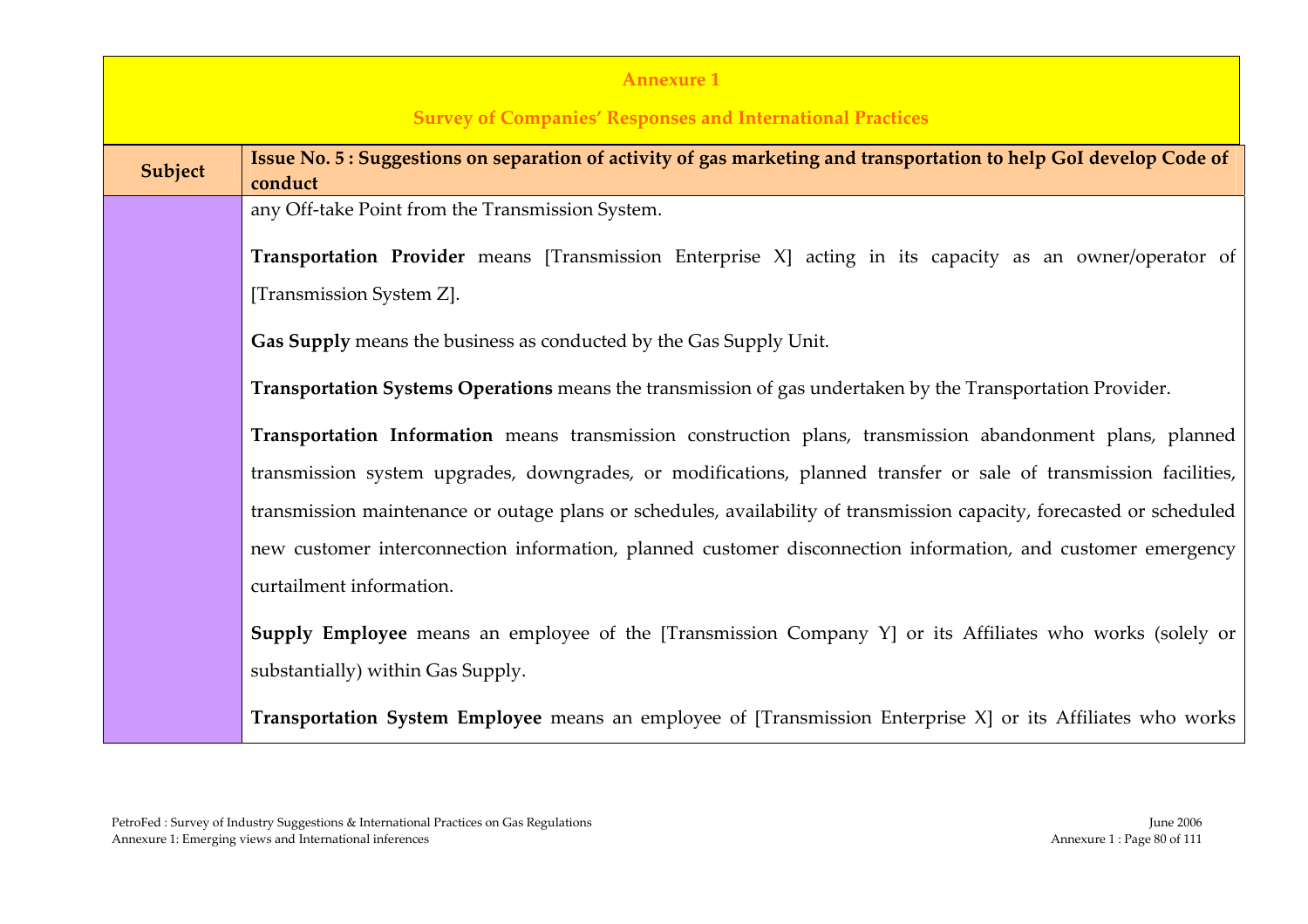| <b>Annexure 1</b>                                                 |                                                                                                                                |
|-------------------------------------------------------------------|--------------------------------------------------------------------------------------------------------------------------------|
| <b>Survey of Companies' Responses and International Practices</b> |                                                                                                                                |
| Subject                                                           | Issue No. 5 : Suggestions on separation of activity of gas marketing and transportation to help GoI develop Code of<br>conduct |
|                                                                   | (solely/substantially) within the Transportation Provider.                                                                     |
|                                                                   | <b>Board</b> means the Board of [Transmission Company Y].                                                                      |
|                                                                   | The Chief Executive Officer means the Chief Executive Officer of [Company Y].                                                  |
|                                                                   | The Executive Management means the Chief Executive Officer, the Heads of Business Units, The Chief Information                 |
|                                                                   | Officer, The Head of Finance and the Company Secretary.                                                                        |
|                                                                   | Commercially Sensitive Information (CSI) means any information compiled by [Transmission Company Y] or a                       |
|                                                                   | Business Unit thereof on a customer in the normal course of providing, in the case of the Transportation Provider, gas         |
|                                                                   | transportation services, and in the case of Gas Supply a bundled gas supply and designated by a Transportation                 |
|                                                                   | Customer or Gas Supply Customer respectively as Commercially Sensitive. Information relating to customers that is              |
|                                                                   | aggregated, redacted, or organized in such a way [for the purpose of proper business planning, forecasting, or                 |
|                                                                   | otherwise and in a manner that does not reveal the identity of the customer to whom the information relates does not           |
|                                                                   | constitute Commercially Sensitive Information].                                                                                |
|                                                                   | The Regulatory Commission means that person appointed by the State Council or such other person as may from time               |
|                                                                   | to time be designated with responsibility for regulatory commission matters within the gas industry.                           |
|                                                                   |                                                                                                                                |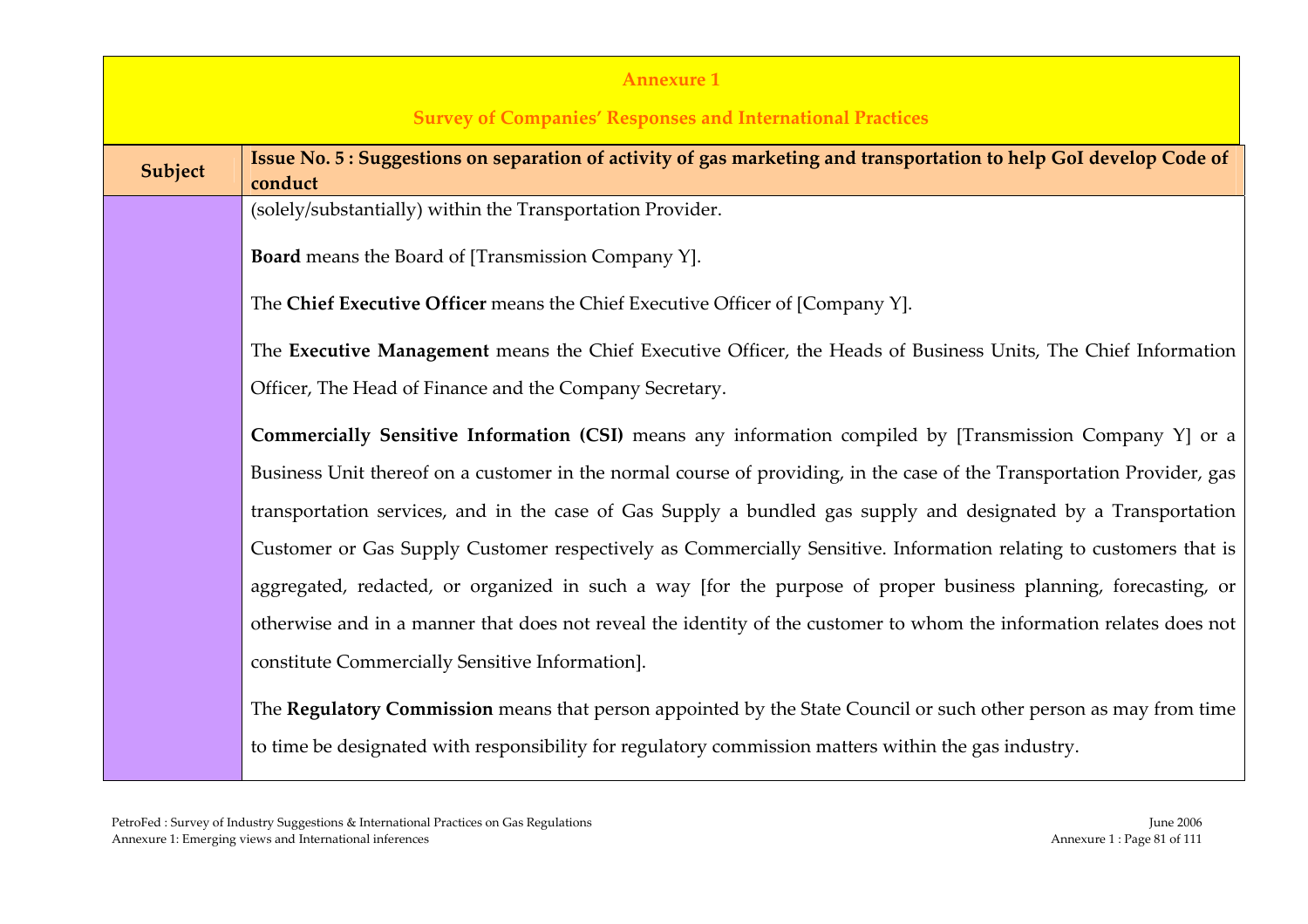| <b>Annexure 1</b>                                                 |                                                                                                                                |
|-------------------------------------------------------------------|--------------------------------------------------------------------------------------------------------------------------------|
| <b>Survey of Companies' Responses and International Practices</b> |                                                                                                                                |
| Subject                                                           | Issue No. 5 : Suggestions on separation of activity of gas marketing and transportation to help GoI develop Code of<br>conduct |
|                                                                   | The Code of Operations means the code of practice for the operation of the Transmission System Z.                              |
|                                                                   | Code of Conduct means the Code of Conduct as revised from time to time.                                                        |
|                                                                   | Implementation Procedure shall mean such procedures, policies, instructions or otherwise as may be prescribed by               |
|                                                                   | [Transmission Company Y] or any Business Unit thereof for the purpose of implementing the Code of Conduct.                     |
|                                                                   | OBJECTIVES AND PRINCIPLES OF CODE OF CONDUCT                                                                                   |
|                                                                   | This Code of Conduct relate to [Transmission Entity X] in its gas-related activities within the China. This Code of            |
|                                                                   | Conduct is adopted by [Transmission Company Y] for the purpose of                                                              |
|                                                                   | establishing Code and conditions for interaction between the Business Units within [Transmission Company Y]<br>$\bullet$       |
|                                                                   | and to ensure equality of treatment as between the Business Units within [Transmission Company Y] and third                    |
|                                                                   | parties;                                                                                                                       |
|                                                                   | ensuring there is non-discriminatory access to the regulated products and services of the Business Units within<br>$\bullet$   |
|                                                                   | [Transmission Company Y];                                                                                                      |
|                                                                   | promoting nondiscriminatory access to information while protecting the confidentiality of proprietary Customer<br>$\bullet$    |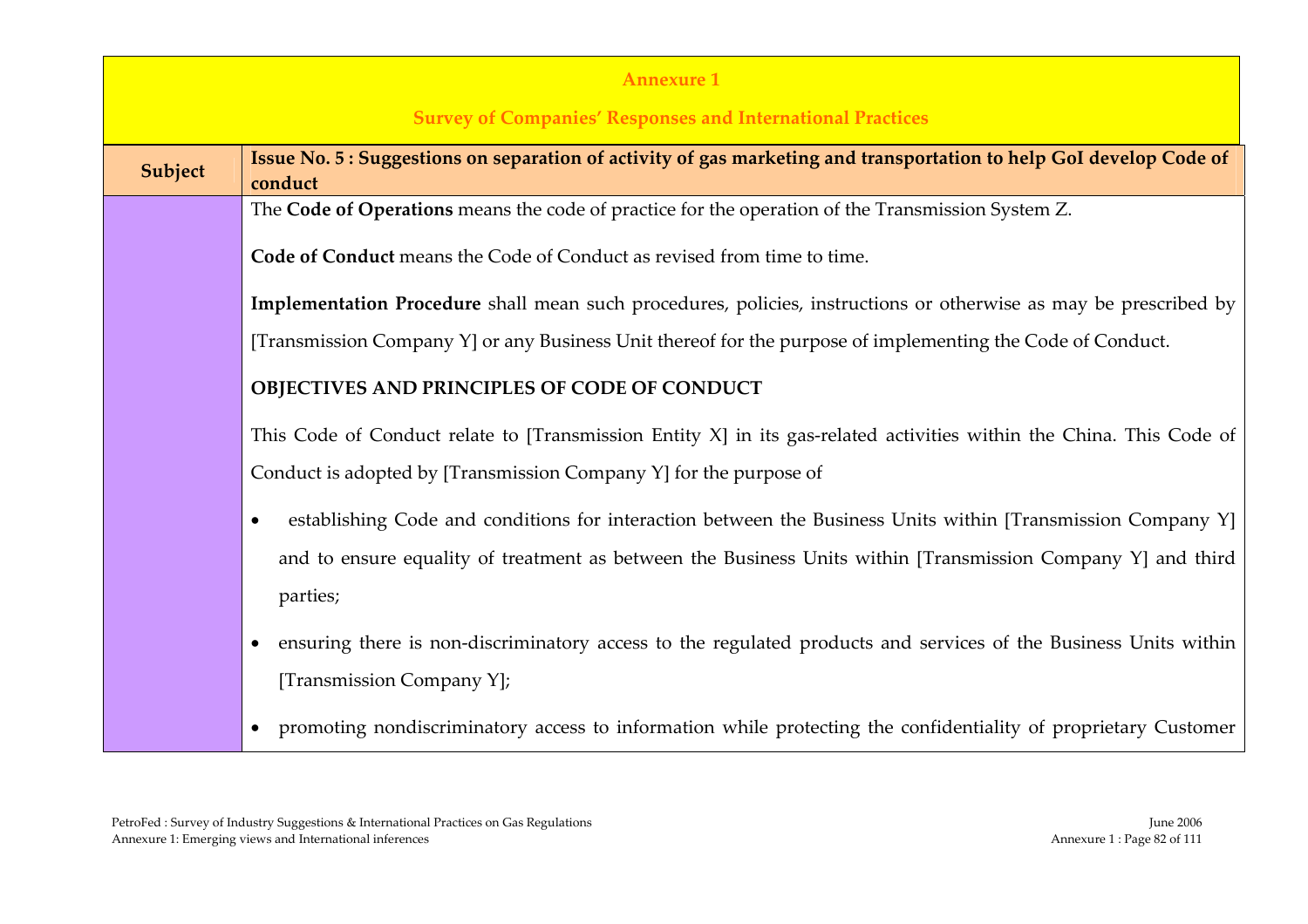| <b>Annexure 1</b> |                                                                                                                                |  |
|-------------------|--------------------------------------------------------------------------------------------------------------------------------|--|
|                   | <b>Survey of Companies' Responses and International Practices</b>                                                              |  |
| Subject           | Issue No. 5 : Suggestions on separation of activity of gas marketing and transportation to help GoI develop Code of<br>conduct |  |
|                   | information and                                                                                                                |  |
|                   | [preventing cross-subsidization of competitive activities as between the Business Units all in accordance with<br>$\bullet$    |  |
|                   | statutory and regulatory commission obligations of the Board].                                                                 |  |
|                   | NONDISCRIMINATORY ACCESS                                                                                                       |  |
|                   | Unless otherwise authorized by the Code of Conduct, no Business Unit shall                                                     |  |
|                   | 1. Represent that as a result of the affiliation with [Transmission Enterprise X] or any other Business Unit thereof           |  |
|                   | it will receive any different treatment from or by such other Business Unit than the treatment that Business Unit              |  |
|                   | provides to unaffiliated entities or their customers in respect of regulated services; or                                      |  |
|                   | 2. Provide other Business Units or their customers any preference (including but not limited to terms and                      |  |
|                   | conditions, pricing or timing) over unaffiliated entities or their customers in the provision or procurement of                |  |
|                   | goods or services provided by that Business Unit.                                                                              |  |
|                   | If a Business Unit makes a service or product available to other Business Units or a customer thereof, the Business Unit       |  |
|                   | shall contemporaneously make the same service or product available to all unaffiliated entities or their respective            |  |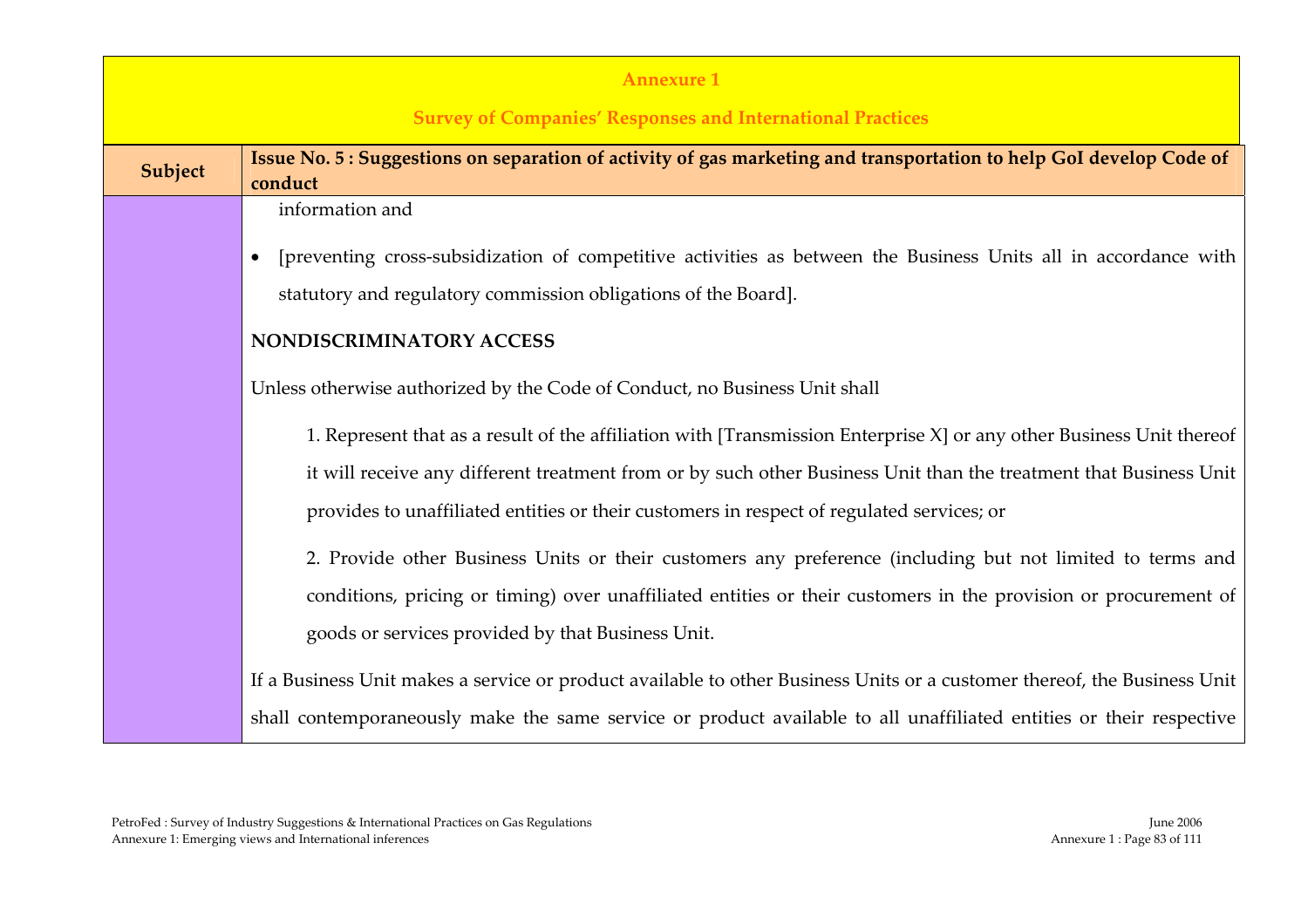| <b>Annexure 1</b>                                                 |                                                                                                                               |
|-------------------------------------------------------------------|-------------------------------------------------------------------------------------------------------------------------------|
| <b>Survey of Companies' Responses and International Practices</b> |                                                                                                                               |
| Subject                                                           | Issue No. 5: Suggestions on separation of activity of gas marketing and transportation to help GoI develop Code of<br>conduct |
|                                                                   | customers on a nondiscriminatory basis.                                                                                       |
|                                                                   | NON-DISCRIMINATION IN PROCESSING REQUESTS                                                                                     |
|                                                                   | The Transportation Provider and Gas Supply shall process all requests for the same or similar services or product             |
|                                                                   | provided by the Transportation Provider and Gas Supply respectively in the same manner and within the same period             |
|                                                                   | irrespective of whether the request is from another Business Unit or an unaffiliated enterprise.                              |
|                                                                   | <b>INFORMATION ACCESS</b>                                                                                                     |
|                                                                   | The Transporter shall establish a Transportation Information request procedure, which shall be a procedure whereby            |
|                                                                   | all Transportation Information from the Transportation Provider. Requests for Transportation System Information shall         |
|                                                                   | be made to the Transporter and dealt with under the Transportation System Information Request Procedure.                      |
|                                                                   | [Transmission Enterprise X] will ensure that Gas Supply Employees and new Business Unit employees do not have                 |
|                                                                   | access to, or obtain by any means, Transportation Information, except that which is available through the                     |
|                                                                   | Transportation Systems Information Request Procedure. In the event that the Transporter receives any request for              |
|                                                                   | information the Transporter may seek the opinion of [The Compliance Officer/regulatory commission] with a view to             |
|                                                                   | ascertaining whether the provision thereof should or may constitute a breach of the Code of Conduct.                          |
|                                                                   |                                                                                                                               |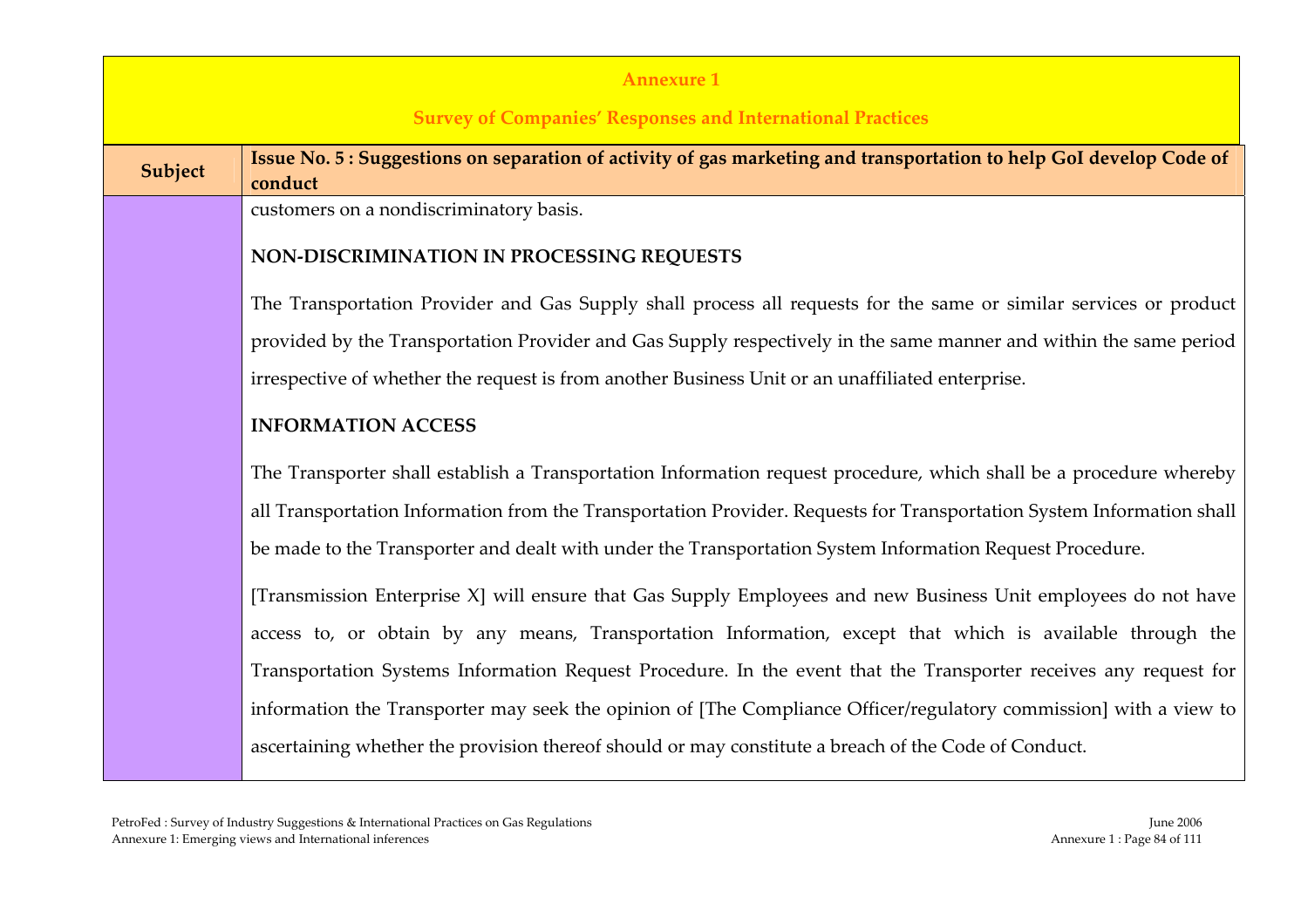| Subject | Issue No. 5 : Suggestions on separation of activity of gas marketing and transportation to help GoI develop Code of<br>conduct |
|---------|--------------------------------------------------------------------------------------------------------------------------------|
|         | Gas Supply Employees shall not disclose confidential information to new Business Unit Employees and new Business               |
|         | Unit Employees shall not disclose confidential information to Gas Supply Employees.                                            |
|         | [Transmission Entity X] will ensure that:                                                                                      |
|         | Transportation System Employees do not disclose to Gas Supply Employees any Transportation Information, by<br>$\bullet$        |
|         | any means other than as provided under a Transportation System Information Request.                                            |
|         | Transportation System Employees do not disclose to Gas Supply Employees any information about the<br>$\bullet$                 |
|         | transportation system(s) of others except as provided under a Transportation System Information Request.                       |
|         | Transportation System Employees do not share any CSI related to nonaffiliated Transmission system Users or<br>$\bullet$        |
|         | potential nonaffiliated Transmission system Users with any Gas Supply Employees [except as provided under                      |
|         | Transportation System Information Requests].                                                                                   |
|         | CSS Officers do not disclose to Trading Employees any information about [Transmission Enterprise X]'s<br>$\bullet$             |
|         | Transportation System.                                                                                                         |
|         | CSS Officers do not disclose to Trading Employees any information about the transportation system(s) of others.                |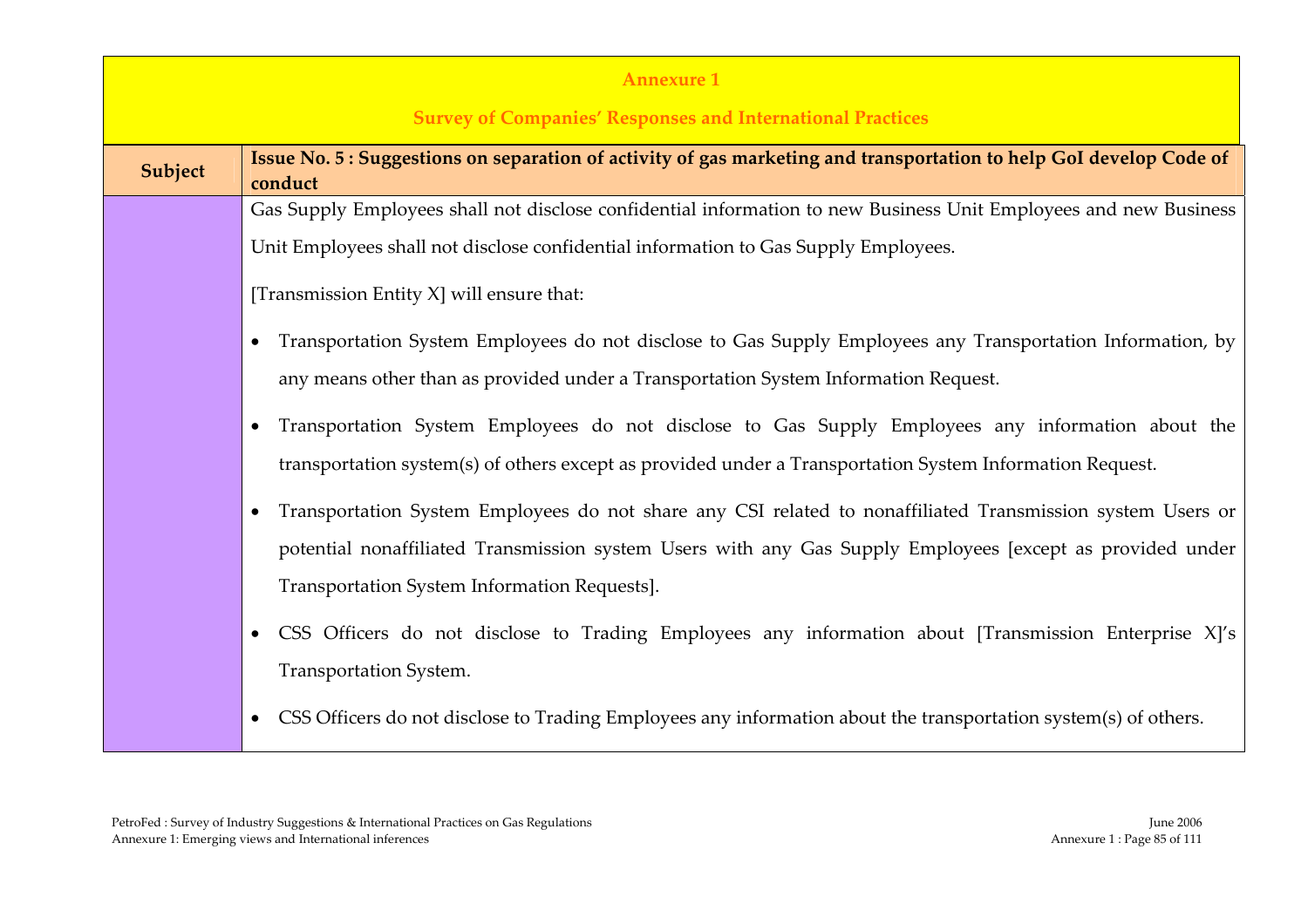| <b>Annexure 1</b>                                                 |                                                                                                                               |
|-------------------------------------------------------------------|-------------------------------------------------------------------------------------------------------------------------------|
| <b>Survey of Companies' Responses and International Practices</b> |                                                                                                                               |
| Subject                                                           | Issue No. 5: Suggestions on separation of activity of gas marketing and transportation to help GoI develop Code of<br>conduct |
|                                                                   | CSS Officers do not share any CSI related to nonaffiliated Transmission system Users or potential nonaffiliated<br>$\bullet$  |
|                                                                   | Transmission system Users with any Trading Employees except to the extent that such information is publicly                   |
|                                                                   | available.                                                                                                                    |
|                                                                   | [Transmission Enterprise X] will ensure that CSI, insofar as possible, is not discussed at Executive Management               |
|                                                                   | Meetings. Members of the Executive not entitled to access to CSI will take no part in any deliberations of the Executive      |
|                                                                   | involving such matters.                                                                                                       |
|                                                                   | To the extent that CSI is discussed at executive management meetings such executive management meetings shall be              |
|                                                                   | structured to ensure in so far as practicable that members of the executive not entitled to access to CSI shall not           |
|                                                                   | participate in discussions involving such CSI or that such CSI.                                                               |
|                                                                   | The Code of Conduct shall not be construed as limiting the entitlement of the CEO and or the Board or any others              |
|                                                                   | properly entitled thereto to CSI however, all persons to whom such information is properly released shall be obliged to       |
|                                                                   | comply with the Code of Conduct.                                                                                              |
|                                                                   | CSI required by the CEO and Board will be kept confidential by the CSS officers.                                              |
|                                                                   | Where CSI is provided to the Board it shall be [labeled]/[identified] as such at the time of its provision. The Board         |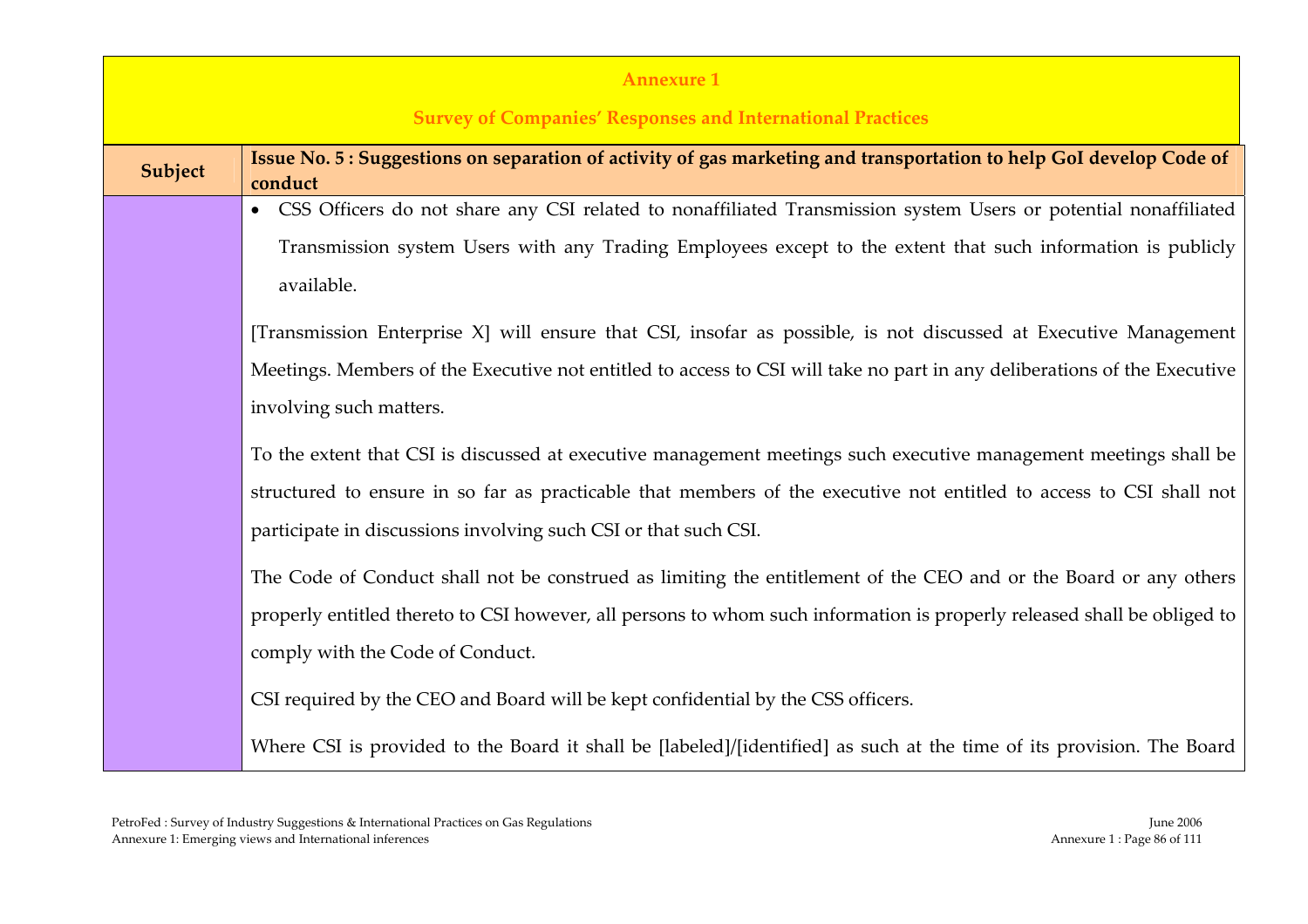| <b>Annexure 1</b>                                                 |                                                                                                                                |
|-------------------------------------------------------------------|--------------------------------------------------------------------------------------------------------------------------------|
| <b>Survey of Companies' Responses and International Practices</b> |                                                                                                                                |
| Subject                                                           | Issue No. 5 : Suggestions on separation of activity of gas marketing and transportation to help GoI develop Code of<br>conduct |
|                                                                   | undertakes not to disclose CSI.                                                                                                |
|                                                                   | [Transmission Entity X] will ensure                                                                                            |
|                                                                   | (a.) that policies, procedures, organizational configuration, departmental structure and employee                              |
|                                                                   | job responsibilities,                                                                                                          |
|                                                                   | (b.) physical and systemic restrictions, and                                                                                   |
|                                                                   | (c.) communication, training and monitoring programs shall be structured to ensure compliance with the Code of                 |
|                                                                   | Conduct.                                                                                                                       |
|                                                                   | <b>IMPLEMENTATION OF CODE OF CONDUCT</b>                                                                                       |
|                                                                   | Obligations of [Transmission Entity X]:                                                                                        |
|                                                                   | Communication: [Transmission Enterprise X] will initiate and will maintain an employee communication program,                  |
|                                                                   | consisting of a series of company-wide communications (print media) describing the ongoing changes within the gas              |
|                                                                   | utility industry and the resulting changes that have happened or will happen within [Transmission Enterprise X]. The           |
|                                                                   | focus of the communication program will include communication of the principals and objectives underlying the Code             |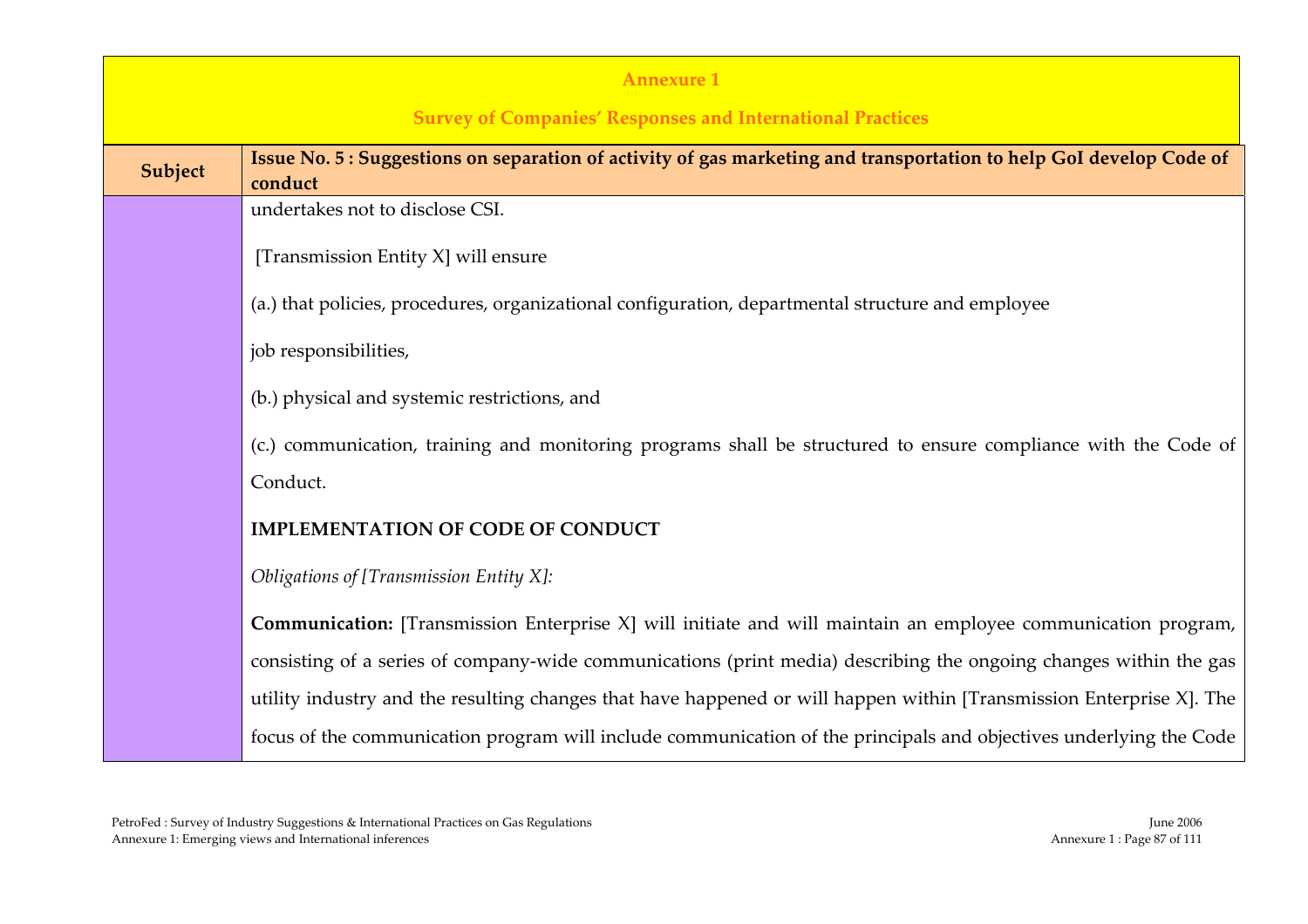| <b>Annexure 1</b> |                                                                                                                                |  |
|-------------------|--------------------------------------------------------------------------------------------------------------------------------|--|
|                   | <b>Survey of Companies' Responses and International Practices</b>                                                              |  |
| Subject           | Issue No. 5 : Suggestions on separation of activity of gas marketing and transportation to help GoI develop Code of<br>conduct |  |
|                   | of Conduct and their impact on the manner in which [Transmission Enterprise X], the Business Units, Affiliates and             |  |
|                   | employees conduct business.                                                                                                    |  |
|                   | Training: [Transmission Enterprise X] will design implement and maintain a program or programs to educate and                  |  |
|                   | train all [Transmission Enterprise X] employees in the requirements of the Code of Conduct. The training will be               |  |
|                   | structured so that those employees in key areas (for example, employees engaged in Transmission System operations              |  |
|                   | and Gas Supply Division, and others whose day-to-day responsibilities will be directly affected will receive the most          |  |
|                   | comprehensive training. Documentation will be maintained detailing the training provided, including a listing of               |  |
|                   | employees attending, dates held, locations, and specific subject matter covered.                                               |  |
|                   | [Transmission Company Y] shall ensure (and to the extent necessary shall amend) its policies, procedures,                      |  |
|                   | organizational configuration, departmental structures and employee job responsibilities to enable [Transmission                |  |
|                   | Enterprise X] and its constituent Business Units (and each of them) to conduct business in compliance with the Code of         |  |
|                   | Conduct.                                                                                                                       |  |
|                   | [Transmission Enterprise X] will establish a Complaints Procedure to address and resolve complaints made regarding             |  |
|                   | alleged violations of the Code of Conduct such procedure to be established within [120 days] of the adoption of these          |  |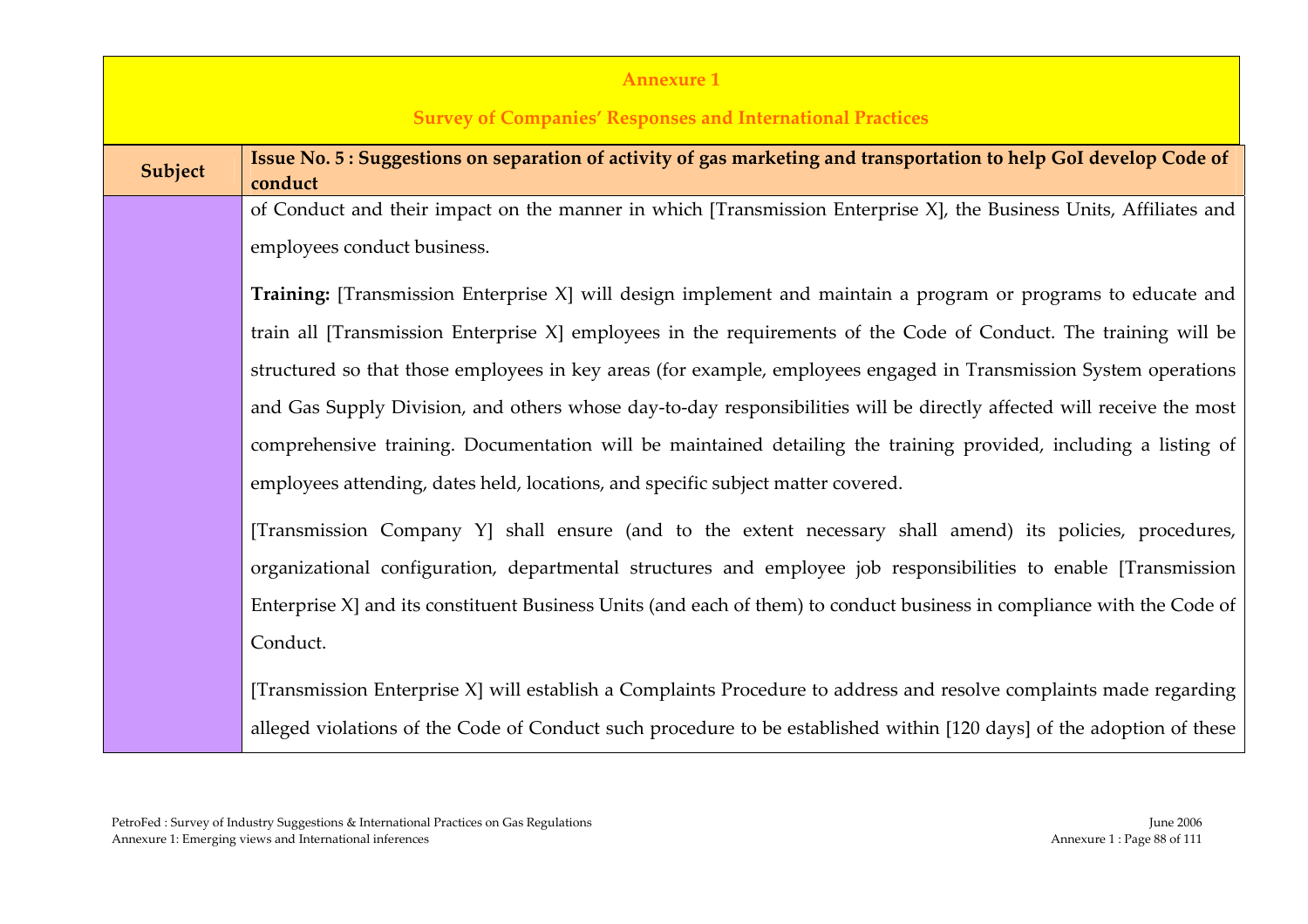| <b>Annexure 1</b>                                                 |                                                                                                                                     |
|-------------------------------------------------------------------|-------------------------------------------------------------------------------------------------------------------------------------|
| <b>Survey of Companies' Responses and International Practices</b> |                                                                                                                                     |
| Subject                                                           | Issue No. 5 : Suggestions on separation of activity of gas marketing and transportation to help GoI develop Code of<br>conduct      |
|                                                                   | Code of Conduct. The Complaints Procedure shall provide for inter alia                                                              |
|                                                                   | Those complaints shall be investigated and responses thereto made in writing within [______] days of receipt of<br>$\bullet$        |
|                                                                   | complaint or receipt of relevant information sought to enable [Transmission Enterprise X] to address a complaint.                   |
|                                                                   | For advice to complainants that if they are not satisfied with the resolution of their complaint, they have the option<br>$\bullet$ |
|                                                                   | of complaining directly to the regulatory commission if they so desire [a question arises as to whether the                         |
|                                                                   | regulatory commission will have any power or entitlement to entertain such complaints].                                             |
|                                                                   | A log will be kept listing all complaints received and indicating whether they are resolved or still pending. The log<br>$\bullet$  |
|                                                                   | will contain the following information:                                                                                             |
|                                                                   | (a) Date of complaint,                                                                                                              |
|                                                                   | (b) Identity of complainant,                                                                                                        |
|                                                                   | (c) Brief Description of the nature of the complaint including at a minimum the names of those involved and the                     |
|                                                                   | facts and circumstances surrounding the allegation, forming the substance of the complaint.                                         |
|                                                                   | (d) The names and titles of those who investigated the allegation.                                                                  |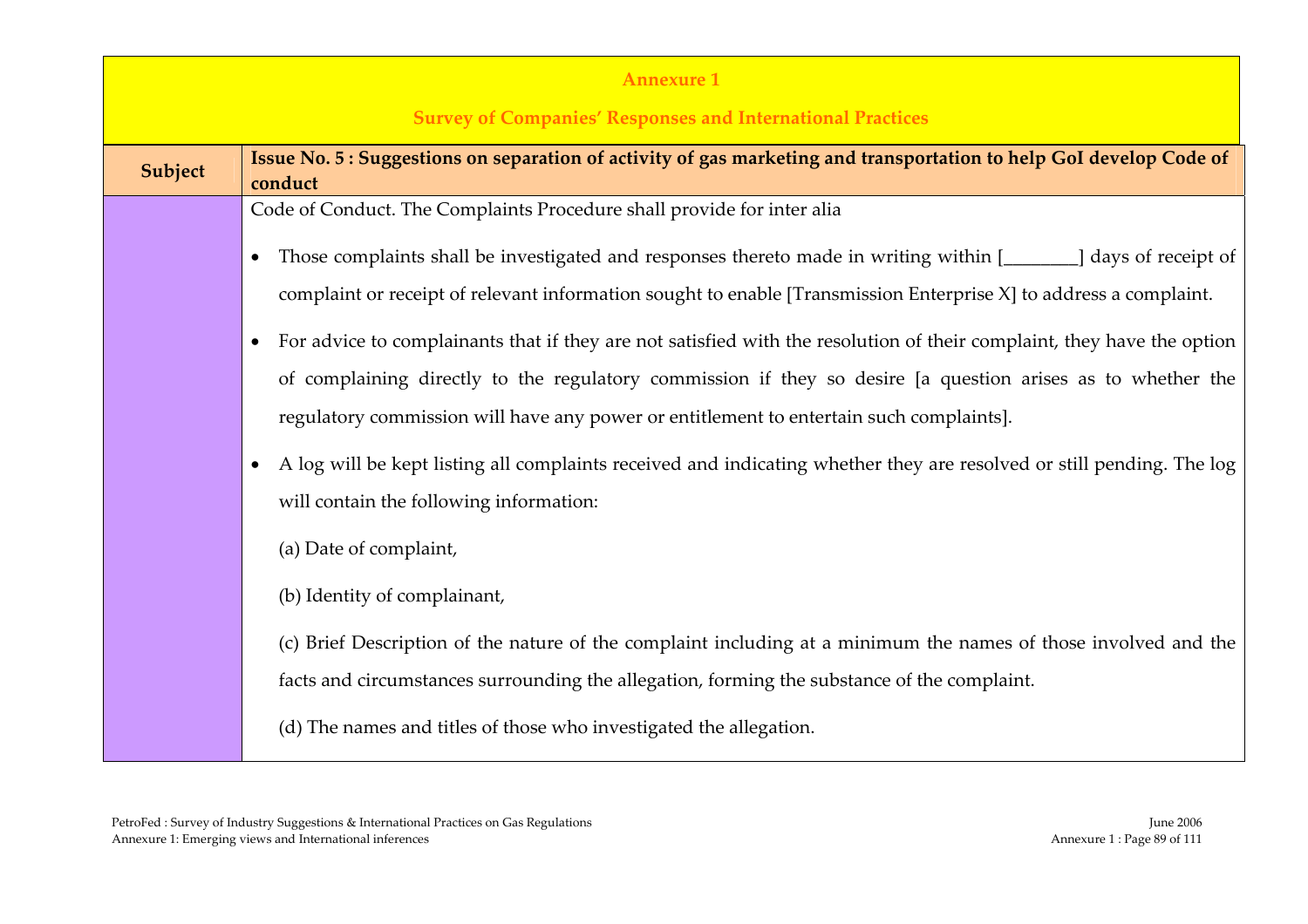| <b>Annexure 1</b>                                                 |                                                                                                                               |
|-------------------------------------------------------------------|-------------------------------------------------------------------------------------------------------------------------------|
| <b>Survey of Companies' Responses and International Practices</b> |                                                                                                                               |
| Subject                                                           | Issue No. 5: Suggestions on separation of activity of gas marketing and transportation to help GoI develop Code of<br>conduct |
|                                                                   | (e) Status of complaint, whether pending or resolved,                                                                         |
|                                                                   | (f) If resolved, a description of the resolution, and                                                                         |
|                                                                   | $(g)$ Any action taken by [Transmission Enterprise X] (other than the investigation itself) as a result of the complaint.     |
|                                                                   | <b>ENFORCEMENT PROCEDURES</b>                                                                                                 |
|                                                                   | [What internal Enforcement Procedures can be contemplated or established in the absence of an independent                     |
|                                                                   | regulatory commission].                                                                                                       |
|                                                                   | <b>FUNCTIONAL SEPARATION</b>                                                                                                  |
|                                                                   | Sharing of Facilities and Resources                                                                                           |
|                                                                   | Except as otherwise permitted [by the Code of Conduct] the Transportation Provider shall not share office space, office       |
|                                                                   | equipment services, and computer or information systems with other Business Units. Business Units shall not share             |
|                                                                   | inter se office space, equipment, services, and computer or information systems].                                             |
|                                                                   | Where physical separation required is not accomplished by having office space in separate buildings, physical                 |
|                                                                   | separation shall be accomplished by having office space and equipment in secure, controlled access areas within a             |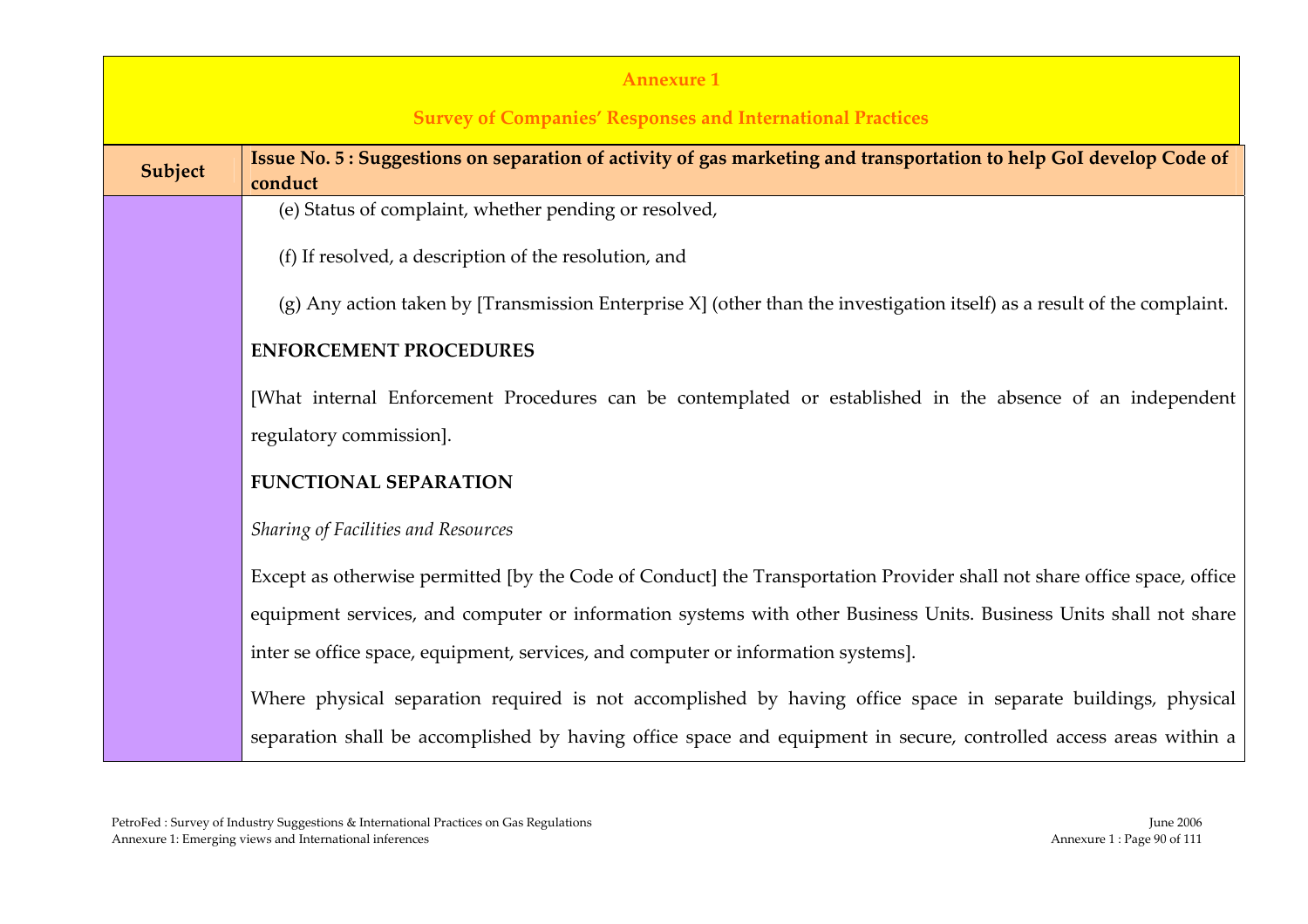| Subject | Issue No. 5: Suggestions on separation of activity of gas marketing and transportation to help GoI develop Code of<br>conduct                                                                                                            |
|---------|------------------------------------------------------------------------------------------------------------------------------------------------------------------------------------------------------------------------------------------|
|         | building.                                                                                                                                                                                                                                |
|         | The Transportation Provider shall not allow its other Business Units to access its computer or information systems<br>unless appropriate computer data management, data access protocols and contractual provisions regarding the breach |
|         | of data access protocols have been put in place to ensure that such access will not result in access by a Business Unit to                                                                                                               |
|         | information in a manner contrary to or inconsistent with the Code of Conduct.                                                                                                                                                            |
|         | Nothing in the last sub-section above shall prohibit a (Business Unit) from having unrestricted access to any computer<br>or information system that is available to the public.                                                         |
|         | Each Business Unit shall maintain books, accounts and records [in respect of its regulated products and services]                                                                                                                        |
|         | separate from those of the other Business Units within [Transmission Company Y] such books, accounts and records                                                                                                                         |
|         | shall be kept in accordance with generally accepted accounting principles and such guidelines or other system of                                                                                                                         |
|         | accounts as may be prescribed from time to time, and shall be sufficient to allow for an audit of the transactions                                                                                                                       |
|         | between the Business Units within [Transmission Enterprise X]                                                                                                                                                                            |
|         | [Transmission Company Y] prohibits Transportation System Employees from being involved in any way with the Gas                                                                                                                           |
|         | Supply Division and requires that its Transportation System Employees operate independently of [Transmission]                                                                                                                            |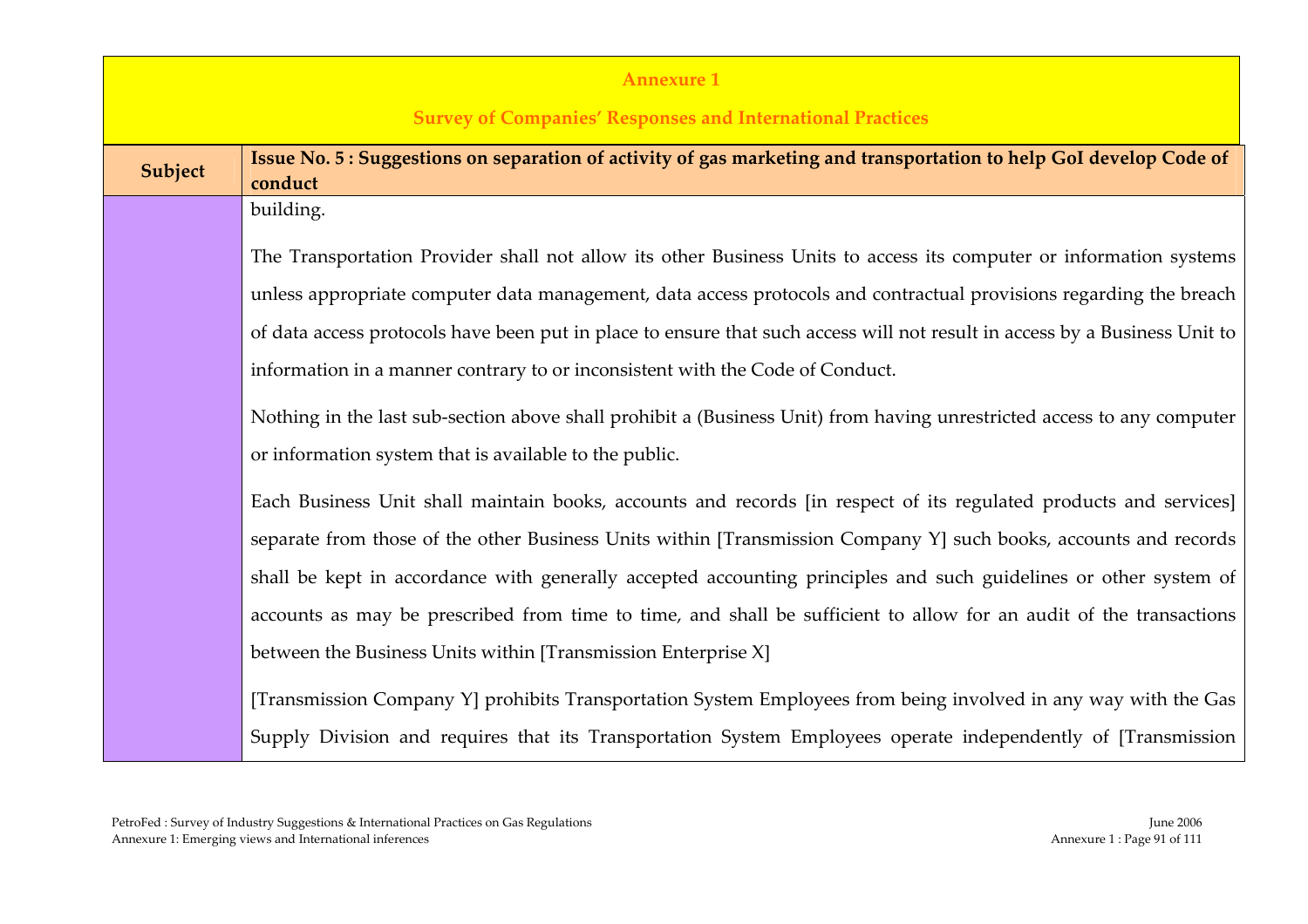| <b>Annexure 1</b>                                                 |                                                                                                                                |
|-------------------------------------------------------------------|--------------------------------------------------------------------------------------------------------------------------------|
|                                                                   |                                                                                                                                |
| <b>Survey of Companies' Responses and International Practices</b> |                                                                                                                                |
| Subject                                                           | Issue No. 5 : Suggestions on separation of activity of gas marketing and transportation to help GoI develop Code of<br>conduct |
|                                                                   | Company Y] employees, or employees, engaged in the Gas Supply Division. This is accomplished by:                               |
|                                                                   |                                                                                                                                |
|                                                                   | Restricted access, both physical and systemic, to Gas Supply information and facilities;<br>$\bullet$                          |
|                                                                   | Work procedure design and job responsibility assignment;<br>$\bullet$                                                          |
|                                                                   | Communication, training and monitoring programs as described above; and<br>$\bullet$                                           |
|                                                                   | Such other methods as may be prescribed by the Board from time to time.<br>$\bullet$                                           |
|                                                                   | [Transmission Company Y] prohibits its Gas Supply employees, from engaging in Transportation System operations,                |
|                                                                   | and does not permit them access to the system control center or similar facilities used for transportation operations or       |
|                                                                   | reliability that differs in any way from the access available to other Transmission system Users. This is accomplished         |
|                                                                   | by:                                                                                                                            |
|                                                                   | Restricted access, both physical and systemic, to Transportation System operations and system reliability                      |
|                                                                   | information and facilities; Work procedure design and job responsibility assignment;                                           |
|                                                                   | Communication, training and monitoring programs as described above; and<br>$\bullet$                                           |
|                                                                   | Such other methods as may be prescribed by the Board from time to time.<br>$\bullet$                                           |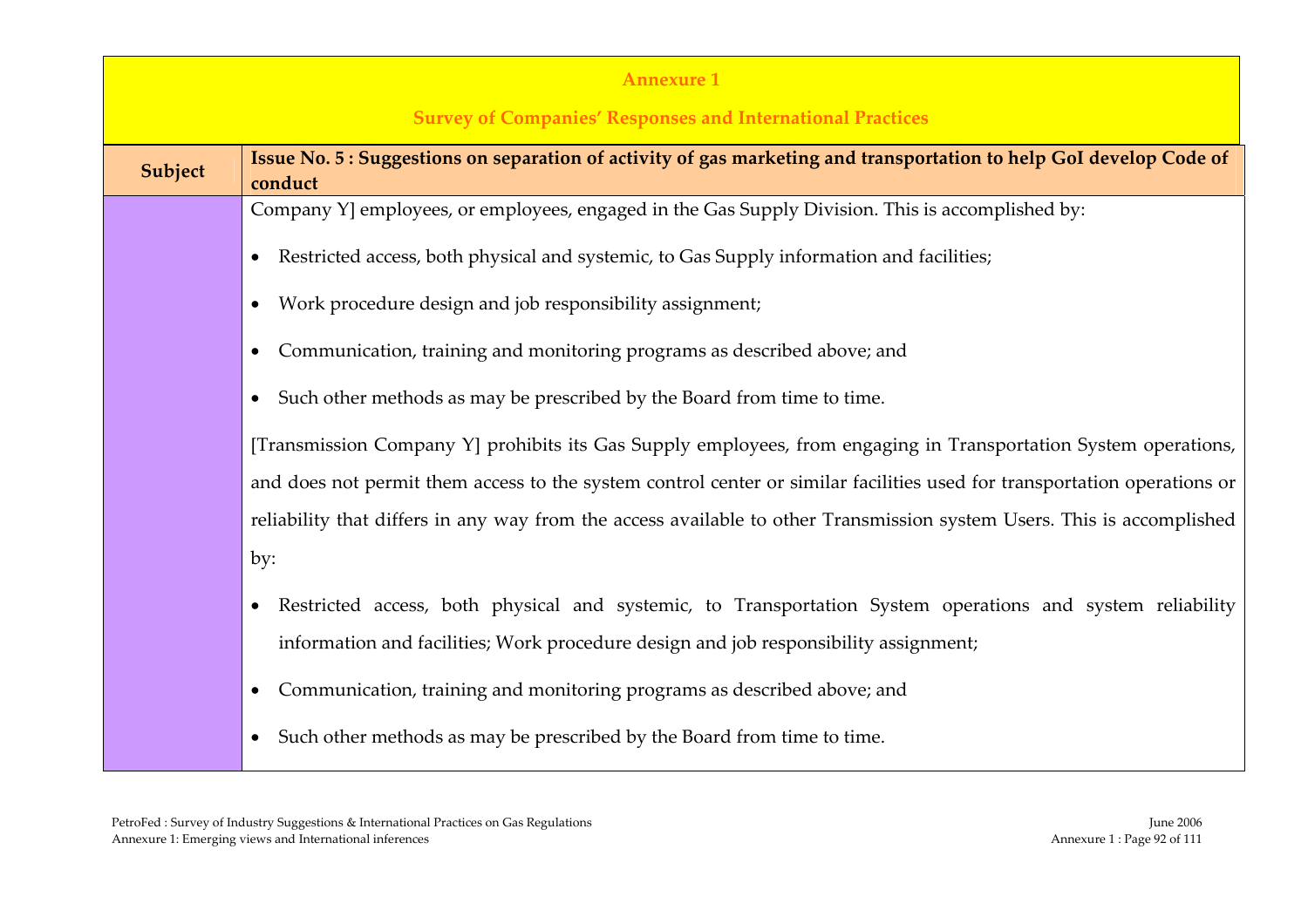| Subject | Issue No. 5: Suggestions on separation of activity of gas marketing and transportation to help GoI develop Code of<br>conduct |
|---------|-------------------------------------------------------------------------------------------------------------------------------|
|         | [Transmission Company Y] provides [and procures from third parties] Business Support Services (BSS). Business                 |
|         | Support Services shall be priced, reported and conducted in accordance with the principles herein and with any                |
|         | applicable pricing and reporting requirements imposed from time to time by the [Compliance Officer/regulatory                 |
|         | commission].                                                                                                                  |
|         | The provision of Business Support Services or Corporate Support Services shall not allow or provide a means for the           |
|         | transfer of information, including proprietary customer information in a manner contrary to or inconsistent with the          |
|         | Code of Conduct, create the opportunity for preferential treatment or/and confer competitive advantage, lead to               |
|         | customer confusion create significant opportunities for cross-subsidization or otherwise provide any means to                 |
|         | circumvent the Code of Conduct. [Implementation procedures shall be prepared by Business Support Services and                 |
|         | Corporate Services within 120 days of the Code of Conduct and submitted to and approved by the [Compliance                    |
|         | Officer/regulatory commission].                                                                                               |
|         | <b>CONDUCT OF BUSINESS</b>                                                                                                    |
|         | The Transportation Provider shall strictly enforce all tariff provisions relating to the sale or purchase of                  |
|         | regulated services or products and/or the utilization thereof that do not provide for the use of discretion. [Tariff          |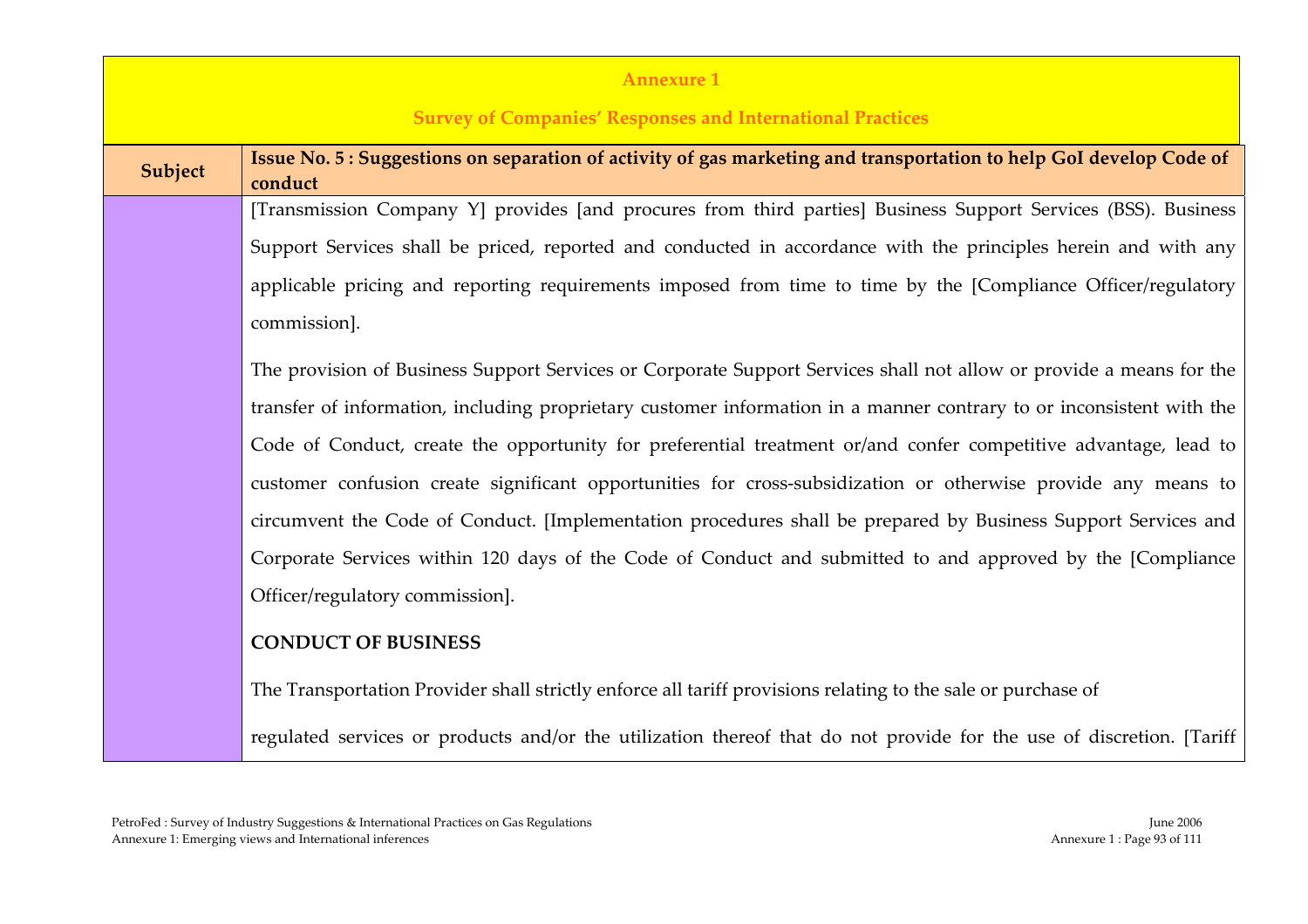|         | Issue No. 5 : Suggestions on separation of activity of gas marketing and transportation to help GoI develop Code of           |
|---------|-------------------------------------------------------------------------------------------------------------------------------|
| Subject | conduct                                                                                                                       |
|         | provisions shall include and be deemed to include all financial charges or penalties that may apply together with cost        |
|         | of connection to the Transportation System].                                                                                  |
|         | In situations in which tariff provisions relating to the sale or purchase of regulated services or products or the            |
|         | utilization thereof do provide for the use of discretion. The Transportation Provider shall apply those tariffs in a fair     |
|         | and impartial way, and to treat all customers in a nondiscriminatory manner.                                                  |
|         | The Transportation Provider shall maintain a record of all instances in which discretion was used in applying tariff          |
|         | provisions.                                                                                                                   |
|         | Any discounts offered, relating to transportation service or ancillary services, be offered to all Transmission system        |
|         | Users eligible for such discounts on a nondiscriminatory basis.                                                               |
|         | [Transmission Company Y] shall:                                                                                               |
|         | Design and implement policies, procedures, organizational configuration, departmental structure and employee job<br>$\bullet$ |
|         | responsibilities;                                                                                                             |
|         | Design and implement physical and systemic restrictions; and<br>$\bullet$                                                     |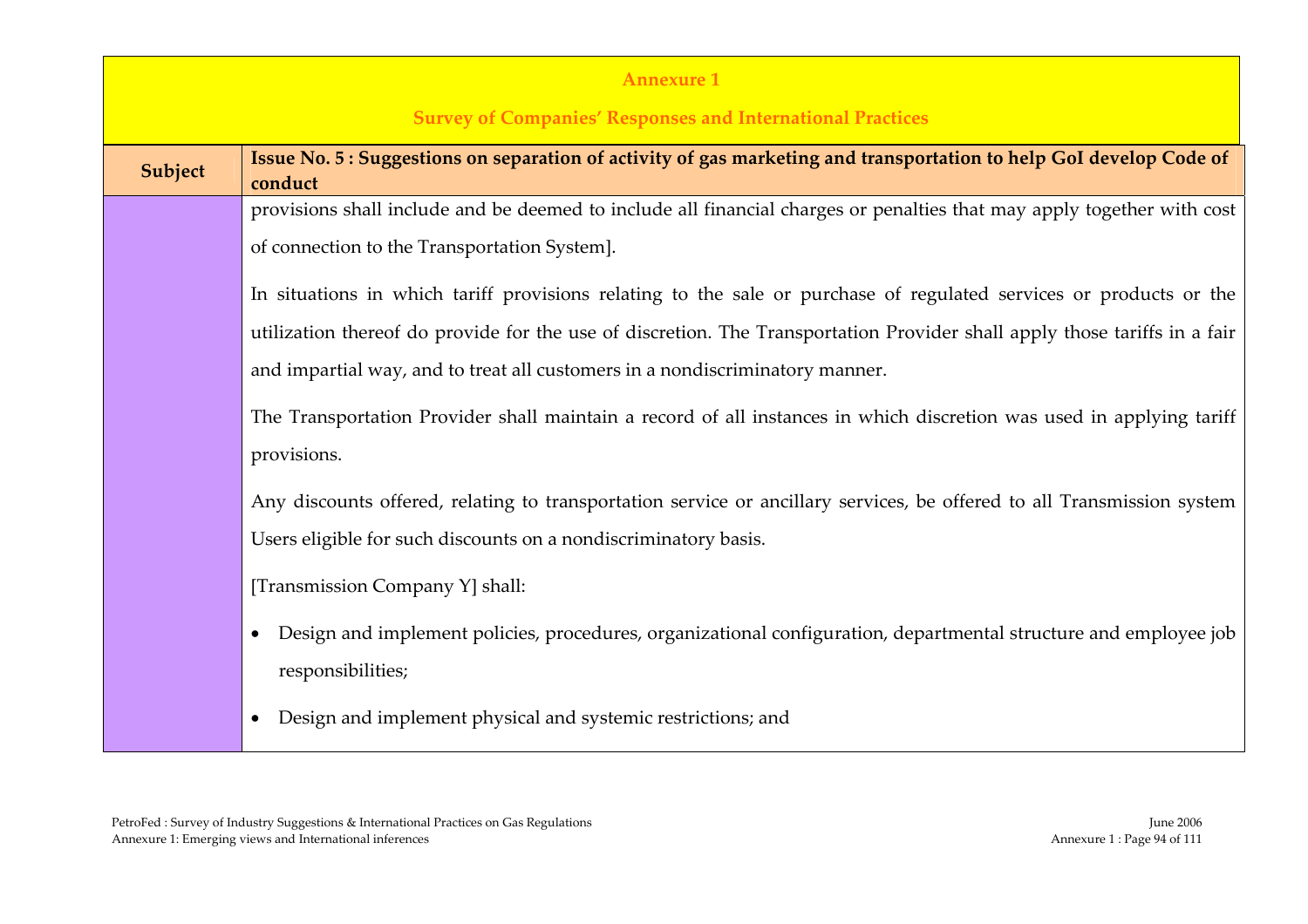| <b>Annexure 1</b> |                                                                                                                                |  |  |  |  |  |
|-------------------|--------------------------------------------------------------------------------------------------------------------------------|--|--|--|--|--|
|                   | <b>Survey of Companies' Responses and International Practices</b>                                                              |  |  |  |  |  |
| Subject           | Issue No. 5 : Suggestions on separation of activity of gas marketing and transportation to help GoI develop Code of<br>conduct |  |  |  |  |  |
|                   | Design and implement communication, training and monitoring programs to ensure compliance with these Code of                   |  |  |  |  |  |
|                   | Conduct.                                                                                                                       |  |  |  |  |  |
|                   | <b>SYSTEM EMERGENCIES</b>                                                                                                      |  |  |  |  |  |
|                   | [Transmission Enterprise X] recognizes that during emergency situations [affecting system reliability], its employees, or      |  |  |  |  |  |
|                   | those of an Affiliate, may take whatever steps are necessary to keep the system in operation.                                  |  |  |  |  |  |
|                   | [Transmission Enterprise X] will report to the regulatory commission within twenty-four hours any deviations from              |  |  |  |  |  |
|                   | the Code of Conduct that result from necessary steps taken to address a [system] emergency. To meet this obligation            |  |  |  |  |  |
|                   | [Transmission Enterprise X] has implemented the following procedures]:                                                         |  |  |  |  |  |
|                   | The [Transmission Enterprise X] Compliance Officer [has been assigned the responsibility for ensuring] [shall<br>$\bullet$     |  |  |  |  |  |
|                   | ensure] reports of any such deviations are notified and sent to the regulatory commission following an emergency.              |  |  |  |  |  |
|                   | Each report will contain a description of the deviation, the name(s), title(s) and job function(s) of those involved,          |  |  |  |  |  |
|                   | and the name and phone number of a contact person within [Transmission Enterprise X], should additional                        |  |  |  |  |  |
|                   | information be desired.                                                                                                        |  |  |  |  |  |
|                   | To ensure that [system] emergencies are handled appropriately and to prevent, whenever possible, any deviations                |  |  |  |  |  |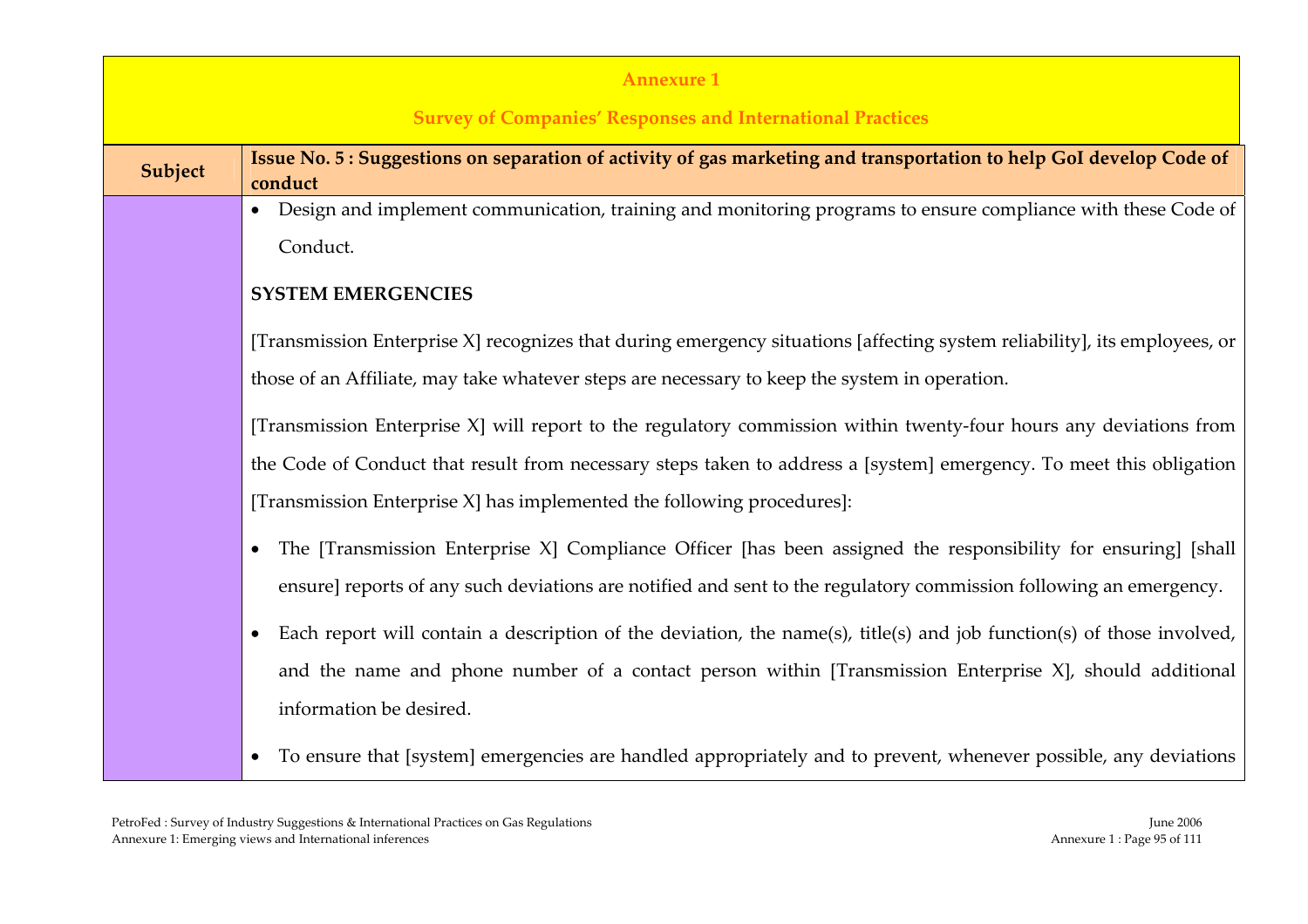|         | <b>Annexure 1</b>                                                                                                              |  |  |  |  |  |
|---------|--------------------------------------------------------------------------------------------------------------------------------|--|--|--|--|--|
|         | <b>Survey of Companies' Responses and International Practices</b>                                                              |  |  |  |  |  |
| Subject | Issue No. 5 : Suggestions on separation of activity of gas marketing and transportation to help GoI develop Code of<br>conduct |  |  |  |  |  |
|         | from the Code of Conduct that might occur as a result of having to contend with a [system] emergency,                          |  |  |  |  |  |
|         | [Transmission Company Y] has established the following procedures that shall be implemented] by [Transmission                  |  |  |  |  |  |
|         | Enterprise X];                                                                                                                 |  |  |  |  |  |
|         | [Transmission Enterprise X] shall procure;                                                                                     |  |  |  |  |  |
|         | The system emergency assignments of Gas Supply Employees will be reviewed, and changed where possible, to<br>$\bullet$         |  |  |  |  |  |
|         | areas of [Transmission Enterprise X] or its Affiliates where they should not be exposed to information that would              |  |  |  |  |  |
|         | likely result in a deviation from the Code of Conduct; and                                                                     |  |  |  |  |  |
|         | Communication, training and monitoring programs as described above.<br>$\bullet$                                               |  |  |  |  |  |
|         | <b>ACCOUNTS AND RECORDS</b>                                                                                                    |  |  |  |  |  |
|         | [Transmission Enterprise X] currently maintains its accounts and records as prescribed by Generally Accepted                   |  |  |  |  |  |
|         | Accounting Code and Procedures.                                                                                                |  |  |  |  |  |
|         | [Transmission Enterprise X] shall modify (to the extent necessary) its accounting systems to comply with the                   |  |  |  |  |  |
|         | requirements of [INSERT NAME OF COMPANY ACCOUNTS LEGISLATION OR STATUTORY REGULATORY                                           |  |  |  |  |  |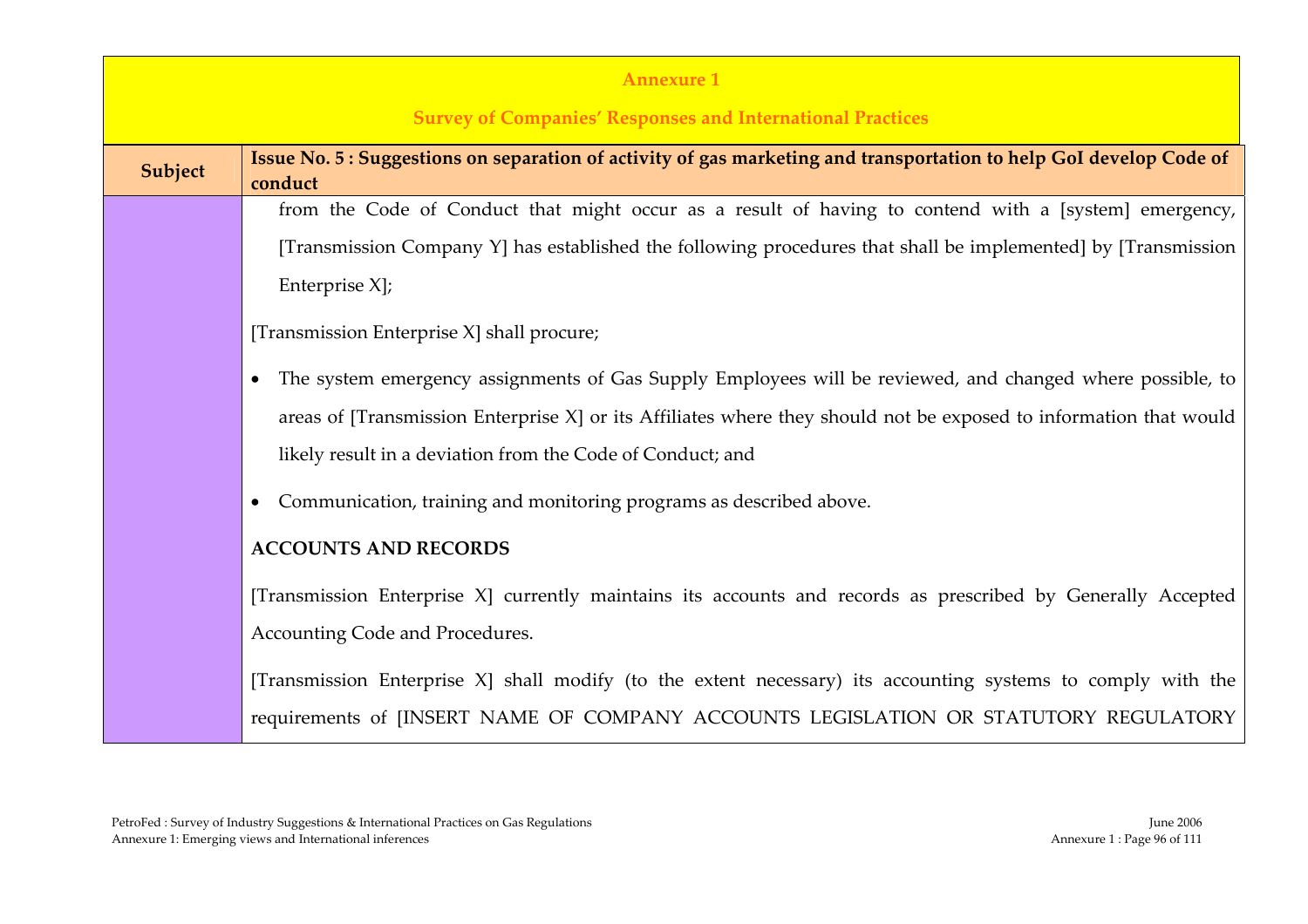| <b>Annexure 1</b> |                                                                                                                                |  |  |  |  |  |
|-------------------|--------------------------------------------------------------------------------------------------------------------------------|--|--|--|--|--|
|                   | <b>Survey of Companies' Responses and International Practices</b>                                                              |  |  |  |  |  |
| Subject           | Issue No. 5 : Suggestions on separation of activity of gas marketing and transportation to help GoI develop Code of<br>conduct |  |  |  |  |  |
|                   | BODY].                                                                                                                         |  |  |  |  |  |
|                   | [Transmission Enterprise X] maintains a copy of its rules and allocations used in drawing up accounts as required by           |  |  |  |  |  |
|                   | [INSERT NAME OF COMPANY ACCOUNTS LEGISLATION OR STATUTORY REGULATORY BODY]. These rules                                        |  |  |  |  |  |
|                   | will be available for review by the regulatory commission.                                                                     |  |  |  |  |  |
|                   | <b>COMPLIANCE OFFICER</b>                                                                                                      |  |  |  |  |  |
|                   | The Compliance Officer shall monitor, facilitate and review compliance with the Code of Conduct and any                        |  |  |  |  |  |
|                   | implementation programs in relation thereto.                                                                                   |  |  |  |  |  |
|                   | The Compliance Officer shall make a quarterly [monthly?] report to the Company Secretary in relation to compliance             |  |  |  |  |  |
|                   | with the Code of Conduct to include a review of the implementation of the Code of Conduct and identifying in                   |  |  |  |  |  |
|                   | particular any areas of compliance in respect of which in further Code or implementation procedures may be required.           |  |  |  |  |  |
|                   | In addition the quarterly report may indicate areas in which changes to implementation procedures would, in the                |  |  |  |  |  |
|                   | opinion of the Compliance Officer be beneficial.                                                                               |  |  |  |  |  |
|                   | The Compliance Officer shall liaise with members of the executive management to ensure that all employees, within              |  |  |  |  |  |
|                   | the area of the relevant member of the executive management are aware of the Code of Conduct and implementation                |  |  |  |  |  |

Г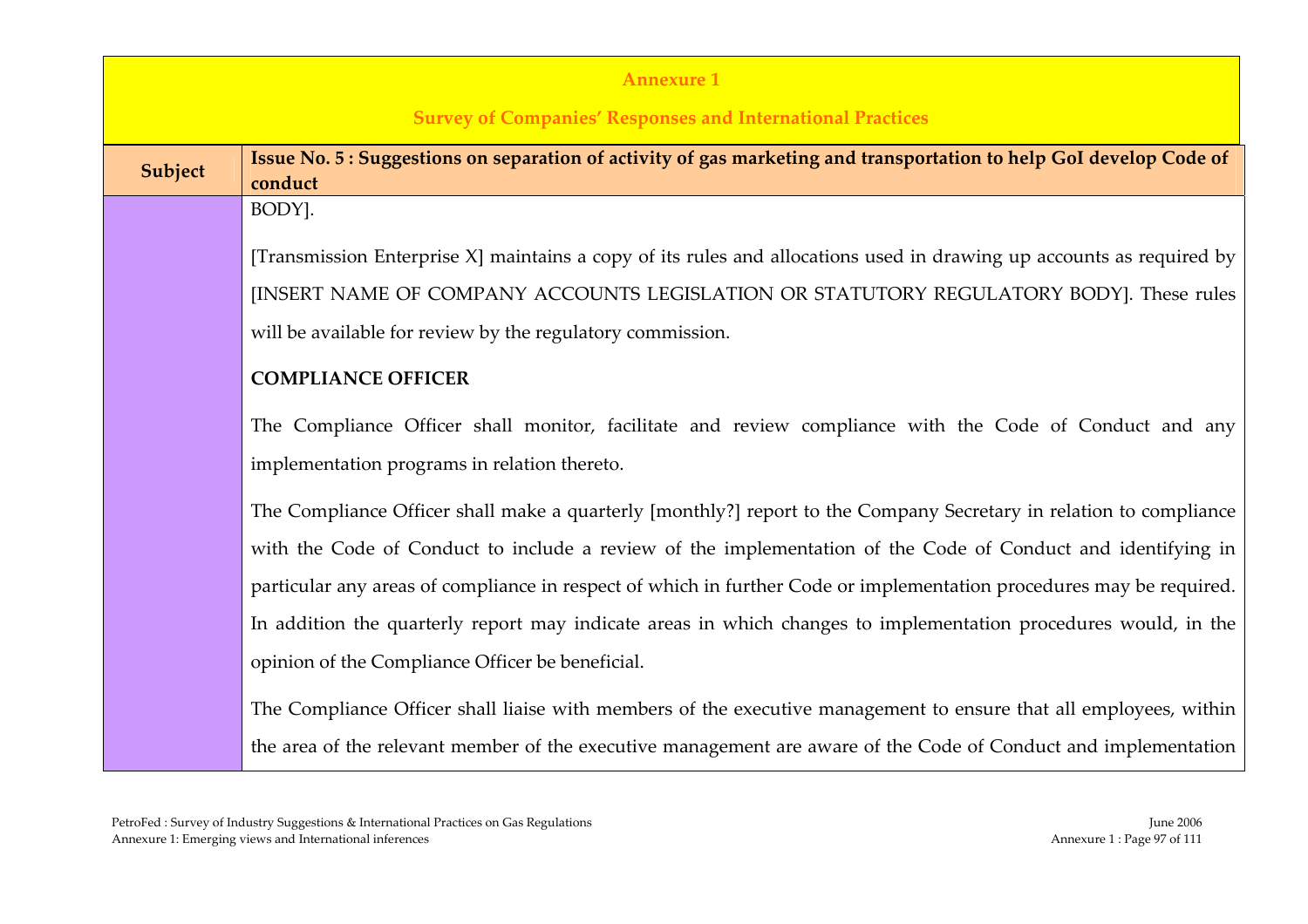|         | <b>Annexure 1</b>                                                                                                                       |  |  |  |  |  |
|---------|-----------------------------------------------------------------------------------------------------------------------------------------|--|--|--|--|--|
|         | <b>Survey of Companies' Responses and International Practices</b>                                                                       |  |  |  |  |  |
| Subject | Issue No. 5 : Suggestions on separation of activity of gas marketing and transportation to help GoI develop Code of<br>conduct          |  |  |  |  |  |
|         | procedures in respect thereof.                                                                                                          |  |  |  |  |  |
|         | The Compliance Officer shall also review with executive management, instances of employee misconduct or alleged<br>employee misconduct. |  |  |  |  |  |
|         | Alleged violations of the Standard of Conduct will be immediately reported to the Compliance Officer and thereafter                     |  |  |  |  |  |
|         | investigated by the Compliance Officer in consultation with the member of executive management charged with                             |  |  |  |  |  |
|         | responsibility for the business unit in which the employee is engaged. The Compliance Officer will ensure that                          |  |  |  |  |  |
|         | appropriate action according to [Transmission Enterprise X] disciplinary procedures is taken to:                                        |  |  |  |  |  |
|         | deal appropriately with employees found to have violated the Code of Conduct, and<br>$\bullet$                                          |  |  |  |  |  |
|         | initiate whatever changes may be necessary to prevent a recurrence of any such violation.<br>$\bullet$                                  |  |  |  |  |  |
|         | If it is determined that an employee of [Transmission Enterprise $X$ ] or one of its Affiliates has violated the disclosure             |  |  |  |  |  |
|         | stipulations of the Code of Conduct, the Compliance Officer will ensure that the wrongful disclosure is promptly                        |  |  |  |  |  |
|         | reported to the regulatory commission in accordance with the procedures outlined above.                                                 |  |  |  |  |  |
|         | The Compliance Officer and the Executive Management will receive training specifically designed to thoroughly                           |  |  |  |  |  |
|         | familiarize them with the requirements of the Code of Conduct as defined herein. The requirements of the Code of                        |  |  |  |  |  |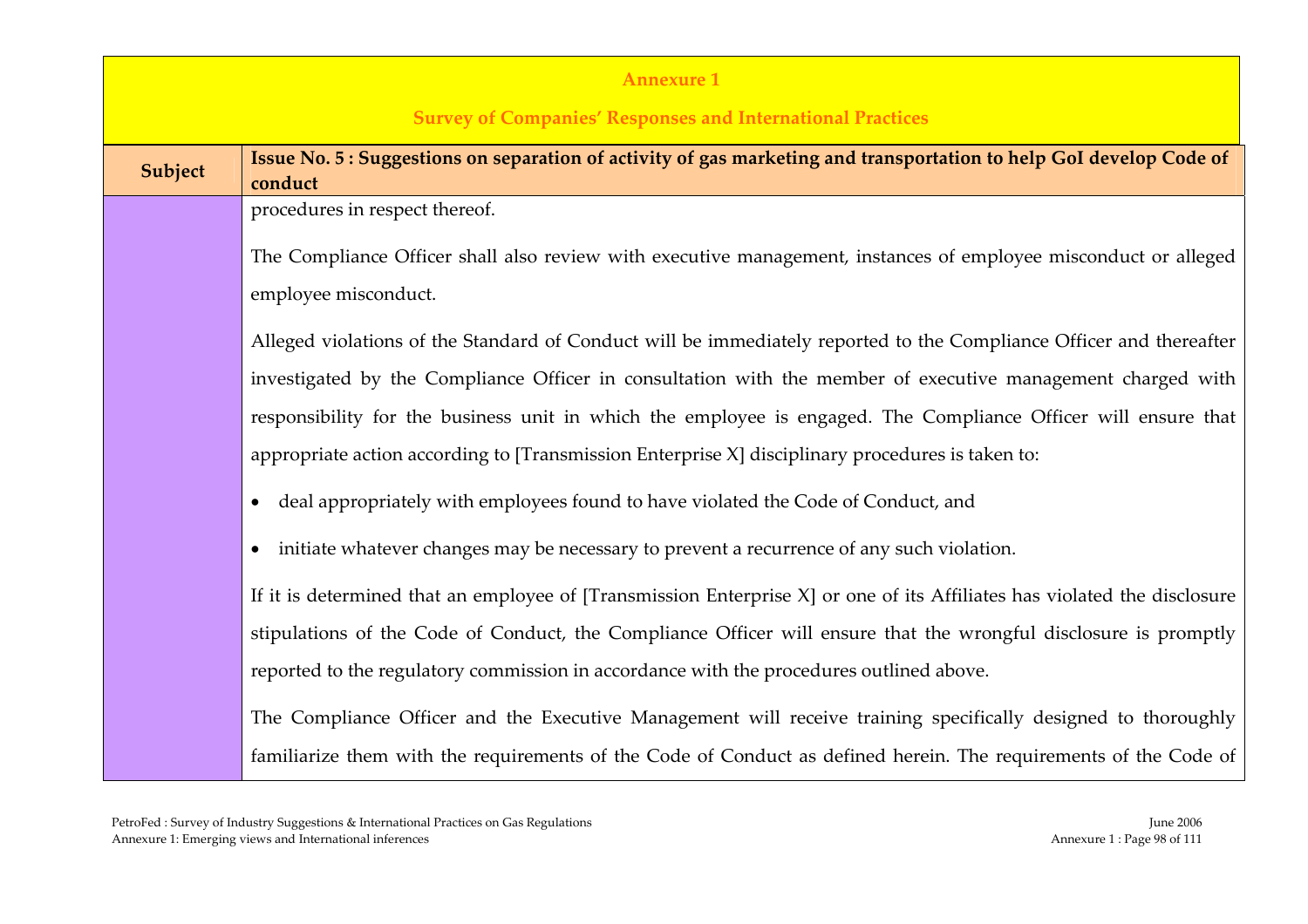| Subject | Issue No. 5 : Suggestions on separation of activity of gas marketing and transportation to help GoI develop Code of<br>conduct |
|---------|--------------------------------------------------------------------------------------------------------------------------------|
|         | Conduct will also be incorporated into [Transmission Company Y]'s (including Affiliates) Corporate Code of Conduct             |
|         | and ongoing Compliance Program activities. The Corporate Code of Conduct will be distributed to all Company and                |
|         | Affiliate employees.                                                                                                           |
|         | Source: World Bank - China: Economic regulation of long - distance transmission and urban gas distribution, April 2002         |
|         |                                                                                                                                |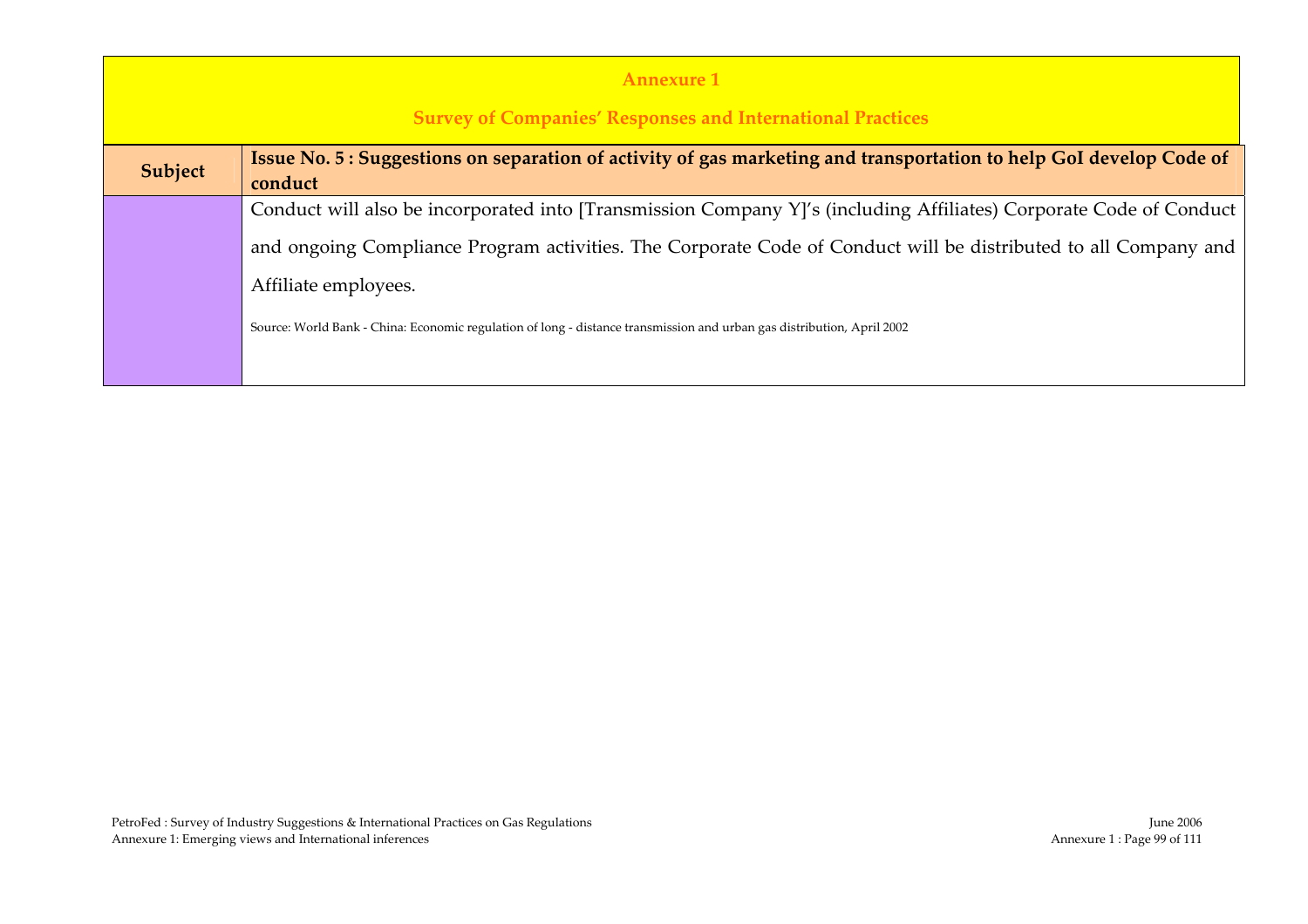| <b>Annexure 1</b><br><b>Survey of Companies' Responses and International Practices</b> |                                                                                                                               |                                                                                        |            |                           |             |                                |             |                      |            |
|----------------------------------------------------------------------------------------|-------------------------------------------------------------------------------------------------------------------------------|----------------------------------------------------------------------------------------|------------|---------------------------|-------------|--------------------------------|-------------|----------------------|------------|
| Subject                                                                                | Issue No. 5: Suggestions on separation of activity of gas marketing and transportation to help GoI develop Code of<br>conduct |                                                                                        |            |                           |             |                                |             |                      |            |
|                                                                                        |                                                                                                                               | <b>Unbundling Method</b>                                                               |            | <b>Published Accounts</b> |             | Separate Corporate<br>Identity |             | Separate HQ Location |            |
|                                                                                        | Countries                                                                                                                     | <b>TSO</b>                                                                             | <b>DSO</b> | <b>TSO</b>                | <b>DSO</b>  | <b>TSO</b>                     | <b>DSO</b>  | <b>TSO</b>           | <b>DSO</b> |
|                                                                                        | Bangladesh                                                                                                                    | N                                                                                      | N          | N                         | N           | N                              | N           | N                    | N          |
|                                                                                        | China                                                                                                                         | N                                                                                      | N          | N                         | N           | N                              | $\mathbf N$ | N                    | N          |
| International Experiences                                                              | Hongkong                                                                                                                      | Financial                                                                              | Financial  | N                         | N           | N                              | N           | N                    | N          |
|                                                                                        | Malaysia                                                                                                                      | N                                                                                      | N          | N                         | N           | N                              | N           | N                    | N          |
|                                                                                        | Singapore                                                                                                                     | Own                                                                                    | Own        | Y                         | Y           | Y                              | Y           | $\mathbf{Y}$         | Y          |
|                                                                                        | Australia                                                                                                                     |                                                                                        |            |                           |             |                                |             |                      |            |
|                                                                                        | (Victoria)                                                                                                                    | Own                                                                                    | Own        | Y                         | Y           | $\mathbf Y$                    | Y           | Y                    | Y          |
|                                                                                        | Belgium                                                                                                                       | Legal                                                                                  | Legal      | Y                         | N           | Y                              | Y           | N                    | N          |
|                                                                                        | Germany                                                                                                                       | Financial                                                                              | Financial  | N                         | N           | N                              | $\mathbf N$ | N                    | N          |
|                                                                                        | France                                                                                                                        | Financial                                                                              | Financial  | N                         | N           | N                              | N           | N                    | N          |
|                                                                                        | Itlay                                                                                                                         | Legal                                                                                  | Legal      | Y                         | $\mathbf Y$ | $\mathbf{Y}$                   | $\mathbf N$ | Y                    | N          |
|                                                                                        | Sweden                                                                                                                        | Financial                                                                              | Financial  | Y                         | Y           | N                              | N           | N                    | N          |
|                                                                                        | <b>UK</b>                                                                                                                     | Own                                                                                    | Own        | Y                         | Y           | $\mathbf{Y}$                   | Y           | Y                    | Y          |
|                                                                                        |                                                                                                                               | N- No, Y - Yes, TSO - Transmission System Operator, DSO - Distribution System Operator |            |                           |             |                                |             |                      |            |
|                                                                                        |                                                                                                                               | Source: The World Bank - Oil & Gas sector review workshop, 2003                        |            |                           |             |                                |             |                      |            |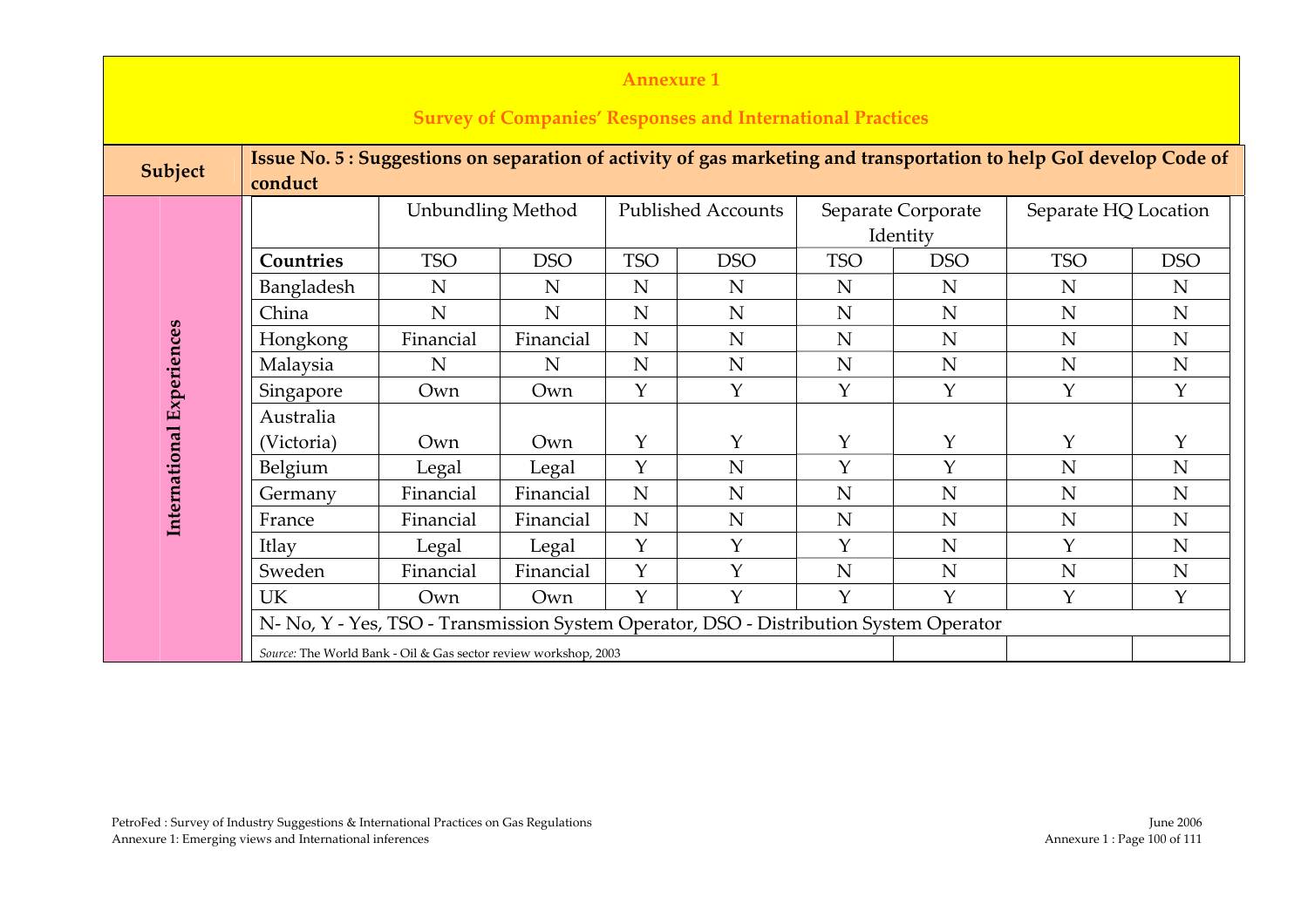| Subject                                           | Issue No. 4 : Guiding Principles to be followed for declaring and/or authorizing a Common Carrier or Contract<br><b>Carrier or CGD Network</b>                                                                            |
|---------------------------------------------------|---------------------------------------------------------------------------------------------------------------------------------------------------------------------------------------------------------------------------|
|                                                   | <b>Summary of suggestions</b><br>1) Best tariff available to the consumer ensuring reasonable return to the investing entity                                                                                              |
| Suggested "Regulations" – Derived from the Survey | 2) As a matter of principles all pipeline network should be developed on a common carrier / contract<br>carrier principles.                                                                                               |
|                                                   | 3) City gas distribution should be authorised by inviting various parties to offer gas distribution services<br>and selection should be based on pre fixed criteria of better services offered by the prospective bidder. |
|                                                   | 4) Contract carriage involves a significant commitment on behalf of the shipper to a fixed quantity of<br>capacity over a long period of time.                                                                            |
|                                                   | 5) All city gas distribution networks should be on common carrier                                                                                                                                                         |
|                                                   | 6) New pipelines with surplus 25% capacity for open access                                                                                                                                                                |
|                                                   | 7) Guiding principles for transmission pipelines                                                                                                                                                                          |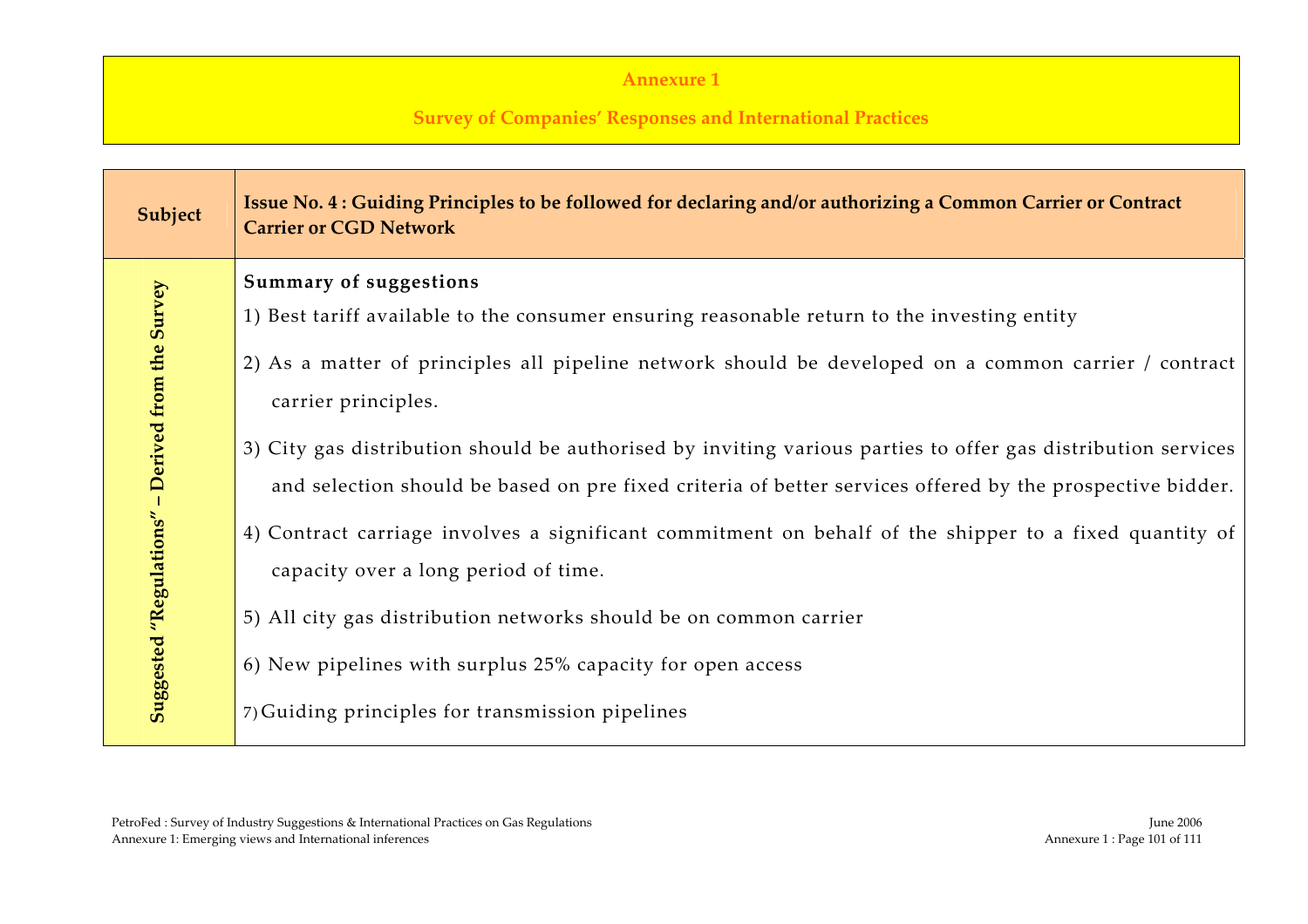|         | <b>Annexure 1</b>                                                                                                                             |  |  |  |  |  |
|---------|-----------------------------------------------------------------------------------------------------------------------------------------------|--|--|--|--|--|
|         | <b>Survey of Companies' Responses and International Practices</b>                                                                             |  |  |  |  |  |
| Subject | Issue No. 4: Guiding Principles to be followed for declaring and/or authorizing a Common Carrier or Contract<br><b>Carrier or CGD Network</b> |  |  |  |  |  |
|         | Pipeline shall have adequate excess capacity.<br>$\blacksquare$                                                                               |  |  |  |  |  |
|         | Common carrier shall adopt a transparent mechanism inviting other interested parties before<br>$\blacksquare$                                 |  |  |  |  |  |
|         | building the pipelines                                                                                                                        |  |  |  |  |  |
|         | Divergent issues                                                                                                                              |  |  |  |  |  |
|         | Industry views were divergent as regards capacity available for common carrier. They are as follows-                                          |  |  |  |  |  |
|         | 8) Except for dedicated pipelines, capacity on all pipelines beyond the contracted capacity should be on                                      |  |  |  |  |  |
|         | common carrier                                                                                                                                |  |  |  |  |  |
|         | 9) True Common Carriage on natural gas pipelines is relatively unusual in that it does not require the                                        |  |  |  |  |  |
|         | shipper to book capacity. Rather the shipper simply notifies the pipeline operator on a periodic basis                                        |  |  |  |  |  |
|         | on the flows required and typically pays on a usage basis i.e. simply a commodity related charge.                                             |  |  |  |  |  |
|         | True common carriage occurs fairly rarely and generally as a result of the over-development of                                                |  |  |  |  |  |
|         | pipeline capacity. Under these circumstances, firm capacity becomes un-salable and holds no intrinsic                                         |  |  |  |  |  |
|         | value and the pipeline owner has to sell throughput at whatever price can be achieved.                                                        |  |  |  |  |  |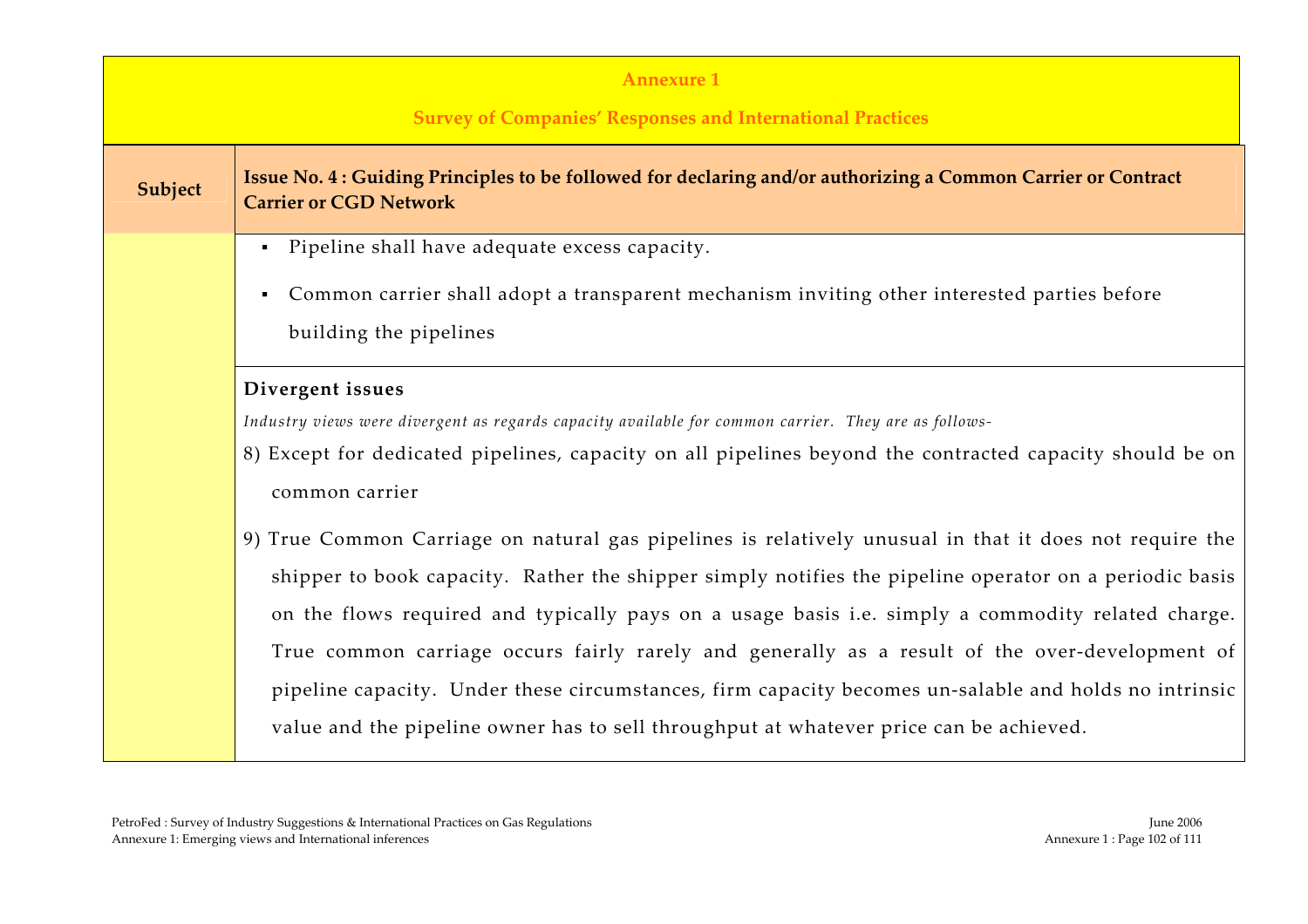|               |                                                                   |               |                                                                                                                                               | <b>Annexure 1</b>                                                                                                           |  |  |  |  |  |  |  |
|---------------|-------------------------------------------------------------------|---------------|-----------------------------------------------------------------------------------------------------------------------------------------------|-----------------------------------------------------------------------------------------------------------------------------|--|--|--|--|--|--|--|
|               | <b>Survey of Companies' Responses and International Practices</b> |               |                                                                                                                                               |                                                                                                                             |  |  |  |  |  |  |  |
|               |                                                                   |               |                                                                                                                                               |                                                                                                                             |  |  |  |  |  |  |  |
|               |                                                                   | Subject       | Issue No. 4: Guiding Principles to be followed for declaring and/or authorizing a Common Carrier or Contract<br><b>Carrier or CGD Network</b> |                                                                                                                             |  |  |  |  |  |  |  |
|               |                                                                   |               |                                                                                                                                               | In the Indian context, it is unlikely that pipelines will be developed by private companies, without<br>10)                 |  |  |  |  |  |  |  |
|               |                                                                   |               |                                                                                                                                               | a legally enforceable contract carriage regime. It seems unlikely that even the public sector would                         |  |  |  |  |  |  |  |
|               |                                                                   |               |                                                                                                                                               | wish to develop open access pipelines on any other basis. The preference would be that the Common                           |  |  |  |  |  |  |  |
|               |                                                                   |               |                                                                                                                                               | Carrier expression is dropped completely as it is confusing and carries a meaning that will create legal                    |  |  |  |  |  |  |  |
|               |                                                                   |               |                                                                                                                                               | ambiguities.                                                                                                                |  |  |  |  |  |  |  |
|               |                                                                   |               |                                                                                                                                               | 11) Pipeline policy and associated legislation should seek to remove the underlying ambiguities caused by                   |  |  |  |  |  |  |  |
|               |                                                                   |               |                                                                                                                                               | the use of mixed terminology, without in any way diminishing the ability of the Regulator to act. The                       |  |  |  |  |  |  |  |
|               |                                                                   |               |                                                                                                                                               | regulator should be able to declare open access on any pipeline, based upon term based firm capacity                        |  |  |  |  |  |  |  |
|               |                                                                   |               |                                                                                                                                               | reservation.                                                                                                                |  |  |  |  |  |  |  |
|               |                                                                   |               |                                                                                                                                               | Pipelines operate on the basis either of contract carriage or common carriage.                                              |  |  |  |  |  |  |  |
|               |                                                                   | International |                                                                                                                                               | In a contract carriage pipeline, users contract to purchase an amount of space for a specific period of time ("firm         |  |  |  |  |  |  |  |
|               |                                                                   |               | Regulatory                                                                                                                                    | capacity") and to pay for that space whether or not they use it. In return they are guaranteed access to the contracted     |  |  |  |  |  |  |  |
| International | Regulatory Regimes                                                | Inferences    |                                                                                                                                               | space. If all the space in the pipeline is contracted, then a new potential customer for firm capacity will have to wait in |  |  |  |  |  |  |  |
|               |                                                                   |               |                                                                                                                                               |                                                                                                                             |  |  |  |  |  |  |  |

PetroFed : Survey of Industry Suggestions & International Practices on Gas Regulations June 2006 Annexure 1: Emerging views and International inferences Annexure 1 : Page 103 of 111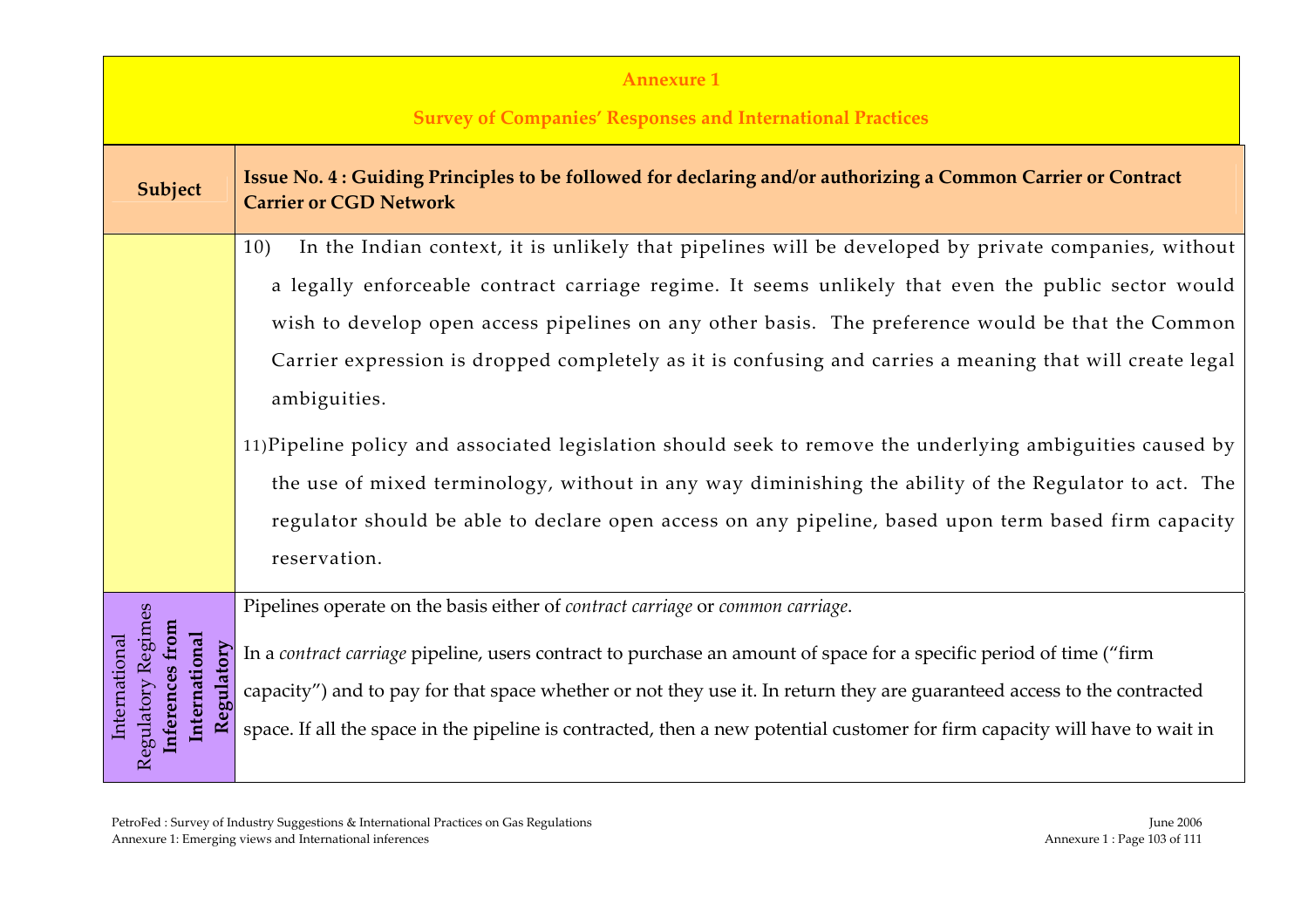| Subject | Issue No. 4: Guiding Principles to be followed for declaring and/or authorizing a Common Carrier or Contract<br><b>Carrier or CGD Network</b> |
|---------|-----------------------------------------------------------------------------------------------------------------------------------------------|
|         | line either until an existing user gives up its space, until the pipeline expands or until someone builds a new pipeline.                     |
|         | Facilities constructed under contract carriage are built to order – construction occurs only when users ("shippers") are                      |
|         | willing to sign contracts obligating them to pay for the new capacity.                                                                        |
|         | In a common carriage pipeline there are no contracts and shippers have no right to a constant, predetermined, amount of                       |
|         | space. In contrast to transmission pipelines, distribution companies sell their transportation services on this basis. Users                  |
|         | of the system pay a fixed charge for transportation service that is related to the costs of providing the transportation. For                 |
|         | example, large industrial users of urban distribution systems pay less, on a unit basis, than small residential users for                     |
|         | whom much more extensive facilities are required. Pipelines offering common carriage - including urban distribution                           |
|         | companies – construct new capacity on the basis of anticipated demand for service.                                                            |
|         | Urban distribution companies may operate on common carriage principles, albeit with a much different and much more                            |
|         | effective form of government oversight.                                                                                                       |
|         | The major issues relate to transmission pipelines.                                                                                            |
|         | North American transmission systems are the best examples of contract carriage. In Europe major systems are a hybrid                          |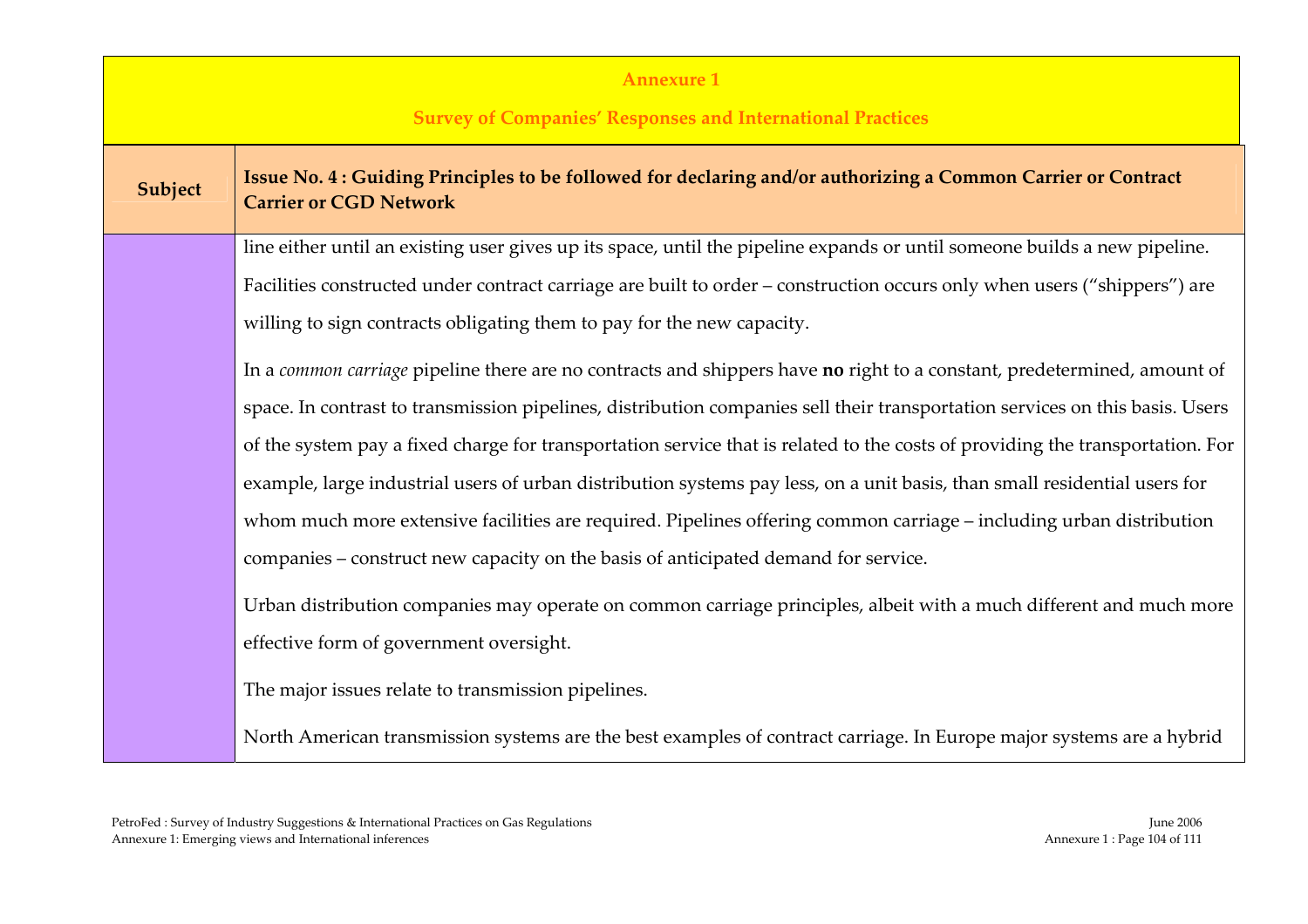| <b>Annexure 1</b><br><b>Survey of Companies' Responses and International Practices</b> |                                                                                                                                               |
|----------------------------------------------------------------------------------------|-----------------------------------------------------------------------------------------------------------------------------------------------|
| Subject                                                                                | Issue No. 4: Guiding Principles to be followed for declaring and/or authorizing a Common Carrier or Contract<br><b>Carrier or CGD Network</b> |
|                                                                                        | of contract and common carriage but are in a process of transition to a more contractually oriented regime.                                   |
|                                                                                        | <b>North America: Contract Carriage</b>                                                                                                       |
|                                                                                        | In North America, when new transmission lines are constructed they are backed by longterm contractual commitments                             |
|                                                                                        | - up to fifteen years - on the part of shippers. As contracts expire they may be renewed, frequently for a much shorter                       |
|                                                                                        | term than in the original contract, or the associated capacity is released to the pipeline by the shipper. Released capacity                  |
|                                                                                        | will be resold by the pipeline, usually through an auction process called an open season. In an open season the space is                      |
|                                                                                        | awarded based on the offered contract term - winning bids being those offering the longest terms.                                             |
|                                                                                        | If all of the contracted space is not being used during a particular period of time then the pipeline can sell it on an                       |
|                                                                                        | "interruptible" basis.                                                                                                                        |
|                                                                                        | Capacity would be sold on an <i>interruptible</i> basis if it were idle on a short-term, day-today, basis depending on shippers'              |
|                                                                                        | use profiles. It is called interruptible service because the buyer of this type of service will be interrupted when the                       |
|                                                                                        | holder of the firm capacity wants it back.                                                                                                    |
|                                                                                        | Where shippers know that they will not be using their contracted capacity for several months – or even years – say                            |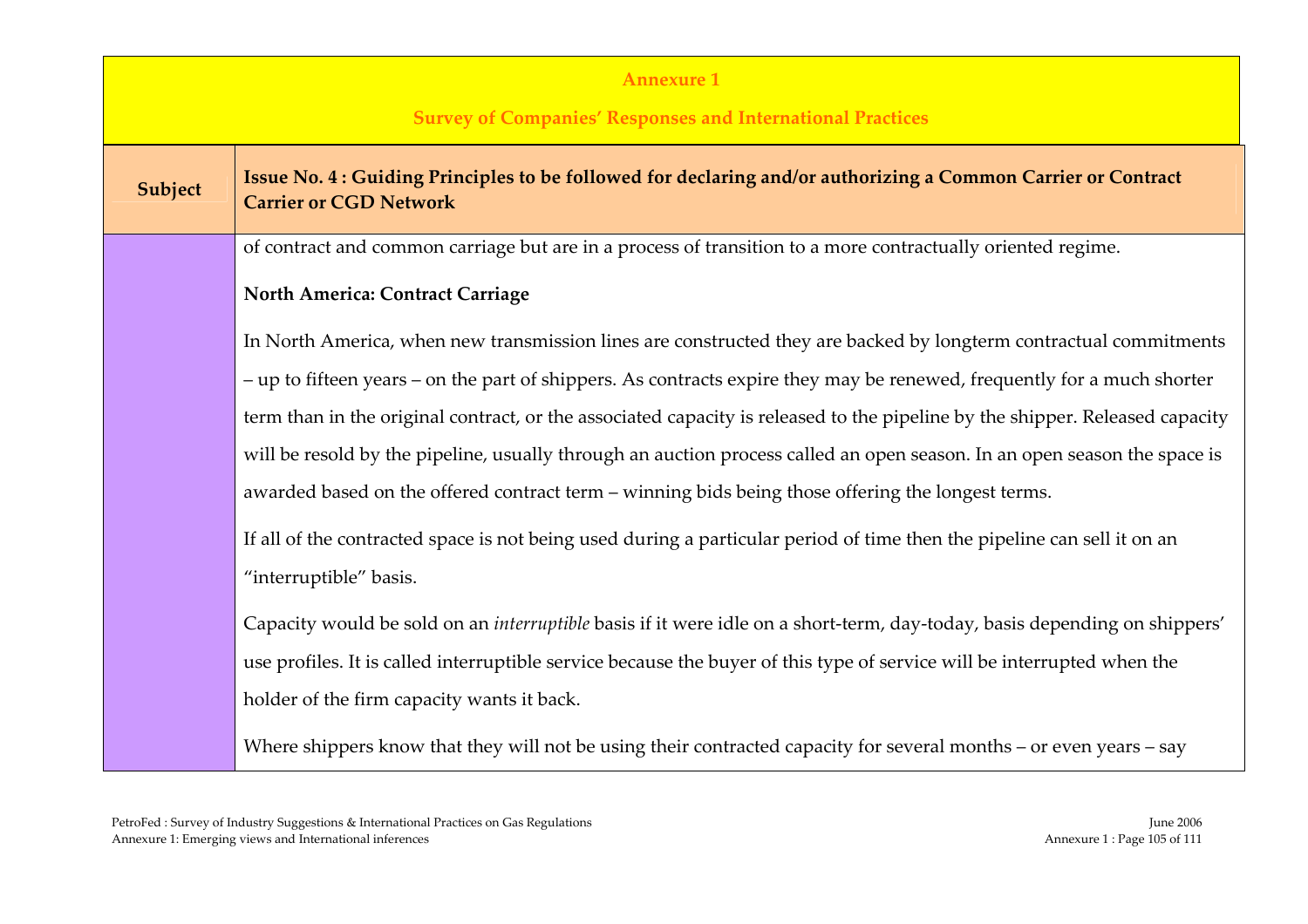# **Survey of Companies' Responses and International Practices**

| Subject | Issue No. 4: Guiding Principles to be followed for declaring and/or authorizing a Common Carrier or Contract<br><b>Carrier or CGD Network</b> |
|---------|-----------------------------------------------------------------------------------------------------------------------------------------------|
|         | because of seasonal fluctuations in use or because of a downturn in the economy, they, or the pipeline on their behalf,                       |
|         | may agree to sell it in a secondary market on a firm basis.                                                                                   |
|         | Such secondary markets have developed in North American gas transportation in recent years. They perform the                                  |
|         | extremely important function of providing information on the value of pipeline service to shippers and signal the need                        |
|         | for and the economic feasibility of new pipeline capacity.                                                                                    |
|         | The split in rights and responsibilities between the transmission company and its customers is quite sharp:                                   |
|         | the transmission company operates the pipeline system and is entitled to the recovery of its costs for constructing,<br>$\bullet$             |
|         | operating and maintaining the facilities;                                                                                                     |
|         | the customer holds the rights to the capacity, under long term financial obligations, and may use that capacity or sell<br>$\bullet$          |
|         | it (temporarily or permanently) as it sees fit (so long as the capacity sale is consistent with pipeline operation).                          |
|         | Contract carriage with resale rights is therefore similar to renting commercial office space. Capacity (floor area) is                        |
|         | purchased under a long-term contract (lease). The landlord sets the lease price at a level that will pay for the                              |
|         | construction of the office space. The lease is a contract that gives the tenant specified rights over how to use or sell (sub-                |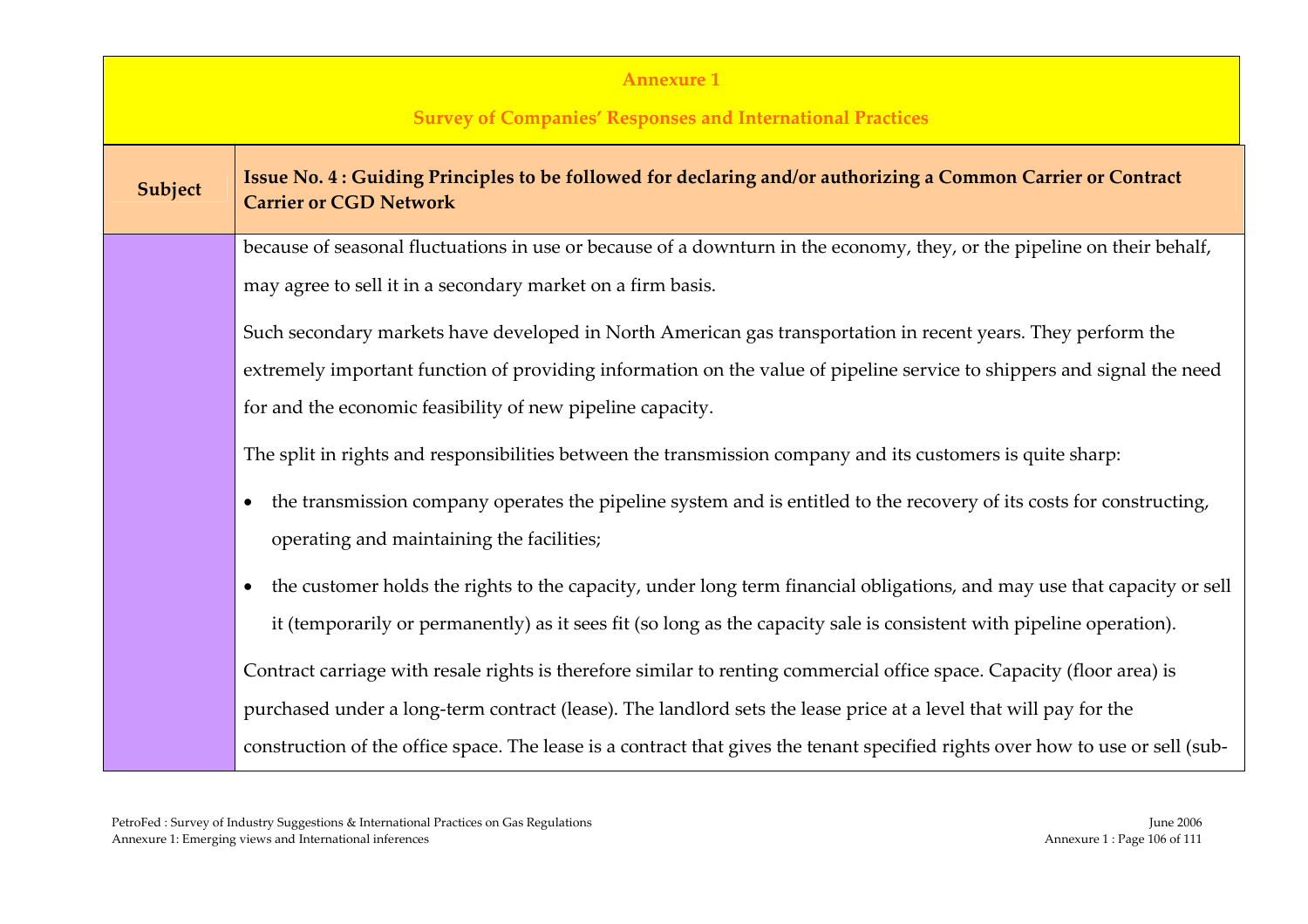| <b>Annexure 1</b><br><b>Survey of Companies' Responses and International Practices</b> |                                                                                                                                               |
|----------------------------------------------------------------------------------------|-----------------------------------------------------------------------------------------------------------------------------------------------|
| Subject                                                                                | Issue No. 4: Guiding Principles to be followed for declaring and/or authorizing a Common Carrier or Contract<br><b>Carrier or CGD Network</b> |
|                                                                                        | let) that capacity.                                                                                                                           |
|                                                                                        | Assigning capacity rights on a contract carriage regime, for the purpose of allowing customers themselves to use or sell                      |
|                                                                                        | these rights as they wish, allows the value that different customers place on that transmission capacity to be determined.                    |
|                                                                                        | In other words, it is possible to ensure that those customers who are willing to pay the most for property rights on the                      |
|                                                                                        | pipeline are the ones who receive them without the pipeline having to place a value on those rights. It is also easy to                       |
|                                                                                        | compare the cost of acquiring existing capacity rights with the cost of constructing new capacity. This allows expansion                      |
|                                                                                        | projects to face a legitimate market-based test.                                                                                              |
|                                                                                        | Finally, and, perhaps, most importantly, assigning tradable, long-term property rights on a transmission system forces                        |
|                                                                                        | holders of existing capacity to continuously face the marginal cost of holding these rights. Those customers who seek                         |
|                                                                                        | increased capacity have two major choices:                                                                                                    |
|                                                                                        | 1. commit to long term payments for newly-constructed capacity; or                                                                            |
|                                                                                        | 2. purchase existing capacity rights from the holder of these rights.                                                                         |
|                                                                                        | Effective capacity trading requires many buyers and sellers and an electronic bulletin board or alternative posting                           |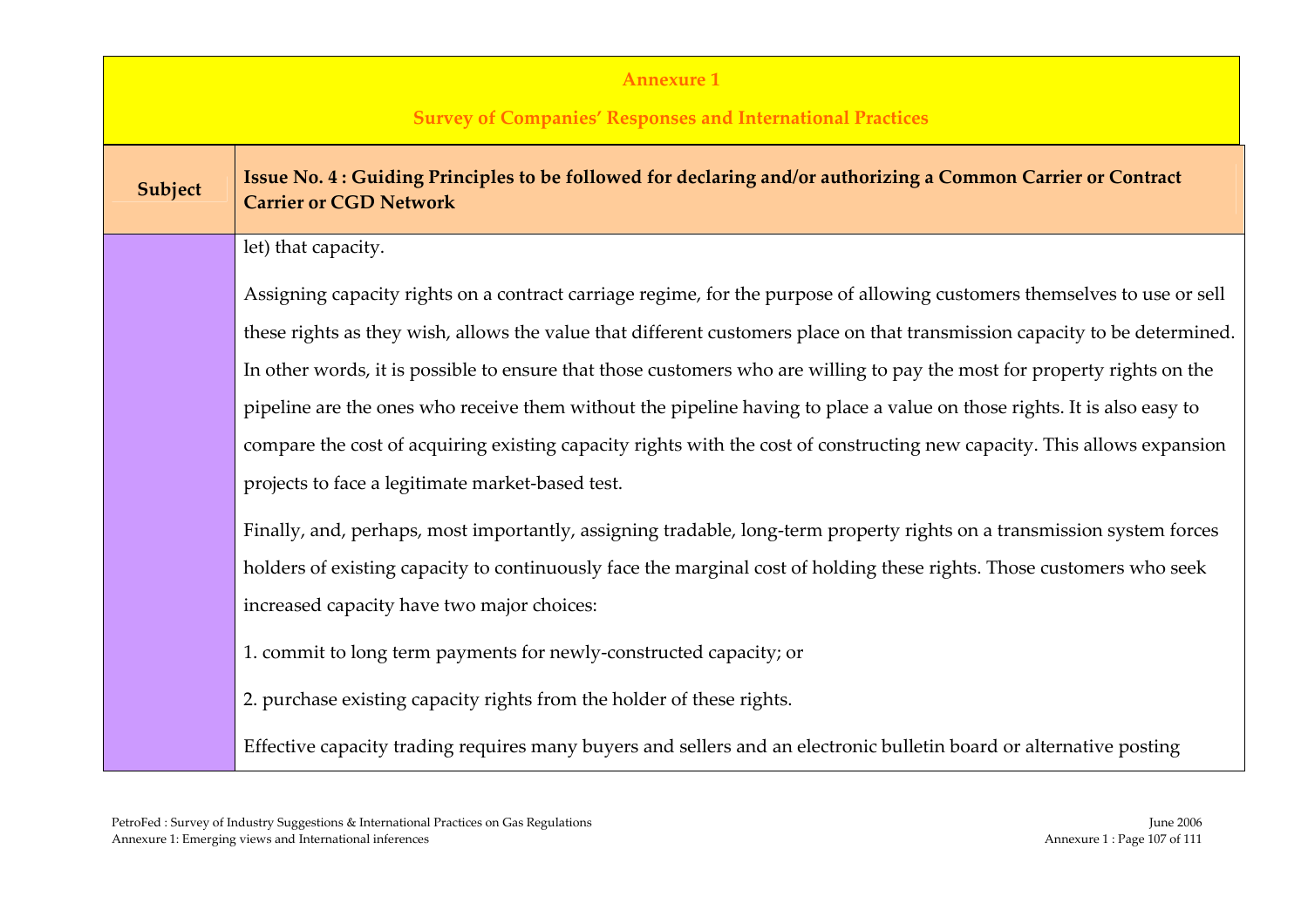| <b>Annexure 1</b><br><b>Survey of Companies' Responses and International Practices</b> |                                                                                                                                                |
|----------------------------------------------------------------------------------------|------------------------------------------------------------------------------------------------------------------------------------------------|
| Subject                                                                                | Issue No. 4 : Guiding Principles to be followed for declaring and/or authorizing a Common Carrier or Contract<br><b>Carrier or CGD Network</b> |
|                                                                                        | mechanism to provide transparency. Otherwise it is unlikely that this secondary market in capacity will attract                                |
|                                                                                        | favorable prices.                                                                                                                              |
|                                                                                        | The ability to trade capacity rights is now effectively working in the US and Canada. Capacity trading is not yet                              |
|                                                                                        | functioning effectively in the UK; the system of annual tariffs and an inadequate definition of capacity are hampering                         |
|                                                                                        | the emergence of this market. The Australian transmission companies are planning to eventually introduce capacity                              |
|                                                                                        | trading.                                                                                                                                       |
|                                                                                        | <b>Europe: Hybrid Common and Contract Carriage</b>                                                                                             |
|                                                                                        | Gas industries in most European countries were developed in a much more integrated fashion than in North America.                              |
|                                                                                        | Transmission companies provide a bundled transmission and gas supply service and are akin to common carriage                                   |
|                                                                                        | utilities in that they build facilities in anticipation of demand and have a public service obligation to serve.                               |
|                                                                                        | In some countries, such as the UK, the transmission system has some of the characteristics of contract carriage in that                        |
|                                                                                        | there are short-term, annual, contracts between the transmission company and shippers for the provision of service.                            |
|                                                                                        | However, the concept of contracted capacity is not well defined – there is a looser connection between transmission                            |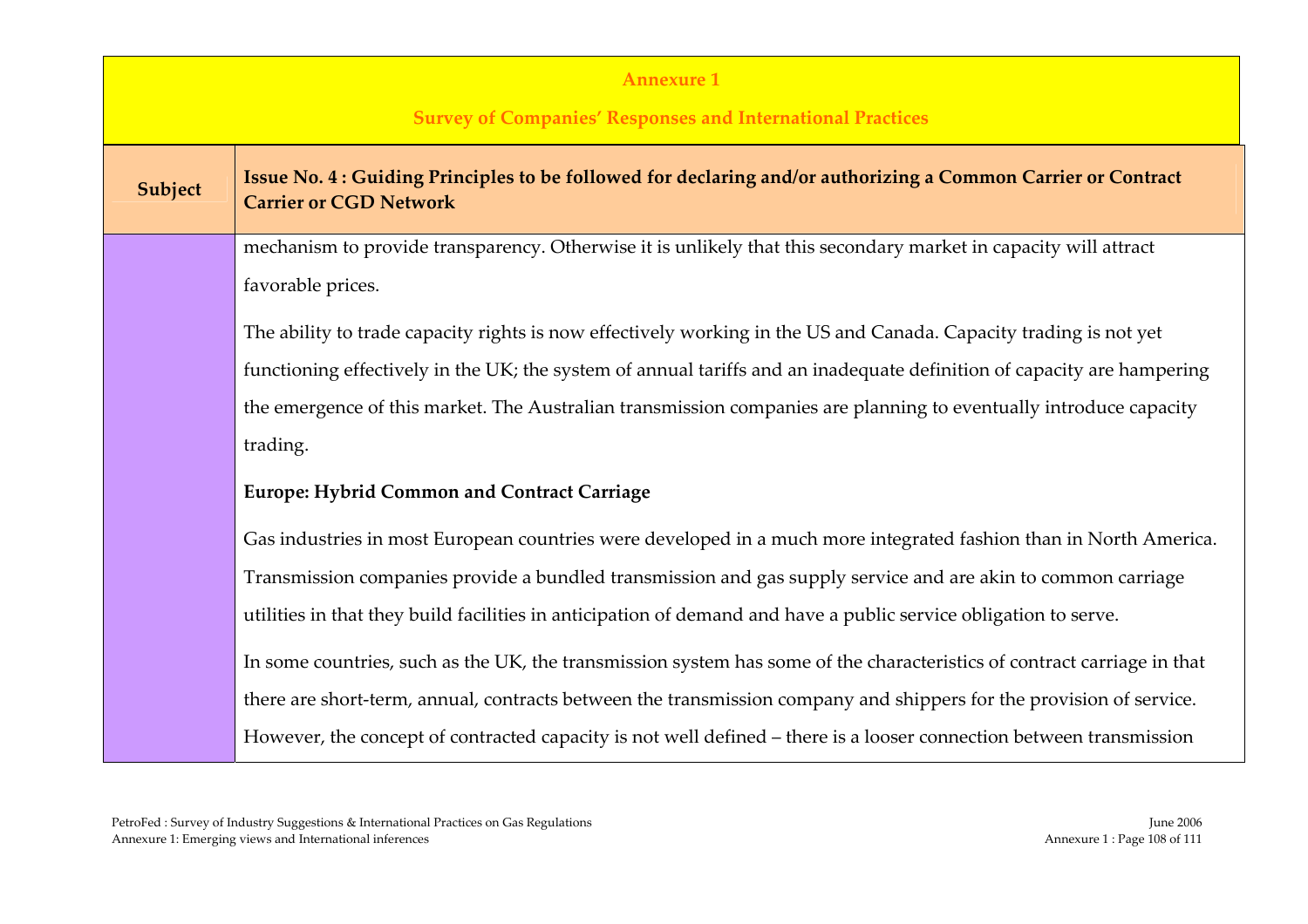# **Survey of Companies' Responses and International Practices**

| Subject | Issue No. 4: Guiding Principles to be followed for declaring and/or authorizing a Common Carrier or Contract<br><b>Carrier or CGD Network</b> |
|---------|-----------------------------------------------------------------------------------------------------------------------------------------------|
|         | investment and the demand for service than in North America. As a consequence, in the transition to a contract-based                          |
|         | regime, some of the assets of transmission companies are likely to be found to be redundant - i.e. not necessary for the                      |
|         | effective operation of the business. This raises the difficult issue of how to deal with the so-called stranded costs – the                   |
|         | undepreciated value of the unnecessary equipment: whether and the extent to which they should be born by the                                  |
|         | government, by the users of the transmission system or by the shareholders of the transmission company.                                       |
|         | Source: World Bank - Report on the Implementation of the Regulatory Framework for China's Downstream Gas Sector                               |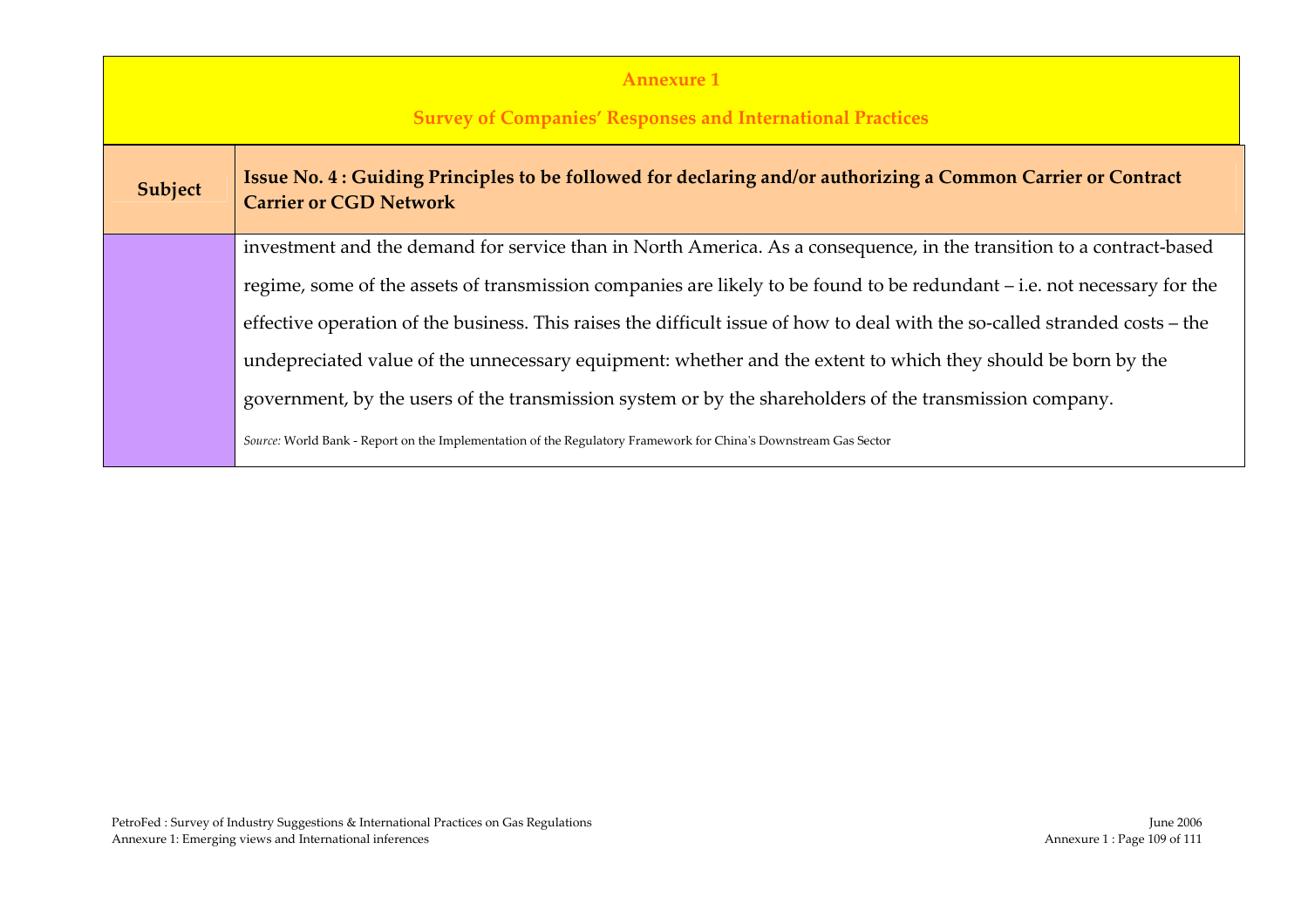# **Survey of Companies' Responses and International Practices**

| Subject                                           | Issue No. 6 : Recommendation on levels of pressures to be specified as "high pressure" and "medium pressure".                                                                                                 |
|---------------------------------------------------|---------------------------------------------------------------------------------------------------------------------------------------------------------------------------------------------------------------|
|                                                   | Divergent issues                                                                                                                                                                                              |
|                                                   | Industry views were divergent as pressure specifications for high and medium pressure. They are as follows-                                                                                                   |
|                                                   | 1) All pipelines above #150 be classified as High pressure pipelines                                                                                                                                          |
|                                                   | 2) All pipelines operating upto 7 bar be classified as Low pressure pipelines                                                                                                                                 |
|                                                   | 3) The Transportation pipelines should be maintained either as High Pressure (> 70 Kg/cm" or Medium<br>Pressure 40-55 Kg/cm") to enable the maximum advantages in terms of volumes handled.                   |
| Suggested "Regulations" – Derived from the Survey | 4) Low-pressure pipelines for transportation may not be a good idea as the capacity of the pipelines will<br>be affected                                                                                      |
|                                                   | 5) CGD licenses should be granted for a geographic area defined by the concept of City Gate as opposed<br>to any other measure, e.g. pressure.                                                                |
|                                                   | 6) If the goal here is to demarcate between transmission and distribution due to differing obligations and<br>rules that apply, rather than base it on pressure, the demarcation should be based on function. |
|                                                   | 7) To be followed as per the grid code and connectivity depending on volume pressure and outage of gas<br>at each point.                                                                                      |
|                                                   | ■ High pressure – more than $45$ Kg/cm <sup>2</sup>                                                                                                                                                           |
|                                                   | • Medium Pressure – 20 to 45 Kg/cm <sup>2</sup>                                                                                                                                                               |
|                                                   | Low Pressure – upto 20 $\text{Kg/cm}^2$                                                                                                                                                                       |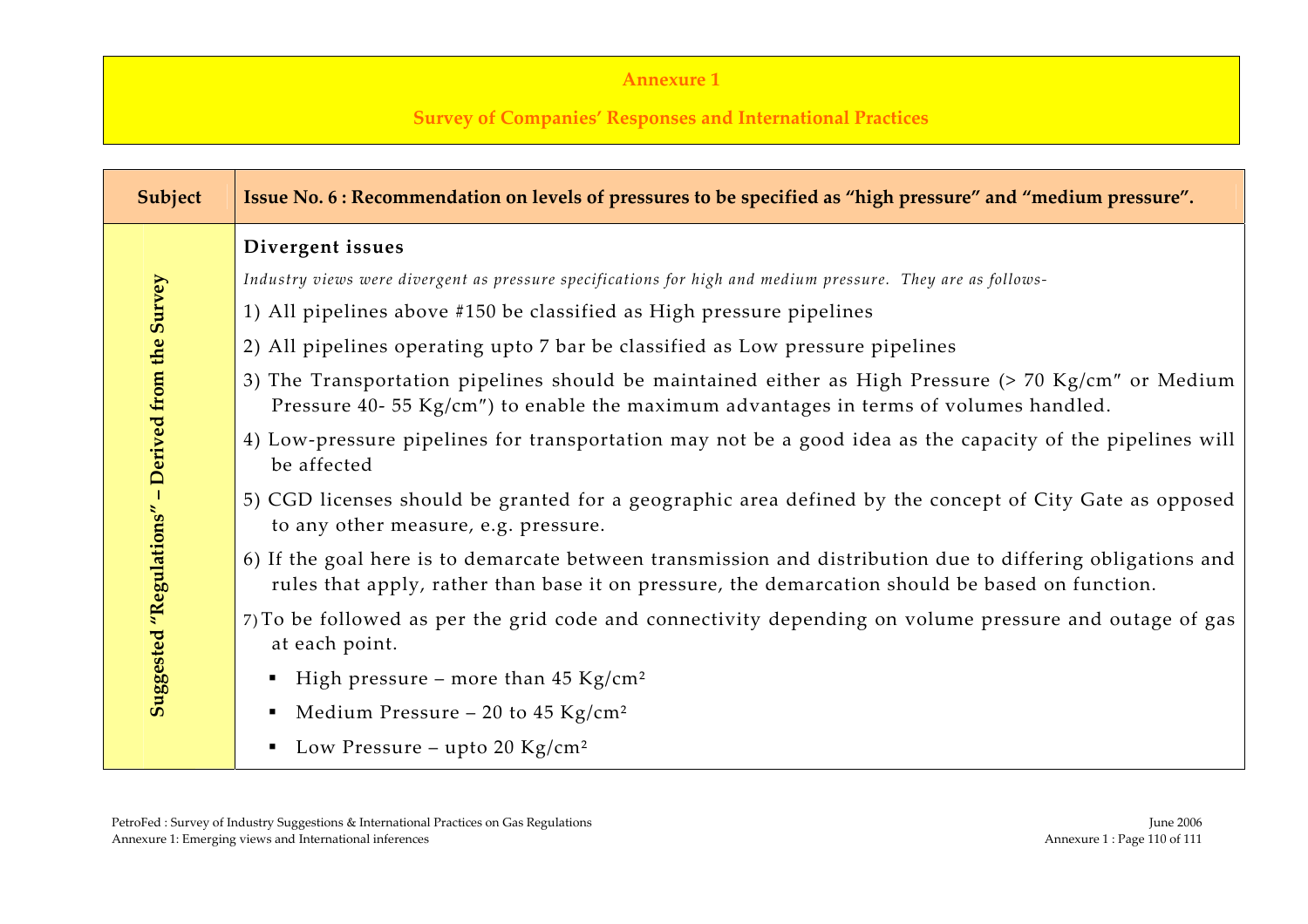| <b>Annexure 1</b>                                                 |                                                                                                                                                                                                                                                                                                                                                                                                                                       |
|-------------------------------------------------------------------|---------------------------------------------------------------------------------------------------------------------------------------------------------------------------------------------------------------------------------------------------------------------------------------------------------------------------------------------------------------------------------------------------------------------------------------|
| <b>Survey of Companies' Responses and International Practices</b> |                                                                                                                                                                                                                                                                                                                                                                                                                                       |
| Subject                                                           | Issue No. 6 : Recommendation on levels of pressures to be specified as "high pressure" and "medium pressure".                                                                                                                                                                                                                                                                                                                         |
|                                                                   | 8) The distribution steel pipeline carrying natural gas in city should be designed for 300# system and<br>pressure regulation will be designed accordingly. However all applicable codes and safety<br>requirements as necessary for erection, operation & maintenance shall be followed. Medium Pressure<br>would be in the range of 4 to 7 kg/cm <sup>2</sup> . Low pressure is less than 4 kg/cm <sup>2</sup>                      |
|                                                                   | Romania                                                                                                                                                                                                                                                                                                                                                                                                                               |
| International Experiences                                         | Natural gas national transport system is the natural gas transport system under high pressure regime, over 6 Bars, made<br>up of trunk pipelines, as well as of all the installation, equipment and due facilities, that ensure the taking over of<br>natural gas extracted from operations perimeters or that from the import and its transport for to be delivered to the<br>distributors, direct consumers, export and/or storage. |
|                                                                   | Natural gas distribution activity consists of feeding a system of more final consumers in an area, connected by some<br>distribution pipelines under pressure regime of no more than 6 Bars.                                                                                                                                                                                                                                          |
|                                                                   | Source: Law on Natural Gas Regulations, The Parliament of Romania                                                                                                                                                                                                                                                                                                                                                                     |
|                                                                   | Western Australia                                                                                                                                                                                                                                                                                                                                                                                                                     |
|                                                                   | Gas distribution systems typically operating at a pressure of less than 1.9 megapascals.                                                                                                                                                                                                                                                                                                                                              |
|                                                                   | Source: Economic Regulation Authority                                                                                                                                                                                                                                                                                                                                                                                                 |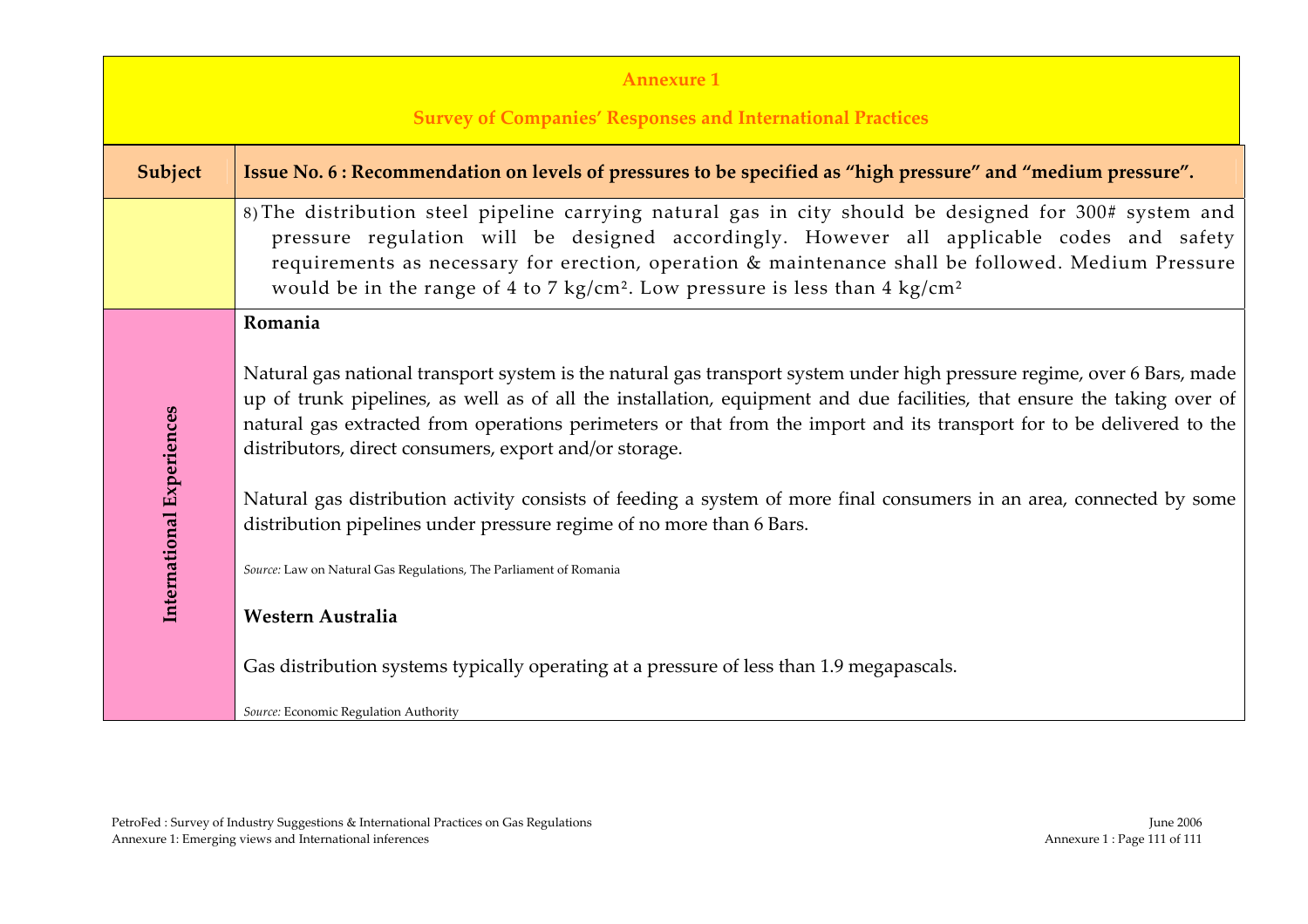#### **Compendium of Companies' Responses**

| Subject                      | Issue No.1 (a): Recommendations on regulating Open access to pipelines (both<br>transportation & distribution)                                                                                                                                                                                                                                                                                                                                                                                                                                                                                                                                                                                                                                                                                                                                                                                                                                                                                                                                                                |
|------------------------------|-------------------------------------------------------------------------------------------------------------------------------------------------------------------------------------------------------------------------------------------------------------------------------------------------------------------------------------------------------------------------------------------------------------------------------------------------------------------------------------------------------------------------------------------------------------------------------------------------------------------------------------------------------------------------------------------------------------------------------------------------------------------------------------------------------------------------------------------------------------------------------------------------------------------------------------------------------------------------------------------------------------------------------------------------------------------------------|
| Company 1                    | 1) Regulation for new pipelines intending to provide service to contracted<br>consumers on long term contract basis<br>2) Allowing dedicated pipelines to be laid for self usage and any other<br>consumer at a later date with or without augmenting capacity<br>3) Allowing tariff fixation by the parties involved on mutually agreed terms<br>within overall cap fixed by the Regulator                                                                                                                                                                                                                                                                                                                                                                                                                                                                                                                                                                                                                                                                                   |
| $\mathbf{\Omega}$<br>Company | There should be open access to pipelines both for transportation<br>and<br>distribution                                                                                                                                                                                                                                                                                                                                                                                                                                                                                                                                                                                                                                                                                                                                                                                                                                                                                                                                                                                       |
| $\infty$<br>Company          | The access to surplus capacity in the transportation pipelines should be on a<br>non discriminatory basis and the procedure for determination of surplus<br>capacity should be transparent taking into account actual long term<br>commitments of the shipper and/or transporter.                                                                                                                                                                                                                                                                                                                                                                                                                                                                                                                                                                                                                                                                                                                                                                                             |
| Company 4                    | For transmission pipeline, capacity left beyond the contracted capacity of<br>٠<br>the pipeline to be made available on common carrier principle. Owner of<br>the pipeline to have "First Right of Refusal" for the capacity available on<br>common carrier basis. The capacity under "common carrier" is to be on<br>non-discriminatory basis<br>Local/City Gas Distribution network should be on common carrier principle<br>$\bullet$<br>Regulator to establish pipeline access code providing Level playing field<br>٠<br>and non-discriminatory open access to all Parties<br>Open access on transmission pipelines and distribution networks would<br>$\bullet$<br>protect the interest of consumer by eliminating monopoly of supply and by<br>promoting competitive markets and enable maximum utilization of<br>infrastructure thereby avoiding infructuous investments<br>Multi-party participation to be encouraged to ultimately achieve the<br>$\bullet$<br>competitive environment where consumer can choose Supplier and<br>Transporter/Local network operator |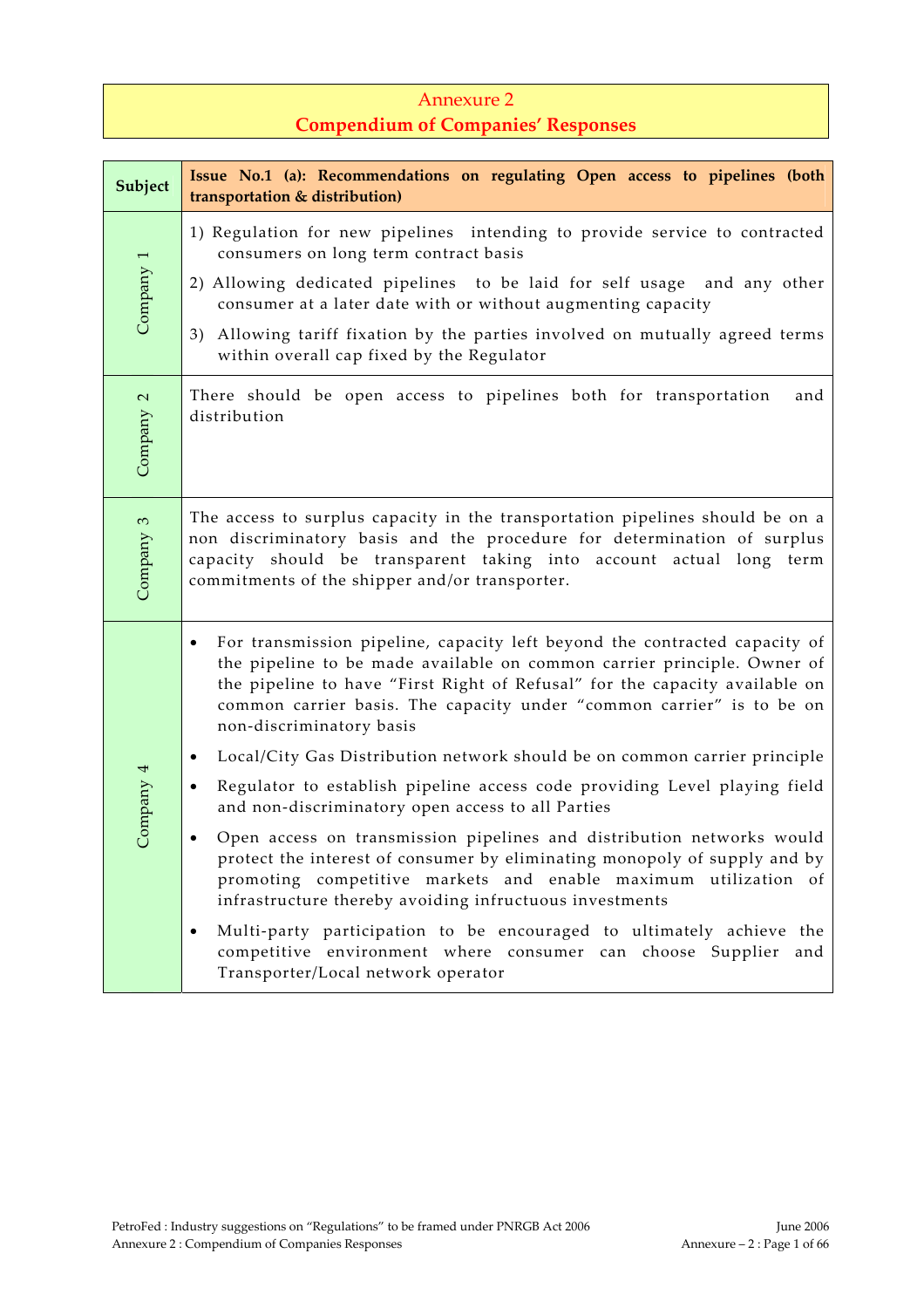| Subject                   | Issue No.1 (a): Recommendations on regulating Open access to pipelines (both<br>transportation & distribution)                                                                                                                                                                                                                                                                                                                                                                                                                                                                                                                                                                                                                                                                                     |
|---------------------------|----------------------------------------------------------------------------------------------------------------------------------------------------------------------------------------------------------------------------------------------------------------------------------------------------------------------------------------------------------------------------------------------------------------------------------------------------------------------------------------------------------------------------------------------------------------------------------------------------------------------------------------------------------------------------------------------------------------------------------------------------------------------------------------------------|
| $\overline{5}$<br>Company | Pipelines should be conceived as infrastructure and hence should not belong to<br>the marketing companies. The idea behind Petronet India ltd. was well thought<br>out through the Sundarrajan study group to r group. Unfortunately that idea is<br>annulled by the govt. policy of November 2002. The pipeline business<br>thereafter has been in a chaotic phase. There have been gross national waste in<br>pipeline investment from partisan perspective by the oil companies and the<br>most desired investments are just not forthcoming. The government could<br>rethink the policy because India does need pil-like exclusive pipeline<br>company. With little tinkering to the business model, Petronet can be made a<br>vibrant company - a repository of petroleum pipeline expertise. |
|                           | Of course, there should be open access to pipeline. This open access can never<br>be ensured if the pipeline are allowed to belong to the users. The new pipeline<br>policy pretends to have open access by providing 25 % spare capacity.<br>Fundamentally, such extra commercial dictates in investment makes the<br>investments sub-optimal. In pipeline capacity is a function of the hp-input<br>subject to the capacity of pipe material (msys). Unlike other industries,<br>pipeline capacity is not sensitive to investment over the base line.                                                                                                                                                                                                                                            |
| $\bullet$<br>Company      | Open access to the pipelines for transportation is required. However<br>users/consumers of gas should be classified in an order of priority (as is the<br>case with the power sector where high priority consumers like hospitals, water<br>supply, etc. are the last to be denied power). This priority should be adhered<br>to when there is limited capacity of the pipeline.                                                                                                                                                                                                                                                                                                                                                                                                                   |
| Company 7                 | We would recommend providing for open access to pipelines for both NG<br>producers and Customers to enable the Gas produced to reach the customer at<br>any point of time. Any restrictions to this would limit the Producer from<br>accessing a new customer for his additional production, which might be<br>starting at a later date or a new customer on expiry of a current contract.                                                                                                                                                                                                                                                                                                                                                                                                         |
|                           | Pipeline owners can alongwith the Regulator decide, how much % of the<br>Pipeline capacity can be kept on open access. The % of open access available<br>and the charges for accessing them should be made public periodically.                                                                                                                                                                                                                                                                                                                                                                                                                                                                                                                                                                    |
|                           | We discuss access to distribution in the section on exclusivity.                                                                                                                                                                                                                                                                                                                                                                                                                                                                                                                                                                                                                                                                                                                                   |
| Company 8                 | Transportation:<br>We have long advocated open access on transportation pipelines in India.<br>Open access is a central policy for gas transportation in many countries. Open<br>access encourages competition in the natural gas industry so that all natural<br>gas suppliers, including the pipeline as merchant, will compete for gas<br>purchasers on an equal footing.<br>This promotion of competition among<br>suppliers can benefit all consumers in India by ensuring a reliable supply of<br>natural gas at a reasonable price. We believe that India needs to create a<br>regulatory environment where no gas seller, especially those with control over<br>transportation pipeline(s), a natural monopoly, has a competitive advantage                                                |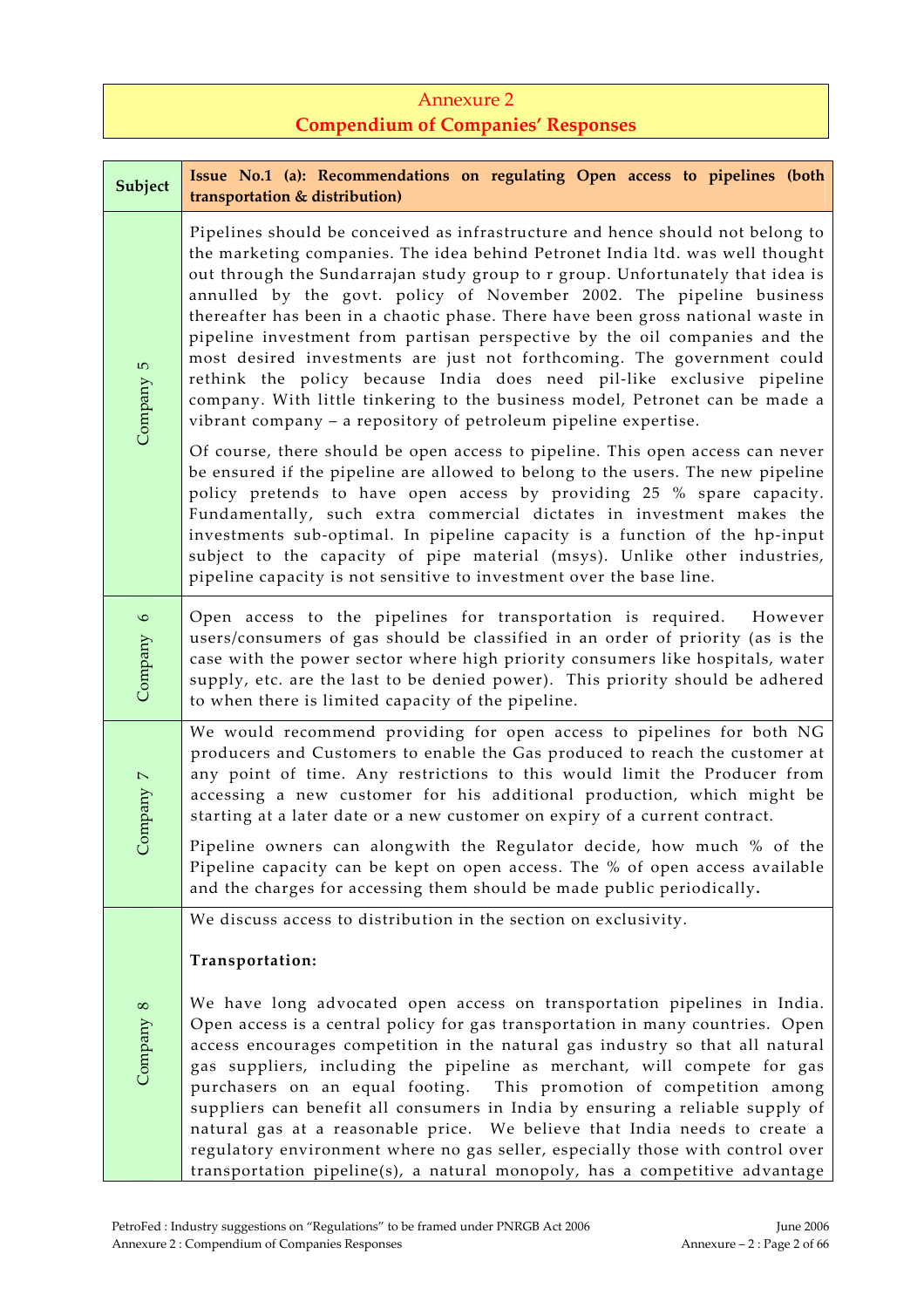| Subject    | Issue No.1 (a): Recommendations on regulating Open access to pipelines (both<br>transportation & distribution)                                                                                                                                                                                                                                                                                                                                                                                                                                                                                                                                                                                                                                                                                                                                                                                                                                                                                                                                                                                                                                                                                                                                                                                                                                                                                                                                                                                                                                                                                                                                                        |
|------------|-----------------------------------------------------------------------------------------------------------------------------------------------------------------------------------------------------------------------------------------------------------------------------------------------------------------------------------------------------------------------------------------------------------------------------------------------------------------------------------------------------------------------------------------------------------------------------------------------------------------------------------------------------------------------------------------------------------------------------------------------------------------------------------------------------------------------------------------------------------------------------------------------------------------------------------------------------------------------------------------------------------------------------------------------------------------------------------------------------------------------------------------------------------------------------------------------------------------------------------------------------------------------------------------------------------------------------------------------------------------------------------------------------------------------------------------------------------------------------------------------------------------------------------------------------------------------------------------------------------------------------------------------------------------------|
|            | over a non-affiliated gas seller by virtue of their control over transportation.<br>Open access as a goal, while laudable, is not enough. Shippers need to have<br>meaningful access to capacity and this can only be accomplished by a strong<br>and fair Regulator. When authorizing pipelines, the Regulator needs to ensure<br>that fair options exist for shippers that are not anchor shippers to avail of<br>expansion capacity, because if that is not done, open access will have no<br>meaning.                                                                                                                                                                                                                                                                                                                                                                                                                                                                                                                                                                                                                                                                                                                                                                                                                                                                                                                                                                                                                                                                                                                                                             |
|            | While we support the principle of open access, we do have some concerns,<br>however, with the liberal use of common carrier as a substitute for open access<br>in the PNGRB Act and in subsequent documents. We believe that the<br>Government intended that there be open access on a first come, first served<br>basis for available capacity. But the Government also used the phrase "on a<br>common carrier basis". Since natural gas pipelines are primarily financed<br>with take-or-pay long-tem contracts, it is not appropriate to use the term<br>"common carrier" as a substitute for open access. If any capacity were<br>available on a pipeline, a customer would contract for that capacity but would<br>only do so with the assurance that the capacity would not be subject to pro-<br>rata reduction as a result of another customer's request (or multiple<br>customers' requests). Assume that there was 10 mmcd capacity available and<br>you requested the full amount. Under common carrier principles, another<br>shipper could make a request for 10mmcd and you each would get 5 mmcd<br>going forward. Alternatively, the second shipper could request 90 mmcd<br>(knowing full well that 90 was not available) and would get 9 mmcd (with the<br>original shipper reduced to 1 mmcd). We are certain that no shipper would<br>consider such an outcome to be reasonable. We realize that this awkward<br>outcome is not what the government had in mind and, therefore, we urge that<br>this issue be clarified and corrected going forward so that open access can<br>work on gas pipelines in the manner that the government intended. |
| Company 9  | 1) Authorization by the regulator to any entity should be basis open & non-<br>discriminatory access to both owner & other<br>players (non-owner<br>shippers).<br>2) For this purpose regulator / entity authorized to lay pipelines to seek<br>requests from shippers/consumers about their capacity requirement.                                                                                                                                                                                                                                                                                                                                                                                                                                                                                                                                                                                                                                                                                                                                                                                                                                                                                                                                                                                                                                                                                                                                                                                                                                                                                                                                                    |
|            | In case capacity is over subscribed, the regulator to allocate the capacities<br>3)<br>on prorata basis, (or) ask the entity to increase the capacity.                                                                                                                                                                                                                                                                                                                                                                                                                                                                                                                                                                                                                                                                                                                                                                                                                                                                                                                                                                                                                                                                                                                                                                                                                                                                                                                                                                                                                                                                                                                |
| Company 10 | Open access only for trunk pipelines and distribution lines needs to be based<br>on mutual consent                                                                                                                                                                                                                                                                                                                                                                                                                                                                                                                                                                                                                                                                                                                                                                                                                                                                                                                                                                                                                                                                                                                                                                                                                                                                                                                                                                                                                                                                                                                                                                    |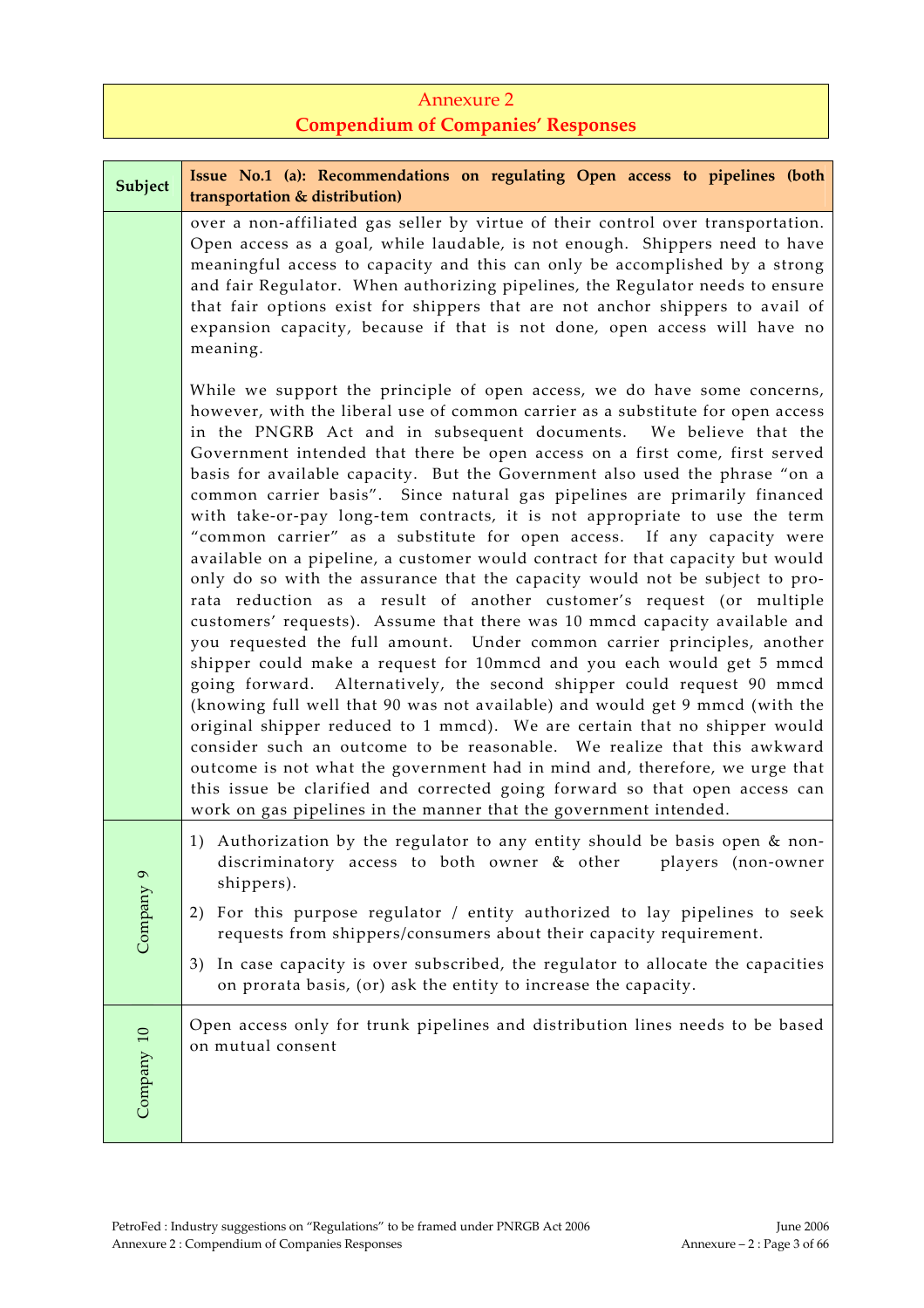| Subject    | Issue No.1 (a): Recommendations on regulating Open access to pipelines (both<br>transportation & distribution)                                                                                                                                                                                                                                                                                                                                                                                                                                                                                                                                                           |
|------------|--------------------------------------------------------------------------------------------------------------------------------------------------------------------------------------------------------------------------------------------------------------------------------------------------------------------------------------------------------------------------------------------------------------------------------------------------------------------------------------------------------------------------------------------------------------------------------------------------------------------------------------------------------------------------|
| Company 11 | In case of transportation, the available capacity in a particular pipeline needs<br>to be notified by the regulator. All the interested parties may be requested to<br>register their capacity requirements. There should be a precondition that the<br>parties should have source tie-up as well as customer tie-up for the required<br>capacity. Based on the requirement, allotment may be made on pro-rata basis.<br>In case of distribution, it may be done on exclusive basis for a single party for<br>a particular city (in case of big city, it may be split into two to three exclusive<br>areas/ regions). The party may be selected through bidding process. |
| Company 12 | Note: Comments specific to questionnaire not received.                                                                                                                                                                                                                                                                                                                                                                                                                                                                                                                                                                                                                   |
| Company 13 | This should be applicable only for cross-country pipelines and not for City Gas<br>Distribution network. Open access shall be guided by principles of<br>encouraging competition, eliminating duplication of investment and ensure<br>adequate supplies into future through transmission pipelines. Open access in<br>city gas distribution network is not viable as infrastructure cost is very high<br>and in case additional volumes have to be included, the city gas projects will<br>become unviable and uncertainty factor regarding usage is quite high                                                                                                          |
| Company 14 | Yes                                                                                                                                                                                                                                                                                                                                                                                                                                                                                                                                                                                                                                                                      |
| Company 15 | To enable access it would require that common carrier status be accorded all<br>gas trunk pipelines<br>Provision for spare capacity would be required to create option for open<br>access. Providing at least a 25% spare<br>capacity should be made mandatory in<br>the trunk pipelines.<br>All existing and new pipelines should be brought under open access or<br>common carrier regime as this would provide uniform marketing opportunity<br>to all players.<br>Common carrier principles should also cover compressors                                                                                                                                            |
| Company 16 | Note: No comments                                                                                                                                                                                                                                                                                                                                                                                                                                                                                                                                                                                                                                                        |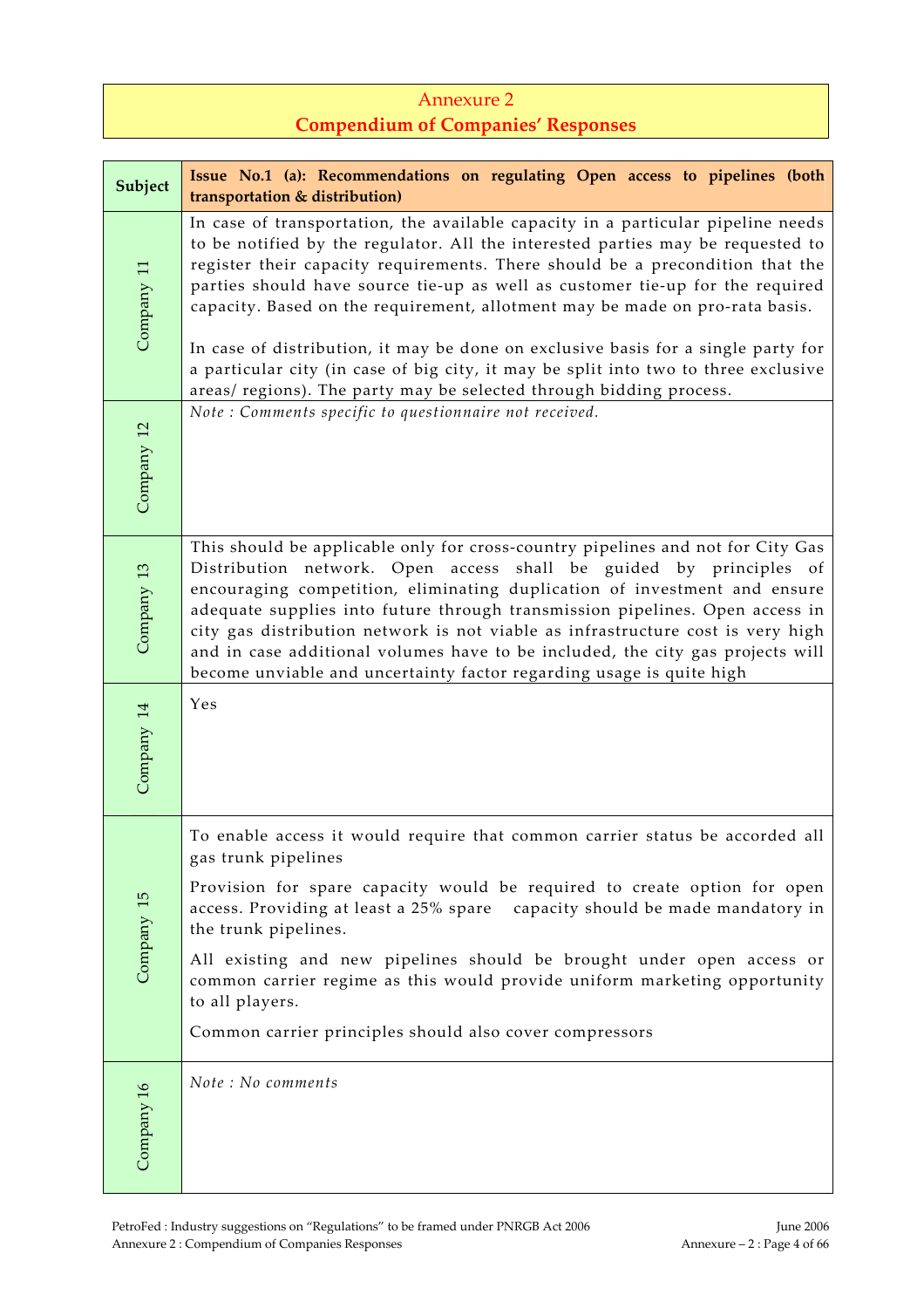| Subject                   | Issue No. 1 (b): Recommendations on regulating Transportation Rate (both transportation<br>& distribution)                                                                                                                                                                         |
|---------------------------|------------------------------------------------------------------------------------------------------------------------------------------------------------------------------------------------------------------------------------------------------------------------------------|
| Company 1                 | 1) Two part tariff base on capex and opex based on volumes transported with<br>provision for incentives                                                                                                                                                                            |
|                           | 2) Tariff to ensure fair return on capital investment and market fluctuations.                                                                                                                                                                                                     |
|                           | 3) A provision for suitably indexing the opex for escalation on three / five year<br>basis, considering factors such as Govt. of India consumer index, &<br>weighted average on increase in self consumed gas / fuel.                                                              |
| Company 2                 | Reasonable rates based on cost plus basis.                                                                                                                                                                                                                                         |
| Company 3                 | The transportation charges should be distance related and there should be<br>transparent mechanism for tariff determination                                                                                                                                                        |
|                           | 1) Transportation Tariff determined by Regulator should act as cap. Parties<br>should be free to negotiate tariff below the cap                                                                                                                                                    |
|                           | 2) Tariff could be reviewed periodically. However, first tariff review after<br>period of loan payment in order to make the project bankable                                                                                                                                       |
| Company $4$               | 3) Third party access may be offered at uniform tariff, however there may be a<br>minimum volume for which such access to be provided. If tariff is charged<br>on category of consumers basis in city gas distribution network, it should<br>be non-discriminatory                 |
|                           | 4) Methodology for determination of tariff should be based on the principle of<br>reasonable rate of return on investment, encourage competition, efficiency,<br>economic use of resources and at the same time safeguard the consumer<br>interest                                 |
| $\overline{5}$<br>Company | Transportation and distribution rates should be remunerative for any operator.<br>The market-determined rates may be a good principle subject to certain<br>regulatory limits that could be derived taking stock of investments involved,<br>operating costs, financing cost, etc. |
| Company 6                 | Note: No comments received                                                                                                                                                                                                                                                         |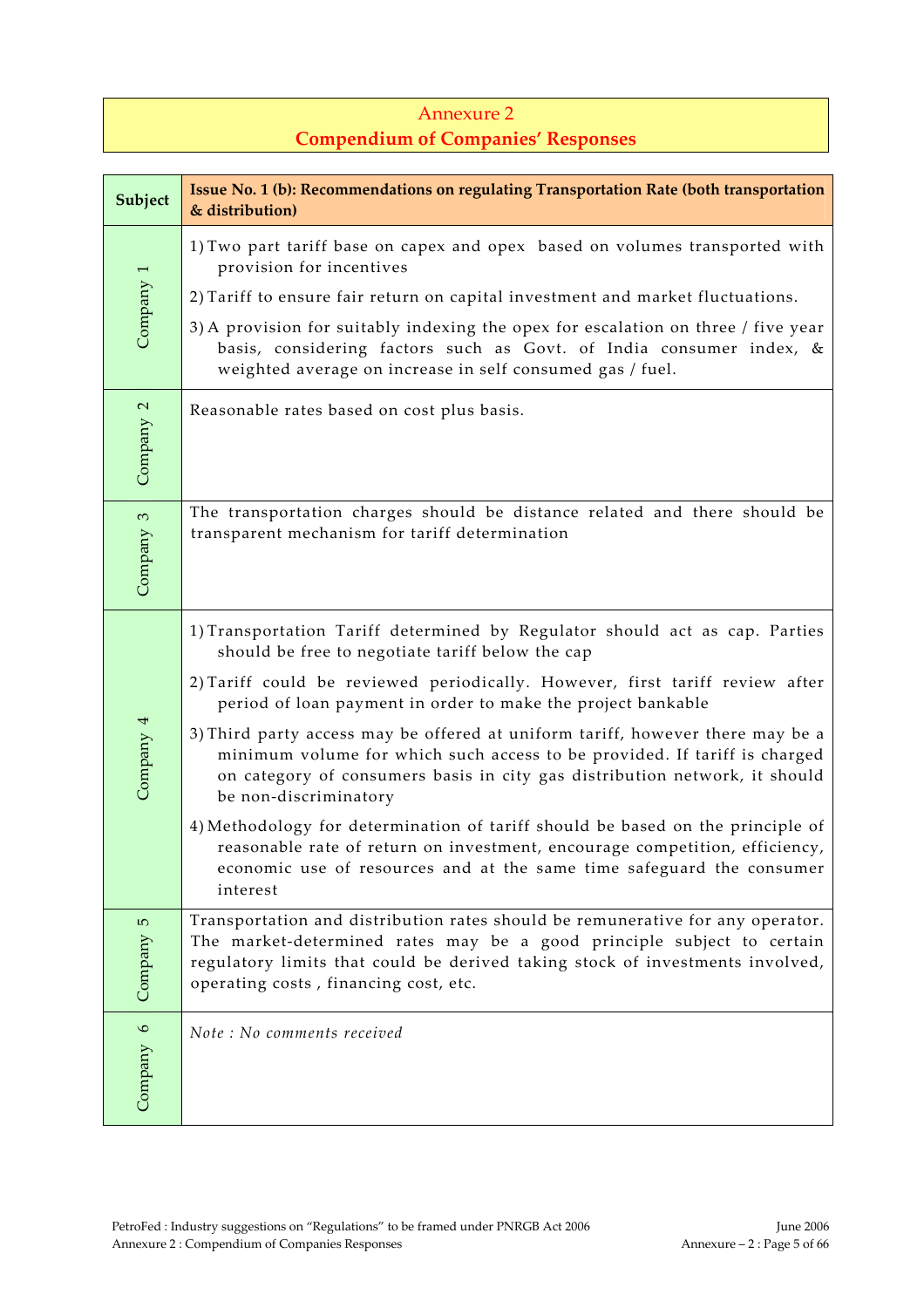| Subject                          | Issue No. 1 (b): Recommendations on regulating Transportation Rate (both transportation<br>& distribution)                                                                                                                                                                                                                                                                                                                                                                                                                                                                                                                                                                                                                                                                                                                                                                                                                                                                                                                                                                                                                                               |
|----------------------------------|----------------------------------------------------------------------------------------------------------------------------------------------------------------------------------------------------------------------------------------------------------------------------------------------------------------------------------------------------------------------------------------------------------------------------------------------------------------------------------------------------------------------------------------------------------------------------------------------------------------------------------------------------------------------------------------------------------------------------------------------------------------------------------------------------------------------------------------------------------------------------------------------------------------------------------------------------------------------------------------------------------------------------------------------------------------------------------------------------------------------------------------------------------|
| $\boldsymbol{\nabla}$<br>Company | An uniform published "Transportation Rate" should be available w.r.t a<br>standard acceptable unit. This rate can preferably be on a volume basis.                                                                                                                                                                                                                                                                                                                                                                                                                                                                                                                                                                                                                                                                                                                                                                                                                                                                                                                                                                                                       |
|                                  | Transportation:                                                                                                                                                                                                                                                                                                                                                                                                                                                                                                                                                                                                                                                                                                                                                                                                                                                                                                                                                                                                                                                                                                                                          |
|                                  | We premise our comments on the basis that the predominant source of gas<br>supply will be KG basin gas. Entry Exit Tariffs would be inappropriate for<br>They are appropriate for meshed systems, not for long distance<br>India.<br>unidirectional flow systems.<br>Entry Exit tariffs are not transparent - they would require transfer of funds<br>between different pipeline systems. Given the shifting of risk, such a system<br>would provide improper incentives for investment (as would a system where<br>all pipelines were postalized with the same tariff). Entry Exit tariffs do not<br>give signals for efficient investment, which is a key requirement in the Indian<br>system. Transparency and inefficient investment signals alone is enough for<br>Entry Exit tariffs not to be used in India.<br>Distance-based tariffs are more appropriate for long distance unidirectional<br>flow systems (as in India, the US and Australia) however, if the predominant<br>gas supplies are on the east coast of India, they will result in higher prices on<br>the west coast. Distance-based tariffs give efficient investment signals and |
| Company 8                        | avoid physical bypass incentives in demand areas that are close to supply<br>sources. Moreover, distance-based tariffs provide cost reflectivity which is a<br>key reason why a distance-based tariffs are considered to be non-<br>discriminatory.<br>Postalized tariffs would provide incentives to bypass the pipeline in areas                                                                                                                                                                                                                                                                                                                                                                                                                                                                                                                                                                                                                                                                                                                                                                                                                       |
|                                  | close to the KG basin. As a result, one of the key goals of the PNGRB Act,<br>avoiding infructuous investment, would be jeopardized. Postalized tariffs do<br>not give efficient signals for usage/investment. In India, if the areas close to<br>the KG basin need developing, they need tariffs that reflect the cost of<br>transport better. For this reason, efficient signals for investment, the market<br>(and its players) as a whole would not benefit from purely postalized tariffs.                                                                                                                                                                                                                                                                                                                                                                                                                                                                                                                                                                                                                                                          |
|                                  | Distribution:<br>Average Revenue Yield control is used in emerging markets where the forecast<br>mix of customer segments or the volume of growth is difficult to forecast<br>because there is limited historical evidence. It is also the only tariff<br>methodology that will provide an incentive for efficient network growth and is<br>typically used for green field sites or where network expansion is material.<br>The average revenue yield control method is currently in place in the Brazilian<br>CGD market.                                                                                                                                                                                                                                                                                                                                                                                                                                                                                                                                                                                                                               |

In this form of control, revenue is calculated as an average, i.e. the ratio of the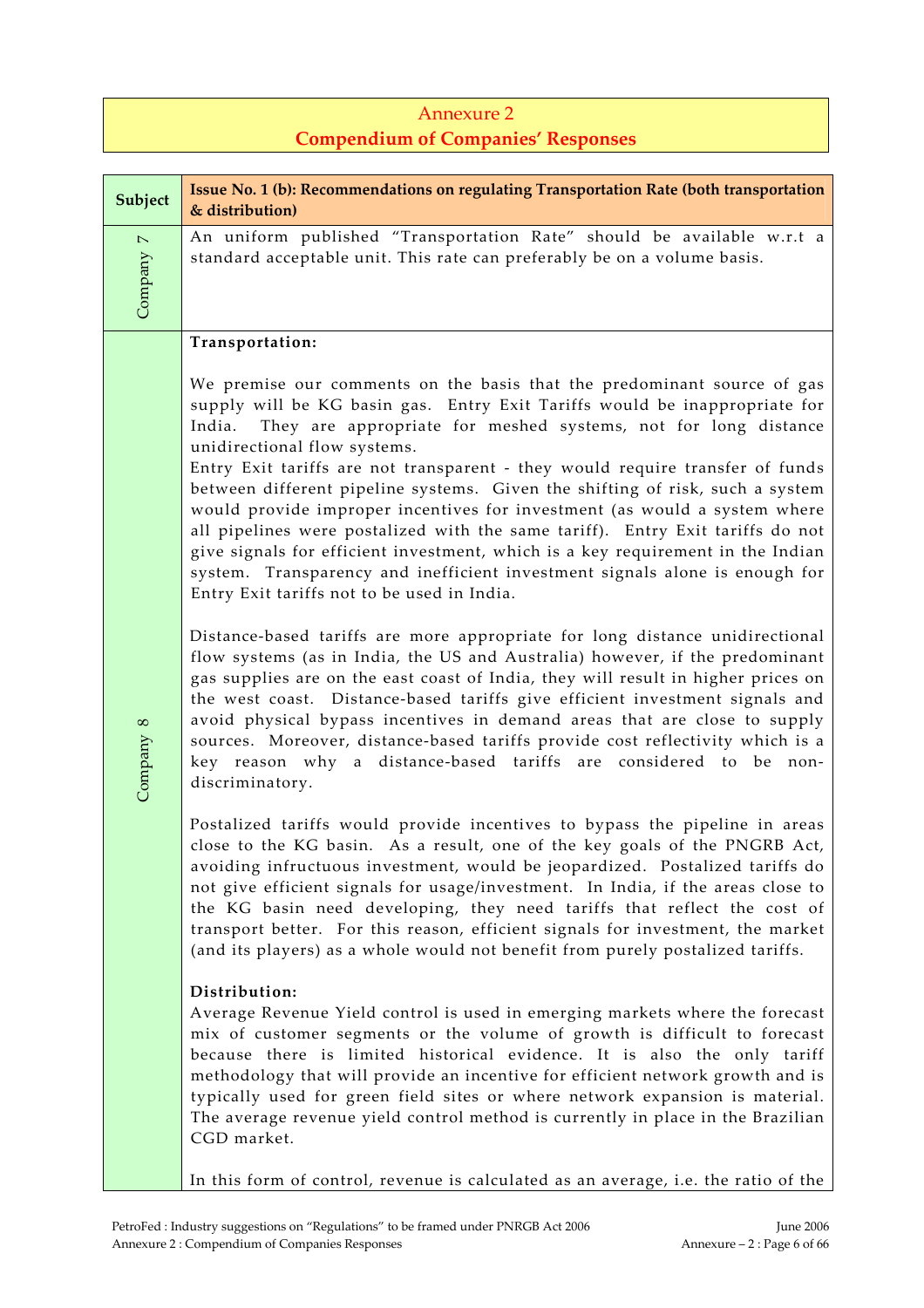| Annexure 2                                |
|-------------------------------------------|
| <b>Compendium of Companies' Responses</b> |

| Subject | Issue No. 1 (b): Recommendations on regulating Transportation Rate (both transportation<br>& distribution)                                                                                                                                                                                                                                                                                                                                                                                                                                                           |
|---------|----------------------------------------------------------------------------------------------------------------------------------------------------------------------------------------------------------------------------------------------------------------------------------------------------------------------------------------------------------------------------------------------------------------------------------------------------------------------------------------------------------------------------------------------------------------------|
|         | net present value of revenue to the net present value of volume over a given<br>period. This means that there is no restriction to network expansion, as for<br>every additional volume the regulated entity earns given regulated revenue.<br>Therefore, it is the regulated entity that will need to ensure that its network<br>expansion delivers the revenue assumed by the Regulator and the market risk<br>of expansion is assumed by the investor. Under this methodology, the<br>regulated entity can react to the needs of the market and market expansion. |
|         | This control therefore incentivizes the investor to pursue integrated network<br>expansion and so ensures development of the residential sector alongside the<br>industrial customers. This is the most economically efficient approach to<br>network expansion. The approach also minimizes the need for regulatory<br>intervention since the operator self-corrects expansion to stay within the<br>defined controls.                                                                                                                                              |
|         | In addition, average revenue yield control as opposed to tariff controls or total<br>revenue control, allows an operator to compete against alternate fuels as<br>necessary to maintain its customer base which in turn permits the maintenance<br>of tariff levels. However, this is only possible if discounts are included within<br>the average revenue control. Therefore we recommend the use of average<br>revenue yield control including discounts.                                                                                                         |
|         | 1) Tariff of transportation will be approved by the regulator                                                                                                                                                                                                                                                                                                                                                                                                                                                                                                        |
|         | 2) Tariff has to be uniform to all shippers. In any case the tariff charged should<br>not be higher than the approved tariff. If discounts are given on tariff basis<br>volume/distance/pressure, the same needs to be offered to other players<br>with similar volumes/distance/pressure.                                                                                                                                                                                                                                                                           |
| ᡡ       | 3) The methodology of tariff recovery determination to be basis volumes,<br>investments and reasonable rate of returns.                                                                                                                                                                                                                                                                                                                                                                                                                                              |
|         | 4) Tariff type such as postalised / Zonal etc. to be as specified by the regulator.                                                                                                                                                                                                                                                                                                                                                                                                                                                                                  |
| Company | 4) Tariff recovery to be for the actual volumes transported / capacity booked,<br>which ever is higher.                                                                                                                                                                                                                                                                                                                                                                                                                                                              |
|         | 5) Tariff review should be after every 3 years                                                                                                                                                                                                                                                                                                                                                                                                                                                                                                                       |
|         | 6) The volumes considered for tariff review shall be actual volumes/ Projected<br>volumes in the bid, which ever is higher.                                                                                                                                                                                                                                                                                                                                                                                                                                          |
|         | 7) Review of tariff may also be permitted by the regulator in case of change in<br>the capacity requiring incremental investments, taxation, rates/policy, and<br>Other circumstances in over all interest of the consumer.                                                                                                                                                                                                                                                                                                                                          |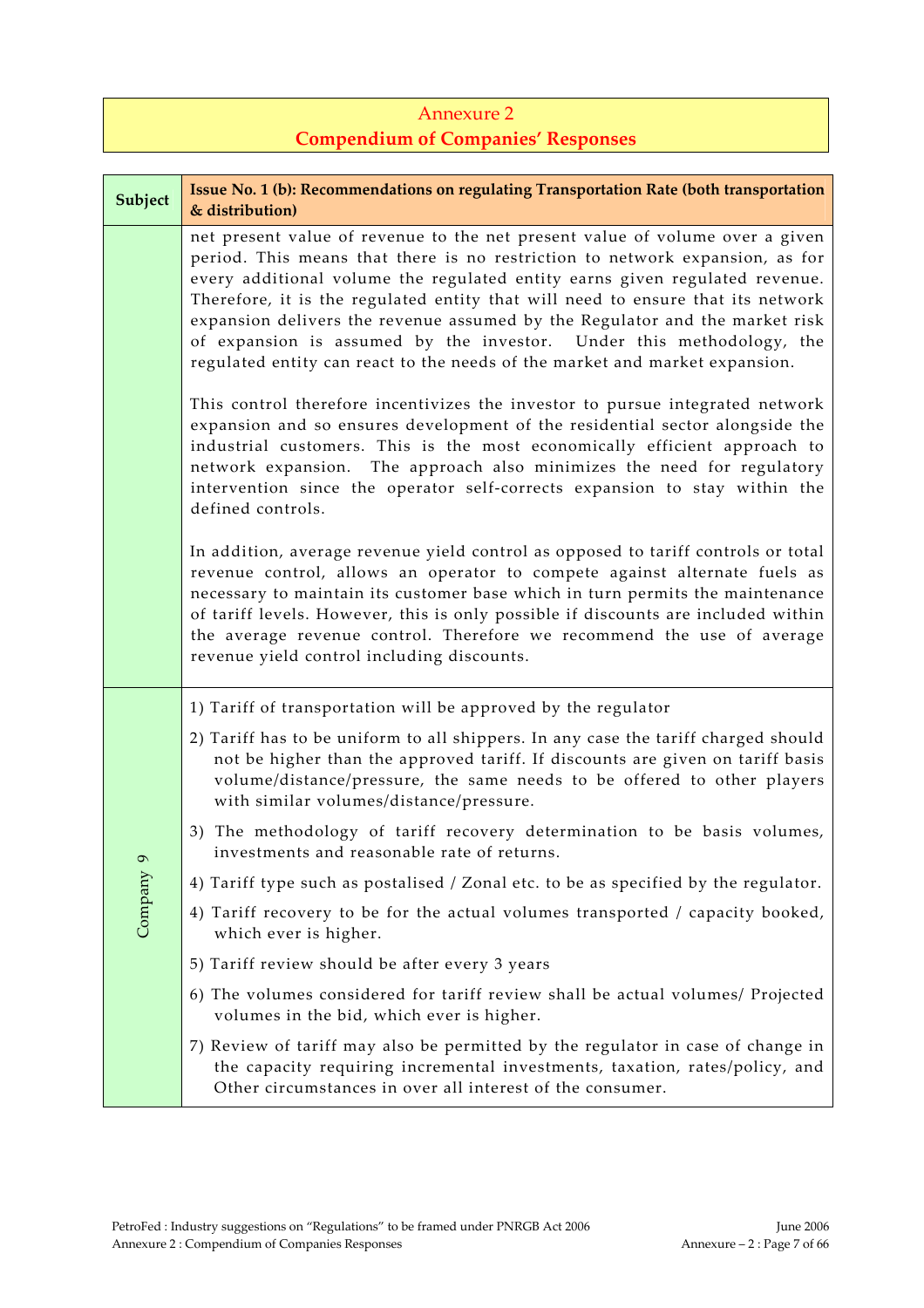| Subject        | Issue No. 1 (b): Recommendations on regulating Transportation Rate (both transportation<br>& distribution)                                                                                                                                                                                                                                                                                                                                                            |
|----------------|-----------------------------------------------------------------------------------------------------------------------------------------------------------------------------------------------------------------------------------------------------------------------------------------------------------------------------------------------------------------------------------------------------------------------------------------------------------------------|
| Company 10     | No comments                                                                                                                                                                                                                                                                                                                                                                                                                                                           |
| Company 11     | Uniform model of transportation rate to be developed based on gas quantity<br>and distance for long distance pipelines. In case of distribution, single rate as<br>awarded to the party through the bidding process may be followed. However,<br>different rates may be worked out for residential, commercial and small<br>industrial customers.<br>Open access too many players in city gas distribution network in a city may<br>lead to operational difficulties. |
| Company 12     | Note: Comments specific to questionnaire not received.                                                                                                                                                                                                                                                                                                                                                                                                                |
| Company 13     | Transportation rate shall be based on optimum investment, efficiency,<br>economic use of resources, cost of service and shall provide reasonable return<br>on investment. Shall also consider the prevailing tariffs applicable for various<br>existing pipelines and accordingly benchmark against them.                                                                                                                                                             |
| ompany 14<br>Ũ | Yes                                                                                                                                                                                                                                                                                                                                                                                                                                                                   |
| Company 15     | 1) Transmission rates should be distance based. May be we can fix up a<br>transmission rate in different slabs of distance<br>2) Transmission tariff should fetch a reasonable rate of return<br>3) Transmission tariff should have a capacity charge and a commodity charge.<br>Capacity charge to take care of investments.<br>4) While calculating Transmission Tariff due weightage to be given to pipeline<br>design capacity                                    |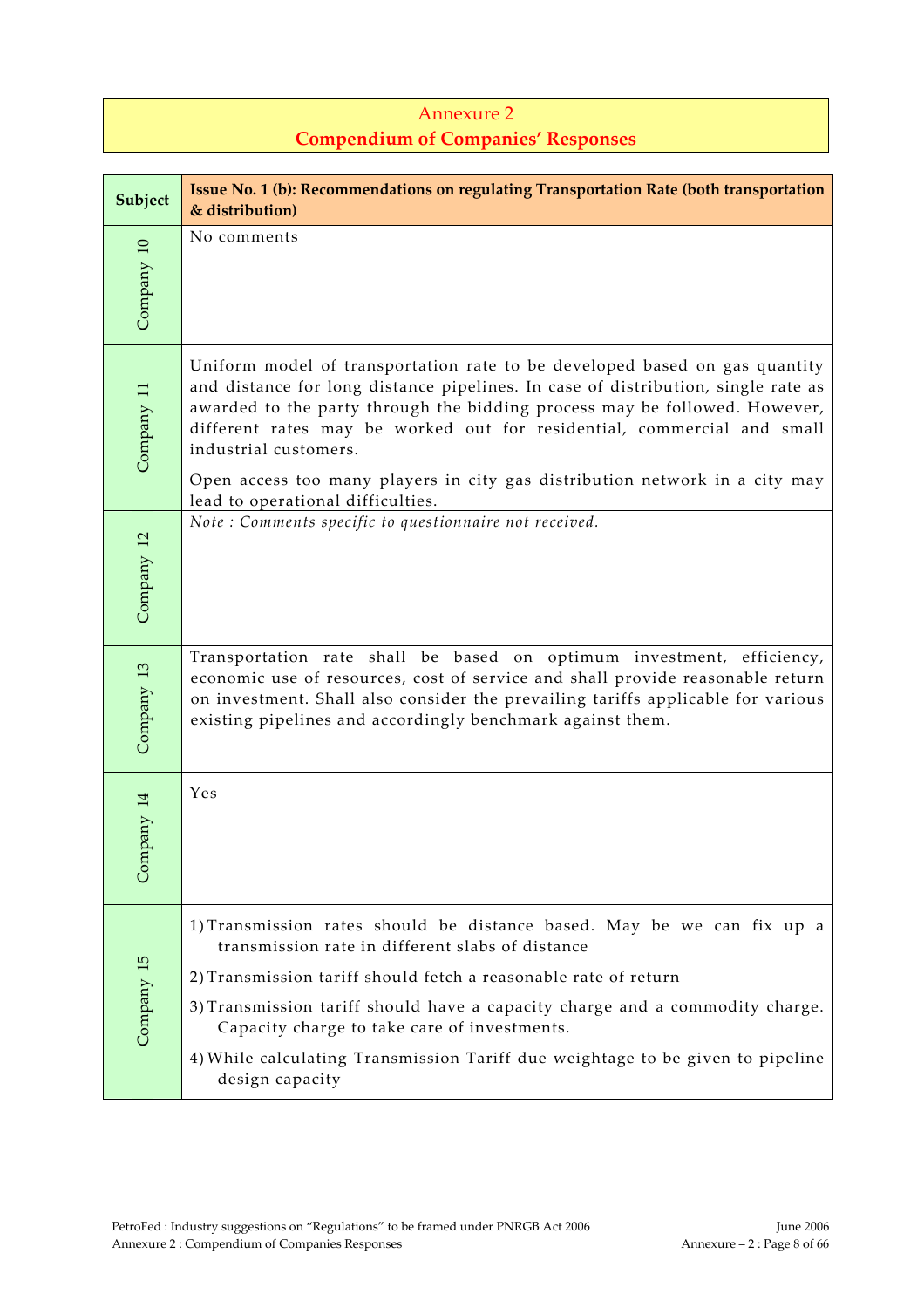| Subject    | Issue No. 1 (b): Recommendations on regulating Transportation Rate (both transportation<br>& distribution)                                                                                                                                                                                         |
|------------|----------------------------------------------------------------------------------------------------------------------------------------------------------------------------------------------------------------------------------------------------------------------------------------------------|
| Company 16 | Since tariff would be an important criterion for Grant of Authorisation, there<br>must be a set of uniform norms/models<br>spelling<br>the<br>out<br>methodology/formula for tariff calculation. Therefore, it is necessary for<br>the Government to develop a Transmission Tariff Policy in time. |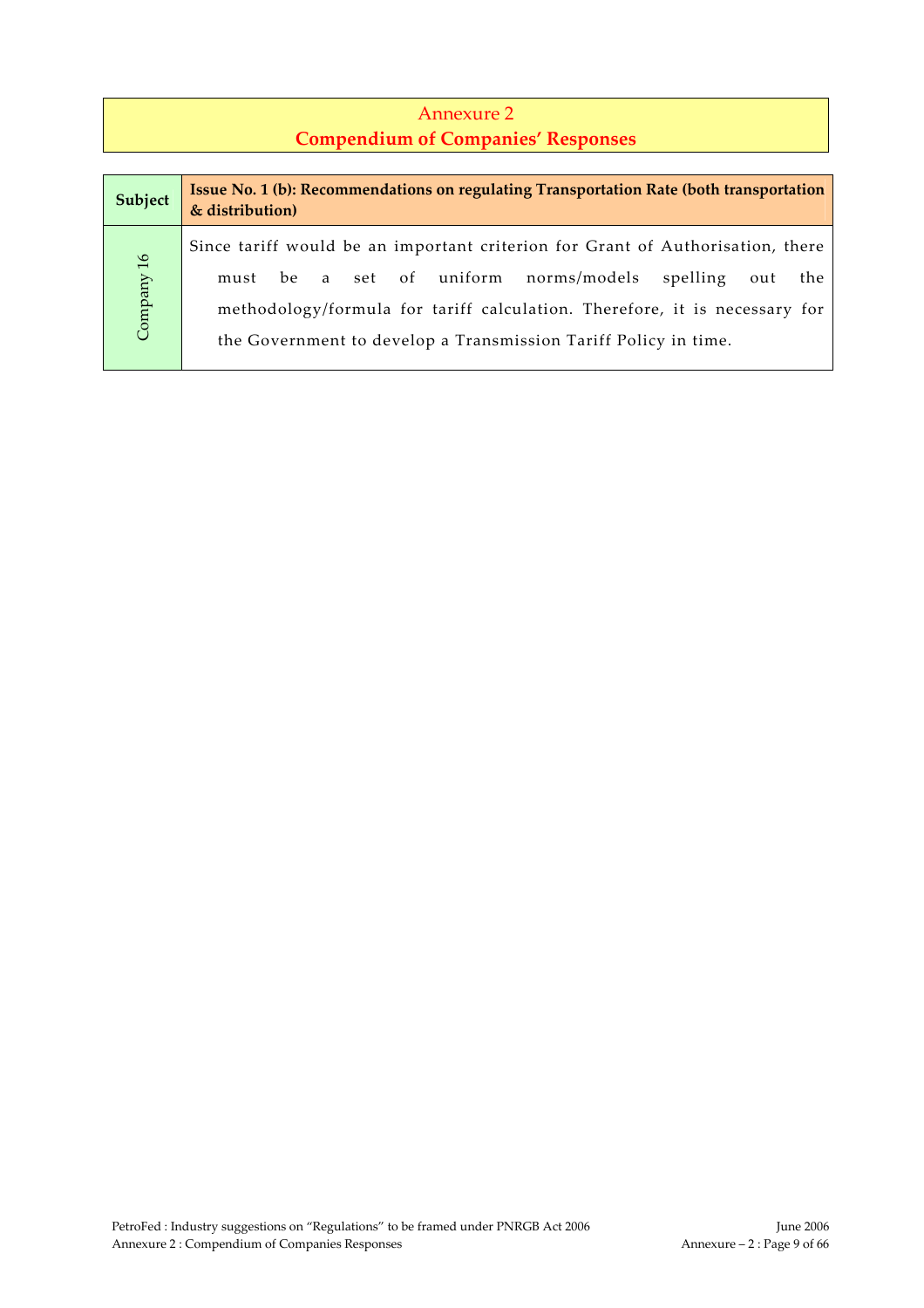| Subject                   | Issue No 2 (a): Criteria and procedure for selection by regulator of entity for laying and<br>operating Transportation Pipelines                                                                                                                                                                                                                                      |
|---------------------------|-----------------------------------------------------------------------------------------------------------------------------------------------------------------------------------------------------------------------------------------------------------------------------------------------------------------------------------------------------------------------|
|                           | 1) Optimal cost advantage to the consumer                                                                                                                                                                                                                                                                                                                             |
|                           | 2) Sustainability                                                                                                                                                                                                                                                                                                                                                     |
| Company 1                 | 3) Market participation and reputation in other hydrocarbon sectors                                                                                                                                                                                                                                                                                                   |
|                           | 4) Merit of Marketing Company getting affected due to laying of the pipeline by<br>displacement of existing consumers due to change of fuel.                                                                                                                                                                                                                          |
| Company 2                 | Open access, transportation rates and minimum net worth criteria. Such<br>regulation should not apply to captive use transportation lines with 25% extra<br>capacity being offered on commercial consideration.                                                                                                                                                       |
| Company 3                 | Note: No comments received                                                                                                                                                                                                                                                                                                                                            |
|                           | 1. Authorization should be based on application by entity having                                                                                                                                                                                                                                                                                                      |
|                           | Gas source tie-up and<br>$\circ$<br>Downstream market tie-up<br>$\circ$                                                                                                                                                                                                                                                                                               |
| Company 4                 | 2. In case, more than one entity applies for laying pipeline along the same route,<br>authorization may be granted to the entities subject to their meeting above<br>mentioned criteria. However, owner of gas should be given first preference if<br>everything else is same                                                                                         |
|                           | 3. If at any point of time existing pipeline is saturated and there is still demand<br>for capacity, existing operator should not be automatically authorized to<br>duplicate the pipeline. Instead, it should be made open to all interested<br>entities                                                                                                             |
| $\overline{5}$<br>Company | 1. They should not themselves be end users of the pipeline. The pipeline should<br>constitute a separate business, may be integrated with other generic logistic<br>business. By default, in order to satisfy this fundamental criterion, some xyz<br>company will have to be mandated because such investments cannot be<br>easily undertaken in a free market mode. |
|                           | 2. Other criteria are not so important.                                                                                                                                                                                                                                                                                                                               |
| Company 6                 | Like in the power sector, lowest tariff per KM and other conditions like open<br>access should form part of the criterion. Selection of the entity should be made<br>through competitive bidding.                                                                                                                                                                     |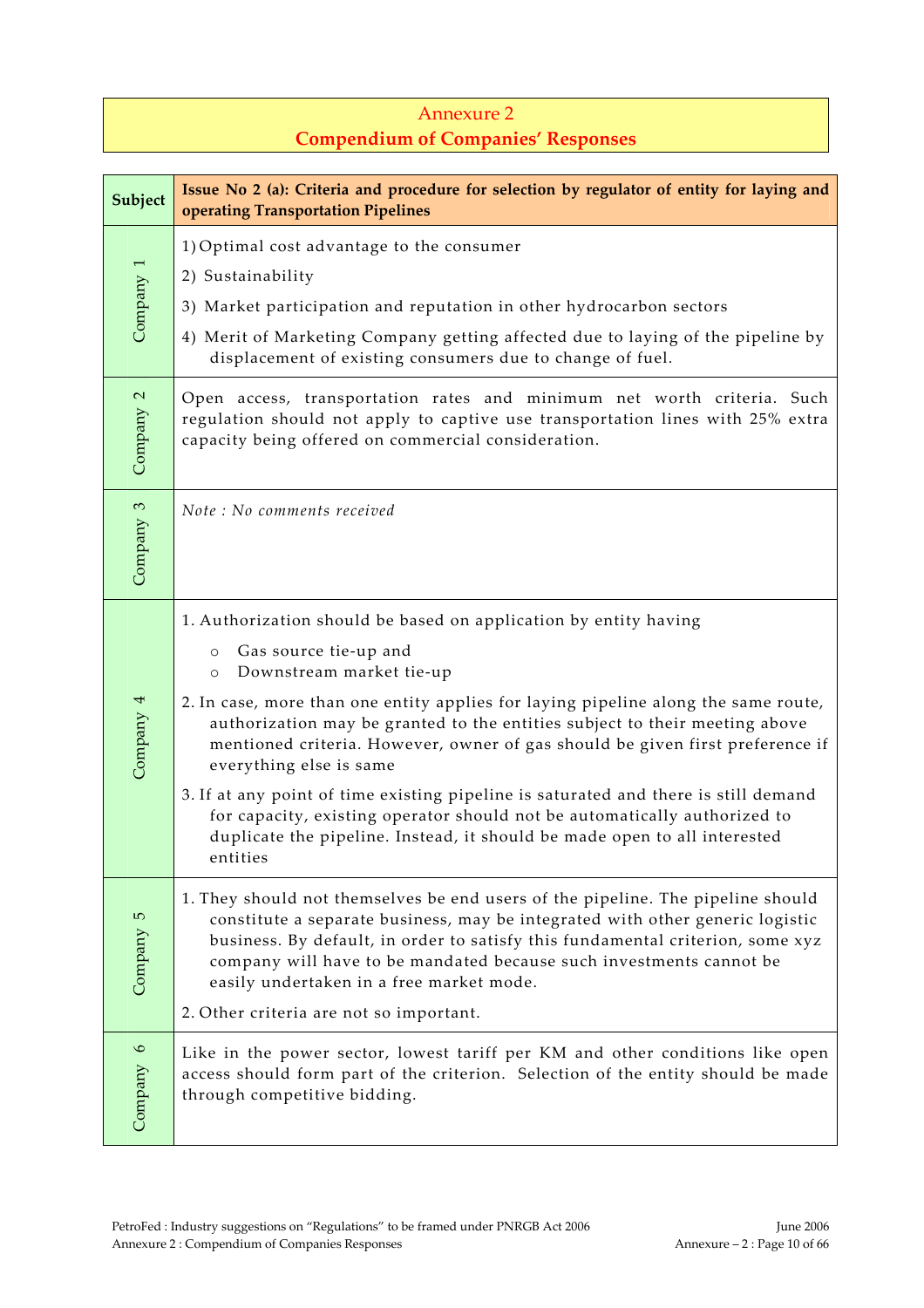|         | Annexure 2                                                                                                                       |
|---------|----------------------------------------------------------------------------------------------------------------------------------|
|         | <b>Compendium of Companies' Responses</b>                                                                                        |
|         |                                                                                                                                  |
| Subject | Issue No 2 (a): Criteria and procedure for selection by regulator of entity for laying and<br>operating Transportation Pipelines |

|     | <b>operating Transportation Pipelines</b> |
|-----|-------------------------------------------|
| jar | Note: No comments received                |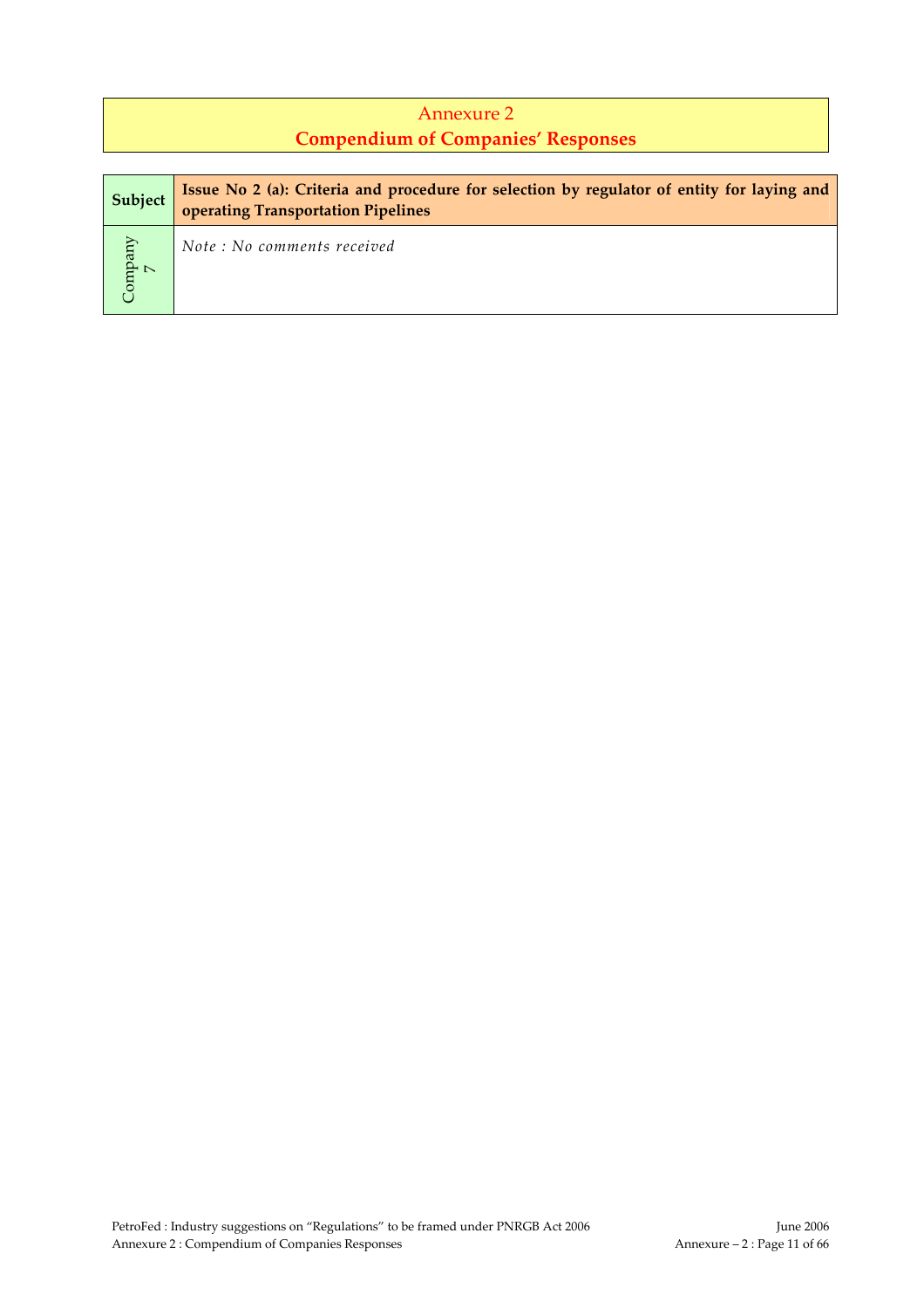| <b>Annexure 2</b>                         |  |                                                                                                                                                                                                                                                                                                                                                                                                                                                                                                                                                                                                                                                                                                                                                                                                                                                                                                                                                                                                                                                      |
|-------------------------------------------|--|------------------------------------------------------------------------------------------------------------------------------------------------------------------------------------------------------------------------------------------------------------------------------------------------------------------------------------------------------------------------------------------------------------------------------------------------------------------------------------------------------------------------------------------------------------------------------------------------------------------------------------------------------------------------------------------------------------------------------------------------------------------------------------------------------------------------------------------------------------------------------------------------------------------------------------------------------------------------------------------------------------------------------------------------------|
| <b>Compendium of Companies' Responses</b> |  |                                                                                                                                                                                                                                                                                                                                                                                                                                                                                                                                                                                                                                                                                                                                                                                                                                                                                                                                                                                                                                                      |
| Subject                                   |  | Issue No 2 (a): Criteria and procedure for selection by regulator of entity for laying and<br>operating Transportation Pipelines                                                                                                                                                                                                                                                                                                                                                                                                                                                                                                                                                                                                                                                                                                                                                                                                                                                                                                                     |
|                                           |  | Recommendation:                                                                                                                                                                                                                                                                                                                                                                                                                                                                                                                                                                                                                                                                                                                                                                                                                                                                                                                                                                                                                                      |
|                                           |  | Build to aggregate demand arrived at pursuant to an open season                                                                                                                                                                                                                                                                                                                                                                                                                                                                                                                                                                                                                                                                                                                                                                                                                                                                                                                                                                                      |
|                                           |  | Fair expansion opportunities                                                                                                                                                                                                                                                                                                                                                                                                                                                                                                                                                                                                                                                                                                                                                                                                                                                                                                                                                                                                                         |
| Company 8                                 |  | In our opinion this may just be the most important issue faced by India in<br>developing its natural gas industry. The key energy challenge facing India<br>today is to prevent bottlenecks in energy supply from constraining economic<br>This is why properly sized gas transportation infrastructure is so<br>growth.<br>important: it will stop a transportation bottleneck from preventing supply from<br>meeting demand. An extremely important phase to promoting competition in<br>the exploration, development and production of a large gas fields around the<br>world, such as the KG Basin, is to get the transportation projects that will take<br>out the gas, constructed.                                                                                                                                                                                                                                                                                                                                                            |
|                                           |  | The additional revenues to governments from new exploration, development<br>and production will exceed the royalties and taxes collected over the life of the<br>project from the initial gas volumes if the transmission pipelines are constructed<br>with fair expansion and tariff methodologies. There are a number of beneficial<br>examples of fair and proper pipeline expansion methodologies in various parts<br>of the world for a gas pipeline to be constructed into a new basin. The most<br>recent and perhaps quite appropriate example is the proposed Alaska (USA)<br>Pipeline that will greatly affect the US's gas supply needs. Transmission<br>pipelines that are constructed with non-discriminatory expansion and tariff<br>methodologies provide benefits to all stakeholders including especially, the<br>public.                                                                                                                                                                                                           |
|                                           |  | The natural gas industry uses pipelines to form the main link from supply to<br>demand. As such, a pipeline's economics are crucial to the viability of gas<br>development projects and, in the case of India which is a price-sensitive market,<br>crucial to getting discovered gas to market so that the public can benefit. The<br>benefits, as seen in a number of developed nations, include general national<br>prosperity through the ability of natural gas to underpin energy intensive<br>industries and provide reliable energy to power plants, industry, businesses and<br>households. Infrastructure investment in pipelines has been seen as a critical<br>long-term need in developed nations and should be seen that way in India as<br>well. Getting the correct pipeline capacity built and appropriate expansion as<br>required keeps costs low and that is important as the natural process of resource<br>depletion (requiring development of higher cost reserves) makes maintaining<br>competitive prices harder over time. |
|                                           |  |                                                                                                                                                                                                                                                                                                                                                                                                                                                                                                                                                                                                                                                                                                                                                                                                                                                                                                                                                                                                                                                      |

1 euorea : Industry suggestions on "Regulations" to be framed under PNRGB Act 2006  $\,$  June 2006  $\,$  June 2006  $\,$ Annexure 2 : Compendium of Companies Responses Annexure – 2 : Page 12 of 66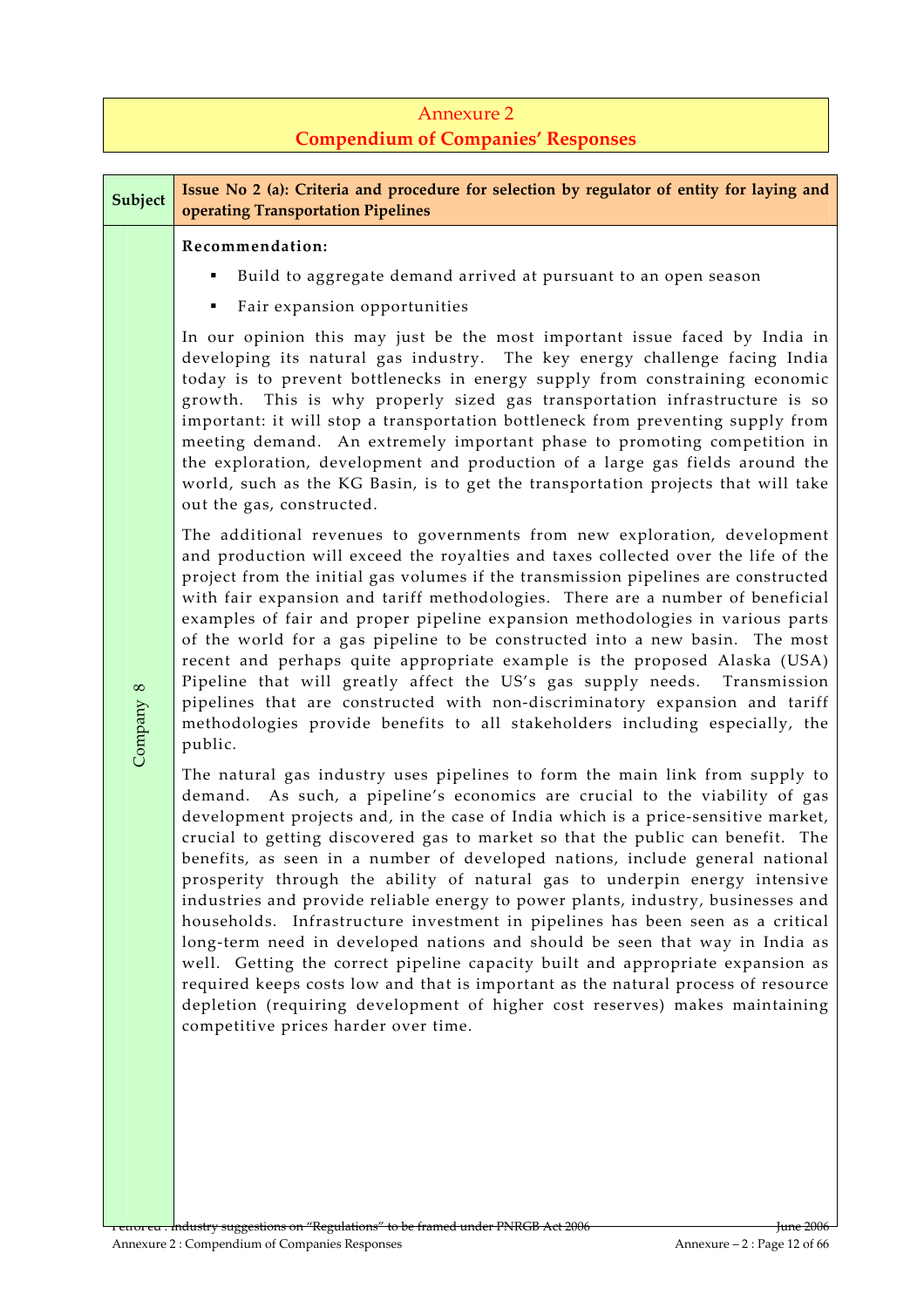| <b>Annexure 2</b>                         |                                                                                                                                                                                                                                                                                                                                                                                                                                                                                                                                                                                                                                                                                                                                                                                                                                                                                                                                                                                                                                                                                                                                                                                                                                          |
|-------------------------------------------|------------------------------------------------------------------------------------------------------------------------------------------------------------------------------------------------------------------------------------------------------------------------------------------------------------------------------------------------------------------------------------------------------------------------------------------------------------------------------------------------------------------------------------------------------------------------------------------------------------------------------------------------------------------------------------------------------------------------------------------------------------------------------------------------------------------------------------------------------------------------------------------------------------------------------------------------------------------------------------------------------------------------------------------------------------------------------------------------------------------------------------------------------------------------------------------------------------------------------------------|
| <b>Compendium of Companies' Responses</b> |                                                                                                                                                                                                                                                                                                                                                                                                                                                                                                                                                                                                                                                                                                                                                                                                                                                                                                                                                                                                                                                                                                                                                                                                                                          |
| Subject                                   | Issue No 2 (a): Criteria and procedure for selection by regulator of entity for laying and<br>operating Transportation Pipelines                                                                                                                                                                                                                                                                                                                                                                                                                                                                                                                                                                                                                                                                                                                                                                                                                                                                                                                                                                                                                                                                                                         |
|                                           | Determining the optimal capacity needs for a new-build pipeline and expansion<br>options to serve capacity needs down the road invariably show that there are<br>complex issues that need to be examined and considered. Producers would<br>contend that it is in a pipeline owner's interest to build a pipeline designed to<br>carry all the gas that shippers are willing to pay to transport to markets, i.e.<br>build the pipeline to aggregate demand. Similarly, when a pipeline owner has<br>to carry unused or excess initial capacity for a period of time, it affects the<br>viability of the pipeline project. Since excess capacity costs are passed on to the<br>end user, they can have a detrimental impact on demand and thus, industry<br>development will be less than optimal. This would lead to investment<br>bottlenecks with the result that gas could be stranded. Therefore, a properly-<br>sized transportation system with economic expansion options will serve market<br>needs both initially and in the future and will result in the most economic<br>delivery of upstream resources to downstream demand.<br>Setting the Stage for Expansion: Determining the Appropriate Size of a Pipeline<br>Project |
| Company 8                                 | Determining the appropriate initial capacity of a pipeline project is a very<br>important matter because it directly influences when expansion should come on<br>line. Ideally, it would be acknowledged exploration success that will determine<br>the initial capacity and anticipated exploration success that will influence the<br>expansion route or options that would be chosen. For example, a 48-inch<br>pipeline could evacuate an initial volume of 4.5 bcf/d and the pipe could<br>provide<br>an inexpensive expandability, primarily through additional<br>compression facilities as opposed to pipeline loops, of 25%. If a basin had 40 tcf<br>of proven reserves, a pipeline evacuating 4.5 bcf/day could do so for about 25<br>years. Using 40% of the initial volume (1.8 bcf/d) to supply gas-fired power<br>plants (assuming no losses on either the gas or power side), there would be<br>enough to supply about 11,000 MW of gas-fired power capacity.                                                                                                                                                                                                                                                            |
|                                           | Why is this important? In the case of India, building additional generating<br>capacity to meet the burgeoning electric power needs is a race. Construction of<br>a gas-fired plant generally only requires about two years. As a result gas-fired<br>generation will help to reduce the gap between electricity demand and supply<br>but to do so, the generation is reliant on having adequate transmission capacity.<br>Therefore, the capacity initially available on new-build pipeline(s) evacuating<br>East-coast gas will have a direct impact on gas-fired capacity to be installed in<br>the upcoming five years and an impact on the growth rates achieved by India<br>over that same time period. Regulators should consider anticipated future<br>exploration success as the driver of pipeline expansion as opposed to having<br>expansion built-in: a "slack factor" for initial capacity will only dampen initial                                                                                                                                                                                                                                                                                                        |

demand. Adoption of a policy to build to aggregate demand avoids adding risk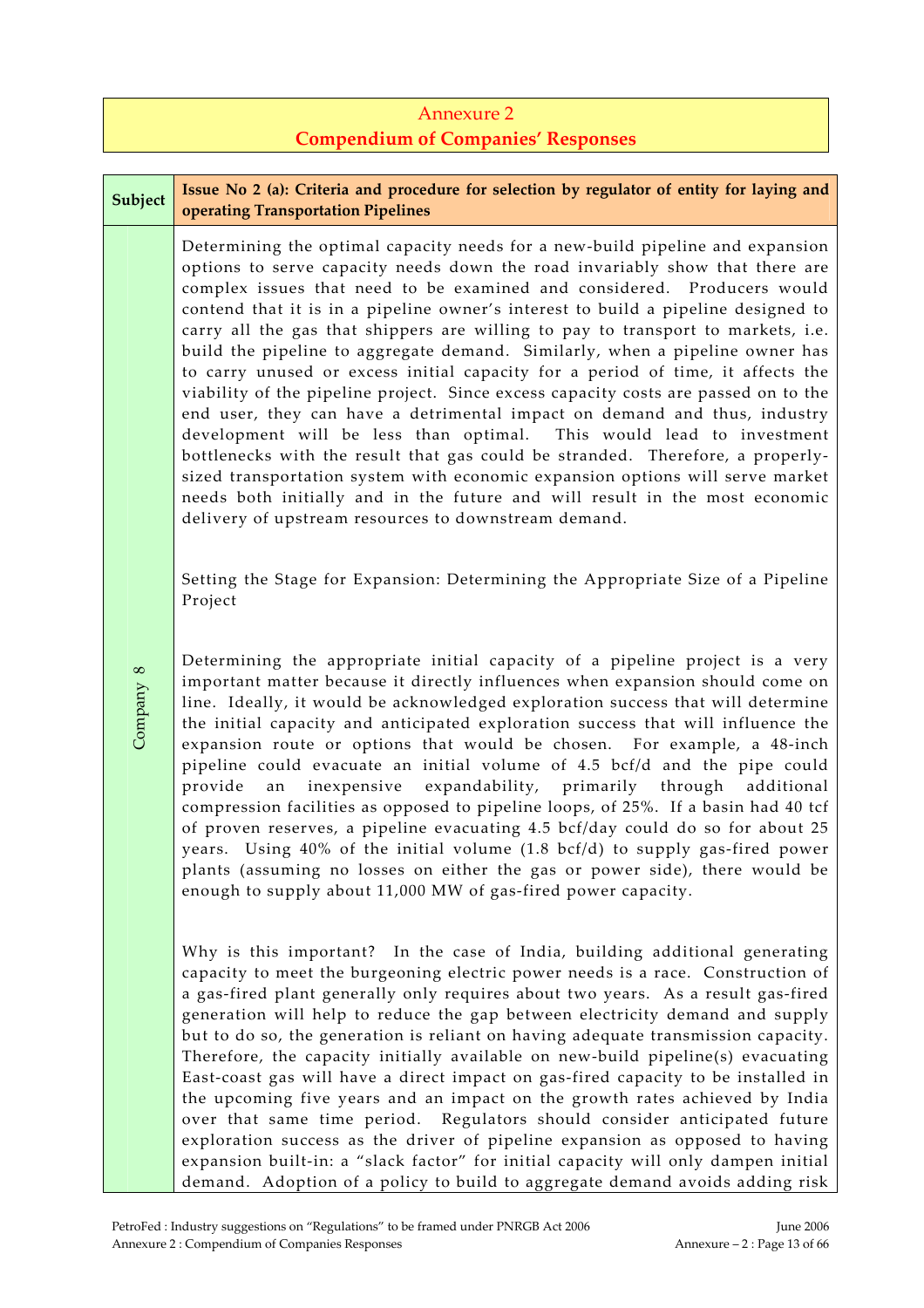| Subject | Issue No 2 (a): Criteria and procedure for selection by regulator of entity for laying and<br>operating Transportation Pipelines                                                                                                                                                                                                                                                                                                                                                                                                                                                                                                                                                                                                                                  |
|---------|-------------------------------------------------------------------------------------------------------------------------------------------------------------------------------------------------------------------------------------------------------------------------------------------------------------------------------------------------------------------------------------------------------------------------------------------------------------------------------------------------------------------------------------------------------------------------------------------------------------------------------------------------------------------------------------------------------------------------------------------------------------------|
|         | of cost recovery for the pipeline owner and keeps costs lower to the benefit of<br>the end user so that the nascent gas industry can develop to its optimal level.<br>Such a policy also assures pipelines, shippers and the financial community that<br>only capacity supported by the market and capacity that is economically viable<br>will be constructed.                                                                                                                                                                                                                                                                                                                                                                                                   |
|         | <b>Expansion Factors</b>                                                                                                                                                                                                                                                                                                                                                                                                                                                                                                                                                                                                                                                                                                                                          |
|         | System planning for Impact on operations                                                                                                                                                                                                                                                                                                                                                                                                                                                                                                                                                                                                                                                                                                                          |
|         | Impact on other customers                                                                                                                                                                                                                                                                                                                                                                                                                                                                                                                                                                                                                                                                                                                                         |
|         | Safety and environmental compliance                                                                                                                                                                                                                                                                                                                                                                                                                                                                                                                                                                                                                                                                                                                               |
|         | Additional volumes relative to required facilities                                                                                                                                                                                                                                                                                                                                                                                                                                                                                                                                                                                                                                                                                                                |
|         | Tariff methodology                                                                                                                                                                                                                                                                                                                                                                                                                                                                                                                                                                                                                                                                                                                                                |
|         | There are a number of significant factors that influence access for future<br>volumes to an initial pipeline system. These include:                                                                                                                                                                                                                                                                                                                                                                                                                                                                                                                                                                                                                               |
|         | System planning for the initial pipeline - pipeline diameter, pressure, routing,<br>and initial contracted capacity;                                                                                                                                                                                                                                                                                                                                                                                                                                                                                                                                                                                                                                              |
|         | Impact on pipeline operations and operational feasibility;                                                                                                                                                                                                                                                                                                                                                                                                                                                                                                                                                                                                                                                                                                        |
|         | Impact on services to other customers - both initial and future expansions;                                                                                                                                                                                                                                                                                                                                                                                                                                                                                                                                                                                                                                                                                       |
|         | Ability to comply with safety and environmental laws and regulations;                                                                                                                                                                                                                                                                                                                                                                                                                                                                                                                                                                                                                                                                                             |
|         | Suitability of arrangements for reimbursement of construction costs and/or<br>adequacy of volumes to be transported to support the extra investment and<br>operating expenses required for the new facilities; and                                                                                                                                                                                                                                                                                                                                                                                                                                                                                                                                                |
|         | Tariff methodology - incremental or rolled-in (average costs) for expansion<br>volumes.                                                                                                                                                                                                                                                                                                                                                                                                                                                                                                                                                                                                                                                                           |
|         | The goal of system planning for the initial pipeline should be to use a pipe<br>platform that provides a low long-term tariff with an efficient fuel ratio along<br>with economic expansion ability. Fuel ratio will be a key factor in the overall<br>cost of transportation of East-coast gas. Starting with an optimum platform<br>enables increased expansion potential as the initial cost is relatively low. In<br>other words, if the initial pipeline design resulted in a relatively higher cost,<br>certain expansions may not be economic due to price pressures with the result<br>that certain east-coast gas could be shut-in. This is a vital point if the Regulator<br>were to implement a distance-based tariff because it may become uneconomic |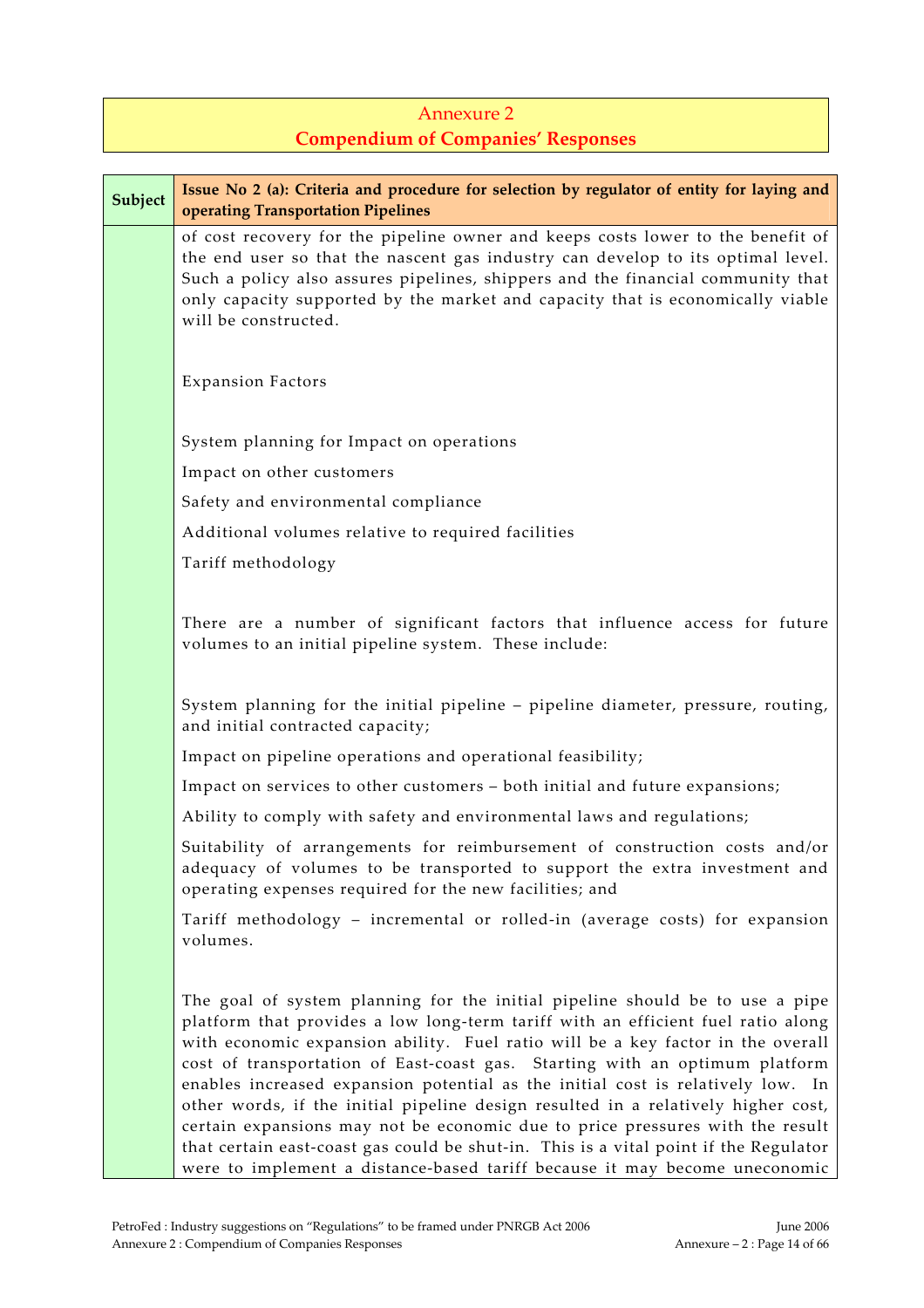| Subject | Issue No 2 (a): Criteria and procedure for selection by regulator of entity for laying and<br>operating Transportation Pipelines                                                                                                                                                                                                                                                                                                                                                                                                                                                                                                                                                                                                                                                                                                                                                                                                                |
|---------|-------------------------------------------------------------------------------------------------------------------------------------------------------------------------------------------------------------------------------------------------------------------------------------------------------------------------------------------------------------------------------------------------------------------------------------------------------------------------------------------------------------------------------------------------------------------------------------------------------------------------------------------------------------------------------------------------------------------------------------------------------------------------------------------------------------------------------------------------------------------------------------------------------------------------------------------------|
|         | under certain conditions to transport gas long distances.                                                                                                                                                                                                                                                                                                                                                                                                                                                                                                                                                                                                                                                                                                                                                                                                                                                                                       |
|         | The second factor to be considered is the impact expansion volumes could have<br>on pipeline operations and operational feasibility. In most cases, this is not a<br>concern as expansion volumes are incorporated into the pipeline at logical<br>physical locations. Also operational measures taken by the pipeline company<br>and its future shippers can ensure there are no negative impacts. The shipper<br>should be required to provide its gas at the receipt point, or take delivery at the<br>delivery point, at a suitable pressure, temperature, and gas quality that aligns<br>with the pipeline's engineering and economic requirements.                                                                                                                                                                                                                                                                                        |
|         | The Regulator has a responsibility to ensure that the impact of expansion<br>volumes on existing customers is equitably balanced with the fair treatment of<br>those new volumes. Gas pipelines are usually contract carriers that commit to<br>provide a specified amount of firm capacity to its customers. Additional<br>volumes injected in the pipeline should not result in a pro-rationing of the<br>volumes for initial firm shippers (a result that would occur under common<br>carriage). In other words, expansion facilities are normally needed in order to<br>provide contracted capacity to new or additional firm uses on the pipeline. The<br>specific location of the new requested receipt or delivery point can play a role in<br>the impact on existing customers and the operational flows on the pipeline.<br>Expansion volumes must comply with safety and environmental laws and<br>regulations just as prior volumes. |
|         | Generally, as confirmed by analysing pipeline systems in various countries, the<br>pipeline company owns the facilities located on its right-of-way, including any<br>incremental meter stations or compressor stations required to transport the<br>expansion volumes. The pipeline company may construct the lateral to receive<br>or deliver additional gas, but those laterals can be owned by other pipeline<br>companies, gas producers, or other parties. If the pipeline company constructs<br>additional facilities, it will calculate the additional potential revenues versus<br>the costs for the new volumes, both operational and capital. A capital<br>contribution may be required from the new shipper as an upfront payment to<br>reimburse the pipeline for facilities such as a new meter station at a different<br>location that does not provide service to the overall customer base.                                    |
|         | Throughout the world, new major natural gas pipeline systems are underpinned<br>by long-term firm transportation contracts with the initial shippers.<br>Historically, long-term firm service has often been the only type of service<br>provided by the pipeline for existing or new customers in the early years of<br>pipeline operation. New expansion volumes can affect, either positively or<br>negatively, the availability of overrun or interruptible service to existing                                                                                                                                                                                                                                                                                                                                                                                                                                                             |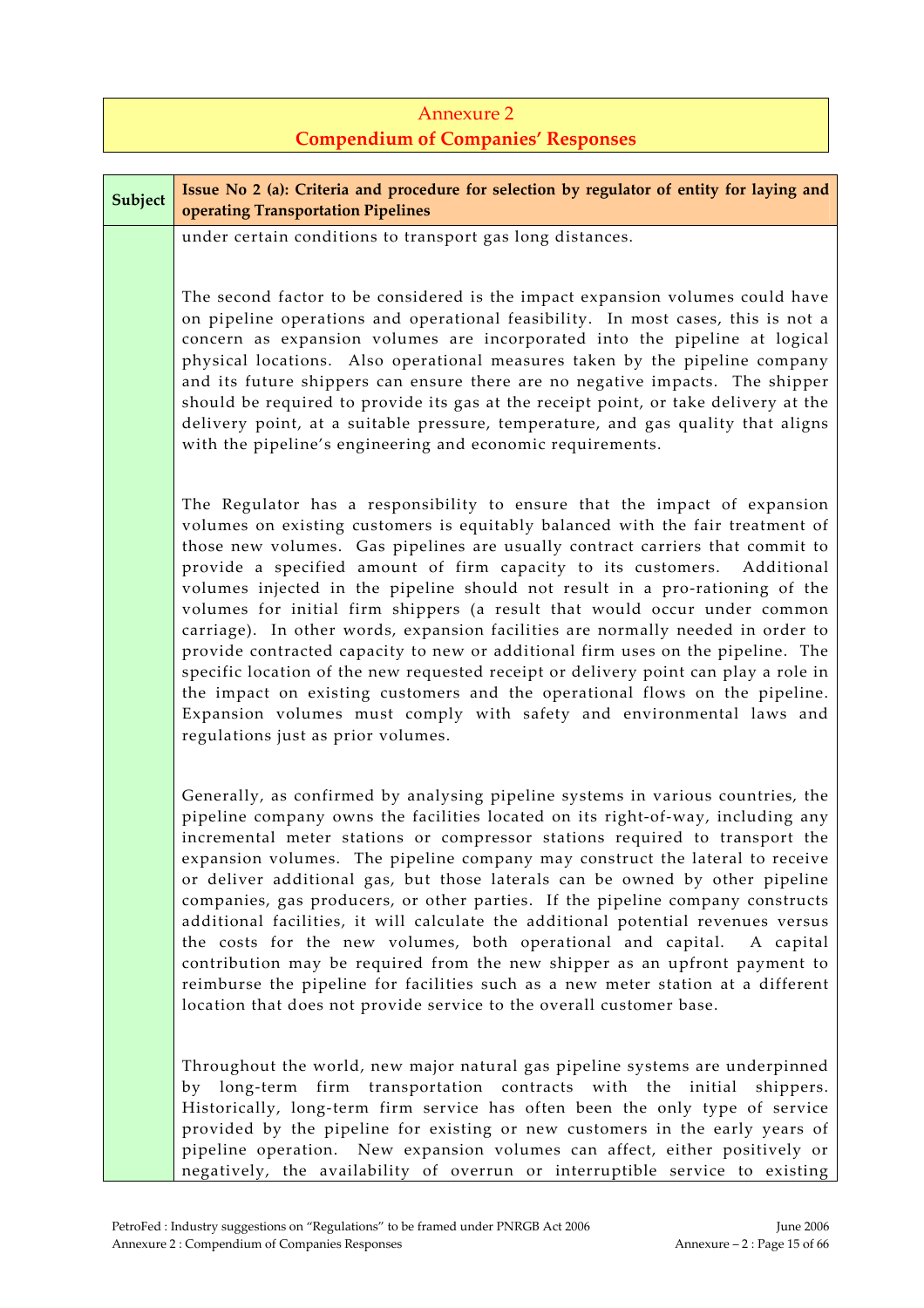| Subject | Issue No 2 (a): Criteria and procedure for selection by regulator of entity for laying and<br>operating Transportation Pipelines                                                                                                                                                                                                                                                                                                                                                                                                                                                                                                                                                                                                                                                                                                                                                                                                                                          |
|---------|---------------------------------------------------------------------------------------------------------------------------------------------------------------------------------------------------------------------------------------------------------------------------------------------------------------------------------------------------------------------------------------------------------------------------------------------------------------------------------------------------------------------------------------------------------------------------------------------------------------------------------------------------------------------------------------------------------------------------------------------------------------------------------------------------------------------------------------------------------------------------------------------------------------------------------------------------------------------------|
|         | customers depending upon the stage of additional facilities constructed relative<br>to the new firm volumes and the overall impact on pipeline system planning.                                                                                                                                                                                                                                                                                                                                                                                                                                                                                                                                                                                                                                                                                                                                                                                                           |
|         | Another significant factor when considering expansion volumes is the tariff<br>methodology for the additional volumes. The regulatory model used by the US<br>Regulator, FERC, has expansion volumes being charged a tariff that reflects<br>their incremental costs, unless rolling in the incremental costs to existing<br>customers would decrease their tariffs (with some modest exceptions).<br>In<br>Canada, the National Energy Board has applied a rolled-in methodology for<br>many years as the primary model for expansion volumes whether or not this<br>increases or decreases tariffs for existing customers. This philosophical<br>difference has had significant implications for expansions of the Canadian<br>pipeline systems over the past two decades. In summary, expansion policies<br>that fairly balance the interests of initial and future shippers will lead to<br>optimal long-term results for pipeline customers, owners and governments. |
|         | Cost Responsibility                                                                                                                                                                                                                                                                                                                                                                                                                                                                                                                                                                                                                                                                                                                                                                                                                                                                                                                                                       |
|         | In many ways the core issue that needs to be confronted is: who pays for<br>capacity under various circumstances. This question arises in a number of<br>scenarios. Who pays for the additional costs associated with building a pipeline<br>with initial excess capacity? How do you induce expansion yet make sure that<br>current shippers are not disadvantaged by those future expansions in a contract<br>carriage regime? How do you ensure that existing and new pipeline tariffs are<br>broadly equivalent in order to avoid skewed incentives (e.g., if the tariff on a<br>new pipeline is too high versus a rate on an existing pipeline, a shipper will<br>seek to obtain capacity on the existing pipeline and exacerbate the difference<br>between the existing and new pipeline if the cost allocation of the expansion is<br>rolled-in)?                                                                                                                  |
|         | Other issues include impacts on financing options and government<br>India needs to follow a pragmatic, business-like approach to<br>participation.<br>draw investment into infrastructure so that optimal solutions are enabled. This<br>includes, evaluating the current economic environment, defining economic and<br>societal goals and allowing the market to find a fit without unnecessary prior<br>constraints. The primary challenges faced by India include providing quick<br>service to a wide area, opening up the mid-stream market so that upstream<br>assets can get to market.                                                                                                                                                                                                                                                                                                                                                                           |
|         | The US is about to develop its largest single pipeline and the largest in the<br>world (in terms of investment). It is anticipated that the cost of the Alaska                                                                                                                                                                                                                                                                                                                                                                                                                                                                                                                                                                                                                                                                                                                                                                                                            |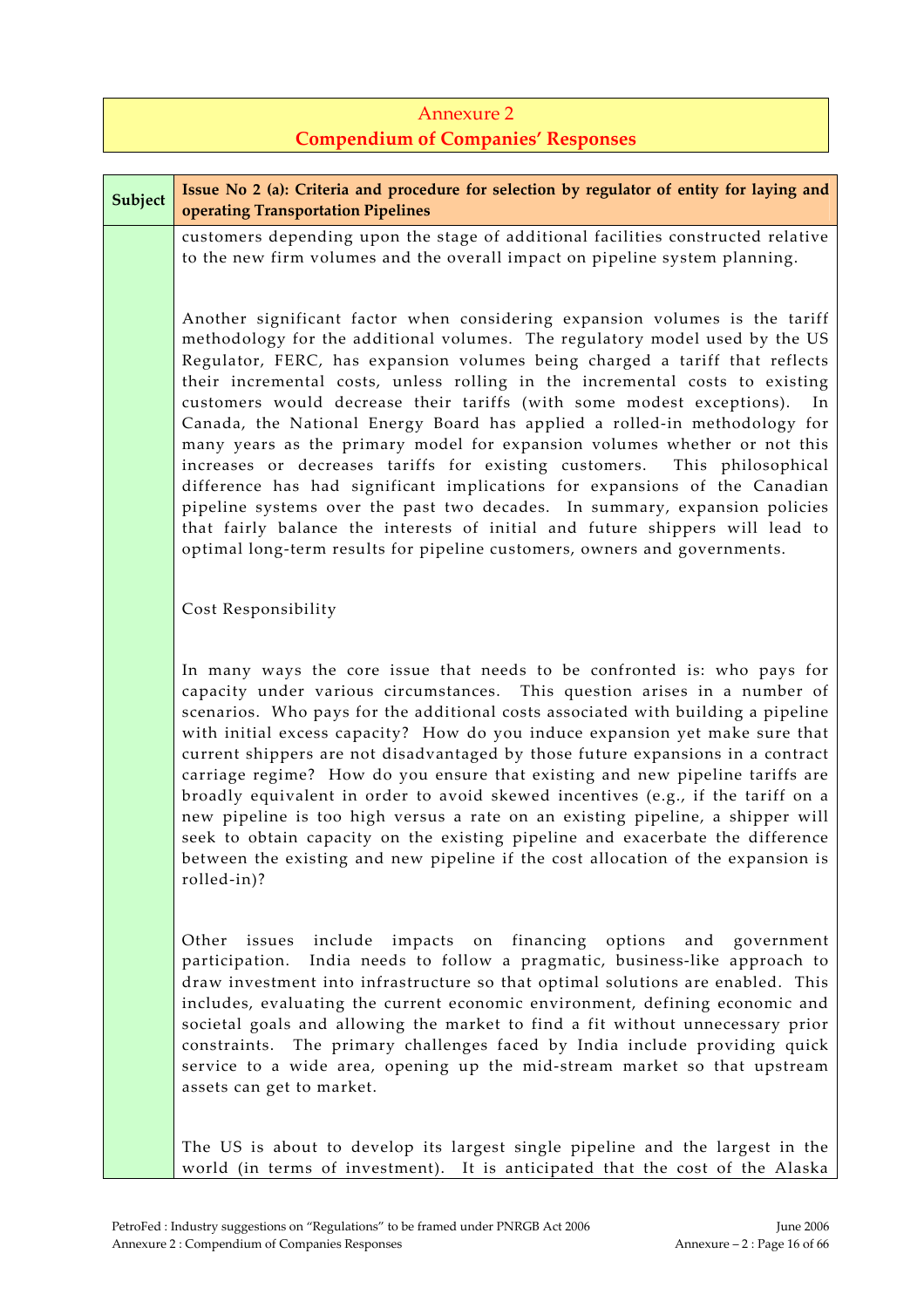|         | <b>Annexure 2</b>                                                                                                                                                                                                                                                                                                                            |
|---------|----------------------------------------------------------------------------------------------------------------------------------------------------------------------------------------------------------------------------------------------------------------------------------------------------------------------------------------------|
|         | <b>Compendium of Companies' Responses</b>                                                                                                                                                                                                                                                                                                    |
|         |                                                                                                                                                                                                                                                                                                                                              |
| Subject | Issue No 2 (a): Criteria and procedure for selection by regulator of entity for laying and<br>operating Transportation Pipelines                                                                                                                                                                                                             |
|         | Natural Gas Pipeline will be approximately \$20 billion (or 89,000 Crores). Given<br>that the investment in question is nearly five times that envisaged for the entire<br>national pipeline grid planned for India, it would be quite useful to see how the<br>US has handled the issues related to initial design and expansion and see if |

In 2004, the US government passed a law, The Alaska Natural Gas Pipeline Act (the Act) which directed, in part, the Federal Energy Regulatory Commission of the US (FERC) to establish regulations governing the conduct of open seasons for Alaska natural gas transportation projects including procedures for allocation of capacity. The FERC stated that the regulations it implemented are designed to promote competition in the exploration, development and production of Alaska natural gas and for open seasons for capacity exceeding the initial capacity, the regulations provide an opportunity for transportation of natural gas other than from Prudhoe Bay and Point Thompson (Alaska).1

some of the findings there can be helpful or applicable to pipeline infrastructure

In the case of the Alaska natural gas transportation project, the complex, competitive conditions surrounding it have been intensified by the perceived reality that there will be only one such pipeline for the foreseeable future.2 In Alaska, North Slope Producers3 hold the proven reserves that would be able to support the construction of the project, and would initially be in a position to make long-term capacity commitments to the project. The North Slope Producers strongly argued before the FERC that it has no authority to mandate changes in the design of a pipeline, either to provide additional capacity or to enhance future expandability.

Other producers and explorers, whose potential gas reserves are not yet commercially developed, would not necessarily be in a position to make longterm commitments as readily as the North Slope Producers. Instead, these producers anticipate a need for capacity some time in the future, and would be reluctant to make the large investment required to explore for and develop Alaska gas without being reasonably assured that they will have access to pipeline capacity when their gas is ready to move to market. Shippers seeking to move gas only within the State of Alaska for in-state uses would also seek pipeline capacity. While the North Slope Producers anticipated paying rates covering the costs of transportation through the entire project (postalized tariff), shippers planning to make deliveries in Alaska would likely seek distance-based

development in India.

 $\overline{a}$ 

<sup>1</sup> Order No. 2005, 110 FERC ¶ 61,095 at P 1 (2005).

 $2^{2}$  Such a situation would be likely be the case for a pipeline built to extend from the KG Basin to the West coast of India.

<sup>&</sup>lt;sup>3</sup> BP, ConocoPhillips and ExxonMobil.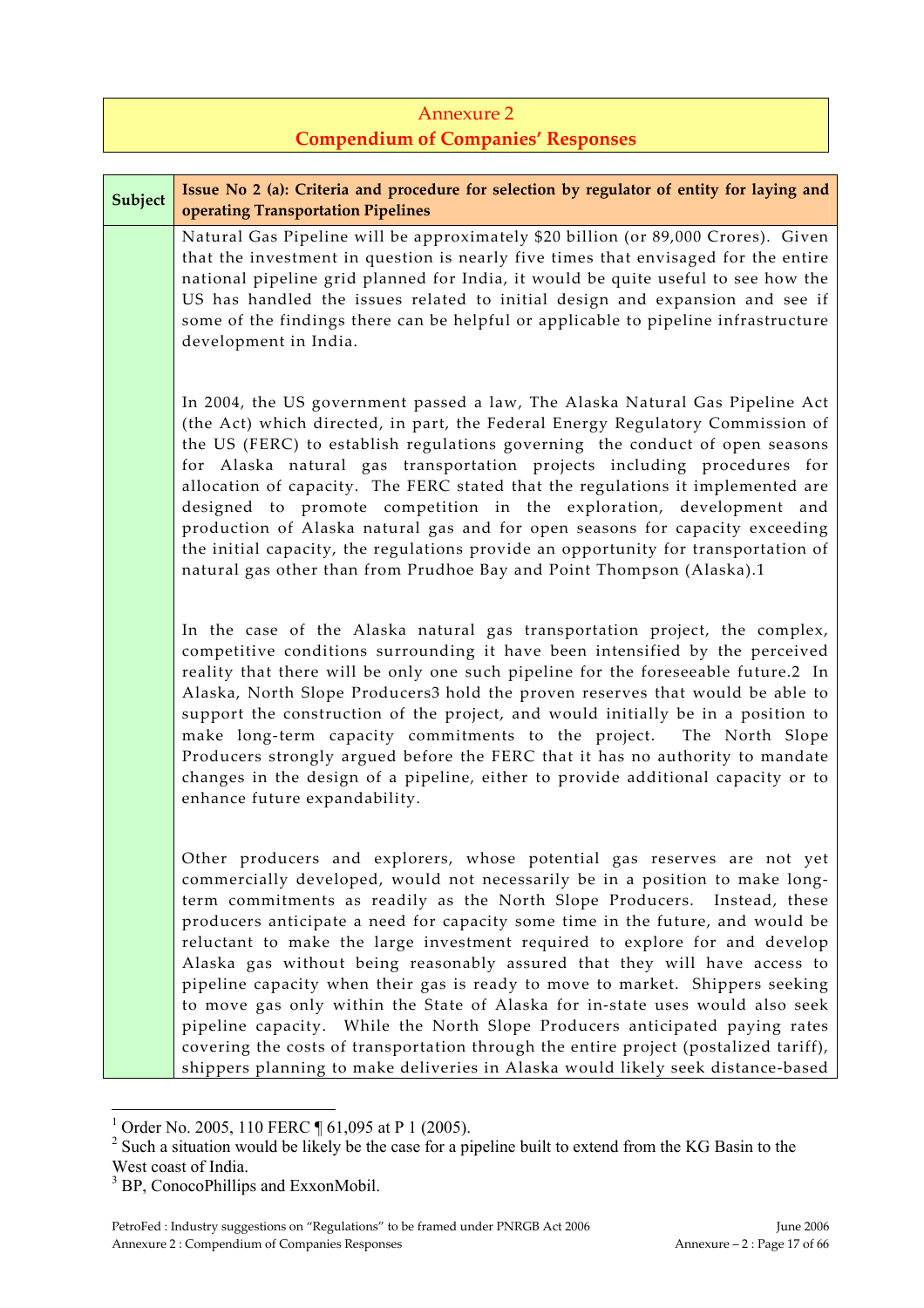| Subject | Issue No 2 (a): Criteria and procedure for selection by regulator of entity for laying and<br>operating Transportation Pipelines                                                                                                                                                                                                                                                                                                                                                                                                                                                                                                                                                                                                                                                                                                                                                                                                                                                                                                                                                                                          |
|---------|---------------------------------------------------------------------------------------------------------------------------------------------------------------------------------------------------------------------------------------------------------------------------------------------------------------------------------------------------------------------------------------------------------------------------------------------------------------------------------------------------------------------------------------------------------------------------------------------------------------------------------------------------------------------------------------------------------------------------------------------------------------------------------------------------------------------------------------------------------------------------------------------------------------------------------------------------------------------------------------------------------------------------------------------------------------------------------------------------------------------------|
|         | rates.<br>So, how did FERC resolve the issue of these competing desires for capacity? In<br>the case of the Alaska pipeline, the FERC stated that its intent was to balance<br>the need to allow project sponsors the flexibility to develop and bring to market<br>Alaska natural gas with the similarly undeniable need to ensure fair competition<br>in the transportation and sale of natural gas, promote the development of<br>natural gas resources in addition to those in the North Slope, and consider                                                                                                                                                                                                                                                                                                                                                                                                                                                                                                                                                                                                          |
|         | Alaskan in-state requirements.4<br>The FERC emphasized that it was well aware of the risks to competition<br>imposed by a project that is owned or primarily sponsored by a small group.<br>Thus, the FERC declared that it was imposing strict requirements on all<br>proposals, and particularly on affiliate-owned projects, with respect to the<br>public disclosure of information, to ensure that there would be a level playing-<br>field. Applicants for an Alaska pipeline project would be required to provide<br>detailed information as to project design, how capacity is to be allocated, and<br>proposed rates, terms and conditions which would enable the FERC to be in a<br>position to monitor whether competition for capacity is fair. In addition, while<br>the FERC permitted pre-subscription for "anchor" shippers,5 it required that<br>contracts with such shippers be made publicly available, and that all shippers<br>seeking the same type of capacity be offered service on the same terms and<br>conditions. Thus anchor shippers could not get an undue preference in their<br>tariff.6 |
|         | The FERC stated that it would bear in mind the concerns expressed by the non-<br>North Slope producers in considering expansion issues.<br>Thus, the FERC's<br>evaluation would look to see whether a proposed pipeline was designed not<br>only to meet immediate needs, but also to provide a reasonable opportunity<br>foraccess to low-cost expansion capacity. The FERC assured that expansion<br>capacity tariffs would be set at levels that would promote competition in<br>exploration and development of Alaska natural gas, not just protect the interests<br>of initial shippers.                                                                                                                                                                                                                                                                                                                                                                                                                                                                                                                             |
|         | With regard to initial capacity, the FERC stated that it believed that it was in the<br>best interests of the pipeline sponsor(s) and the shippers to build the pipeline to                                                                                                                                                                                                                                                                                                                                                                                                                                                                                                                                                                                                                                                                                                                                                                                                                                                                                                                                               |

 <sup>4</sup> Order No. 2005 at P 11.

 $<sup>5</sup>$  Anchor shipper(s) as used in the natural gas industry means one or a very few shippers with very large,</sup> significant volumes of natural gas that will financially support the initial design and cost of a project. 6 Order No. 2005.

<sup>7</sup> Ibid.

<sup>&</sup>lt;sup>8</sup> See FERC Order No. 2004 for the standards.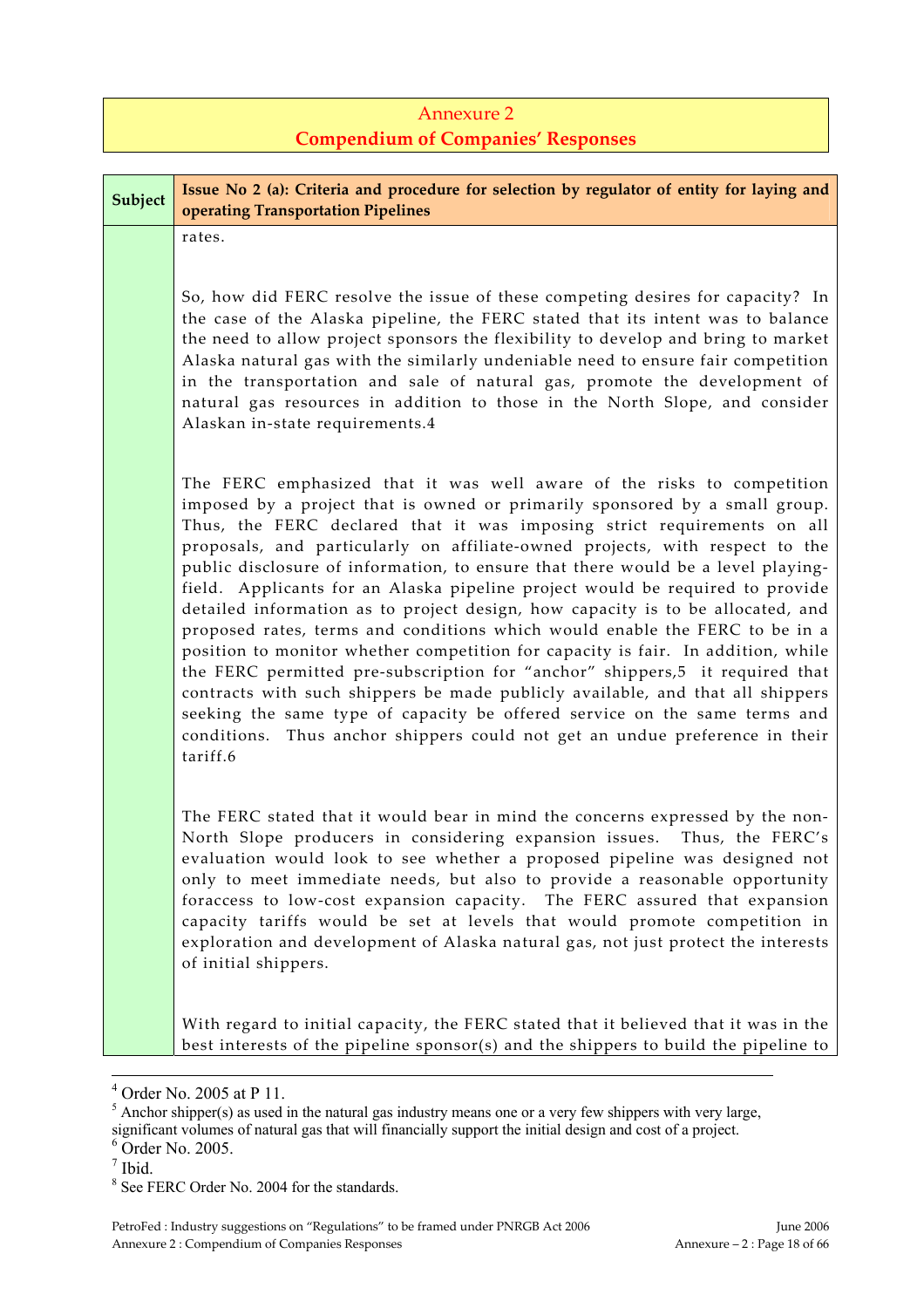| <b>Annexure 2</b>                         |
|-------------------------------------------|
| <b>Compendium of Companies' Responses</b> |

| Subject | Issue No 2 (a): Criteria and procedure for selection by regulator of entity for laying and<br>operating Transportation Pipelines                                                                                                                                                                                                                                                                                                                                                                                                                                                                                                                                                                                                                                                                                                                                                                                             |
|---------|------------------------------------------------------------------------------------------------------------------------------------------------------------------------------------------------------------------------------------------------------------------------------------------------------------------------------------------------------------------------------------------------------------------------------------------------------------------------------------------------------------------------------------------------------------------------------------------------------------------------------------------------------------------------------------------------------------------------------------------------------------------------------------------------------------------------------------------------------------------------------------------------------------------------------|
|         | accommodate all qualified shippers who were ready to sign firm agreements:<br>aggregate demand. Any expansion of initial capacity beyond aggregate demand<br>would be based on substantial evidence and would need to be required on<br>public interest grounds.7                                                                                                                                                                                                                                                                                                                                                                                                                                                                                                                                                                                                                                                            |
|         | On the subject of tariffs, the FERC believed it was appropriate to establish rate<br>criteria that would assist potential shippers to make informed open season bids<br>and which would promote competition. The criteria included projected tariffs<br>for deliveries in-state as well as a rebuttal presumption for rolled-in rate<br>treatment for future pipeline expansions. In adopting the rebuttal presumption<br>for rolled-in rate treatment, the FERC asserted that it was balancing rate p<br>redictability for initial shippers with the objective of reducing barriers to future<br>exploration, development and production of Alaska natural gas. The FERC<br>stated that it was concerned that the prospect of high incremental transportation<br>rates might increase risks to Alaska gas producers and serve as a disincentive to<br>future exploration and development of valuable natural gas resources. |
|         | The FERC has an existing policy of not favoring rate subsidization of capacity<br>expansions by existing shippers. In terms of defining subsidization, that policy<br>principally considers whether the expansion will result in higher rates than the<br>existing rate for transportation service for existing shippers but it does not<br>necessarily presume that a rolled-in expansion rate higher than the original rate<br>constitutes a subsidy. FERC declared that due to the likelihood of a single<br>Alaska pipeline, it would consider alternatives to its current definition of<br>subsidization in the context of a particular proposal before it. In essence, the<br>FERC was signaling that it would reduce barriers with respect to pipeline tariffs<br>to help spur natural gas exploration and development in Alaska.                                                                                     |
|         | Another issue that the FERC addressed was that of late bids, i.e. bids by<br>qualified bidders after the expiration of the open season. Under the FERC's<br>open access policy and rules, all operating interstate pipelines, have an<br>obligation to respond to new requests for service even if no capacity is<br>Interstate pipelines, apart from an Alaska pipeline, cannot be<br>available.<br>required to expand their systems but they must respond to a valid request for<br>service even if none is available. On these pipelines, when expansion is not<br>available, capacity can still be available to prospective shippers through an<br>interstate pipeline's capacity release or capacity turn-back provisions. In the<br>several years between the time an open season for an Alaska pipeline ends and<br>the pipeline goes into effect, there are no network code provisions to supply<br>capacity.        |

As a result, recognizing that a significant amount of time could pass between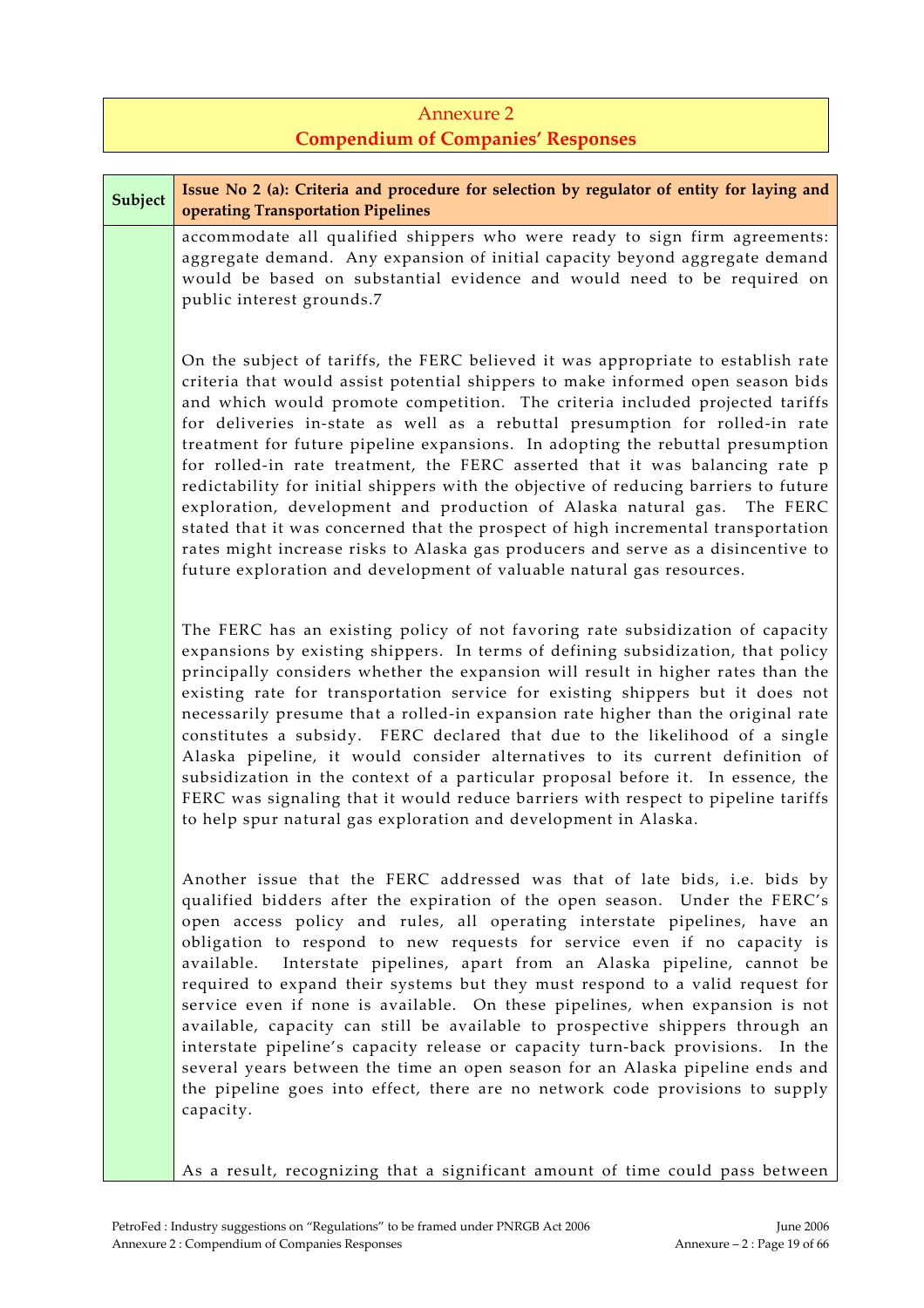| Subject | Issue No 2 (a): Criteria and procedure for selection by regulator of entity for laying and<br>operating Transportation Pipelines                                                                                                                                                                                                                                                                                                                                                                                                                                                                                                                                                                                                                                                                                                                                                                                                                                                                                                                                                                                                                                                                                                                                                                                                                                                                                                                       |
|---------|--------------------------------------------------------------------------------------------------------------------------------------------------------------------------------------------------------------------------------------------------------------------------------------------------------------------------------------------------------------------------------------------------------------------------------------------------------------------------------------------------------------------------------------------------------------------------------------------------------------------------------------------------------------------------------------------------------------------------------------------------------------------------------------------------------------------------------------------------------------------------------------------------------------------------------------------------------------------------------------------------------------------------------------------------------------------------------------------------------------------------------------------------------------------------------------------------------------------------------------------------------------------------------------------------------------------------------------------------------------------------------------------------------------------------------------------------------|
|         | the close of an open season and a project sponsor(s)' completion of the proposed<br>pipeline design and associated development costs, the FERC decided that a<br>project sponsor would be required to consider a request for service beyond the<br>conclusion of the open season to accommodate late developing producers who<br>were not in a position to commit to long-term capacity commitments during the<br>open season The FERC did provide that a project sponsor could reject a late<br>request either before or after the pipeline design is finalized due to economic,<br>engineering, design, capacity or operational constraints, or accommodating the<br>request would adversely impact the timely development of the project. The<br>project applicant would, of course, be required to provide a detailed explanation<br>for its rejection which would be reviewed by the FERC. To balance the playing<br>field, a late-bid shipper has to make a good-faith showing including the<br>circumstance preventing a timely bid, and how those circumstances have<br>changed so that a shipper cannot engage in gamesmanship. The FERC believes<br>that the balance it has crafted will permit late-developing shippers to obtain<br>capacity beyond expiration of the open season but also provide the pipeline<br>developer assurance that the pipeline can be designed and developed on<br>schedule.                                     |
|         | In terms of the actual procedures of the open season, the pipeline applicant<br>provides a 30-day prior public notice containing extensive information intended<br>to allow all interested parties to decide whether to participate in the open<br>season followed by an actual open season period of at least 90 days. In addition<br>to this, the applicant must file the open season plan with the FERC 90 days prior<br>to the 30-day notice and the FERC would issue its decision within 60 days of the<br>filing (i.e. prior to the 30-day notice). The extensive information would include<br>a requirement for the applicants to state in detail the methodologies for<br>determining the value of bids and for allocating capacity subject to a<br>requirement that all capacity be awarded without undue discrimination or<br>The FERC's open season requirements also include that the<br>preference.<br>applicant abide by standards of conduct8, identify affiliates involved in the<br>production of natural gas in Alaska and any open season information disclosed<br>to potential shippers be available to all shippers (transparency). Any pre-<br>subscription agreements would need to be made public within ten days of<br>execution and capacity offered on a pre-subscription basis must be available to<br>all prospective qualifying shippers on the same terms, conditions and tariffs a<br>the pre-subscription agreements. |
|         | As seen above in the case of the Alaska Pipeline, the US federal regulator, FERC,<br>drafted rules to ensure that while the initial pipeline was built to aggregate<br>demand, a fair and reasonable opportunity existed for those shippers who could<br>not commit until later at a tariff that would not deter future exploration. This<br>equitable balancing of the needs of the initial shippers with those of future                                                                                                                                                                                                                                                                                                                                                                                                                                                                                                                                                                                                                                                                                                                                                                                                                                                                                                                                                                                                                             |

shippers should ensure that Alaska reserves will be optimally evacuated to the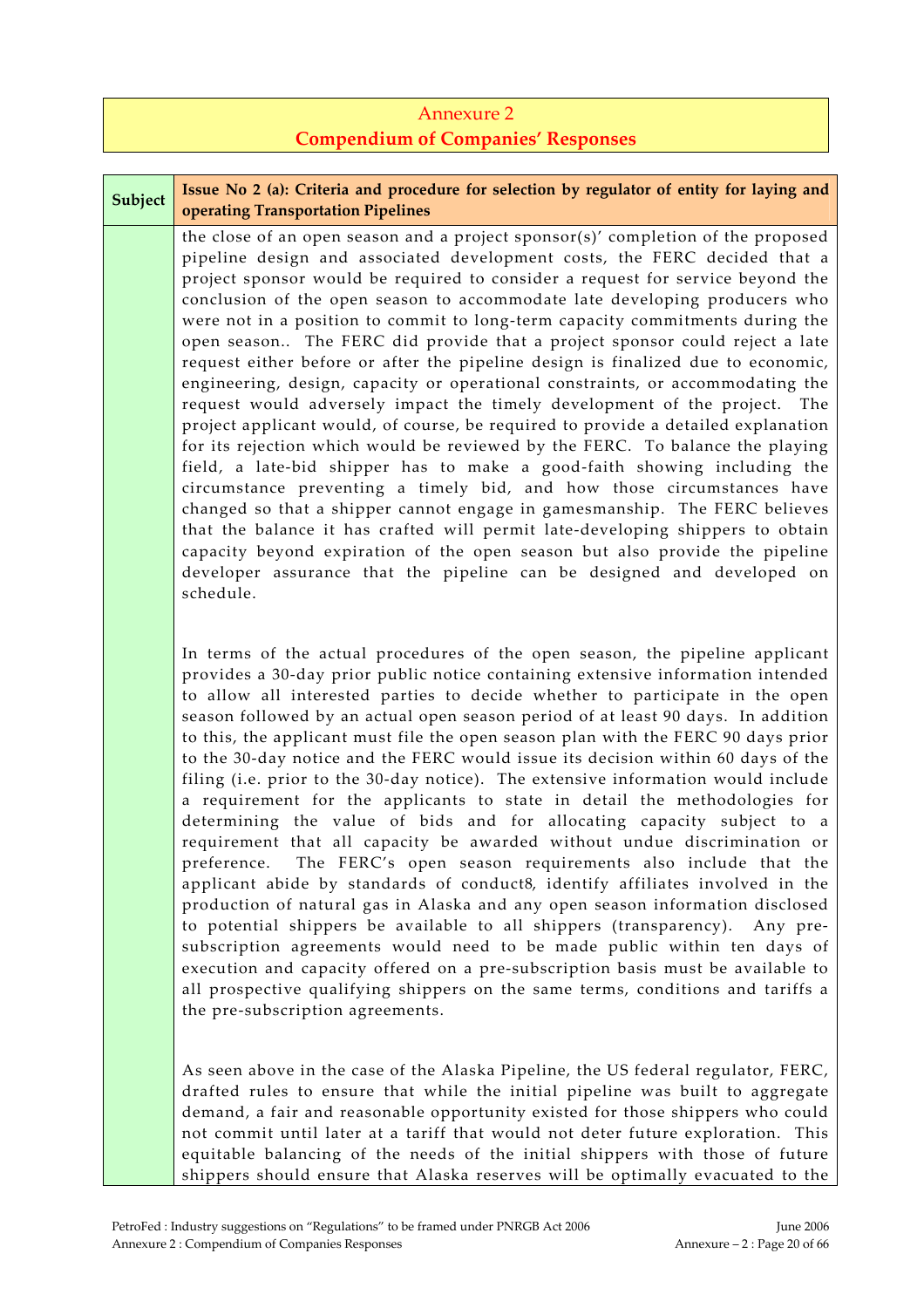| Subject        | Issue No 2 (a): Criteria and procedure for selection by regulator of entity for laying and<br>operating Transportation Pipelines                                                                                                                                                                                                                                                                                                                                                                                                                                                                                                                                                                                                                                                                                                                          |
|----------------|-----------------------------------------------------------------------------------------------------------------------------------------------------------------------------------------------------------------------------------------------------------------------------------------------------------------------------------------------------------------------------------------------------------------------------------------------------------------------------------------------------------------------------------------------------------------------------------------------------------------------------------------------------------------------------------------------------------------------------------------------------------------------------------------------------------------------------------------------------------|
|                | benefit of all stakeholders including the US public.<br>Applying the precedent set forth by the FERC, the Regulator in India should<br>authorize pipelines by following a procedure that resembles as closely as<br>possible the international best practice that the FERC has created. We have<br>attached a flowchart that depicts this process which we and the Gas Industry<br>Group have advocated be used for authorization of new pipelines and for<br>determination of available capacity and expansion capacity on existing<br>We believe that using open seasons with the Regulator having<br>pipelines.<br>decision-making authority with respect to future expansions based on market<br>expectations will result in the optimal transmission grid being built for India to<br>the benefit of India's expected economic growth in the future. |
| Company 9      | 1. The entity or its affiliate or associate Company should be in the business of<br>Hydro Carbons, or in the business of laying, operating and maintaining<br>transmission and distribution pipelines of petroleum products.<br>2. Should have a net worth of Rs. 400 Crores and<br>3. Undertakes to form a corporate body in the event of award of license.                                                                                                                                                                                                                                                                                                                                                                                                                                                                                              |
| Company 10     | Note: No comments received                                                                                                                                                                                                                                                                                                                                                                                                                                                                                                                                                                                                                                                                                                                                                                                                                                |
| pany 11<br>Com | 1. It should be done based on the experience / expertise and track record of the<br>company in the construction, operation & maintenance of the transportation<br>pipelines.<br>2. In addition, the financial strengths of the company may also be considered on<br>case to case basis.                                                                                                                                                                                                                                                                                                                                                                                                                                                                                                                                                                   |
| Company 12     | Note: Comments specific to questionnaire not received.                                                                                                                                                                                                                                                                                                                                                                                                                                                                                                                                                                                                                                                                                                                                                                                                    |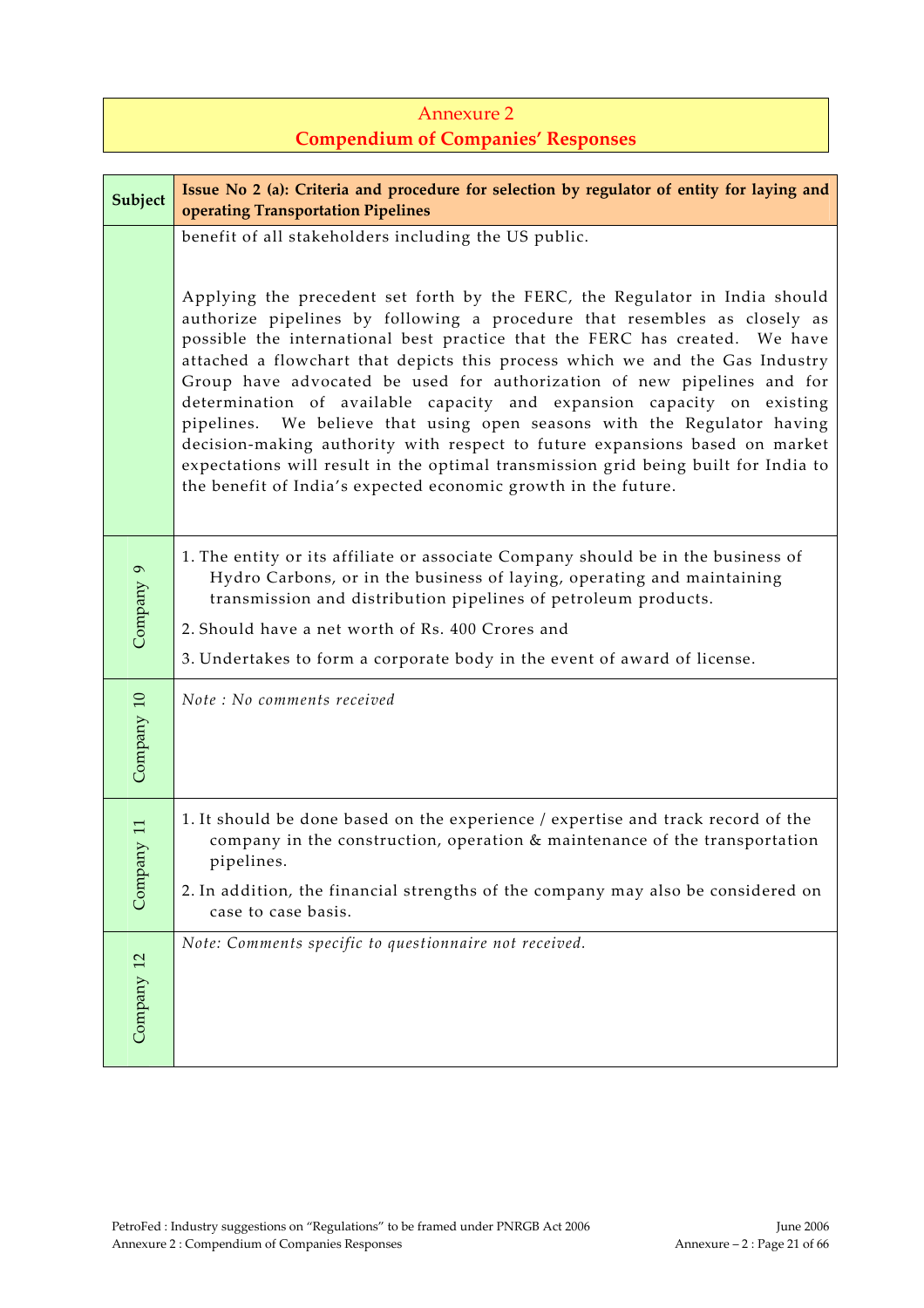| Annexure 2                                |
|-------------------------------------------|
| <b>Compendium of Companies' Responses</b> |

| Subject    | Issue No 2 (a): Criteria and procedure for selection by regulator of entity for laying and<br>operating Transportation Pipelines                                                                                                                                                                                                                                                                                                                                                                                                                                                                                                                                                                                                                                                                                                                                                                                                                                                                                                                                                                                                                                                                                                                                                                                                                                                                                                                                                                                                                                                                                                                                                                                                                                                                                                                                                                        |
|------------|---------------------------------------------------------------------------------------------------------------------------------------------------------------------------------------------------------------------------------------------------------------------------------------------------------------------------------------------------------------------------------------------------------------------------------------------------------------------------------------------------------------------------------------------------------------------------------------------------------------------------------------------------------------------------------------------------------------------------------------------------------------------------------------------------------------------------------------------------------------------------------------------------------------------------------------------------------------------------------------------------------------------------------------------------------------------------------------------------------------------------------------------------------------------------------------------------------------------------------------------------------------------------------------------------------------------------------------------------------------------------------------------------------------------------------------------------------------------------------------------------------------------------------------------------------------------------------------------------------------------------------------------------------------------------------------------------------------------------------------------------------------------------------------------------------------------------------------------------------------------------------------------------------|
|            | 1. Shall have Technical/ Managerial experience in operating pipelines or in<br>distribution/ marketing                                                                                                                                                                                                                                                                                                                                                                                                                                                                                                                                                                                                                                                                                                                                                                                                                                                                                                                                                                                                                                                                                                                                                                                                                                                                                                                                                                                                                                                                                                                                                                                                                                                                                                                                                                                                  |
|            | 2. Shall have adequate financial resources                                                                                                                                                                                                                                                                                                                                                                                                                                                                                                                                                                                                                                                                                                                                                                                                                                                                                                                                                                                                                                                                                                                                                                                                                                                                                                                                                                                                                                                                                                                                                                                                                                                                                                                                                                                                                                                              |
|            | 3. Shall clearly state purpose of executing project and also allowing competition                                                                                                                                                                                                                                                                                                                                                                                                                                                                                                                                                                                                                                                                                                                                                                                                                                                                                                                                                                                                                                                                                                                                                                                                                                                                                                                                                                                                                                                                                                                                                                                                                                                                                                                                                                                                                       |
| Company 13 | 4. Shall have adequate manpower and other resources to provide back-up<br>support during exigencies                                                                                                                                                                                                                                                                                                                                                                                                                                                                                                                                                                                                                                                                                                                                                                                                                                                                                                                                                                                                                                                                                                                                                                                                                                                                                                                                                                                                                                                                                                                                                                                                                                                                                                                                                                                                     |
|            | 5. Shall not provide undue advantage to any particular company related to the<br>said transportation company                                                                                                                                                                                                                                                                                                                                                                                                                                                                                                                                                                                                                                                                                                                                                                                                                                                                                                                                                                                                                                                                                                                                                                                                                                                                                                                                                                                                                                                                                                                                                                                                                                                                                                                                                                                            |
| Company 14 | It being Capital Intensive infrastructure project of national priority and<br>1.<br>importance, it must be under regulators control. A holding company on lines<br>of (Private Public Partnership) with possibly 51% GOI stakes and balance<br>distributed among either potential players (BPCL, HPCL, IOCL, ONGC, PLL<br>RIL,, Shell,) and or public at large on lines of Petronet LNG Ltd be<br>promoted with mandate to promote 5-6 independent relatively small<br>organizations with base in each of the location where they contemplate to set<br>up Import, store, re-gasification facility or alternatively have plans to<br>explore and produce Gas (Such as in RIL in KG basin) as lead or<br>alternatively equal stake holder along with earlier stated holding<br>organization with the right to use 60-75% capacity for its own gas with first<br>right of refusal for this capacity and balance capacity be available for 3rd<br>party transportation belonging to the promoter club at differential price say<br>10 % premium over and above average transportation cost and to the paries<br>out side the club be given the facility @ 25% premium on the average<br>transportation cost. In case a potential promoter is not keen to invest on<br>pipeline, the site be auctioned to promoter club members or even invite 3rd<br>parties. In no case, a single promoter be allowed to hold rights to set up the<br>pipeline and the said promoter does not implement it, Such a situation is<br>nothing more than a potential threat, discourage others from entering the<br>business. Most important, a country wide Pipeline network MAP should be<br>the starting point for this mission critical project. The Infrastructure status<br>be sought from MOF for the pipe lines projects being setup under above<br>stated regulator guidelines, and not for an independent operator. |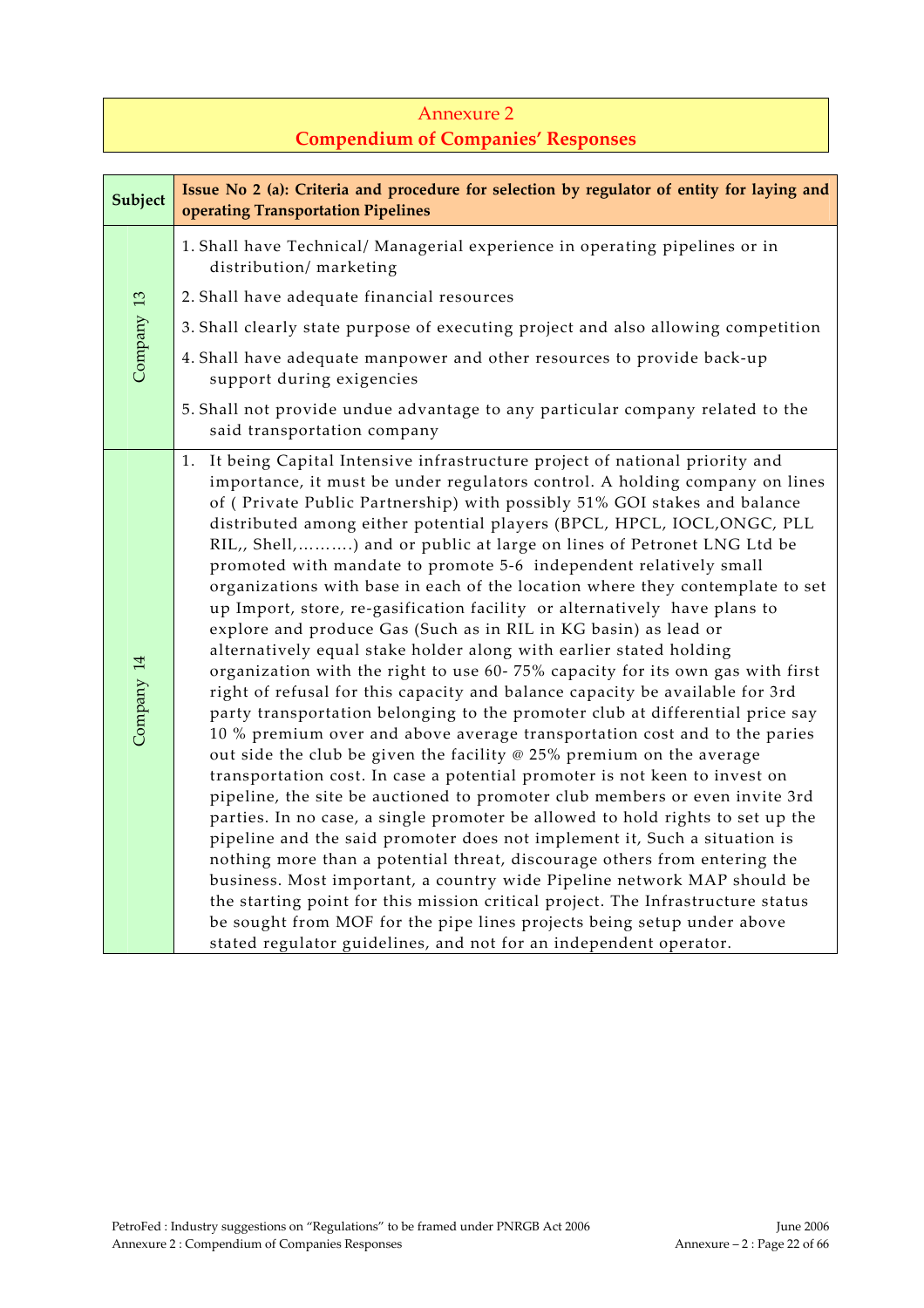| Subject    | Issue No 2 (a): Criteria and procedure for selection by regulator of entity for laying and<br>operating Transportation Pipelines                                                                                                                                         |
|------------|--------------------------------------------------------------------------------------------------------------------------------------------------------------------------------------------------------------------------------------------------------------------------|
|            | 1. All authorization to put up a transmission/city gas pipeline should be based<br>on Competitive bidding.                                                                                                                                                               |
|            | 2. Any interested entity can put up a proposal.                                                                                                                                                                                                                          |
|            | 3. Regulator will look in to the proposal and take in to account other<br>information for the next 15 years and make out required<br>capacity/specification                                                                                                              |
|            | 4. Invite competitive bid from the Gas marketing companies                                                                                                                                                                                                               |
|            | 5. Select the most competitive bid and award the work.                                                                                                                                                                                                                   |
| Company 15 | 6. Dedicated single user pipelines should also be approved, though not falling<br>under common carrier.                                                                                                                                                                  |
|            | 7. The entity setting up such dedicated pipeline may not have full information<br>on likely/exact demand in that area w.r.t up coming plants, planned<br>expansions etc.                                                                                                 |
|            | 8. Regulator having such information would be in better position to decide on<br>whether it will be single user dedicated pipeline or a common carrier.                                                                                                                  |
|            | 9. Accordingly regulator can alter the specification to meet the requirement                                                                                                                                                                                             |
|            | 10. The cases where the Gas producer enters in to transmission by way of<br>distribution /city Gas network, it should be ensured that no undue<br>advantage is availed as a transmission agency/city gas distribution agency in<br>terms of transfer price, project IRR. |
| Company 16 | Note: Comments specific to questionnaire not received.                                                                                                                                                                                                                   |
|            |                                                                                                                                                                                                                                                                          |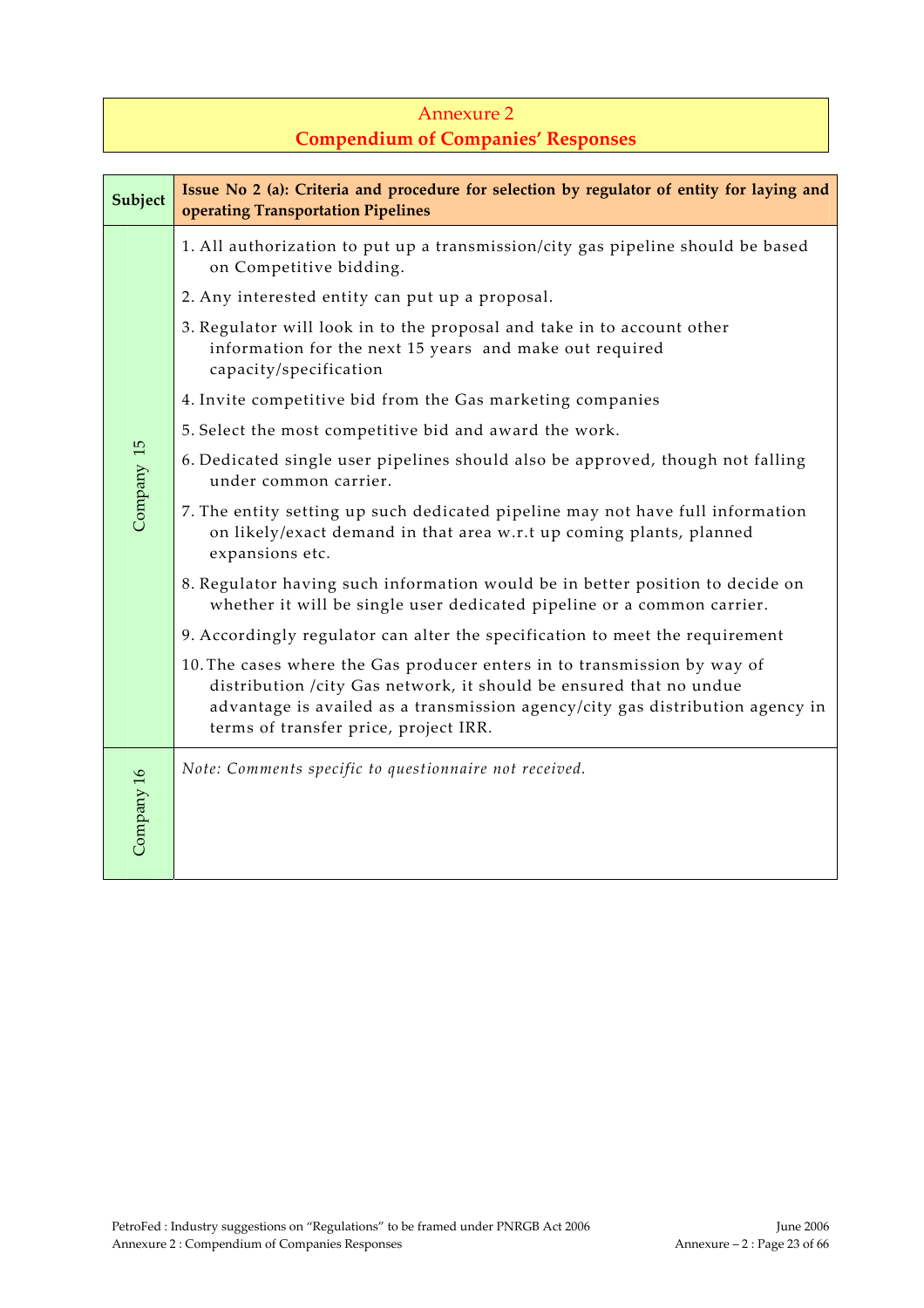| Subject                   | Issue No. 2 (b): Criteria and procedure for selection by regulator of entity for laying and<br>operating City/local gas distribution network                                                                                                                                                                                                                                                                                                                                                                                                                                                                                                                                                                                                                                                                                                                                                                                                                                          |
|---------------------------|---------------------------------------------------------------------------------------------------------------------------------------------------------------------------------------------------------------------------------------------------------------------------------------------------------------------------------------------------------------------------------------------------------------------------------------------------------------------------------------------------------------------------------------------------------------------------------------------------------------------------------------------------------------------------------------------------------------------------------------------------------------------------------------------------------------------------------------------------------------------------------------------------------------------------------------------------------------------------------------|
| Company 1                 | 1) Number and nature of intended consumers targeted to be served<br>2) Networking with fallback options envisaged at the formulation stage, if<br>any<br>3) Sustainability of operations on a long term basis                                                                                                                                                                                                                                                                                                                                                                                                                                                                                                                                                                                                                                                                                                                                                                         |
| Company 2                 | Retail networking experience and minimum net worth criteria.                                                                                                                                                                                                                                                                                                                                                                                                                                                                                                                                                                                                                                                                                                                                                                                                                                                                                                                          |
| Company 3                 | Note: No comments received                                                                                                                                                                                                                                                                                                                                                                                                                                                                                                                                                                                                                                                                                                                                                                                                                                                                                                                                                            |
| Company $4$               | 1) Authorization to an entity be provided based on<br>Gas source tie-up<br>Gas Transmission tie-up up to city gate station<br>2) The quantity of gas tied-up should be enough to meet the existing demand<br>and growth for replacement of LPG for domestic, replacement of<br>LPG/FO/Diesel for commercial, replacement of FO/diesel/naphtha for small<br>and medium industry on network and replacement of diesel/gasoline in the<br>city transport system. Percentage replacement can be firmed up with<br>IGL/MGL experience<br>3) In case there are more than one applicant seeking authorization for same<br>geographical area with upstream and midstream tie-up, Board may grant<br>authorization to an entity offering lowest quoting of cost of supply and<br>network with the provision that in future if another entity offers supply at<br>lower cost or supply gas to meet unfulfilled demand, access to local<br>network would be provided on non-discriminatory basis |
| $\overline{5}$<br>Company | Infrastructure can be laid preferably independent of the distributors and<br>should be available to any one wanting do business. the customers should<br>have a choice to choose their distributor. it is like telephony or electricity<br>supply.                                                                                                                                                                                                                                                                                                                                                                                                                                                                                                                                                                                                                                                                                                                                    |
| Company 6                 | Note: No comments received                                                                                                                                                                                                                                                                                                                                                                                                                                                                                                                                                                                                                                                                                                                                                                                                                                                                                                                                                            |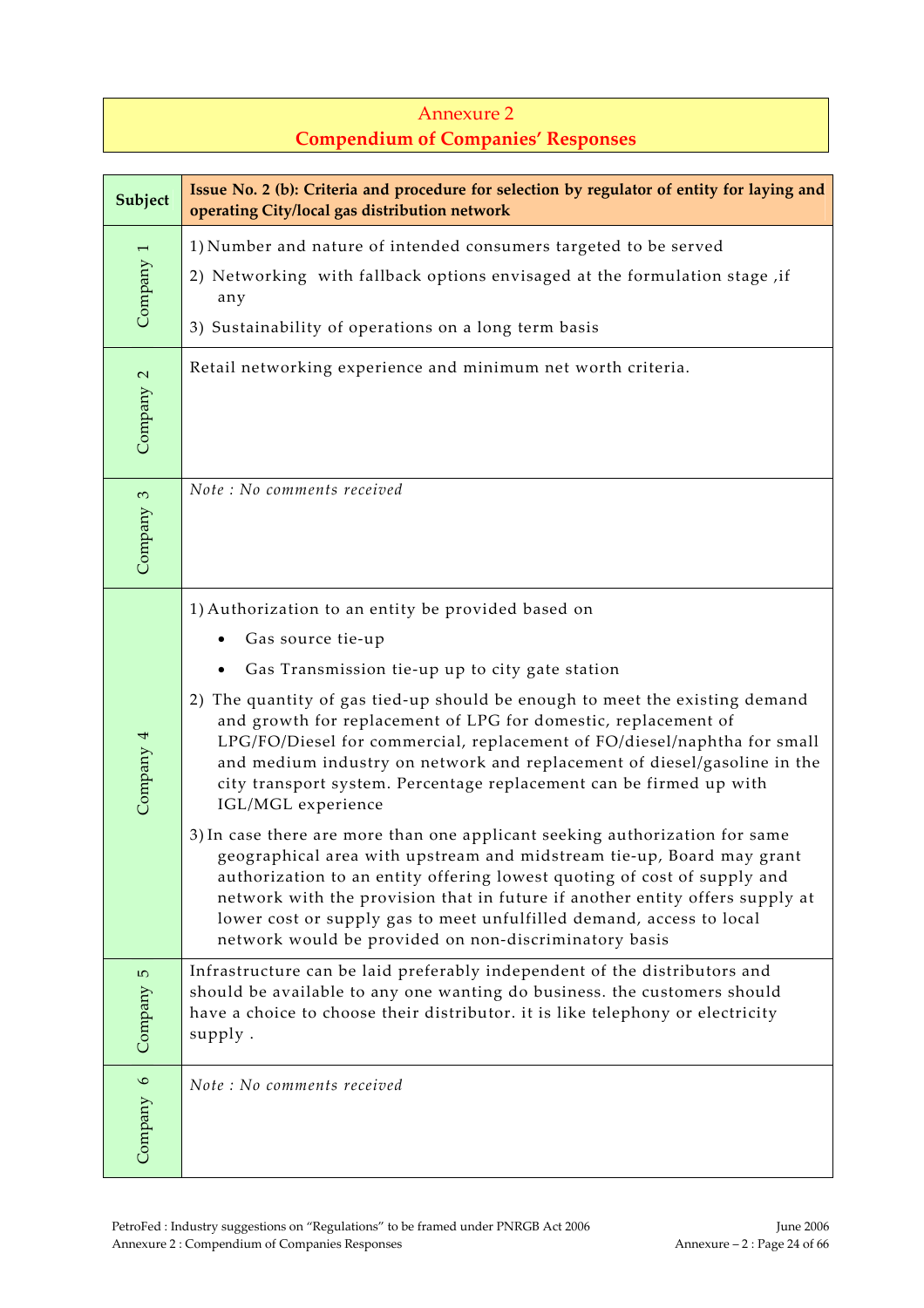| Subject                             | Issue No. 2 (b): Criteria and procedure for selection by regulator of entity for laying and<br>operating City/local gas distribution network                                                                                                                                                                                                                                                                                                                                                                                                                                                                                                                                                                                                                                                                                                                 |
|-------------------------------------|--------------------------------------------------------------------------------------------------------------------------------------------------------------------------------------------------------------------------------------------------------------------------------------------------------------------------------------------------------------------------------------------------------------------------------------------------------------------------------------------------------------------------------------------------------------------------------------------------------------------------------------------------------------------------------------------------------------------------------------------------------------------------------------------------------------------------------------------------------------|
| $\overline{\phantom{a}}$<br>Company | Note: No comments received                                                                                                                                                                                                                                                                                                                                                                                                                                                                                                                                                                                                                                                                                                                                                                                                                                   |
|                                     | Recommendations:                                                                                                                                                                                                                                                                                                                                                                                                                                                                                                                                                                                                                                                                                                                                                                                                                                             |
|                                     | Service requirements are a matter of public policy and should be stated in the<br>concession of the bid.                                                                                                                                                                                                                                                                                                                                                                                                                                                                                                                                                                                                                                                                                                                                                     |
|                                     | Prequalification to ensure:                                                                                                                                                                                                                                                                                                                                                                                                                                                                                                                                                                                                                                                                                                                                                                                                                                  |
|                                     | consideration of health safety and environmental hazards;                                                                                                                                                                                                                                                                                                                                                                                                                                                                                                                                                                                                                                                                                                                                                                                                    |
|                                     | demonstrable technical competence;<br>٠                                                                                                                                                                                                                                                                                                                                                                                                                                                                                                                                                                                                                                                                                                                                                                                                                      |
|                                     | financial capability<br>٠                                                                                                                                                                                                                                                                                                                                                                                                                                                                                                                                                                                                                                                                                                                                                                                                                                    |
|                                     | Do not include lowest tariff, as this will merely incentivize those intending to<br>sell to large customers only.                                                                                                                                                                                                                                                                                                                                                                                                                                                                                                                                                                                                                                                                                                                                            |
|                                     | In its presentation at the MoPNG on April 5, 2006, the PPAC proposed that<br>specific weights be applied to a set of five bid selection criteria.<br>PPAC<br>proposed: (1) a 20% weight to lowness of tariff; (2) a 10% weight to the present<br>value of capital expense; (3) a 20% weight to IRR; (4) a 25% weight to present<br>value of CNG volumes; and (5) a 25% weight to the present value of small<br>commercial/industrial volumes.                                                                                                                                                                                                                                                                                                                                                                                                                |
| Company 8                           | We appreciate the PPAC's effort to produce an objective methodology to<br>evaluate particular bids in order to select the best bid. However, we believe<br>that the optimized methodology would have a slightly different set of criteria.                                                                                                                                                                                                                                                                                                                                                                                                                                                                                                                                                                                                                   |
|                                     | In terms of bid criteria four and five, which are service requirements, we<br>believe it is inappropriate to bid based on these criteria. Service obligations<br>are just that; they are minimum service obligations that the Central<br>Government/Regulator (as the license grantor) identifies, after an assessment<br>or market study, in the bid document. They are minimum requirements that<br>all bidders must meet. If the Central Government would like to see these<br>targets exceeded, the Regulator should provide incentives, also identified in<br>the bid document, to the winning bidder for exceeding them.<br>Thus, the<br>Central Government and public are assured that certain minimum service<br>requirements will be met and the operator can judge the merit of exceeding the<br>requirements to achieve the available incentives. |
|                                     | When putting these minimum service criteria in the bid document, a minor<br>modification we propose to the set of criteria is that instead of using volumes<br>for CNG, small commercial and residential customers, it is better to use<br>capacity as a measure for CNG and number of customers for small commercial<br>and residential. This was debated at the meeting on April 5th and the primary<br>reason to use capacity and number of customers was that any measure of                                                                                                                                                                                                                                                                                                                                                                             |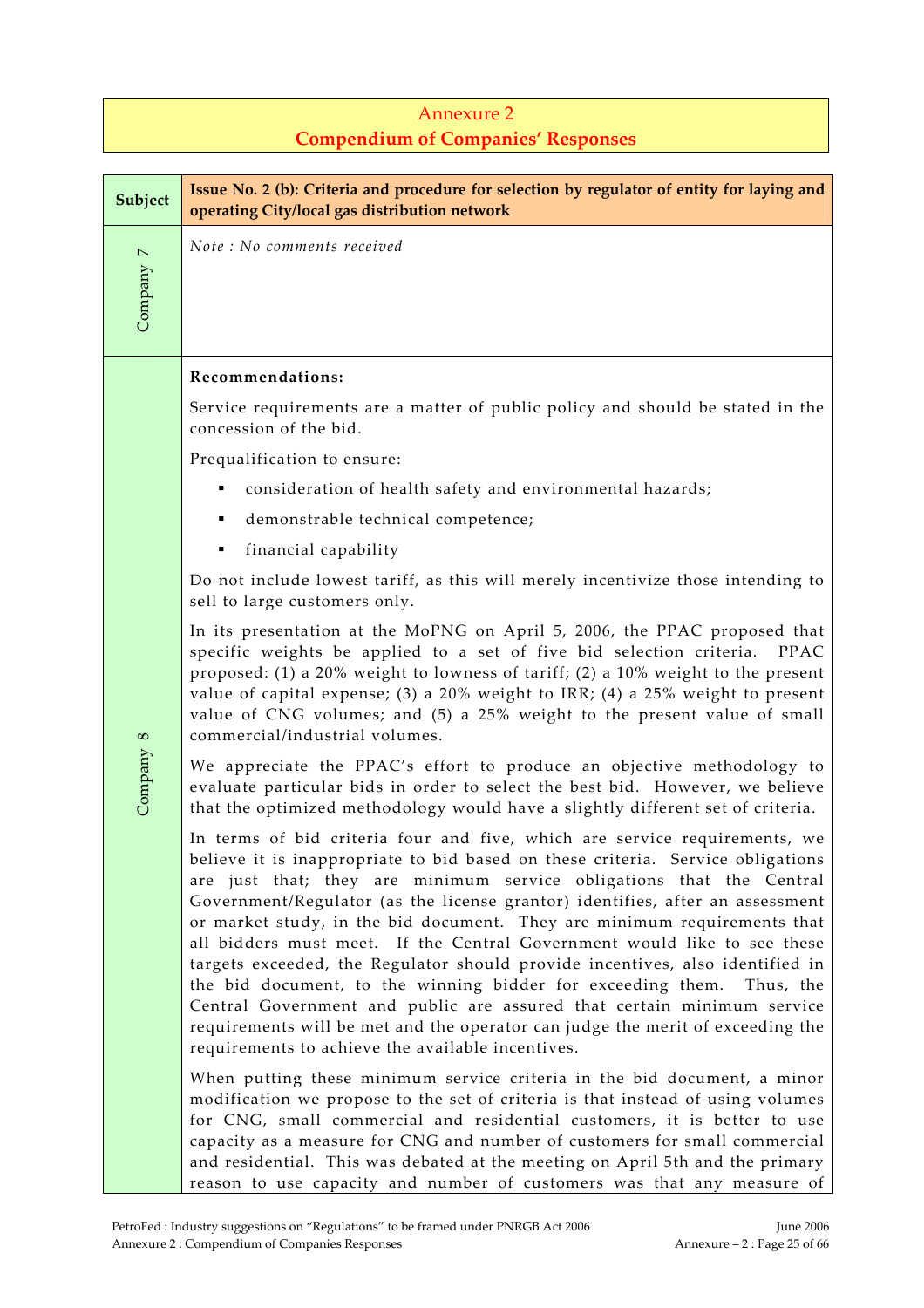| Subject | Issue No. 2 (b): Criteria and procedure for selection by regulator of entity for laying and<br>operating City/local gas distribution network                                                                                                                                                                                                                                                                                                                                                                                                                                                                                                                                                                                                                                                                                                                                                                                          |
|---------|---------------------------------------------------------------------------------------------------------------------------------------------------------------------------------------------------------------------------------------------------------------------------------------------------------------------------------------------------------------------------------------------------------------------------------------------------------------------------------------------------------------------------------------------------------------------------------------------------------------------------------------------------------------------------------------------------------------------------------------------------------------------------------------------------------------------------------------------------------------------------------------------------------------------------------------|
|         | volume in a service requirement would be projected based on future<br>expectations. These volume deliverables may or may not occur based on<br>market conditions in the future (i.e. price of competing fuels). A service<br>requirement based on a requirement of installing a certain amount of CNG<br>capacity or of connecting a certain number of customers within specified<br>timeframes is easy to assess and is not dependent on exogenous variables.                                                                                                                                                                                                                                                                                                                                                                                                                                                                        |
|         | Second, we believe that using lowness of tariff is not a reliable criterion to use<br>in terms of bid selection. This criterion encourages a bidder to bid<br>unrealistically low and subsequently seek redress with the Regulator at a later<br>stage by maintaining that the allowed tariff (at the time of the bid) is<br>insufficient to recover costs. Our understanding is that in India, such tactics<br>have taken place in telecom license auctions. Additionally, lowness of tariff<br>inherently incentivizes an operator to sell to large customers which directly<br>contravenes Section 20(5) of the Act which states that one of the guiding<br>objectives of the Board is equitable distribution. Therefore, we believe that<br>lowness of tariff could lead to perverse development/expansion signals geared<br>towards large customers in breach of the Act's objectives.                                           |
|         | Third, we believe that there needs to be a criterion that contains a minimum<br>bid (or reserve price). This reserve price is the value that the Central<br>Government places on the license. If the reserve price is met through<br>competitive bidding, then the Central Government receives the reserve price as<br>its fees for the license and by definition has received the value it ascribed to<br>the license. If the minimum bid exceeds the price that was set as the<br>minimum, the Central Government would receive a benefit above the value it<br>We believe, this is the most transparent and objective method for<br>set.<br>evaluating a license bid. Combined with the minimum service requirements, it<br>allows the Regulator to determine the minimum price of the concession as well<br>as the public goals (service requirements) and allows potential bidders to<br>compete for the license based on price. |
|         | Fourth, we believe that the selection criteria needs to incorporate a filter which<br>only allows operators found to possess best-in-class health, safety, security<br>and environment (or HSSE) practices. This is a very important matter and<br>should not be taken lightly. As an owner/operator or co-owner/operator of<br>two existing distribution networks in India, We takes its responsibility of<br>assuring safe operations seriously. We are committed to ensuring the safety of<br>our customers and the public as well as assuming environmental responsibility<br>for our businesses. Our commitment is directly based on the safety record of<br>our parent company, Our Group, whose operations throughout the countries in<br>which there are operations in are a testament to our commitment to health,<br>safety and environmental obligations.                                                                  |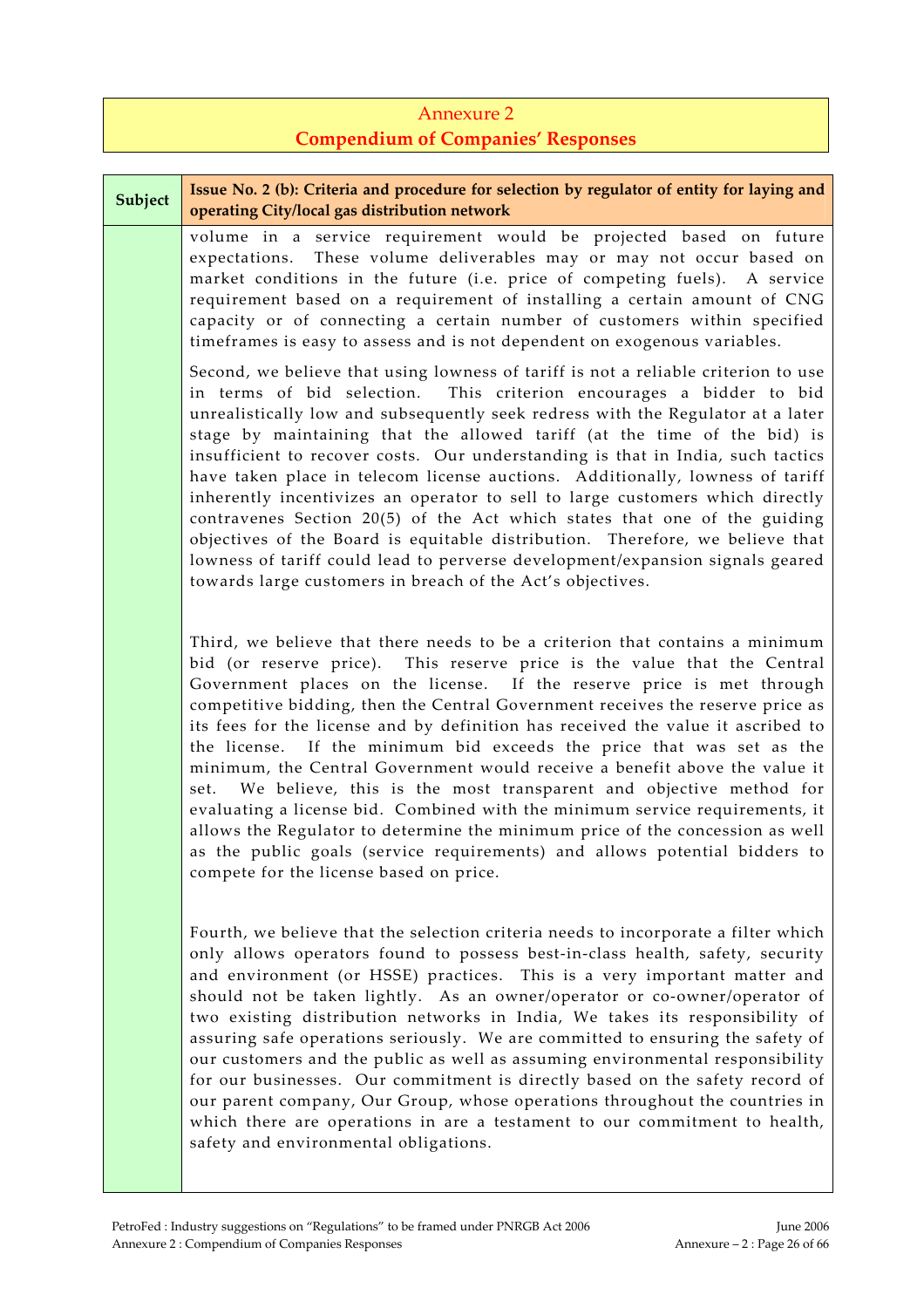| Annexure 2                                |  |
|-------------------------------------------|--|
| <b>Compendium of Companies' Responses</b> |  |

| Subject          | Issue No. 2 (b): Criteria and procedure for selection by regulator of entity for laying and<br>operating City/local gas distribution network                                                                                                                                                                                                                                                                                                                                                                                                                                                                                                                      |
|------------------|-------------------------------------------------------------------------------------------------------------------------------------------------------------------------------------------------------------------------------------------------------------------------------------------------------------------------------------------------------------------------------------------------------------------------------------------------------------------------------------------------------------------------------------------------------------------------------------------------------------------------------------------------------------------|
|                  | A bidder should be evaluated on its observed ability with respect to technical<br>competence and safety management competence, with recognition accorded for<br>proven ability. All bidders should be required to present a safety management<br>plan identifying health, safety and environmental hazards resulting from<br>planned operations. The plan should evaluate potential risks and set out how<br>the CGD operator would manage those risks and include effective contingency<br>plans.<br>We believe that the set of selection criteria we are proposing will result in the<br>best CGD operators being selected from a transparent and fair process. |
| Company 9        | 1) The entity or its affiliate or associate Company should have of laying/<br>operating / maintaining transmission and distribution pipelines of<br>petroleum products/utility networks.<br>2) Entity with existing network to be greater weightage.                                                                                                                                                                                                                                                                                                                                                                                                              |
|                  | 3) Net present value of existing customer relationship personnel should be an<br>important criterion in granting license.                                                                                                                                                                                                                                                                                                                                                                                                                                                                                                                                         |
|                  | 4) Should have a net worth of Rs. 100 Crores and                                                                                                                                                                                                                                                                                                                                                                                                                                                                                                                                                                                                                  |
|                  | 5) Undertakes to form a corporate body in the event of award of license.                                                                                                                                                                                                                                                                                                                                                                                                                                                                                                                                                                                          |
| Company 10       | Note: No comments received                                                                                                                                                                                                                                                                                                                                                                                                                                                                                                                                                                                                                                        |
| $\Xi$<br>Company | As mentioned above, it should be done on bidding process and awarded to the<br>single party for a city.                                                                                                                                                                                                                                                                                                                                                                                                                                                                                                                                                           |
| Company 12       | Note: Comments specific to questionnaire not received.                                                                                                                                                                                                                                                                                                                                                                                                                                                                                                                                                                                                            |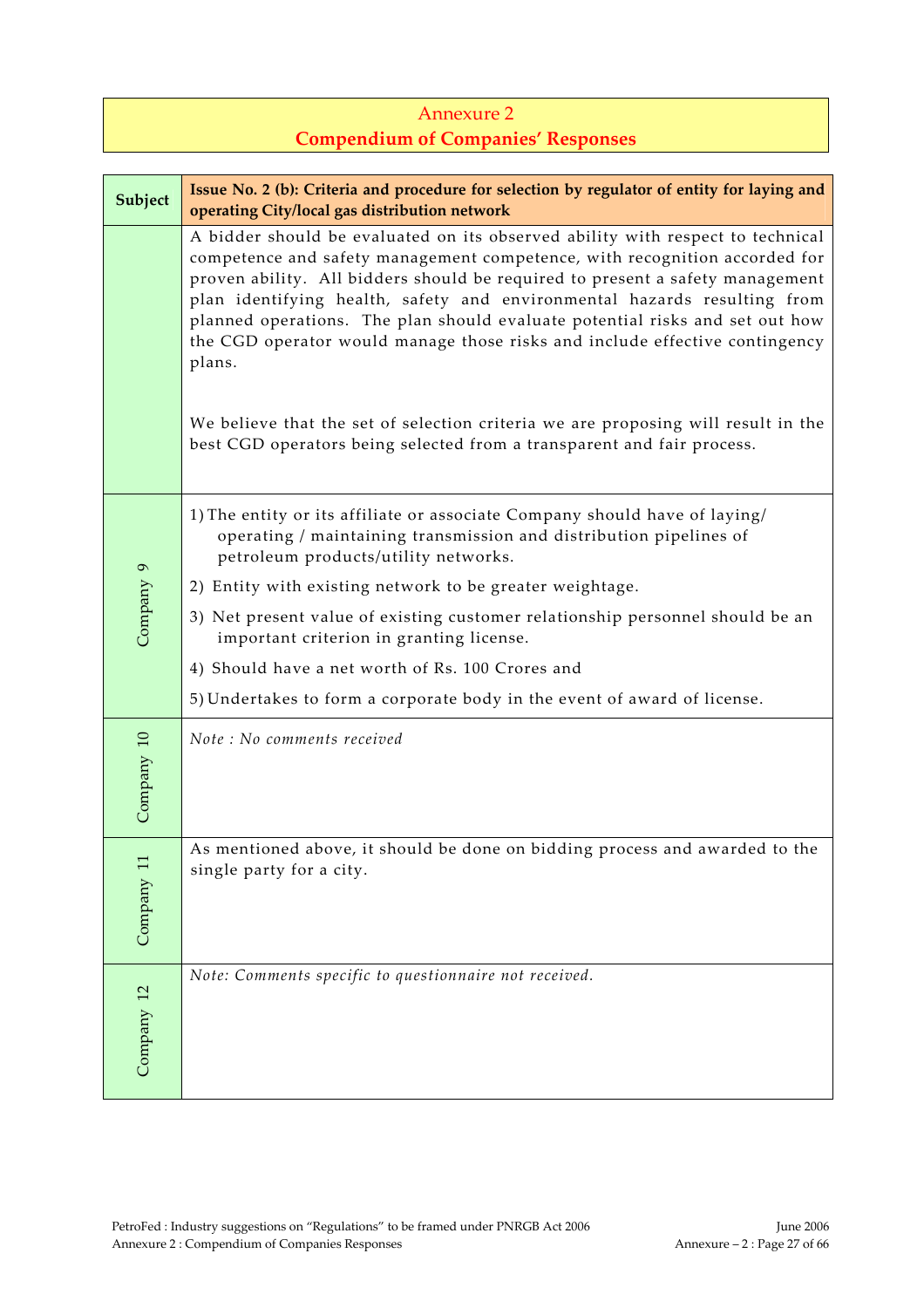| Annexure 2                                |  |
|-------------------------------------------|--|
| <b>Compendium of Companies' Responses</b> |  |

| Subject    | Issue No. 2 (b): Criteria and procedure for selection by regulator of entity for laying and<br>operating City/local gas distribution network                                                                                                                                                                                                                                                                                                                           |
|------------|------------------------------------------------------------------------------------------------------------------------------------------------------------------------------------------------------------------------------------------------------------------------------------------------------------------------------------------------------------------------------------------------------------------------------------------------------------------------|
| Company 13 | 1) Shall be based on prior experience in similar projects or based on<br>experience in developing distribution network in other petroleum products<br>or JV in which one of the company having experience in handling city gas<br>distribution network.                                                                                                                                                                                                                |
|            | 2) Shall have enough internal resources based on balance sheet                                                                                                                                                                                                                                                                                                                                                                                                         |
|            | 3) Operational credibility/ efficiency in the past                                                                                                                                                                                                                                                                                                                                                                                                                     |
|            | 4) Experienced Manpower                                                                                                                                                                                                                                                                                                                                                                                                                                                |
|            | 5) Effectiveness in responding to emergencies                                                                                                                                                                                                                                                                                                                                                                                                                          |
|            | 6) Company's commitment to adhere to the milestones of the project                                                                                                                                                                                                                                                                                                                                                                                                     |
| Company 14 | It should be implemented under the aegis of the organizations who has already<br>implemented such projects in any part of the World. Simply because they<br>are expected to have perfected the system including safety norms. Also the<br>guidelines should be clear on housekeeping such that citizens are not<br>disturbed while digging or open trenches not being filled and clear rules<br>for mending the trenches opened for laying the distribution pipelines. |
| Company 15 | 1) Any interested entity can put up a proposal.                                                                                                                                                                                                                                                                                                                                                                                                                        |
|            | 2) Regulator will look in to the proposal and take in to account other<br>information for the next 15 years and make out required<br>capacity/specification                                                                                                                                                                                                                                                                                                            |
|            | 3) Invite competitive bid                                                                                                                                                                                                                                                                                                                                                                                                                                              |
|            | 4) Select the most competitive bid and award the work.                                                                                                                                                                                                                                                                                                                                                                                                                 |
| Company    | Note: Comments specific to questionnaire not received.                                                                                                                                                                                                                                                                                                                                                                                                                 |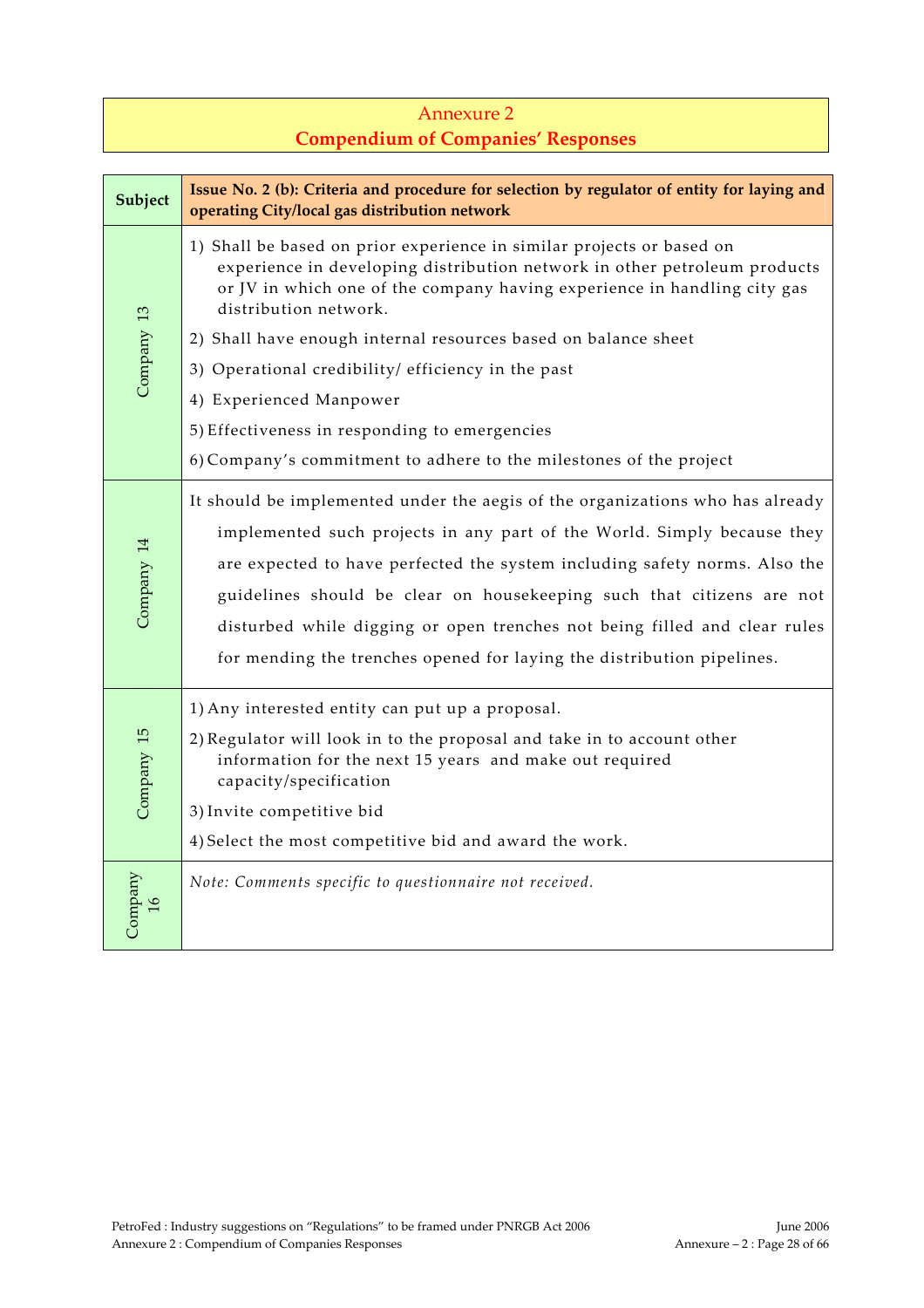| Subject                   | Issue No. 3: The principles for determining the number of years for which a city gas<br>distribution network should be accorded exclusivity                                                                                                                                                                                                                                                                                                                                                                                                                                                                                                                                                                                                                                                                                                                                                                      |
|---------------------------|------------------------------------------------------------------------------------------------------------------------------------------------------------------------------------------------------------------------------------------------------------------------------------------------------------------------------------------------------------------------------------------------------------------------------------------------------------------------------------------------------------------------------------------------------------------------------------------------------------------------------------------------------------------------------------------------------------------------------------------------------------------------------------------------------------------------------------------------------------------------------------------------------------------|
| Company 1                 | 1) Payback of the investment<br>2) Sustained availability of the gas from the contracted source<br>3) Alternative sources envisaged , if any                                                                                                                                                                                                                                                                                                                                                                                                                                                                                                                                                                                                                                                                                                                                                                     |
| Company 2                 | As far as possible there should be scope for at least two players. Since the<br>infrastructure in city gas distribution is not available, exclusivity may keep for<br>maximum 5 years or no of consumers                                                                                                                                                                                                                                                                                                                                                                                                                                                                                                                                                                                                                                                                                                         |
| Company 3                 | Note: No comments received                                                                                                                                                                                                                                                                                                                                                                                                                                                                                                                                                                                                                                                                                                                                                                                                                                                                                       |
| Company 4                 | 1) Market forces should determine the viability of network. Exclusivity<br>prevents competition and promotes inefficiencies by denying opportunity<br>for adoption of technological development. As such exclusivity should not<br>be provided for any activity as it would act as restrictive instrument for<br>multi party participation in the particular activity. However for financing<br>of the project, exclusivity may be accorded for distribution network for<br>duration of loan payment<br>2) What happens, if competition is not existing today, resulting in<br>authorization to an entity but more parties develop interest later and offer<br>better services in terms of technology and cost. Should entry of such party<br>be denied? Regulation to encourage efficiency and cost improvement.<br>Authorization should not become a permit for protection of inefficiency<br>and higher cost. |
| $\overline{5}$<br>Company | The number of years should be derived by economic returns on the<br>investments one makes.                                                                                                                                                                                                                                                                                                                                                                                                                                                                                                                                                                                                                                                                                                                                                                                                                       |
| $\bullet$<br>Company      | Note: No comments received                                                                                                                                                                                                                                                                                                                                                                                                                                                                                                                                                                                                                                                                                                                                                                                                                                                                                       |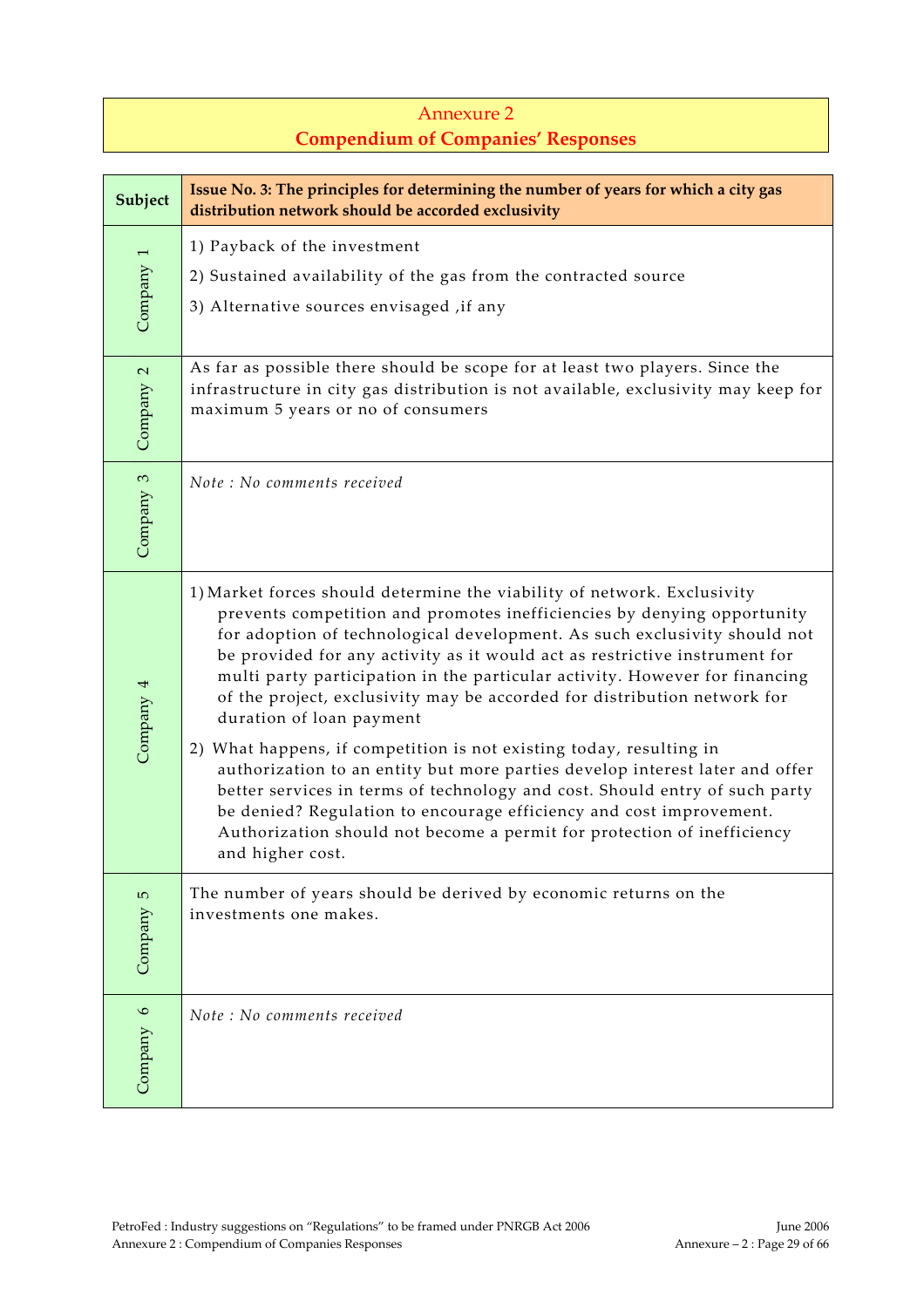| Subject                          | Issue No. 3: The principles for determining the number of years for which a city gas<br>distribution network should be accorded exclusivity                                                                                                                                                                                                                                                                                                                                                                                                                                                                                                                                                                                                                                                                                                                                                                                                                                                                                                                                                                                      |
|----------------------------------|----------------------------------------------------------------------------------------------------------------------------------------------------------------------------------------------------------------------------------------------------------------------------------------------------------------------------------------------------------------------------------------------------------------------------------------------------------------------------------------------------------------------------------------------------------------------------------------------------------------------------------------------------------------------------------------------------------------------------------------------------------------------------------------------------------------------------------------------------------------------------------------------------------------------------------------------------------------------------------------------------------------------------------------------------------------------------------------------------------------------------------|
| $\boldsymbol{\nabla}$<br>Company | Note: No comments received                                                                                                                                                                                                                                                                                                                                                                                                                                                                                                                                                                                                                                                                                                                                                                                                                                                                                                                                                                                                                                                                                                       |
|                                  | Recommendation:<br>(1) Allow an exclusivity period which reflects risk and longevity of the<br>investment, as well as contractual commitments such as take or pay.                                                                                                                                                                                                                                                                                                                                                                                                                                                                                                                                                                                                                                                                                                                                                                                                                                                                                                                                                               |
|                                  | (2) Gas marketing exclusivity of between 15 and 20 years and conveyance<br>exclusivity of between 20 and 30 years in accordance with international<br>standards.                                                                                                                                                                                                                                                                                                                                                                                                                                                                                                                                                                                                                                                                                                                                                                                                                                                                                                                                                                 |
|                                  | (3) Apply exclusivity thresholds so that large industrial customers are part of<br>the CGD customer mix.                                                                                                                                                                                                                                                                                                                                                                                                                                                                                                                                                                                                                                                                                                                                                                                                                                                                                                                                                                                                                         |
|                                  | (4) Competition should be phased in order to ensure network build-out,<br>protect residential customers and to prevent cherry picking.                                                                                                                                                                                                                                                                                                                                                                                                                                                                                                                                                                                                                                                                                                                                                                                                                                                                                                                                                                                           |
| Company 8C                       | (5) Existing entities operating CGDs that are granted authorization should<br>receive exclusivity periods comparable to those given to Greenfield<br>licensees. International best practice has generally required gas-on-gas<br>competition to occur at the same time so that there is a level playing field<br>and the process is efficient.                                                                                                                                                                                                                                                                                                                                                                                                                                                                                                                                                                                                                                                                                                                                                                                   |
|                                  | Clause 9.1 of the CGD Guidelines states that an entity would normally be<br>allowed an exclusivity period of 120 months (10 years) from the date of the<br>grant of the authorization unless otherwise specified by the Central<br>Government.                                                                                                                                                                                                                                                                                                                                                                                                                                                                                                                                                                                                                                                                                                                                                                                                                                                                                   |
|                                  | We believe that a 10-year period for exclusivity is not adequate.<br>Brazil<br>provides complete conveyance and marketing exclusivity within the<br>geographic license area without volume restrictions for 12 years. Additional<br>exclusivity of 18 years is provided for residential and commercial customers.<br>China provides for a 30-year period of exclusivity for conveyance and<br>marketing without volume restrictions. Columbia and Portugal provide for 20<br>years of exclusivity in both conveyance and marketing. As can be seen from<br>these international examples of developing countries, exclusivity periods are<br>double or triple those provided for in the CGD Guidelines, with no volume<br>threshold. The initial inclusion of all customers within the license is essential<br>for ensuring efficient network growth. It also prevents the transfer of<br>investment risk on to small customers (e.g. residential). We urge the Central<br>Government to re-examine its position and incorporate a longer period of<br>exclusivity, for both conveyance and for marketing, consistent with global |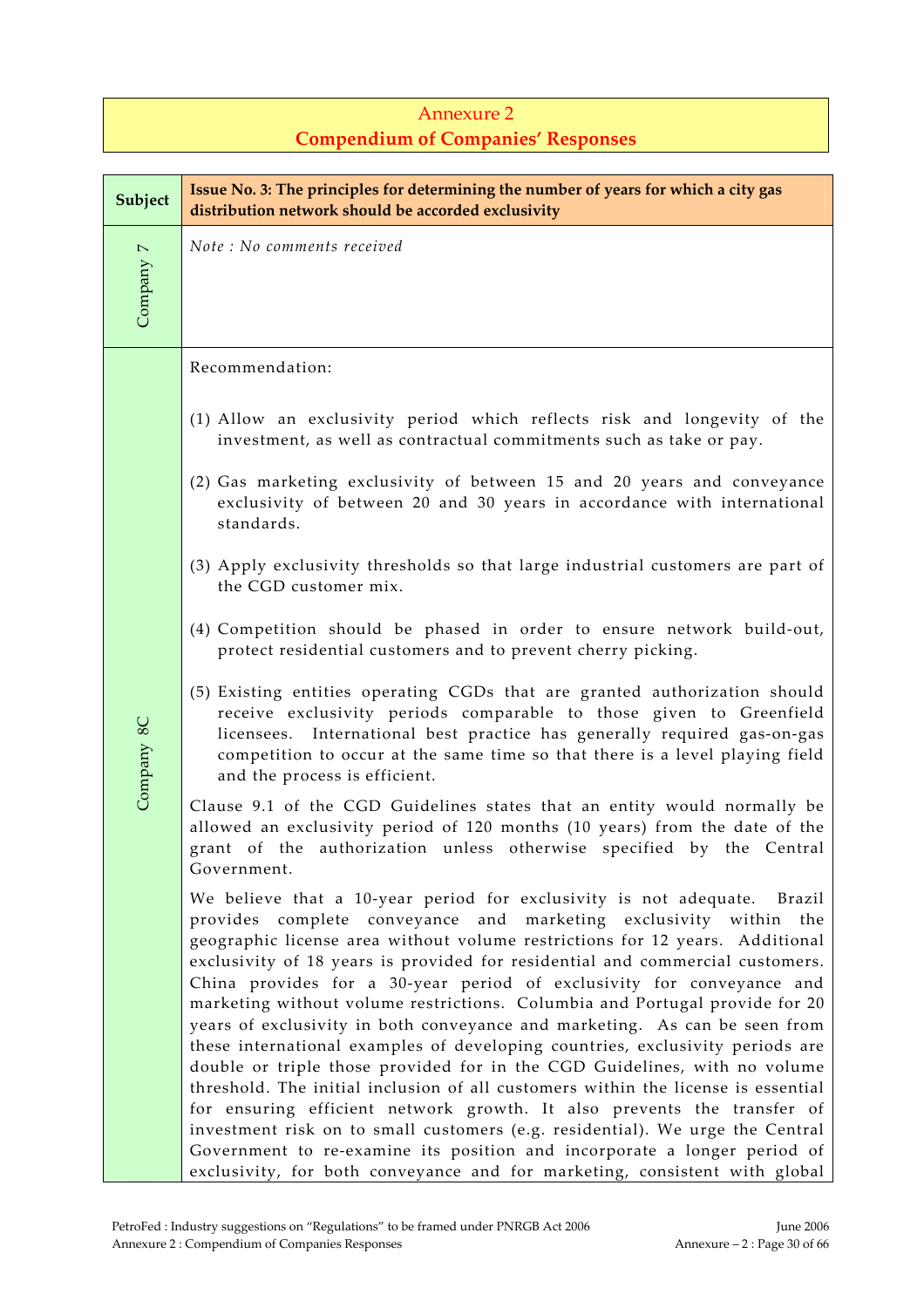| Subject | Issue No. 3: The principles for determining the number of years for which a city gas<br>distribution network should be accorded exclusivity                                                                                                                                                                                                                                                                                                                                                                                                                                                                                                                                                                                                                                                                                                        |
|---------|----------------------------------------------------------------------------------------------------------------------------------------------------------------------------------------------------------------------------------------------------------------------------------------------------------------------------------------------------------------------------------------------------------------------------------------------------------------------------------------------------------------------------------------------------------------------------------------------------------------------------------------------------------------------------------------------------------------------------------------------------------------------------------------------------------------------------------------------------|
|         | practices. This should be for all customers, with a phased introduction of<br>competition to protect all customers' interests.                                                                                                                                                                                                                                                                                                                                                                                                                                                                                                                                                                                                                                                                                                                     |
|         | A 10-year period for exclusivity will lead to under development of city or local<br>natural gas distribution networks which by their nature are capital intensive<br>projects. In our view, a short exclusivity period will ensure a sub-standard bid<br>for the license as well as a limited build-out corresponding to the perceived<br>value of the limited exclusivity that would be granted. A longer exclusivity<br>period allows an operator to build a further reaching network which will<br>result in lower tariffs since the customer base will be larger.<br>Longer<br>exclusivity periods are not detrimental to competition in developing markets.<br>In fact, they lead to lower prices under regulation than the situation if<br>exclusivity is for a short period.                                                                |
|         | Experience indicates that a local distribution project generally takes five years<br>to reach maturity. The key point here is that in order to get to that maturity<br>stage, the exclusivity period offered must provide a firm with the opportunity<br>to earn a return over a payback period at the maturity level. Thus, depending<br>on the allowed rate of return, the exclusivity period beyond the maturity level<br>of five years would be approximately 10 years. Thus, the Central Government<br>should allow a total marketing exclusivity period of 15 years. We feel this is<br>an optimized exclusivity period that balances the need of the investor(s) in a<br>project with the need to develop a distribution grid that will have a balanced<br>build-out so that all customer segments are served fairly.                       |
|         | As can be seen from the international examples above, most countries provide<br>conveyance exclusivity in accordance with the expected life of the distribution<br>network. International conveyance exclusivity periods range from 20-35 years<br>and in some countries there is an option for extension of conveyance<br>exclusivity for up to 20 additional years. We believe that India should provide<br>conveyance exclusivity in line with international standards which have worked<br>well in those countries. As a result, we recommend that the Central<br>Government adopt a conveyance exclusivity period of 20 to 30 years.<br>$\overline{A}$<br>conveyance exclusivity period of 25 years with straight line depreciation will<br>result in a low tariff impact and enable expansion to take place on a well-<br>intentioned basis. |
|         | Additionally, the language implies that while 10 years would be the norm, the<br>exclusivity period could be adjusted to meet case-specific needs.<br>We<br>understand the rationale to tailor the exclusivity period to match local<br>conditions, however, if that is to be done, there needs to be an objective<br>methodology to do so. One caution we would add though is that it may be<br>difficult to implement and again could lead to CGD developers flocking to<br>those projects offering greater exclusivity periods. International experience<br>has shown the importance of consistency across national gas markets in order<br>to protect customers' best interests.                                                                                                                                                               |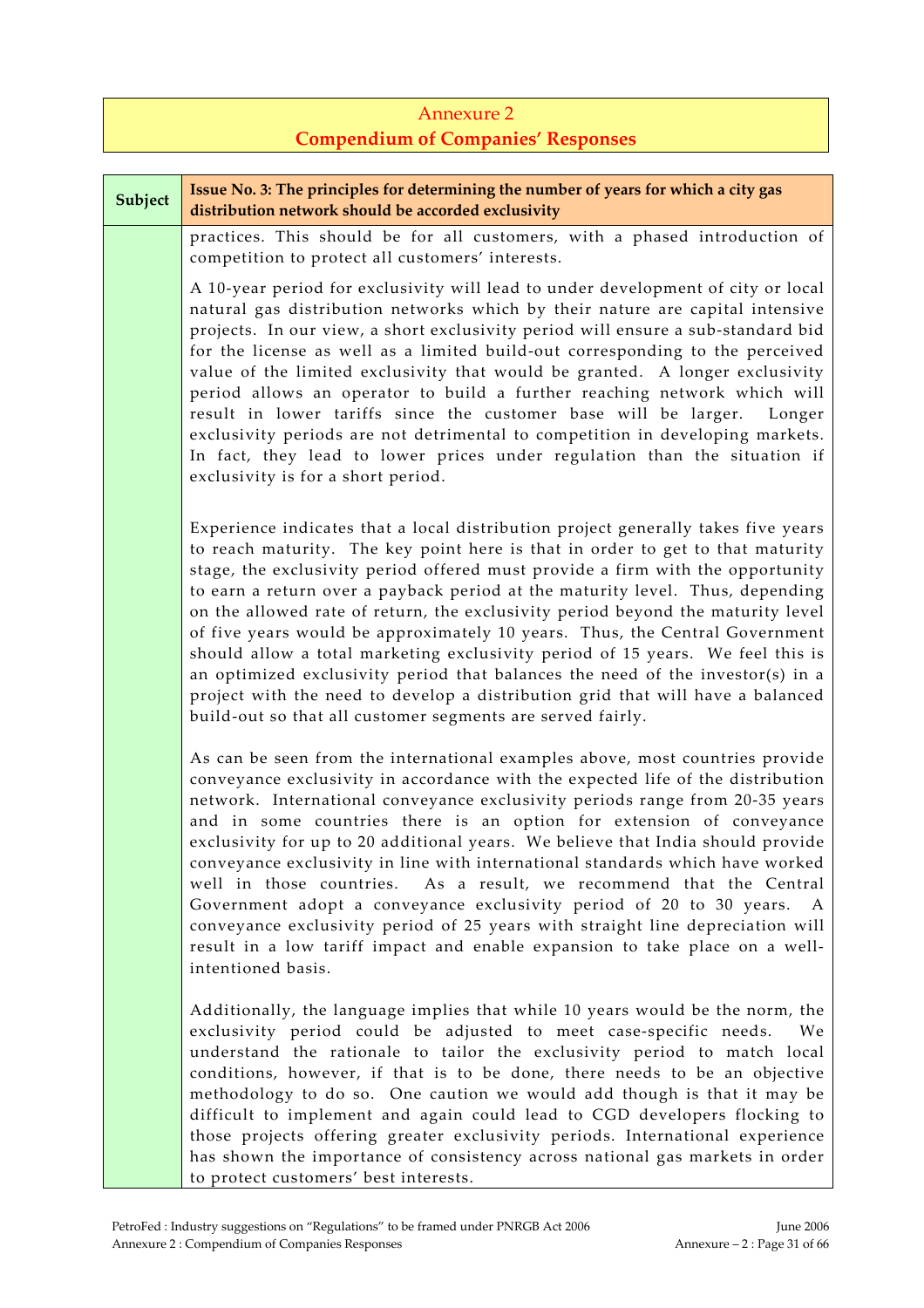| Subject | Issue No. 3: The principles for determining the number of years for which a city gas<br>distribution network should be accorded exclusivity                                                                                                                                                                                                                                                                                                                                                                                                                                                                                                                                                                                                                                                                                                                                                                                                                                                                                                                                                                                                    |
|---------|------------------------------------------------------------------------------------------------------------------------------------------------------------------------------------------------------------------------------------------------------------------------------------------------------------------------------------------------------------------------------------------------------------------------------------------------------------------------------------------------------------------------------------------------------------------------------------------------------------------------------------------------------------------------------------------------------------------------------------------------------------------------------------------------------------------------------------------------------------------------------------------------------------------------------------------------------------------------------------------------------------------------------------------------------------------------------------------------------------------------------------------------|
|         | With respect to the volume level under which a licensee is granted exclusivity,<br>we feel it is appropriate to set that level so that large industrial customers<br>would be in the CGD operator's customer mix. A threshold level below that<br>will not be adequate for Greenfield license awards because large industrial<br>customers, the primary demand drivers in India's CGD businesses, will fall<br>open to competition in the beginning.                                                                                                                                                                                                                                                                                                                                                                                                                                                                                                                                                                                                                                                                                           |
|         | For example, applying a threshold level of 50,000 scmd as the cutoff for<br>exclusivity would limit the CGD operator to serving high cost/low margin<br>residential customers, commercial enterprises and small industrials. A<br>customer mix such as this would end up requiring higher charges to the<br>customers as the required investment would need to be recovered over smaller<br>volumes. As a result, the feasibility of such CGD projects would be<br>challenged. This is compounded by existing competition from alternative fuels<br>and the associated burden of providing discounts. We believe the Central<br>Government should not use a threshold level, otherwise barriers to<br>distribution infrastructure expansion will be put in place. Competition in<br>marketing should be phased in. Once the initial exclusivity period is over,<br>large industrials should be open to alternate suppliers. Distribution customers<br>should be allowed to access competitive suppliers on a segmented basis<br>following the expiration of the marketing exclusivity period.                                                  |
|         | Another issue that gets raised is if an existing entity is granted authorization<br>by the Central Government, does that entity now get exclusive conveyance and<br>marketing rights to the applicable city or local natural gas distribution<br>network? Clause 9.2 of the CGD Guidelines proposes that the Central<br>Government shall separately specify the exclusivity period for transition<br>entities under Clause 11. Our position is that, if granted authorization, the<br>existing entity should receive exclusivity in conveyance and marketing<br>equivalent to Greenfield license awardees.                                                                                                                                                                                                                                                                                                                                                                                                                                                                                                                                     |
|         | The primary reason to award an identical exclusivity period is that it will<br>encourage continued investment/build-out in existing networks due to the<br>award of exclusivity. Another reason is that a license-holder of multiple<br>authorizations would not be induced to cherry-pick where to invest based on<br>differences in exclusivity periods in his portfolio. A third reason is that these<br>entities made investments in their networks prior to the onset of regulation on<br>the assumption that they would not face gas on gas competition but would<br>face competition in the form of competing fuels. Gas on gas competition in<br>these existing areas should be allowed on the same schedule afforded to<br>Greenfield licenses so that current distribution network owners are not unduly<br>disadvantaged compared to new peer networks. Using international practice<br>as a cue, gas-on-gas competition should occur at the same time for Greenfield<br>and existing networks in order to maintain a level playing field and ensure<br>that the process does not create undue disadvantages to existing operators. |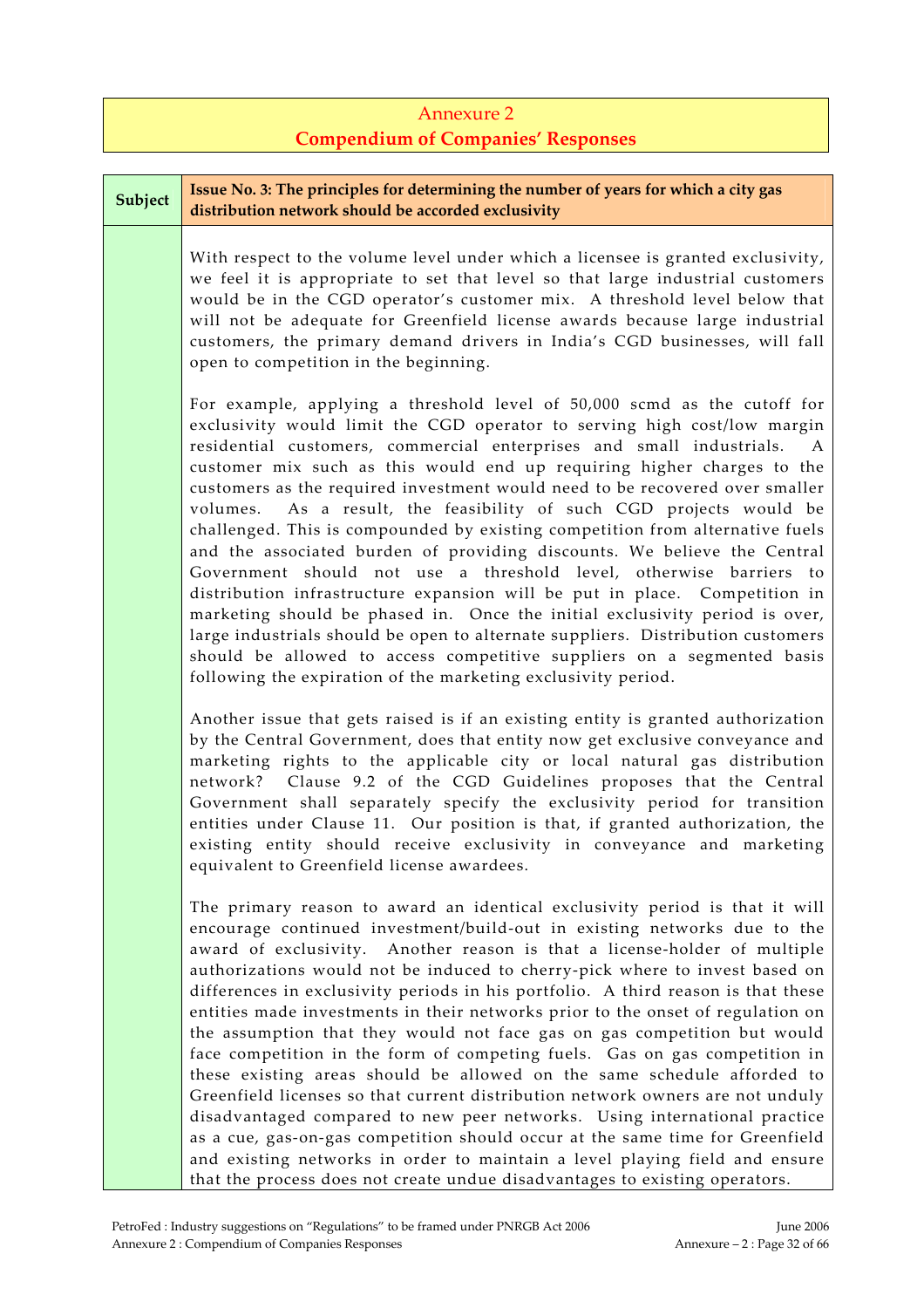| Subject              | Issue No. 3: The principles for determining the number of years for which a city gas<br>distribution network should be accorded exclusivity                                                                                                                                                                                                                                                                                                                                                                                                                                                                                                                                                                               |
|----------------------|---------------------------------------------------------------------------------------------------------------------------------------------------------------------------------------------------------------------------------------------------------------------------------------------------------------------------------------------------------------------------------------------------------------------------------------------------------------------------------------------------------------------------------------------------------------------------------------------------------------------------------------------------------------------------------------------------------------------------|
|                      | The new regulatory environment needs to recognize these facts and allow the<br>existing operators the opportunity to adjust to the new regulatory<br>environment. They should be afforded the opportunity to adjust over a period<br>that is consistent with that granted to new entities.                                                                                                                                                                                                                                                                                                                                                                                                                                |
|                      | 1) There may be exclusivity for setting up infrastructure of NG pipelines $\&$<br>City gas grids, with a period of 10 years, with an additional period of 3<br>years for initial, developmental activities, totaling to 13 years.                                                                                                                                                                                                                                                                                                                                                                                                                                                                                         |
| Company <sub>9</sub> | 2) For marketing, there should not be any exclusivity for urban agglomerates<br>(UA) with more than two million population.                                                                                                                                                                                                                                                                                                                                                                                                                                                                                                                                                                                               |
|                      | 3) For UA of less than two million exclusivity can be provided basis :                                                                                                                                                                                                                                                                                                                                                                                                                                                                                                                                                                                                                                                    |
|                      | 4) Reasonable pay back period of 7 years plus 3 years of development activity,<br>totaling to 10 years.                                                                                                                                                                                                                                                                                                                                                                                                                                                                                                                                                                                                                   |
| Company 10           | Note: No comments received                                                                                                                                                                                                                                                                                                                                                                                                                                                                                                                                                                                                                                                                                                |
| Company 11           | Initially, it may be for a period of 10 years and subsequently based on the<br>performances and customer satisfaction, it may be extended for another term.                                                                                                                                                                                                                                                                                                                                                                                                                                                                                                                                                               |
| 12<br>Compar         | Note: Comments specific to questionnaire not received.                                                                                                                                                                                                                                                                                                                                                                                                                                                                                                                                                                                                                                                                    |
| Company 13           | City Gas Distribution projects are cost intensive and would take minimum<br>1)<br>of about 15~20 years to get reasonable IRR especially when CNG is not<br>mandated for Public Transport Vehicles. Moreover City Gas Distribution<br>Projects cater to the demand of retail segment and volumes are low in the<br>initial years. Hence, considering various external risks and competitions<br>from alternate fuels exclusivity should be given on permanent basis.<br>Other important parameters are:<br>2)<br>Project is not viable if two companies are granted permission as the<br>demand is not very high to justify investment and this will also lead to<br>duplication of infrastructure and related O&M issues. |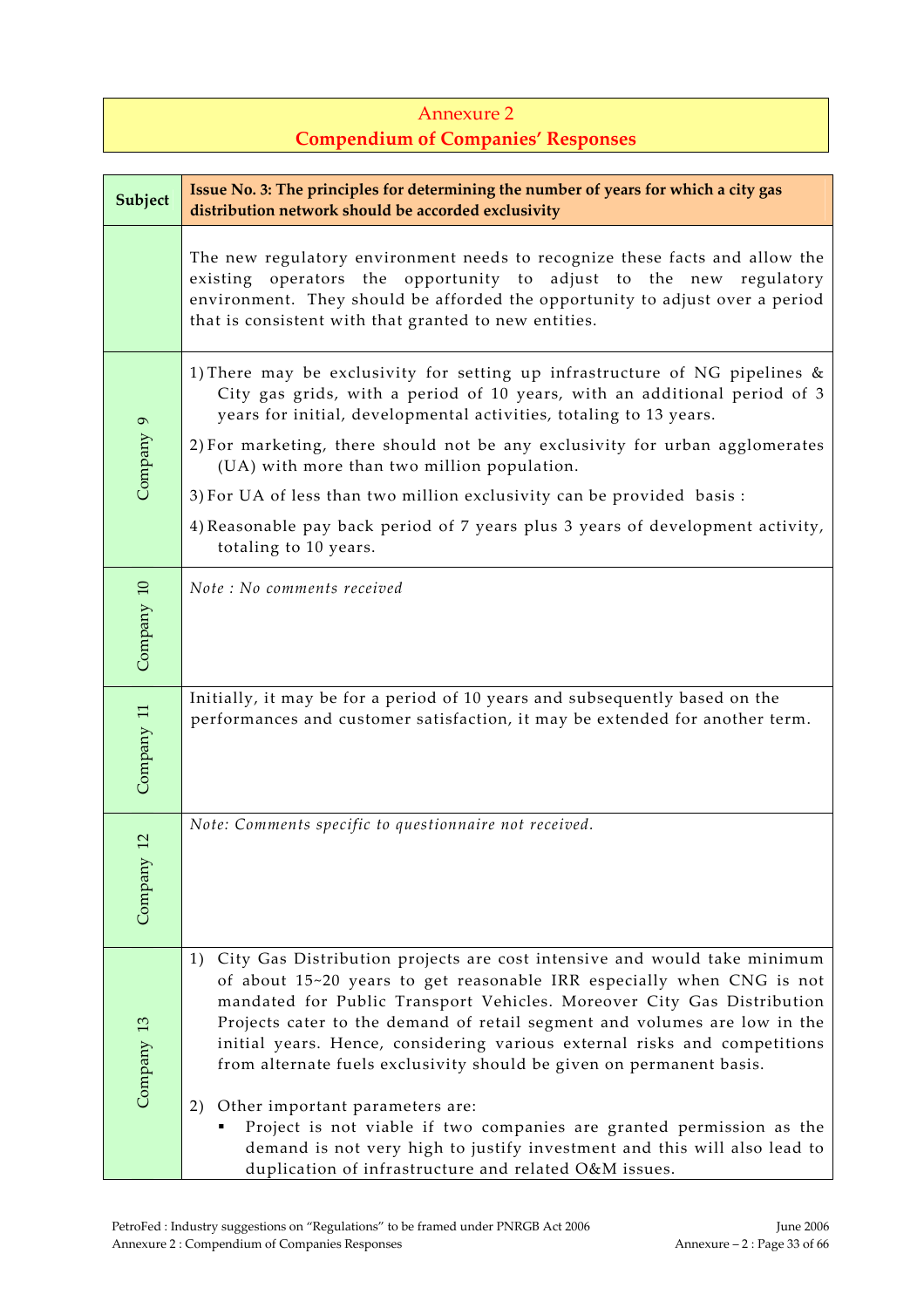| Subject    | Issue No. 3: The principles for determining the number of years for which a city gas<br>distribution network should be accorded exclusivity                                                                                                                                                                                                                                                                                                                                    |
|------------|--------------------------------------------------------------------------------------------------------------------------------------------------------------------------------------------------------------------------------------------------------------------------------------------------------------------------------------------------------------------------------------------------------------------------------------------------------------------------------|
| Company 14 | Minimum 5 years after an organization has completed the network on pre<br>defined schedule, fixed by the Regulator. Say, 5 years for implementation from<br>the date of selection plus5 years for reaping the benefits, in any case not more<br>than 10 years. This entire exercise be based on BOOT( Build Own Operate<br>Transfer ). Bidding for swap or additional network must start early on say by<br>9th year and by mid 10th year new/additional operator be in place. |
| Company 15 | 1) Investment made<br>2) A minimum return during the period of operation                                                                                                                                                                                                                                                                                                                                                                                                       |
| Company 16 | Note: Comments specific to questionnaire not received.                                                                                                                                                                                                                                                                                                                                                                                                                         |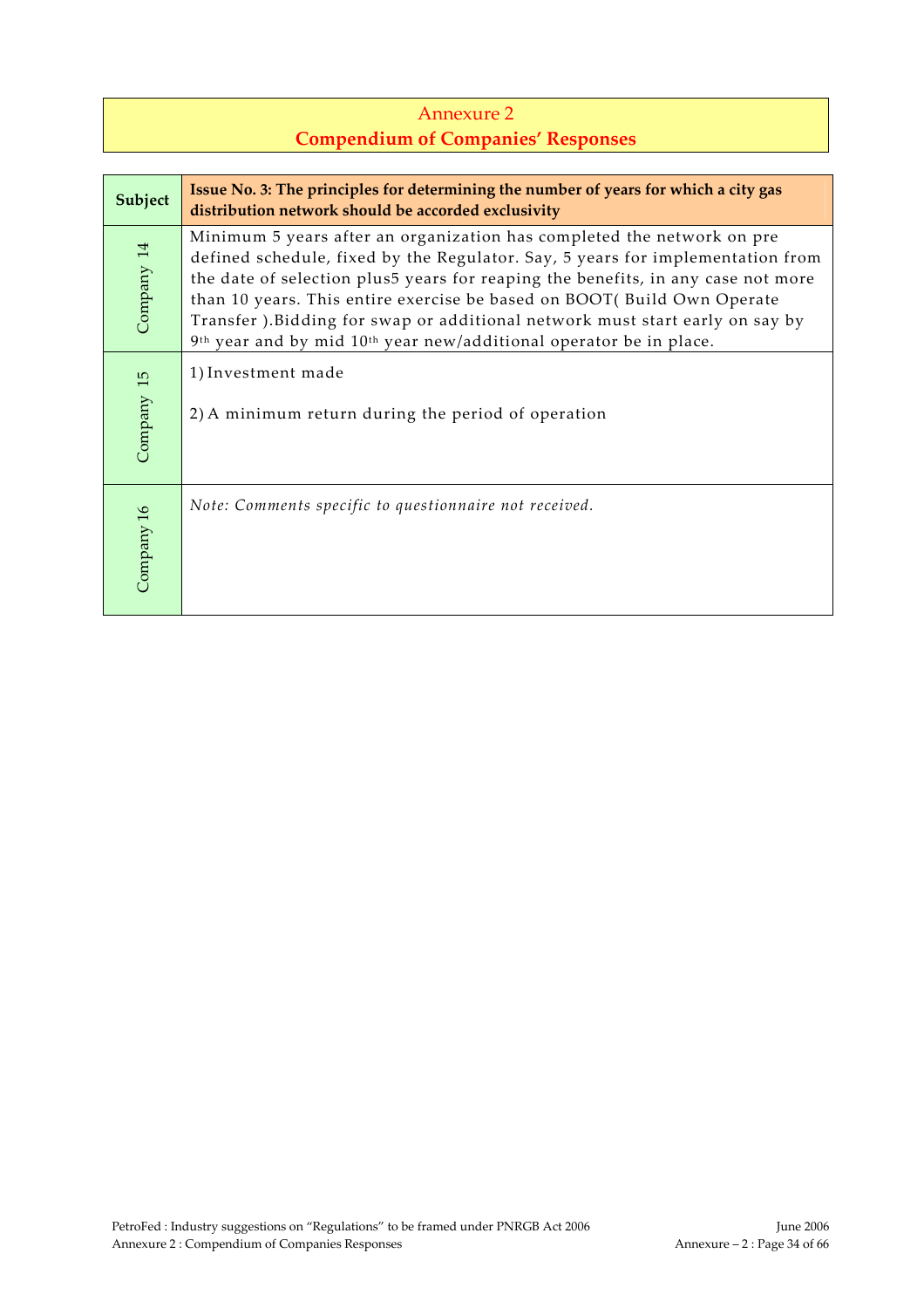| Subject                             | Issue No 4: The guiding principles to be followed for declaring and/or authorizing a<br>common carrier or contract carrier or city gas distribution network                                                                                                                                                                                                                                                                                                                               |
|-------------------------------------|-------------------------------------------------------------------------------------------------------------------------------------------------------------------------------------------------------------------------------------------------------------------------------------------------------------------------------------------------------------------------------------------------------------------------------------------------------------------------------------------|
| $\overline{\phantom{0}}$<br>Company | 1) Best tariff available to the consumer ensuring reasonable return to the<br>investing entity                                                                                                                                                                                                                                                                                                                                                                                            |
| $\mathbf{z}$<br>Company             | As a matter of principles all pipeline network should be developed on a<br>1)<br>common carrier / contact carrier principles.<br>2) City gas distribution should be authorised by inviting various parties to<br>offer gas distribution services and selection should be based on pre fixed<br>criteria of better services offered by the prospective bidder.                                                                                                                             |
| Company 3                           | Note: No comments received                                                                                                                                                                                                                                                                                                                                                                                                                                                                |
| Company 4                           | 1) Except for dedicated pipelines, capacity on all pipelines beyond the<br>contracted capacity should be on common carrier<br>2) Similarly, all city gas distribution networks should be on common carrier<br>3) Concept of common carrier is for:<br>Promoting competition among entities<br>Maintaining or increasing supplies of petroleum, petroleum products<br>٠<br>and natural gas<br>Avoiding infructuous investment incase of declaring a common carrier<br>or contract carrier. |
| ξ<br>Compar<br>$\overline{5}$       | Invite expression of interests from the desirous companies to invest in such a<br>network. Evaluate their proposals. They should not be the distributors of the<br>gas themselves.                                                                                                                                                                                                                                                                                                        |
| $\mathbf{\hat{e}}$<br>Company       | Note: No comments received                                                                                                                                                                                                                                                                                                                                                                                                                                                                |
| Company<br>$\overline{a}$           | Note: No comments received                                                                                                                                                                                                                                                                                                                                                                                                                                                                |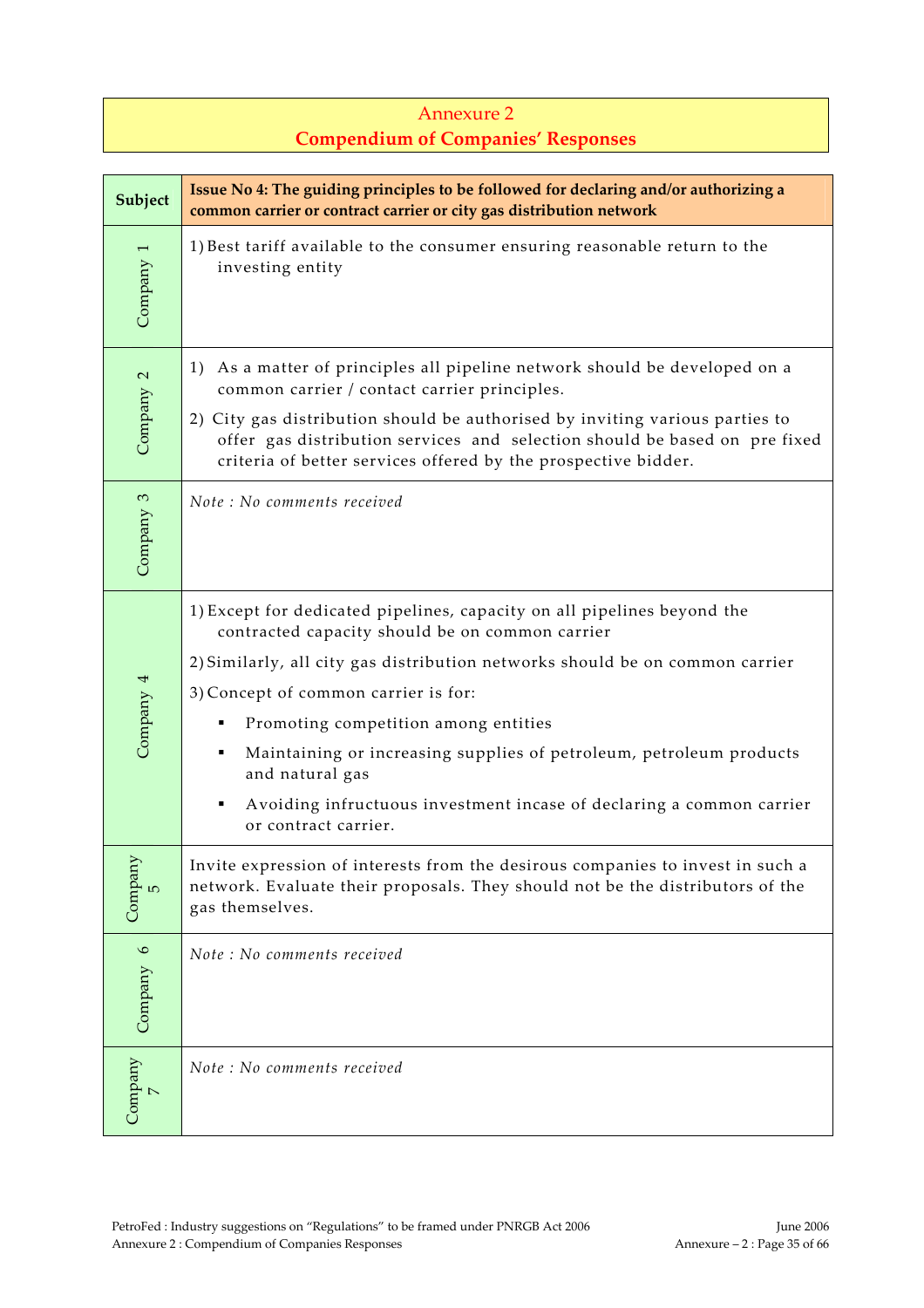| <b>Annexure 2</b><br><b>Compendium of Companies' Responses</b> |                                                                                                                                                                                                                                                                                                                                                                                                                                                                                                                                                                                                                                                                                                                                                                                                                                                      |
|----------------------------------------------------------------|------------------------------------------------------------------------------------------------------------------------------------------------------------------------------------------------------------------------------------------------------------------------------------------------------------------------------------------------------------------------------------------------------------------------------------------------------------------------------------------------------------------------------------------------------------------------------------------------------------------------------------------------------------------------------------------------------------------------------------------------------------------------------------------------------------------------------------------------------|
|                                                                |                                                                                                                                                                                                                                                                                                                                                                                                                                                                                                                                                                                                                                                                                                                                                                                                                                                      |
| Subject                                                        | Issue No 4: The guiding principles to be followed for declaring and/or authorizing a<br>common carrier or contract carrier or city gas distribution network                                                                                                                                                                                                                                                                                                                                                                                                                                                                                                                                                                                                                                                                                          |
|                                                                | Transmission:                                                                                                                                                                                                                                                                                                                                                                                                                                                                                                                                                                                                                                                                                                                                                                                                                                        |
|                                                                | It is unusual to use the term "carriers" for gas pipelines - the more accepted<br>terminology in the industry is "carriage" - the former is a generic term used in<br>networked utilities such as telecoms. Applying these concepts universally<br>across the full range of gas and petroleum product pipelines without<br>distinction between different operational parameters will create problems.<br>Shared petroleum product pipelines tend to function on the basis of a shipper<br>utilising 100% of the capacity, for a defined period of time, for transporting a<br>quantity of product from one storage location to another. By contrast, gas<br>pipelines operate on a co-mingled basis with shippers using a defined<br>proportion of the capacity for 100% of the time.                                                                |
|                                                                | True Common Carriage on natural gas pipelines is relatively unusual in that it<br>does not require the shipper to book capacity. Rather the shipper simply<br>notifies the pipeline operator on a periodic basis on the flows required and<br>typically pays on a usage basis i.e. simply a commodity related charge. True<br>common carriage occurs fairly rarely and generally as a result of the over-<br>development of pipeline capacity (a number of pipelines in the US suffer from<br>this problem). Under these circumstances, firm capacity becomes un-salable<br>and holds no intrinsic value and the pipeline owner has to sell throughput at<br>whatever price can be achieved.                                                                                                                                                         |
| Company 8                                                      | Contract carriage involves a significant commitment on behalf of the shipper<br>to a fixed quantity of capacity over a long period of time. This may be as a<br>foundation shipper, i.e one who's capacity reservation forms the financial basis<br>of the pipeline's construction. Alternatively, a shipper may purchase contract<br>capacity from the pipeline once a foundation shippers reservation has<br>expiredthis typically being on a shorter term basis.                                                                                                                                                                                                                                                                                                                                                                                  |
|                                                                | Contract carriage regimes that mature will typically develop a sizeable<br>secondary market in capacity between both the foundation shippers and new<br>entrants as the market fragments. This is what has happened in the US market<br>over the past 20 years.                                                                                                                                                                                                                                                                                                                                                                                                                                                                                                                                                                                      |
|                                                                | It is possible to see hybrid approaches such as in the UK where the pipeline<br>operator provides firm capacity-based contract carriage, but on a short term<br>basis. The market has evolved to combine tranches of long term capacity<br>(typically used to guarantee rights at entry points into the network) and a<br>much more fluid market of short term (less than one year) to allow shippers to<br>flex their requirements. It is sometimes mistakenly described as a common<br>carriage model. In reality it's a short term contract carriage model<br>characterized by firm capacity payments and severe penalties for exceeding<br>capacity reservations. It is worth stressing that it is the maturity of the<br>infrastructure and its level of amortization that allows the pipeline operator to<br>offer this degree of flexibility. |
|                                                                | In the Indian context, it is unlikely that pipelines will be developed by private<br>companies, without a legally enforceable contract carriage regime. It seems                                                                                                                                                                                                                                                                                                                                                                                                                                                                                                                                                                                                                                                                                     |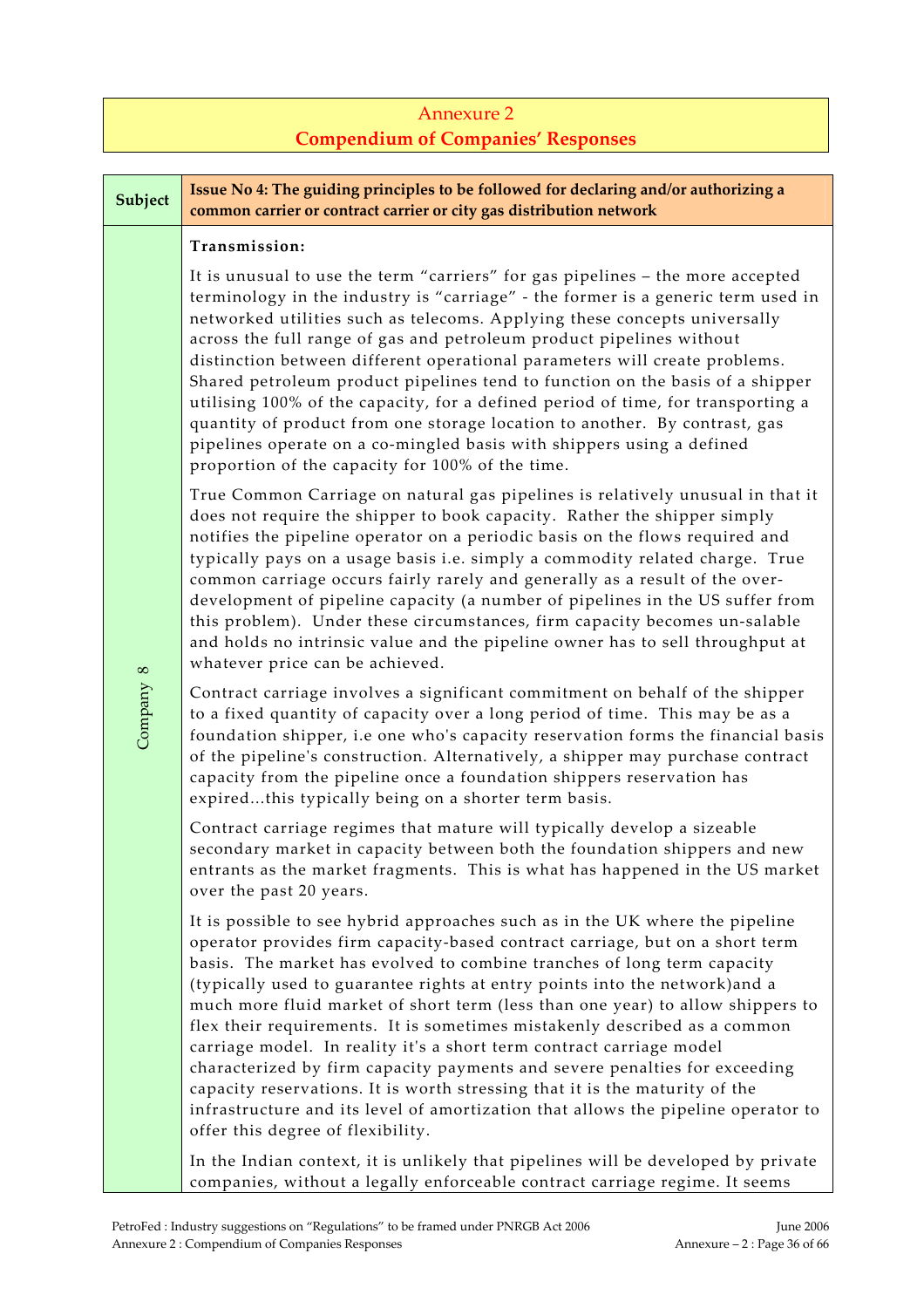| Annexure 2                                |  |
|-------------------------------------------|--|
| <b>Compendium of Companies' Responses</b> |  |
|                                           |  |

**The State** 

| Subject | Issue No 4: The guiding principles to be followed for declaring and/or authorizing a<br>common carrier or contract carrier or city gas distribution network                                                                                                                                                                                                                                                                                                                                                                                                                                                                                                                                                                                                                                                                                                                                                                                                                                |
|---------|--------------------------------------------------------------------------------------------------------------------------------------------------------------------------------------------------------------------------------------------------------------------------------------------------------------------------------------------------------------------------------------------------------------------------------------------------------------------------------------------------------------------------------------------------------------------------------------------------------------------------------------------------------------------------------------------------------------------------------------------------------------------------------------------------------------------------------------------------------------------------------------------------------------------------------------------------------------------------------------------|
|         | unlikely that even the public sector would wish to develop open access<br>pipelines on any other basis. The preference would be that the Common<br>Carrier expression is dropped completely as it is confusing and carries a<br>meaning that will create legal ambiguities. As an alternative, the regulator<br>should be able to declare a pipeline as "Open Access", requiring the<br>operator/developer to separate any transportation and shipping interests and<br>to put in place a transparent mechanism for allocating capacity on the<br>pipeline. (The only exceptions to this policy, as suggested in the draft<br>pipelines policy document should be where social objectives outweigh<br>economic considerations in the construction of a pipeline. In these<br>circumstances, as in the case of the more marginally economic city gas<br>networks, the Regulator should be prepared to grant a degree of operating<br>exclusivity to offset the increased investment risks). |
|         | In the case of an existing and well-depreciated pipeline such as the HBJ this<br>could involve providing a mixture of short and long term firm capacity, more<br>akin to the UK model, via an appropriate non-discriminatory mechanism. This<br>would enable new entrants to serve consumers and provide a competitive<br>dynamic within an established gas market. The degree of capital amortization<br>would allow the pipeline owner to offer shorter-term firm capacity without<br>any significant increase in financial risk. Indeed the evidence from elsewhere<br>suggests that this approach benefits the operator by boosting the overall level<br>of capacity booking at any time as the process allows shippers to profile their<br>exposure.                                                                                                                                                                                                                                  |
|         | Alternatively, for new build pipelines, the preferred mechanism would<br>involve an open season to establish credible, credit worthy shippers, capable<br>of making the long-term financial commitment required. Any shorter-term<br>capacity booking on new pipelines would be handled via a secondary trading<br>mechanism, not by controlled capacity release. It is always important to<br>remember that whilst the shippers do not own the pipeline, they do own the<br>capacity and those ownership rights should not be infringed.                                                                                                                                                                                                                                                                                                                                                                                                                                                  |
|         | In summary, it is suggested that the pipeline policy and associated legislation<br>should seek to remove the underlying ambiguities caused by the use of mixed<br>terminology, without in any way diminishing the ability of the Regulator to<br>act. The regulator should be able to declare open access on any pipeline, based<br>upon term based firm capacity reservation. This approach offers the best<br>chance of turning the ambition of a vibrant Indian gas industry, bringing<br>clean-burning energy to Indian consumers, a reality.                                                                                                                                                                                                                                                                                                                                                                                                                                          |
|         | Distribution:                                                                                                                                                                                                                                                                                                                                                                                                                                                                                                                                                                                                                                                                                                                                                                                                                                                                                                                                                                              |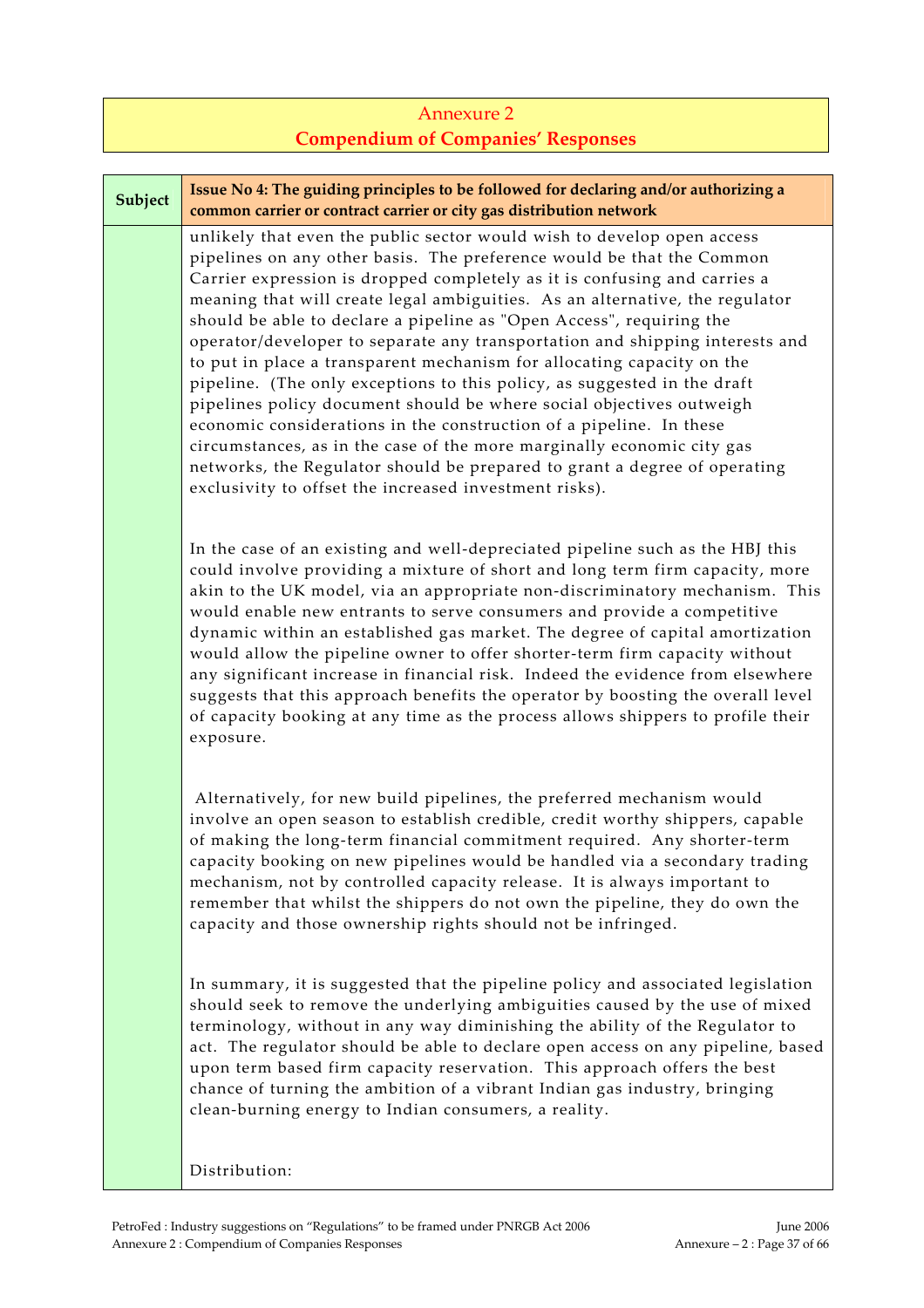| Subject    | Issue No 4: The guiding principles to be followed for declaring and/or authorizing a<br>common carrier or contract carrier or city gas distribution network |
|------------|-------------------------------------------------------------------------------------------------------------------------------------------------------------|
|            | We discuss access to distribution in the section on exclusivity.                                                                                            |
|            | Basis the objective and function of the pipeline<br>1)                                                                                                      |
|            | Pipeline traversing through 2 or more states<br>2)                                                                                                          |
| Company 9  | Has multiple /diverse end users involved in the economic development of<br>3)<br>the nation                                                                 |
|            | Interest of the end consumer.<br>4)                                                                                                                         |
|            | 5) For existing pipelines, available capacity should be one of the guiding<br>principles.                                                                   |
| Company 10 | New pipelines with surplus 25% capacity for open access                                                                                                     |
| Company 11 | It may be decided based on the number of shippers willing to use a particular<br>pipeline.                                                                  |
| Company 12 | Note: Comments specific to questionnaire not received.                                                                                                      |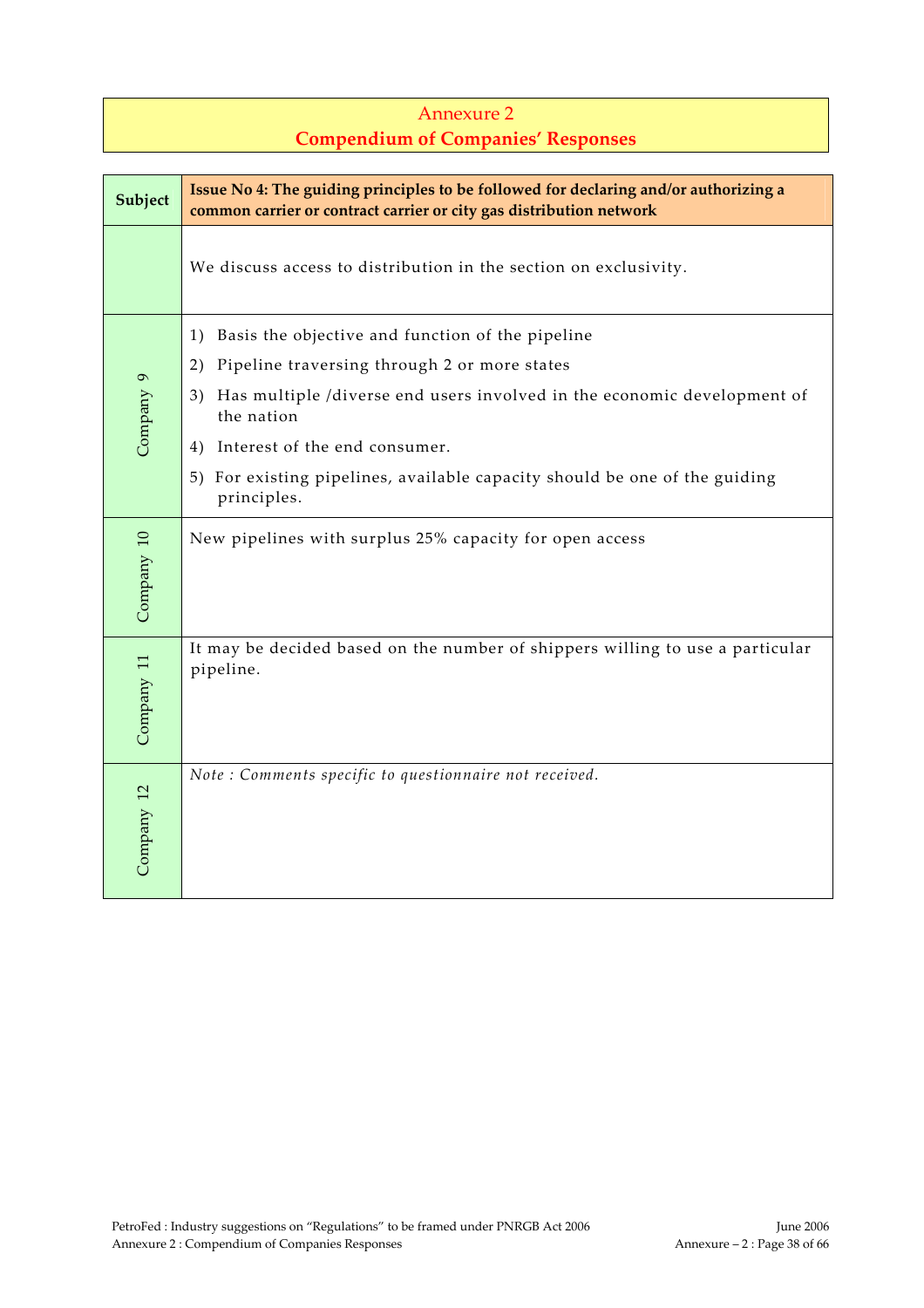| Annexure 2                                |  |
|-------------------------------------------|--|
| <b>Compendium of Companies' Responses</b> |  |

| Subject    | Issue No 4: The guiding principles to be followed for declaring and/or authorizing a<br>common carrier or contract carrier or city gas distribution network                                                                                                                                                                                                                                                                                                                                                                                                                                                                                                                                                                     |
|------------|---------------------------------------------------------------------------------------------------------------------------------------------------------------------------------------------------------------------------------------------------------------------------------------------------------------------------------------------------------------------------------------------------------------------------------------------------------------------------------------------------------------------------------------------------------------------------------------------------------------------------------------------------------------------------------------------------------------------------------|
|            | 1) The following is applicable for only transmission pipelines and not for city<br>gas distribution network.                                                                                                                                                                                                                                                                                                                                                                                                                                                                                                                                                                                                                    |
| Company 13 | <b>Encourage Competition</b><br>٠<br>Award rights based on lowest Tariffs<br>п<br>Tariff methodology shall be transparent<br>٠<br>Ensure supplies/ Supply Security<br>٠<br>Past Experience in building, operating and maintaining such facilities<br>٠<br>Availability of resources to promote such projects<br>٠<br>Clear demarcation of roles viz Transportation vis-à-vis distribution of<br>٠<br>products, in case any particular company is into both the segments<br>Common carrier should charge uniform rates to all market players<br>٠<br>Pipeline shall have adequate excess capacity.<br>٠<br>Common carrier shall adopt a transparent mechanism inviting other<br>interested parties before building the pipelines |
|            | 1) Not essential to have a single carrier (common or contract or city gas.)                                                                                                                                                                                                                                                                                                                                                                                                                                                                                                                                                                                                                                                     |
|            | 2) Multiple carriers feasible depending upon the volume from a particular<br>location and vastness of a city ( city Gas) say Mumbai, Greater Mumbai city<br>can absorb up to 4 distributors, similarly Delhi and New Delhi can be<br>catered by 3-4 distributors.                                                                                                                                                                                                                                                                                                                                                                                                                                                               |
|            | 3) Larger number of distributors can be connected at hub point such that in<br>case of failure of supply from one other could cater the supply for short<br>interim intervals.                                                                                                                                                                                                                                                                                                                                                                                                                                                                                                                                                  |
| Company 14 | 4) At the end of the day, say by 2015 each user location should have min 2<br>supply sources, realistically work on 2nd supply source can be planned for<br>implementation 5-7 year down the road.                                                                                                                                                                                                                                                                                                                                                                                                                                                                                                                              |
|            | 5) By 2011-13, new players are likely to emerge, they could be the driving<br>force for the 2nd set of pipelines.                                                                                                                                                                                                                                                                                                                                                                                                                                                                                                                                                                                                               |
|            | 6) This entire exercise being a mammoth task, none of the current potential<br>players can justify taking the onus of situation and deliver the pipelines to<br>cater the entire network, hence an equitable infrastructure distribution<br>policy is a must.                                                                                                                                                                                                                                                                                                                                                                                                                                                                   |
|            | 1) Competitive bidding                                                                                                                                                                                                                                                                                                                                                                                                                                                                                                                                                                                                                                                                                                          |
| Company 15 | 2) Capability of the bidder (Technical as well as Financial)                                                                                                                                                                                                                                                                                                                                                                                                                                                                                                                                                                                                                                                                    |
|            | 3) City gas distribution company wherever already allotted by Government, to<br>continue with such allotted companies                                                                                                                                                                                                                                                                                                                                                                                                                                                                                                                                                                                                           |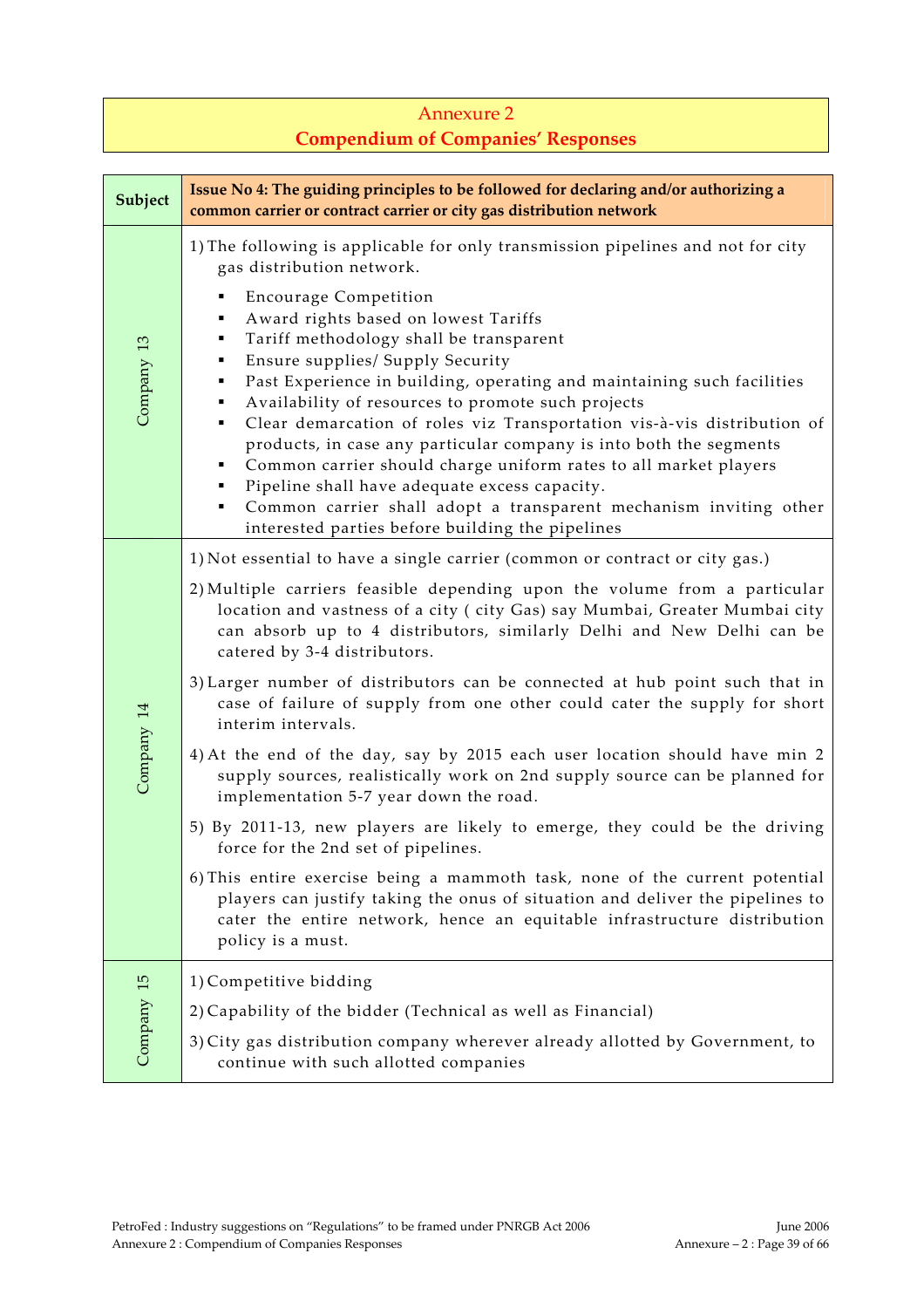| Annexure 2<br><b>Compendium of Companies' Responses</b> |                                                                                                                                                             |
|---------------------------------------------------------|-------------------------------------------------------------------------------------------------------------------------------------------------------------|
| Subject                                                 | Issue No 4: The guiding principles to be followed for declaring and/or authorizing a<br>common carrier or contract carrier or city gas distribution network |
| Company 16                                              | Note: Comments specific to questionnaire not received                                                                                                       |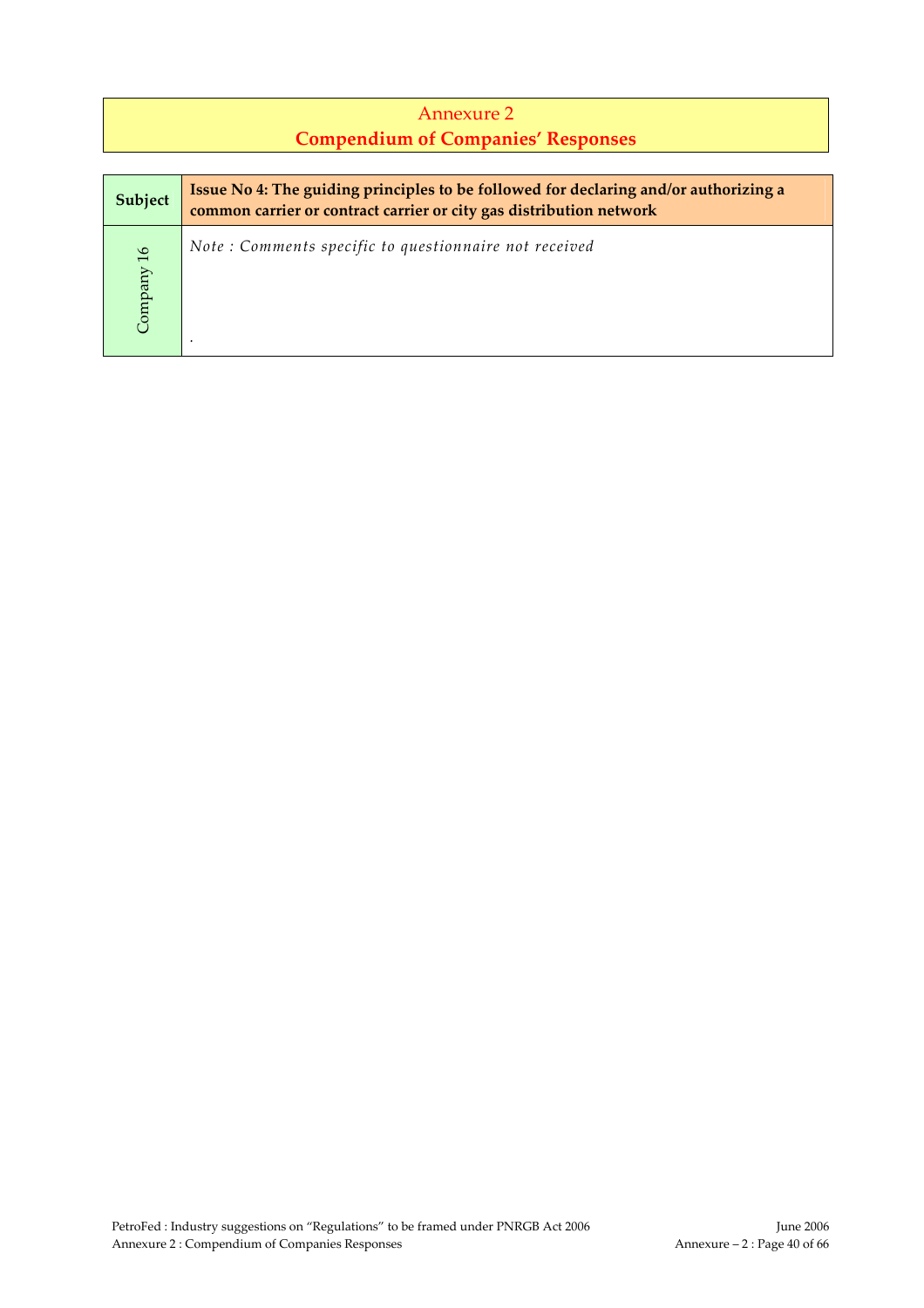| Subject                   | Issue No.5: Suggestions on separation of activity of gas marketing and transportation to<br>help GoI develop Code of conduct                                                                                                                                                                                                                                                                                                                                                                                                                                                   |
|---------------------------|--------------------------------------------------------------------------------------------------------------------------------------------------------------------------------------------------------------------------------------------------------------------------------------------------------------------------------------------------------------------------------------------------------------------------------------------------------------------------------------------------------------------------------------------------------------------------------|
| Company 1                 | One organization can participate in both the activities but it has to be ensured<br>that these activities do not lead to monopolizing and taking unfair advantage.<br>Accordingly the Code of conduct can be developed to maintain the distinction<br>and segregation of two activities.                                                                                                                                                                                                                                                                                       |
| Company 2                 | 1) Transportation activities should be separate from gas distribution activities<br>and<br>2) transportation activities should be developed on common carrier<br>principles.                                                                                                                                                                                                                                                                                                                                                                                                   |
| Company 3                 | Note: No comments received                                                                                                                                                                                                                                                                                                                                                                                                                                                                                                                                                     |
| Company 4                 | 1. Ideally, Entity engaged in Transmission activity should maintain arm's<br>length relationship with marketing entity and for this purpose, Regulator<br>to frame the Affiliate code of conduct<br>2. Purpose of unbundling is to ensure that pipeline ownership does not<br>provide any competitive advantage to any gas seller<br>3. However,, such separation may await development of multi-supplier and<br>pipeline developer and therefore, over the period as gas market matures,<br>ownership between the transmission and downstream activity should be<br>separated |
| $\overline{c}$<br>Company | 1. The infrastructure should be distributor independent.<br>2. The customer should have a choice to choose his /her distributor.<br>3. The network should be transparent to the customers.<br>4. The transportation rates should be determined on marginality principle                                                                                                                                                                                                                                                                                                        |
| Company 6                 | Separate legal entities (companies) should carry out the marketing and<br>transportation activities. The company should not be a consumer of gas in the<br>area where it is carrying out transportation or marketing activity                                                                                                                                                                                                                                                                                                                                                  |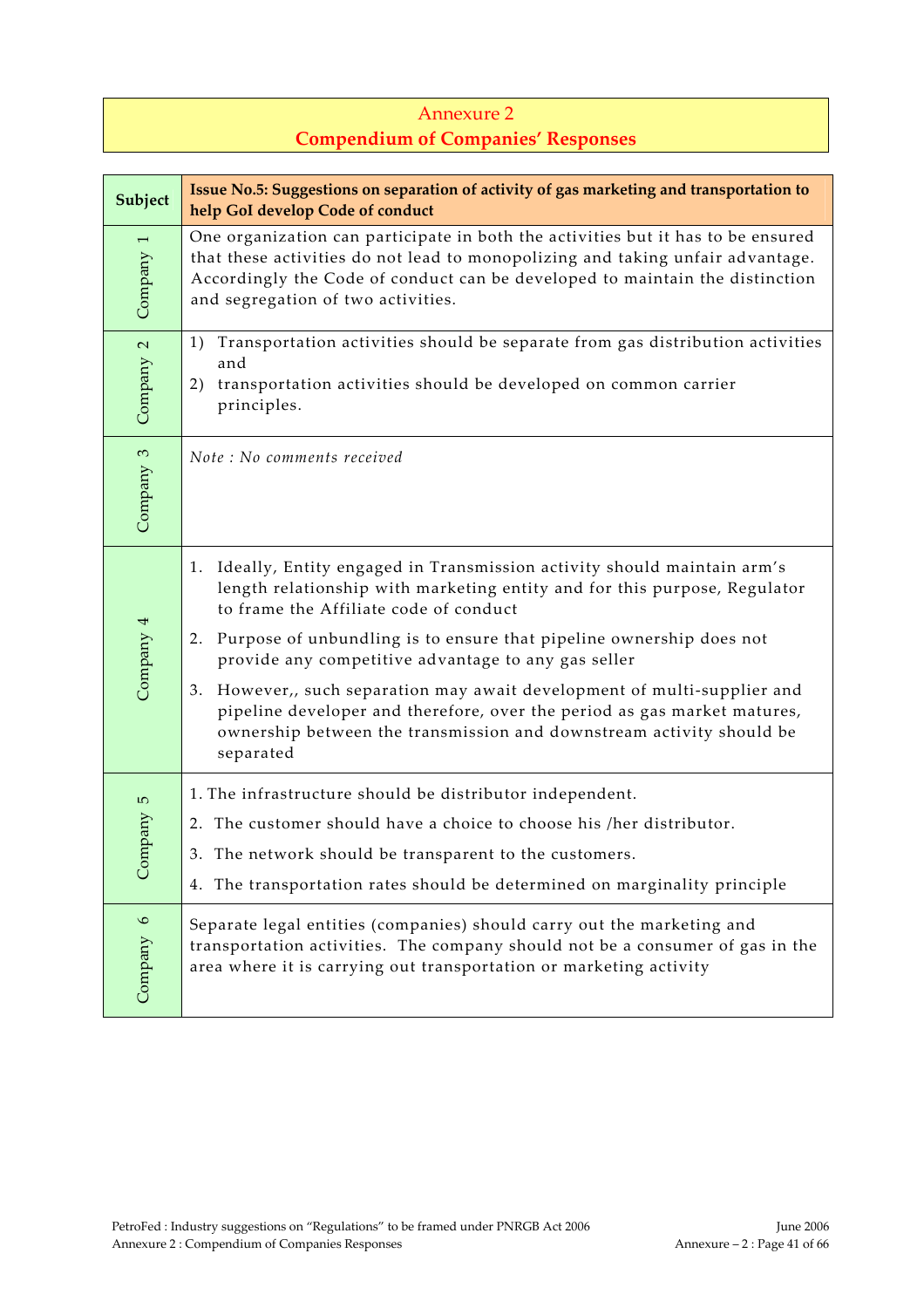| Subject   | Issue No.5: Suggestions on separation of activity of gas marketing and transportation to<br>help GoI develop Code of conduct                                                                                                                                                                                                                                                                                                                                                                        |
|-----------|-----------------------------------------------------------------------------------------------------------------------------------------------------------------------------------------------------------------------------------------------------------------------------------------------------------------------------------------------------------------------------------------------------------------------------------------------------------------------------------------------------|
| Company 7 | 1. The Gas marketing and transportation should be kept separately. The Gas<br>marketing should be left to the individual NG producers / LNG suppliers<br>to identify customers and sell their product to customers.                                                                                                                                                                                                                                                                                 |
|           | 2. The transporter should act as only a facilitator in the transaction of the Sales<br>and gets paid for the purpose of carrying the Gas.                                                                                                                                                                                                                                                                                                                                                           |
|           | 3. If the transporter wants to act like a trader, it should be left to their business<br>decision.                                                                                                                                                                                                                                                                                                                                                                                                  |
|           | Recommendation:                                                                                                                                                                                                                                                                                                                                                                                                                                                                                     |
|           | 1. Ensure that the code of conduct stops operators of transmission facilities<br>from disclosing information to affiliates engaged in production in order<br>that the affiliate would gain an undue advantage.                                                                                                                                                                                                                                                                                      |
|           | 2. Consider using the FERC's Affiliate Code of Conduct as a model or at a<br>minimum, have provisions that result in comparable controls.                                                                                                                                                                                                                                                                                                                                                           |
|           | The proposed affiliate code of conduct applies to entities engaged in the<br>following activities: storage, transmission, distribution, marketing and sale of<br>natural gas.                                                                                                                                                                                                                                                                                                                       |
|           | A well-developed affiliate code of conduct needs to meet certain requirements<br>(we list a few below):                                                                                                                                                                                                                                                                                                                                                                                             |
| Company 8 | A prohibition against a utility giving a preference for transportation<br>services to its affiliate or the affiliate's customers over non-affiliates                                                                                                                                                                                                                                                                                                                                                |
|           | A requirement that requests for transportation services to be processed in<br>the same manner and in a similar time period for all requests                                                                                                                                                                                                                                                                                                                                                         |
|           | " A prohibition against a utility disclosing information to an affiliate unless<br>it is disclosed to all non-affiliates at the same time                                                                                                                                                                                                                                                                                                                                                           |
|           | A requirement that the operating employees responsible for transportation<br>services for the utility be functionally independent from the portion<br>responsible for supply and from any marketing affiliate                                                                                                                                                                                                                                                                                       |
|           | The problem with the affiliate code of conduct in The Act is that it does not<br>apply to entities engaged in the production function. Transmission operators<br>could have affiliates engaged in production. We believes that the affiliate code<br>of conduct needs to encapsulate the production function. If that function is<br>left out, it would permit a transmission provider to share information about<br>transmission to unfairly benefit its affiliate(s) engaged in production to the |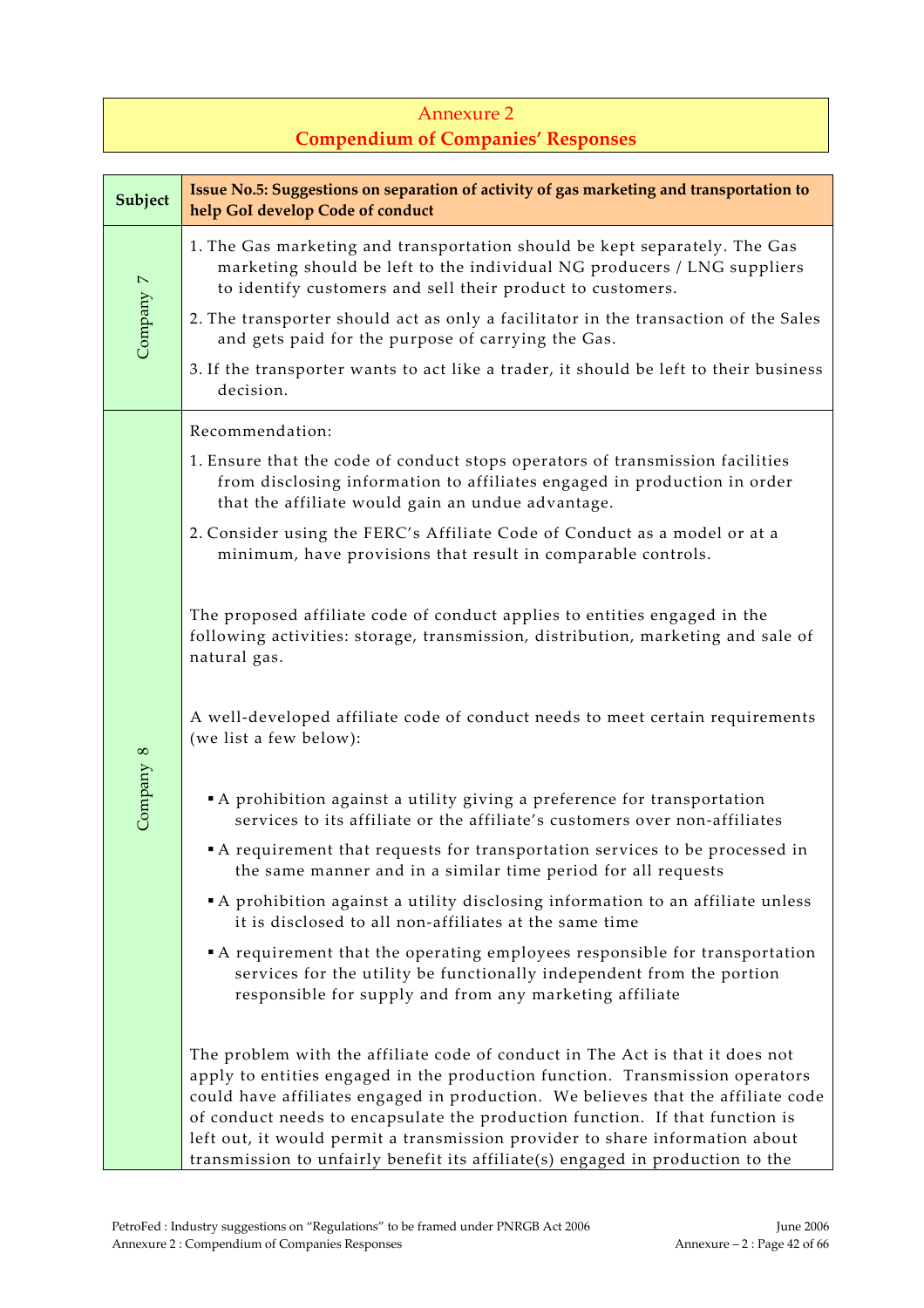| Subject | Issue No.5: Suggestions on separation of activity of gas marketing and transportation to<br>help GoI develop Code of conduct                                                                                                                                                                                                                                                                                                                                                                                                                                                                                                                                                                                                                                                                                                                           |
|---------|--------------------------------------------------------------------------------------------------------------------------------------------------------------------------------------------------------------------------------------------------------------------------------------------------------------------------------------------------------------------------------------------------------------------------------------------------------------------------------------------------------------------------------------------------------------------------------------------------------------------------------------------------------------------------------------------------------------------------------------------------------------------------------------------------------------------------------------------------------|
|         | possible detriment of unaffiliated competitors.                                                                                                                                                                                                                                                                                                                                                                                                                                                                                                                                                                                                                                                                                                                                                                                                        |
|         | The United States' wholesale electricity and gas regulator, the Federal Energy<br>Regulatory Commission (FERC), has an affiliate code of conduct that contains<br>the following provisions which apply to both industries (in addition, many<br>state regulators within the US have similar provisions):                                                                                                                                                                                                                                                                                                                                                                                                                                                                                                                                               |
|         | 18 C.F.R. § 358.5(a) (2005)                                                                                                                                                                                                                                                                                                                                                                                                                                                                                                                                                                                                                                                                                                                                                                                                                            |
|         | (a) Information access.<br>(1) The Transmission Provider must ensure that any employee of Marketing or<br>Energy Affiliate may only have access to that information available to the<br>Transmission Provider's transmission customers (i.e., the information posted<br>on the OASIS or Internet website, as applicable), and must not have access to<br>any information about the Transmission Provider's transmission system that is<br>not available to all users of an OASIS or Internet website, as applicable.                                                                                                                                                                                                                                                                                                                                   |
|         | (2) The Transmission Provider must ensure that any employee of the<br>Marketing or Energy Affiliate is prohibited from obtaining information about<br>the Transmission Provider's transmission system (including, but not limited to,<br>information about available transmission capability, price, curtailments,<br>storage, ancillary services, balancing, maintenance activity, capacity expansion<br>plans or similar information) through access to information not posted on the<br>OASIS or Internet website or that is not otherwise also available to the general<br>public without restriction.                                                                                                                                                                                                                                             |
|         | (b) Prohibited disclosure.                                                                                                                                                                                                                                                                                                                                                                                                                                                                                                                                                                                                                                                                                                                                                                                                                             |
|         | (1) An employee of the Transmission Provider may not disclose to its<br>Marketing or Energy Affiliates any information concerning the transmission<br>system of the Transmission Provider or the transmission system of another<br>(including, but not limited to, information received from non-affiliates or<br>information about available transmission capability, price, curtailments,<br>storage, ancillary services, balancing, maintenance activity, capacity expansion<br>plans, or similar information) through non-public communications conducted<br>off the OASIS or Internet website, through access to information not posted on<br>the OASIS or Internet Website that is not contemporaneously available to the<br>public, or through information on the OASIS or Internet website that is not at<br>the same time publicly available. |
|         | (2) A Transmission Provider may not share any information, acquired from<br>nonaffiliated transmission customers or potential nonaffiliated transmission<br>customers, or developed in the course of responding to requests for<br>transmission or ancillary service on the OASIS or Internet website, with                                                                                                                                                                                                                                                                                                                                                                                                                                                                                                                                            |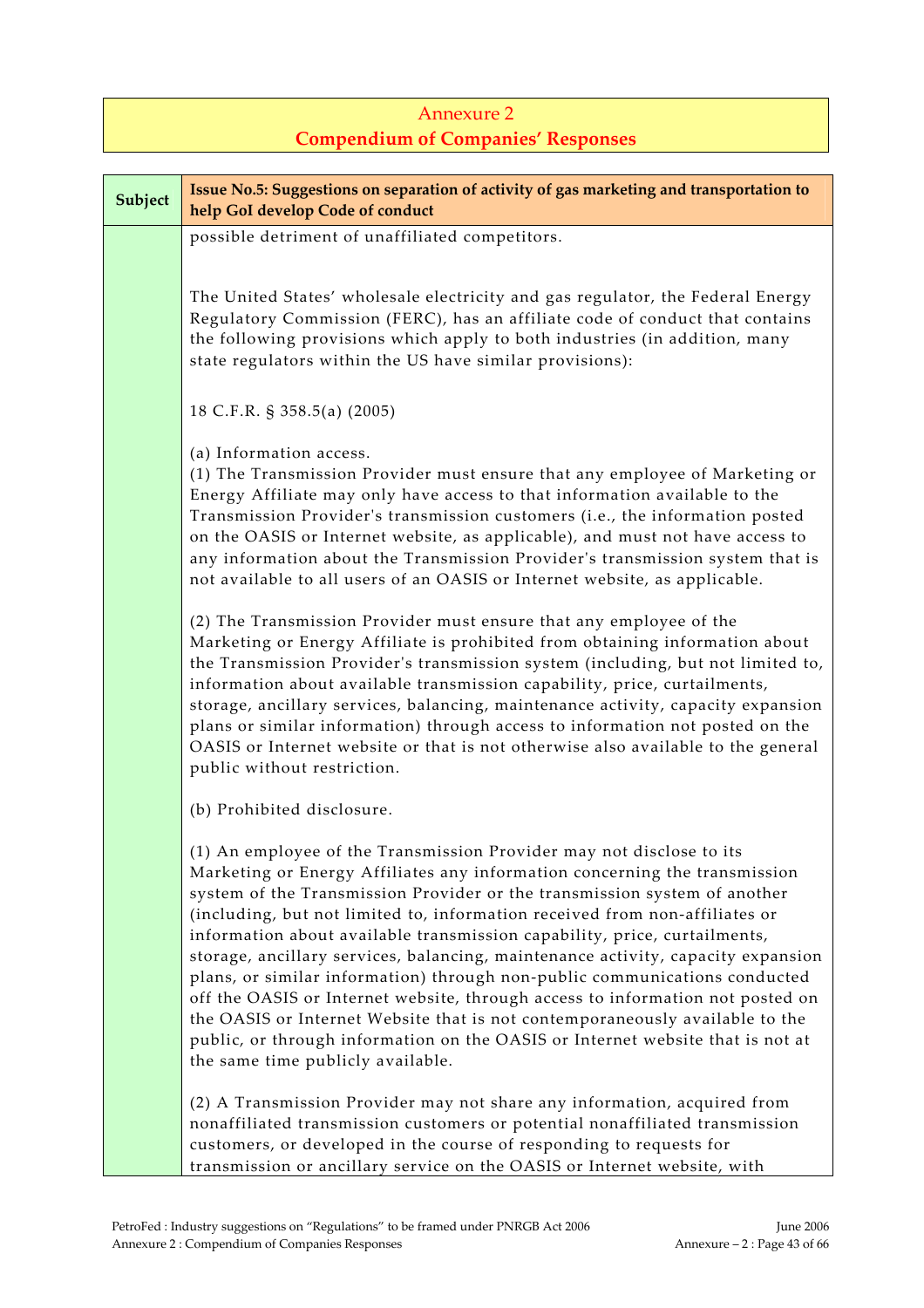| Annexure 2                                |  |
|-------------------------------------------|--|
| <b>Compendium of Companies' Responses</b> |  |

| Subject    | Issue No.5: Suggestions on separation of activity of gas marketing and transportation to<br>help GoI develop Code of conduct                                                                                                                                                                                                                                                                                                                                                                                                                                                                                                                                                                                                     |
|------------|----------------------------------------------------------------------------------------------------------------------------------------------------------------------------------------------------------------------------------------------------------------------------------------------------------------------------------------------------------------------------------------------------------------------------------------------------------------------------------------------------------------------------------------------------------------------------------------------------------------------------------------------------------------------------------------------------------------------------------|
|            | employees of its Marketing or Energy Affiliates, except to the limited extent<br>information is required to be posted on the OASIS or Internet website in<br>response to a request for transmission service or ancillary services.                                                                                                                                                                                                                                                                                                                                                                                                                                                                                               |
|            | (3) If an employee of the Transmission Provider discloses information in a<br>manner contrary to the requirements of $\S 358.5(b)(1)$ and (2), the Transmission<br>Provider must immediately post such information on the OASIS or Internet<br>website.                                                                                                                                                                                                                                                                                                                                                                                                                                                                          |
|            | FERC's rationale for wording its affiliate code of conduct with this language<br>was to ensure that information about available transmission capability, price,<br>curtailments, storage, ancillary services, balancing, maintenance activity,<br>capacity expansion plans or similar information was not provided to a<br>transmission provider's affiliate to give that affiliate undue advantage with<br>the effect that competition would be harmed.                                                                                                                                                                                                                                                                         |
|            | We feel that the FERC model for affiliate code of conduct is one that would<br>work well in India because FERC has had to put such measures in place to<br>ensure that a market participant engaged in supply does not have preferential<br>access to information that would give it an unfair advantage and harm<br>competitive markets. In a nascent natural gas market such as India, it is very<br>important to have such controls in place to keep developing competition from<br>being harmed. Therefore, we believe it is in the best interest of a competitive<br>natural gas industry to have such controls in place and for it to include entities<br>engaged in production as well as the other enumerated functions. |
| Company 9  | 1) Should be developed basis the best practices available in the world mature<br>markets for example the US & UK.                                                                                                                                                                                                                                                                                                                                                                                                                                                                                                                                                                                                                |
|            | 2) There should not be any cross subsidy from the margins of Marketing to<br>transportation tariff.                                                                                                                                                                                                                                                                                                                                                                                                                                                                                                                                                                                                                              |
| Company 10 | International practices to be followed                                                                                                                                                                                                                                                                                                                                                                                                                                                                                                                                                                                                                                                                                           |
| Company 11 | The activity of transportation needs to be unbundled from other activities of<br>the company so that the transporter acts as a neutral agent to all parties<br>willing to transport through the common carrier.                                                                                                                                                                                                                                                                                                                                                                                                                                                                                                                  |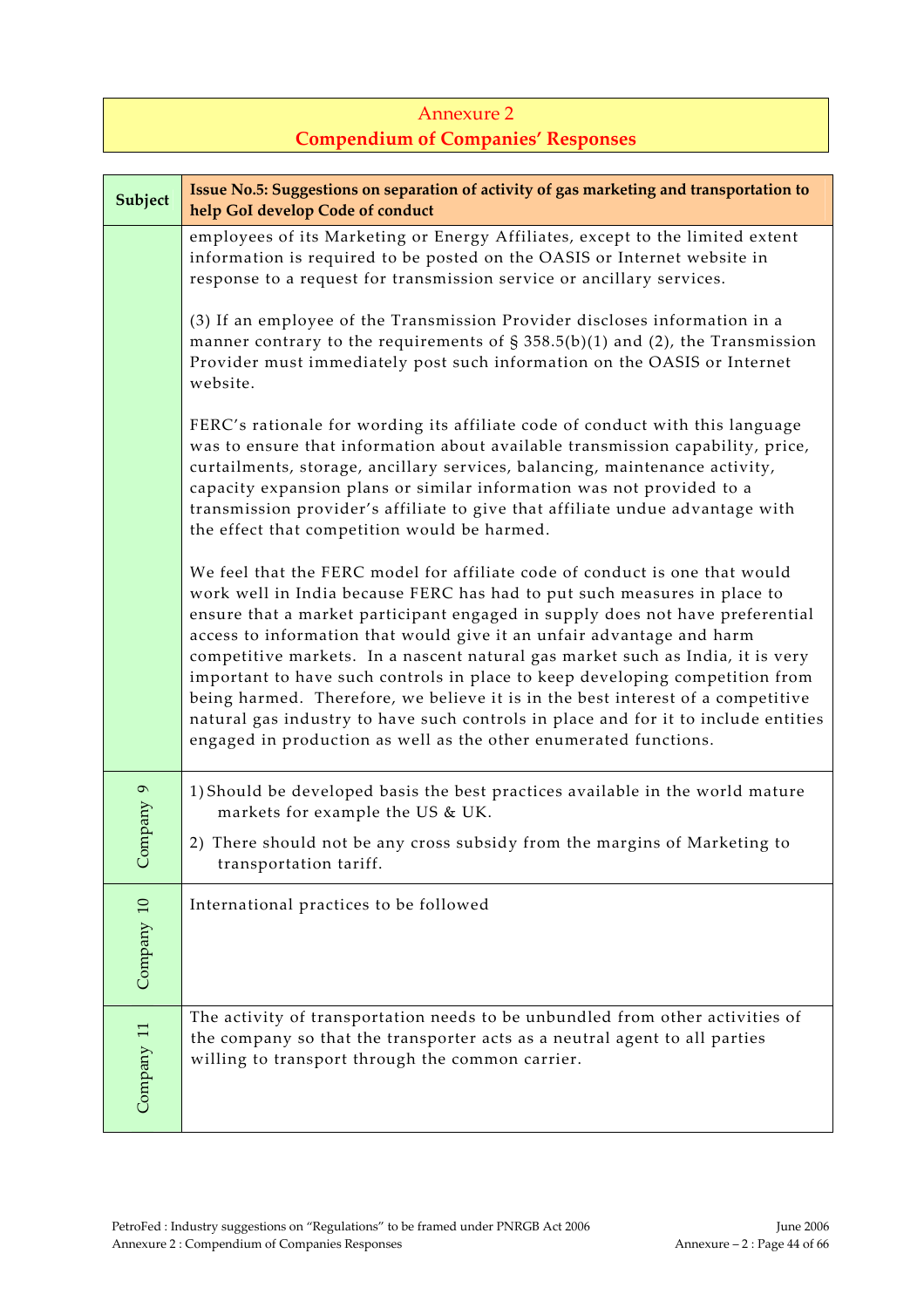| Subject    | Issue No.5: Suggestions on separation of activity of gas marketing and transportation to<br>help GoI develop Code of conduct                                                                                                                                                                                                                                                                                                                                                                                          |
|------------|-----------------------------------------------------------------------------------------------------------------------------------------------------------------------------------------------------------------------------------------------------------------------------------------------------------------------------------------------------------------------------------------------------------------------------------------------------------------------------------------------------------------------|
| Company 12 | Note: Comments specific to questionnaire not received.                                                                                                                                                                                                                                                                                                                                                                                                                                                                |
| Company 13 | 1. This shall be applicable in case of cross country pipelines and not City Gas<br>Distribution networks<br>2. It is preferable to have gas marketing and transportation under separate<br>entities<br>3. Tariffs charged by Transportation Company shall be uniform across all<br>players including their own group companies.<br>4. Companies shall not resort to cross subsidy on gas cost vis-à-vis<br>transportation charges - especially applicable, in case both the entities are<br>under one holding company |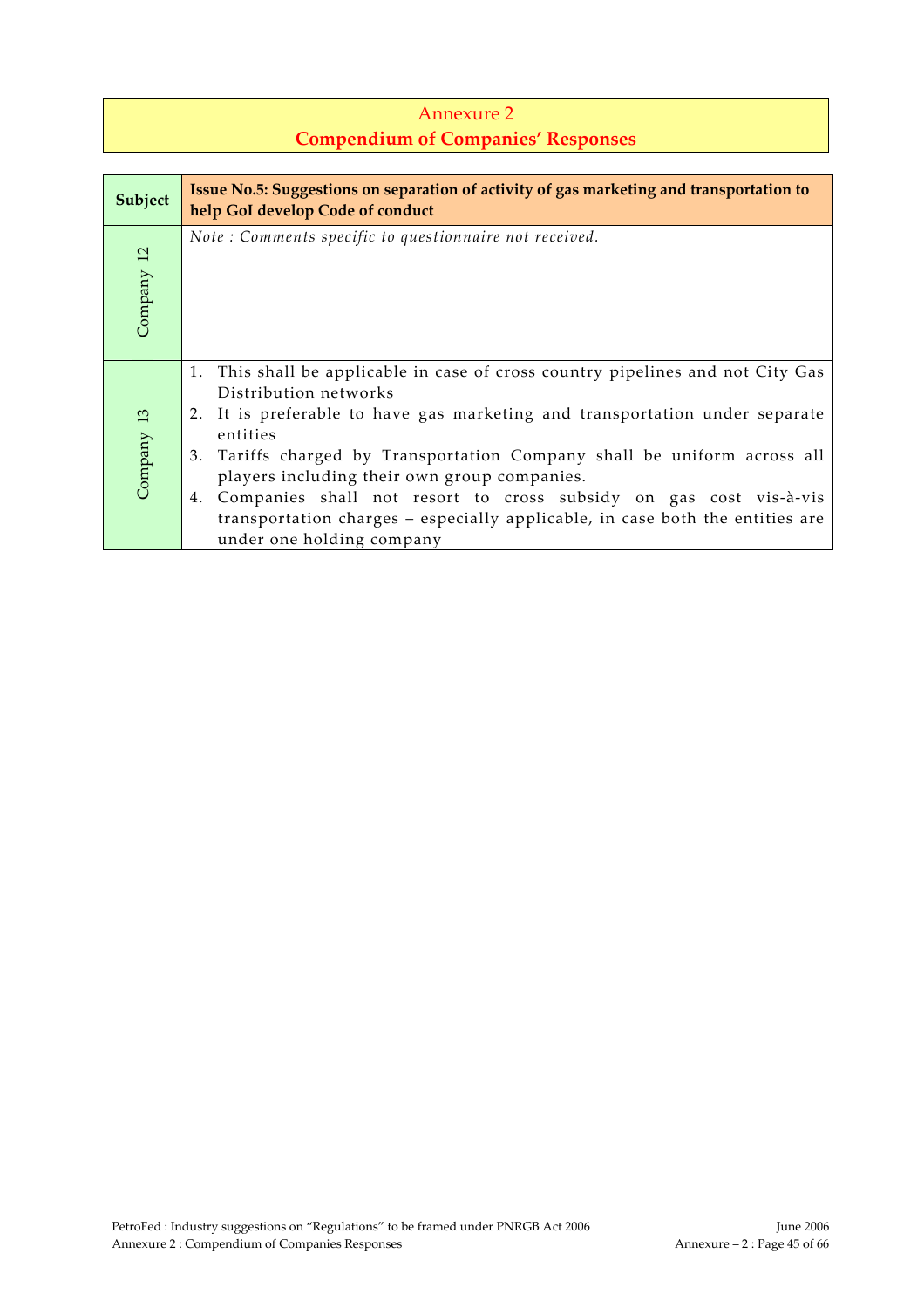| Annexure 2                                |  |
|-------------------------------------------|--|
| <b>Compendium of Companies' Responses</b> |  |

| Subject    | Issue No.5: Suggestions on separation of activity of gas marketing and transportation to<br>help GoI develop Code of conduct                                                                                                                                                       |
|------------|------------------------------------------------------------------------------------------------------------------------------------------------------------------------------------------------------------------------------------------------------------------------------------|
|            | 1. Scenario I: Assumption: Importer/ Producer and the Marketing company is<br>one and the same entity. The pipeline transport organization is a separate<br>independent setup only working as infrastructure service provider.                                                     |
|            | The transport company should not distinguish between a large volume<br>$\bullet$<br>user versus small volume player                                                                                                                                                                |
|            | provide the facility on first in first out basis.                                                                                                                                                                                                                                  |
|            | No discretion on bulk volume discounts, that is, should have<br>predetermined / predefined volume discounts.                                                                                                                                                                       |
|            | Maximum advance booking of transport space be for a month,<br>٠                                                                                                                                                                                                                    |
| Company 14 | Pipeline space, being a perishable commodity, booking only with<br>٠<br>predefined advance payment, that is, %age of expected transport cost.                                                                                                                                      |
|            | The advance be forfeited in case the requester fails to honor the<br>٠<br>commitment / schedule                                                                                                                                                                                    |
|            | A formula can be devised as to up to how many days in advance, in the<br>٠<br>likely situation where in the said requester may not be in a position to<br>honor his already committed schedule, the requester can request for<br>waiver of the penalty amount, in part or in full. |
|            | Swapping of commitment should not be permitted, excepting incase<br>where in immediately preceding or succeeding operators agree for a<br>swap, this approach can work wonders.                                                                                                    |
|            | 2. Scenario II: The transport pipeline is controlled by key bulk operator at a<br>specific location: say PLL at Dahej:                                                                                                                                                             |
|            | The bulk operator be responsible to maximize the revenue on transport<br>of gas                                                                                                                                                                                                    |
|            | He must pay in advance a predefined percentage of transport cost along<br>with the request for pipeline space commitment. IN case fail to honor<br>the space commitment, the said advance be forfeited.                                                                            |
|            | Question comes in why should PLL (in this case) take lead in setting up<br>٠<br>the infrastructure and pay penalty for failing to meet the commitment.<br>Simply because the said space possibly could have been utilized by a<br>potential 3rd party importer or marketer.        |
| Company 15 | 1. Gas transportation and gas marketing to be strictly segregated and un<br>bundled.                                                                                                                                                                                               |
|            | 2. Till the time un bundling takes place Board to carry out periodic audits to<br>ensure that an entity has not taken any undue advantage while being a<br>pipeline operator/transporter as well as a marketer.                                                                    |
|            | 3. There has to be clear cut guidelines to ensure that no undue advantage is<br>taken by such players                                                                                                                                                                              |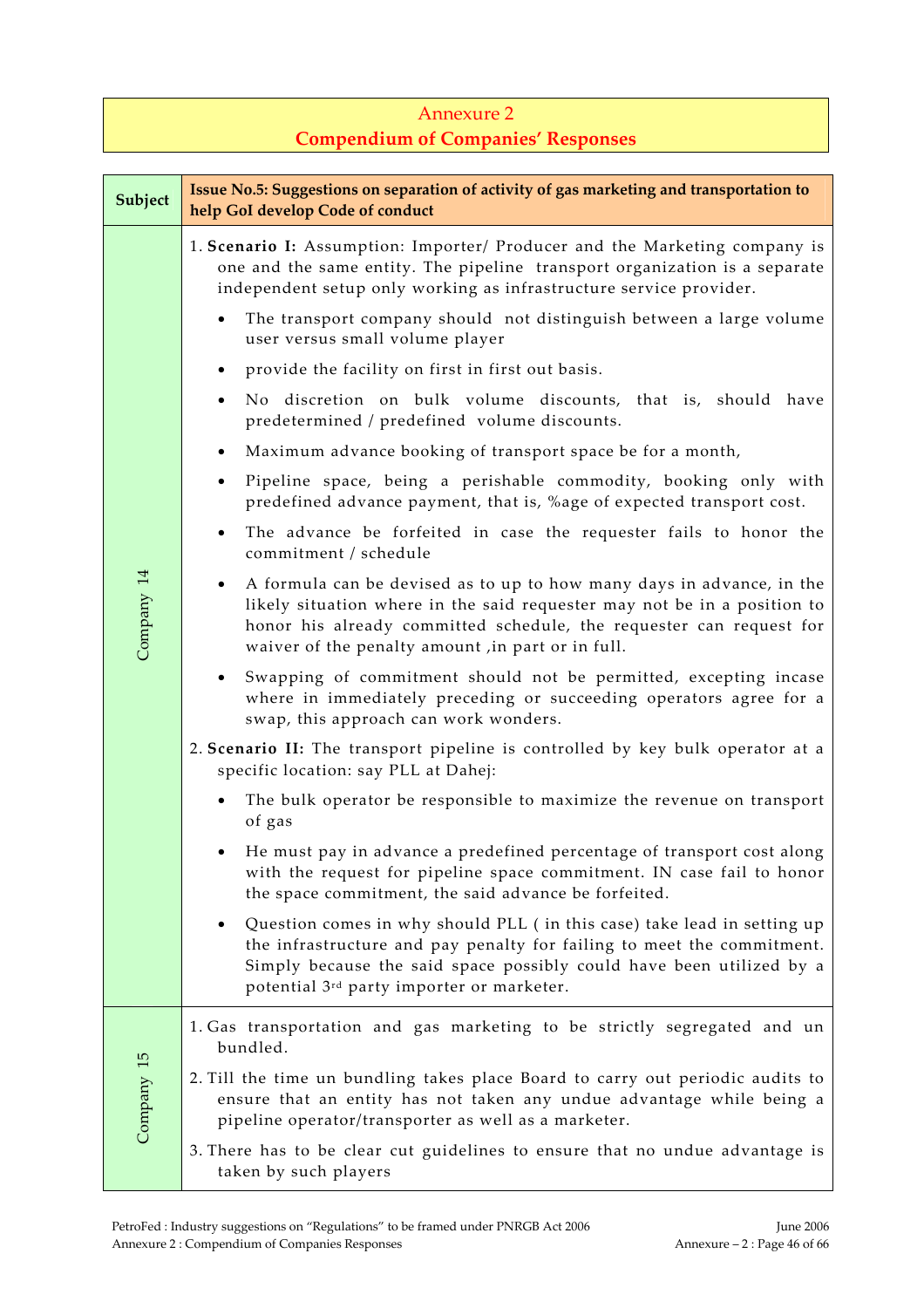| Subject                   | Issue No.5: Suggestions on separation of activity of gas marketing and transportation to<br>help GoI develop Code of conduct |
|---------------------------|------------------------------------------------------------------------------------------------------------------------------|
| $\frac{9}{16}$<br>Company | Note: Comments specific to questionnaire not received.                                                                       |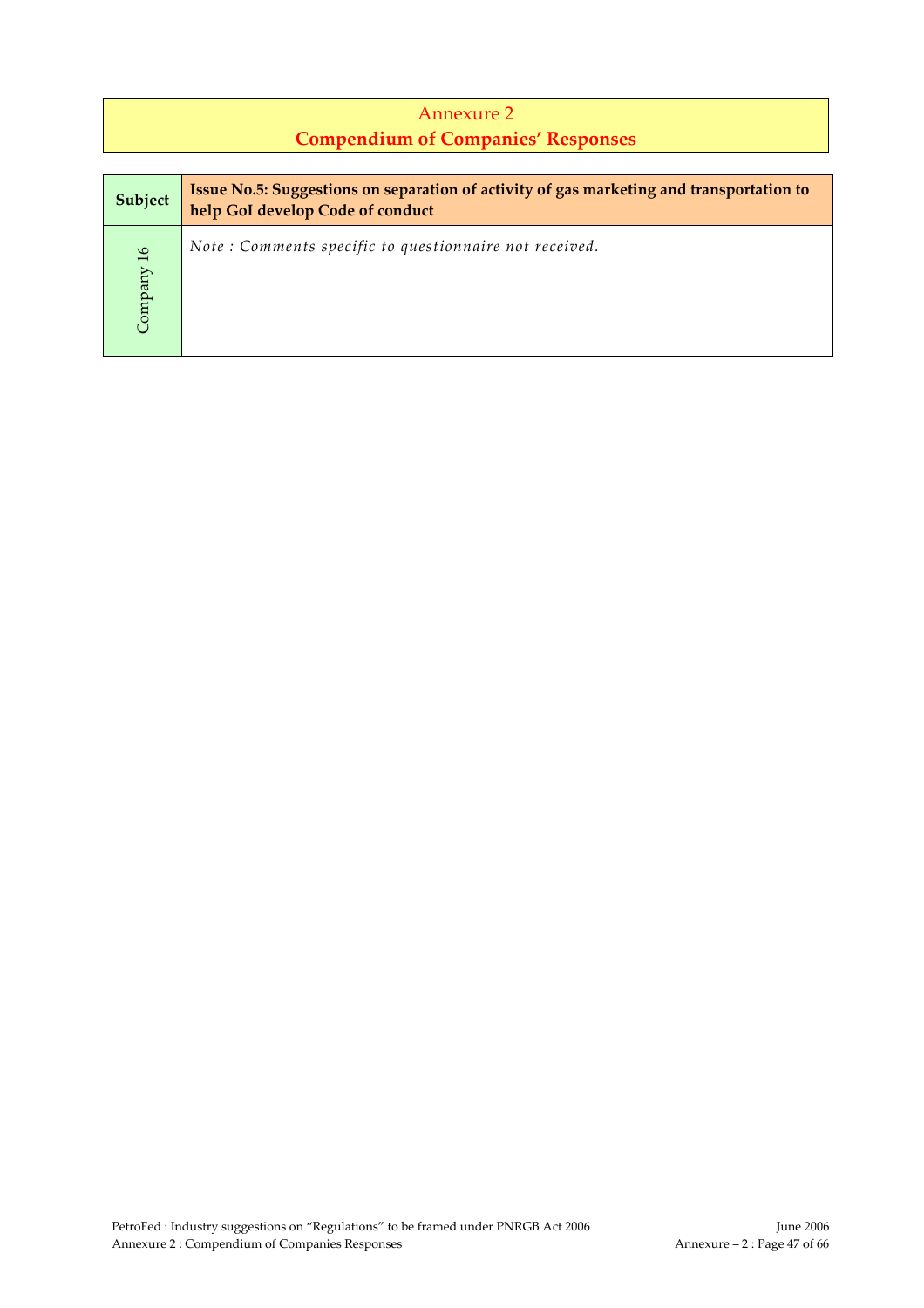| Subject                       | Issue No.6: Recommendation on levels of pressures to be specified as "high pressure"<br>and "medium pressure". In some documents the term "low pressure" is also used.<br>Please also give your views on the same.                                                                                                              |
|-------------------------------|---------------------------------------------------------------------------------------------------------------------------------------------------------------------------------------------------------------------------------------------------------------------------------------------------------------------------------|
| Company 1                     | As being defined in the PPAC working Group.                                                                                                                                                                                                                                                                                     |
| Company 2                     | Note: No comments received                                                                                                                                                                                                                                                                                                      |
| Company 3                     | Note: No comments received                                                                                                                                                                                                                                                                                                      |
| Company 4                     | 1. All pipelines above #150 be classified as High pressure pipelines<br>2. All pipelines operating upto 7 bar be classified as Low pressure pipelines                                                                                                                                                                           |
| $\overline{5}$<br>Company     | No views.                                                                                                                                                                                                                                                                                                                       |
| $\mathbf{\hat{e}}$<br>Company | Note: No comments received                                                                                                                                                                                                                                                                                                      |
| Company 7                     | 1. The Transportation pipelines should be maintained either as High Pressure<br>(> 70 Kg/cm" or Medium Pressure 40- 55 Kg/cm") to enable the maximum<br>advantages in terms of volumes handled.<br>Low-pressure pipelines for transportation may not be a good idea as the<br>2.<br>capacity of the pipelines will be affected. |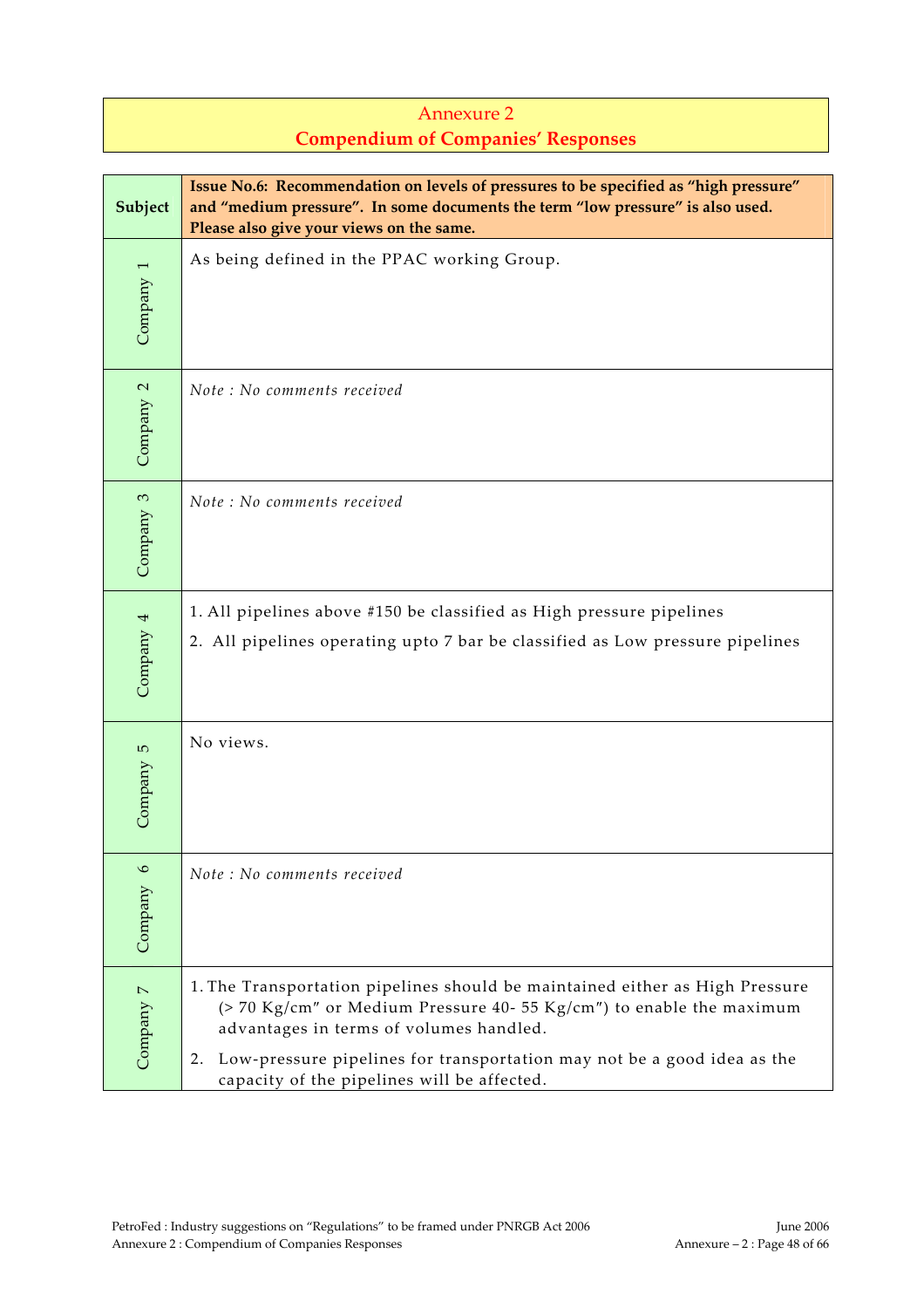| Subject              | Issue No.6: Recommendation on levels of pressures to be specified as "high pressure"<br>and "medium pressure". In some documents the term "low pressure" is also used.<br>Please also give your views on the same.                                                                                                                                                                                                                                                                                                                                                                                                                                                                                                                                                                                                                                                                                                                                                                                                                                                                                         |  |
|----------------------|------------------------------------------------------------------------------------------------------------------------------------------------------------------------------------------------------------------------------------------------------------------------------------------------------------------------------------------------------------------------------------------------------------------------------------------------------------------------------------------------------------------------------------------------------------------------------------------------------------------------------------------------------------------------------------------------------------------------------------------------------------------------------------------------------------------------------------------------------------------------------------------------------------------------------------------------------------------------------------------------------------------------------------------------------------------------------------------------------------|--|
| Company 8            | 1) CGD licenses should be granted for a geographic area defined by the concept<br>of City Gate as opposed to any other measure, e.g. pressure.<br>Using<br>international precedent, city or local natural gas distribution network<br>means an interconnected network of gas pipelines and the associated<br>equipment used for transporting natural gas from a bulk supply high<br>pressure transmission main to the medium pressure distribution grid and<br>subsequently to the service pipes supplying natural gas to domestic,<br>industrial, commercial, and CNG stations situated in a specified<br>geographic areas. Demarcation using pressure would result in cherry<br>picking of industrial customers and undermine residential network<br>expansion. CGD licenses should be granted as being downstream of city<br>gate station rather than having reference to pressure.<br>2) If the goal here is to demarcate between transmission and distribution due to<br>differing obligations and rules that apply, rather than base it on pressure,<br>the demarcation should be based on function. |  |
| Company <sub>9</sub> | 1) Should be basis the best engineering practices available in the world.<br>To be basis the scientific risk analysis.<br>2)<br>3) Basis the function and end use.<br>4) In addition to the above, environmental / pollution angle should be<br>considered.                                                                                                                                                                                                                                                                                                                                                                                                                                                                                                                                                                                                                                                                                                                                                                                                                                                |  |
| Company 10           | To be followed as per the grid code and connectivity depending on volume<br>pressure and outage of gas at each point.                                                                                                                                                                                                                                                                                                                                                                                                                                                                                                                                                                                                                                                                                                                                                                                                                                                                                                                                                                                      |  |
| Company 11           | High pressure – more than $45 \text{ Kg/cm2}$<br>Medium Pressure - 20 to 45 Kg/cm2<br>Low Pressure - upto 20 Kg/cm2                                                                                                                                                                                                                                                                                                                                                                                                                                                                                                                                                                                                                                                                                                                                                                                                                                                                                                                                                                                        |  |
| Company 12           | Note: Comments specific to questionnaire not received.                                                                                                                                                                                                                                                                                                                                                                                                                                                                                                                                                                                                                                                                                                                                                                                                                                                                                                                                                                                                                                                     |  |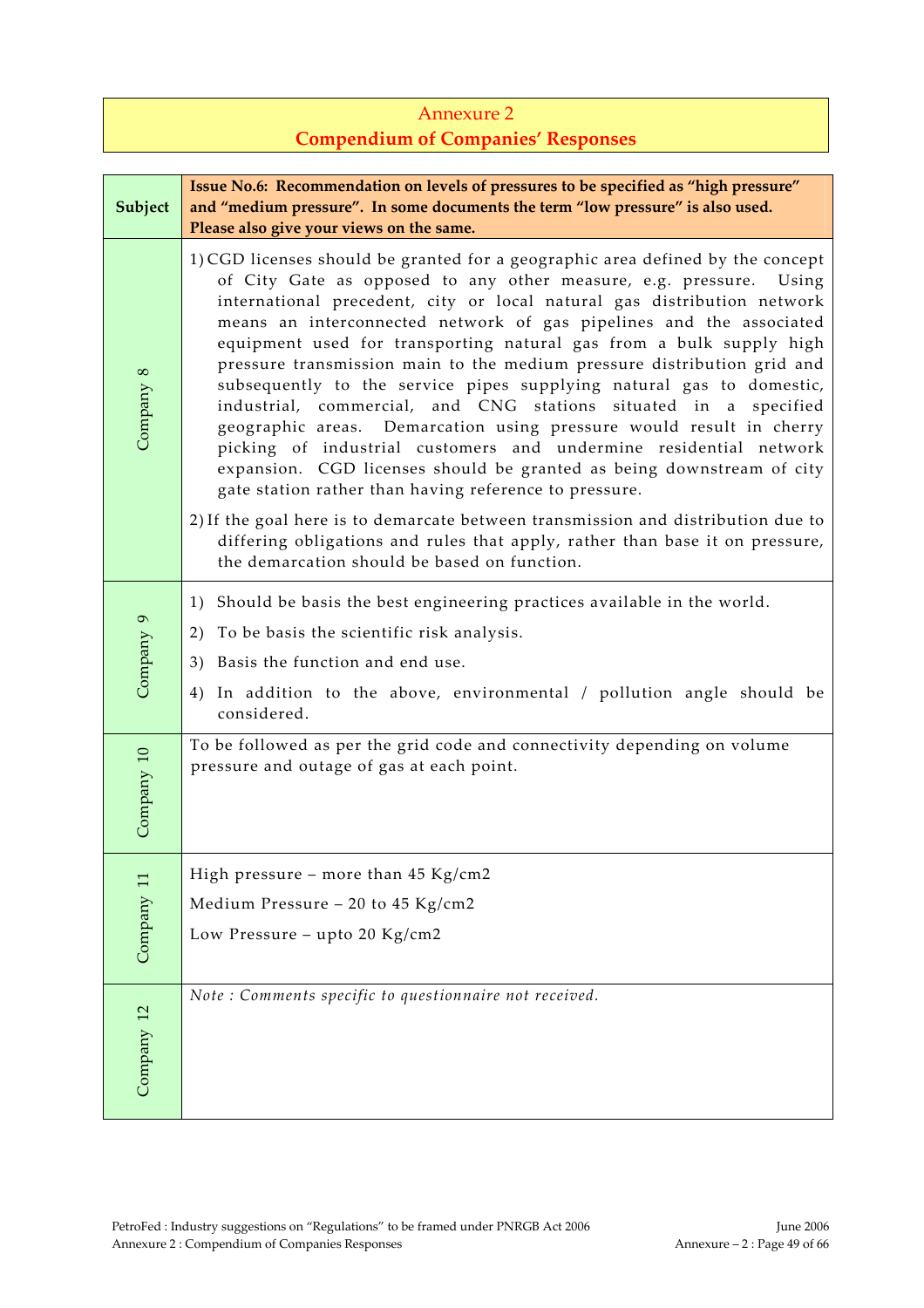| Annexure 2                                |
|-------------------------------------------|
| <b>Compendium of Companies' Responses</b> |

| Subject    | Issue No.6: Recommendation on levels of pressures to be specified as "high pressure"<br>and "medium pressure". In some documents the term "low pressure" is also used.<br>Please also give your views on the same.                                                                                                                                                                                                 |
|------------|--------------------------------------------------------------------------------------------------------------------------------------------------------------------------------------------------------------------------------------------------------------------------------------------------------------------------------------------------------------------------------------------------------------------|
| Company 13 | The distribution steel pipeline carrying natural gas in city should be designed<br>for 300# system and pressure regulation will be designed accordingly.<br>However all applicable codes and safety requirements as necessary for<br>erection, operation & maintenance shall be followed. Medium Pressure would<br>be in the range of 4 to 7 kg/cm <sup>2</sup> . Low pressure is less than 4 kg/cm <sup>2</sup> . |
| Company 14 | 1) High pressure pipe line @ -------Kg/cm2 be good enough for high pressure<br>rating,<br>2) In long term high pressure piping will definitely have quicker pay back.                                                                                                                                                                                                                                              |
| Company 15 | We do not see any necessity of classifying gas pipelines based on pressure<br>rating                                                                                                                                                                                                                                                                                                                               |
| Company 16 | Note: Comments specific to questionnaire not received.                                                                                                                                                                                                                                                                                                                                                             |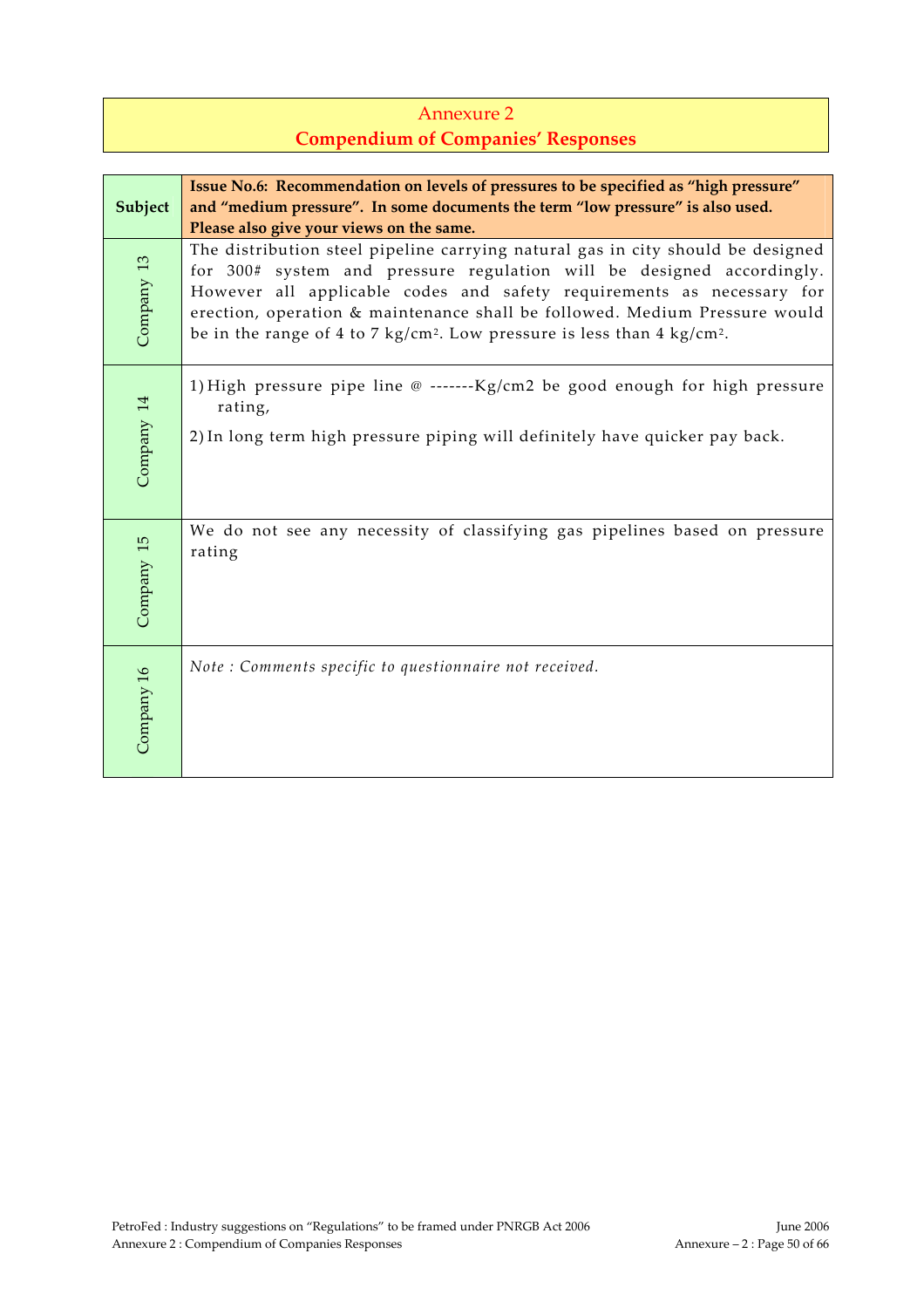| Subject                   | Issue No. 7: Suggestions on Technical standards, specifications and safety standards for<br>gas pipeline and infrastructure                                                                                                                                                                                                                                                                                                                                                                |
|---------------------------|--------------------------------------------------------------------------------------------------------------------------------------------------------------------------------------------------------------------------------------------------------------------------------------------------------------------------------------------------------------------------------------------------------------------------------------------------------------------------------------------|
| Company 1                 | International standards can be followed and efforts to be made for<br>development of BS or OISD Standards covering various aspects of safety and<br>environ protection with suitable measures for hazard mitigation                                                                                                                                                                                                                                                                        |
| $\sim$<br>Company         | Note: No comments received                                                                                                                                                                                                                                                                                                                                                                                                                                                                 |
| Company 3                 | Note: No comments received                                                                                                                                                                                                                                                                                                                                                                                                                                                                 |
| Company 4                 | Globally, ASME B31.8 for Gas Transmission and Distribution Piping Systems is<br>followed and may adopt the same                                                                                                                                                                                                                                                                                                                                                                            |
| $\overline{5}$<br>Company | Note: No comments received                                                                                                                                                                                                                                                                                                                                                                                                                                                                 |
| $\circ$<br>pany<br>Comp   | Note: No comments received                                                                                                                                                                                                                                                                                                                                                                                                                                                                 |
| Company 7                 | Note: No comments received                                                                                                                                                                                                                                                                                                                                                                                                                                                                 |
| Company 8                 | A CGD or pipeline developer should be evaluated on its observed ability with<br>respect to technical competence and safety management competence, with<br>recognition accorded for proven ability. All bidders should be required to<br>management plan identifying<br>present<br>health,<br>safety<br>safety<br>$\mathbf{a}$<br>and<br>environmental hazards resulting from planned operations. The plan should<br>evaluate potential risks and set out how the CGD operator would manage |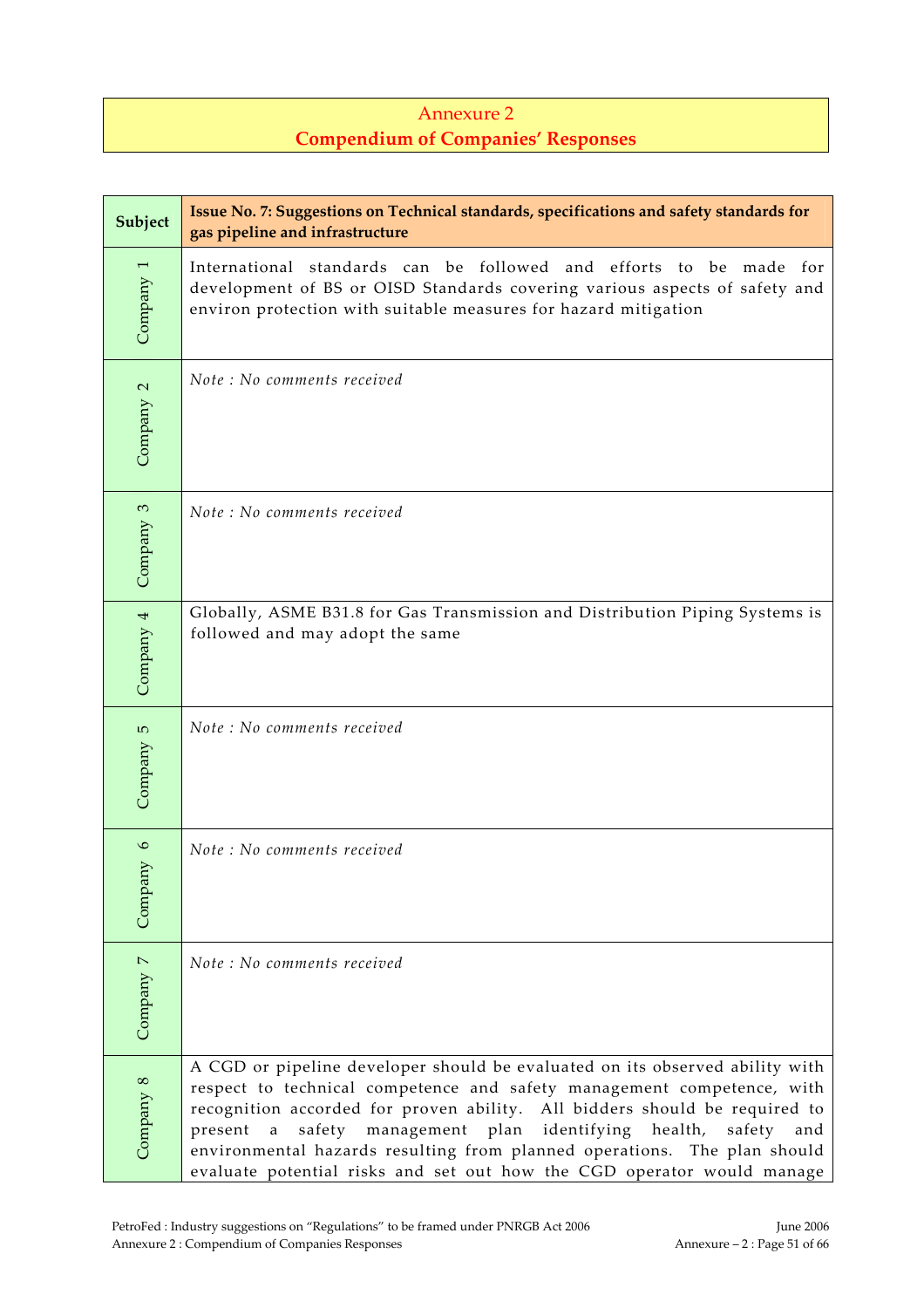| Subject    | Issue No. 7: Suggestions on Technical standards, specifications and safety standards for<br>gas pipeline and infrastructure                                                                                                                                                                                                                      |
|------------|--------------------------------------------------------------------------------------------------------------------------------------------------------------------------------------------------------------------------------------------------------------------------------------------------------------------------------------------------|
|            | those risks and include effective contingency plans.                                                                                                                                                                                                                                                                                             |
| Company 9  | 1) Can be left to the choice of entity / technical consultant / statutory<br>authorities like Petroleum & Explosives Safety Organisation based on the<br>best standards available in the mature markets across the world.<br>2) Government may advice OISD to develop HSE standards for immediate                                                |
| Company 10 | implementation.<br>Note: No comments received                                                                                                                                                                                                                                                                                                    |
| Company 11 | The applicable standards and specifications for gas pipeline needs to be<br>followed.<br>However, specification for the gas quality may be developed so that the gas<br>being transported for different parties does not have wide variation in their<br>quality. It will also help in protecting the pipeline infrastructure from<br>corrosion. |
| Company 12 | Note: Comments specific to questionnaire not received.                                                                                                                                                                                                                                                                                           |
| Company 13 | Technical Standards and Specifications shall be evolved based on best Industry<br>practice and adopt applicable ASME/ BS/ IS standards                                                                                                                                                                                                           |
| Company 14 | Note: No comments received                                                                                                                                                                                                                                                                                                                       |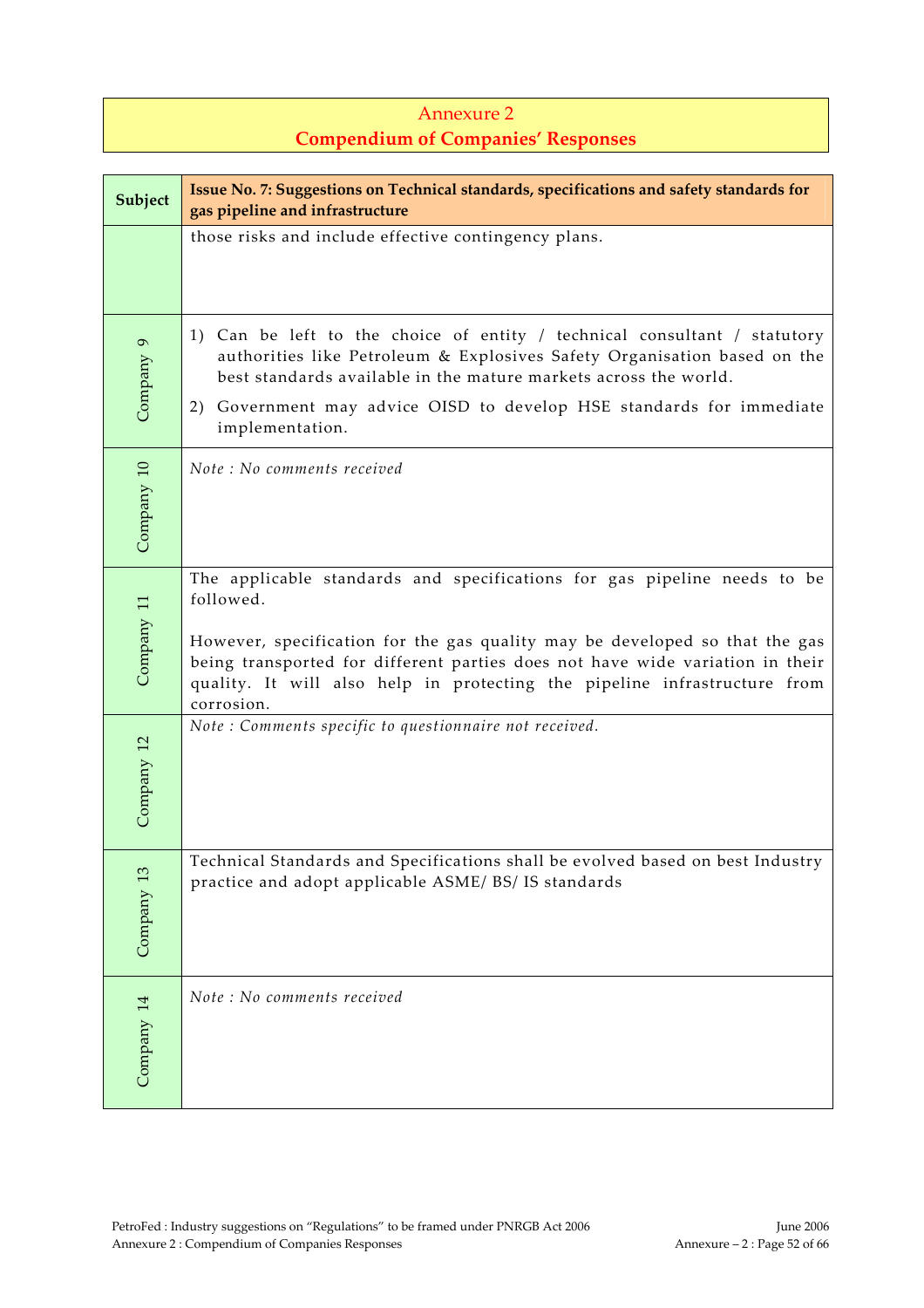| Subject                   | Issue No. 7: Suggestions on Technical standards, specifications and safety standards for<br>gas pipeline and infrastructure                                                                                                                                         |
|---------------------------|---------------------------------------------------------------------------------------------------------------------------------------------------------------------------------------------------------------------------------------------------------------------|
| $\overline{1}$<br>Company | 1) Technical and safety standard should be guided by OISD.<br>2) The safety standard should cover technical parameters should cover design<br>laying operation and maintenance of pipelines<br>The grid interconnectivity rules need to be clearly specified.<br>3) |
| Company 16                | Note: Comments specific to questionnaire not received.                                                                                                                                                                                                              |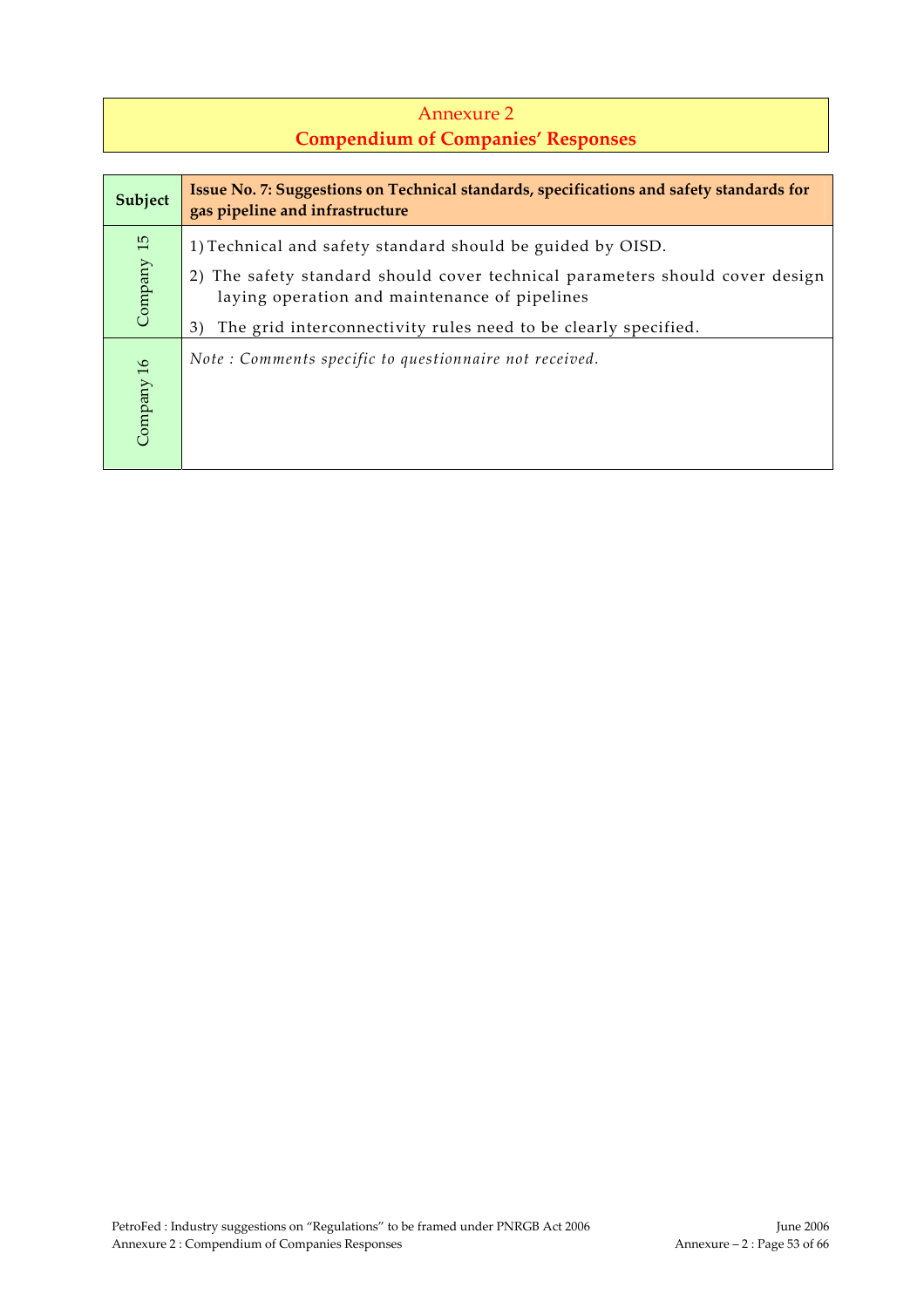| Annexure 2                                |  |
|-------------------------------------------|--|
| <b>Compendium of Companies' Responses</b> |  |

| Subject   | Are there any important points, which you feel, have not been covered in this<br>questionnaire? Please briefly describe those aspects including your views.                                                                                                                                                                                                                                                                                                                                                                                                                                                        |
|-----------|--------------------------------------------------------------------------------------------------------------------------------------------------------------------------------------------------------------------------------------------------------------------------------------------------------------------------------------------------------------------------------------------------------------------------------------------------------------------------------------------------------------------------------------------------------------------------------------------------------------------|
| Company 1 | 1) Linkage between different entities in the National gas grid as well as<br>entities involved in the transportation and city gas distribution including<br>cost sharing in different sectors of the grid.                                                                                                                                                                                                                                                                                                                                                                                                         |
|           | 2) Regulations may call for development, by the PNGR-Board, of a "Vision for<br>National Gas Grid" most optimally connecting present / future gas sources<br>and consumption centres. It may be a ring main system analogous with<br>power transmission systems making diversion of gas from multiple sources<br>to the desired consumption point feasible. Analogy may also be drawn to<br>the 'Golden Quadrilateral' vision for highways aiming at connecting<br>various parts of the country. Spur lines may be later developed from this<br>ring main National Gas Grid to specific consumer/consumption area. |
|           | 3) On defining transmission / distribution gas pipelines, the geo-political state<br>boundaries as a criteria may be dropped since it cannot be taken as a valid<br>basis. Instead, a combination of length, diameter, capacity and purpose of<br>the pipeline should be used for developing a criterion.                                                                                                                                                                                                                                                                                                          |
|           | 4) The necessity of forming a separate company for each transmission line may<br>be reviewed to avoid formation of multiple pipeline companies under the<br>same umbrella company.                                                                                                                                                                                                                                                                                                                                                                                                                                 |
| Company 2 | 1) Regulator to fix maximum price for city gas which should be based on cost<br>plus basis.                                                                                                                                                                                                                                                                                                                                                                                                                                                                                                                        |
|           | 2) Regulator to prescribe the procedure to fix pricing of gas in domestic<br>market.                                                                                                                                                                                                                                                                                                                                                                                                                                                                                                                               |
|           | Note: No comments received                                                                                                                                                                                                                                                                                                                                                                                                                                                                                                                                                                                         |
| Company 3 |                                                                                                                                                                                                                                                                                                                                                                                                                                                                                                                                                                                                                    |
| Company 4 | 1) Grid Code - Regulator to develop code for Gas Grid connectivity to ensure<br>compatibility<br>inter-connectivity<br>operational<br>and<br>between<br>different<br>transmission pipelines - not an issue as Gas Grid development will evolve<br>gradually                                                                                                                                                                                                                                                                                                                                                        |
|           | 2) Marketing service obligations - Regulator to lay down marketing service<br>obligations to protect the interest of consumers and entity engaged in Local<br>Gas Distribution network so as to make natural gas available in the defined<br>geographical area other than no gas zone areas                                                                                                                                                                                                                                                                                                                        |
|           | 3) Regulations should be in line with Government's other Commitments and<br>international practices particularly in line with EU where reforms have<br>been/are being introduced in recent times.                                                                                                                                                                                                                                                                                                                                                                                                                  |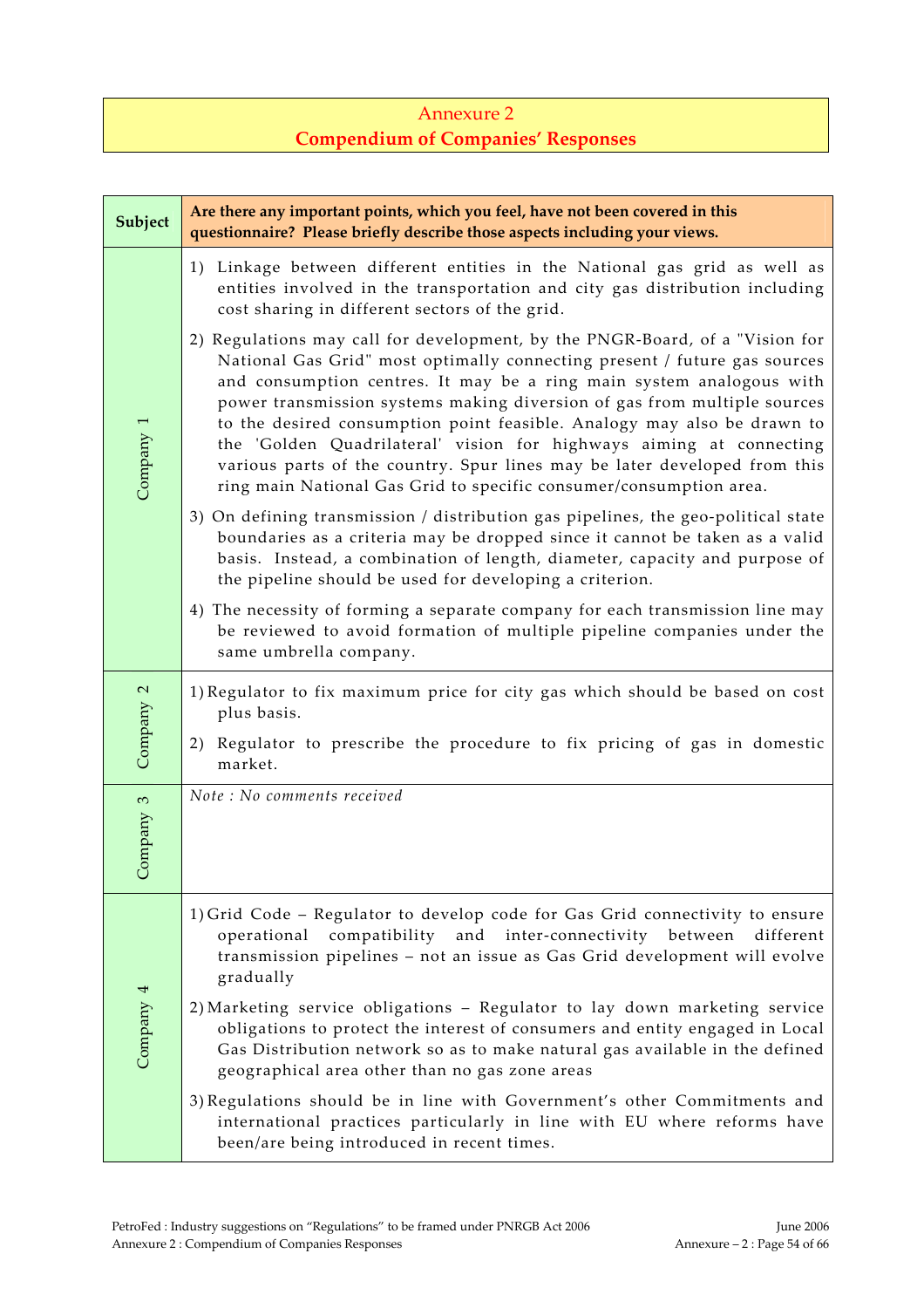| Subject                   | Are there any important points, which you feel, have not been covered in this<br>questionnaire? Please briefly describe those aspects including your views.                                                                                                                                                                                                                                                                                                                                                                                                                                                                                                                                                                                                                                                                                                                                                                                                                                                                                                                                                                                                                                                                                                                                                                                                                                                                                                                                                                                                                                                                                                                                                                                                                                                                                                                                                                                                                                                                                                                                                                                |
|---------------------------|--------------------------------------------------------------------------------------------------------------------------------------------------------------------------------------------------------------------------------------------------------------------------------------------------------------------------------------------------------------------------------------------------------------------------------------------------------------------------------------------------------------------------------------------------------------------------------------------------------------------------------------------------------------------------------------------------------------------------------------------------------------------------------------------------------------------------------------------------------------------------------------------------------------------------------------------------------------------------------------------------------------------------------------------------------------------------------------------------------------------------------------------------------------------------------------------------------------------------------------------------------------------------------------------------------------------------------------------------------------------------------------------------------------------------------------------------------------------------------------------------------------------------------------------------------------------------------------------------------------------------------------------------------------------------------------------------------------------------------------------------------------------------------------------------------------------------------------------------------------------------------------------------------------------------------------------------------------------------------------------------------------------------------------------------------------------------------------------------------------------------------------------|
| $\overline{5}$<br>Company | Note: No comments received                                                                                                                                                                                                                                                                                                                                                                                                                                                                                                                                                                                                                                                                                                                                                                                                                                                                                                                                                                                                                                                                                                                                                                                                                                                                                                                                                                                                                                                                                                                                                                                                                                                                                                                                                                                                                                                                                                                                                                                                                                                                                                                 |
| Company 6                 | Note: No comments received                                                                                                                                                                                                                                                                                                                                                                                                                                                                                                                                                                                                                                                                                                                                                                                                                                                                                                                                                                                                                                                                                                                                                                                                                                                                                                                                                                                                                                                                                                                                                                                                                                                                                                                                                                                                                                                                                                                                                                                                                                                                                                                 |
| Company 7                 | Note: No comments received                                                                                                                                                                                                                                                                                                                                                                                                                                                                                                                                                                                                                                                                                                                                                                                                                                                                                                                                                                                                                                                                                                                                                                                                                                                                                                                                                                                                                                                                                                                                                                                                                                                                                                                                                                                                                                                                                                                                                                                                                                                                                                                 |
| Compar                    | Issue No. 1: Reliance Industries' (Reliance) East-West Pipeline<br>We have a number of questions that we seek clarification from the government<br>on with respect to Reliance's planned pipeline from Kakinada. The questions<br>are with respect to the existing capacity on that pipeline, the availability of<br>existing capacity and the obligation to make expansion capacity available.<br>Our understanding is that Reliance's pipeline has been approved with a certain<br>amount of capacity and also a certain amount of expansion capacity.<br>Our<br>additional understanding is that after Reliance proposed to build the pipeline,<br>the government stated that Reliance needed to request expressions of interest<br>in capacity before the pipeline could be authorized. Reliance did so and no<br>additional capacity requests came forth at the time. The questions we have are<br>driven by the fact that the process for capacity determination was more fluid<br>at that time than what is proposed going forward. More importantly, we feel<br>that much has changed on the supply side since the Reliance project was<br>proposed and that there may be public interest standards that should prompt a<br>re-examination of whether or not the Reliance pipeline will meet the needs of<br>India going forward. We would like the following questions to start that<br>debate so that the public good is met by industry and so that an avoidable<br>barrier to the liberated flow of gas is not put in place.<br>Are the capacity amounts on the Reliance pipeline subject to the government's<br>requirement that pipelines be built with an excess capacity requirement? If so,<br>is that excess capacity available? If not, what assurances can the industry<br>have that expansion capacity will be available on the Reliance pipeline on fair<br>terms? We feel that this is a very significant issue because, if capacity is not<br>available on the Reliance pipeline, it has the potential to strand gas in the K-G<br>basin which is a result that would not be in India's interest. We would like to |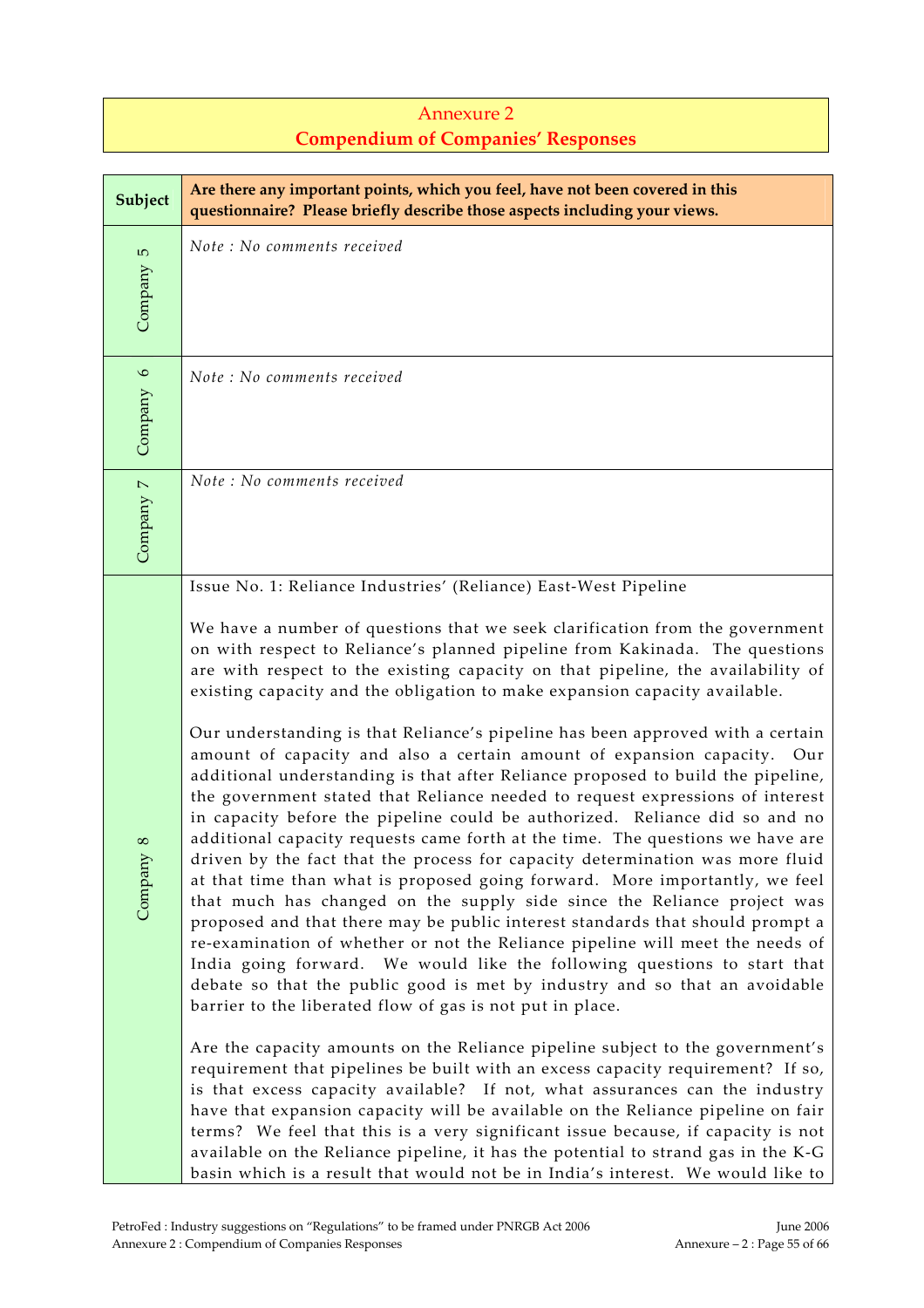| Subject | Are there any important points, which you feel, have not been covered in this<br>questionnaire? Please briefly describe those aspects including your views.                                                                                                                                                                                                                                                                                                                                                                                                                                                            |
|---------|------------------------------------------------------------------------------------------------------------------------------------------------------------------------------------------------------------------------------------------------------------------------------------------------------------------------------------------------------------------------------------------------------------------------------------------------------------------------------------------------------------------------------------------------------------------------------------------------------------------------|
|         | reopen the debate regarding the Reliance pipeline's capacity provisions<br>because we believe it will be the single most crucial gas infrastructure project<br>and, as a result, will have significant ramifications going forward. Shippers<br>both now and in the future will need to obtain firm long term capacity on<br>terms which are non-discriminatory and which are cost reflective. We believe<br>that our discussion above, where the example of the Alaska pipeline is given,<br>provides helpful guidance on these issues since it involved a group of three<br>producers anchoring a proposed pipeline. |
|         | Issue No. 2: Deemed Authorization                                                                                                                                                                                                                                                                                                                                                                                                                                                                                                                                                                                      |
|         | Clause 3.3 of the CGD Guidelines allows any existing entity already operating<br>a city or local natural gas distribution network or has been already<br>permitted/allowed to set up a city or local natural gas distribution network by<br>the State/Central Government (based on a permit/NOC from State/Central<br>Government) prior to the notification of the guidelines to make application to<br>the CGD Committee under the transition period provisions of Clause 11.                                                                                                                                         |
|         | Clause 11 permits such entities to make a case to the CGD Committee for grant<br>of authorization upon submission of certain information within 60 days of the<br>notification of the CGD Guidelines. Upon review of the application, the CGD<br>Committee can either recommend to the Central Government to grant or reject<br>the authorization.                                                                                                                                                                                                                                                                     |
|         | The Petroleum and Natural Gas Regulatory Board Act (the Act) defines a city<br>or local natural gas distribution network as an interconnected network of gas<br>pipelines and the associated equipment used for transporting natural gas from<br>a bulk supply high pressure transmission main to the medium pressure<br>distribution grid and subsequently to service pipes supplying natural gas to<br>domestic, industrial or commercial premises and CNG stations situated in a<br>specified geographic area.                                                                                                      |
|         | Clause 16 of the Act states that any entity laying, building, operating or<br>expanding a city or local gas distribution network must obtain prior<br>authorization. The clause also provides that any entity engaged in these<br>activities prior to the "Appointed Day" shall be deemed to have such<br>authorizations (any change in purpose or usage would require separate<br>authorization from the Board).                                                                                                                                                                                                      |
|         | These clauses raise a number of questions that should be answered. First, in<br>order to apply for authorization, does the existing entity have to meet the<br>condition imposed by the definition contained in the Act? Namely, does it<br>have to meet the test of having an interconnected network of gas pipelines? If<br>so, what is the level of interconnectivity required?<br>Has the Central<br>Government identified any particular level of operation? Is there an objective<br>test or is it subjective? If it is to be handled on a case-by-case basis, do other                                          |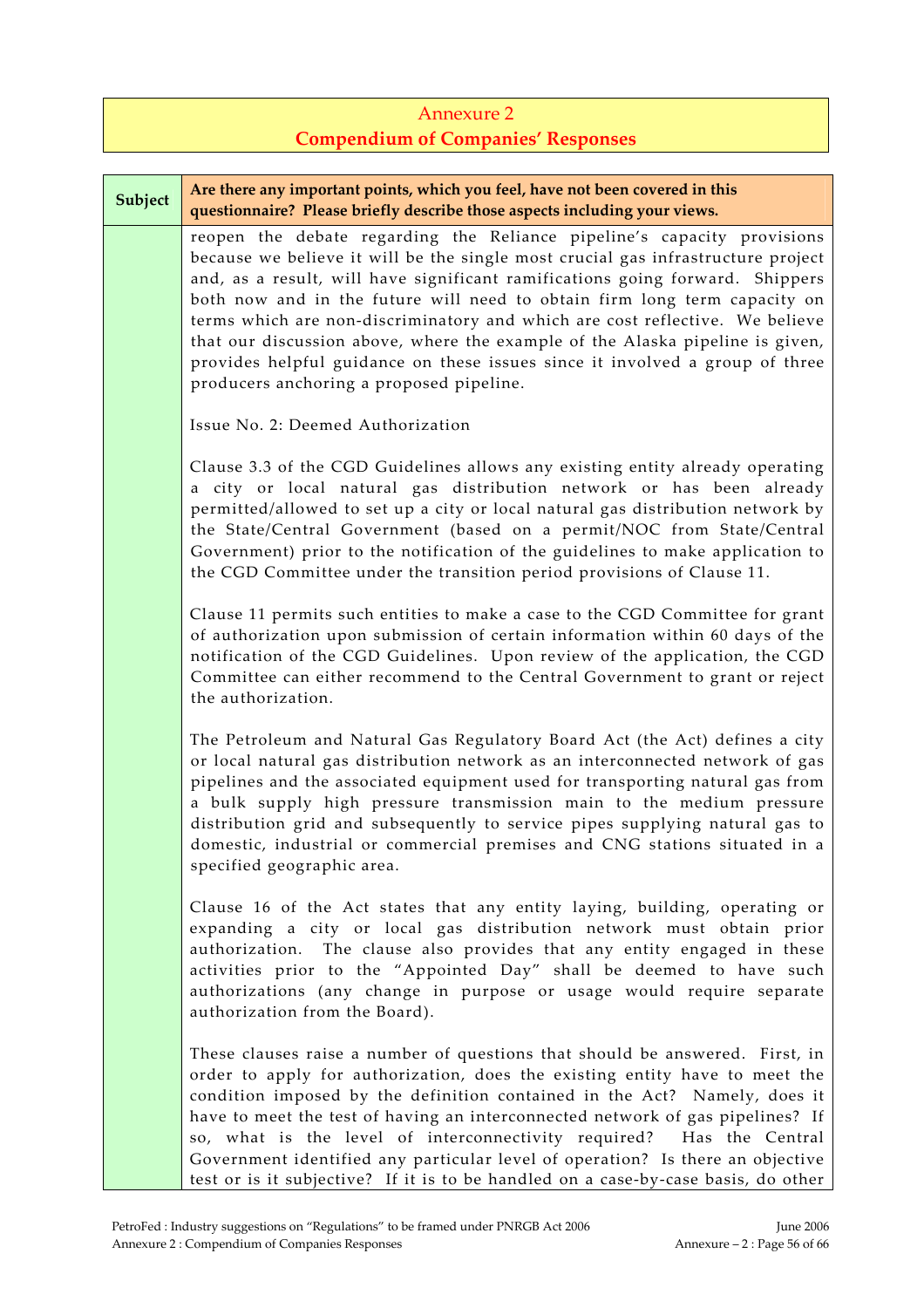| Subject | Are there any important points, which you feel, have not been covered in this<br>questionnaire? Please briefly describe those aspects including your views.                                                                                                                                                                                                                                                                                                                                                                                                                                                                                                                                                                                                                                                                                                                                                                                                                                                                              |
|---------|------------------------------------------------------------------------------------------------------------------------------------------------------------------------------------------------------------------------------------------------------------------------------------------------------------------------------------------------------------------------------------------------------------------------------------------------------------------------------------------------------------------------------------------------------------------------------------------------------------------------------------------------------------------------------------------------------------------------------------------------------------------------------------------------------------------------------------------------------------------------------------------------------------------------------------------------------------------------------------------------------------------------------------------|
|         | parties have an opportunity/means to comment on the record of a particular<br>applicant's request for authorization? What if there are two existing entities<br>engaged in laying, building, operating or expanding a city or local gas<br>distribution network?                                                                                                                                                                                                                                                                                                                                                                                                                                                                                                                                                                                                                                                                                                                                                                         |
|         | We hope that the Central Government will propose clear and objective<br>guidelines on transition period provisions to be applied to entities whose<br>distribution efforts are in various stages of development. One possibility is to<br>have a minimum sunk investment (e.g. 15 crores) to even seek authorization.<br>If the sunk or existing investment is below that level, the rebuttal presumption<br>should be that the existing entity would have to enter into a competitive bid<br>process as per the CGD Guidelines in order to continue operations. If the<br>existing entity won the competitive bid process, it would then be granted<br>authorization and would develop its CGD business in conformance with the<br>authorization.                                                                                                                                                                                                                                                                                       |
|         | If it lost the competitive bid process to a new entrant, the issue then is what<br>should the company receive (from the winning incoming license holder) for<br>any investments already made? our position is that the outgoing entity should<br>not be able to profit from its investment. At the same time, the entity should<br>receive an appropriate level of compensation so that it does not incur a<br>"taking". Therefore, we believe that compensation by a winning bidder to an<br>existing permit/NOC holder should be cost-based and the compensation<br>should remunerate the existing entity the net book value of its investment.                                                                                                                                                                                                                                                                                                                                                                                        |
|         | In order that the issue of compensation does not skew the bidding process, an<br>existing permit/NOC holder should be required to disclose audited accounts of<br>its sunk costs prior to the bid process to permit all interested bidders to<br>evaluate the cost-based payment that would need to be made to the<br>permit/NOC holder. Thereafter, any disagreement over the actual level of<br>payment could be adjudicated before the Regulator.                                                                                                                                                                                                                                                                                                                                                                                                                                                                                                                                                                                     |
|         | One other situation that could possibly occur is if you have two deemed<br>entities in a particular area competing for the license to be awarded. Our<br>position is that the entity with the largest investment should be allowed to buy<br>out the smaller operator. The primary reason we propose this is that it would<br>be uneconomic to lay and expand multiple distribution networks to serve the<br>It is very unlikely that the volumes to support counterpart<br>same area.<br>networks would be present. If one of the goals of the Central Government is to<br>provide service on an efficient basis, i.e., avoid infructuous investment, then<br>the Central Government needs to have a clear and objective means to enable a<br>single operator to efficiently convey gas within his defined geographic license<br>area. A single operator will be able to take advantage of allocating the cost of<br>the network over a larger customer base and thereby producing a lower tariff<br>which is a stated goal of the Act. |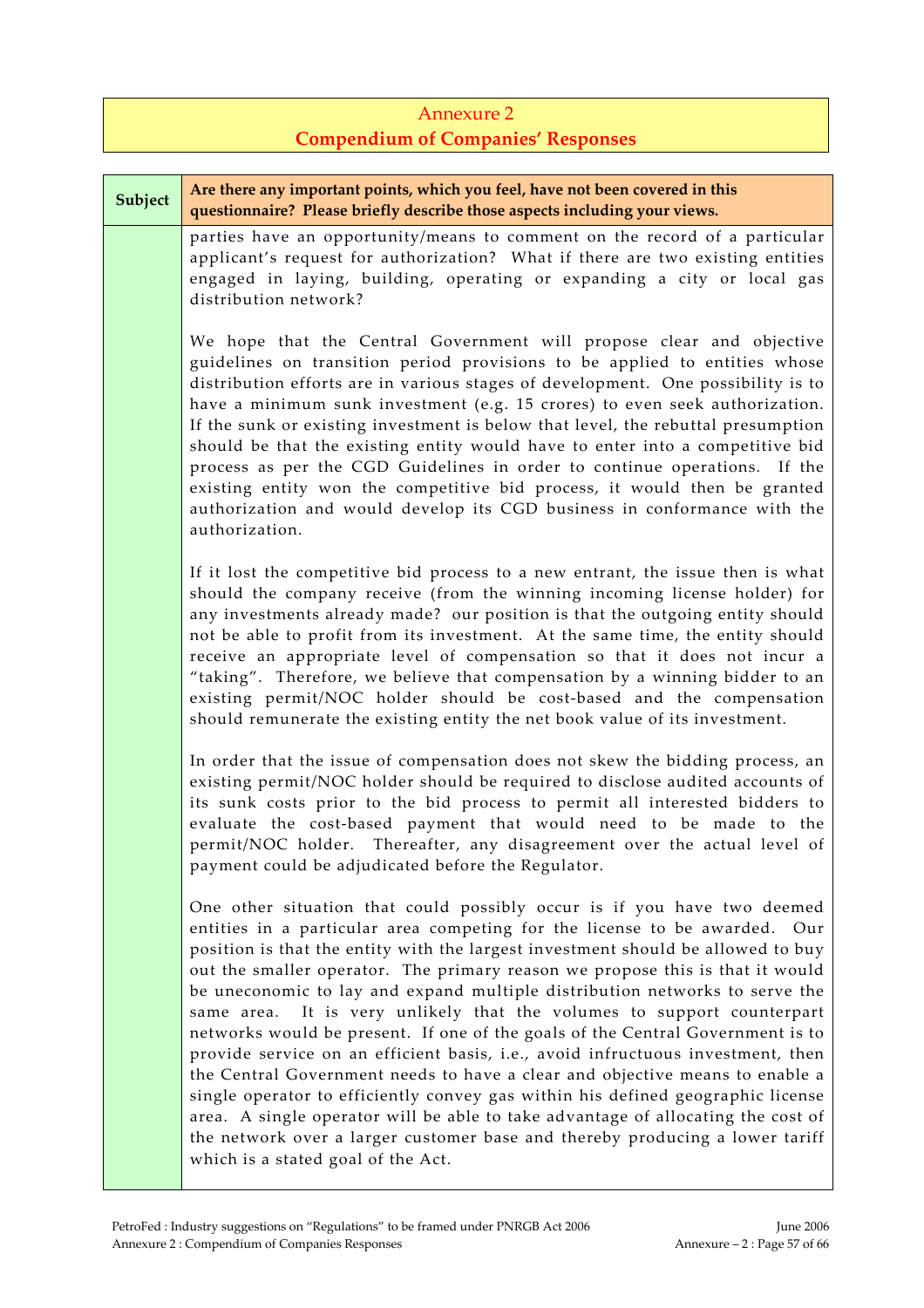| Subject             | Are there any important points, which you feel, have not been covered in this<br>questionnaire? Please briefly describe those aspects including your views.                                                                                                                                                                                                                                                                                                                                                                                                                                                                                                                                                                                                                                                                                                                                                                                                                           |
|---------------------|---------------------------------------------------------------------------------------------------------------------------------------------------------------------------------------------------------------------------------------------------------------------------------------------------------------------------------------------------------------------------------------------------------------------------------------------------------------------------------------------------------------------------------------------------------------------------------------------------------------------------------------------------------------------------------------------------------------------------------------------------------------------------------------------------------------------------------------------------------------------------------------------------------------------------------------------------------------------------------------|
|                     | Issue No. 3: PNGRB Act exclusion of pipelines laid to supply a specific<br>consumer                                                                                                                                                                                                                                                                                                                                                                                                                                                                                                                                                                                                                                                                                                                                                                                                                                                                                                   |
|                     | The provisions in the PNGRB Act which provide that pipelines for a specific<br>consumer be excluded are too broad. Under these provisions, any pipeline,<br>including a trunk pipeline, could avoid jurisdiction under the PNGRB Act by<br>virtue of claiming to serve a single customer. We don't believe that this is the<br>intent of the government and we would like the government to hold a<br>discussion to clarify the meaning of the provisions and issue regulations that<br>specifically address the exclusion. Failure to address this significant loophole,<br>that pipeline laying entities could use to avoid regulation, would have severe<br>consequences on the development of a competitive natural gas industry. We<br>would like to see this provision defined as clearly as possible so that the entire<br>industry, including the Regulator will know what specific situations would fall<br>under this category of pipelines.<br>Additional procedural issue |
|                     | In the interests of transparency, we would like to know what ties, if any, PWC<br>has with members of Petrofed. Also, we encourage Petrofed to report all views<br>on issues where there is no consensus to the Ministry in unadulterated form so<br>that the Ministry will have a complete record. In conclusion, we appreciate<br>Petrofed's invitation to us to submit comments and look forward to working<br>with the Ministry and with the organizations that it has empowered to look at<br>both pipeline policy and city and local natural gas distribution networks.                                                                                                                                                                                                                                                                                                                                                                                                         |
| $\sigma$<br>Company | Oil industry network has been developed over the years to ensure<br>uninterrupted supply of petroleum products not only in urban centres but also<br>in remote/rural areas. Greater use of gas would make some of the existing<br>network infructous with associated human costs of unemployment. In order to<br>ensure that existing network does not become totally redundant and impact on<br>livelihoods is minimised, extra weightage should be given to existing oil<br>players while issuing license for city gas. Alternatively, a USO fund similar to<br>that adopted in the telecom sector may be established to meet the expenditure<br>on universal service that has been devolved on the PSU companies. Equity<br>with efficiency is the policy of Government of India and the same should be<br>followed in framing gas rules and regulations.                                                                                                                          |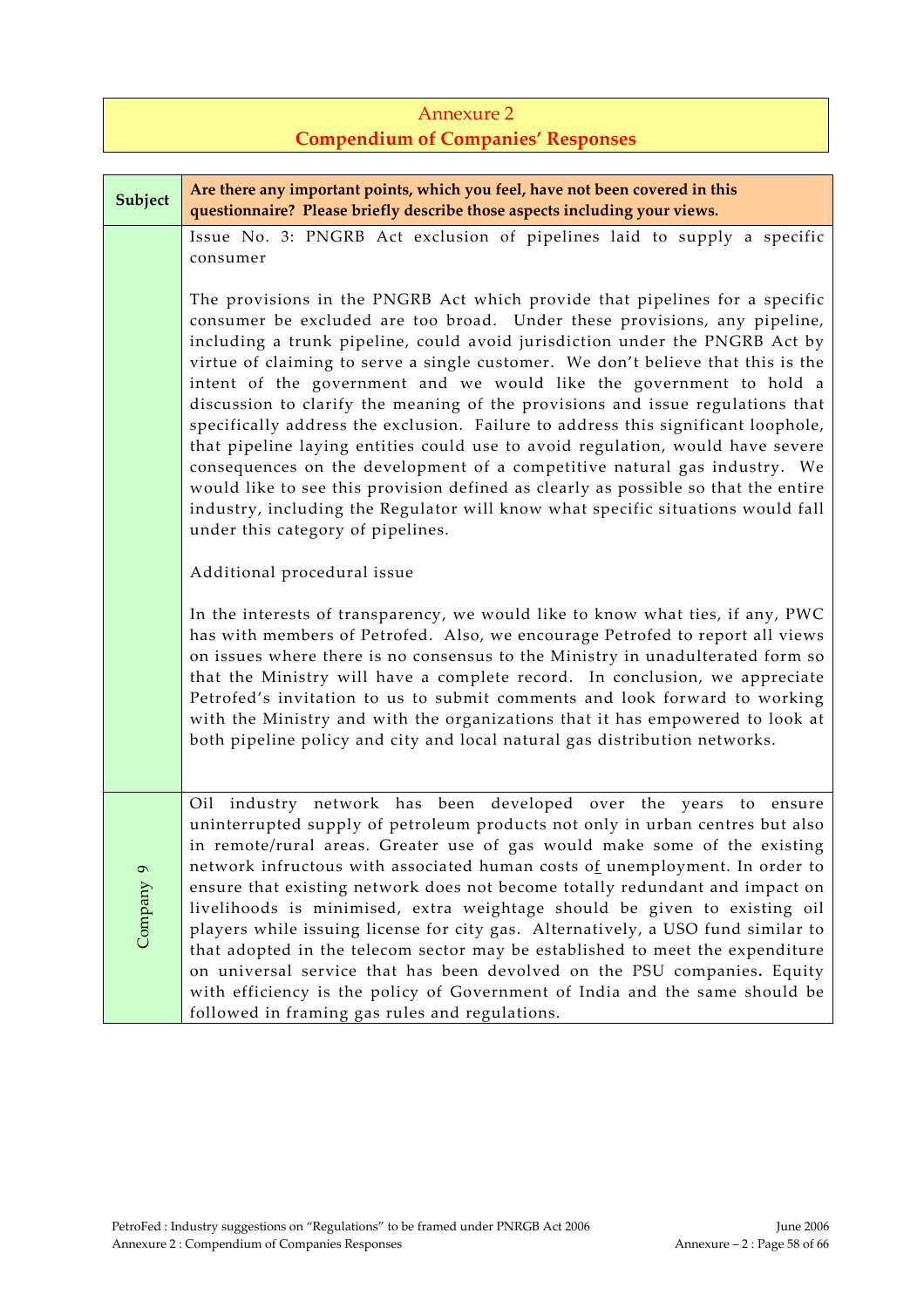| Subject         | Are there any important points, which you feel, have not been covered in this<br>questionnaire? Please briefly describe those aspects including your views.                                                                                                                                                                                                                                                                                                                                                            |
|-----------------|------------------------------------------------------------------------------------------------------------------------------------------------------------------------------------------------------------------------------------------------------------------------------------------------------------------------------------------------------------------------------------------------------------------------------------------------------------------------------------------------------------------------|
| Company 13      | This questionnaire does not cover:                                                                                                                                                                                                                                                                                                                                                                                                                                                                                     |
|                 | 1) Obligations/ Commitments of the operators and applicable penalties if<br>commitments are not honoured                                                                                                                                                                                                                                                                                                                                                                                                               |
|                 | 2) Redressal mechanism for answering grievances.                                                                                                                                                                                                                                                                                                                                                                                                                                                                       |
|                 | 3) Facilitating role of Regulatory Authorities with regard to taxation, weights<br>and measures, directing states for necessary permissions and approvals in<br>a time-bound manner                                                                                                                                                                                                                                                                                                                                    |
|                 | Response:                                                                                                                                                                                                                                                                                                                                                                                                                                                                                                              |
|                 | 1) Have not stressed on long term quantity and price contracts.                                                                                                                                                                                                                                                                                                                                                                                                                                                        |
| Company 14      | 2) Such contracts are key to get consistent supply for a longer duration<br>without interruption. It importance increases over time as the consumer<br>becomes a die hard user, in case of supply interruption his productivity<br>suffers unless the consumer is assured of consistent supply, he would, very<br>much against his desire, would prudently block the expensive capital to<br>depend on two distinguished fuel sources/ types say Gas & Fuel Oil as well<br>will have to install Multi fuel equipments. |
|                 | 3) The Regulator must pursue market oriented policies, as has been done in<br>South East Asian counties such that consumption shoots up to economical<br>levels in time, it will result in optimizing the infrastructure productivity,<br>direct impact would be reduction in transport cost.                                                                                                                                                                                                                          |
|                 | 4) Classification of gas: Since Power, fertilizers, vehicles, industry and host of<br>other user will depend on it, a minor interruption can bring down the<br>nation to a grinding halt and hence, It must be declared as an essential<br>commodity.                                                                                                                                                                                                                                                                  |
| 5<br>Company 1. | 1) Transporter must not get any undue advantage as distributor in the said<br>pipeline fed area, industrial or Citigas both.                                                                                                                                                                                                                                                                                                                                                                                           |
|                 | 2) The entity having gas will be in an advantageous position to go ahead with<br>Citigas Distribution project. Hence to bring in competition and to provide a<br>level playing field the profit gas may be reserved for City Gas Distribution.                                                                                                                                                                                                                                                                         |
| Company 16      | Note: Comments specific to questionnaire not received.                                                                                                                                                                                                                                                                                                                                                                                                                                                                 |
|                 |                                                                                                                                                                                                                                                                                                                                                                                                                                                                                                                        |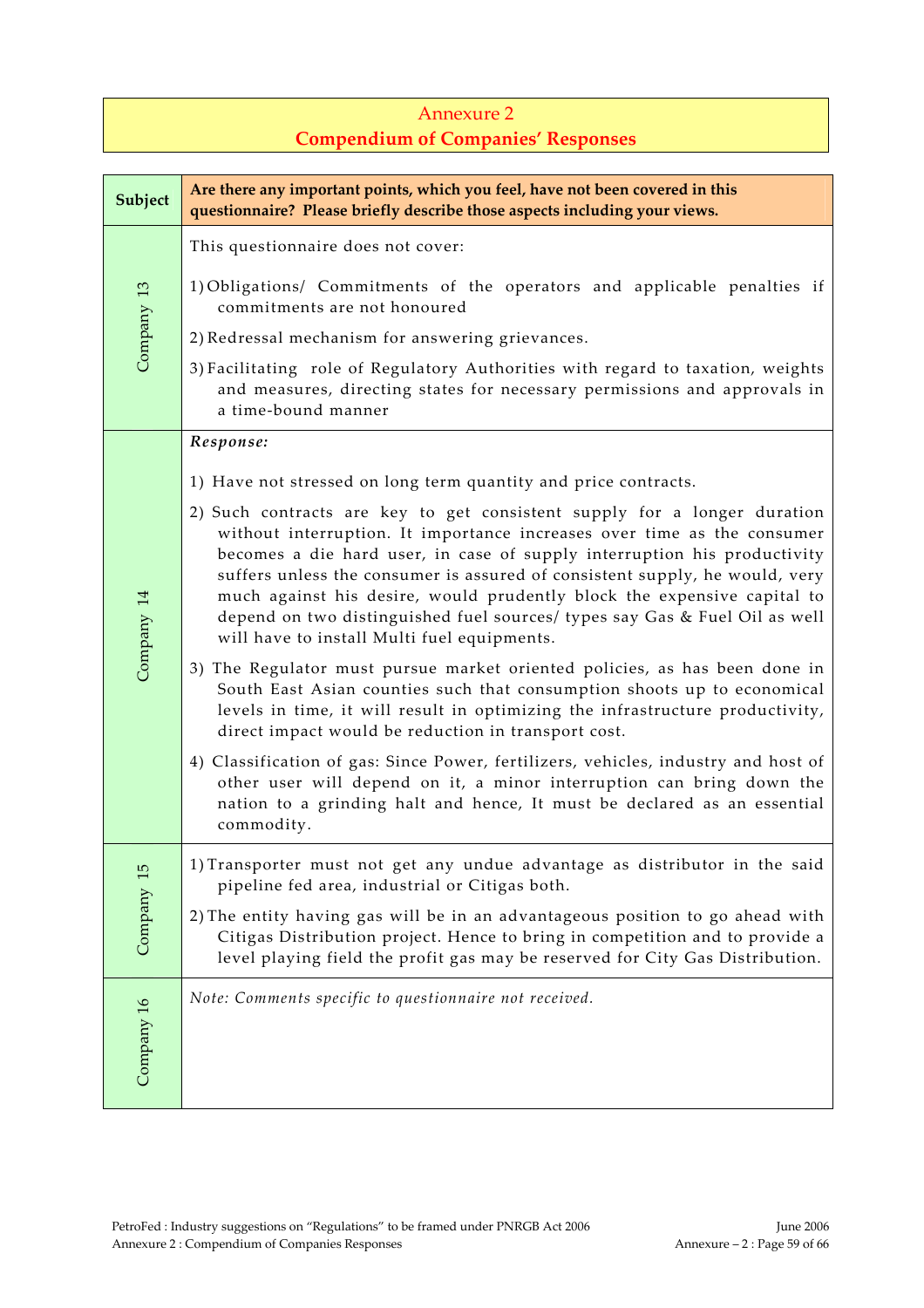| Subject   | <b>Other Comments</b>                                                                                                                                                                                                                                         |
|-----------|---------------------------------------------------------------------------------------------------------------------------------------------------------------------------------------------------------------------------------------------------------------|
| Company 1 | 1. Difference between "transportation rate" and "transportation tariff" need to be<br>clarified. Yes/No? If No, your understanding of the two:<br>Yes                                                                                                         |
| Company 2 | 1. Rules to be framed under clause 60 for carrying out the provisions of the PNGRB<br>Act 2006, are considered to be outside the purview of Industry. If disagreed,<br>please comment                                                                         |
|           | It is agreed that it is the govt/regulator's prerogative to prescribe rules but<br>in order to take things in proper perspectives regulator may consult industry<br>through PertoFed.                                                                         |
|           | 2. Regulations to be framed under clause 61 (2) sub-clauses (a) to (d), (f), (g), (i) to<br>(o) and (s) to (za) for carrying out the provisions of the PNGRB Act 2006, are<br>considered to be outside the purview of industry. If disagreed, please comment. |
|           | It is agreed that it is the govt/regulator's prerogative to prescribed rules but<br>in order to take things in proper perspectives regulator may consult industry<br>through PertoFed                                                                         |
| Company 3 | Note: No comments received                                                                                                                                                                                                                                    |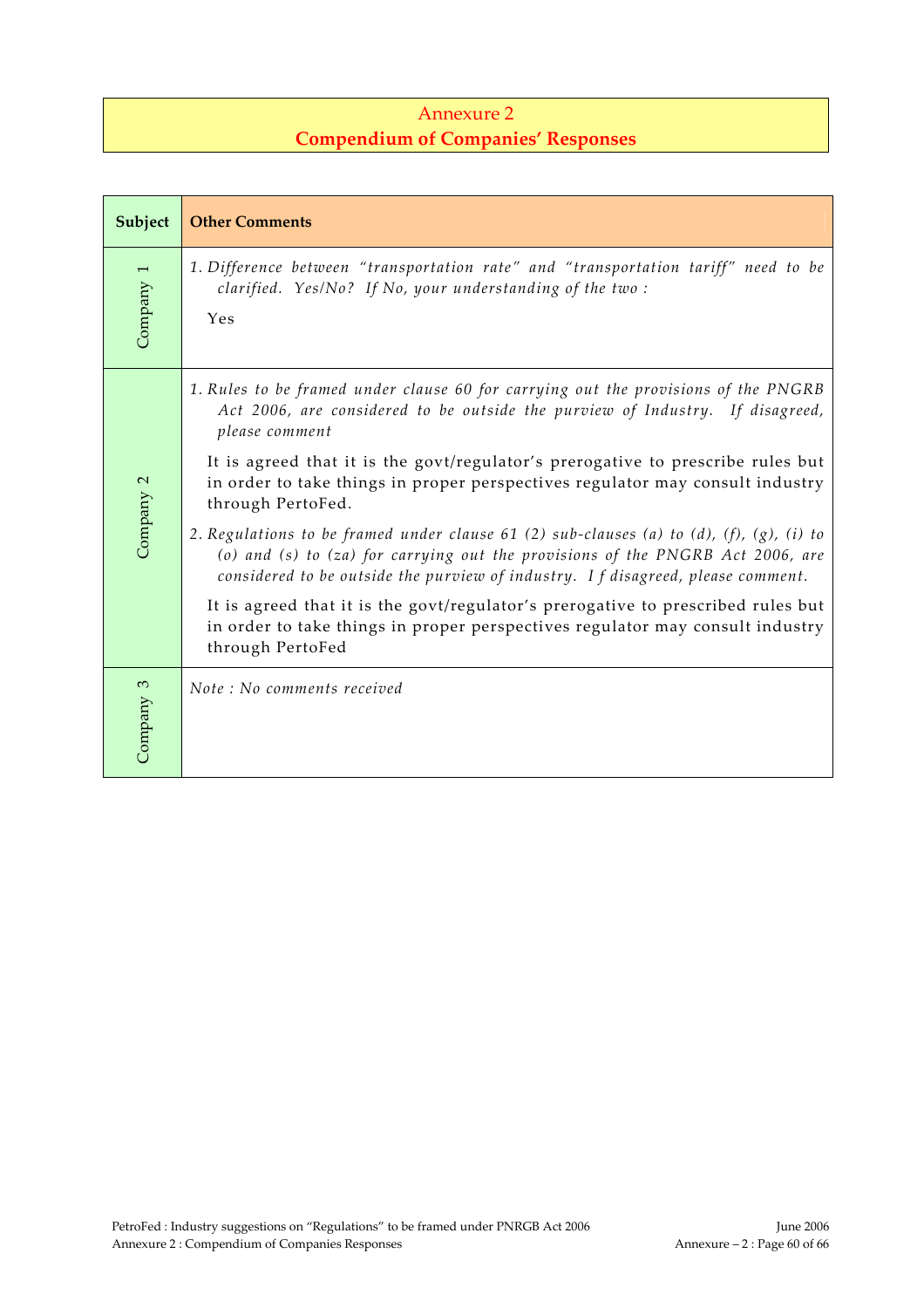| Subject   | <b>Other Comments</b>                                                                                                                                                                                                                                                                                                                                                                                                                                                                             |
|-----------|---------------------------------------------------------------------------------------------------------------------------------------------------------------------------------------------------------------------------------------------------------------------------------------------------------------------------------------------------------------------------------------------------------------------------------------------------------------------------------------------------|
|           | 1. Rules to be framed under clause 60 for carrying out the provisions of the PNGRB<br>Act 2006, are considered to be outside the purview of Industry. If disagreed,<br>please comment -                                                                                                                                                                                                                                                                                                           |
|           | Rules to be formed by Government                                                                                                                                                                                                                                                                                                                                                                                                                                                                  |
|           | 2. Likewise, Regulations to be framed under clause 61 (2) sub-clauses (a) to (d), (f),<br>$(g)$ , (i) to (o) and (s) to (za) for carrying out the provisions of the PNGRB Act<br>2006, are considered to be outside the purview of industry. If disagreed, please<br>$command-$                                                                                                                                                                                                                   |
|           | Regulation to be formed by Board                                                                                                                                                                                                                                                                                                                                                                                                                                                                  |
|           | 3. Difference between "transportation rate" and "transportation tariff" need to be<br>$clarified - Yes/No?$ If No, your understanding of the two:                                                                                                                                                                                                                                                                                                                                                 |
|           | Yes                                                                                                                                                                                                                                                                                                                                                                                                                                                                                               |
| Company 4 | 4. With reference to the current debate in the industry around the subject of<br>exclusivity for laying transportation and/or distribution pipelines, it is inferred<br>from the PNGRB Act 2006 that this exclusivity is needed and the regulations are<br>to be developed to specify the number of years for which this exclusivity deserves<br>to be accorded. If your organization differs with this view, please elaborate your<br>views:                                                     |
|           | Market forces should determine the viability of network. Exclusivity<br>prevents competition and promotes inefficiencies by denying opportunity<br>for adoption of technological development. As such exclusivity should not<br>be provided for any activity as it would act as restrictive instrument for<br>multi party participation in the particular activity. However for financing of<br>the project, exclusivity may be accorded for distribution network for<br>duration of loan payment |
|           | Note: No comments received                                                                                                                                                                                                                                                                                                                                                                                                                                                                        |
| Company 5 |                                                                                                                                                                                                                                                                                                                                                                                                                                                                                                   |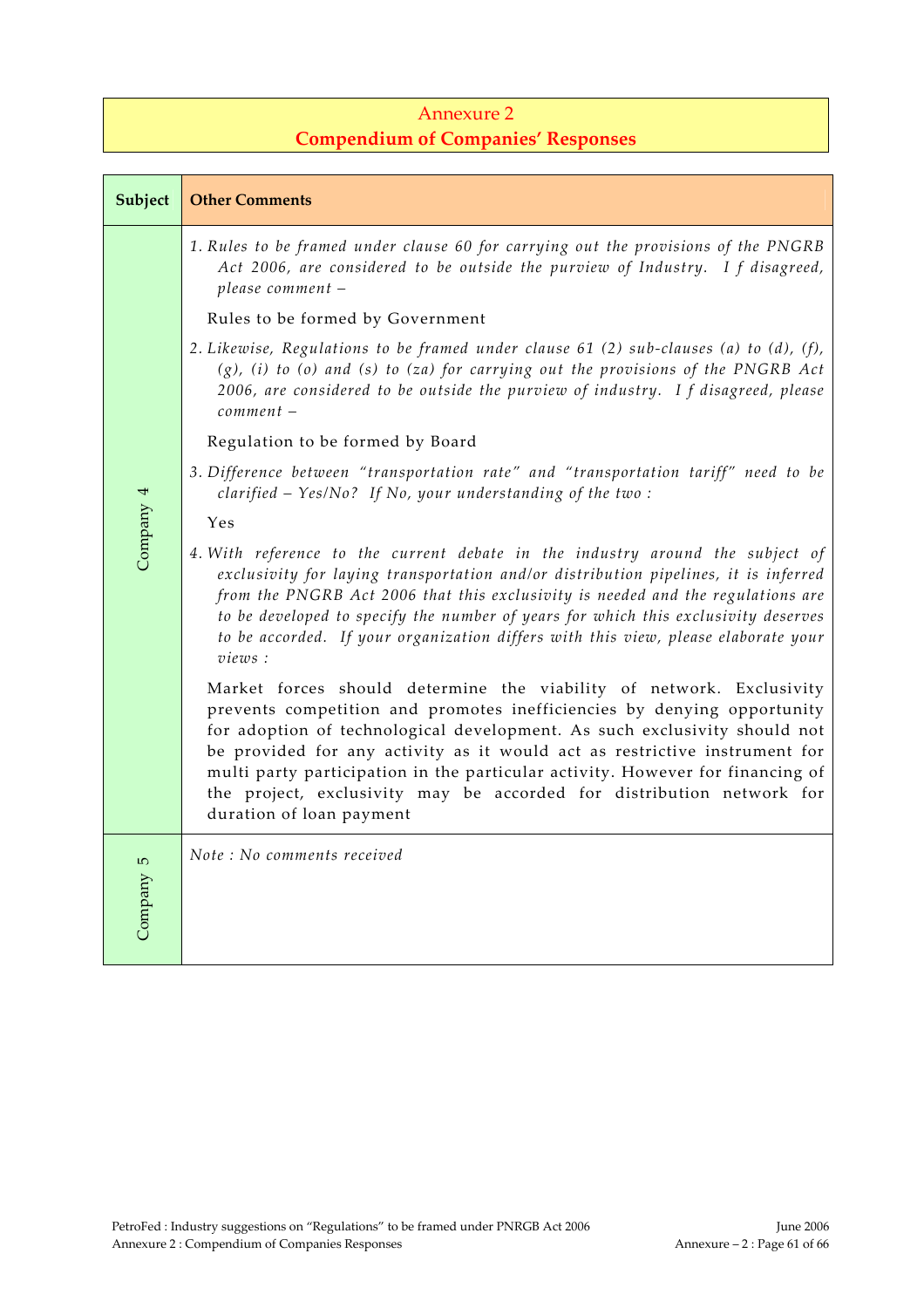| Subject             | <b>Other Comments</b>                                                                                                                                                                                                                                                                                                                                                                                                                          |
|---------------------|------------------------------------------------------------------------------------------------------------------------------------------------------------------------------------------------------------------------------------------------------------------------------------------------------------------------------------------------------------------------------------------------------------------------------------------------|
|                     | 1. Rules to be framed under clause 60 for carrying out the provisions of the PNGRB<br>Act 2006, are considered to be outside the purview of Industry. If disagreed,<br>please comment -                                                                                                                                                                                                                                                        |
|                     | Yes                                                                                                                                                                                                                                                                                                                                                                                                                                            |
| Company 6           | 2. Likewise, Regulations to be framed under clause $61$ (2) sub-clauses (a) to (d), (f),<br>$(g)$ , (i) to (o) and (s) to (za) for carrying out the provisions of the PNGRB Act<br>2006, are considered to be outside the purview of industry. If disagreed, please<br>$command-$                                                                                                                                                              |
|                     | Yes                                                                                                                                                                                                                                                                                                                                                                                                                                            |
|                     | 3. Difference between "transportation rate" and "transportation tariff" need to be<br>$clarified - Yes/No?$ If No, your understanding of the two:                                                                                                                                                                                                                                                                                              |
|                     | Yes                                                                                                                                                                                                                                                                                                                                                                                                                                            |
|                     | 4. With reference to the current debate in the industry around the subject of<br>exclusivity for laying transportation and/or distribution pipelines, it is inferred<br>from the PNGRB Act 2006 that this exclusivity is needed and the regulations are<br>to be developed to specify the number of years for which this exclusivity deserves<br>to be accorded. If your organization differs with this view, please elaborate your<br>views : |
|                     | Exclusivity for laying transportation and distribution pipelines leads to<br>monopolistic operation. Recent experience in the country shows that it can<br>lead to earning of rent in transportation of gas. However, if a monopoly can<br>not be avoided, regulation of tariff and other charges like compression<br>charges should be made mandatory.                                                                                        |
| T ymqn<br>ටි        | 1. Difference between "transportation rate" and "transportation tariff" need to be<br>$clarified - Yes/No?$ If No, your understanding of the two:                                                                                                                                                                                                                                                                                              |
|                     | Yes, this requires clarification                                                                                                                                                                                                                                                                                                                                                                                                               |
| $\infty$<br>Company | Note: No comments received                                                                                                                                                                                                                                                                                                                                                                                                                     |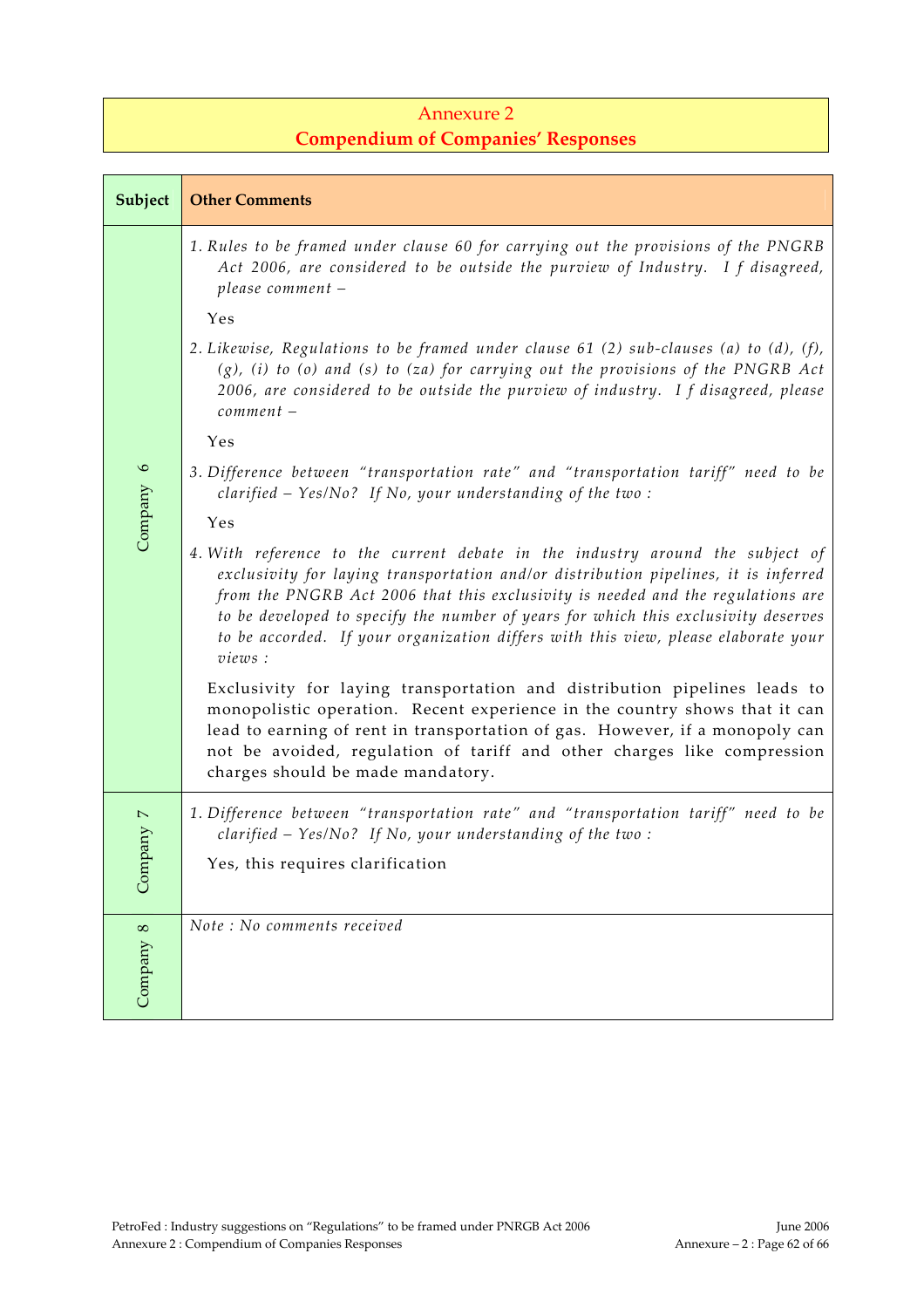| Subject     | <b>Other Comments</b>                                                                                                                                                                                                                                                                                                                                                                                                                                                                                                                                                                                                               |
|-------------|-------------------------------------------------------------------------------------------------------------------------------------------------------------------------------------------------------------------------------------------------------------------------------------------------------------------------------------------------------------------------------------------------------------------------------------------------------------------------------------------------------------------------------------------------------------------------------------------------------------------------------------|
|             | 1. Difference between "transportation rate" and "transportation tariff" need to be<br>$clarified - Yes/No?$ If No, your understanding of the two:<br>As defined in Chapter 1, Section 2(zn) of the PNGRB Act 2006.                                                                                                                                                                                                                                                                                                                                                                                                                  |
| $Company$ 9 | 2. With reference to the current debate in the industry around the subject of<br>exclusivity for laying transportation and/or distribution pipelines, it is inferred<br>from the PNGRB Act 2006 that this exclusivity is needed and the regulations are<br>to be developed to specify the number of years for which this exclusivity deserves<br>to be accorded. If your organization differs with this view, please elaborate your<br>views:                                                                                                                                                                                       |
|             | Refer point 3 of questionnaire                                                                                                                                                                                                                                                                                                                                                                                                                                                                                                                                                                                                      |
| Company 10  | Note: No comments received                                                                                                                                                                                                                                                                                                                                                                                                                                                                                                                                                                                                          |
| Company 11  | Note: No comments received                                                                                                                                                                                                                                                                                                                                                                                                                                                                                                                                                                                                          |
|             | Quote:                                                                                                                                                                                                                                                                                                                                                                                                                                                                                                                                                                                                                              |
|             | Our specific comments on latest draft Pipeline Policy are as under:                                                                                                                                                                                                                                                                                                                                                                                                                                                                                                                                                                 |
| Company 12  | 1. Article 1 Objective: We like the objectives in its present form and<br>especially inclusion of the term in Section 1.2 "avoiding any abuse<br>of a dominant market position by any entity". The one change we would<br>propose is to move the "Miscellaneous" section from Article 17 on Pages 8 & 9<br>up into the Objective. First, there are some good words in Section 17.1 that<br>should be kept in the document and second, Section 17.2 even mentions<br>that the purpose of the sections is to help define the Objective of the<br>overall Policy. They should be moved forward and Article 17, as such, be<br>deleted. |
|             | 2. Article 2 Applicability: The words "ensure selection of an<br>entity" do not convey intent fully and suggest rewording Section 2.2 as<br>following:                                                                                                                                                                                                                                                                                                                                                                                                                                                                              |
|             | "The Petroleum & Natural Gas Regulatory Board established under the<br>Petroleum & Natural Gas Regulatory Board Act (hereinafter referred to<br>as the "Board") shall oversee in a transparent and objective manner                                                                                                                                                                                                                                                                                                                                                                                                                 |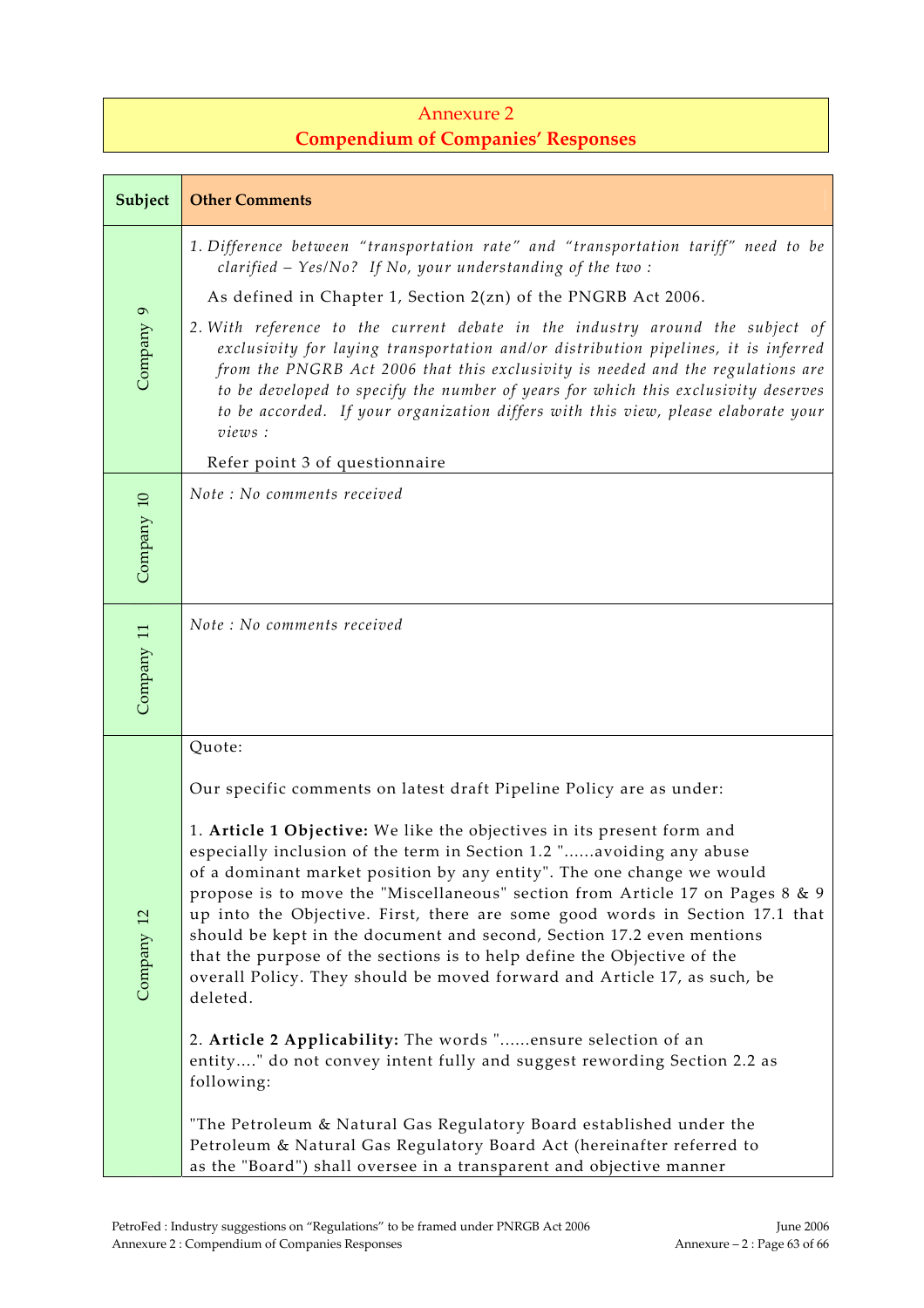| Subject | <b>Other Comments</b>                                                                                                                                                                                                                                                                                                                                                                                                                                   |
|---------|---------------------------------------------------------------------------------------------------------------------------------------------------------------------------------------------------------------------------------------------------------------------------------------------------------------------------------------------------------------------------------------------------------------------------------------------------------|
|         | the authorization of all entities who would lay, build, operate or expand a<br>natural gas transmission pipeline or a city or local natural gas distribution<br>network with a view to promoting investments in the sector and protecting the<br>interests of the consumers."                                                                                                                                                                           |
|         | 3. Article 3 Categorization of Pipelines: We suggest rewording<br>Sub-Section (iii) for clarity to the following:                                                                                                                                                                                                                                                                                                                                       |
|         | "Pipelines laid to supply natural gas to a specific consumer -<br>Pipelines laid at any pressure to supply gas to only a single consumer, even<br>though the consumer potentially has access to alternative fuels, is nonetheless<br>captive to a single gas supplier."                                                                                                                                                                                 |
|         | 4. Article 4 Grant of Authorization: We recommend to delete the first 4<br>lines of first paragraph on page 4, clause 4.1 and substitute as follows                                                                                                                                                                                                                                                                                                     |
|         | "Provided that such an authorization for transmission pipeline shall be<br>granted to an entity only if the pipeline capacity for a new Transmission<br>Pipeline would be finalized taking into consideration the aggregated demand<br>and expansion possibilities keeping in view prospective demand through<br>incorporation of design features that would allow phased expansion via<br>compression or looping and this capacity is available".      |
|         | Recommend that "suo moto" in Section 4.4 be clarified to explain the full<br>intent. The current reading of this section would be that the Government of<br>India, on its own motion, could alter the path of a new pipeline.<br>Therefore recommend to add that the Government after consultation with<br>industry or the parties involved, could change the direction of a gas pipeline<br>or placement of a distribution network.                    |
|         | 5. Article 7 Unbundling of Operations: The Section 7.1 is much improved.<br>One potential suggestion: instead of the Board having the "right" to<br>enquire about the managerial structure/ownership of a pipeline the Board<br>could simply require that this information be published on the pipeline's<br>Electronic Bulleting Board (website). This is the option taken by the FERC in<br>the U.S. via its Order 2004 on Affiliate Code of Conduct. |
|         | In summary, the greatest concern with the latest draft document, as<br>currently written, is the mandatory 33% overbuild requirement in Section<br>4.1. This is clearly where efforts should be focused for the next iteration of the<br>document.<br>Unquote.                                                                                                                                                                                          |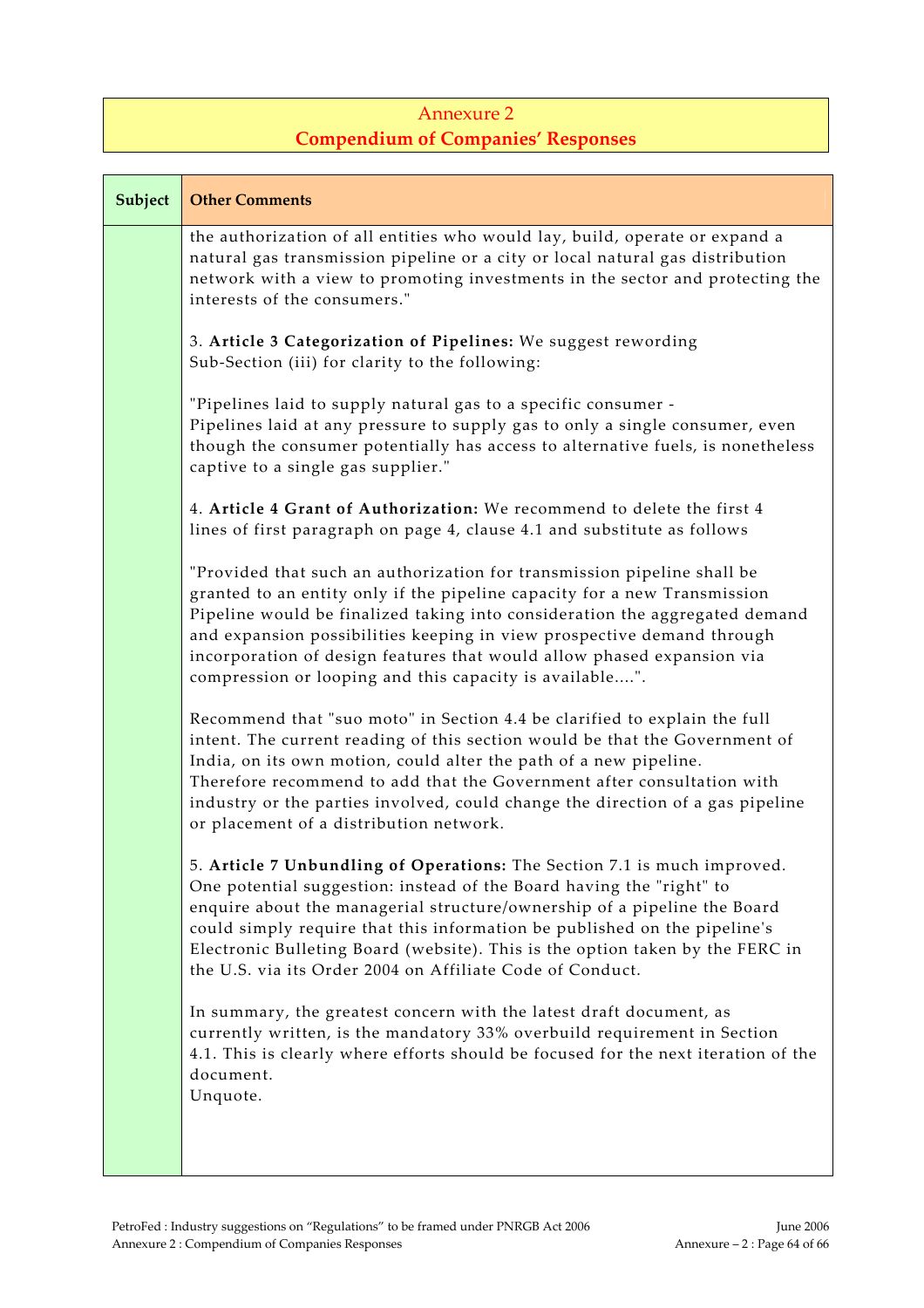| Subject    | <b>Other Comments</b>                                                                                                                                                                                                                                                                                                                                                                                                                         |
|------------|-----------------------------------------------------------------------------------------------------------------------------------------------------------------------------------------------------------------------------------------------------------------------------------------------------------------------------------------------------------------------------------------------------------------------------------------------|
|            |                                                                                                                                                                                                                                                                                                                                                                                                                                               |
|            | 1. Rules to be framed under clause 60 for carrying out the provisions of the PNGRB<br>Act 2006, are considered to be outside the purview of Industry. If disagreed,<br>please comment -                                                                                                                                                                                                                                                       |
|            | Agreed excepting the clause $60 - 2(e)$ which talks about eligibility conditions<br>which an entity shall fulfill: Government should consider the views of<br>Industry                                                                                                                                                                                                                                                                        |
|            | 2. Likewise, Regulations to be framed under clause $61$ (2) sub-clauses (a) to (d), (f),<br>$(g)$ , (i) to (o) and (s) to (za) for carrying out the provisions of the PNGRB Act<br>2006, are considered to be outside the purview of industry. If disagreed, please<br>$command-$                                                                                                                                                             |
|            | Clause 61 speaks of Power of Board to make regulations. Broadly, it is OK                                                                                                                                                                                                                                                                                                                                                                     |
| Company 13 | 3. Difference between "transportation rate" and "transportation tariff" need to be<br>$clarified - Yes/No?$ If No, your understanding of the two:                                                                                                                                                                                                                                                                                             |
|            | Clarification required                                                                                                                                                                                                                                                                                                                                                                                                                        |
|            | 4. With reference to the current debate in the industry around the subject of<br>exclusivity for laying transportation and/or distribution pipelines, it is inferred<br>from the PNGRB Act 2006 that this exclusivity is needed and the regulations are<br>to be developed to specify the number of years for which this exclusivity deserves<br>to be accorded. If your organization differs with this view, please elaborate your<br>views: |
|            | For City Gas Distribution Projects, exclusivity should be based on<br>permanent basis.                                                                                                                                                                                                                                                                                                                                                        |
| Company 14 | 1. Difference between "transportation rate" and "transportation tariff" need to be<br>$clarified - Yes/No?$ If No, your understanding of the two:                                                                                                                                                                                                                                                                                             |
|            | Transportation Rate: Million Cubic Meters gas transported a unit<br>distance (at a specified pressure) /unit time,<br>Alternatively : Unit quantity at specified pressure traveling unit<br>٠<br>distance per unit time<br>Transportation Tariff: INR per Million Cubic Meter per kilometer<br>٠<br>(unit distance) at a specified pressure<br>Alternatively: Indian Rupees per unit quantity per unit distance at<br>a specified pressure    |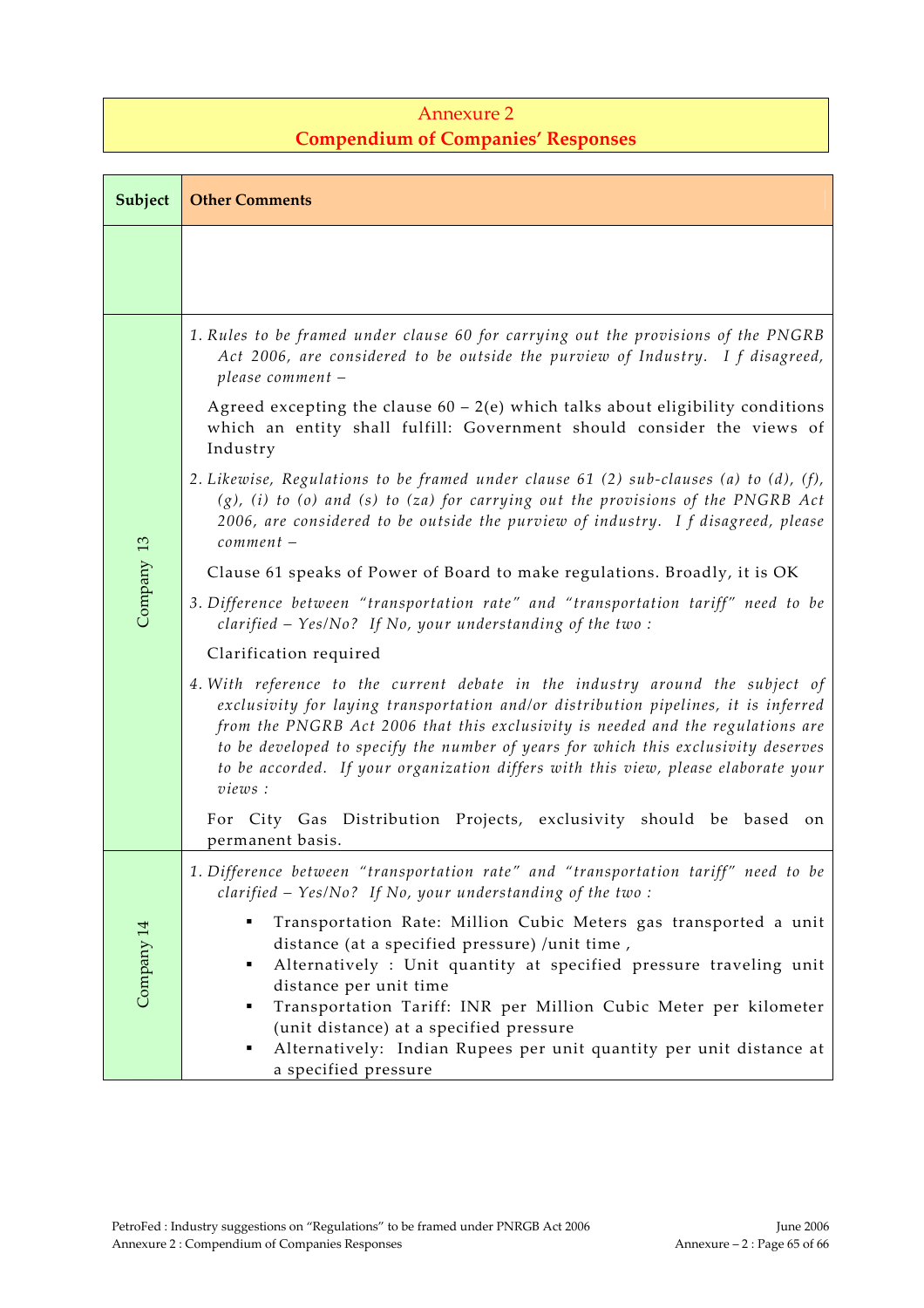## Annexure 2 **Compendium of Companies' Responses**

| Subject    | <b>Other Comments</b>                                                                                                                                                                                                                                                                                                                                                                                                                                                                                                                                                                                                                                                                                                                                                                                                                                                                                                                                                                                                                                                                                                                                                                                                                                                                                                                                                                                                                                                                                                                                                                                                                                                                                                                                                                                                                                                                                                                                                                                                                                                                                                                   |
|------------|-----------------------------------------------------------------------------------------------------------------------------------------------------------------------------------------------------------------------------------------------------------------------------------------------------------------------------------------------------------------------------------------------------------------------------------------------------------------------------------------------------------------------------------------------------------------------------------------------------------------------------------------------------------------------------------------------------------------------------------------------------------------------------------------------------------------------------------------------------------------------------------------------------------------------------------------------------------------------------------------------------------------------------------------------------------------------------------------------------------------------------------------------------------------------------------------------------------------------------------------------------------------------------------------------------------------------------------------------------------------------------------------------------------------------------------------------------------------------------------------------------------------------------------------------------------------------------------------------------------------------------------------------------------------------------------------------------------------------------------------------------------------------------------------------------------------------------------------------------------------------------------------------------------------------------------------------------------------------------------------------------------------------------------------------------------------------------------------------------------------------------------------|
| Company 15 | Note: No comments received                                                                                                                                                                                                                                                                                                                                                                                                                                                                                                                                                                                                                                                                                                                                                                                                                                                                                                                                                                                                                                                                                                                                                                                                                                                                                                                                                                                                                                                                                                                                                                                                                                                                                                                                                                                                                                                                                                                                                                                                                                                                                                              |
| Company 16 | 1. Grant of authorization for laying Natural Gas pipelines: Enforcement on<br>transmission companies to tie-up gas sources as well as markets as a<br>precondition for grant of authorization has no precedence anywhere in the<br>world. Securing source/ market tie-ups are essentially in the domain of gas<br>trading activities, which is distinct from gas transmission activities. This<br>provision puts pure transportation companies at a disadvantageous<br>position for want of source tie-ups. This undermines the spirit of<br>unbundling. The provision clearly favours Producers of gas, it will only<br>lead to bundling of businesses by Gas Producers, an aspect that inherently<br>conflicts with the policy's objective and its requirement of unbundling of<br>transmission and trading businesses.<br>2. Process of Authorisation: We strongly feels that the grant of Authorisation<br>for building a Transmission Pipeline must be based on a transparent<br>competitive bidding process rather than on the basis of whether the<br>transporter has secure source and market tie-ups. Grant of authorization<br>based on transparent competitive bidding would promote competition and<br>safeguard the interests of customers.<br>3.25% open access: The Pipeline policy allows up only 25% of the extra<br>capacity for open access to others. It is apparent that the upstream<br>Producer of gas would be using most of the pipeline capacity for its own<br>use in its downstream facilities and this provision would only lead to total<br>control of energy flow in the country by very large bundled enterprise,<br>who would be the Producer, Transporter and User of Gas. This is not in<br>line with the spirit of Unbundling of Gas Transmission and Trading<br>activities.<br>4. Transportation tariff: Since tariff would be an important criterion for Grant<br>of Authorisation, there must be a set of uniform norms/models spelling out<br>the methodology/formula for tariff calculation. Therefore, it is necessary<br>for the Government to develop a Transmission Tariff Policy in time. |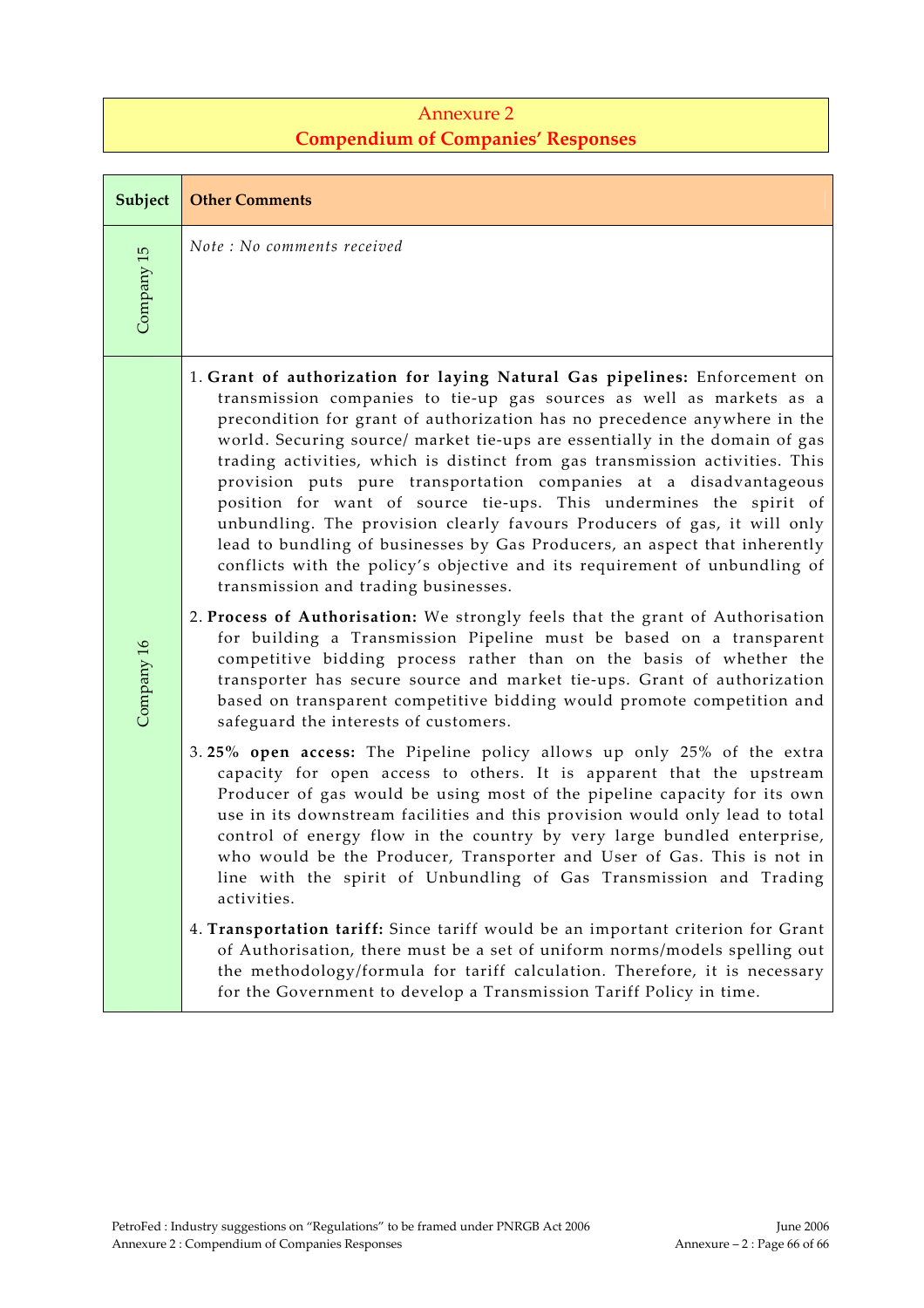## Authorization for existing pipelines

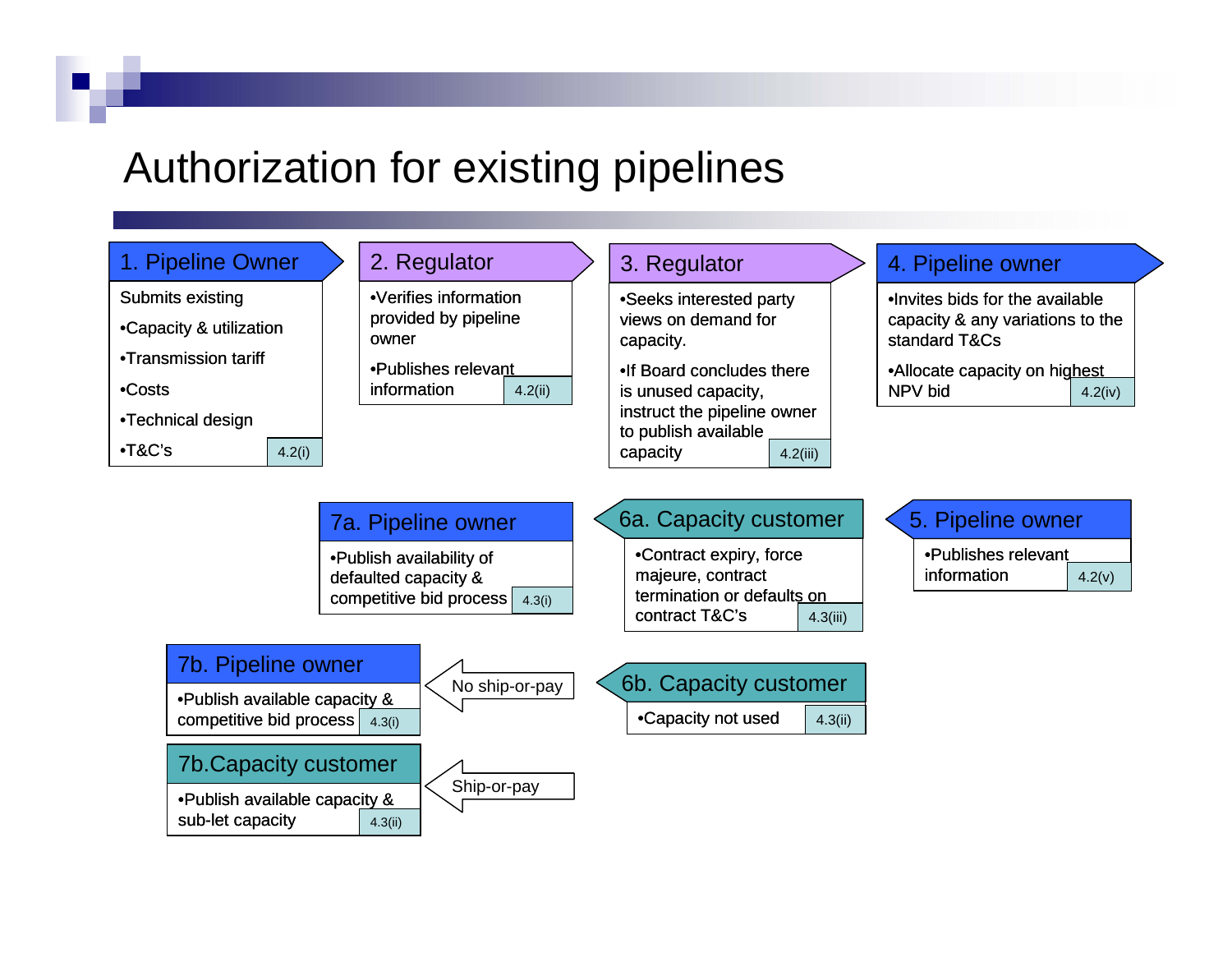## Authorization for expansion pipelines